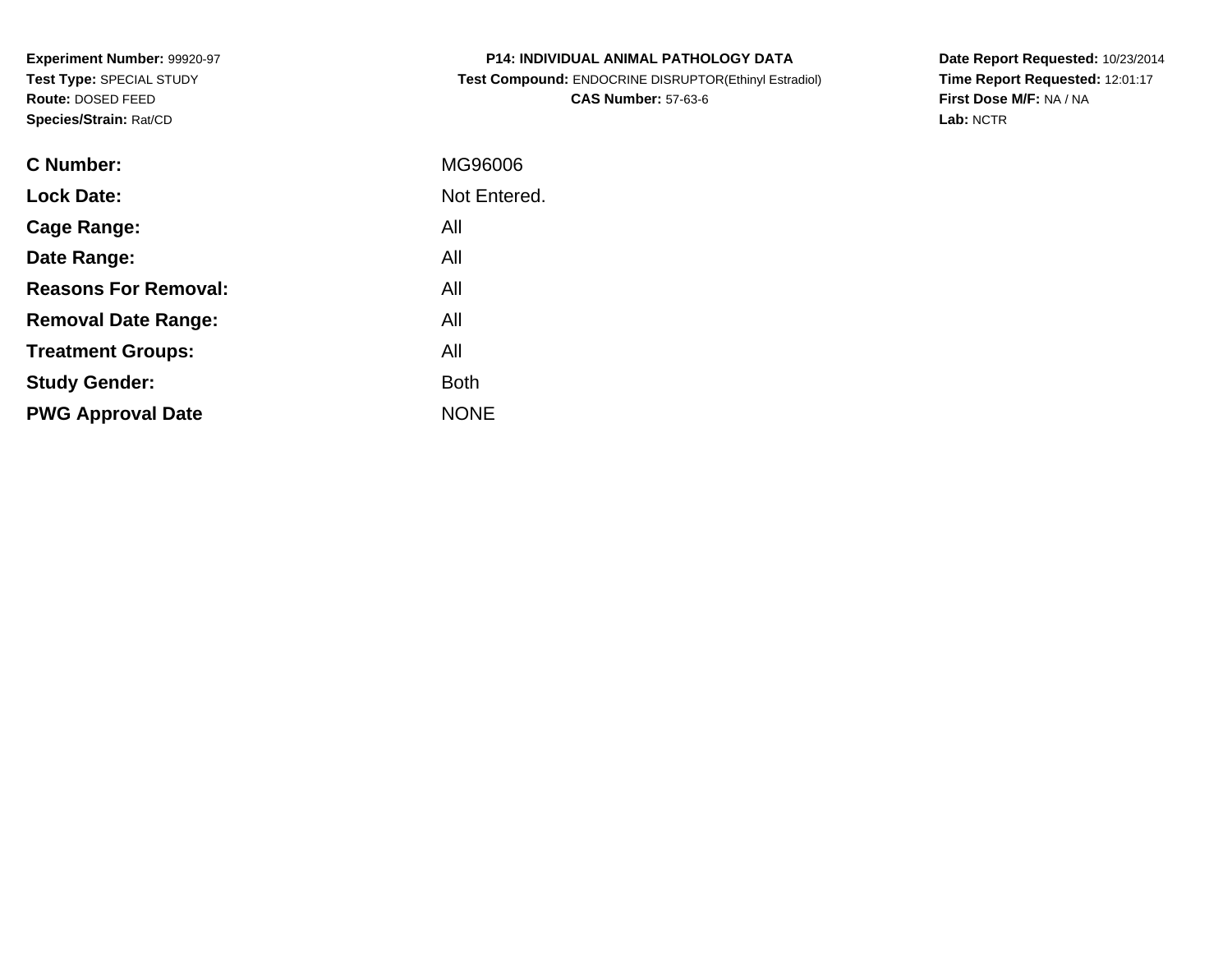| <b>Experiment Number: 99920-97</b><br>Test Type: SPECIAL STUDY<br><b>Route: DOSED FEED</b><br>Species/Strain: Rat/CD | <b>P14: INDIVIDUAL ANIMAL PATHOLOGY DATA</b><br><b>Test Compound: ENDOCRINE DISRUPTOR(Ethinyl Estradiol)</b><br><b>CAS Number: 57-63-6</b> |                                   | Date Report Requested: 10/23/2014<br>Time Report Requested: 12:01:17<br>First Dose M/F: NA / NA<br>Lab: NCTR |
|----------------------------------------------------------------------------------------------------------------------|--------------------------------------------------------------------------------------------------------------------------------------------|-----------------------------------|--------------------------------------------------------------------------------------------------------------|
| <b>ANIMAL ID: 494</b>                                                                                                | TRT#: 5                                                                                                                                    | <b>SEX: Male</b>                  | DAY ON TEST: 161                                                                                             |
|                                                                                                                      | <b>DOSE: F2</b><br>CONTROL                                                                                                                 | <b>DISP: Terminal Sacrifice</b>   | HISTO: 021380100494                                                                                          |
|                                                                                                                      |                                                                                                                                            | ORGAN AND ACCOUNTABLE SITE STATUS |                                                                                                              |
| <b>NORMAL</b>                                                                                                        |                                                                                                                                            |                                   |                                                                                                              |
| * Adrenal Cortex                                                                                                     | * Adrenal Medulla                                                                                                                          | * Bone                            | * Bone Marrow                                                                                                |
| * Coagulating Gland                                                                                                  | * Epididymis                                                                                                                               | * Liver                           | * Mammary Gland                                                                                              |
| * Pituitary Gland                                                                                                    | * Prostate, Dorsal/lateral Lobe                                                                                                            | * Rete Testes                     | * Seminal Vesicle                                                                                            |
| * Spleen                                                                                                             | * Testes                                                                                                                                   | * Thymus                          | * Thyroid Gland                                                                                              |
| <b>OBSERVATIONS</b>                                                                                                  |                                                                                                                                            |                                   |                                                                                                              |
| * Kidney                                                                                                             | Cortex                                                                                                                                     | Cyst                              |                                                                                                              |
|                                                                                                                      | Renal Tubule                                                                                                                               | <b>Dilatation</b>                 | Mild                                                                                                         |
|                                                                                                                      |                                                                                                                                            | Inflammation                      | Chronic, Mild                                                                                                |
|                                                                                                                      | <b>Renal Tubule</b>                                                                                                                        | Regeneration                      | Minimal                                                                                                      |
| $[Cyst TGLS = 1-4]$                                                                                                  |                                                                                                                                            |                                   |                                                                                                              |
| * Prostate, Ventral Lobe                                                                                             |                                                                                                                                            | <b>Infiltration Cellular</b>      | Lymphocyte, Minimal                                                                                          |
| PRIMARY CAUSE OF DEATH                                                                                               | $\blacksquare$                                                                                                                             |                                   |                                                                                                              |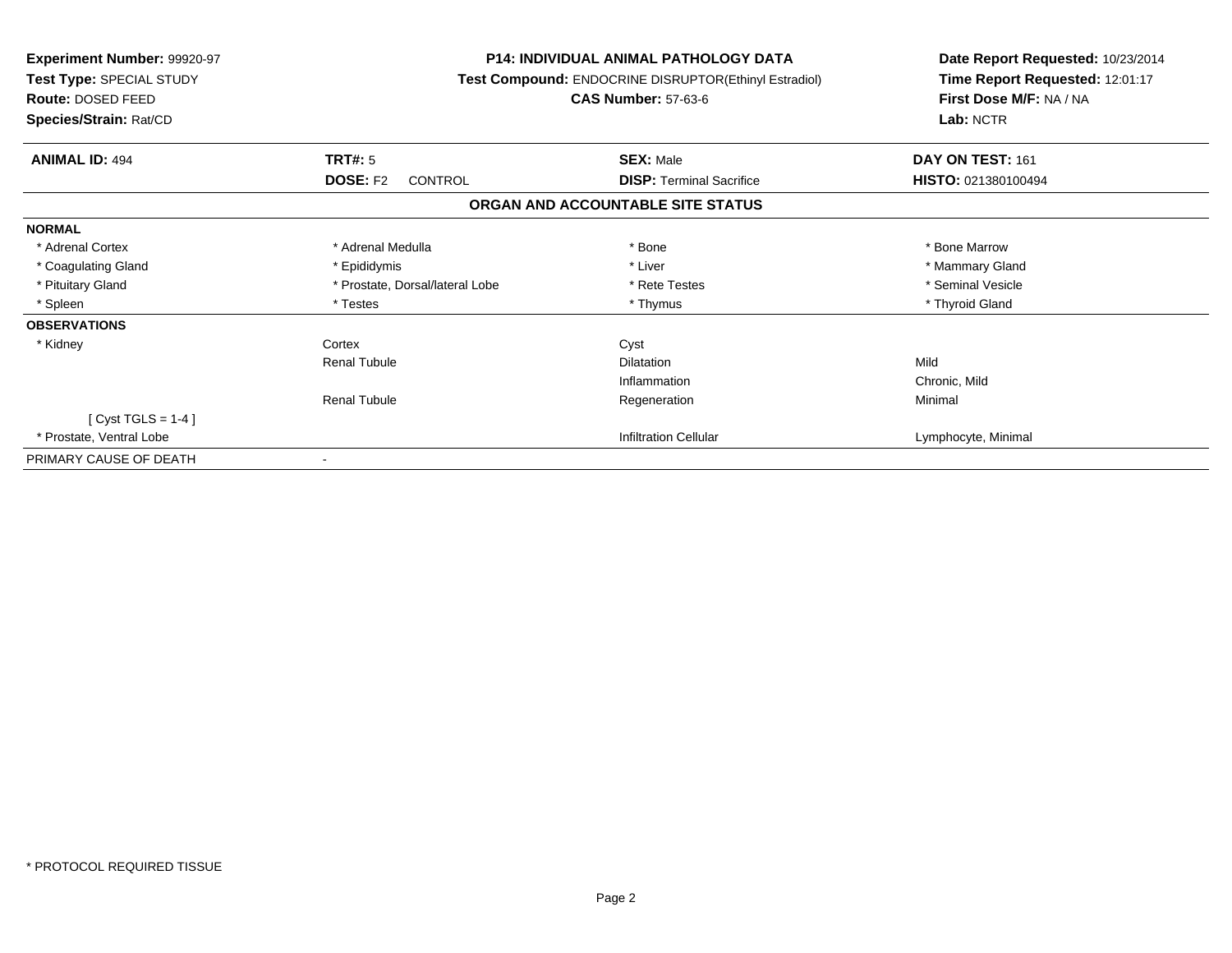| Experiment Number: 99920-97<br>Test Type: SPECIAL STUDY<br>Route: DOSED FEED<br>Species/Strain: Rat/CD |                            | <b>P14: INDIVIDUAL ANIMAL PATHOLOGY DATA</b><br>Test Compound: ENDOCRINE DISRUPTOR(Ethinyl Estradiol)<br><b>CAS Number: 57-63-6</b> | Date Report Requested: 10/23/2014<br>Time Report Requested: 12:01:17<br>First Dose M/F: NA / NA<br>Lab: NCTR |
|--------------------------------------------------------------------------------------------------------|----------------------------|-------------------------------------------------------------------------------------------------------------------------------------|--------------------------------------------------------------------------------------------------------------|
| <b>ANIMAL ID: 495</b>                                                                                  | <b>TRT#: 5</b>             | <b>SEX: Male</b>                                                                                                                    | DAY ON TEST: 161                                                                                             |
|                                                                                                        | <b>DOSE: F2</b><br>CONTROL | <b>DISP: Terminal Sacrifice</b>                                                                                                     | HISTO: 021380100495                                                                                          |
|                                                                                                        |                            | ORGAN AND ACCOUNTABLE SITE STATUS                                                                                                   |                                                                                                              |
| <b>NORMAL</b>                                                                                          |                            |                                                                                                                                     |                                                                                                              |
| * Adrenal Cortex                                                                                       | * Adrenal Medulla          | * Bone                                                                                                                              | * Bone Marrow                                                                                                |
| * Coagulating Gland                                                                                    | * Epididymis               | * Mammary Gland                                                                                                                     | * Pituitary Gland                                                                                            |
| * Prostate, Dorsal/lateral Lobe                                                                        | * Prostate, Ventral Lobe   | * Rete Testes                                                                                                                       | * Seminal Vesicle                                                                                            |
| * Spleen                                                                                               | * Testes                   | * Thymus                                                                                                                            |                                                                                                              |
| <b>OBSERVATIONS</b>                                                                                    |                            |                                                                                                                                     |                                                                                                              |
| * Kidney                                                                                               | Cortex                     | Cyst                                                                                                                                |                                                                                                              |
|                                                                                                        | <b>Renal Tubule</b>        | Dilatation                                                                                                                          | Mild                                                                                                         |
|                                                                                                        |                            | <b>Infiltration Cellular</b>                                                                                                        | Lymphocyte, Minimal                                                                                          |
| $Cyst TGLS = 2-4$                                                                                      |                            |                                                                                                                                     |                                                                                                              |
| * Liver                                                                                                |                            | Inflammation                                                                                                                        | Chronic Active, Minimal                                                                                      |
| * Testes                                                                                               |                            |                                                                                                                                     |                                                                                                              |
| Note: Left Testis (TGL 1) frozen at necropsy.                                                          |                            |                                                                                                                                     |                                                                                                              |
| Note: TGL 1 - NST                                                                                      |                            |                                                                                                                                     |                                                                                                              |
| * Thyroid Gland                                                                                        |                            | Cyst                                                                                                                                | Squamous                                                                                                     |
| PRIMARY CAUSE OF DEATH                                                                                 |                            |                                                                                                                                     |                                                                                                              |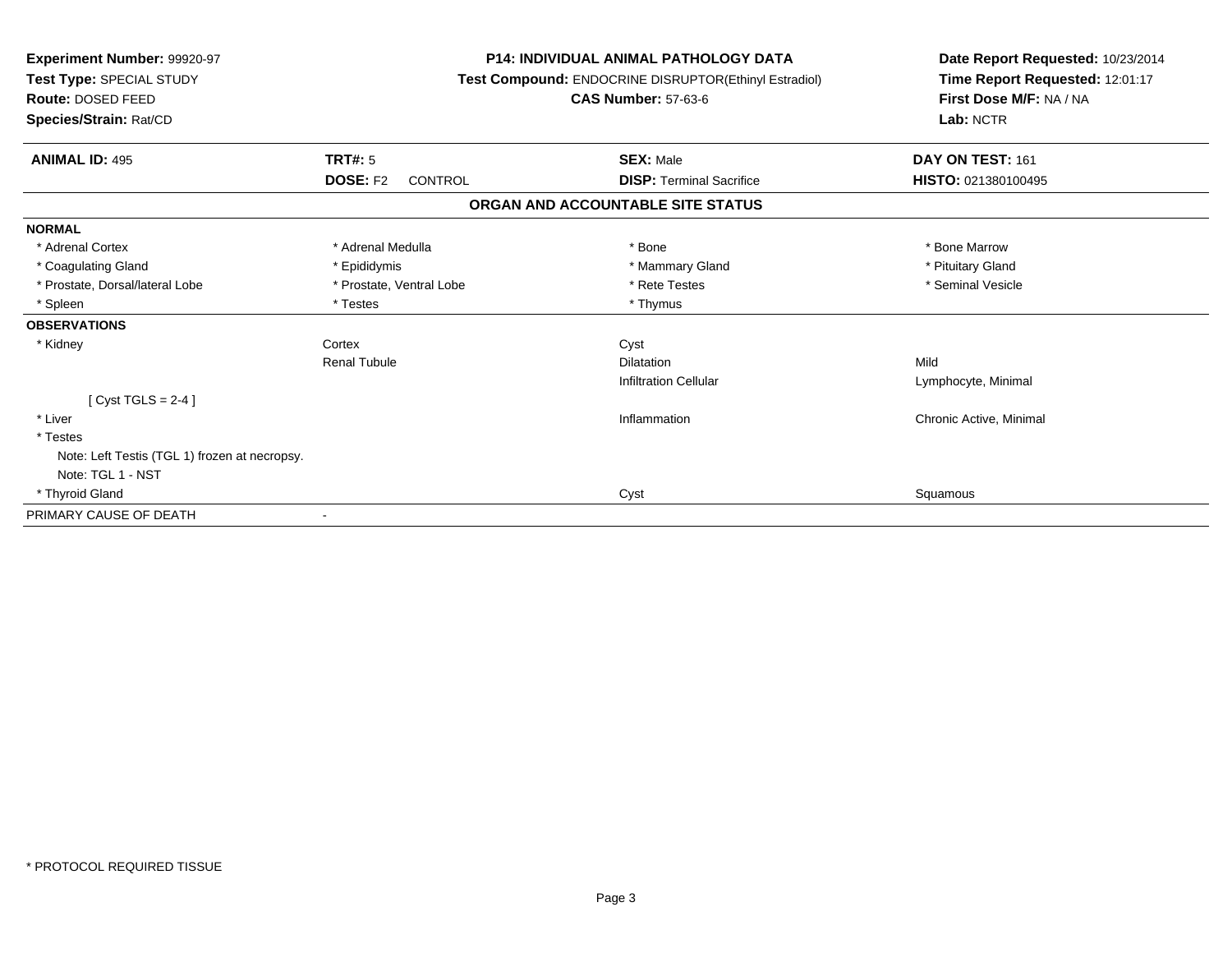| <b>Experiment Number: 99920-97</b><br>Test Type: SPECIAL STUDY<br>Route: DOSED FEED<br>Species/Strain: Rat/CD |                                   | <b>P14: INDIVIDUAL ANIMAL PATHOLOGY DATA</b><br><b>Test Compound: ENDOCRINE DISRUPTOR(Ethinyl Estradiol)</b><br><b>CAS Number: 57-63-6</b> |                     |
|---------------------------------------------------------------------------------------------------------------|-----------------------------------|--------------------------------------------------------------------------------------------------------------------------------------------|---------------------|
| <b>ANIMAL ID: 497</b>                                                                                         | TRT#: 5                           | <b>SEX: Male</b>                                                                                                                           | DAY ON TEST: 161    |
|                                                                                                               | <b>DOSE: F2</b><br><b>CONTROL</b> | <b>DISP:</b> Terminal Sacrifice                                                                                                            | HISTO: 021380100497 |
|                                                                                                               |                                   | ORGAN AND ACCOUNTABLE SITE STATUS                                                                                                          |                     |
| <b>NORMAL</b>                                                                                                 |                                   |                                                                                                                                            |                     |
| * Adrenal Cortex                                                                                              | * Adrenal Medulla                 | * Bone                                                                                                                                     | * Bone Marrow       |
| * Coagulating Gland                                                                                           | * Epididymis                      | * Liver                                                                                                                                    | * Pituitary Gland   |
| * Prostate, Dorsal/lateral Lobe                                                                               | * Rete Testes                     | * Seminal Vesicle                                                                                                                          | * Spleen            |
| * Testes                                                                                                      | * Thymus                          | * Thyroid Gland                                                                                                                            |                     |
| <b>OBSERVATIONS</b>                                                                                           |                                   |                                                                                                                                            |                     |
| * Kidney                                                                                                      | Cortex                            | Cyst                                                                                                                                       |                     |
| [ Cyst TGLS = $1-4$ ]                                                                                         |                                   |                                                                                                                                            |                     |
| * Mammary Gland                                                                                               | Alveolus                          | Hyperplasia                                                                                                                                | Mild                |
| * Prostate, Ventral Lobe                                                                                      |                                   | <b>Infiltration Cellular</b>                                                                                                               | Lymphocyte, Minimal |
| PRIMARY CAUSE OF DEATH                                                                                        |                                   |                                                                                                                                            |                     |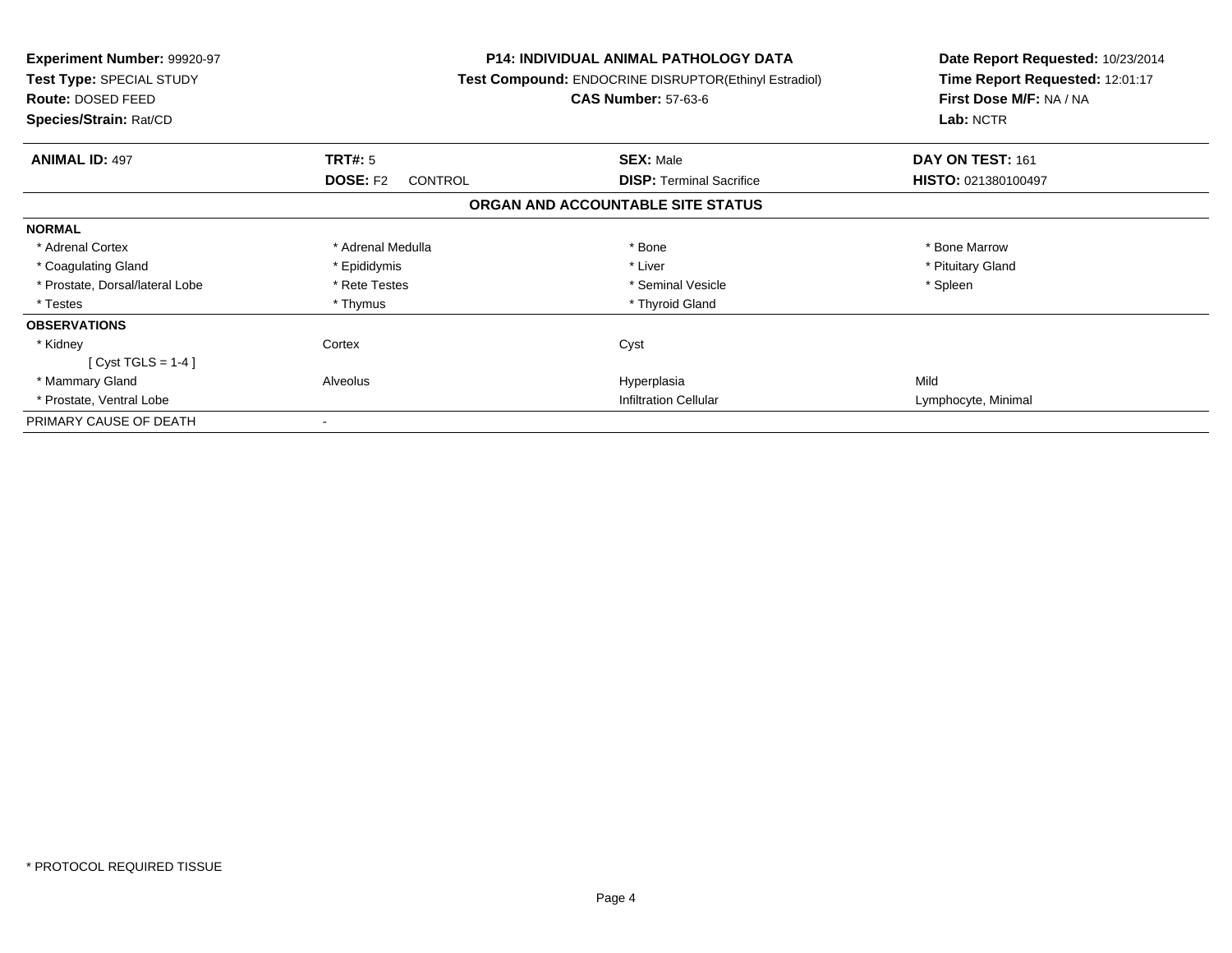| Experiment Number: 99920-97<br>Test Type: SPECIAL STUDY<br>Route: DOSED FEED<br>Species/Strain: Rat/CD |                                   | <b>P14: INDIVIDUAL ANIMAL PATHOLOGY DATA</b><br><b>Test Compound: ENDOCRINE DISRUPTOR(Ethinyl Estradiol)</b><br><b>CAS Number: 57-63-6</b> | Date Report Requested: 10/23/2014<br>Time Report Requested: 12:01:17<br>First Dose M/F: NA / NA<br>Lab: NCTR |
|--------------------------------------------------------------------------------------------------------|-----------------------------------|--------------------------------------------------------------------------------------------------------------------------------------------|--------------------------------------------------------------------------------------------------------------|
| <b>ANIMAL ID: 498</b>                                                                                  | TRT#: 5                           | <b>SEX: Male</b>                                                                                                                           | DAY ON TEST: 161                                                                                             |
|                                                                                                        | <b>DOSE: F2</b><br><b>CONTROL</b> | <b>DISP:</b> Terminal Sacrifice                                                                                                            | <b>HISTO: 021380100498</b>                                                                                   |
|                                                                                                        |                                   | ORGAN AND ACCOUNTABLE SITE STATUS                                                                                                          |                                                                                                              |
| <b>NORMAL</b>                                                                                          |                                   |                                                                                                                                            |                                                                                                              |
| * Adrenal Cortex                                                                                       | * Adrenal Medulla                 | * Bone                                                                                                                                     | * Bone Marrow                                                                                                |
| * Coagulating Gland                                                                                    | * Epididymis                      | * Liver                                                                                                                                    | * Mammary Gland                                                                                              |
| * Pituitary Gland                                                                                      | * Prostate, Ventral Lobe          | * Rete Testes                                                                                                                              | * Seminal Vesicle                                                                                            |
| * Spleen                                                                                               | * Testes                          | * Thymus                                                                                                                                   | * Thyroid Gland                                                                                              |
| <b>OBSERVATIONS</b>                                                                                    |                                   |                                                                                                                                            |                                                                                                              |
| * Kidney                                                                                               |                                   | <b>Infiltration Cellular</b>                                                                                                               | Lymphocyte, Minimal                                                                                          |
| * Prostate, Dorsal/Lateral Lobe                                                                        |                                   | Inflammation                                                                                                                               | Suppurative, Minimal                                                                                         |
| PRIMARY CAUSE OF DEATH                                                                                 |                                   |                                                                                                                                            |                                                                                                              |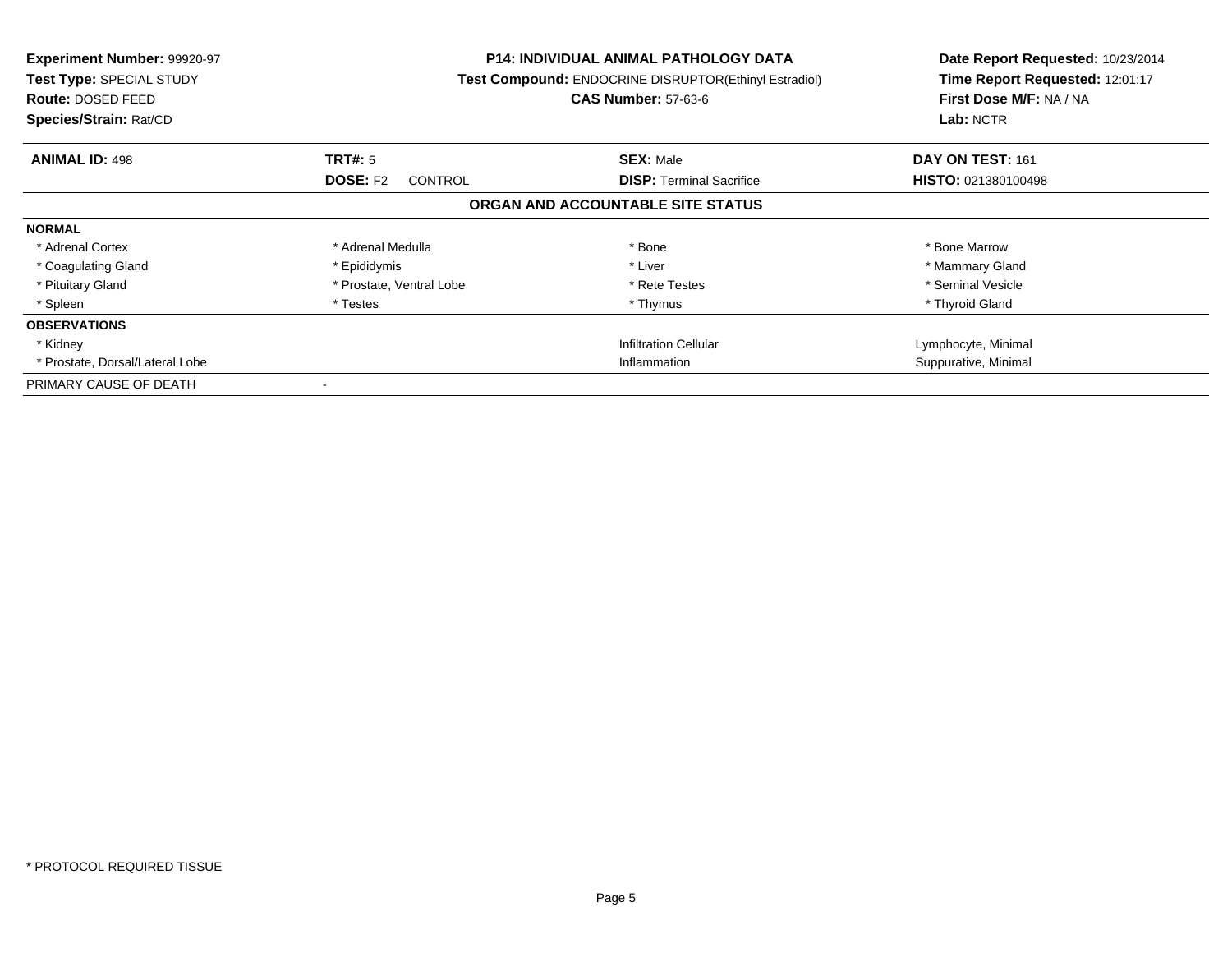| Experiment Number: 99920-97<br><b>Test Type: SPECIAL STUDY</b><br>Route: DOSED FEED<br>Species/Strain: Rat/CD |                            | <b>P14: INDIVIDUAL ANIMAL PATHOLOGY DATA</b><br>Test Compound: ENDOCRINE DISRUPTOR(Ethinyl Estradiol)<br><b>CAS Number: 57-63-6</b> | Date Report Requested: 10/23/2014<br>Time Report Requested: 12:01:17<br>First Dose M/F: NA / NA<br>Lab: NCTR |
|---------------------------------------------------------------------------------------------------------------|----------------------------|-------------------------------------------------------------------------------------------------------------------------------------|--------------------------------------------------------------------------------------------------------------|
| <b>ANIMAL ID: 499</b>                                                                                         | <b>TRT#: 6</b>             | <b>SEX: Male</b>                                                                                                                    | DAY ON TEST: 161                                                                                             |
|                                                                                                               | <b>DOSE: F2</b><br>2.0 PPB | <b>DISP:</b> Terminal Sacrifice                                                                                                     | <b>HISTO: 021380100499</b>                                                                                   |
|                                                                                                               |                            | ORGAN AND ACCOUNTABLE SITE STATUS                                                                                                   |                                                                                                              |
| <b>NORMAL</b>                                                                                                 |                            |                                                                                                                                     |                                                                                                              |
| * Coagulating Gland                                                                                           | * Epididymis               | * Mammary Gland                                                                                                                     | * Prostate, Dorsal/lateral Lobe                                                                              |
| * Rete Testes                                                                                                 | * Testes                   |                                                                                                                                     |                                                                                                              |
| <b>OBSERVATIONS</b>                                                                                           |                            |                                                                                                                                     |                                                                                                              |
| * Prostate, Ventral Lobe                                                                                      |                            | <b>Infiltration Cellular</b>                                                                                                        | Lymphocyte, Minimal                                                                                          |
| * Seminal Vesicle                                                                                             |                            | <b>Depletion Secretory</b>                                                                                                          | Moderate                                                                                                     |
| [Depletion Secretory TGLS = 1-2A ]                                                                            |                            |                                                                                                                                     |                                                                                                              |
| PRIMARY CAUSE OF DEATH                                                                                        |                            |                                                                                                                                     |                                                                                                              |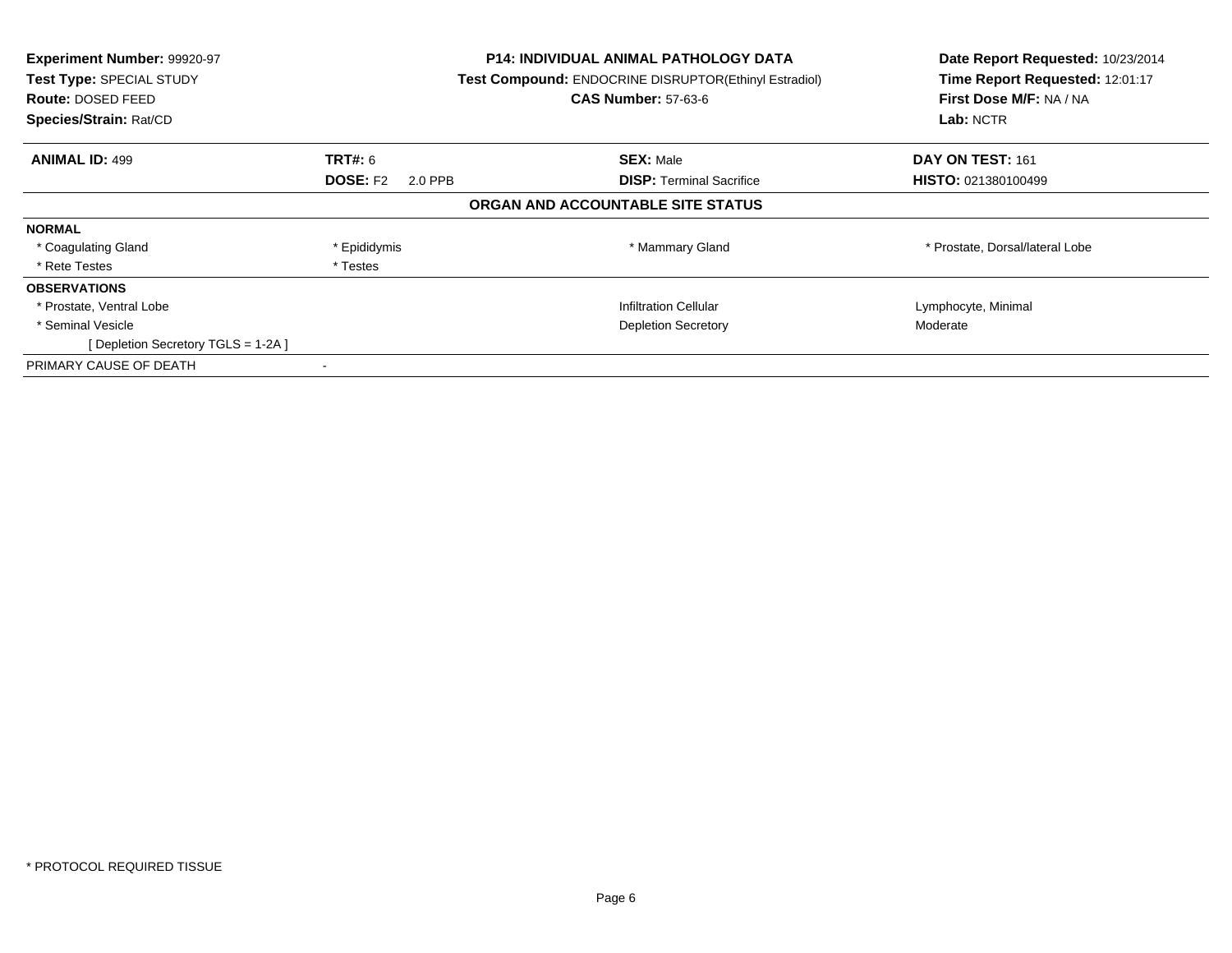| Experiment Number: 99920-97<br>Test Type: SPECIAL STUDY<br><b>Route: DOSED FEED</b><br>Species/Strain: Rat/CD |                            | <b>P14: INDIVIDUAL ANIMAL PATHOLOGY DATA</b><br><b>Test Compound: ENDOCRINE DISRUPTOR(Ethinyl Estradiol)</b><br><b>CAS Number: 57-63-6</b> | Date Report Requested: 10/23/2014<br>Time Report Requested: 12:01:17<br>First Dose M/F: NA / NA<br>Lab: NCTR |
|---------------------------------------------------------------------------------------------------------------|----------------------------|--------------------------------------------------------------------------------------------------------------------------------------------|--------------------------------------------------------------------------------------------------------------|
| <b>ANIMAL ID: 500</b>                                                                                         | <b>TRT#:</b> 6             | <b>SEX: Male</b>                                                                                                                           | DAY ON TEST: 161                                                                                             |
|                                                                                                               | <b>DOSE: F2</b><br>2.0 PPB | <b>DISP:</b> Terminal Sacrifice                                                                                                            | <b>HISTO: 021380100500</b>                                                                                   |
|                                                                                                               |                            | ORGAN AND ACCOUNTABLE SITE STATUS                                                                                                          |                                                                                                              |
| <b>NORMAL</b>                                                                                                 |                            |                                                                                                                                            |                                                                                                              |
| * Epididymis                                                                                                  | * Mammary Gland            | * Prostate, Ventral Lobe                                                                                                                   | * Rete Testes                                                                                                |
| * Seminal Vesicle                                                                                             | * Testes                   |                                                                                                                                            |                                                                                                              |
| <b>OBSERVATIONS</b>                                                                                           |                            |                                                                                                                                            |                                                                                                              |
| * Coagulating Gland                                                                                           |                            | Developmental Malformation                                                                                                                 |                                                                                                              |
| * Prostate, Dorsal/Lateral Lobe                                                                               |                            | <b>Infiltration Cellular</b>                                                                                                               | Lymphocyte, Mild                                                                                             |
| PRIMARY CAUSE OF DEATH                                                                                        |                            |                                                                                                                                            |                                                                                                              |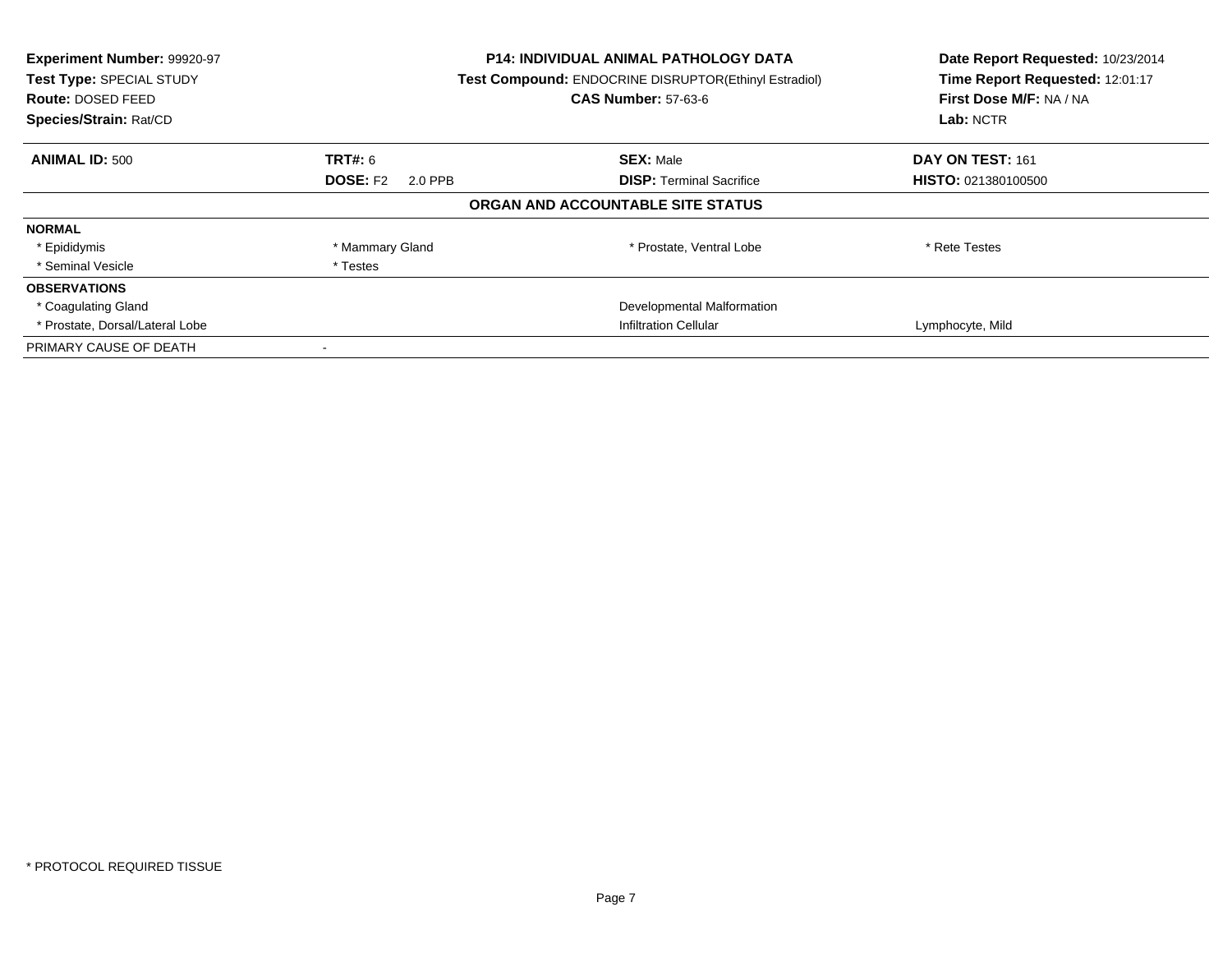| <b>Experiment Number: 99920-97</b><br>Test Type: SPECIAL STUDY<br>Route: DOSED FEED | <b>P14: INDIVIDUAL ANIMAL PATHOLOGY DATA</b><br><b>Test Compound: ENDOCRINE DISRUPTOR(Ethinyl Estradiol)</b><br><b>CAS Number: 57-63-6</b> |                                   | Date Report Requested: 10/23/2014<br>Time Report Requested: 12:01:17<br>First Dose M/F: NA / NA |
|-------------------------------------------------------------------------------------|--------------------------------------------------------------------------------------------------------------------------------------------|-----------------------------------|-------------------------------------------------------------------------------------------------|
| Species/Strain: Rat/CD                                                              |                                                                                                                                            |                                   | Lab: NCTR                                                                                       |
| <b>ANIMAL ID: 501</b>                                                               | <b>TRT#: 6</b>                                                                                                                             | <b>SEX: Male</b>                  | DAY ON TEST: 161                                                                                |
|                                                                                     | <b>DOSE: F2</b><br>2.0 PPB                                                                                                                 | <b>DISP: Terminal Sacrifice</b>   | HISTO: 021380100501                                                                             |
|                                                                                     |                                                                                                                                            | ORGAN AND ACCOUNTABLE SITE STATUS |                                                                                                 |
| <b>NORMAL</b>                                                                       |                                                                                                                                            |                                   |                                                                                                 |
| * Coagulating Gland                                                                 | * Mammary Gland                                                                                                                            | * Rete Testes                     | * Seminal Vesicle                                                                               |
| <b>OBSERVATIONS</b>                                                                 |                                                                                                                                            |                                   |                                                                                                 |
| * Epididymis                                                                        |                                                                                                                                            | Atrophy                           | Moderate                                                                                        |
|                                                                                     |                                                                                                                                            | Hypospermia                       | Marked                                                                                          |
| [Atrophy TGLS = $2-2$ ]                                                             |                                                                                                                                            |                                   |                                                                                                 |
| [Hypospermia TGLS = 2-2]                                                            |                                                                                                                                            |                                   |                                                                                                 |
| * Prostate, Dorsal/Lateral Lobe                                                     |                                                                                                                                            | <b>Infiltration Cellular</b>      | Lymphocyte, Minimal                                                                             |
| * Prostate, Ventral Lobe                                                            |                                                                                                                                            | Inflammation                      | Suppurative, Minimal                                                                            |
| * Testes                                                                            | Seminif Tub                                                                                                                                | Degeneration                      | Marked                                                                                          |
| [Degeneration TGLS = 1-7]                                                           |                                                                                                                                            |                                   |                                                                                                 |
| PRIMARY CAUSE OF DEATH                                                              |                                                                                                                                            |                                   |                                                                                                 |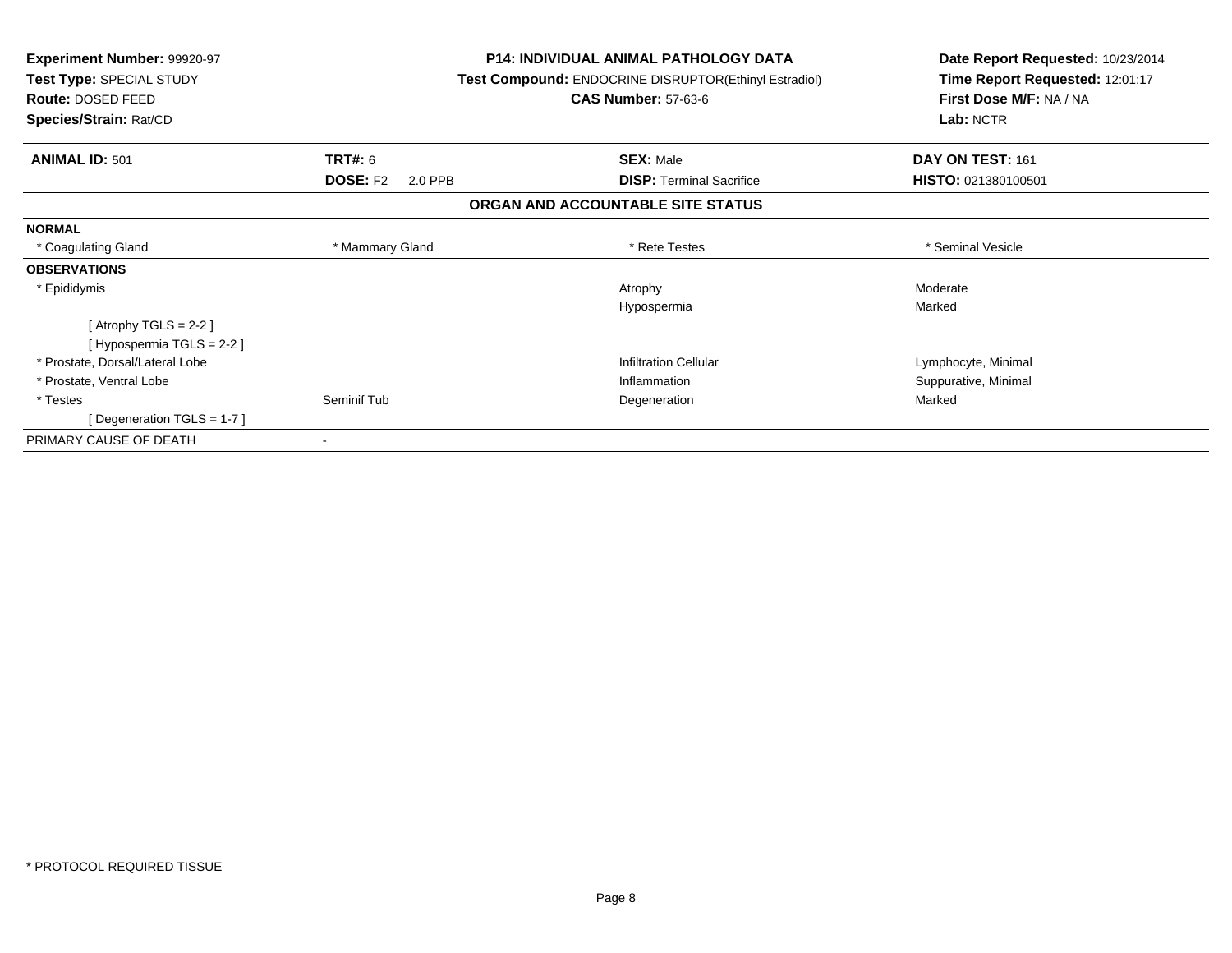| <b>Experiment Number: 99920-97</b><br><b>Test Type: SPECIAL STUDY</b><br>Route: DOSED FEED<br>Species/Strain: Rat/CD |                            | <b>P14: INDIVIDUAL ANIMAL PATHOLOGY DATA</b><br>Test Compound: ENDOCRINE DISRUPTOR(Ethinyl Estradiol)<br><b>CAS Number: 57-63-6</b> | Date Report Requested: 10/23/2014<br>Time Report Requested: 12:01:17<br>First Dose M/F: NA / NA<br>Lab: NCTR |
|----------------------------------------------------------------------------------------------------------------------|----------------------------|-------------------------------------------------------------------------------------------------------------------------------------|--------------------------------------------------------------------------------------------------------------|
| <b>ANIMAL ID: 502</b>                                                                                                | TRT#: 6                    | <b>SEX: Male</b>                                                                                                                    | DAY ON TEST: 161                                                                                             |
|                                                                                                                      | <b>DOSE: F2</b><br>2.0 PPB | <b>DISP: Terminal Sacrifice</b>                                                                                                     | <b>HISTO: 021380100502</b>                                                                                   |
|                                                                                                                      |                            | ORGAN AND ACCOUNTABLE SITE STATUS                                                                                                   |                                                                                                              |
| <b>NORMAL</b>                                                                                                        |                            |                                                                                                                                     |                                                                                                              |
| * Coagulating Gland                                                                                                  | * Epididymis               | * Prostate, Ventral Lobe                                                                                                            | * Rete Testes                                                                                                |
| * Seminal Vesicle                                                                                                    | * Testes                   |                                                                                                                                     |                                                                                                              |
| <b>OBSERVATIONS</b>                                                                                                  |                            |                                                                                                                                     |                                                                                                              |
| Intestine Small, Ileum                                                                                               |                            | Hyperplasia                                                                                                                         | Lymphoid, Mild                                                                                               |
| [Hyperplasia TGLS = $1-9$ ]                                                                                          |                            |                                                                                                                                     |                                                                                                              |
| * Mammary Gland                                                                                                      | Alveolus                   | Hyperplasia                                                                                                                         | Mild                                                                                                         |
| * Prostate, Dorsal/Lateral Lobe                                                                                      |                            | <b>Infiltration Cellular</b>                                                                                                        | Lymphocyte, Mild                                                                                             |
| PRIMARY CAUSE OF DEATH                                                                                               |                            |                                                                                                                                     |                                                                                                              |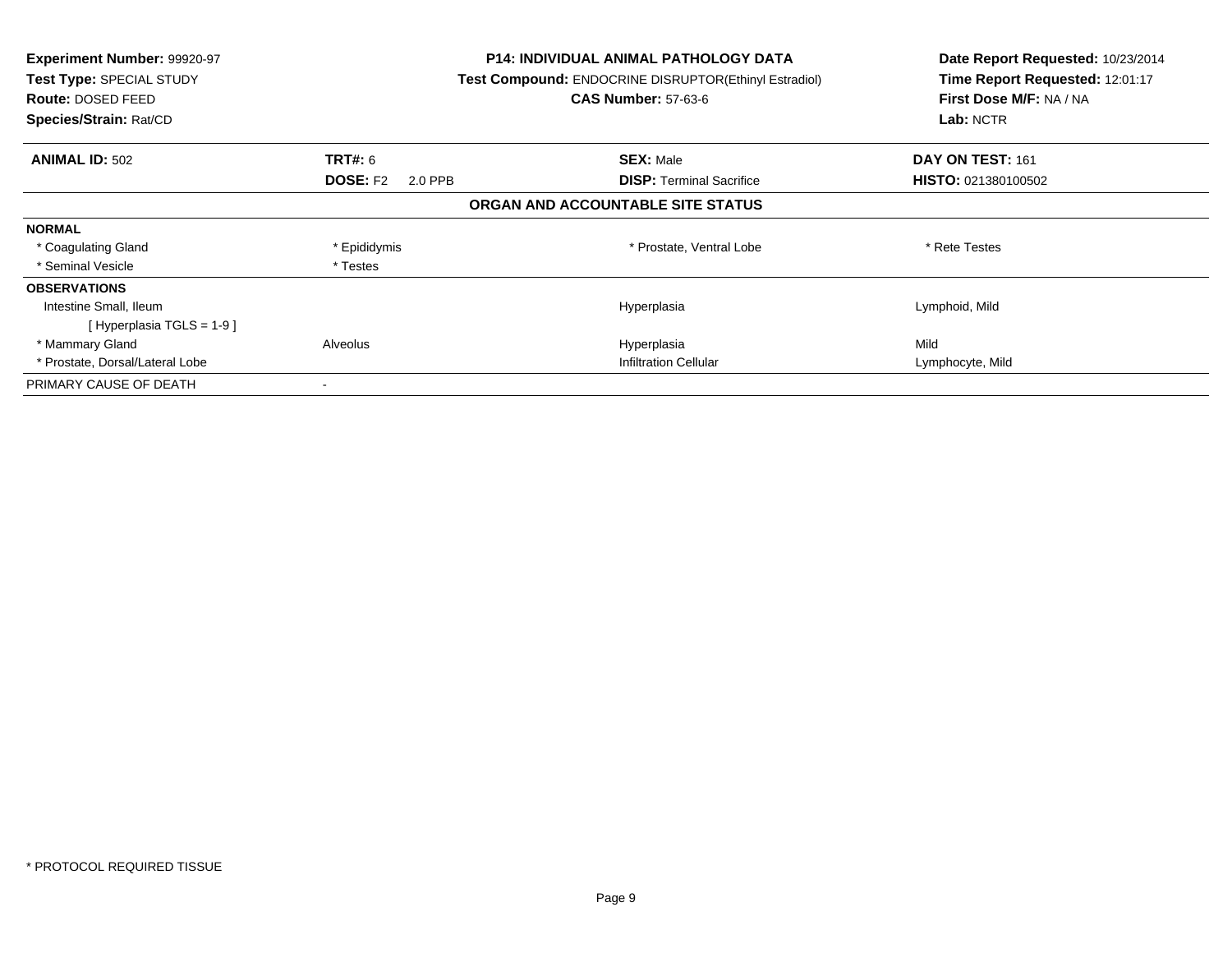| Experiment Number: 99920-97<br>Test Type: SPECIAL STUDY<br>Route: DOSED FEED<br>Species/Strain: Rat/CD |                            | <b>P14: INDIVIDUAL ANIMAL PATHOLOGY DATA</b><br><b>Test Compound: ENDOCRINE DISRUPTOR(Ethinyl Estradiol)</b><br><b>CAS Number: 57-63-6</b> | Date Report Requested: 10/23/2014<br>Time Report Requested: 12:01:17<br>First Dose M/F: NA / NA<br>Lab: NCTR |
|--------------------------------------------------------------------------------------------------------|----------------------------|--------------------------------------------------------------------------------------------------------------------------------------------|--------------------------------------------------------------------------------------------------------------|
| <b>ANIMAL ID: 503</b>                                                                                  | TRT#: 6                    | <b>SEX: Male</b>                                                                                                                           | DAY ON TEST: 161                                                                                             |
|                                                                                                        | <b>DOSE: F2</b><br>2.0 PPB | <b>DISP:</b> Terminal Sacrifice                                                                                                            | <b>HISTO: 021380100503</b>                                                                                   |
|                                                                                                        |                            | ORGAN AND ACCOUNTABLE SITE STATUS                                                                                                          |                                                                                                              |
| <b>NORMAL</b>                                                                                          |                            |                                                                                                                                            |                                                                                                              |
| * Coagulating Gland                                                                                    | * Epididymis               | * Prostate, Ventral Lobe                                                                                                                   | * Rete Testes                                                                                                |
| * Seminal Vesicle                                                                                      | * Testes                   |                                                                                                                                            |                                                                                                              |
| <b>OBSERVATIONS</b>                                                                                    |                            |                                                                                                                                            |                                                                                                              |
| * Mammary Gland                                                                                        | Duct                       | Hyperplasia                                                                                                                                | Mild                                                                                                         |
| * Prostate, Dorsal/Lateral Lobe                                                                        |                            | <b>Infiltration Cellular</b>                                                                                                               | Lymphocyte, Minimal                                                                                          |
| PRIMARY CAUSE OF DEATH                                                                                 |                            |                                                                                                                                            |                                                                                                              |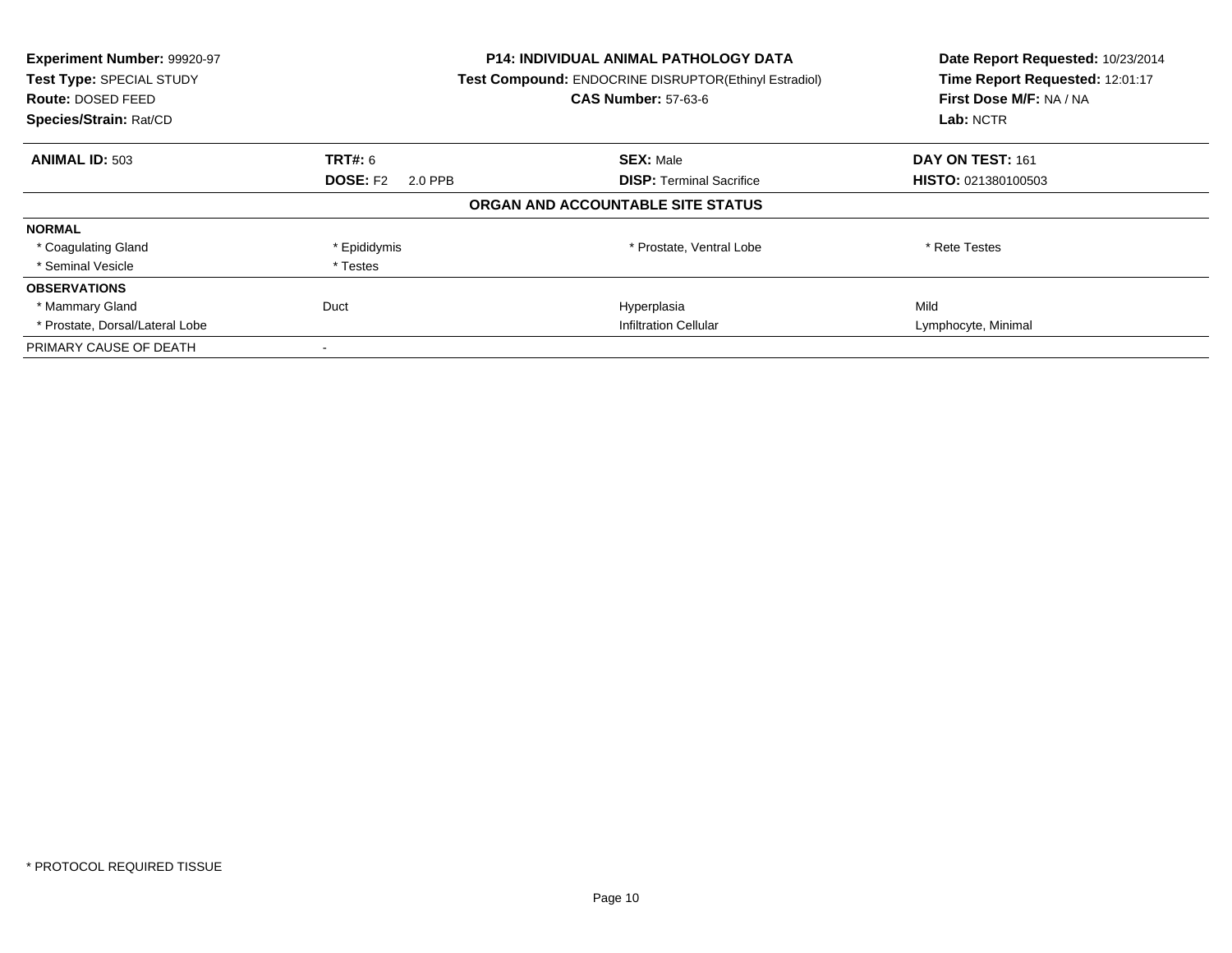| Experiment Number: 99920-97<br>Test Type: SPECIAL STUDY<br>Route: DOSED FEED<br>Species/Strain: Rat/CD |                            | <b>P14: INDIVIDUAL ANIMAL PATHOLOGY DATA</b><br><b>Test Compound: ENDOCRINE DISRUPTOR(Ethinyl Estradiol)</b><br><b>CAS Number: 57-63-6</b> | Date Report Requested: 10/23/2014<br>Time Report Requested: 12:01:17<br>First Dose M/F: NA / NA<br>Lab: NCTR |
|--------------------------------------------------------------------------------------------------------|----------------------------|--------------------------------------------------------------------------------------------------------------------------------------------|--------------------------------------------------------------------------------------------------------------|
| <b>ANIMAL ID: 504</b>                                                                                  | TRT#: 6                    | <b>SEX: Male</b>                                                                                                                           | DAY ON TEST: 161                                                                                             |
|                                                                                                        | <b>DOSE: F2</b><br>2.0 PPB | <b>DISP:</b> Terminal Sacrifice                                                                                                            | <b>HISTO: 021380100504</b>                                                                                   |
|                                                                                                        |                            | ORGAN AND ACCOUNTABLE SITE STATUS                                                                                                          |                                                                                                              |
| <b>NORMAL</b>                                                                                          |                            |                                                                                                                                            |                                                                                                              |
| * Coagulating Gland                                                                                    | * Epididymis               | * Mammary Gland                                                                                                                            | * Prostate, Ventral Lobe                                                                                     |
| * Seminal Vesicle                                                                                      | * Testes                   |                                                                                                                                            |                                                                                                              |
| <b>INSUFFICIENT TISSUE</b>                                                                             |                            |                                                                                                                                            |                                                                                                              |
| * Rete Testes                                                                                          |                            |                                                                                                                                            |                                                                                                              |
| <b>OBSERVATIONS</b>                                                                                    |                            |                                                                                                                                            |                                                                                                              |
| * Prostate, Dorsal/Lateral Lobe                                                                        |                            | <b>Infiltration Cellular</b>                                                                                                               | Lymphocyte, Minimal                                                                                          |
| * Rete Testes                                                                                          |                            |                                                                                                                                            |                                                                                                              |
| Note: No RC/WT attempt per pathologist                                                                 |                            |                                                                                                                                            |                                                                                                              |
| PRIMARY CAUSE OF DEATH                                                                                 |                            |                                                                                                                                            |                                                                                                              |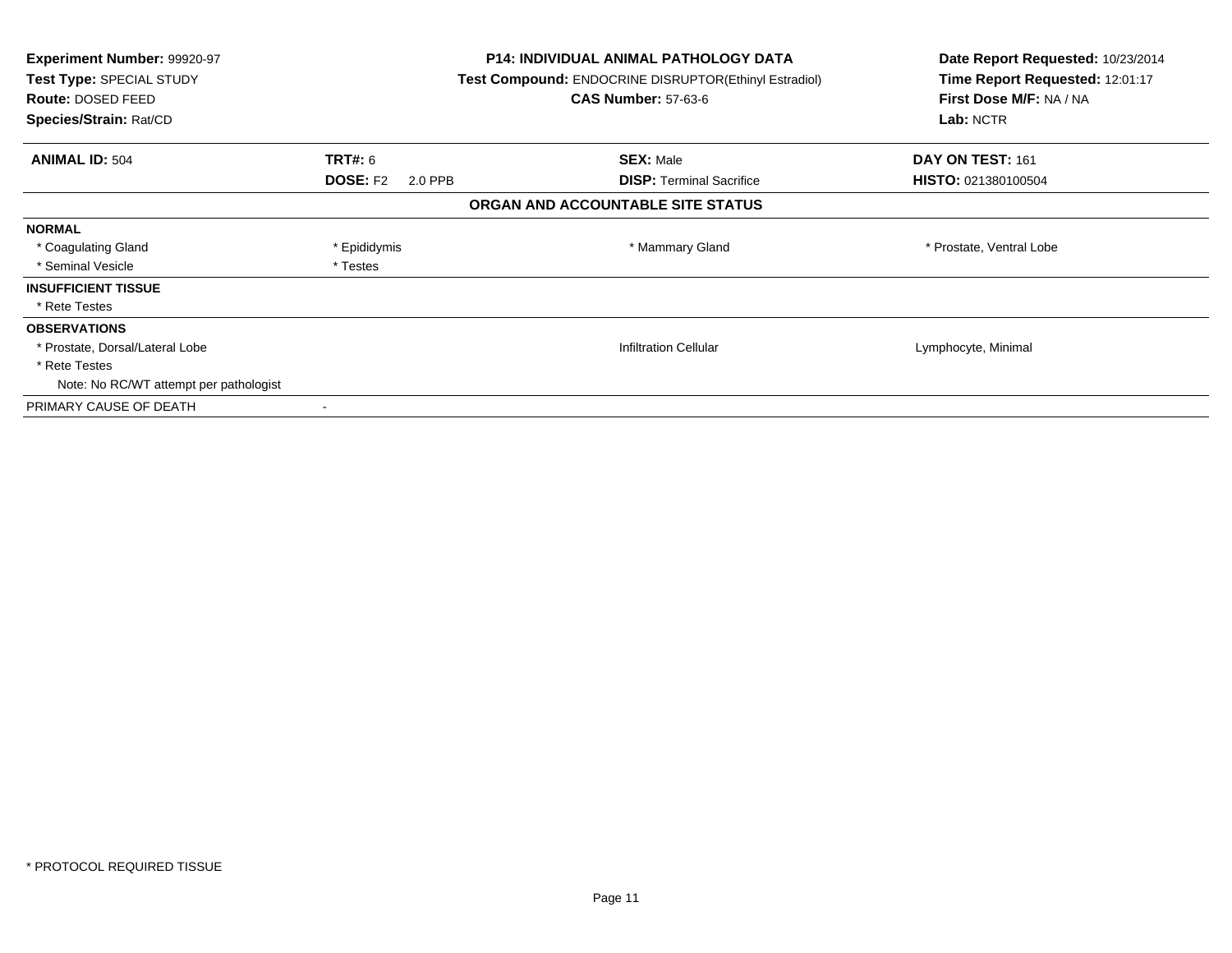| Experiment Number: 99920-97<br>Test Type: SPECIAL STUDY<br><b>Route: DOSED FEED</b> |                            | P14: INDIVIDUAL ANIMAL PATHOLOGY DATA<br>Test Compound: ENDOCRINE DISRUPTOR(Ethinyl Estradiol)<br><b>CAS Number: 57-63-6</b> |                            |
|-------------------------------------------------------------------------------------|----------------------------|------------------------------------------------------------------------------------------------------------------------------|----------------------------|
| Species/Strain: Rat/CD                                                              |                            |                                                                                                                              | Lab: NCTR                  |
| <b>ANIMAL ID: 505</b>                                                               | TRT#: 6                    | <b>SEX: Male</b>                                                                                                             | DAY ON TEST: 160           |
|                                                                                     | <b>DOSE: F2</b><br>2.0 PPB | <b>DISP:</b> Terminal Sacrifice                                                                                              | <b>HISTO: 021380100505</b> |
|                                                                                     |                            | ORGAN AND ACCOUNTABLE SITE STATUS                                                                                            |                            |
| <b>NORMAL</b>                                                                       |                            |                                                                                                                              |                            |
| * Coagulating Gland                                                                 | * Epididymis               | * Mammary Gland                                                                                                              | * Prostate, Ventral Lobe   |
| * Rete Testes                                                                       | * Seminal Vesicle          | * Testes                                                                                                                     |                            |
| <b>OBSERVATIONS</b>                                                                 |                            |                                                                                                                              |                            |
| * Prostate, Dorsal/Lateral Lobe                                                     |                            | <b>Infiltration Cellular</b>                                                                                                 | Lymphocyte, Minimal        |
| PRIMARY CAUSE OF DEATH                                                              |                            |                                                                                                                              |                            |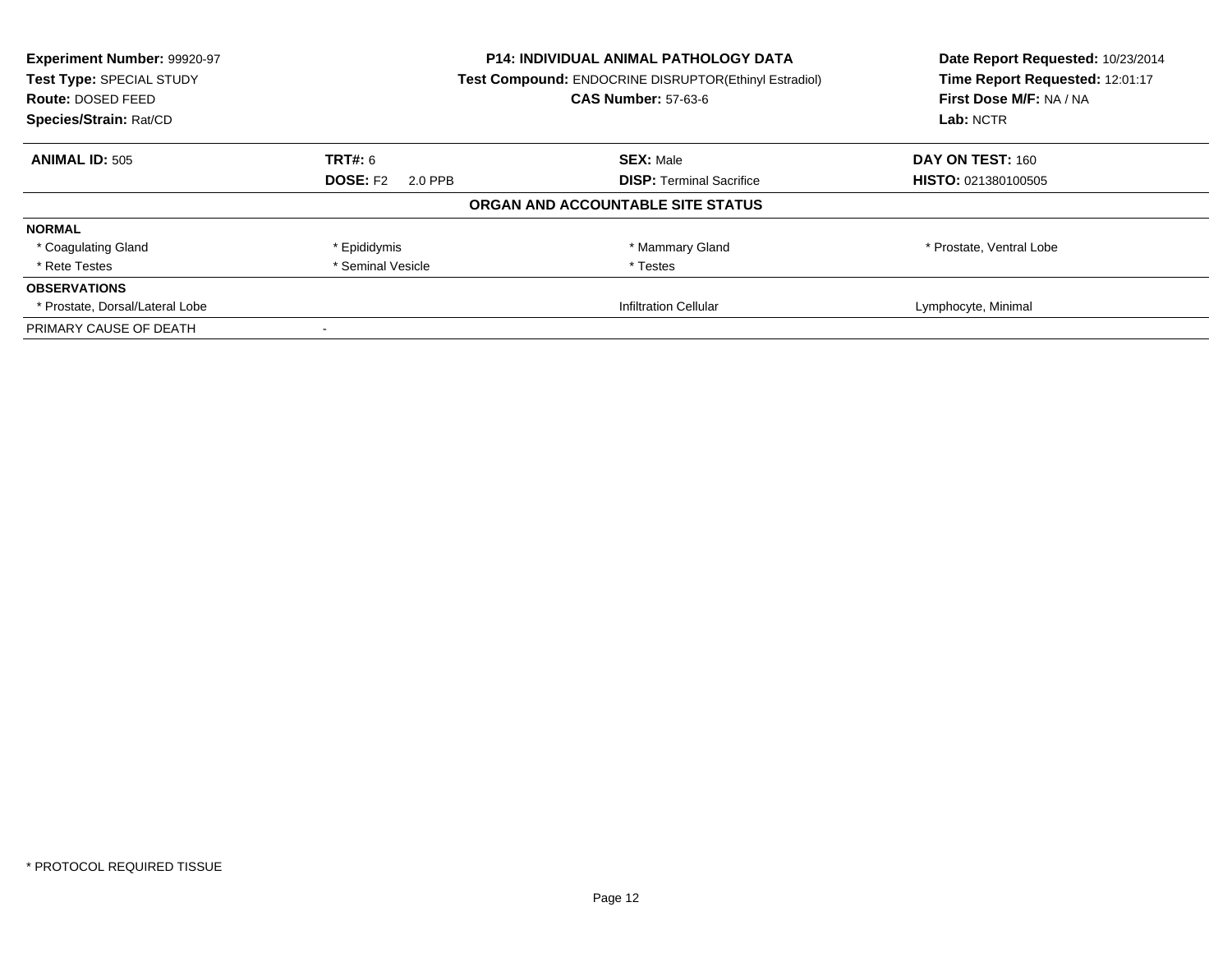| Experiment Number: 99920-97<br>Test Type: SPECIAL STUDY<br>Route: DOSED FEED<br>Species/Strain: Rat/CD |                           | <b>P14: INDIVIDUAL ANIMAL PATHOLOGY DATA</b><br>Test Compound: ENDOCRINE DISRUPTOR(Ethinyl Estradiol)<br><b>CAS Number: 57-63-6</b> | Date Report Requested: 10/23/2014<br>Time Report Requested: 12:01:17<br>First Dose M/F: NA / NA<br>Lab: NCTR |
|--------------------------------------------------------------------------------------------------------|---------------------------|-------------------------------------------------------------------------------------------------------------------------------------|--------------------------------------------------------------------------------------------------------------|
| <b>ANIMAL ID: 506</b>                                                                                  | <b>TRT#: 7</b>            | <b>SEX: Male</b>                                                                                                                    | DAY ON TEST: 161                                                                                             |
|                                                                                                        | <b>DOSE: F2</b><br>10 PPB | <b>DISP:</b> Terminal Sacrifice                                                                                                     | <b>HISTO: 021380100506</b>                                                                                   |
|                                                                                                        |                           | ORGAN AND ACCOUNTABLE SITE STATUS                                                                                                   |                                                                                                              |
| <b>NORMAL</b>                                                                                          |                           |                                                                                                                                     |                                                                                                              |
| * Coagulating Gland                                                                                    | * Epididymis              | * Kidney                                                                                                                            | * Prostate, Ventral Lobe                                                                                     |
| * Rete Testes                                                                                          | * Seminal Vesicle         | * Testes                                                                                                                            |                                                                                                              |
| <b>OBSERVATIONS</b>                                                                                    |                           |                                                                                                                                     |                                                                                                              |
| * Mammary Gland                                                                                        | Alveolus                  | Hyperplasia                                                                                                                         | Minimal                                                                                                      |
| * Prostate, Dorsal/Lateral Lobe                                                                        |                           | <b>Infiltration Cellular</b>                                                                                                        | Lymphocyte, Mild                                                                                             |
| PRIMARY CAUSE OF DEATH                                                                                 |                           |                                                                                                                                     |                                                                                                              |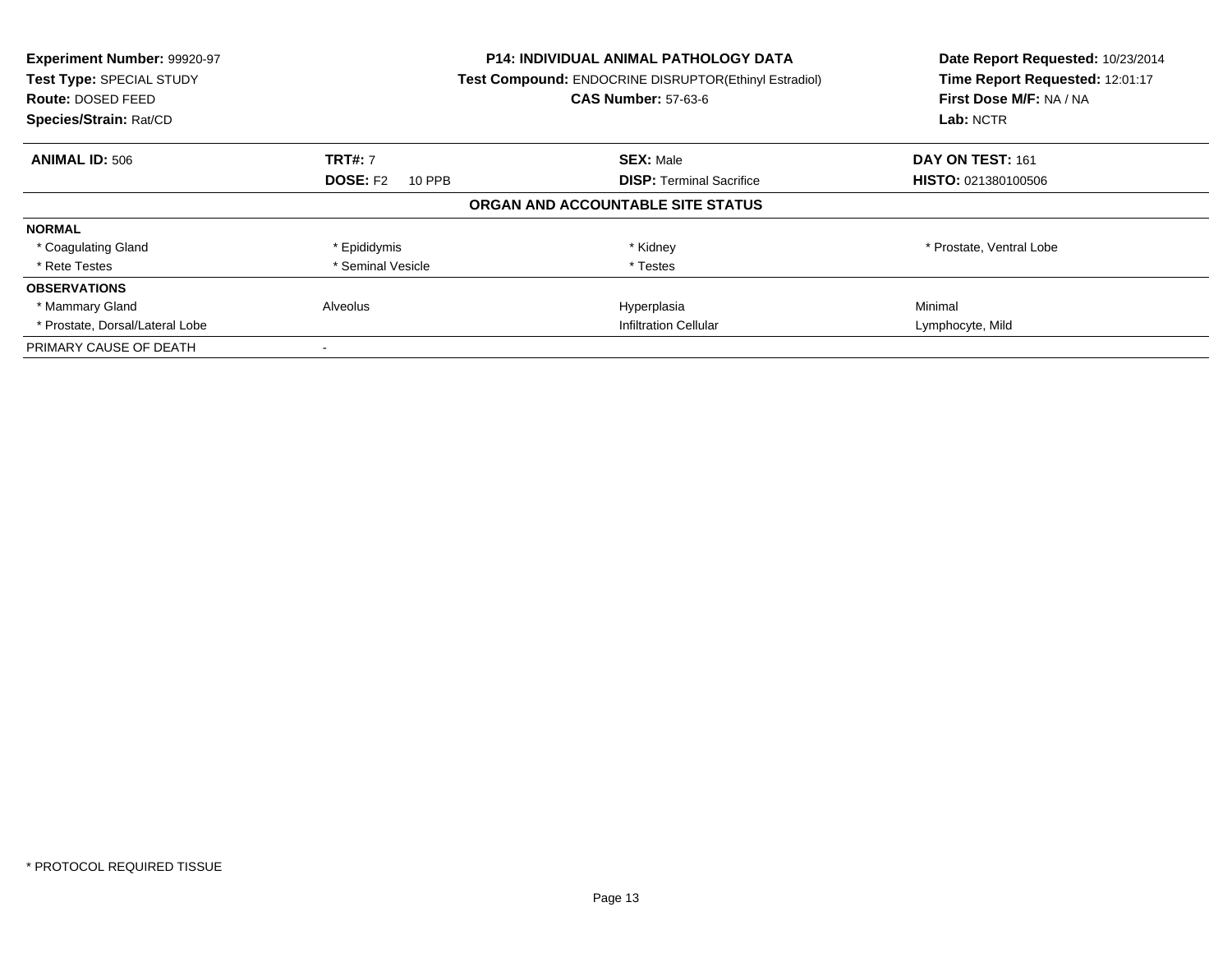| <b>Experiment Number: 99920-97</b><br>Test Type: SPECIAL STUDY<br><b>Route: DOSED FEED</b><br>Species/Strain: Rat/CD |                           | <b>P14: INDIVIDUAL ANIMAL PATHOLOGY DATA</b><br>Test Compound: ENDOCRINE DISRUPTOR(Ethinyl Estradiol)<br><b>CAS Number: 57-63-6</b> | Date Report Requested: 10/23/2014<br>Time Report Requested: 12:01:17<br>First Dose M/F: NA / NA<br>Lab: NCTR |
|----------------------------------------------------------------------------------------------------------------------|---------------------------|-------------------------------------------------------------------------------------------------------------------------------------|--------------------------------------------------------------------------------------------------------------|
| <b>ANIMAL ID: 507</b>                                                                                                | <b>TRT#: 7</b>            | <b>SEX: Male</b>                                                                                                                    | DAY ON TEST: 161                                                                                             |
|                                                                                                                      | <b>DOSE: F2</b><br>10 PPB | <b>DISP:</b> Terminal Sacrifice                                                                                                     | HISTO: 021380100507                                                                                          |
|                                                                                                                      |                           | ORGAN AND ACCOUNTABLE SITE STATUS                                                                                                   |                                                                                                              |
| <b>NORMAL</b>                                                                                                        |                           |                                                                                                                                     |                                                                                                              |
| * Epididymis                                                                                                         | * Prostate, Ventral Lobe  | * Rete Testes                                                                                                                       | * Seminal Vesicle                                                                                            |
| * Testes                                                                                                             |                           |                                                                                                                                     |                                                                                                              |
| <b>OBSERVATIONS</b>                                                                                                  |                           |                                                                                                                                     |                                                                                                              |
| * Coagulating Gland                                                                                                  |                           | Developmental Malformation                                                                                                          |                                                                                                              |
| [Developmental Malformation TGLS = 1-2A]                                                                             |                           |                                                                                                                                     |                                                                                                              |
| * Kidney                                                                                                             |                           | <b>Infiltration Cellular</b>                                                                                                        | Lymphocyte, Minimal                                                                                          |
| * Mammary Gland                                                                                                      | Duct                      | Hyperplasia                                                                                                                         | Minimal                                                                                                      |
| * Prostate, Dorsal/Lateral Lobe                                                                                      |                           | <b>Infiltration Cellular</b>                                                                                                        | Lymphocyte, Mild                                                                                             |
| PRIMARY CAUSE OF DEATH                                                                                               |                           |                                                                                                                                     |                                                                                                              |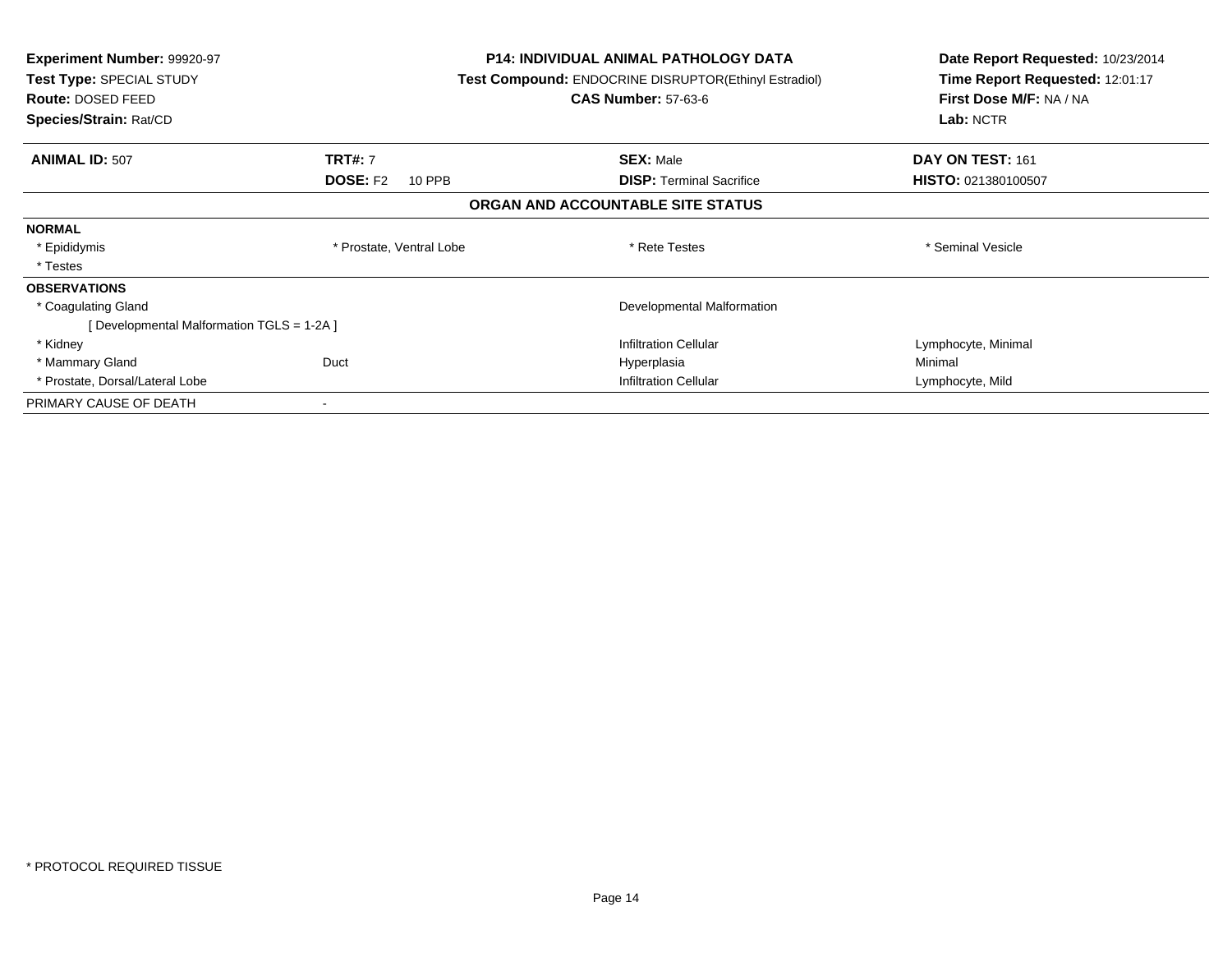| Experiment Number: 99920-97<br>Test Type: SPECIAL STUDY<br>Route: DOSED FEED<br>Species/Strain: Rat/CD |                                             | <b>P14: INDIVIDUAL ANIMAL PATHOLOGY DATA</b><br>Test Compound: ENDOCRINE DISRUPTOR(Ethinyl Estradiol)<br><b>CAS Number: 57-63-6</b> | Date Report Requested: 10/23/2014<br>Time Report Requested: 12:01:17<br>First Dose M/F: NA / NA<br>Lab: NCTR |
|--------------------------------------------------------------------------------------------------------|---------------------------------------------|-------------------------------------------------------------------------------------------------------------------------------------|--------------------------------------------------------------------------------------------------------------|
| <b>ANIMAL ID: 508</b>                                                                                  | <b>TRT#: 7</b><br><b>DOSE: F2</b><br>10 PPB | <b>SEX: Male</b><br><b>DISP: Terminal Sacrifice</b>                                                                                 | DAY ON TEST: 161<br>HISTO: 021380100508                                                                      |
|                                                                                                        |                                             | ORGAN AND ACCOUNTABLE SITE STATUS                                                                                                   |                                                                                                              |
| <b>NORMAL</b>                                                                                          |                                             |                                                                                                                                     |                                                                                                              |
| * Coagulating Gland                                                                                    | * Prostate, Ventral Lobe                    | * Seminal Vesicle                                                                                                                   |                                                                                                              |
| <b>OBSERVATIONS</b>                                                                                    |                                             |                                                                                                                                     |                                                                                                              |
| * Epididymis                                                                                           |                                             | Atrophy<br>Hypospermia                                                                                                              | Moderate<br>Marked                                                                                           |
| [Atrophy TGLS = $2-2$ ]<br>[Hypospermia TGLS = 2-2]                                                    |                                             |                                                                                                                                     |                                                                                                              |
| * Kidney                                                                                               | Renal Tubule                                | Degeneration                                                                                                                        | Mild                                                                                                         |
|                                                                                                        | Pelvis                                      | <b>Dilatation</b>                                                                                                                   | Moderate                                                                                                     |
|                                                                                                        |                                             | <b>Infiltration Cellular</b>                                                                                                        | Lymphocyte, Moderate                                                                                         |
| [ Degeneration TGLS = 4-4 ]                                                                            | <b>Renal Tubule</b>                         | Regeneration                                                                                                                        | Moderate                                                                                                     |
| * Mammary Gland                                                                                        | Duct                                        | Hyperplasia                                                                                                                         | Mild                                                                                                         |
| * Prostate, Dorsal/Lateral Lobe                                                                        |                                             | <b>Infiltration Cellular</b>                                                                                                        | Lymphocyte, Minimal                                                                                          |
| * Rete Testes                                                                                          |                                             | <b>Dilatation</b>                                                                                                                   | Mild                                                                                                         |
| * Testes                                                                                               | Seminif Tub                                 | Degeneration                                                                                                                        | Marked                                                                                                       |
| Note: Right testis (TGL 3) frozen at necropsy.                                                         |                                             |                                                                                                                                     |                                                                                                              |
| Note: TGL 3 - NST                                                                                      |                                             |                                                                                                                                     |                                                                                                              |
| [ Degeneration TGLS = $1-7$ ]                                                                          |                                             |                                                                                                                                     |                                                                                                              |
| PRIMARY CAUSE OF DEATH                                                                                 | $\overline{\phantom{a}}$                    |                                                                                                                                     |                                                                                                              |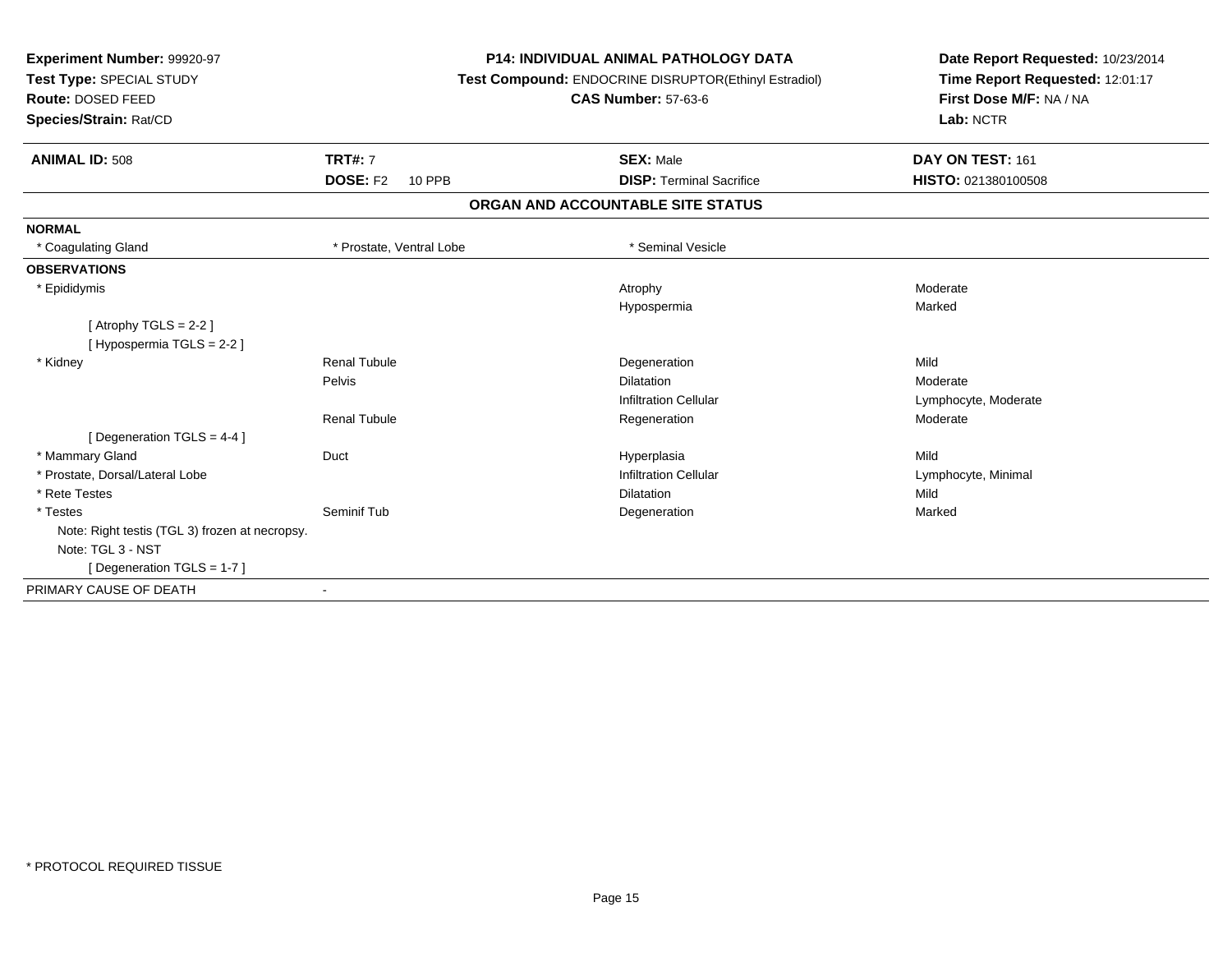| Experiment Number: 99920-97<br>Test Type: SPECIAL STUDY<br><b>Route: DOSED FEED</b><br>Species/Strain: Rat/CD |                           | <b>P14: INDIVIDUAL ANIMAL PATHOLOGY DATA</b><br>Test Compound: ENDOCRINE DISRUPTOR(Ethinyl Estradiol)<br><b>CAS Number: 57-63-6</b> | Date Report Requested: 10/23/2014<br>Time Report Requested: 12:01:17<br>First Dose M/F: NA / NA<br>Lab: NCTR |
|---------------------------------------------------------------------------------------------------------------|---------------------------|-------------------------------------------------------------------------------------------------------------------------------------|--------------------------------------------------------------------------------------------------------------|
| <b>ANIMAL ID: 509</b>                                                                                         | <b>TRT#: 7</b>            | <b>SEX: Male</b>                                                                                                                    | DAY ON TEST: 161                                                                                             |
|                                                                                                               | <b>DOSE: F2</b><br>10 PPB | <b>DISP:</b> Terminal Sacrifice                                                                                                     | <b>HISTO: 021380100509</b>                                                                                   |
|                                                                                                               |                           | ORGAN AND ACCOUNTABLE SITE STATUS                                                                                                   |                                                                                                              |
| <b>NORMAL</b>                                                                                                 |                           |                                                                                                                                     |                                                                                                              |
| * Coagulating Gland                                                                                           | * Epididymis              | * Kidney                                                                                                                            | * Prostate, Ventral Lobe                                                                                     |
| * Rete Testes                                                                                                 | * Seminal Vesicle         | * Testes                                                                                                                            |                                                                                                              |
| <b>OBSERVATIONS</b>                                                                                           |                           |                                                                                                                                     |                                                                                                              |
| * Mammary Gland                                                                                               | Duct                      | Hyperplasia                                                                                                                         | Minimal                                                                                                      |
| * Prostate, Dorsal/Lateral Lobe                                                                               |                           | <b>Infiltration Cellular</b>                                                                                                        | Lymphocyte, Mild                                                                                             |
| PRIMARY CAUSE OF DEATH                                                                                        |                           |                                                                                                                                     |                                                                                                              |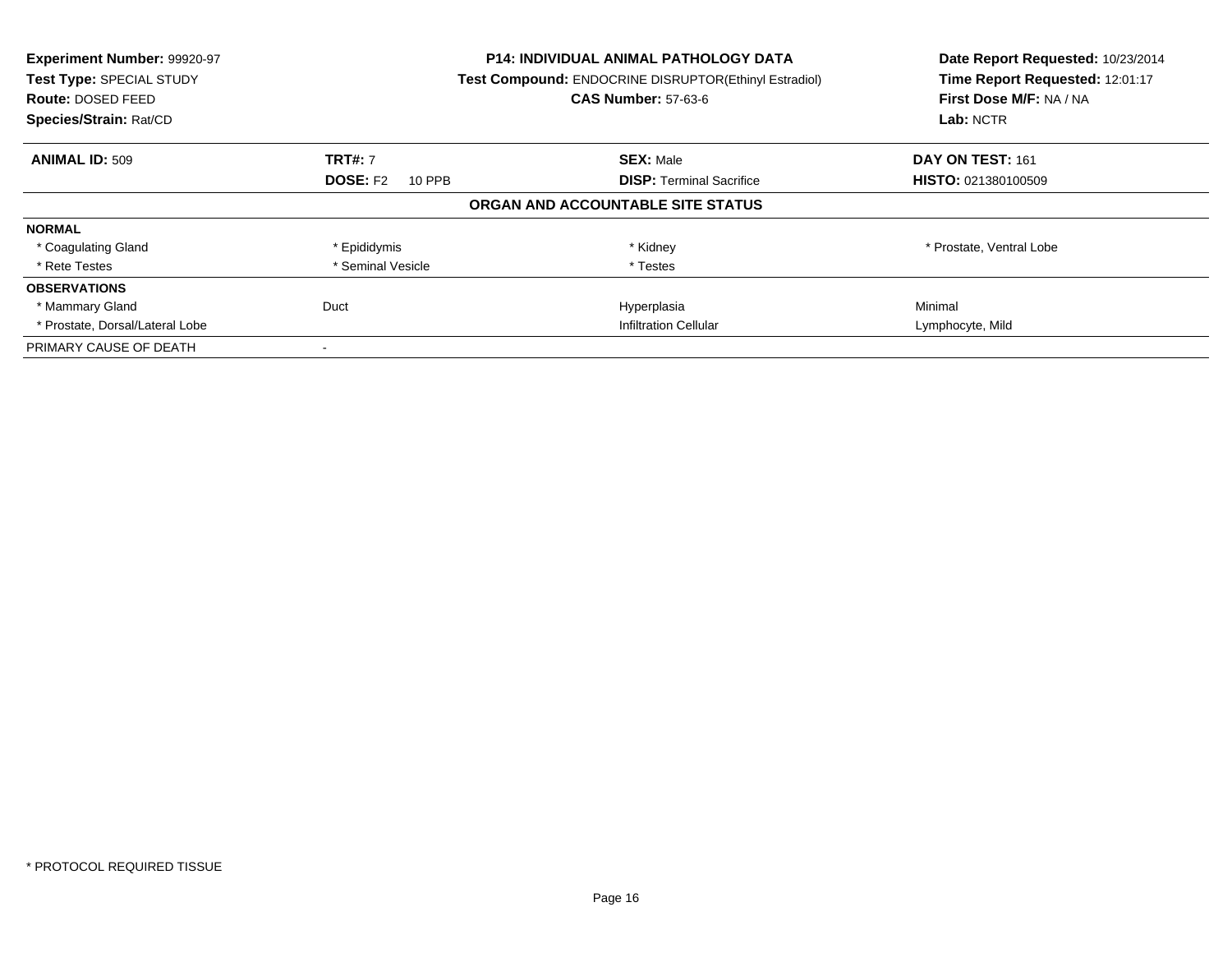| <b>Experiment Number: 99920-97</b><br><b>Test Type: SPECIAL STUDY</b><br>Route: DOSED FEED<br>Species/Strain: Rat/CD |                           | <b>P14: INDIVIDUAL ANIMAL PATHOLOGY DATA</b><br><b>Test Compound: ENDOCRINE DISRUPTOR(Ethinyl Estradiol)</b><br><b>CAS Number: 57-63-6</b> | Date Report Requested: 10/23/2014<br>Time Report Requested: 12:01:17<br>First Dose M/F: NA / NA<br>Lab: NCTR |
|----------------------------------------------------------------------------------------------------------------------|---------------------------|--------------------------------------------------------------------------------------------------------------------------------------------|--------------------------------------------------------------------------------------------------------------|
| <b>ANIMAL ID: 510</b>                                                                                                | <b>TRT#: 7</b>            | <b>SEX: Male</b>                                                                                                                           | DAY ON TEST: 161                                                                                             |
|                                                                                                                      | <b>DOSE: F2</b><br>10 PPB | <b>DISP:</b> Terminal Sacrifice                                                                                                            | <b>HISTO: 021380100510</b>                                                                                   |
|                                                                                                                      |                           | ORGAN AND ACCOUNTABLE SITE STATUS                                                                                                          |                                                                                                              |
| <b>NORMAL</b>                                                                                                        |                           |                                                                                                                                            |                                                                                                              |
| * Coagulating Gland                                                                                                  | * Epididymis              | * Prostate, Ventral Lobe                                                                                                                   | * Rete Testes                                                                                                |
| * Seminal Vesicle                                                                                                    | * Testes                  |                                                                                                                                            |                                                                                                              |
| <b>OBSERVATIONS</b>                                                                                                  |                           |                                                                                                                                            |                                                                                                              |
| * Kidney                                                                                                             | Cortex                    | Cyst                                                                                                                                       |                                                                                                              |
| [Cyst TGLS = $1-4$ ]                                                                                                 |                           |                                                                                                                                            |                                                                                                              |
| * Mammary Gland                                                                                                      | Alveolus                  | Hyperplasia                                                                                                                                | Mild                                                                                                         |
| * Prostate, Dorsal/Lateral Lobe                                                                                      |                           | <b>Infiltration Cellular</b>                                                                                                               | Lymphocyte, Mild                                                                                             |
| PRIMARY CAUSE OF DEATH                                                                                               |                           |                                                                                                                                            |                                                                                                              |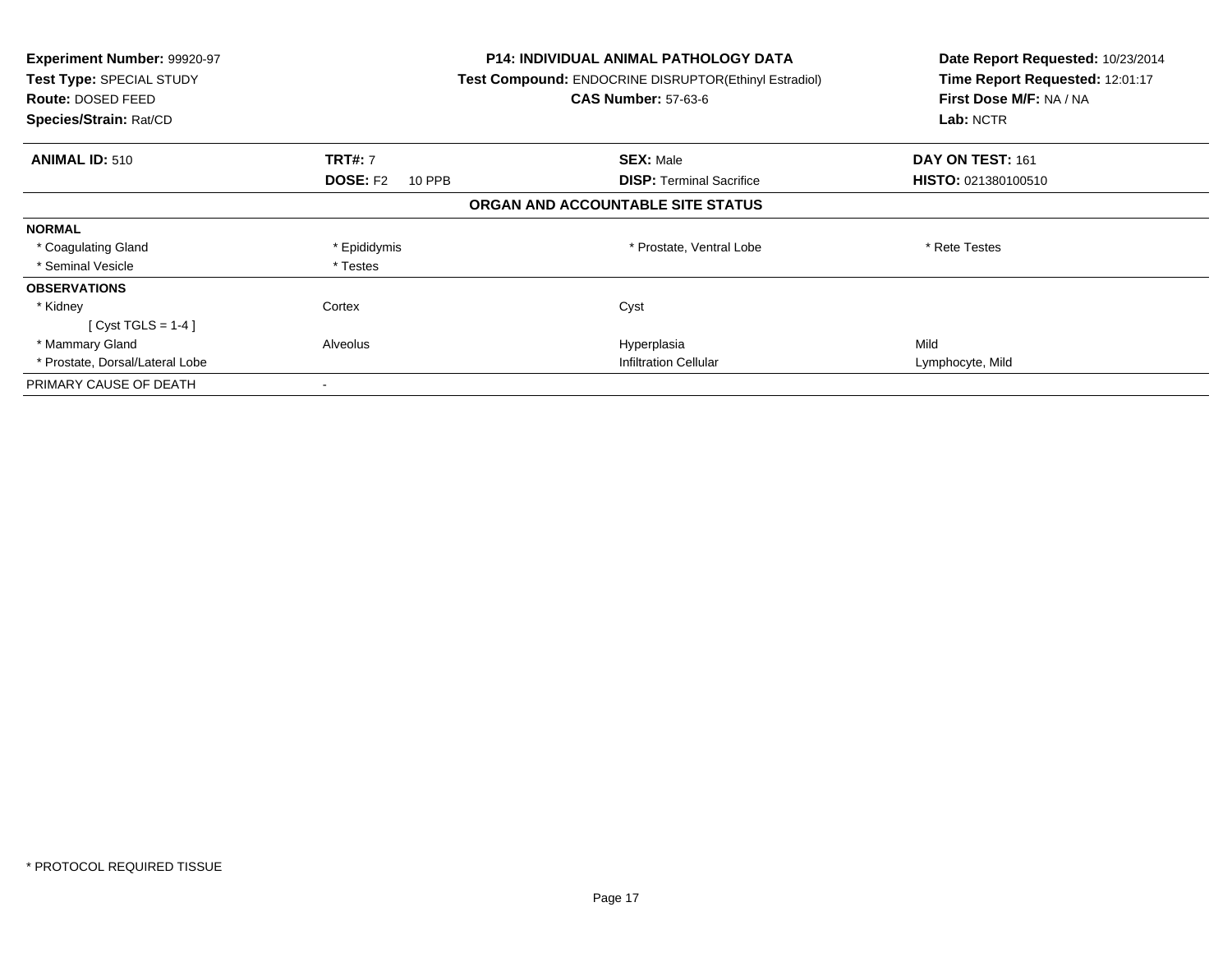| Experiment Number: 99920-97                                                       |                           | <b>P14: INDIVIDUAL ANIMAL PATHOLOGY DATA</b> | Date Report Requested: 10/23/2014 |
|-----------------------------------------------------------------------------------|---------------------------|----------------------------------------------|-----------------------------------|
| Test Compound: ENDOCRINE DISRUPTOR(Ethinyl Estradiol)<br>Test Type: SPECIAL STUDY |                           |                                              | Time Report Requested: 12:01:17   |
| <b>Route: DOSED FEED</b>                                                          |                           | <b>CAS Number: 57-63-6</b>                   | First Dose M/F: NA / NA           |
| Species/Strain: Rat/CD                                                            |                           |                                              | Lab: NCTR                         |
| <b>ANIMAL ID: 511</b>                                                             | <b>TRT#: 7</b>            | <b>SEX: Male</b>                             | DAY ON TEST: 161                  |
|                                                                                   | <b>DOSE: F2</b><br>10 PPB | <b>DISP:</b> Terminal Sacrifice              | <b>HISTO: 021380100511</b>        |
|                                                                                   |                           | ORGAN AND ACCOUNTABLE SITE STATUS            |                                   |
| <b>NORMAL</b>                                                                     |                           |                                              |                                   |
| * Coagulating Gland                                                               | * Epididymis              | * Kidney                                     | * Mammary Gland                   |
| * Prostate, Dorsal/lateral Lobe                                                   | * Rete Testes             | * Seminal Vesicle                            | * Testes                          |
| <b>OBSERVATIONS</b>                                                               |                           |                                              |                                   |
| * Prostate, Ventral Lobe                                                          |                           | <b>Infiltration Cellular</b>                 | Lymphocyte, Minimal               |
| PRIMARY CAUSE OF DEATH                                                            |                           |                                              |                                   |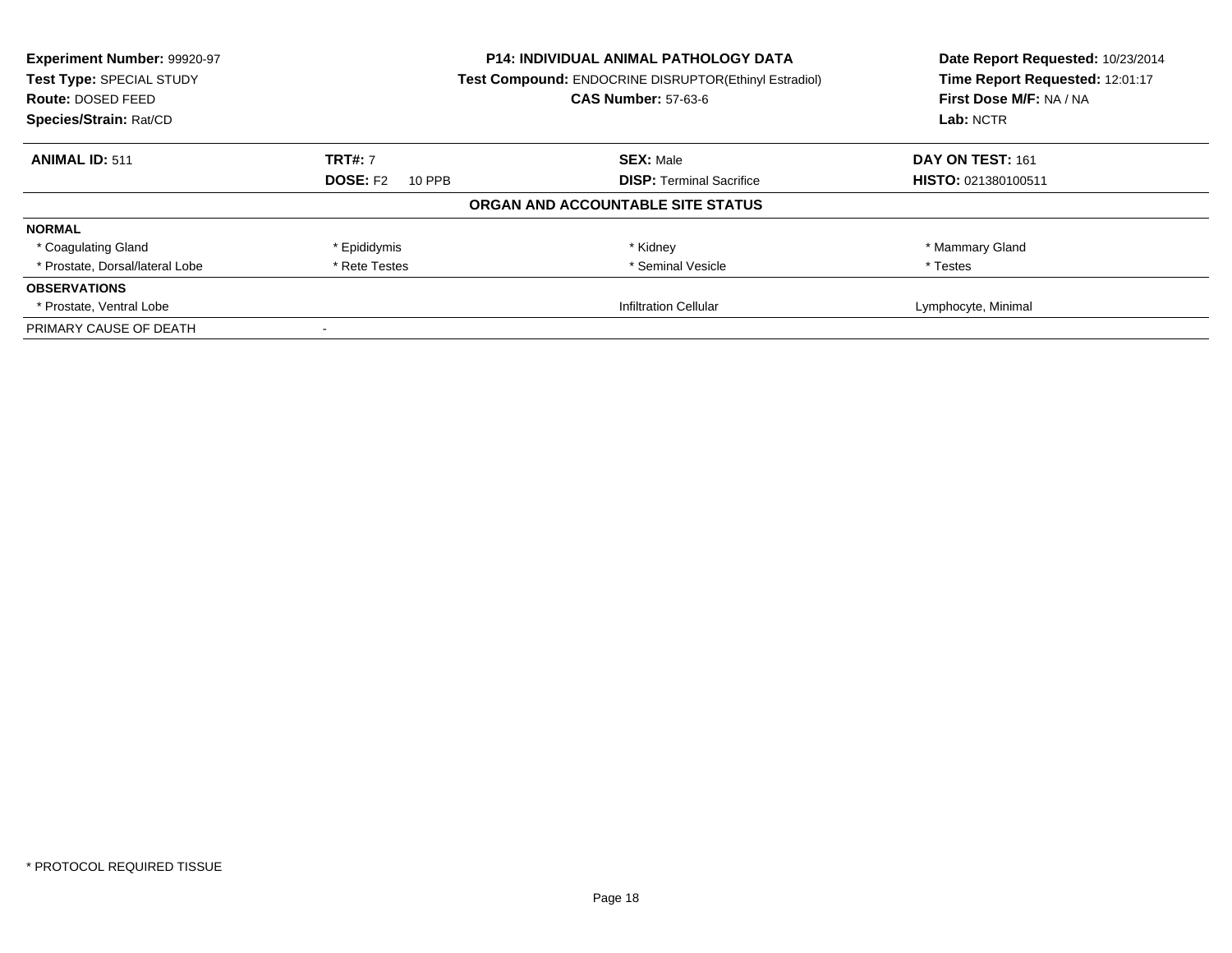| <b>Experiment Number: 99920-97</b><br>Test Type: SPECIAL STUDY<br><b>Route: DOSED FEED</b><br>Species/Strain: Rat/CD |                                             | <b>P14: INDIVIDUAL ANIMAL PATHOLOGY DATA</b><br>Test Compound: ENDOCRINE DISRUPTOR(Ethinyl Estradiol)<br><b>CAS Number: 57-63-6</b> | Date Report Requested: 10/23/2014<br>Time Report Requested: 12:01:17<br>First Dose M/F: NA / NA<br>Lab: NCTR |
|----------------------------------------------------------------------------------------------------------------------|---------------------------------------------|-------------------------------------------------------------------------------------------------------------------------------------|--------------------------------------------------------------------------------------------------------------|
| <b>ANIMAL ID: 512</b>                                                                                                | <b>TRT#: 7</b><br><b>DOSE: F2</b><br>10 PPB | <b>SEX: Male</b><br><b>DISP:</b> Terminal Sacrifice                                                                                 | DAY ON TEST: 161<br>HISTO: 021380100512                                                                      |
|                                                                                                                      |                                             | ORGAN AND ACCOUNTABLE SITE STATUS                                                                                                   |                                                                                                              |
|                                                                                                                      |                                             |                                                                                                                                     |                                                                                                              |
| <b>NORMAL</b>                                                                                                        |                                             |                                                                                                                                     |                                                                                                              |
| * Epididymis                                                                                                         | * Kidney                                    | * Mammary Gland                                                                                                                     | * Prostate, Dorsal/lateral Lobe                                                                              |
| * Prostate, Ventral Lobe                                                                                             | * Seminal Vesicle                           | * Testes                                                                                                                            |                                                                                                              |
| <b>INSUFFICIENT TISSUE</b>                                                                                           |                                             |                                                                                                                                     |                                                                                                              |
| * Rete Testes                                                                                                        |                                             |                                                                                                                                     |                                                                                                              |
| <b>OBSERVATIONS</b>                                                                                                  |                                             |                                                                                                                                     |                                                                                                              |
| * Coagulating Gland                                                                                                  |                                             | Developmental Malformation                                                                                                          |                                                                                                              |
| [ Developmental Malformation TGLS = 1-2A ]                                                                           |                                             |                                                                                                                                     |                                                                                                              |
| * Rete Testes                                                                                                        |                                             |                                                                                                                                     |                                                                                                              |
| Note: No RC/WT attempt per pathologist                                                                               |                                             |                                                                                                                                     |                                                                                                              |
| PRIMARY CAUSE OF DEATH                                                                                               |                                             |                                                                                                                                     |                                                                                                              |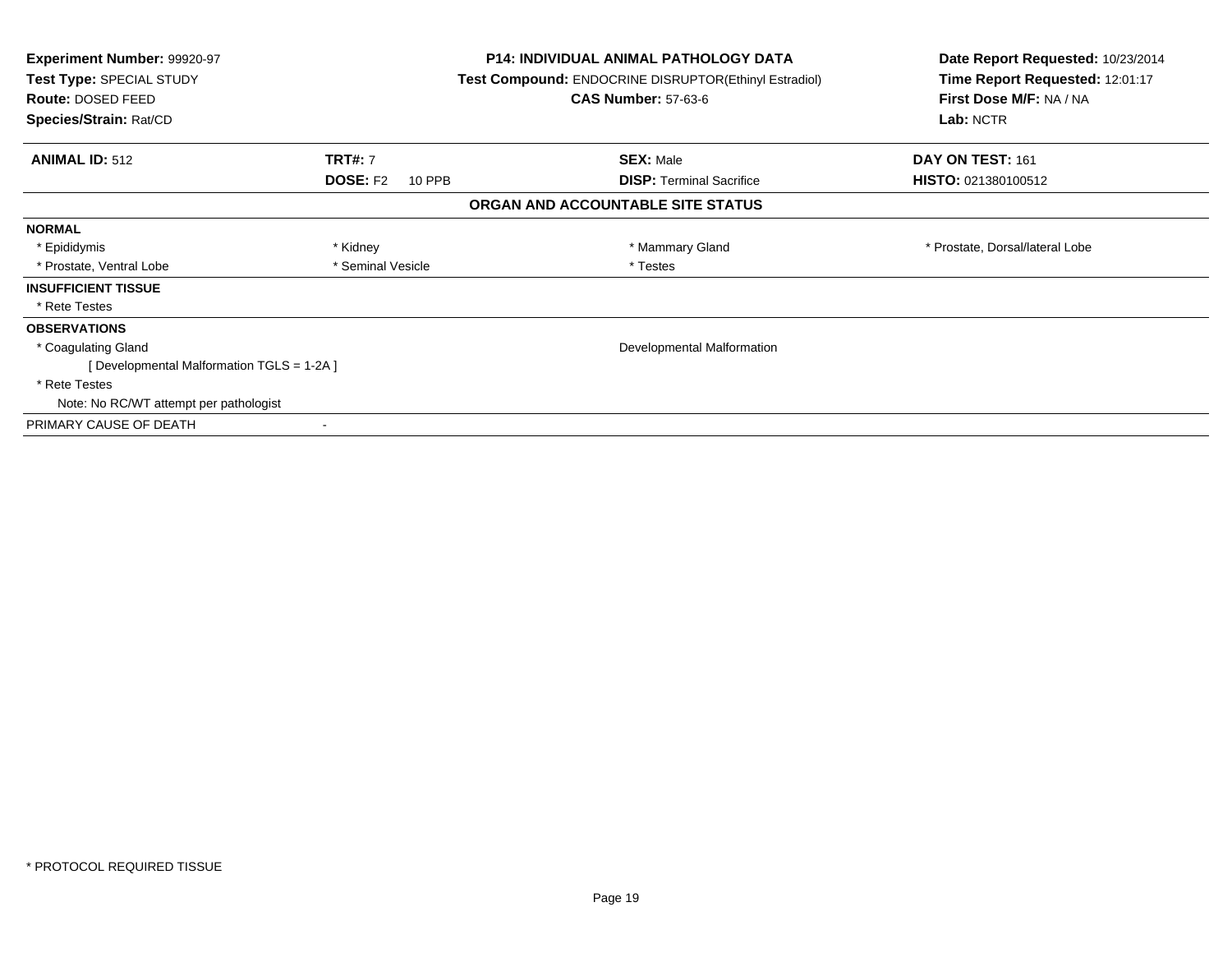| Experiment Number: 99920-97<br>Test Type: SPECIAL STUDY<br><b>Route: DOSED FEED</b><br>Species/Strain: Rat/CD | P14: INDIVIDUAL ANIMAL PATHOLOGY DATA<br>Test Compound: ENDOCRINE DISRUPTOR(Ethinyl Estradiol)<br><b>CAS Number: 57-63-6</b> |                                   | Date Report Requested: 10/23/2014<br>Time Report Requested: 12:01:17<br>First Dose M/F: NA / NA<br>Lab: NCTR |
|---------------------------------------------------------------------------------------------------------------|------------------------------------------------------------------------------------------------------------------------------|-----------------------------------|--------------------------------------------------------------------------------------------------------------|
| <b>ANIMAL ID: 513</b>                                                                                         | <b>TRT#: 7</b>                                                                                                               | <b>SEX: Male</b>                  | DAY ON TEST: 161                                                                                             |
|                                                                                                               | <b>DOSE: F2</b><br>10 PPB                                                                                                    | <b>DISP:</b> Terminal Sacrifice   | <b>HISTO: 021380100513</b>                                                                                   |
|                                                                                                               |                                                                                                                              | ORGAN AND ACCOUNTABLE SITE STATUS |                                                                                                              |
| <b>NORMAL</b>                                                                                                 |                                                                                                                              |                                   |                                                                                                              |
| * Coagulating Gland                                                                                           | * Epididymis                                                                                                                 | * Prostate, Dorsal/lateral Lobe   | * Prostate, Ventral Lobe                                                                                     |
| * Rete Testes                                                                                                 | * Seminal Vesicle                                                                                                            | * Testes                          |                                                                                                              |
| <b>OBSERVATIONS</b>                                                                                           |                                                                                                                              |                                   |                                                                                                              |
| * Kidney                                                                                                      |                                                                                                                              | <b>Hyaline Droplet</b>            | Minimal                                                                                                      |
|                                                                                                               | Renal Tubule                                                                                                                 | Regeneration                      | Minimal                                                                                                      |
| * Mammary Gland                                                                                               | Duct                                                                                                                         | Hyperplasia                       | Moderate                                                                                                     |
| PRIMARY CAUSE OF DEATH                                                                                        |                                                                                                                              |                                   |                                                                                                              |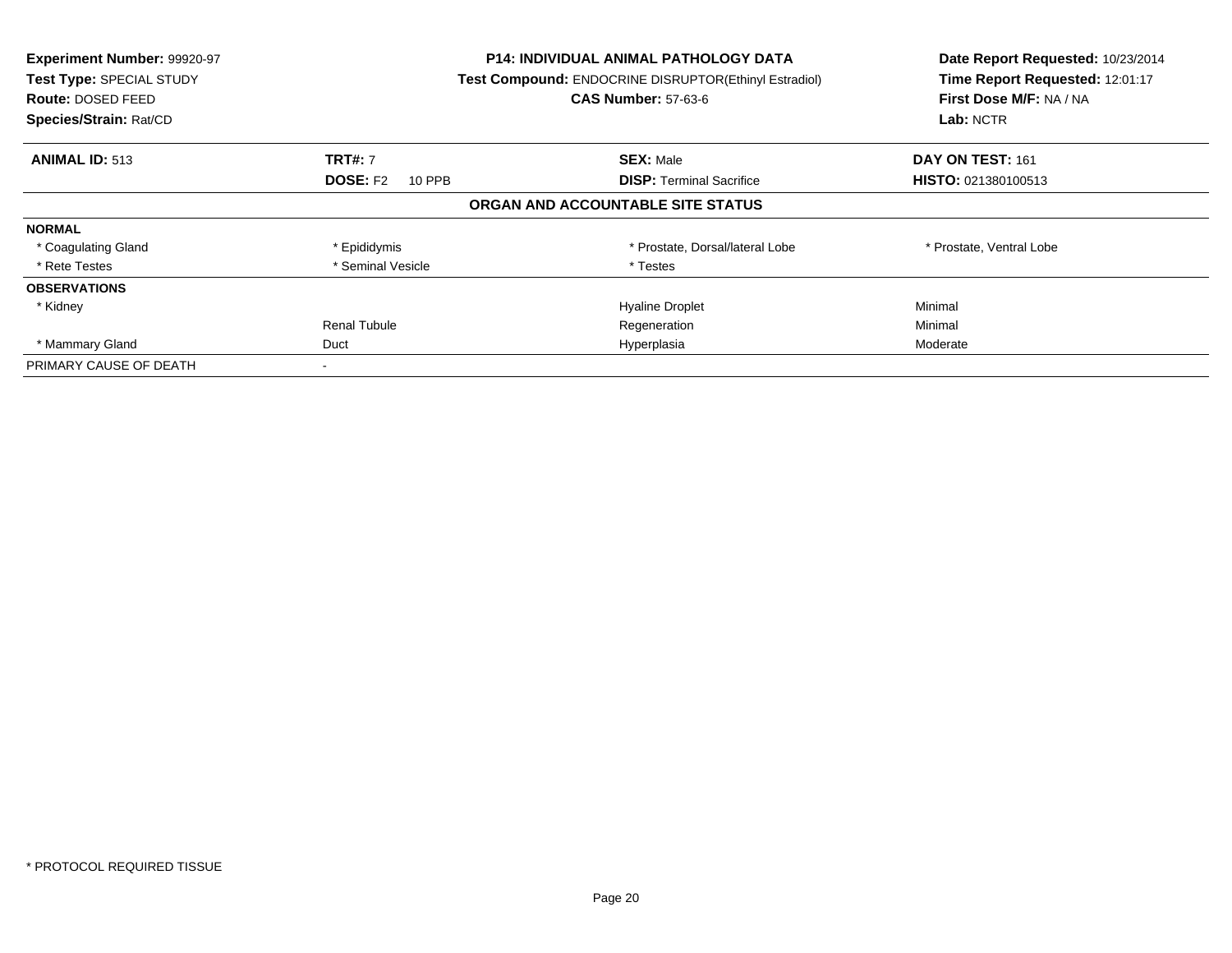| Experiment Number: 99920-97<br>Test Type: SPECIAL STUDY<br>Route: DOSED FEED<br>Species/Strain: Rat/CD |                                  | <b>P14: INDIVIDUAL ANIMAL PATHOLOGY DATA</b><br>Test Compound: ENDOCRINE DISRUPTOR(Ethinyl Estradiol)<br><b>CAS Number: 57-63-6</b> | Date Report Requested: 10/23/2014<br>Time Report Requested: 12:01:17<br>First Dose M/F: NA / NA<br>Lab: NCTR |
|--------------------------------------------------------------------------------------------------------|----------------------------------|-------------------------------------------------------------------------------------------------------------------------------------|--------------------------------------------------------------------------------------------------------------|
| <b>ANIMAL ID: 514</b>                                                                                  | <b>TRT#: 8</b>                   | <b>SEX: Male</b>                                                                                                                    | DAY ON TEST: 161                                                                                             |
|                                                                                                        | <b>DOSE: F2</b><br><b>50 PPB</b> | <b>DISP:</b> Terminal Sacrifice                                                                                                     | HISTO: 021380100514                                                                                          |
|                                                                                                        |                                  | ORGAN AND ACCOUNTABLE SITE STATUS                                                                                                   |                                                                                                              |
| <b>NORMAL</b>                                                                                          |                                  |                                                                                                                                     |                                                                                                              |
| * Adrenal Cortex                                                                                       | * Adrenal Medulla                | * Bone                                                                                                                              | * Bone Marrow                                                                                                |
| * Coagulating Gland                                                                                    | * Epididymis                     | * Pituitary Gland                                                                                                                   | * Prostate, Ventral Lobe                                                                                     |
| * Rete Testes                                                                                          | * Seminal Vesicle                | * Spleen                                                                                                                            | * Testes                                                                                                     |
| * Thymus                                                                                               | * Thyroid Gland                  |                                                                                                                                     |                                                                                                              |
| <b>OBSERVATIONS</b>                                                                                    |                                  |                                                                                                                                     |                                                                                                              |
| * Kidney                                                                                               | Cortex                           | Cyst                                                                                                                                |                                                                                                              |
|                                                                                                        |                                  | <b>Infiltration Cellular</b>                                                                                                        | Lymphocyte, Minimal                                                                                          |
|                                                                                                        | <b>Renal Tubule</b>              | Mineralization                                                                                                                      | Minimal                                                                                                      |
| * Liver                                                                                                |                                  | <b>Infiltration Cellular</b>                                                                                                        | Lymphocyte, Minimal                                                                                          |
| * Mammary Gland                                                                                        | Alveolus                         | Hyperplasia                                                                                                                         | Marked                                                                                                       |
| * Prostate, Dorsal/Lateral Lobe                                                                        |                                  | <b>Infiltration Cellular</b>                                                                                                        | Lymphocyte, Mild                                                                                             |
| PRIMARY CAUSE OF DEATH                                                                                 |                                  |                                                                                                                                     |                                                                                                              |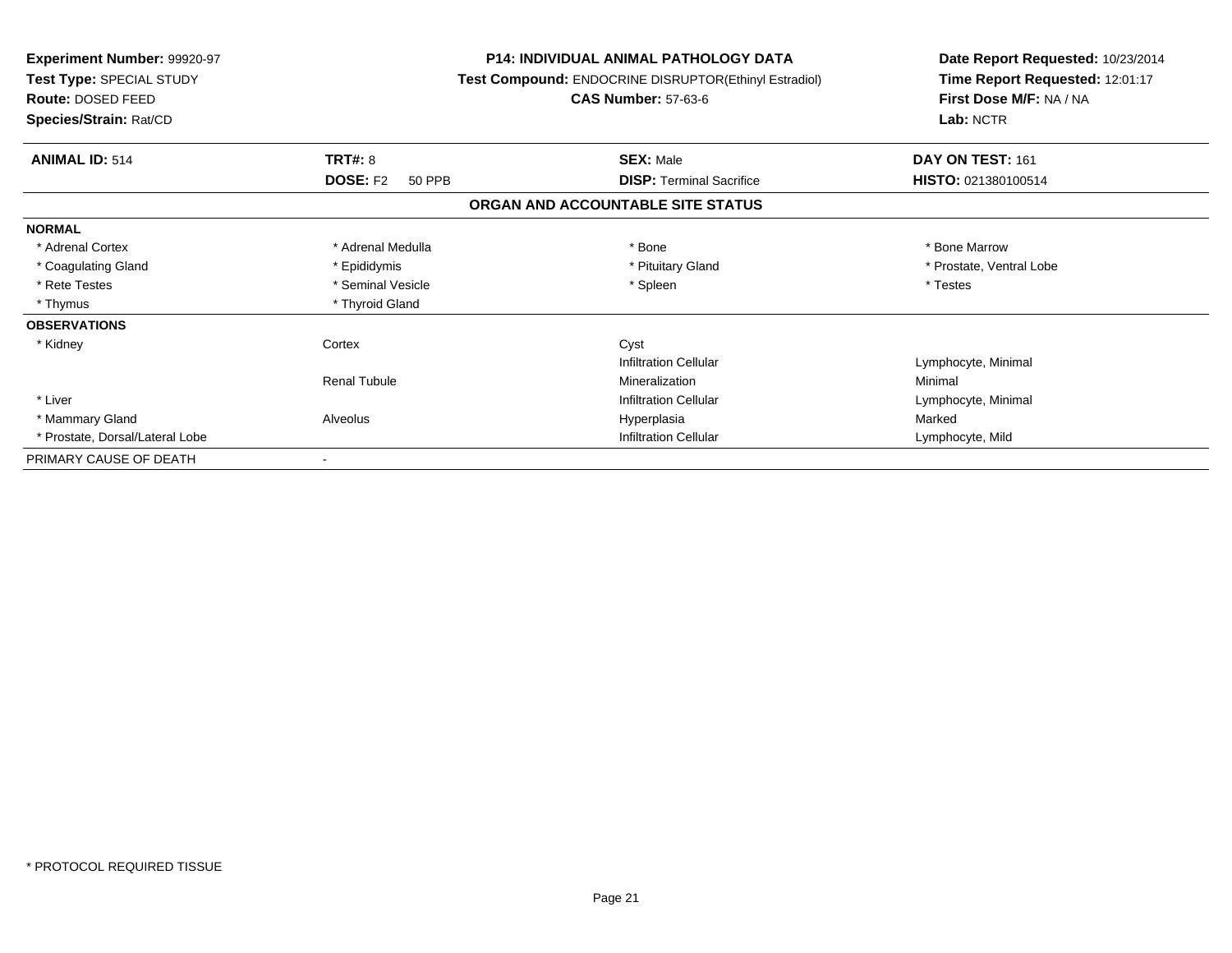| Experiment Number: 99920-97<br>Test Type: SPECIAL STUDY<br>Route: DOSED FEED<br><b>Species/Strain: Rat/CD</b> |                                  | <b>P14: INDIVIDUAL ANIMAL PATHOLOGY DATA</b><br>Test Compound: ENDOCRINE DISRUPTOR(Ethinyl Estradiol)<br><b>CAS Number: 57-63-6</b> | Date Report Requested: 10/23/2014<br>Time Report Requested: 12:01:17<br>First Dose M/F: NA / NA<br>Lab: NCTR |
|---------------------------------------------------------------------------------------------------------------|----------------------------------|-------------------------------------------------------------------------------------------------------------------------------------|--------------------------------------------------------------------------------------------------------------|
| <b>ANIMAL ID: 515</b>                                                                                         | <b>TRT#: 8</b>                   | <b>SEX: Male</b>                                                                                                                    | DAY ON TEST: 161                                                                                             |
|                                                                                                               | <b>DOSE: F2</b><br><b>50 PPB</b> | <b>DISP:</b> Terminal Sacrifice                                                                                                     | HISTO: 021380100515                                                                                          |
|                                                                                                               |                                  | ORGAN AND ACCOUNTABLE SITE STATUS                                                                                                   |                                                                                                              |
| <b>NORMAL</b>                                                                                                 |                                  |                                                                                                                                     |                                                                                                              |
| * Adrenal Cortex                                                                                              | * Adrenal Medulla                | * Bone                                                                                                                              | * Bone Marrow                                                                                                |
| * Coagulating Gland                                                                                           | * Epididymis                     | * Pituitary Gland                                                                                                                   | * Rete Testes                                                                                                |
| * Spleen                                                                                                      | * Testes                         | * Thymus                                                                                                                            | * Thyroid Gland                                                                                              |
| <b>OBSERVATIONS</b>                                                                                           |                                  |                                                                                                                                     |                                                                                                              |
| * Kidney                                                                                                      |                                  | <b>Hyaline Droplet</b>                                                                                                              | Minimal                                                                                                      |
| * Liver                                                                                                       |                                  | Inflammation                                                                                                                        | Chronic Active, Minimal                                                                                      |
| * Mammary Gland                                                                                               | Alveolus                         | Hyperplasia                                                                                                                         | Marked                                                                                                       |
| * Prostate, Dorsal/Lateral Lobe                                                                               |                                  | Infiltration Cellular                                                                                                               | Lymphocyte, Minimal                                                                                          |
| * Prostate, Ventral Lobe                                                                                      |                                  | Inflammation                                                                                                                        | Suppurative, Minimal                                                                                         |
| * Seminal Vesicle                                                                                             |                                  | <b>Depletion Secretory</b>                                                                                                          | Mild                                                                                                         |
| [Depletion Secretory TGLS = 1-2A]                                                                             |                                  |                                                                                                                                     |                                                                                                              |
| PRIMARY CAUSE OF DEATH                                                                                        |                                  |                                                                                                                                     |                                                                                                              |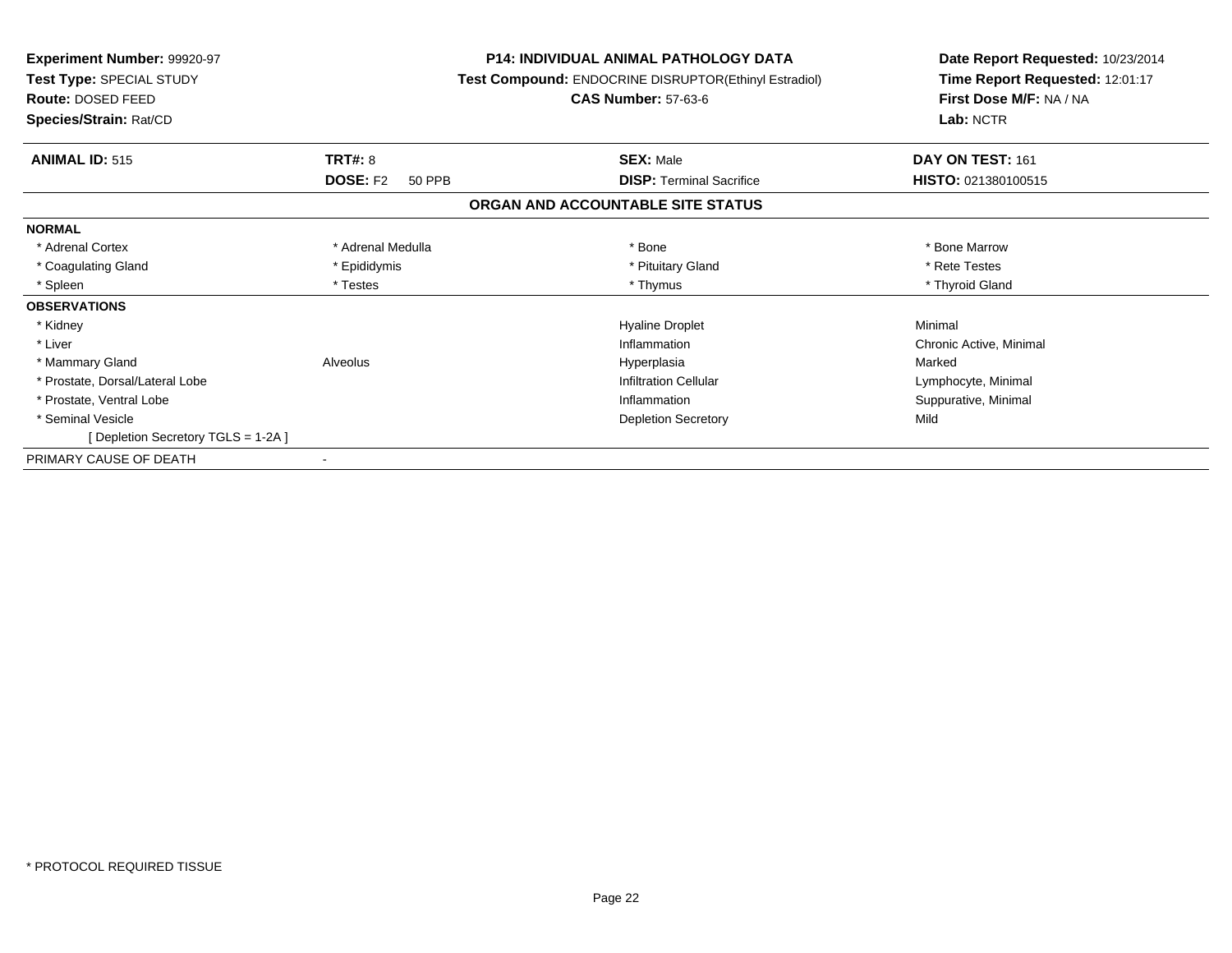| <b>Experiment Number: 99920-97</b><br>Test Type: SPECIAL STUDY<br>Route: DOSED FEED<br>Species/Strain: Rat/CD |                                      | <b>P14: INDIVIDUAL ANIMAL PATHOLOGY DATA</b><br>Test Compound: ENDOCRINE DISRUPTOR(Ethinyl Estradiol)<br><b>CAS Number: 57-63-6</b> | Date Report Requested: 10/23/2014<br>Time Report Requested: 12:01:17<br>First Dose M/F: NA / NA<br>Lab: NCTR |  |
|---------------------------------------------------------------------------------------------------------------|--------------------------------------|-------------------------------------------------------------------------------------------------------------------------------------|--------------------------------------------------------------------------------------------------------------|--|
|                                                                                                               |                                      |                                                                                                                                     |                                                                                                              |  |
| <b>ANIMAL ID: 516</b>                                                                                         | TRT#: 8<br><b>DOSE: F2</b><br>50 PPB | <b>SEX: Male</b><br><b>DISP: Terminal Sacrifice</b>                                                                                 | DAY ON TEST: 161<br>HISTO: 021380100516                                                                      |  |
|                                                                                                               |                                      | ORGAN AND ACCOUNTABLE SITE STATUS                                                                                                   |                                                                                                              |  |
| <b>NORMAL</b>                                                                                                 |                                      |                                                                                                                                     |                                                                                                              |  |
| * Adrenal Cortex                                                                                              | * Adrenal Medulla                    | * Bone                                                                                                                              | * Bone Marrow                                                                                                |  |
| * Coagulating Gland                                                                                           | * Epididymis                         | * Liver                                                                                                                             | * Pituitary Gland                                                                                            |  |
| * Rete Testes                                                                                                 | * Seminal Vesicle                    | * Spleen                                                                                                                            | * Testes                                                                                                     |  |
| * Thymus                                                                                                      | * Thyroid Gland                      |                                                                                                                                     |                                                                                                              |  |
| <b>OBSERVATIONS</b>                                                                                           |                                      |                                                                                                                                     |                                                                                                              |  |
| * Kidney                                                                                                      |                                      | <b>Hyaline Droplet</b>                                                                                                              | Mild                                                                                                         |  |
| * Mammary Gland                                                                                               | Duct                                 | Hyperplasia                                                                                                                         | Marked                                                                                                       |  |
| * Prostate, Dorsal/Lateral Lobe                                                                               |                                      | <b>Infiltration Cellular</b>                                                                                                        | Lymphocyte, Mild                                                                                             |  |
| * Prostate, Ventral Lobe                                                                                      |                                      | Inflammation                                                                                                                        | Suppurative, Minimal                                                                                         |  |
| PRIMARY CAUSE OF DEATH                                                                                        |                                      |                                                                                                                                     |                                                                                                              |  |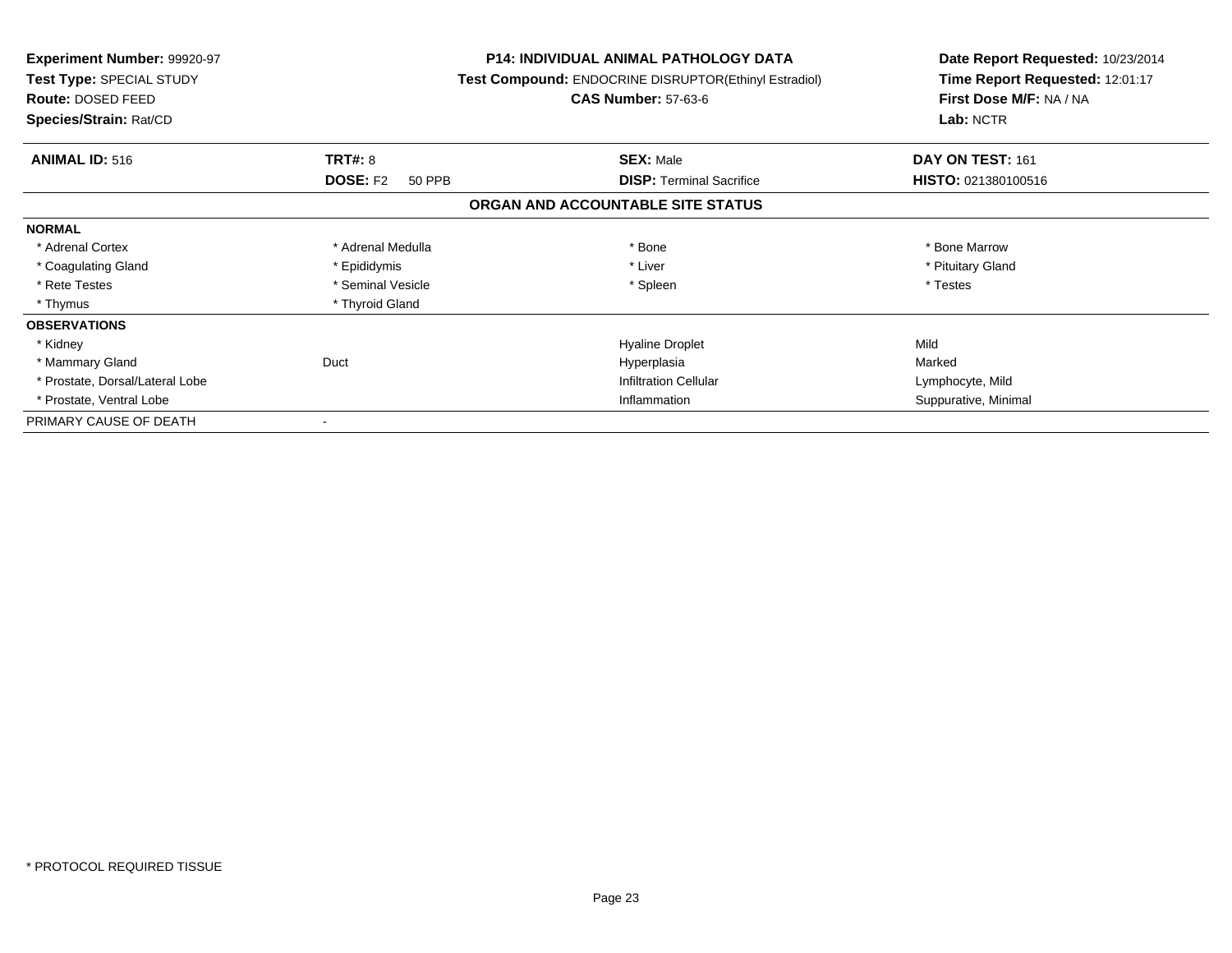| <b>Experiment Number: 99920-97</b><br>Test Type: SPECIAL STUDY<br><b>Route: DOSED FEED</b><br>Species/Strain: Rat/CD |                                  | <b>P14: INDIVIDUAL ANIMAL PATHOLOGY DATA</b><br>Test Compound: ENDOCRINE DISRUPTOR(Ethinyl Estradiol)<br><b>CAS Number: 57-63-6</b> | Date Report Requested: 10/23/2014<br>Time Report Requested: 12:01:17<br>First Dose M/F: NA / NA<br>Lab: NCTR |
|----------------------------------------------------------------------------------------------------------------------|----------------------------------|-------------------------------------------------------------------------------------------------------------------------------------|--------------------------------------------------------------------------------------------------------------|
| <b>ANIMAL ID: 517</b>                                                                                                | TRT#: 8                          | <b>SEX: Male</b>                                                                                                                    | DAY ON TEST: 161                                                                                             |
|                                                                                                                      | <b>DOSE: F2</b><br><b>50 PPB</b> | <b>DISP: Terminal Sacrifice</b>                                                                                                     | HISTO: 021380100517                                                                                          |
|                                                                                                                      |                                  | ORGAN AND ACCOUNTABLE SITE STATUS                                                                                                   |                                                                                                              |
| <b>NORMAL</b>                                                                                                        |                                  |                                                                                                                                     |                                                                                                              |
| * Adrenal Cortex                                                                                                     | * Adrenal Medulla                | * Bone                                                                                                                              | * Bone Marrow                                                                                                |
| * Coagulating Gland                                                                                                  | * Epididymis                     | * Pituitary Gland                                                                                                                   | * Rete Testes                                                                                                |
| * Seminal Vesicle                                                                                                    | * Testes                         | * Thymus                                                                                                                            |                                                                                                              |
| <b>OBSERVATIONS</b>                                                                                                  |                                  |                                                                                                                                     |                                                                                                              |
| * Kidney                                                                                                             | <b>Renal Tubule</b>              | <b>Dilatation</b>                                                                                                                   | Minimal                                                                                                      |
|                                                                                                                      |                                  | <b>Infiltration Cellular</b>                                                                                                        | Lymphocyte, Minimal                                                                                          |
|                                                                                                                      | <b>Renal Tubule</b>              | Regeneration                                                                                                                        | Minimal                                                                                                      |
| * Liver                                                                                                              |                                  | Inflammation                                                                                                                        | Chronic Active, Minimal                                                                                      |
| * Mammary Gland                                                                                                      | Duct                             | Hyperplasia                                                                                                                         | Minimal                                                                                                      |
| * Prostate, Dorsal/Lateral Lobe                                                                                      |                                  | Inflammation                                                                                                                        | Suppurative, Minimal                                                                                         |
| * Prostate, Ventral Lobe                                                                                             |                                  | <b>Infiltration Cellular</b>                                                                                                        | Lymphocyte, Minimal                                                                                          |
| * Spleen                                                                                                             |                                  | Hematopoietic Cell Proliferation                                                                                                    | Minimal                                                                                                      |
| * Thyroid Gland                                                                                                      |                                  | Cyst                                                                                                                                | Squamous                                                                                                     |
| PRIMARY CAUSE OF DEATH                                                                                               |                                  |                                                                                                                                     |                                                                                                              |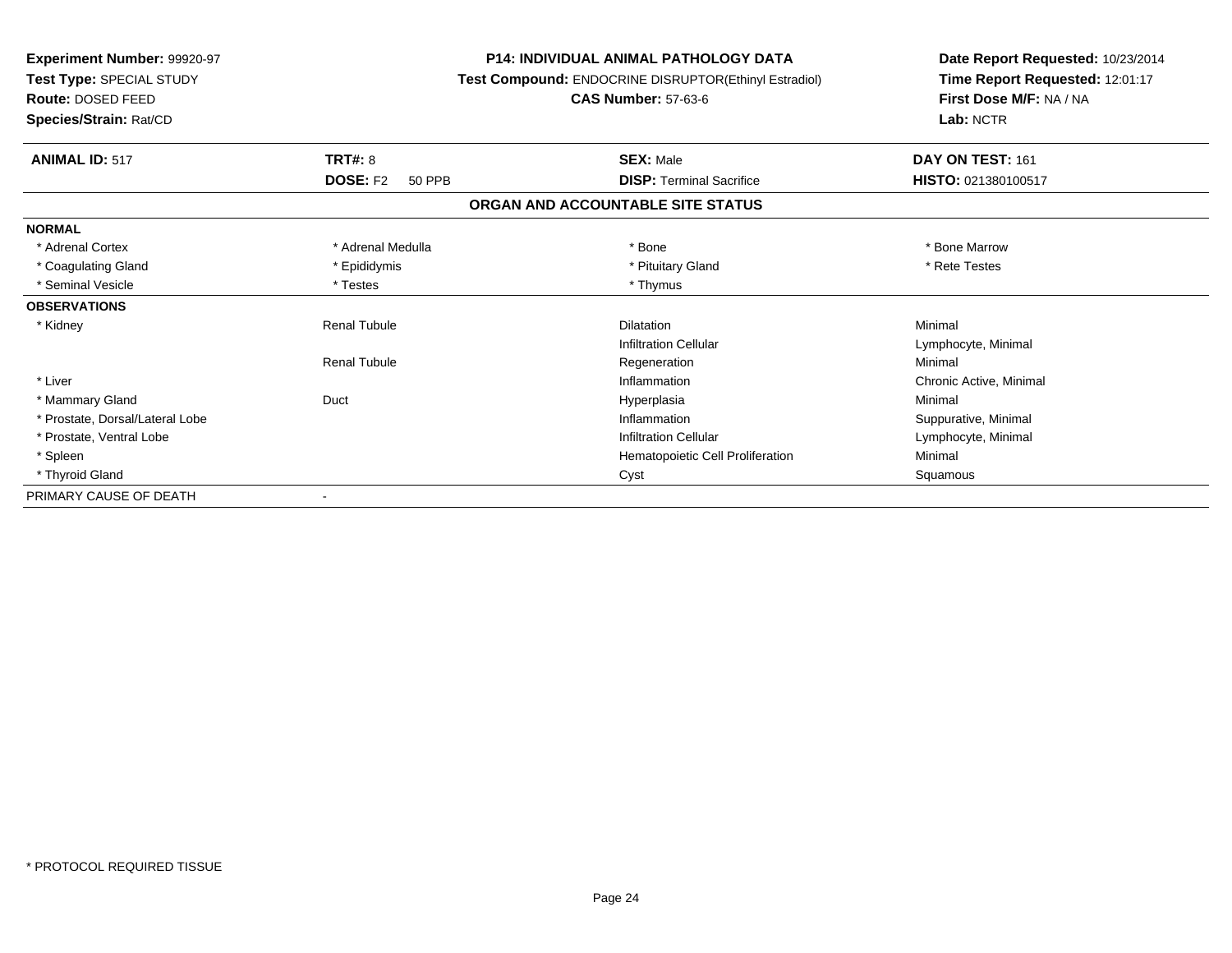| Experiment Number: 99920-97<br>Test Type: SPECIAL STUDY<br><b>Route: DOSED FEED</b><br>Species/Strain: Rat/CD |                                  | <b>P14: INDIVIDUAL ANIMAL PATHOLOGY DATA</b><br>Test Compound: ENDOCRINE DISRUPTOR(Ethinyl Estradiol)<br><b>CAS Number: 57-63-6</b> | Date Report Requested: 10/23/2014<br>Time Report Requested: 12:01:17<br>First Dose M/F: NA / NA<br>Lab: NCTR |
|---------------------------------------------------------------------------------------------------------------|----------------------------------|-------------------------------------------------------------------------------------------------------------------------------------|--------------------------------------------------------------------------------------------------------------|
|                                                                                                               |                                  |                                                                                                                                     |                                                                                                              |
| <b>ANIMAL ID: 518</b>                                                                                         | <b>TRT#: 8</b>                   | <b>SEX: Male</b>                                                                                                                    | DAY ON TEST: 161                                                                                             |
|                                                                                                               | <b>DOSE: F2</b><br><b>50 PPB</b> | <b>DISP: Terminal Sacrifice</b>                                                                                                     | HISTO: 021380100518                                                                                          |
|                                                                                                               |                                  | ORGAN AND ACCOUNTABLE SITE STATUS                                                                                                   |                                                                                                              |
| <b>NORMAL</b>                                                                                                 |                                  |                                                                                                                                     |                                                                                                              |
| * Adrenal Cortex                                                                                              | * Adrenal Medulla                | * Bone                                                                                                                              | * Bone Marrow                                                                                                |
| * Epididymis                                                                                                  | * Liver                          | * Pituitary Gland                                                                                                                   | * Rete Testes                                                                                                |
| * Seminal Vesicle                                                                                             | * Testes                         | * Thymus                                                                                                                            |                                                                                                              |
| <b>OBSERVATIONS</b>                                                                                           |                                  |                                                                                                                                     |                                                                                                              |
| * Coagulating Gland                                                                                           |                                  | Developmental Malformation                                                                                                          |                                                                                                              |
| [ Developmental Malformation TGLS = 1-2A ]                                                                    |                                  |                                                                                                                                     |                                                                                                              |
| * Kidney                                                                                                      | Cortex                           | Cyst                                                                                                                                |                                                                                                              |
|                                                                                                               | <b>Renal Tubule</b>              | <b>Dilatation</b>                                                                                                                   | Mild                                                                                                         |
|                                                                                                               |                                  | <b>Infiltration Cellular</b>                                                                                                        | Lymphocyte, Minimal                                                                                          |
|                                                                                                               | <b>Renal Tubule</b>              | Regeneration                                                                                                                        | Minimal                                                                                                      |
| * Mammary Gland                                                                                               | Alveolus                         | Hyperplasia                                                                                                                         | Marked                                                                                                       |
| * Prostate, Dorsal/Lateral Lobe                                                                               |                                  | <b>Infiltration Cellular</b>                                                                                                        | Lymphocyte, Minimal                                                                                          |
| * Prostate, Ventral Lobe                                                                                      |                                  | <b>Infiltration Cellular</b>                                                                                                        | Lymphocyte, Mild                                                                                             |
| * Spleen                                                                                                      |                                  | Pigmentation                                                                                                                        | Minimal                                                                                                      |
| * Thyroid Gland                                                                                               |                                  | Cyst                                                                                                                                | Squamous, Multiple                                                                                           |
| PRIMARY CAUSE OF DEATH                                                                                        |                                  |                                                                                                                                     |                                                                                                              |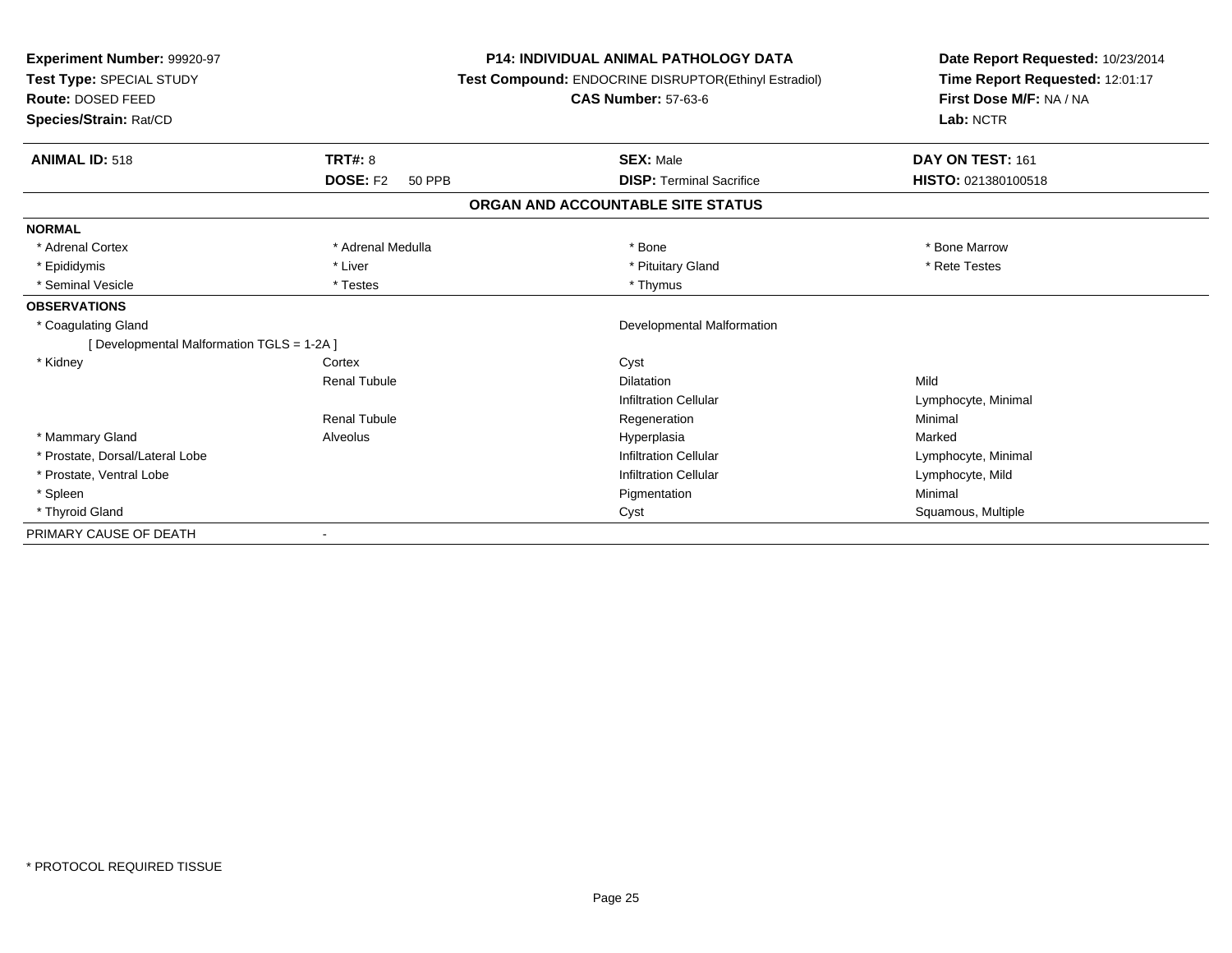| Experiment Number: 99920-97<br>Test Type: SPECIAL STUDY<br>Route: DOSED FEED<br>Species/Strain: Rat/CD | <b>P14: INDIVIDUAL ANIMAL PATHOLOGY DATA</b><br>Test Compound: ENDOCRINE DISRUPTOR(Ethinyl Estradiol)<br><b>CAS Number: 57-63-6</b> |                                   | Date Report Requested: 10/23/2014<br>Time Report Requested: 12:01:17<br>First Dose M/F: NA / NA<br>Lab: NCTR |  |
|--------------------------------------------------------------------------------------------------------|-------------------------------------------------------------------------------------------------------------------------------------|-----------------------------------|--------------------------------------------------------------------------------------------------------------|--|
| <b>ANIMAL ID: 544</b>                                                                                  | <b>TRT#: 5</b>                                                                                                                      | <b>SEX: Male</b>                  | DAY ON TEST: 161                                                                                             |  |
|                                                                                                        | <b>DOSE: F2</b><br><b>CONTROL</b>                                                                                                   | <b>DISP: Terminal Sacrifice</b>   | HISTO: 021380100544                                                                                          |  |
|                                                                                                        |                                                                                                                                     | ORGAN AND ACCOUNTABLE SITE STATUS |                                                                                                              |  |
| <b>NORMAL</b>                                                                                          |                                                                                                                                     |                                   |                                                                                                              |  |
| * Adrenal Cortex                                                                                       | * Adrenal Medulla                                                                                                                   | * Bone                            | * Bone Marrow                                                                                                |  |
| * Epididymis                                                                                           | * Mammary Gland                                                                                                                     | * Prostate, Dorsal/lateral Lobe   | * Prostate, Ventral Lobe                                                                                     |  |
| * Rete Testes                                                                                          | * Seminal Vesicle                                                                                                                   | * Spleen                          | * Testes                                                                                                     |  |
| * Thymus                                                                                               | * Thyroid Gland                                                                                                                     |                                   |                                                                                                              |  |
| <b>INSUFFICIENT TISSUE</b>                                                                             |                                                                                                                                     |                                   |                                                                                                              |  |
| * Pituitary Gland                                                                                      |                                                                                                                                     |                                   |                                                                                                              |  |
| <b>OBSERVATIONS</b>                                                                                    |                                                                                                                                     |                                   |                                                                                                              |  |
| * Coagulating Gland                                                                                    |                                                                                                                                     | Developmental Malformation        |                                                                                                              |  |
| * Kidney                                                                                               |                                                                                                                                     | <b>Infiltration Cellular</b>      | Lymphocyte, Minimal                                                                                          |  |
|                                                                                                        | <b>Renal Tubule</b>                                                                                                                 | Mineralization                    | Minimal                                                                                                      |  |
| * Liver                                                                                                |                                                                                                                                     | Inflammation                      | Chronic Active, Minimal                                                                                      |  |
| * Pituitary GI                                                                                         |                                                                                                                                     |                                   |                                                                                                              |  |
| Note: No RC attempt per pathologist                                                                    |                                                                                                                                     |                                   |                                                                                                              |  |
| PRIMARY CAUSE OF DEATH                                                                                 | $\sim$                                                                                                                              |                                   |                                                                                                              |  |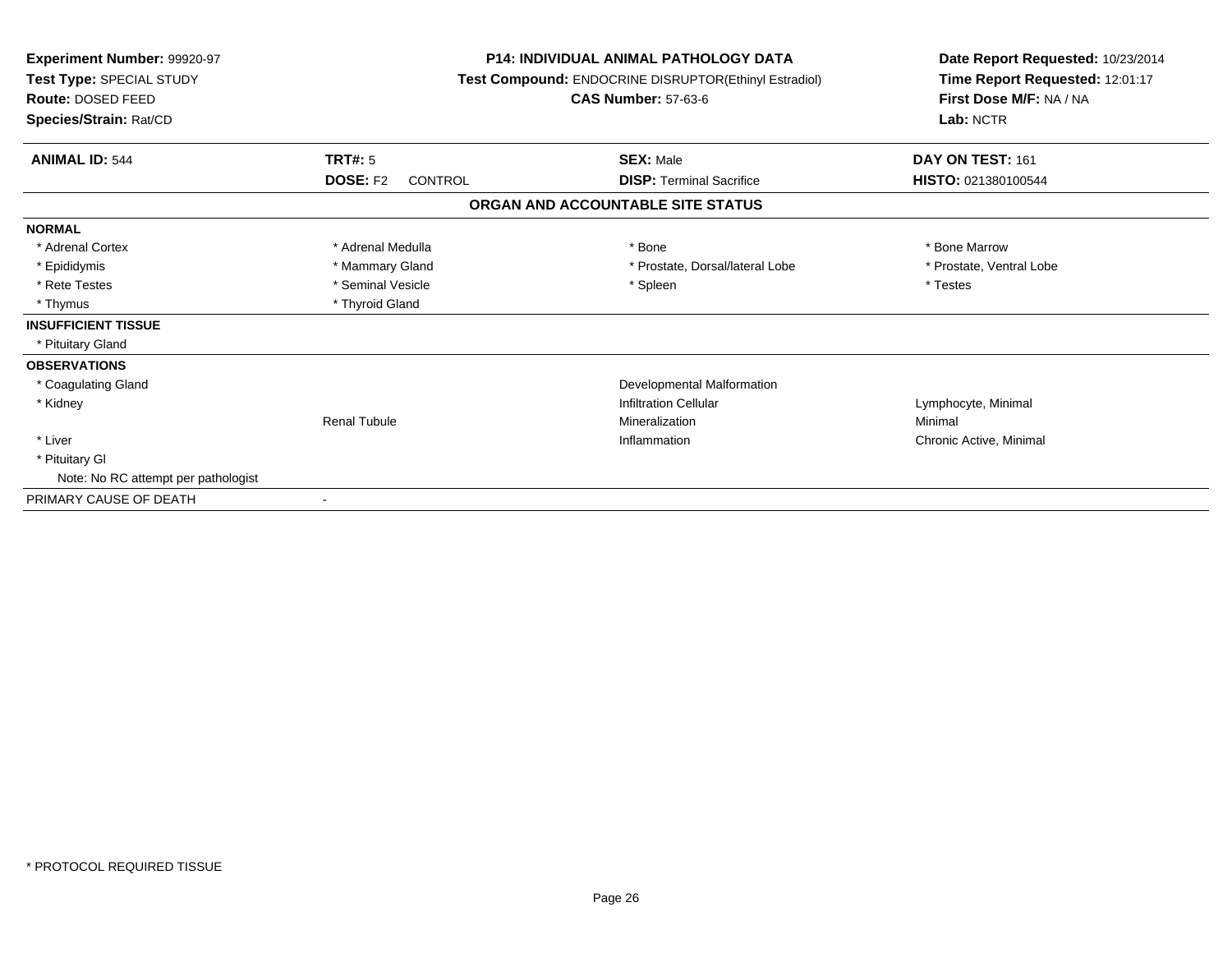| Experiment Number: 99920-97<br>Test Type: SPECIAL STUDY<br>Route: DOSED FEED<br>Species/Strain: Rat/CD | <b>P14: INDIVIDUAL ANIMAL PATHOLOGY DATA</b><br><b>Test Compound: ENDOCRINE DISRUPTOR(Ethinyl Estradiol)</b><br><b>CAS Number: 57-63-6</b> |                                   | Date Report Requested: 10/23/2014<br>Time Report Requested: 12:01:17<br>First Dose M/F: NA / NA<br>Lab: NCTR |
|--------------------------------------------------------------------------------------------------------|--------------------------------------------------------------------------------------------------------------------------------------------|-----------------------------------|--------------------------------------------------------------------------------------------------------------|
| <b>ANIMAL ID: 545</b>                                                                                  | <b>TRT#: 5</b>                                                                                                                             | <b>SEX: Male</b>                  | DAY ON TEST: 162                                                                                             |
|                                                                                                        | <b>DOSE: F2</b><br><b>CONTROL</b>                                                                                                          | <b>DISP:</b> Terminal Sacrifice   | HISTO: 021380100545                                                                                          |
|                                                                                                        |                                                                                                                                            | ORGAN AND ACCOUNTABLE SITE STATUS |                                                                                                              |
| <b>NORMAL</b>                                                                                          |                                                                                                                                            |                                   |                                                                                                              |
| * Adrenal Cortex                                                                                       | * Adrenal Medulla                                                                                                                          | * Bone                            | * Bone Marrow                                                                                                |
| * Coagulating Gland                                                                                    | * Epididymis                                                                                                                               | * Liver                           | * Mammary Gland                                                                                              |
| * Pituitary Gland                                                                                      | * Prostate, Ventral Lobe                                                                                                                   | * Rete Testes                     | * Spleen                                                                                                     |
| * Testes                                                                                               | * Thymus                                                                                                                                   | * Thyroid Gland                   |                                                                                                              |
| <b>OBSERVATIONS</b>                                                                                    |                                                                                                                                            |                                   |                                                                                                              |
| * Kidney                                                                                               |                                                                                                                                            | <b>Infiltration Cellular</b>      | Lymphocyte, Mild                                                                                             |
| * Prostate, Dorsal/Lateral Lobe                                                                        |                                                                                                                                            | <b>Infiltration Cellular</b>      | Lymphocyte, Minimal                                                                                          |
| * Seminal Vesicle                                                                                      |                                                                                                                                            | <b>Depletion Secretory</b>        | Moderate                                                                                                     |
| [ Depletion Secretory TGLS = 1-2A ]                                                                    |                                                                                                                                            |                                   |                                                                                                              |
| PRIMARY CAUSE OF DEATH                                                                                 | $\,$ $\,$                                                                                                                                  |                                   |                                                                                                              |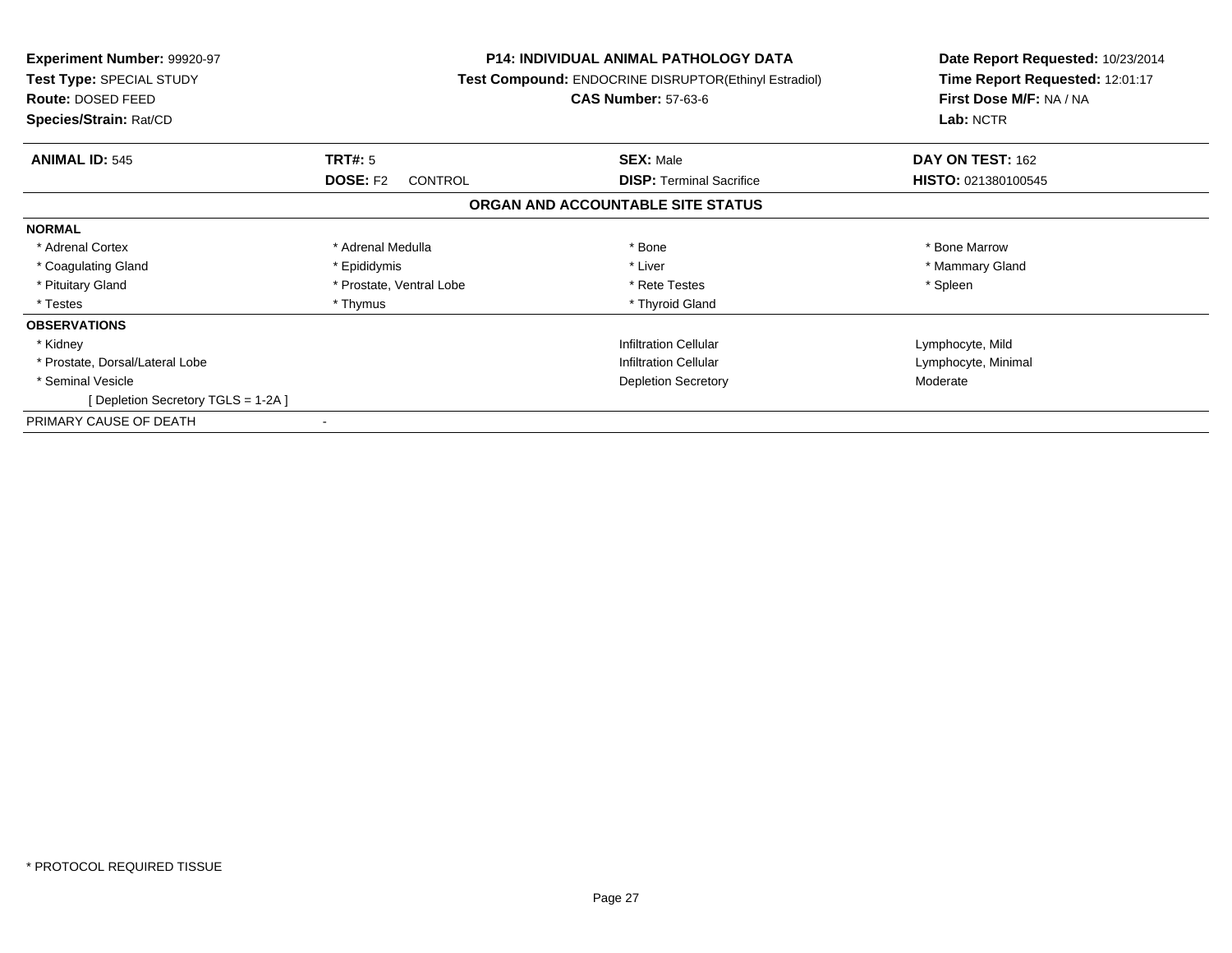| <b>Experiment Number: 99920-97</b><br>Test Type: SPECIAL STUDY<br>Route: DOSED FEED<br>Species/Strain: Rat/CD |                                   | <b>P14: INDIVIDUAL ANIMAL PATHOLOGY DATA</b><br>Test Compound: ENDOCRINE DISRUPTOR(Ethinyl Estradiol)<br><b>CAS Number: 57-63-6</b> | Date Report Requested: 10/23/2014<br>Time Report Requested: 12:01:17<br>First Dose M/F: NA / NA<br>Lab: NCTR |
|---------------------------------------------------------------------------------------------------------------|-----------------------------------|-------------------------------------------------------------------------------------------------------------------------------------|--------------------------------------------------------------------------------------------------------------|
| <b>ANIMAL ID: 546</b>                                                                                         | TRT#: 5                           | <b>SEX: Male</b>                                                                                                                    | DAY ON TEST: 162                                                                                             |
|                                                                                                               | <b>DOSE: F2</b><br><b>CONTROL</b> | <b>DISP:</b> Terminal Sacrifice                                                                                                     | HISTO: 021380100546                                                                                          |
|                                                                                                               |                                   | ORGAN AND ACCOUNTABLE SITE STATUS                                                                                                   |                                                                                                              |
| <b>NORMAL</b>                                                                                                 |                                   |                                                                                                                                     |                                                                                                              |
| * Adrenal Cortex                                                                                              | * Adrenal Medulla                 | * Bone                                                                                                                              | * Bone Marrow                                                                                                |
| * Coagulating Gland                                                                                           | * Epididymis                      | * Liver                                                                                                                             | * Mammary Gland                                                                                              |
| * Pituitary Gland                                                                                             | * Prostate, Ventral Lobe          | * Rete Testes                                                                                                                       | * Seminal Vesicle                                                                                            |
| * Spleen                                                                                                      | * Testes                          | * Thymus                                                                                                                            | * Thyroid Gland                                                                                              |
| <b>OBSERVATIONS</b>                                                                                           |                                   |                                                                                                                                     |                                                                                                              |
| * Kidney                                                                                                      | Cortex                            | Cyst                                                                                                                                |                                                                                                              |
|                                                                                                               |                                   | <b>Infiltration Cellular</b>                                                                                                        | Lymphocyte, Minimal                                                                                          |
| [ Cyst TGLS = $1-4$ ]                                                                                         |                                   |                                                                                                                                     |                                                                                                              |
| * Prostate, Dorsal/Lateral Lobe                                                                               |                                   | <b>Infiltration Cellular</b>                                                                                                        | Lymphocyte, Mild                                                                                             |
| PRIMARY CAUSE OF DEATH                                                                                        |                                   |                                                                                                                                     |                                                                                                              |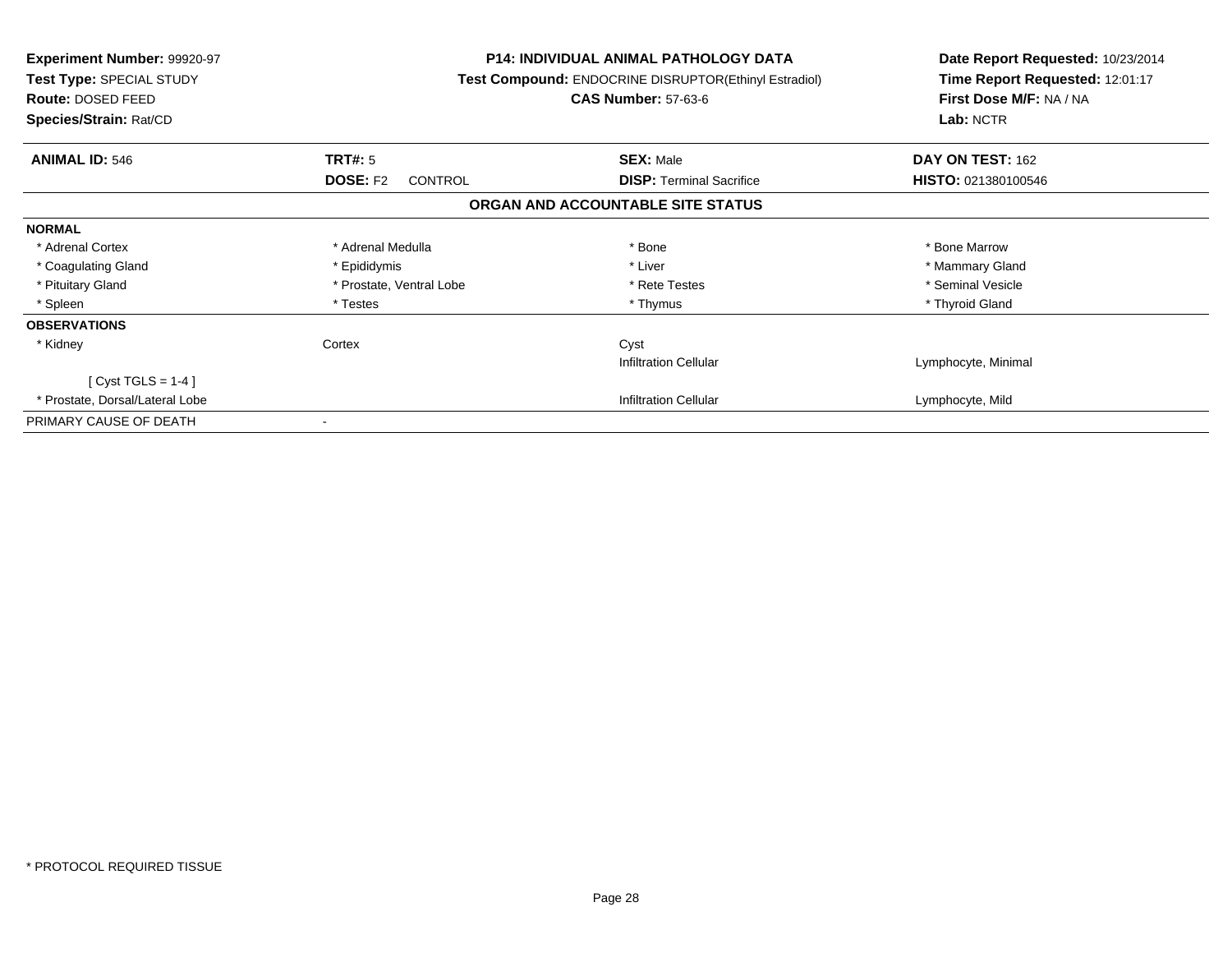| <b>Experiment Number: 99920-97</b><br>Test Type: SPECIAL STUDY<br>Route: DOSED FEED<br>Species/Strain: Rat/CD |                            | <b>P14: INDIVIDUAL ANIMAL PATHOLOGY DATA</b><br><b>Test Compound: ENDOCRINE DISRUPTOR(Ethinyl Estradiol)</b><br><b>CAS Number: 57-63-6</b> | Date Report Requested: 10/23/2014<br>Time Report Requested: 12:01:17<br>First Dose M/F: NA / NA<br>Lab: NCTR |
|---------------------------------------------------------------------------------------------------------------|----------------------------|--------------------------------------------------------------------------------------------------------------------------------------------|--------------------------------------------------------------------------------------------------------------|
| <b>ANIMAL ID: 547</b>                                                                                         | TRT#: 5                    | <b>SEX: Male</b>                                                                                                                           | DAY ON TEST: 162                                                                                             |
|                                                                                                               | <b>DOSE: F2</b><br>CONTROL | <b>DISP: Terminal Sacrifice</b>                                                                                                            | HISTO: 021380100547                                                                                          |
|                                                                                                               |                            | ORGAN AND ACCOUNTABLE SITE STATUS                                                                                                          |                                                                                                              |
| <b>NORMAL</b>                                                                                                 |                            |                                                                                                                                            |                                                                                                              |
| * Adrenal Cortex                                                                                              | * Adrenal Medulla          | * Bone                                                                                                                                     | * Bone Marrow                                                                                                |
| * Coagulating Gland                                                                                           | * Epididymis               | * Liver                                                                                                                                    | * Mammary Gland                                                                                              |
| * Pituitary Gland                                                                                             | * Rete Testes              | * Seminal Vesicle                                                                                                                          | * Testes                                                                                                     |
| * Thymus                                                                                                      | * Thyroid Gland            |                                                                                                                                            |                                                                                                              |
| <b>OBSERVATIONS</b>                                                                                           |                            |                                                                                                                                            |                                                                                                              |
| * Kidney                                                                                                      | <b>Renal Tubule</b>        | <b>Dilatation</b>                                                                                                                          | Mild                                                                                                         |
|                                                                                                               |                            | <b>Infiltration Cellular</b>                                                                                                               | Lymphocyte, Minimal                                                                                          |
|                                                                                                               | <b>Renal Tubule</b>        | Regeneration                                                                                                                               | Minimal                                                                                                      |
| * Prostate, Dorsal/Lateral Lobe                                                                               |                            | Inflammation                                                                                                                               | Suppurative, Minimal                                                                                         |
| * Prostate, Ventral Lobe                                                                                      |                            | <b>Infiltration Cellular</b>                                                                                                               | Lymphocyte, Minimal                                                                                          |
| * Spleen                                                                                                      |                            | Pigmentation                                                                                                                               | Minimal                                                                                                      |
| PRIMARY CAUSE OF DEATH                                                                                        |                            |                                                                                                                                            |                                                                                                              |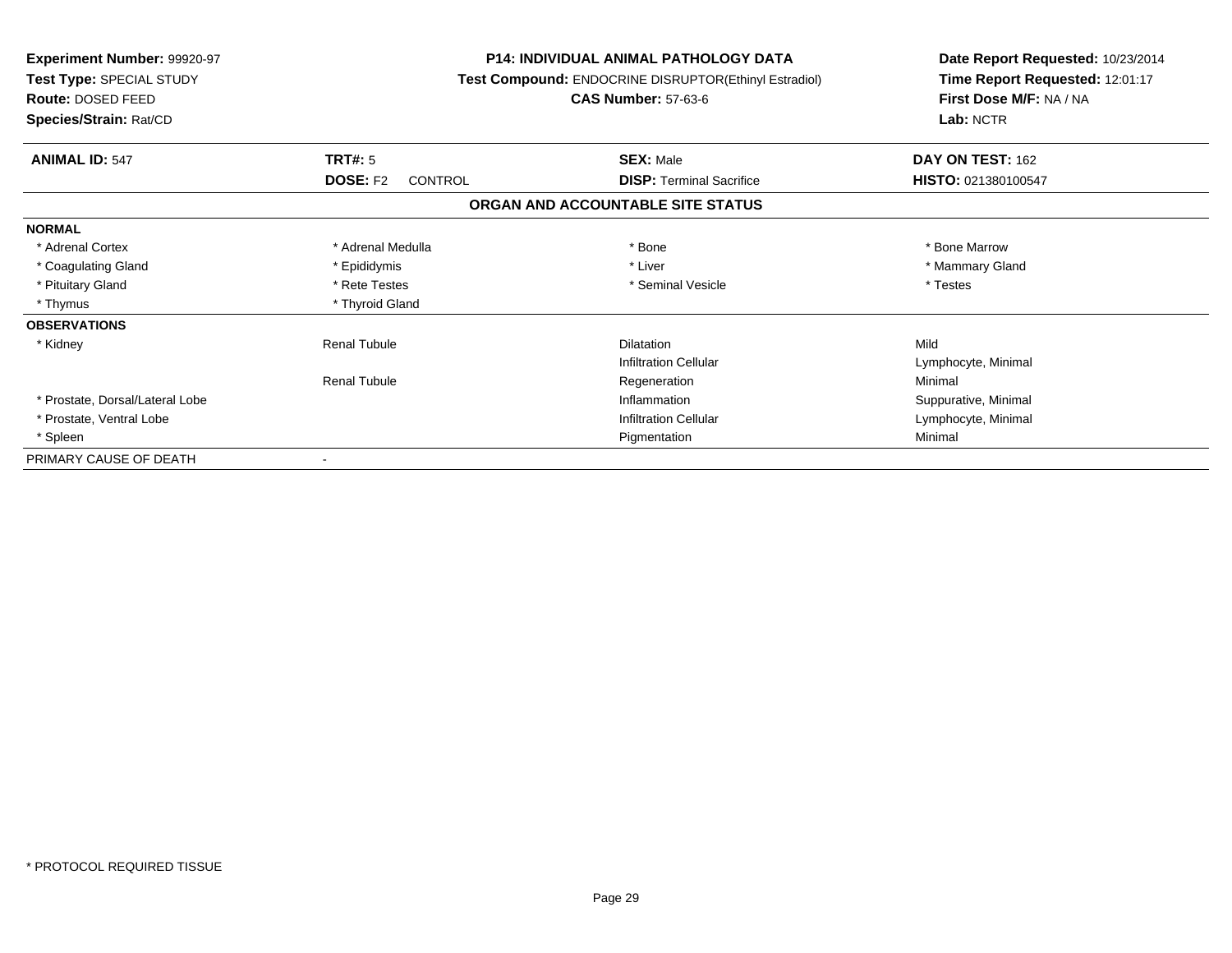| <b>Experiment Number: 99920-97</b><br>Test Type: SPECIAL STUDY<br>Route: DOSED FEED<br>Species/Strain: Rat/CD |                                   | <b>P14: INDIVIDUAL ANIMAL PATHOLOGY DATA</b><br><b>Test Compound: ENDOCRINE DISRUPTOR(Ethinyl Estradiol)</b><br><b>CAS Number: 57-63-6</b> | Date Report Requested: 10/23/2014<br>Time Report Requested: 12:01:17<br>First Dose M/F: NA / NA<br>Lab: NCTR |
|---------------------------------------------------------------------------------------------------------------|-----------------------------------|--------------------------------------------------------------------------------------------------------------------------------------------|--------------------------------------------------------------------------------------------------------------|
| <b>ANIMAL ID: 548</b>                                                                                         | TRT#: 5                           | <b>SEX: Male</b>                                                                                                                           | DAY ON TEST: 161                                                                                             |
|                                                                                                               | <b>DOSE: F2</b><br><b>CONTROL</b> | <b>DISP:</b> Terminal Sacrifice                                                                                                            | HISTO: 021380100548                                                                                          |
|                                                                                                               |                                   | ORGAN AND ACCOUNTABLE SITE STATUS                                                                                                          |                                                                                                              |
| <b>NORMAL</b>                                                                                                 |                                   |                                                                                                                                            |                                                                                                              |
| * Adrenal Cortex                                                                                              | * Adrenal Medulla                 | * Bone                                                                                                                                     | * Bone Marrow                                                                                                |
| * Epididymis                                                                                                  | * Kidney                          | * Liver                                                                                                                                    | * Mammary Gland                                                                                              |
| * Pituitary Gland                                                                                             | * Prostate, Dorsal/lateral Lobe   | * Rete Testes                                                                                                                              | * Seminal Vesicle                                                                                            |
| * Spleen                                                                                                      | * Testes                          | * Thymus                                                                                                                                   | * Thyroid Gland                                                                                              |
| <b>OBSERVATIONS</b>                                                                                           |                                   |                                                                                                                                            |                                                                                                              |
| * Coagulating Gland                                                                                           |                                   | Developmental Malformation                                                                                                                 |                                                                                                              |
| [ Developmental Malformation TGLS = 1-2A ]                                                                    |                                   |                                                                                                                                            |                                                                                                              |
| * Prostate, Ventral Lobe                                                                                      |                                   | <b>Infiltration Cellular</b>                                                                                                               | Lymphocyte, Minimal                                                                                          |
| PRIMARY CAUSE OF DEATH                                                                                        |                                   |                                                                                                                                            |                                                                                                              |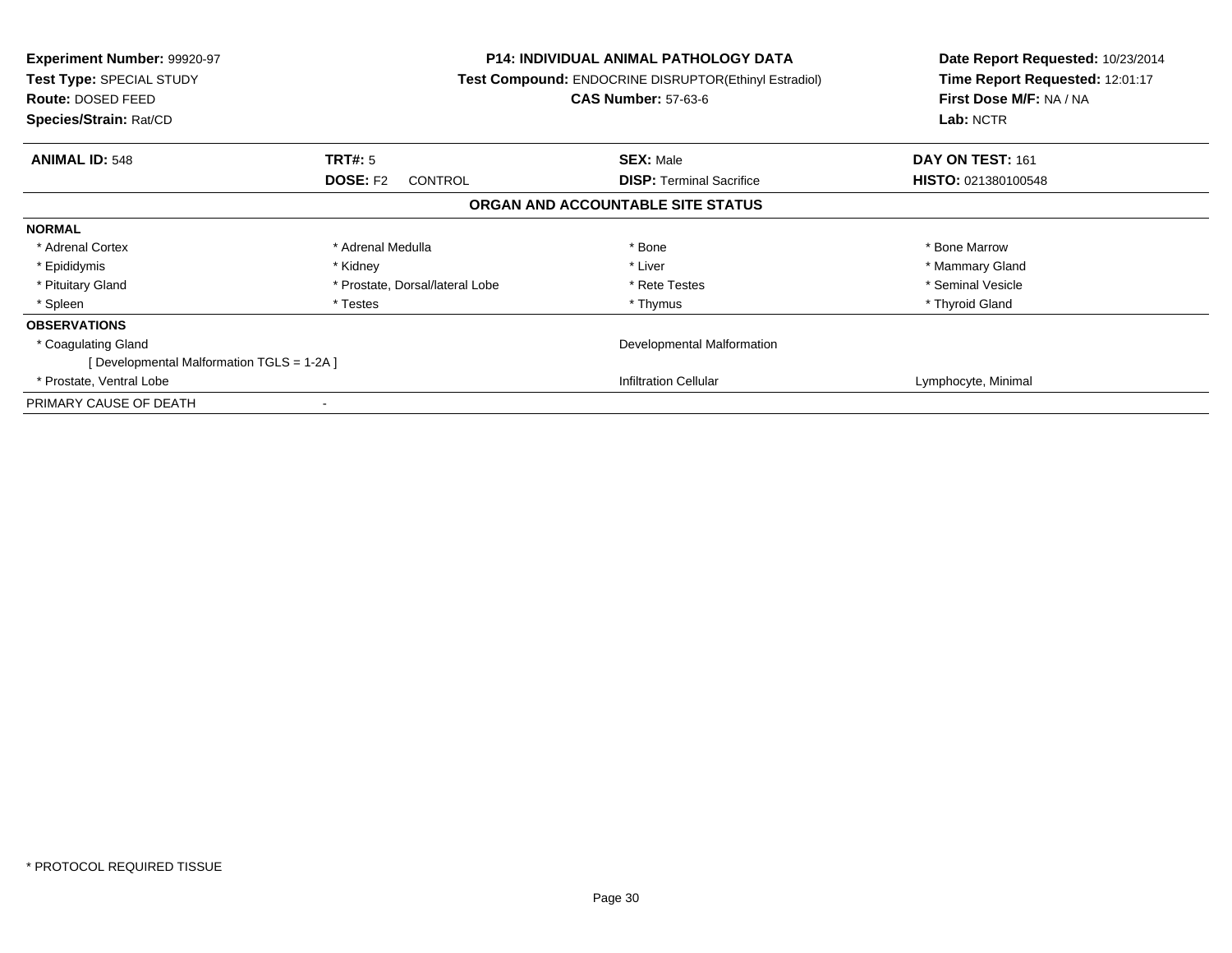| <b>Experiment Number: 99920-97</b><br>Test Type: SPECIAL STUDY<br>Route: DOSED FEED<br>Species/Strain: Rat/CD |                            | <b>P14: INDIVIDUAL ANIMAL PATHOLOGY DATA</b><br>Test Compound: ENDOCRINE DISRUPTOR(Ethinyl Estradiol)<br><b>CAS Number: 57-63-6</b> | Date Report Requested: 10/23/2014<br>Time Report Requested: 12:01:17<br>First Dose M/F: NA / NA<br>Lab: NCTR |
|---------------------------------------------------------------------------------------------------------------|----------------------------|-------------------------------------------------------------------------------------------------------------------------------------|--------------------------------------------------------------------------------------------------------------|
| <b>ANIMAL ID: 549</b>                                                                                         | <b>TRT#: 5</b>             | <b>SEX: Male</b>                                                                                                                    | DAY ON TEST: 161                                                                                             |
|                                                                                                               | <b>DOSE: F2</b><br>CONTROL | <b>DISP:</b> Terminal Sacrifice                                                                                                     | <b>HISTO: 021380100549</b>                                                                                   |
|                                                                                                               |                            | ORGAN AND ACCOUNTABLE SITE STATUS                                                                                                   |                                                                                                              |
| <b>NORMAL</b>                                                                                                 |                            |                                                                                                                                     |                                                                                                              |
| * Adrenal Cortex                                                                                              | * Adrenal Medulla          | * Bone                                                                                                                              | * Bone Marrow                                                                                                |
| * Coagulating Gland                                                                                           | * Epididymis               | * Mammary Gland                                                                                                                     | * Pituitary Gland                                                                                            |
| * Rete Testes                                                                                                 | * Seminal Vesicle          | * Spleen                                                                                                                            | * Testes                                                                                                     |
| * Thymus                                                                                                      | * Thyroid Gland            |                                                                                                                                     |                                                                                                              |
| <b>OBSERVATIONS</b>                                                                                           |                            |                                                                                                                                     |                                                                                                              |
| * Kidney                                                                                                      |                            | <b>Infiltration Cellular</b>                                                                                                        | Lymphocyte, Minimal                                                                                          |
|                                                                                                               | <b>Renal Tubule</b>        | Regeneration                                                                                                                        | Minimal                                                                                                      |
| * Liver                                                                                                       |                            | <b>Infiltration Cellular</b>                                                                                                        | Lymphocyte, Minimal                                                                                          |
| * Prostate, Dorsal/Lateral Lobe                                                                               |                            | Inflammation                                                                                                                        | Suppurative, Minimal                                                                                         |
| * Prostate, Ventral Lobe                                                                                      |                            | <b>Infiltration Cellular</b>                                                                                                        | Lymphocyte, Minimal                                                                                          |
| PRIMARY CAUSE OF DEATH                                                                                        |                            |                                                                                                                                     |                                                                                                              |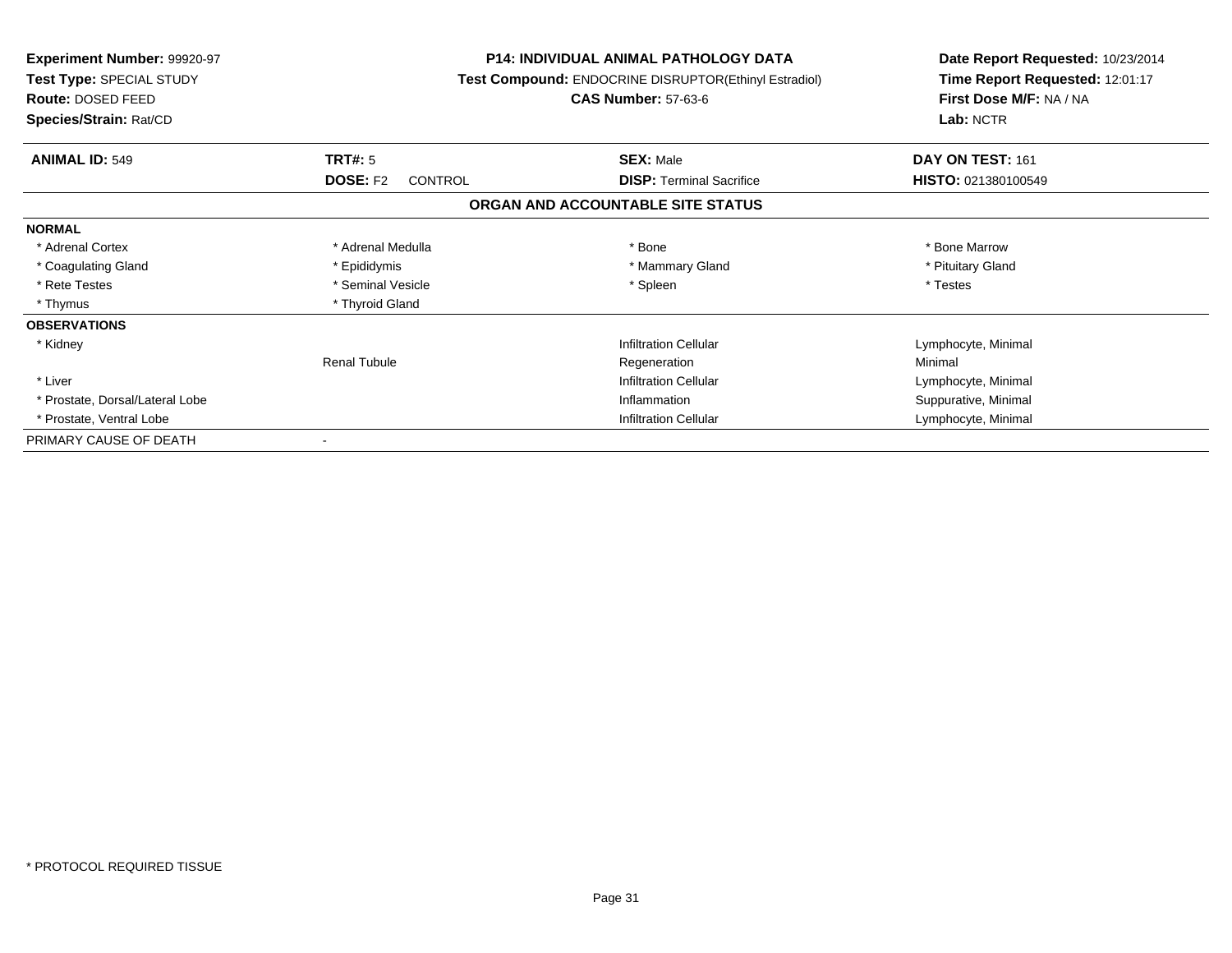| Experiment Number: 99920-97<br>Test Type: SPECIAL STUDY<br><b>Route: DOSED FEED</b><br>Species/Strain: Rat/CD |                            | <b>P14: INDIVIDUAL ANIMAL PATHOLOGY DATA</b><br>Test Compound: ENDOCRINE DISRUPTOR(Ethinyl Estradiol)<br><b>CAS Number: 57-63-6</b> | Date Report Requested: 10/23/2014<br>Time Report Requested: 12:01:17<br>First Dose M/F: NA / NA<br>Lab: NCTR |
|---------------------------------------------------------------------------------------------------------------|----------------------------|-------------------------------------------------------------------------------------------------------------------------------------|--------------------------------------------------------------------------------------------------------------|
| <b>ANIMAL ID: 550</b>                                                                                         | <b>TRT#:</b> 6             | <b>SEX: Male</b>                                                                                                                    | DAY ON TEST: 162                                                                                             |
|                                                                                                               | <b>DOSE: F2</b><br>2.0 PPB | <b>DISP:</b> Terminal Sacrifice                                                                                                     | <b>HISTO: 021380100550</b>                                                                                   |
|                                                                                                               |                            | ORGAN AND ACCOUNTABLE SITE STATUS                                                                                                   |                                                                                                              |
| <b>NORMAL</b>                                                                                                 |                            |                                                                                                                                     |                                                                                                              |
| * Coagulating Gland                                                                                           | * Epididymis               | * Prostate, Dorsal/lateral Lobe                                                                                                     | * Rete Testes                                                                                                |
| * Seminal Vesicle                                                                                             | * Testes                   |                                                                                                                                     |                                                                                                              |
| <b>OBSERVATIONS</b>                                                                                           |                            |                                                                                                                                     |                                                                                                              |
| * Mammary Gland                                                                                               | Duct                       | Hyperplasia                                                                                                                         | Minimal                                                                                                      |
| * Prostate, Ventral Lobe                                                                                      |                            | <b>Infiltration Cellular</b>                                                                                                        | Lymphocyte, Minimal                                                                                          |
| * Sem Ves                                                                                                     |                            |                                                                                                                                     |                                                                                                              |
| Note: TGL 1 - NCL                                                                                             |                            |                                                                                                                                     |                                                                                                              |
| PRIMARY CAUSE OF DEATH                                                                                        |                            |                                                                                                                                     |                                                                                                              |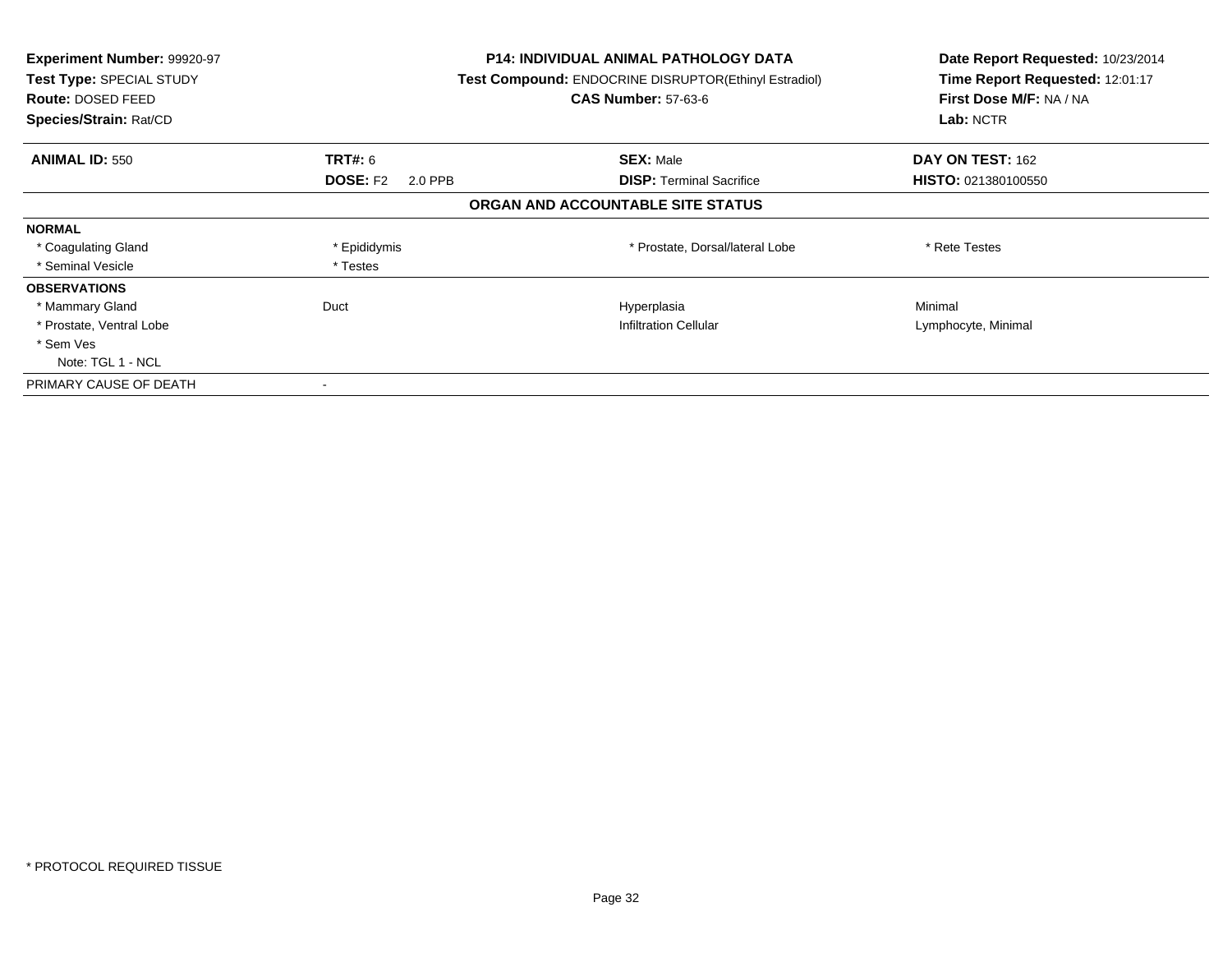| Experiment Number: 99920-97<br>Test Type: SPECIAL STUDY<br><b>Route: DOSED FEED</b><br>Species/Strain: Rat/CD |                            | <b>P14: INDIVIDUAL ANIMAL PATHOLOGY DATA</b><br><b>Test Compound: ENDOCRINE DISRUPTOR(Ethinyl Estradiol)</b><br><b>CAS Number: 57-63-6</b> | Date Report Requested: 10/23/2014<br>Time Report Requested: 12:01:17<br>First Dose M/F: NA / NA<br>Lab: NCTR |
|---------------------------------------------------------------------------------------------------------------|----------------------------|--------------------------------------------------------------------------------------------------------------------------------------------|--------------------------------------------------------------------------------------------------------------|
| <b>ANIMAL ID: 551</b>                                                                                         | TRT#: 6                    | <b>SEX: Male</b>                                                                                                                           | DAY ON TEST: 161                                                                                             |
|                                                                                                               | <b>DOSE: F2</b><br>2.0 PPB | <b>DISP:</b> Terminal Sacrifice                                                                                                            | <b>HISTO: 021380100551</b>                                                                                   |
|                                                                                                               |                            | ORGAN AND ACCOUNTABLE SITE STATUS                                                                                                          |                                                                                                              |
| <b>NORMAL</b>                                                                                                 |                            |                                                                                                                                            |                                                                                                              |
| * Coagulating Gland                                                                                           | * Epididymis               | * Mammary Gland                                                                                                                            | * Rete Testes                                                                                                |
| * Seminal Vesicle                                                                                             | * Testes                   |                                                                                                                                            |                                                                                                              |
| <b>OBSERVATIONS</b>                                                                                           |                            |                                                                                                                                            |                                                                                                              |
| * Prostate, Dorsal/Lateral Lobe                                                                               |                            | <b>Infiltration Cellular</b>                                                                                                               | Lymphocyte, Minimal                                                                                          |
| * Prostate, Ventral Lobe                                                                                      | Inflammation               |                                                                                                                                            | Suppurative, Minimal                                                                                         |
| PRIMARY CAUSE OF DEATH                                                                                        |                            |                                                                                                                                            |                                                                                                              |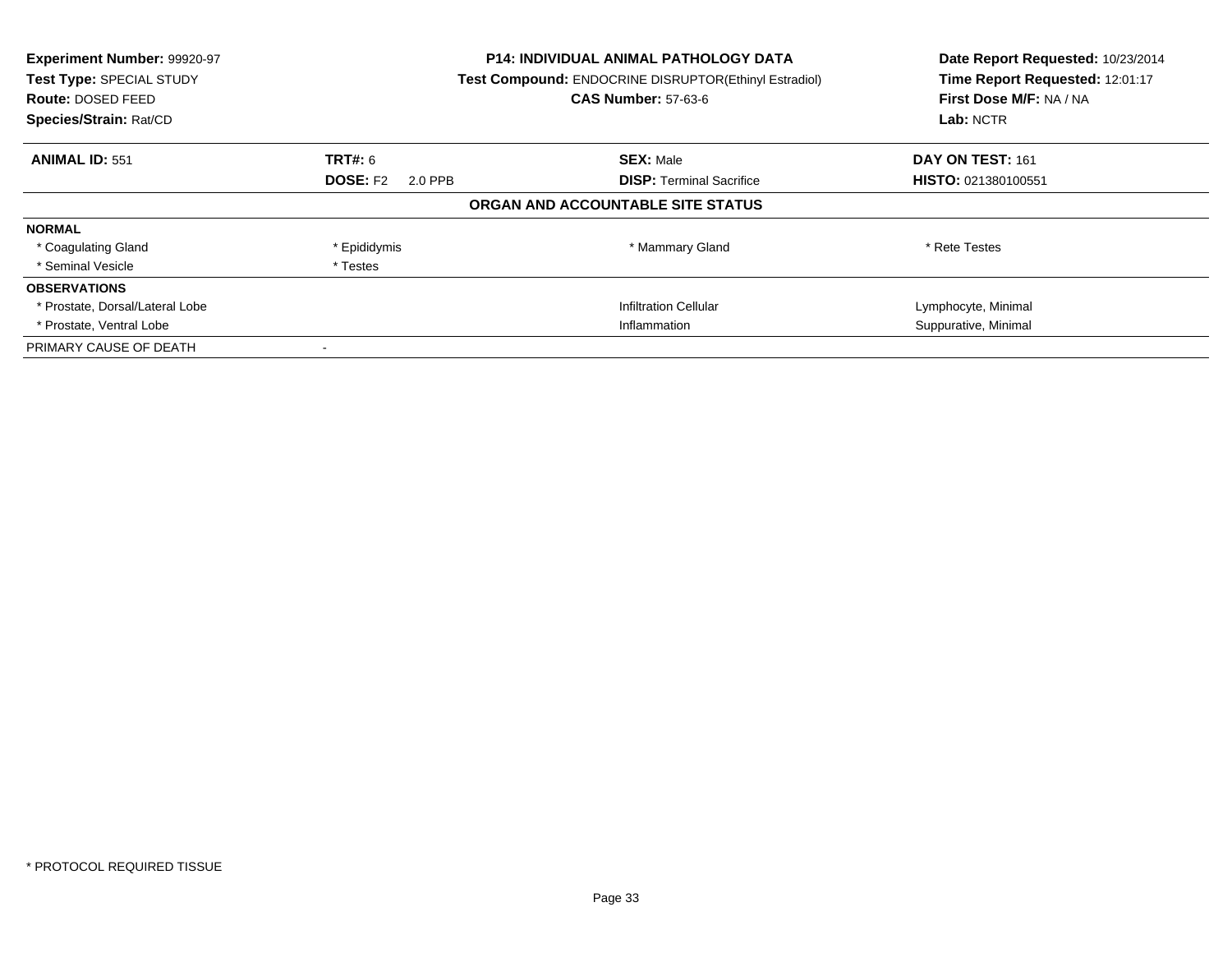| <b>P14: INDIVIDUAL ANIMAL PATHOLOGY DATA</b><br><b>Experiment Number: 99920-97</b> |                            |                                                              | Date Report Requested: 10/23/2014 |
|------------------------------------------------------------------------------------|----------------------------|--------------------------------------------------------------|-----------------------------------|
| Test Type: SPECIAL STUDY                                                           |                            | <b>Test Compound: ENDOCRINE DISRUPTOR(Ethinyl Estradiol)</b> |                                   |
| Route: DOSED FEED                                                                  |                            | <b>CAS Number: 57-63-6</b>                                   | First Dose M/F: NA / NA           |
| Species/Strain: Rat/CD                                                             |                            |                                                              | Lab: NCTR                         |
| <b>ANIMAL ID: 552</b>                                                              | TRT#: 6                    | <b>SEX: Male</b>                                             | DAY ON TEST: 161                  |
|                                                                                    | <b>DOSE: F2</b><br>2.0 PPB | <b>DISP: Terminal Sacrifice</b>                              | HISTO: 021380100552               |
|                                                                                    |                            | ORGAN AND ACCOUNTABLE SITE STATUS                            |                                   |
| <b>NORMAL</b>                                                                      |                            |                                                              |                                   |
| * Coagulating Gland                                                                | * Epididymis               | * Mammary Gland                                              | * Prostate, Dorsal/lateral Lobe   |
| * Prostate, Ventral Lobe                                                           | * Rete Testes              | * Seminal Vesicle                                            | * Testes                          |
| PRIMARY CAUSE OF DEATH                                                             |                            |                                                              |                                   |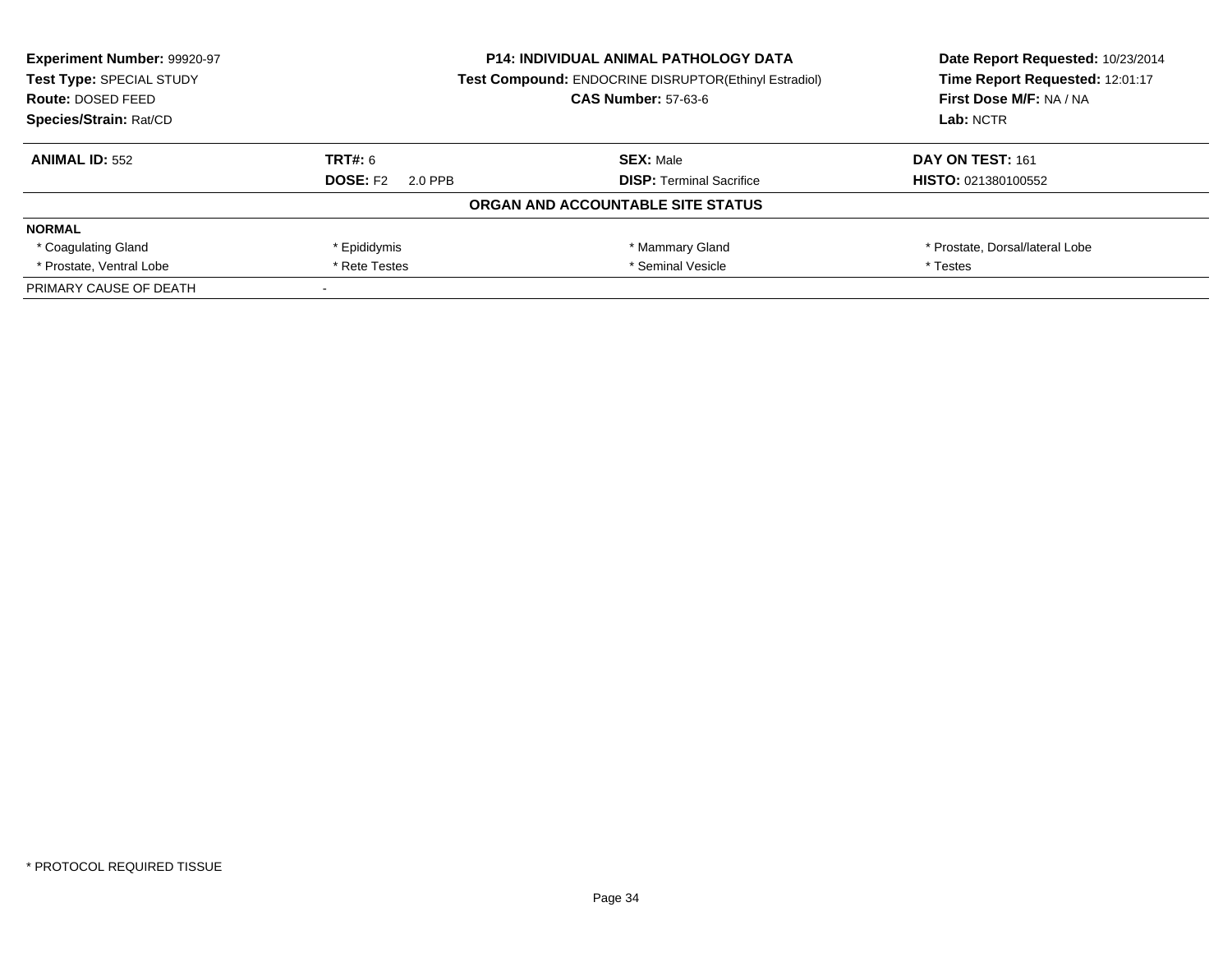| <b>Experiment Number: 99920-97</b><br>Test Type: SPECIAL STUDY | <b>P14: INDIVIDUAL ANIMAL PATHOLOGY DATA</b><br><b>Test Compound: ENDOCRINE DISRUPTOR(Ethinyl Estradiol)</b> |                                   | Date Report Requested: 10/23/2014<br>Time Report Requested: 12:01:17 |  |
|----------------------------------------------------------------|--------------------------------------------------------------------------------------------------------------|-----------------------------------|----------------------------------------------------------------------|--|
| <b>Route: DOSED FEED</b>                                       |                                                                                                              | <b>CAS Number: 57-63-6</b>        | First Dose M/F: NA / NA                                              |  |
| Species/Strain: Rat/CD                                         |                                                                                                              |                                   | Lab: NCTR                                                            |  |
| <b>ANIMAL ID: 553</b>                                          | TRT#: 6                                                                                                      | <b>SEX: Male</b>                  | DAY ON TEST: 161                                                     |  |
|                                                                | <b>DOSE: F2</b><br>2.0 PPB                                                                                   | <b>DISP:</b> Terminal Sacrifice   | <b>HISTO: 021380100553</b>                                           |  |
|                                                                |                                                                                                              | ORGAN AND ACCOUNTABLE SITE STATUS |                                                                      |  |
| <b>NORMAL</b>                                                  |                                                                                                              |                                   |                                                                      |  |
| * Coagulating Gland                                            | * Epididymis                                                                                                 | * Mammary Gland                   | * Prostate, Dorsal/lateral Lobe                                      |  |
| * Prostate, Ventral Lobe                                       | * Seminal Vesicle<br>* Rete Testes                                                                           |                                   | * Testes                                                             |  |
| PRIMARY CAUSE OF DEATH                                         |                                                                                                              |                                   |                                                                      |  |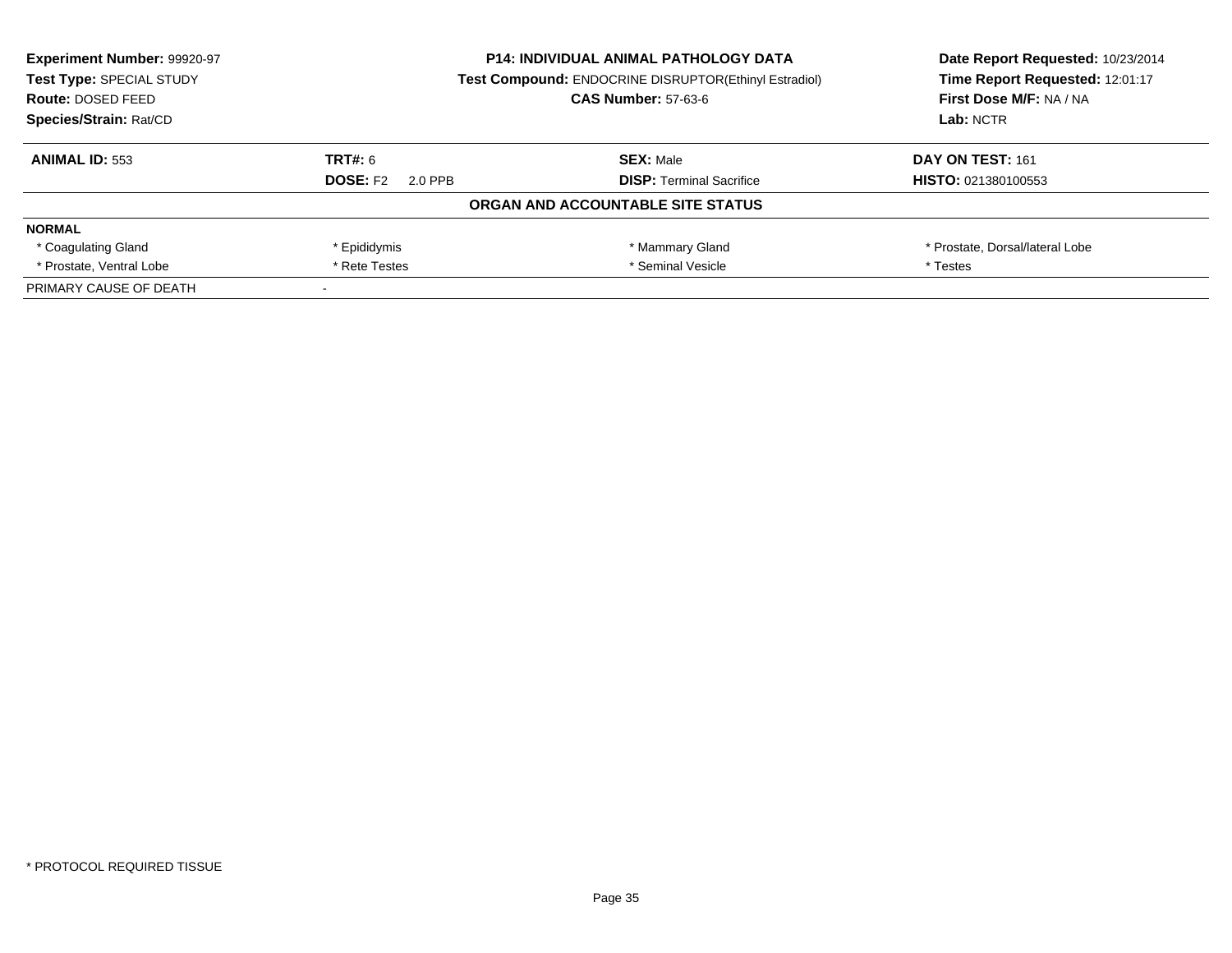| Experiment Number: 99920-97<br>Test Type: SPECIAL STUDY<br><b>Route: DOSED FEED</b><br>Species/Strain: Rat/CD | <b>P14: INDIVIDUAL ANIMAL PATHOLOGY DATA</b><br>Test Compound: ENDOCRINE DISRUPTOR(Ethinyl Estradiol)<br><b>CAS Number: 57-63-6</b> |                                   | Date Report Requested: 10/23/2014<br>Time Report Requested: 12:01:17<br>First Dose M/F: NA / NA<br>Lab: NCTR |
|---------------------------------------------------------------------------------------------------------------|-------------------------------------------------------------------------------------------------------------------------------------|-----------------------------------|--------------------------------------------------------------------------------------------------------------|
| <b>ANIMAL ID: 554</b>                                                                                         | <b>TRT#: 7</b>                                                                                                                      | <b>SEX: Male</b>                  | DAY ON TEST: 161                                                                                             |
|                                                                                                               | <b>DOSE: F2</b><br>10 PPB                                                                                                           | <b>DISP:</b> Terminal Sacrifice   | <b>HISTO: 021380100554</b>                                                                                   |
|                                                                                                               |                                                                                                                                     | ORGAN AND ACCOUNTABLE SITE STATUS |                                                                                                              |
| <b>NORMAL</b>                                                                                                 |                                                                                                                                     |                                   |                                                                                                              |
| * Coagulating Gland                                                                                           | * Epididymis                                                                                                                        | * Kidney                          | * Prostate, Ventral Lobe                                                                                     |
| * Rete Testes                                                                                                 | * Seminal Vesicle                                                                                                                   | * Testes                          |                                                                                                              |
| <b>OBSERVATIONS</b>                                                                                           |                                                                                                                                     |                                   |                                                                                                              |
| * Mammary Gland                                                                                               | Duct                                                                                                                                | Hyperplasia                       | Mild                                                                                                         |
| * Prostate, Dorsal/Lateral Lobe                                                                               |                                                                                                                                     | <b>Infiltration Cellular</b>      | Lymphocyte, Minimal                                                                                          |
| PRIMARY CAUSE OF DEATH                                                                                        |                                                                                                                                     |                                   |                                                                                                              |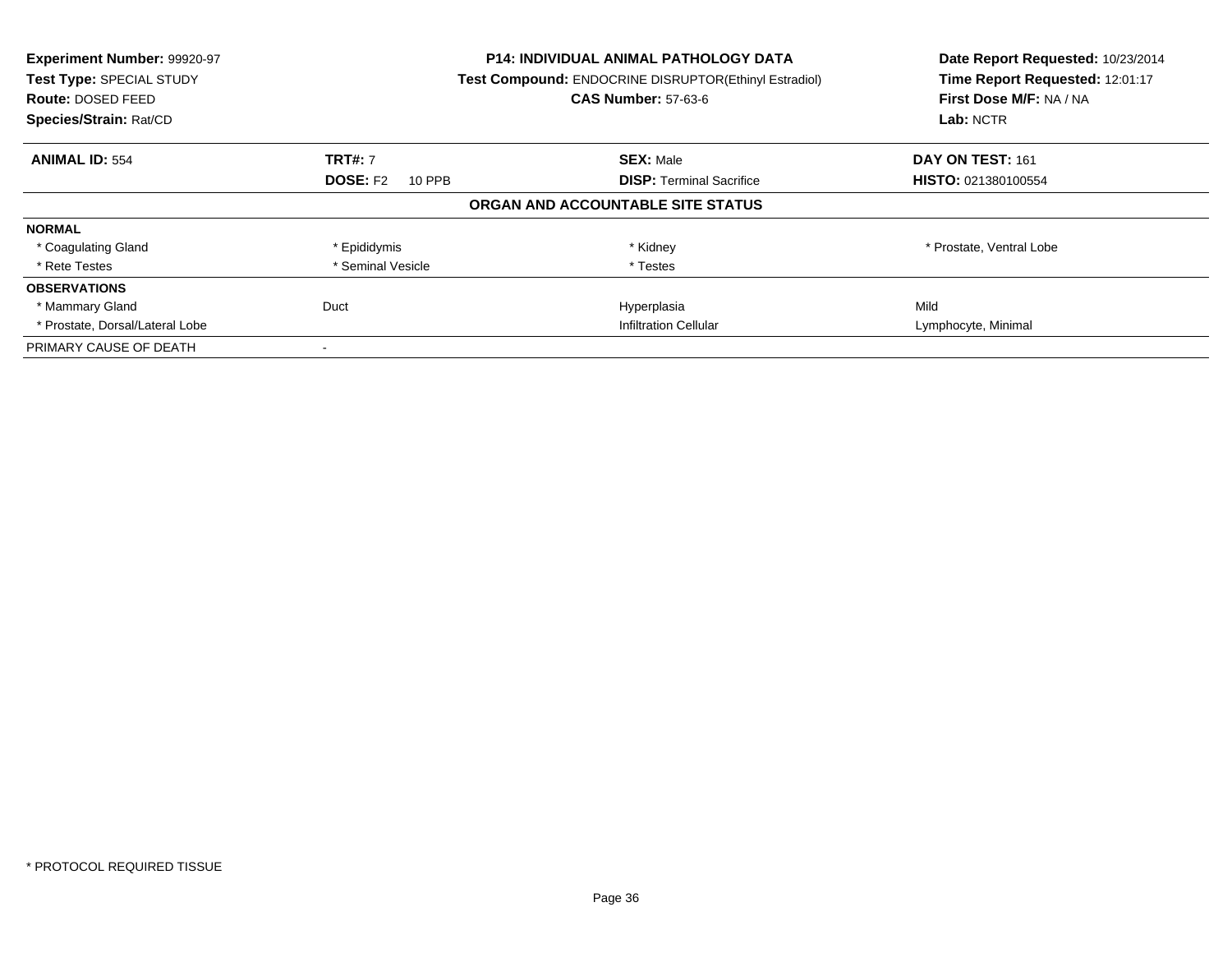| Experiment Number: 99920-97<br>Test Type: SPECIAL STUDY<br><b>Route: DOSED FEED</b><br>Species/Strain: Rat/CD |                           | <b>P14: INDIVIDUAL ANIMAL PATHOLOGY DATA</b><br>Test Compound: ENDOCRINE DISRUPTOR(Ethinyl Estradiol)<br><b>CAS Number: 57-63-6</b> | Date Report Requested: 10/23/2014<br>Time Report Requested: 12:01:17<br>First Dose M/F: NA / NA<br>Lab: NCTR |
|---------------------------------------------------------------------------------------------------------------|---------------------------|-------------------------------------------------------------------------------------------------------------------------------------|--------------------------------------------------------------------------------------------------------------|
| <b>ANIMAL ID: 555</b>                                                                                         | <b>TRT#: 7</b>            | <b>SEX: Male</b>                                                                                                                    | DAY ON TEST: 161                                                                                             |
|                                                                                                               | <b>DOSE: F2</b><br>10 PPB | <b>DISP:</b> Terminal Sacrifice                                                                                                     | <b>HISTO: 021380100555</b>                                                                                   |
|                                                                                                               |                           | ORGAN AND ACCOUNTABLE SITE STATUS                                                                                                   |                                                                                                              |
| <b>NORMAL</b>                                                                                                 |                           |                                                                                                                                     |                                                                                                              |
| * Coagulating Gland                                                                                           | * Epididymis              | * Prostate, Ventral Lobe                                                                                                            | * Rete Testes                                                                                                |
| * Seminal Vesicle                                                                                             | * Testes                  |                                                                                                                                     |                                                                                                              |
| <b>OBSERVATIONS</b>                                                                                           |                           |                                                                                                                                     |                                                                                                              |
| * Kidney                                                                                                      | <b>Renal Tubule</b>       | Regeneration                                                                                                                        | Minimal                                                                                                      |
| * Mammary Gland                                                                                               | Duct                      | Hyperplasia                                                                                                                         | Mild                                                                                                         |
| * Prostate, Dorsal/Lateral Lobe                                                                               |                           | <b>Infiltration Cellular</b>                                                                                                        | Lymphocyte, Moderate                                                                                         |
| PRIMARY CAUSE OF DEATH                                                                                        |                           |                                                                                                                                     |                                                                                                              |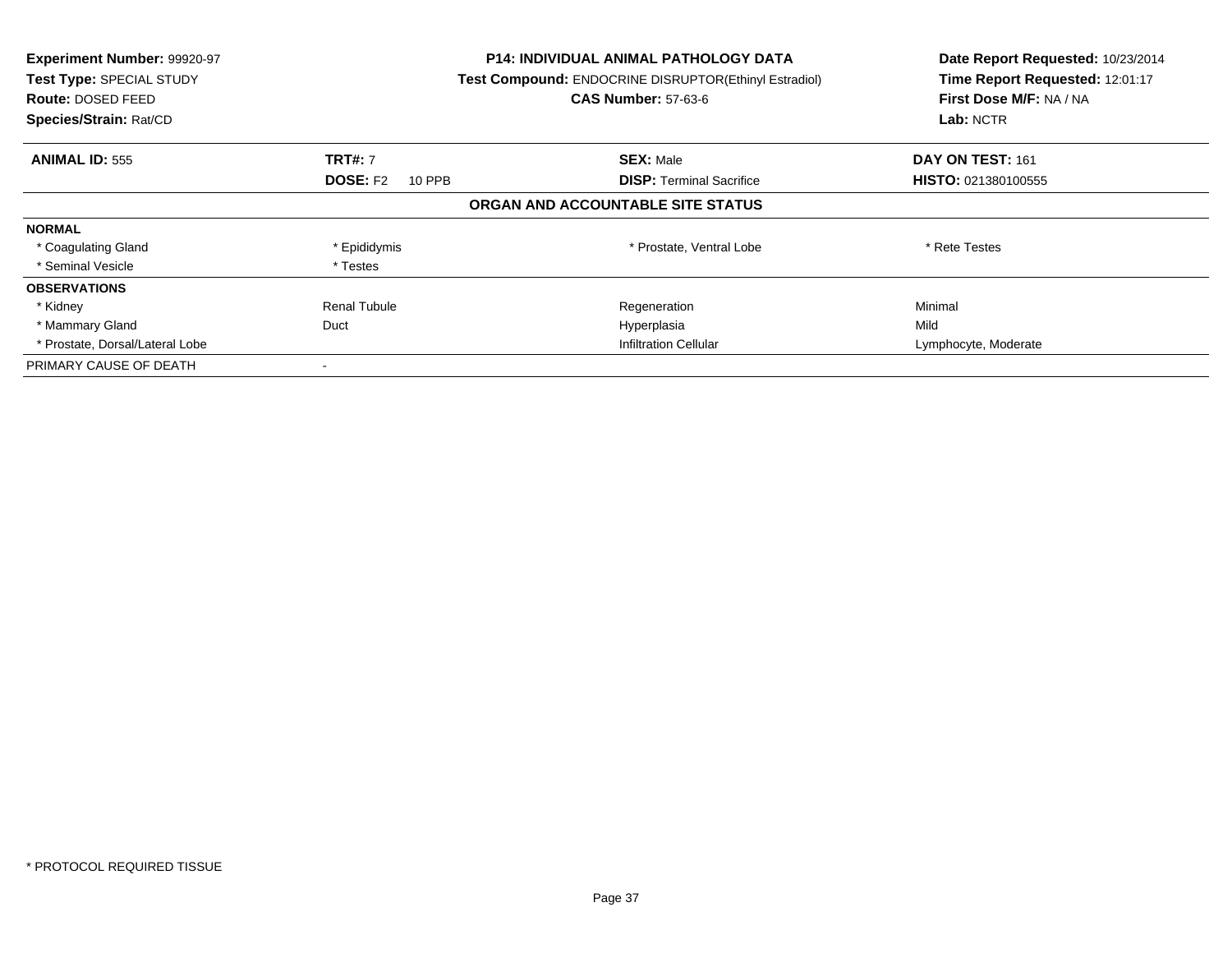| <b>Experiment Number: 99920-97</b><br>Test Type: SPECIAL STUDY<br>Route: DOSED FEED<br>Species/Strain: Rat/CD |                           | <b>P14: INDIVIDUAL ANIMAL PATHOLOGY DATA</b><br>Test Compound: ENDOCRINE DISRUPTOR(Ethinyl Estradiol)<br><b>CAS Number: 57-63-6</b> | Date Report Requested: 10/23/2014<br>Time Report Requested: 12:01:17<br>First Dose M/F: NA / NA<br>Lab: NCTR |
|---------------------------------------------------------------------------------------------------------------|---------------------------|-------------------------------------------------------------------------------------------------------------------------------------|--------------------------------------------------------------------------------------------------------------|
| <b>ANIMAL ID: 556</b>                                                                                         | <b>TRT#: 7</b>            | <b>SEX: Male</b>                                                                                                                    | DAY ON TEST: 161                                                                                             |
|                                                                                                               | <b>DOSE: F2</b><br>10 PPB | <b>DISP:</b> Terminal Sacrifice                                                                                                     | <b>HISTO: 021380100556</b>                                                                                   |
|                                                                                                               |                           | ORGAN AND ACCOUNTABLE SITE STATUS                                                                                                   |                                                                                                              |
| <b>NORMAL</b>                                                                                                 |                           |                                                                                                                                     |                                                                                                              |
| * Coagulating Gland                                                                                           | * Epididymis              | * Rete Testes                                                                                                                       | * Seminal Vesicle                                                                                            |
| * Testes                                                                                                      |                           |                                                                                                                                     |                                                                                                              |
| <b>OBSERVATIONS</b>                                                                                           |                           |                                                                                                                                     |                                                                                                              |
| * Kidney                                                                                                      |                           | <b>Infiltration Cellular</b>                                                                                                        | Lymphocyte, Minimal                                                                                          |
|                                                                                                               | <b>Renal Tubule</b>       | Regeneration                                                                                                                        | Minimal                                                                                                      |
| * Mammary Gland                                                                                               | Duct                      | Hyperplasia                                                                                                                         | Minimal                                                                                                      |
| * Prostate, Dorsal/Lateral Lobe                                                                               |                           | <b>Infiltration Cellular</b>                                                                                                        | Lymphocyte, Minimal                                                                                          |
| * Prostate, Ventral Lobe                                                                                      |                           | <b>Infiltration Cellular</b>                                                                                                        | Lymphocyte, Minimal                                                                                          |
| PRIMARY CAUSE OF DEATH                                                                                        |                           |                                                                                                                                     |                                                                                                              |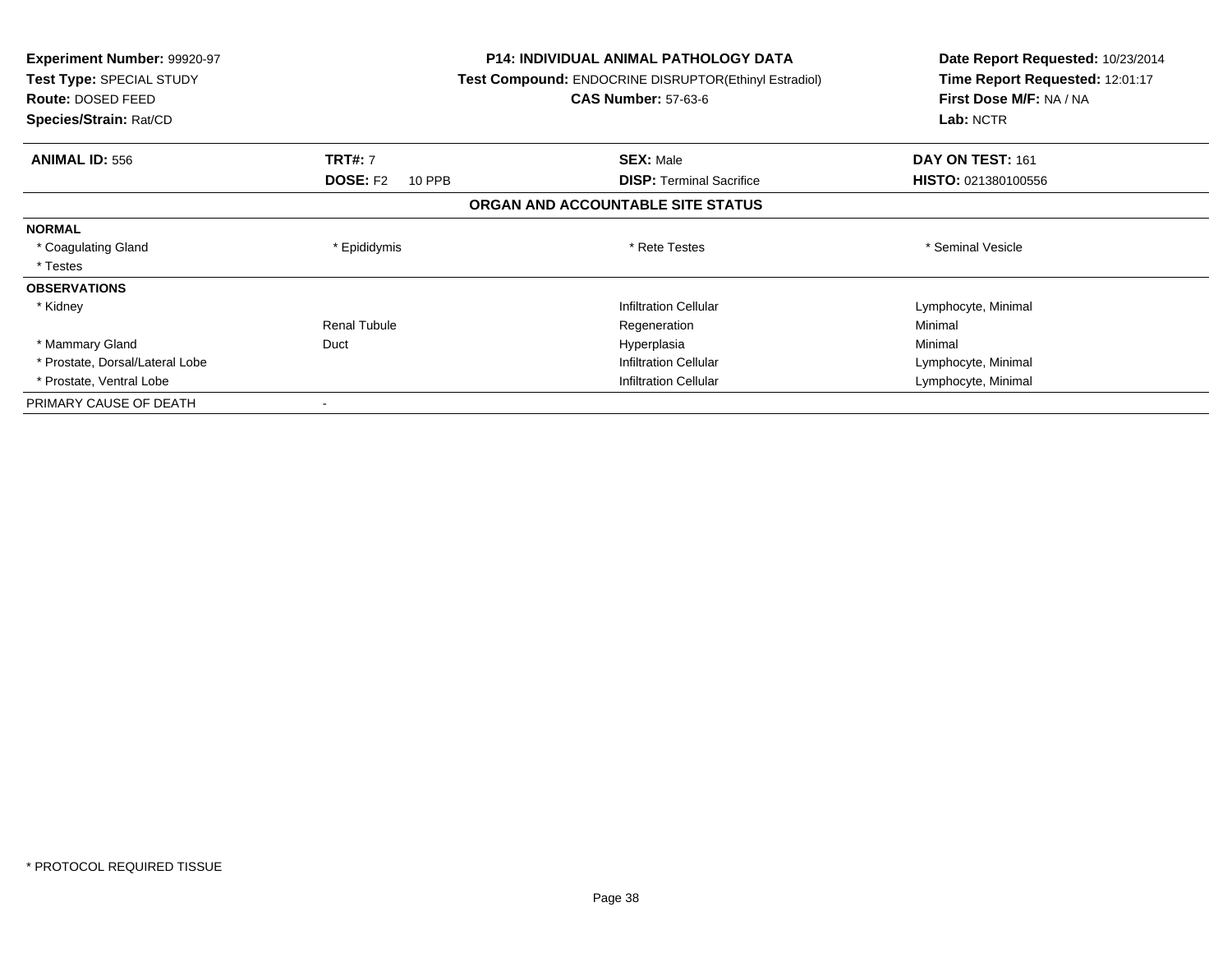| <b>Experiment Number: 99920-97</b><br>Test Type: SPECIAL STUDY<br>Route: DOSED FEED<br>Species/Strain: Rat/CD |                                  | <b>P14: INDIVIDUAL ANIMAL PATHOLOGY DATA</b><br>Test Compound: ENDOCRINE DISRUPTOR(Ethinyl Estradiol)<br><b>CAS Number: 57-63-6</b> |                                 | Date Report Requested: 10/23/2014<br>Time Report Requested: 12:01:17<br>First Dose M/F: NA / NA<br>Lab: NCTR |  |
|---------------------------------------------------------------------------------------------------------------|----------------------------------|-------------------------------------------------------------------------------------------------------------------------------------|---------------------------------|--------------------------------------------------------------------------------------------------------------|--|
| <b>ANIMAL ID: 557</b>                                                                                         | <b>TRT#: 7</b>                   |                                                                                                                                     | <b>SEX: Male</b>                | DAY ON TEST: 161                                                                                             |  |
|                                                                                                               | <b>DOSE: F2</b><br><b>10 PPB</b> |                                                                                                                                     | <b>DISP:</b> Terminal Sacrifice | <b>HISTO: 021380100557</b>                                                                                   |  |
|                                                                                                               |                                  | ORGAN AND ACCOUNTABLE SITE STATUS                                                                                                   |                                 |                                                                                                              |  |
| <b>NORMAL</b>                                                                                                 |                                  |                                                                                                                                     |                                 |                                                                                                              |  |
| * Coagulating Gland                                                                                           | * Epididymis                     |                                                                                                                                     | * Prostate, Ventral Lobe        | * Seminal Vesicle                                                                                            |  |
| * Testes                                                                                                      |                                  |                                                                                                                                     |                                 |                                                                                                              |  |
| <b>INSUFFICIENT TISSUE</b>                                                                                    |                                  |                                                                                                                                     |                                 |                                                                                                              |  |
| * Rete Testes                                                                                                 |                                  |                                                                                                                                     |                                 |                                                                                                              |  |
| <b>OBSERVATIONS</b>                                                                                           |                                  |                                                                                                                                     |                                 |                                                                                                              |  |
| * Kidney                                                                                                      | Pelvis                           |                                                                                                                                     | <b>Dilatation</b>               | Minimal                                                                                                      |  |
| [ Dilatation TGLS = $1-4$ ]                                                                                   |                                  |                                                                                                                                     |                                 |                                                                                                              |  |
| * Mammary Gland                                                                                               | Alveolus                         |                                                                                                                                     | Hyperplasia                     | Mild                                                                                                         |  |
| * Prostate, Dorsal/Lateral Lobe                                                                               |                                  |                                                                                                                                     | <b>Infiltration Cellular</b>    | Lymphocyte, Minimal                                                                                          |  |
| * Rete Testes                                                                                                 |                                  |                                                                                                                                     |                                 |                                                                                                              |  |
| Note: No RC/WT attempt per pathologist                                                                        |                                  |                                                                                                                                     |                                 |                                                                                                              |  |
| PRIMARY CAUSE OF DEATH                                                                                        | $\overline{\phantom{a}}$         |                                                                                                                                     |                                 |                                                                                                              |  |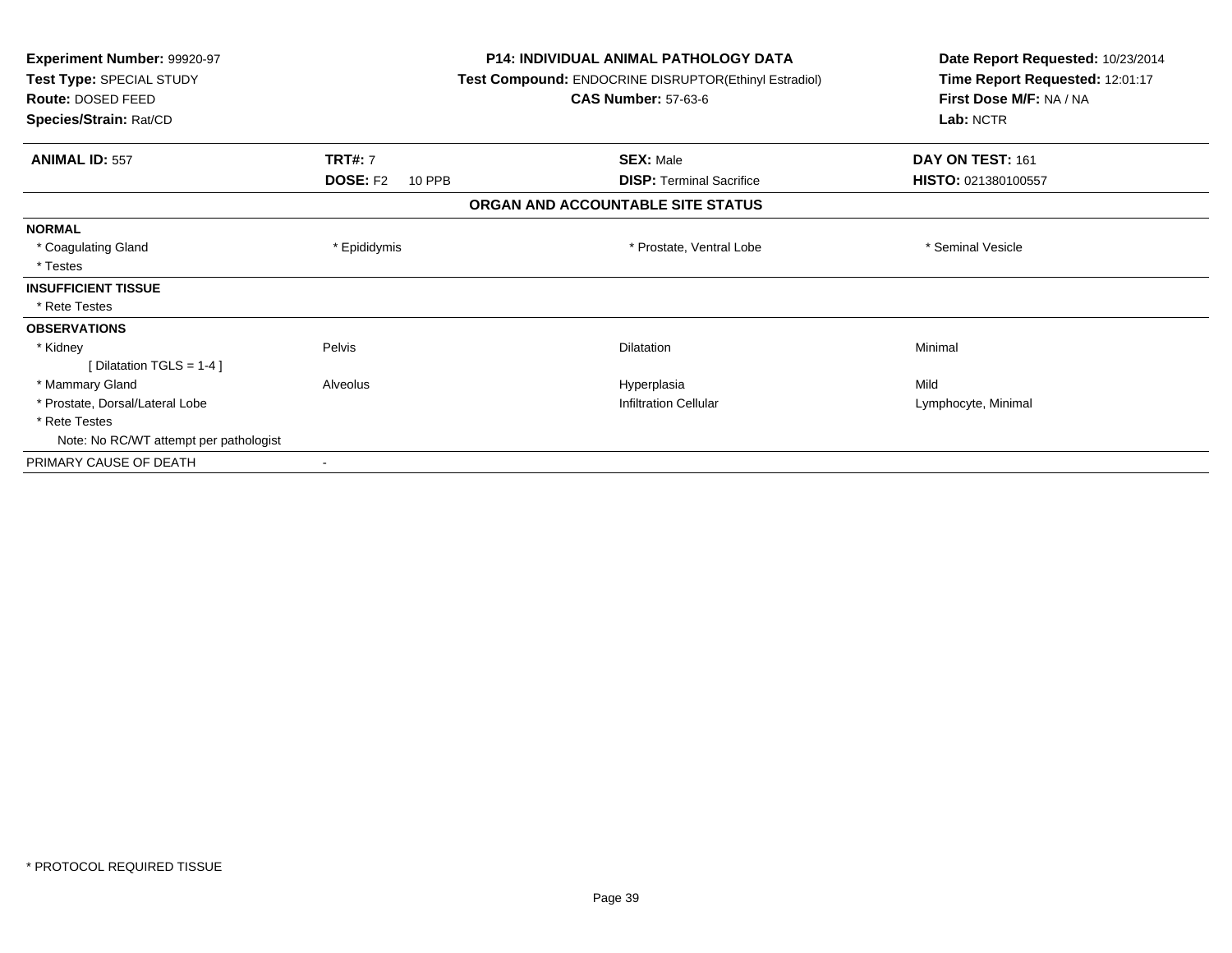| Experiment Number: 99920-97<br><b>P14: INDIVIDUAL ANIMAL PATHOLOGY DATA</b><br>Test Compound: ENDOCRINE DISRUPTOR(Ethinyl Estradiol)<br>Test Type: SPECIAL STUDY |                           |                                   | Date Report Requested: 10/23/2014 |
|------------------------------------------------------------------------------------------------------------------------------------------------------------------|---------------------------|-----------------------------------|-----------------------------------|
|                                                                                                                                                                  |                           |                                   | Time Report Requested: 12:01:17   |
| Route: DOSED FEED                                                                                                                                                |                           | <b>CAS Number: 57-63-6</b>        | First Dose M/F: NA / NA           |
| Species/Strain: Rat/CD                                                                                                                                           |                           |                                   | Lab: NCTR                         |
| <b>ANIMAL ID: 558</b>                                                                                                                                            | <b>TRT#: 7</b>            | <b>SEX: Male</b>                  | DAY ON TEST: 161                  |
|                                                                                                                                                                  | <b>DOSE: F2</b><br>10 PPB | <b>DISP:</b> Terminal Sacrifice   | HISTO: 021380100558               |
|                                                                                                                                                                  |                           | ORGAN AND ACCOUNTABLE SITE STATUS |                                   |
| <b>NORMAL</b>                                                                                                                                                    |                           |                                   |                                   |
| * Coagulating Gland                                                                                                                                              | * Epididymis              | * Kidney                          | * Mammary Gland                   |
| * Prostate. Ventral Lobe                                                                                                                                         | * Rete Testes             | * Seminal Vesicle                 | * Testes                          |
| <b>OBSERVATIONS</b>                                                                                                                                              |                           |                                   |                                   |
| * Prostate, Dorsal/Lateral Lobe                                                                                                                                  |                           | <b>Infiltration Cellular</b>      | Lymphocyte, Mild                  |
| PRIMARY CAUSE OF DEATH                                                                                                                                           |                           |                                   |                                   |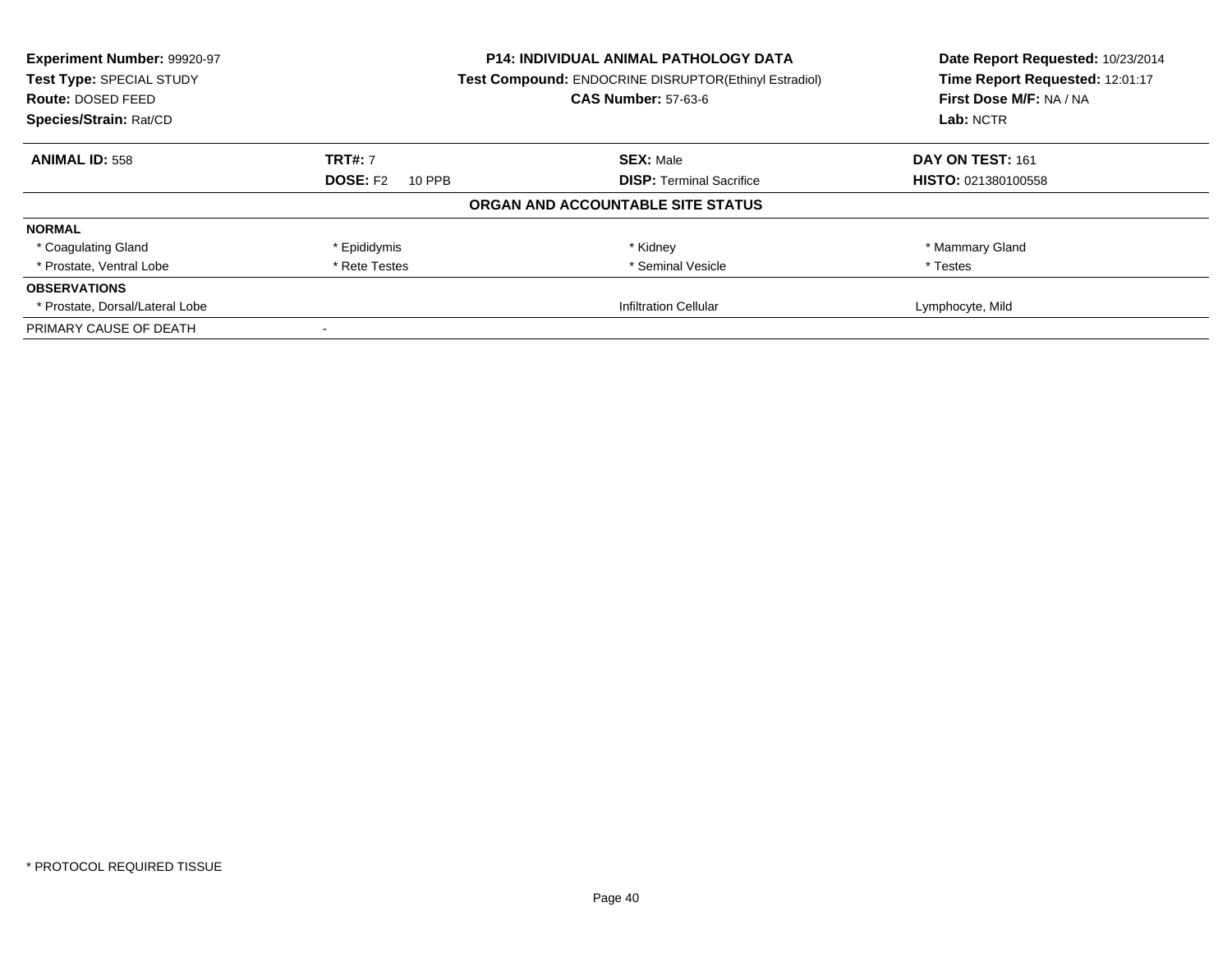| <b>Experiment Number: 99920-97</b><br>Test Type: SPECIAL STUDY<br><b>Route: DOSED FEED</b><br>Species/Strain: Rat/CD |                           | <b>P14: INDIVIDUAL ANIMAL PATHOLOGY DATA</b><br>Test Compound: ENDOCRINE DISRUPTOR(Ethinyl Estradiol)<br><b>CAS Number: 57-63-6</b> | Date Report Requested: 10/23/2014<br>Time Report Requested: 12:01:17<br>First Dose M/F: NA / NA<br>Lab: NCTR |
|----------------------------------------------------------------------------------------------------------------------|---------------------------|-------------------------------------------------------------------------------------------------------------------------------------|--------------------------------------------------------------------------------------------------------------|
| <b>ANIMAL ID: 559</b>                                                                                                | <b>TRT#: 7</b>            | <b>SEX: Male</b>                                                                                                                    | DAY ON TEST: 161                                                                                             |
|                                                                                                                      | <b>DOSE: F2</b><br>10 PPB | <b>DISP:</b> Terminal Sacrifice                                                                                                     | <b>HISTO: 021380100559</b>                                                                                   |
|                                                                                                                      |                           | ORGAN AND ACCOUNTABLE SITE STATUS                                                                                                   |                                                                                                              |
| <b>NORMAL</b>                                                                                                        |                           |                                                                                                                                     |                                                                                                              |
| * Epididymis                                                                                                         | * Kidney                  | * Rete Testes                                                                                                                       | * Seminal Vesicle                                                                                            |
| * Testes                                                                                                             |                           |                                                                                                                                     |                                                                                                              |
| <b>OBSERVATIONS</b>                                                                                                  |                           |                                                                                                                                     |                                                                                                              |
| * Coagulating Gland                                                                                                  |                           | Developmental Malformation                                                                                                          |                                                                                                              |
| [Developmental Malformation TGLS = 1-2A]                                                                             |                           |                                                                                                                                     |                                                                                                              |
| * Mammary Gland                                                                                                      | Duct                      | Hyperplasia                                                                                                                         | Mild                                                                                                         |
| * Prostate, Dorsal/Lateral Lobe                                                                                      |                           | <b>Infiltration Cellular</b>                                                                                                        | Lymphocyte, Minimal                                                                                          |
| * Prostate, Ventral Lobe                                                                                             |                           | Inflammation                                                                                                                        | Suppurative, Minimal                                                                                         |
| PRIMARY CAUSE OF DEATH                                                                                               |                           |                                                                                                                                     |                                                                                                              |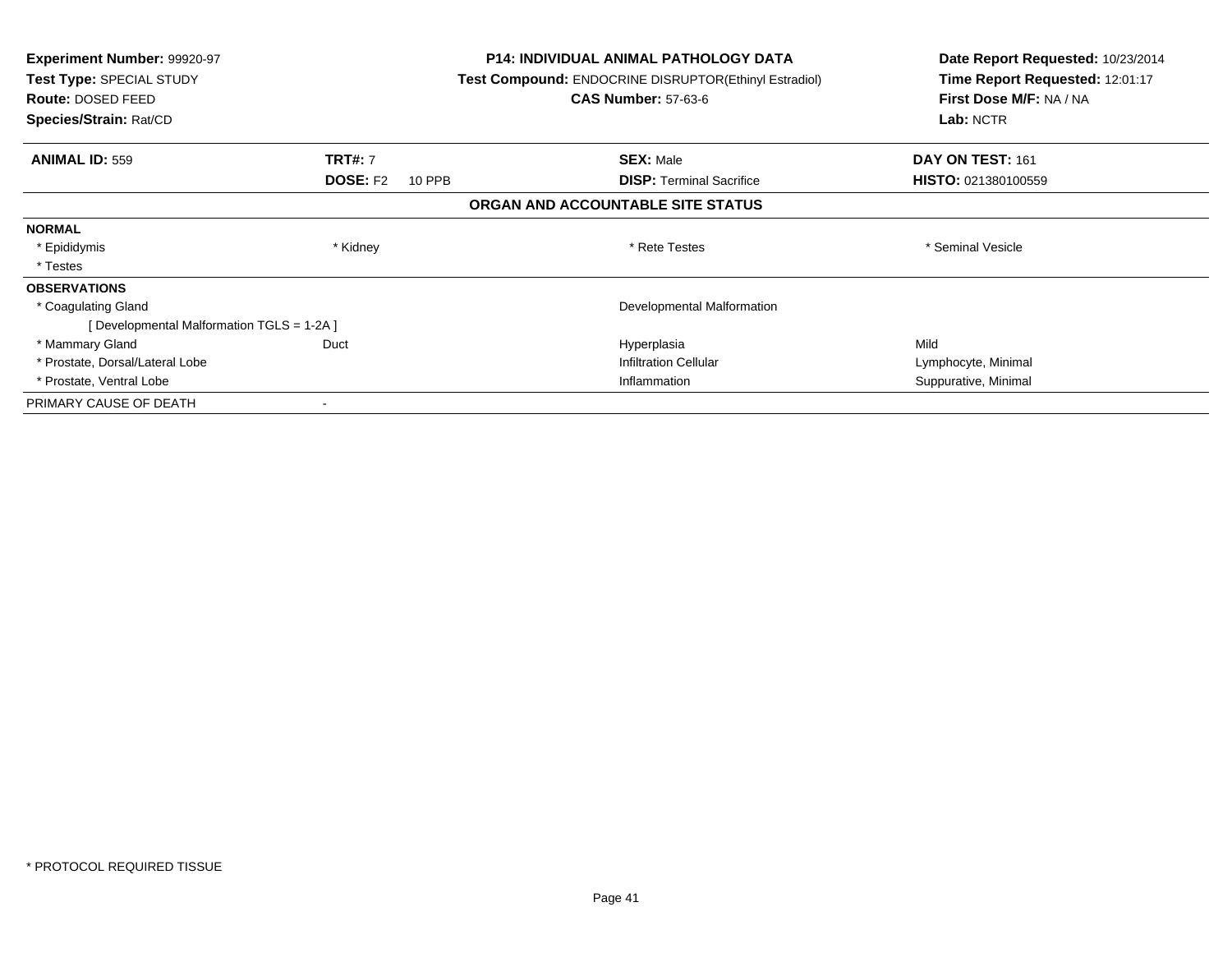| Experiment Number: 99920-97<br>Test Type: SPECIAL STUDY<br>Route: DOSED FEED<br>Species/Strain: Rat/CD |                                  | <b>P14: INDIVIDUAL ANIMAL PATHOLOGY DATA</b><br>Test Compound: ENDOCRINE DISRUPTOR(Ethinyl Estradiol)<br><b>CAS Number: 57-63-6</b> | Date Report Requested: 10/23/2014<br>Time Report Requested: 12:01:17<br>First Dose M/F: NA / NA<br>Lab: NCTR |
|--------------------------------------------------------------------------------------------------------|----------------------------------|-------------------------------------------------------------------------------------------------------------------------------------|--------------------------------------------------------------------------------------------------------------|
| <b>ANIMAL ID: 560</b>                                                                                  | <b>TRT#: 8</b>                   | <b>SEX: Male</b>                                                                                                                    | DAY ON TEST: 161                                                                                             |
|                                                                                                        | <b>DOSE: F2</b><br><b>50 PPB</b> | <b>DISP: Terminal Sacrifice</b>                                                                                                     | <b>HISTO: 021380100560</b>                                                                                   |
|                                                                                                        |                                  | ORGAN AND ACCOUNTABLE SITE STATUS                                                                                                   |                                                                                                              |
| <b>NORMAL</b>                                                                                          |                                  |                                                                                                                                     |                                                                                                              |
| * Adrenal Cortex                                                                                       | * Adrenal Medulla                | * Bone                                                                                                                              | * Bone Marrow                                                                                                |
| * Coagulating Gland                                                                                    | * Epididymis                     | * Kidney                                                                                                                            | * Pituitary Gland                                                                                            |
| * Prostate, Dorsal/lateral Lobe                                                                        | * Prostate, Ventral Lobe         | * Rete Testes                                                                                                                       | * Seminal Vesicle                                                                                            |
| * Spleen                                                                                               | * Testes                         | * Thymus                                                                                                                            | * Thyroid Gland                                                                                              |
| <b>OBSERVATIONS</b>                                                                                    |                                  |                                                                                                                                     |                                                                                                              |
| * Liver                                                                                                |                                  | Inflammation                                                                                                                        | Chronic Active, Minimal                                                                                      |
| * Mammary Gland                                                                                        | Alveolus                         | Hyperplasia                                                                                                                         | Moderate                                                                                                     |
| PRIMARY CAUSE OF DEATH                                                                                 |                                  |                                                                                                                                     |                                                                                                              |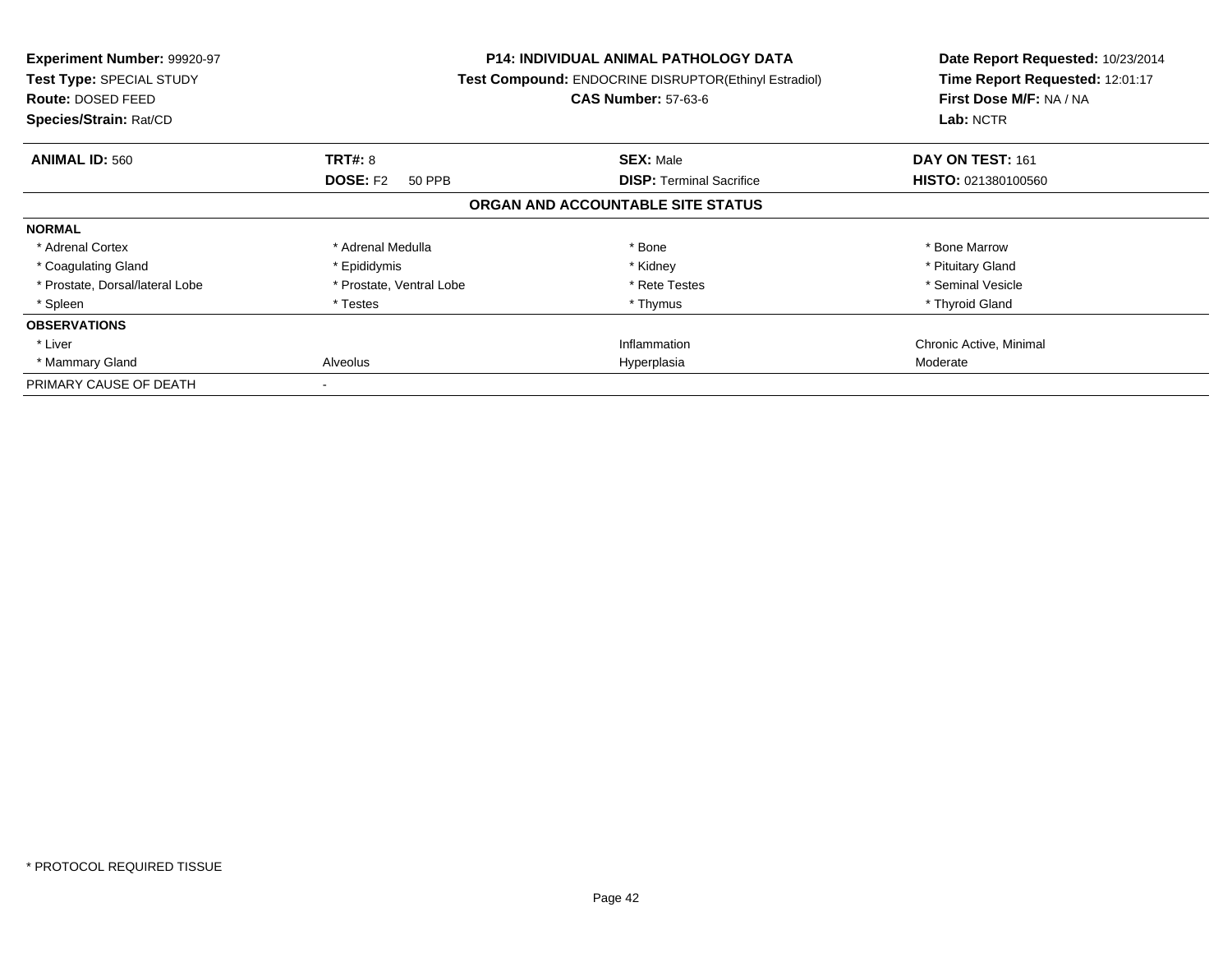| <b>Experiment Number: 99920-97</b><br>Test Type: SPECIAL STUDY<br>Route: DOSED FEED<br>Species/Strain: Rat/CD |                           | <b>P14: INDIVIDUAL ANIMAL PATHOLOGY DATA</b><br>Test Compound: ENDOCRINE DISRUPTOR(Ethinyl Estradiol)<br><b>CAS Number: 57-63-6</b> | Date Report Requested: 10/23/2014<br>Time Report Requested: 12:01:17<br>First Dose M/F: NA / NA<br>Lab: NCTR |
|---------------------------------------------------------------------------------------------------------------|---------------------------|-------------------------------------------------------------------------------------------------------------------------------------|--------------------------------------------------------------------------------------------------------------|
| <b>ANIMAL ID: 561</b>                                                                                         | TRT#: 8                   | <b>SEX: Male</b>                                                                                                                    | DAY ON TEST: 161                                                                                             |
|                                                                                                               | <b>DOSE: F2</b><br>50 PPB | <b>DISP: Terminal Sacrifice</b>                                                                                                     | HISTO: 021380100561                                                                                          |
|                                                                                                               |                           | ORGAN AND ACCOUNTABLE SITE STATUS                                                                                                   |                                                                                                              |
| <b>NORMAL</b>                                                                                                 |                           |                                                                                                                                     |                                                                                                              |
| * Adrenal Cortex                                                                                              | * Adrenal Medulla         | * Bone                                                                                                                              | * Bone Marrow                                                                                                |
| * Coagulating Gland                                                                                           | * Epididymis              | * Pituitary Gland                                                                                                                   | * Prostate, Dorsal/lateral Lobe                                                                              |
| * Prostate, Ventral Lobe                                                                                      | * Rete Testes             | * Seminal Vesicle                                                                                                                   | * Spleen                                                                                                     |
| * Testes                                                                                                      | * Thymus                  | * Thyroid Gland                                                                                                                     |                                                                                                              |
| <b>OBSERVATIONS</b>                                                                                           |                           |                                                                                                                                     |                                                                                                              |
| * Kidney                                                                                                      |                           | <b>Hyaline Droplet</b>                                                                                                              | Minimal                                                                                                      |
|                                                                                                               |                           | <b>Infiltration Cellular</b>                                                                                                        | Lymphocyte, Minimal                                                                                          |
| * Liver                                                                                                       |                           | Inflammation                                                                                                                        | Chronic Active, Minimal                                                                                      |
| * Mammary Gland                                                                                               | Duct                      | Hyperplasia                                                                                                                         | Mild                                                                                                         |
| PRIMARY CAUSE OF DEATH                                                                                        |                           |                                                                                                                                     |                                                                                                              |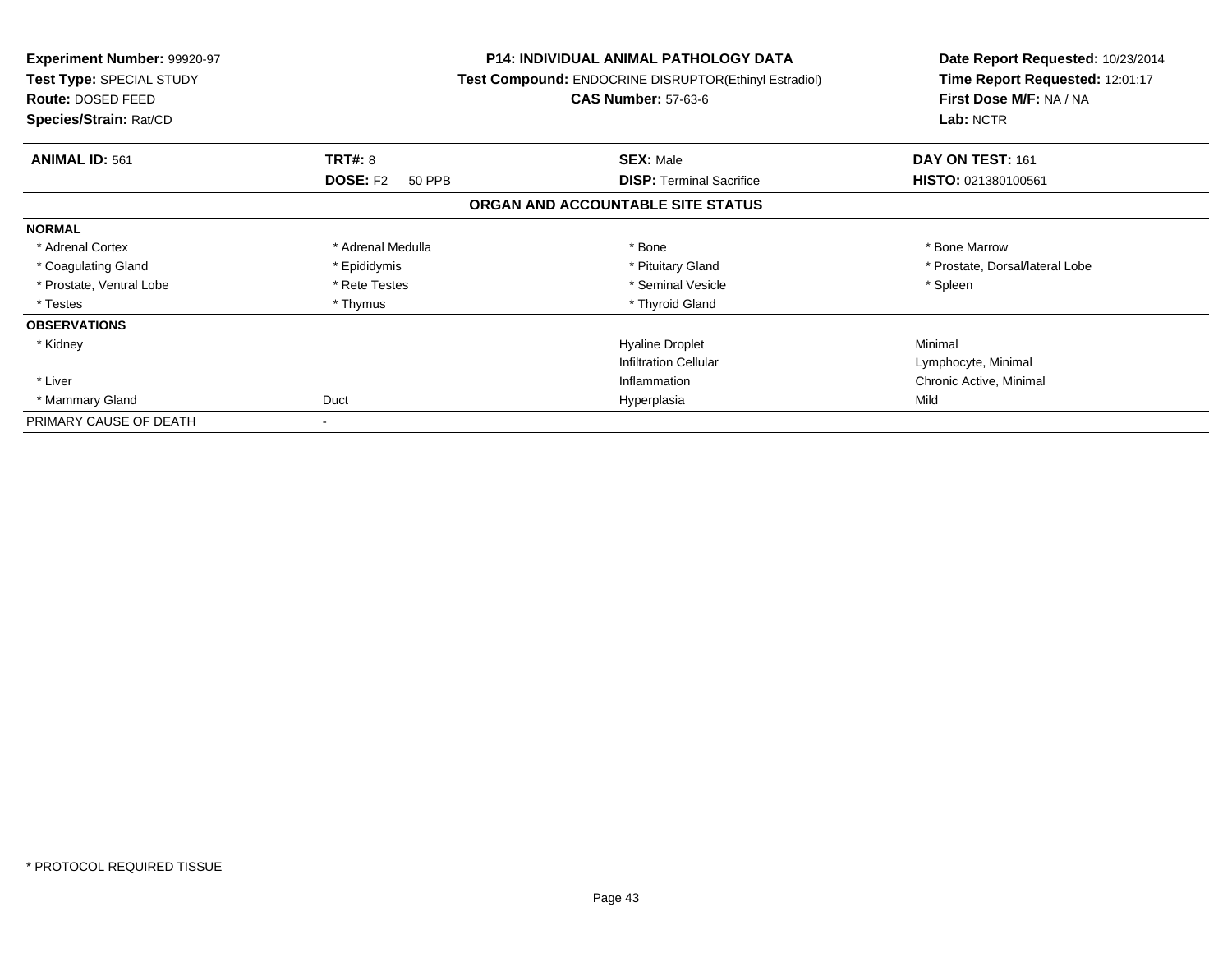| <b>Experiment Number: 99920-97</b><br><b>Test Type: SPECIAL STUDY</b><br><b>Route: DOSED FEED</b><br>Species/Strain: Rat/CD |                           | <b>P14: INDIVIDUAL ANIMAL PATHOLOGY DATA</b><br>Test Compound: ENDOCRINE DISRUPTOR(Ethinyl Estradiol)<br><b>CAS Number: 57-63-6</b> | Date Report Requested: 10/23/2014<br>Time Report Requested: 12:01:17<br>First Dose M/F: NA / NA<br>Lab: NCTR |
|-----------------------------------------------------------------------------------------------------------------------------|---------------------------|-------------------------------------------------------------------------------------------------------------------------------------|--------------------------------------------------------------------------------------------------------------|
| <b>ANIMAL ID: 562</b>                                                                                                       | <b>TRT#: 8</b>            | <b>SEX: Male</b>                                                                                                                    | DAY ON TEST: 161                                                                                             |
|                                                                                                                             | <b>DOSE: F2</b><br>50 PPB | <b>DISP:</b> Terminal Sacrifice                                                                                                     | HISTO: 021380100562                                                                                          |
|                                                                                                                             |                           | ORGAN AND ACCOUNTABLE SITE STATUS                                                                                                   |                                                                                                              |
| <b>NORMAL</b>                                                                                                               |                           |                                                                                                                                     |                                                                                                              |
| * Adrenal Cortex                                                                                                            | * Adrenal Medulla         | * Bone                                                                                                                              | * Bone Marrow                                                                                                |
| * Coagulating Gland                                                                                                         | * Epididymis              | * Pituitary Gland                                                                                                                   | * Prostate, Dorsal/lateral Lobe                                                                              |
| * Prostate, Ventral Lobe                                                                                                    | * Rete Testes             | * Seminal Vesicle                                                                                                                   | * Spleen                                                                                                     |
| * Testes                                                                                                                    | * Thymus                  | * Thyroid Gland                                                                                                                     |                                                                                                              |
| <b>OBSERVATIONS</b>                                                                                                         |                           |                                                                                                                                     |                                                                                                              |
| * Kidney                                                                                                                    |                           | <b>Infiltration Cellular</b>                                                                                                        | Lymphocyte, Minimal                                                                                          |
| * Liver                                                                                                                     |                           | Inflammation                                                                                                                        | Chronic Active, Minimal                                                                                      |
| * Mammary Gland                                                                                                             | Duct                      | Hyperplasia                                                                                                                         | Minimal                                                                                                      |
| PRIMARY CAUSE OF DEATH                                                                                                      |                           |                                                                                                                                     |                                                                                                              |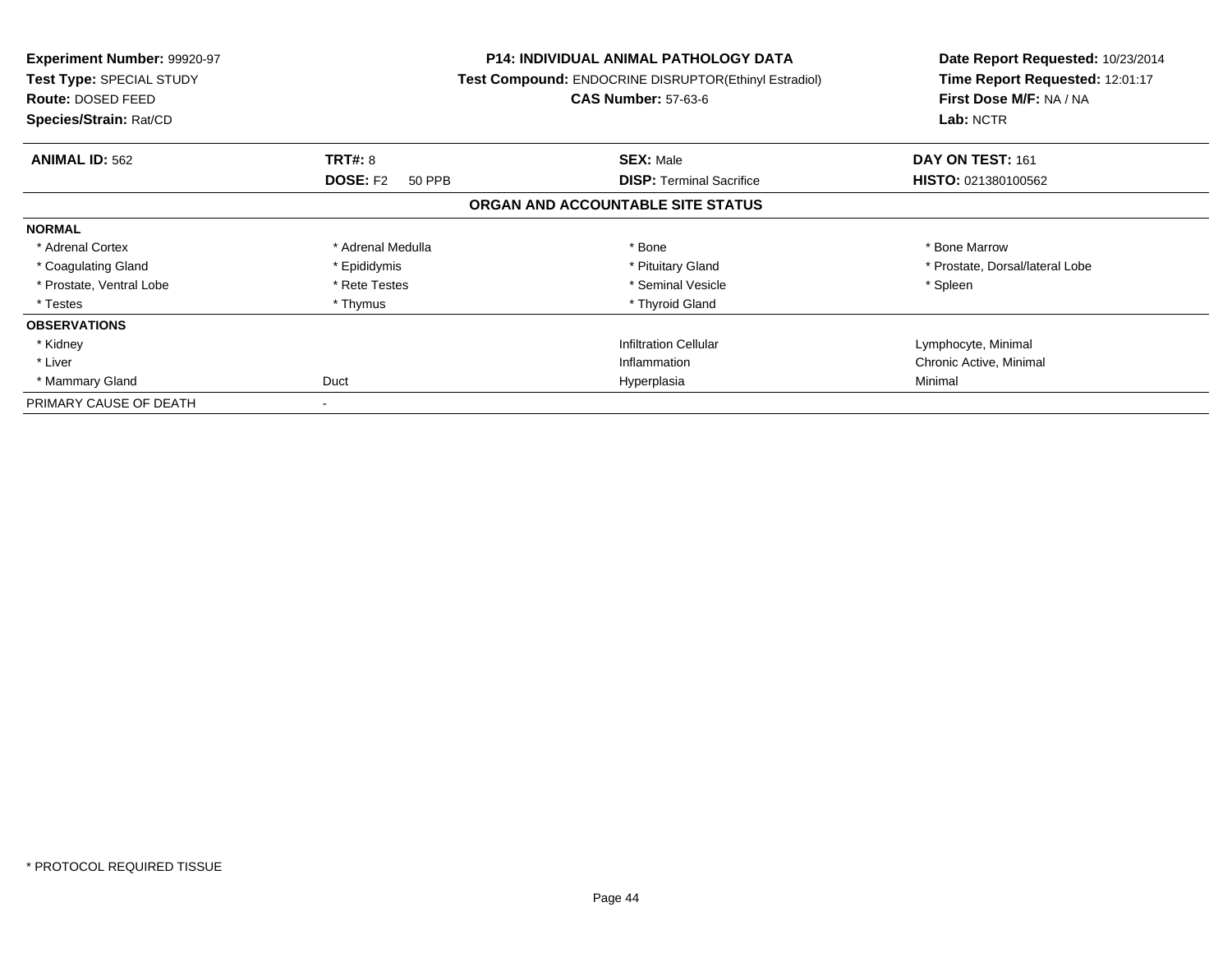| <b>Experiment Number: 99920-97</b><br>Test Type: SPECIAL STUDY<br><b>Route: DOSED FEED</b> |                           | <b>P14: INDIVIDUAL ANIMAL PATHOLOGY DATA</b><br><b>Test Compound: ENDOCRINE DISRUPTOR(Ethinyl Estradiol)</b><br><b>CAS Number: 57-63-6</b> | Date Report Requested: 10/23/2014<br>Time Report Requested: 12:01:17<br>First Dose M/F: NA / NA |
|--------------------------------------------------------------------------------------------|---------------------------|--------------------------------------------------------------------------------------------------------------------------------------------|-------------------------------------------------------------------------------------------------|
| Species/Strain: Rat/CD                                                                     |                           |                                                                                                                                            | Lab: NCTR                                                                                       |
| <b>ANIMAL ID: 563</b>                                                                      | <b>TRT#: 8</b>            | <b>SEX: Male</b>                                                                                                                           | DAY ON TEST: 161                                                                                |
|                                                                                            | <b>DOSE: F2</b><br>50 PPB | <b>DISP: Terminal Sacrifice</b>                                                                                                            | HISTO: 021380100563                                                                             |
|                                                                                            |                           | ORGAN AND ACCOUNTABLE SITE STATUS                                                                                                          |                                                                                                 |
| <b>NORMAL</b>                                                                              |                           |                                                                                                                                            |                                                                                                 |
| * Adrenal Cortex                                                                           | * Adrenal Medulla         | * Bone                                                                                                                                     | * Bone Marrow                                                                                   |
| * Coagulating Gland                                                                        | * Epididymis              | * Pituitary Gland                                                                                                                          | * Prostate, Dorsal/lateral Lobe                                                                 |
| * Prostate, Ventral Lobe                                                                   | * Rete Testes             | * Seminal Vesicle                                                                                                                          | * Spleen                                                                                        |
| * Testes                                                                                   | * Thymus                  | * Thyroid Gland                                                                                                                            |                                                                                                 |
| <b>OBSERVATIONS</b>                                                                        |                           |                                                                                                                                            |                                                                                                 |
| * Kidney                                                                                   |                           | <b>Hyaline Droplet</b>                                                                                                                     | Minimal                                                                                         |
|                                                                                            |                           | <b>Infiltration Cellular</b>                                                                                                               | Lymphocyte, Minimal                                                                             |
|                                                                                            | <b>Renal Tubule</b>       | Regeneration                                                                                                                               | Minimal                                                                                         |
| * Liver                                                                                    |                           | Inflammation                                                                                                                               | Chronic Active, Minimal                                                                         |
| * Mammary Gland                                                                            | Duct                      | Hyperplasia                                                                                                                                | Minimal                                                                                         |
| PRIMARY CAUSE OF DEATH                                                                     |                           |                                                                                                                                            |                                                                                                 |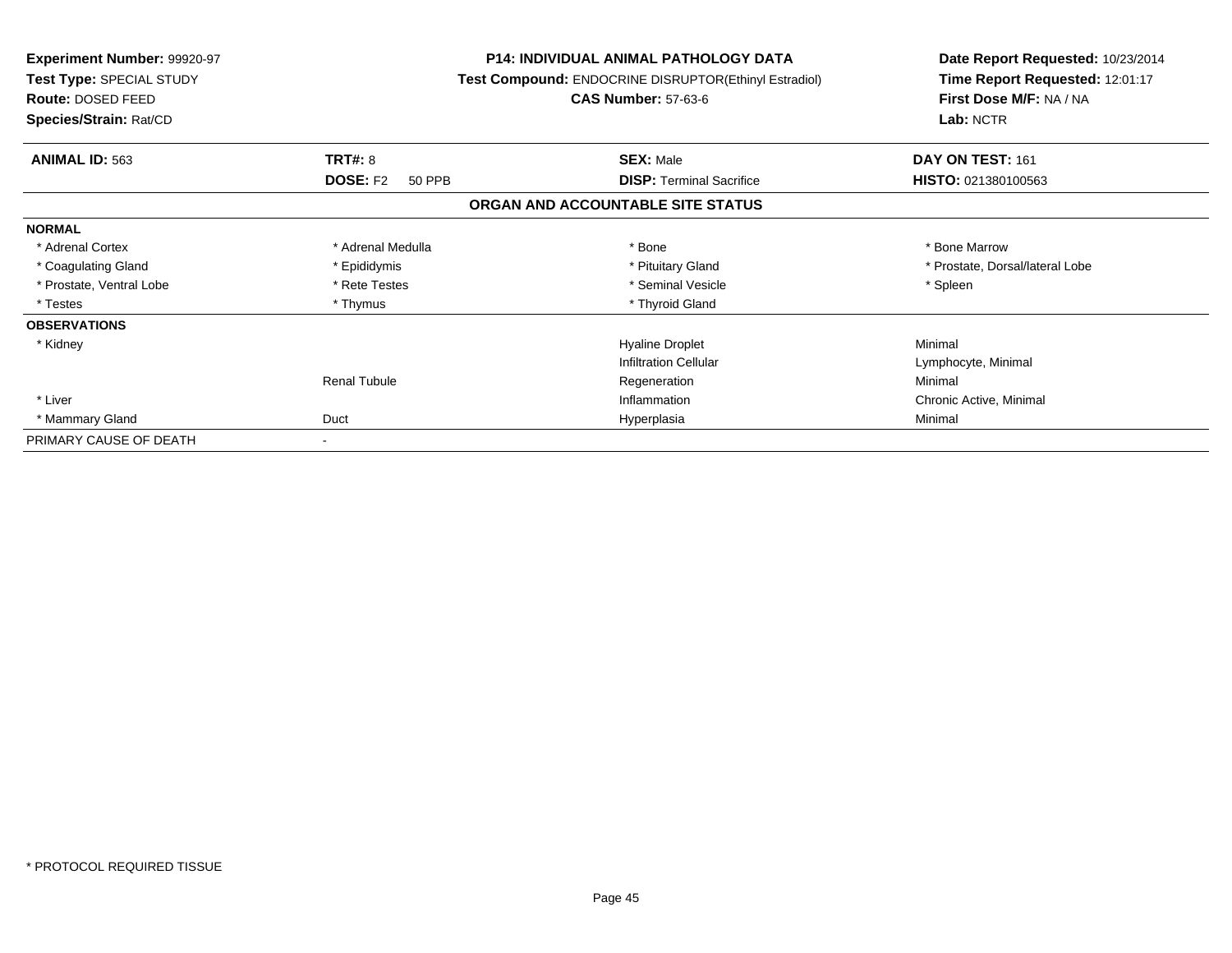| <b>Experiment Number: 99920-97</b><br>Test Type: SPECIAL STUDY<br><b>Route: DOSED FEED</b><br>Species/Strain: Rat/CD |                           | <b>P14: INDIVIDUAL ANIMAL PATHOLOGY DATA</b><br>Test Compound: ENDOCRINE DISRUPTOR(Ethinyl Estradiol)<br><b>CAS Number: 57-63-6</b> | Date Report Requested: 10/23/2014<br>Time Report Requested: 12:01:17<br>First Dose M/F: NA / NA<br>Lab: NCTR |
|----------------------------------------------------------------------------------------------------------------------|---------------------------|-------------------------------------------------------------------------------------------------------------------------------------|--------------------------------------------------------------------------------------------------------------|
| <b>ANIMAL ID: 564</b>                                                                                                | TRT#: 8                   | <b>SEX: Male</b>                                                                                                                    | DAY ON TEST: 161                                                                                             |
|                                                                                                                      | <b>DOSE: F2</b><br>50 PPB | <b>DISP:</b> Terminal Sacrifice                                                                                                     | <b>HISTO: 021380100564</b>                                                                                   |
|                                                                                                                      |                           | ORGAN AND ACCOUNTABLE SITE STATUS                                                                                                   |                                                                                                              |
| <b>NORMAL</b>                                                                                                        |                           |                                                                                                                                     |                                                                                                              |
| * Adrenal Cortex                                                                                                     | * Adrenal Medulla         | * Bone                                                                                                                              | * Bone Marrow                                                                                                |
| * Coagulating Gland                                                                                                  | * Epididymis              | * Liver                                                                                                                             | * Pituitary Gland                                                                                            |
| * Prostate, Ventral Lobe                                                                                             | * Rete Testes             | * Seminal Vesicle                                                                                                                   | * Spleen                                                                                                     |
| * Testes                                                                                                             | * Thymus                  | * Thyroid Gland                                                                                                                     |                                                                                                              |
| <b>OBSERVATIONS</b>                                                                                                  |                           |                                                                                                                                     |                                                                                                              |
| * Kidney                                                                                                             | <b>Renal Tubule</b>       | <b>Dilatation</b>                                                                                                                   | Mild                                                                                                         |
|                                                                                                                      |                           | <b>Infiltration Cellular</b>                                                                                                        | Lymphocyte, Minimal                                                                                          |
| * Mammary Gland                                                                                                      | Duct                      | Hyperplasia                                                                                                                         | Minimal                                                                                                      |
| * Prostate, Dorsal/Lateral Lobe                                                                                      |                           | <b>Infiltration Cellular</b>                                                                                                        | Lymphocyte, Mild                                                                                             |
| PRIMARY CAUSE OF DEATH                                                                                               |                           |                                                                                                                                     |                                                                                                              |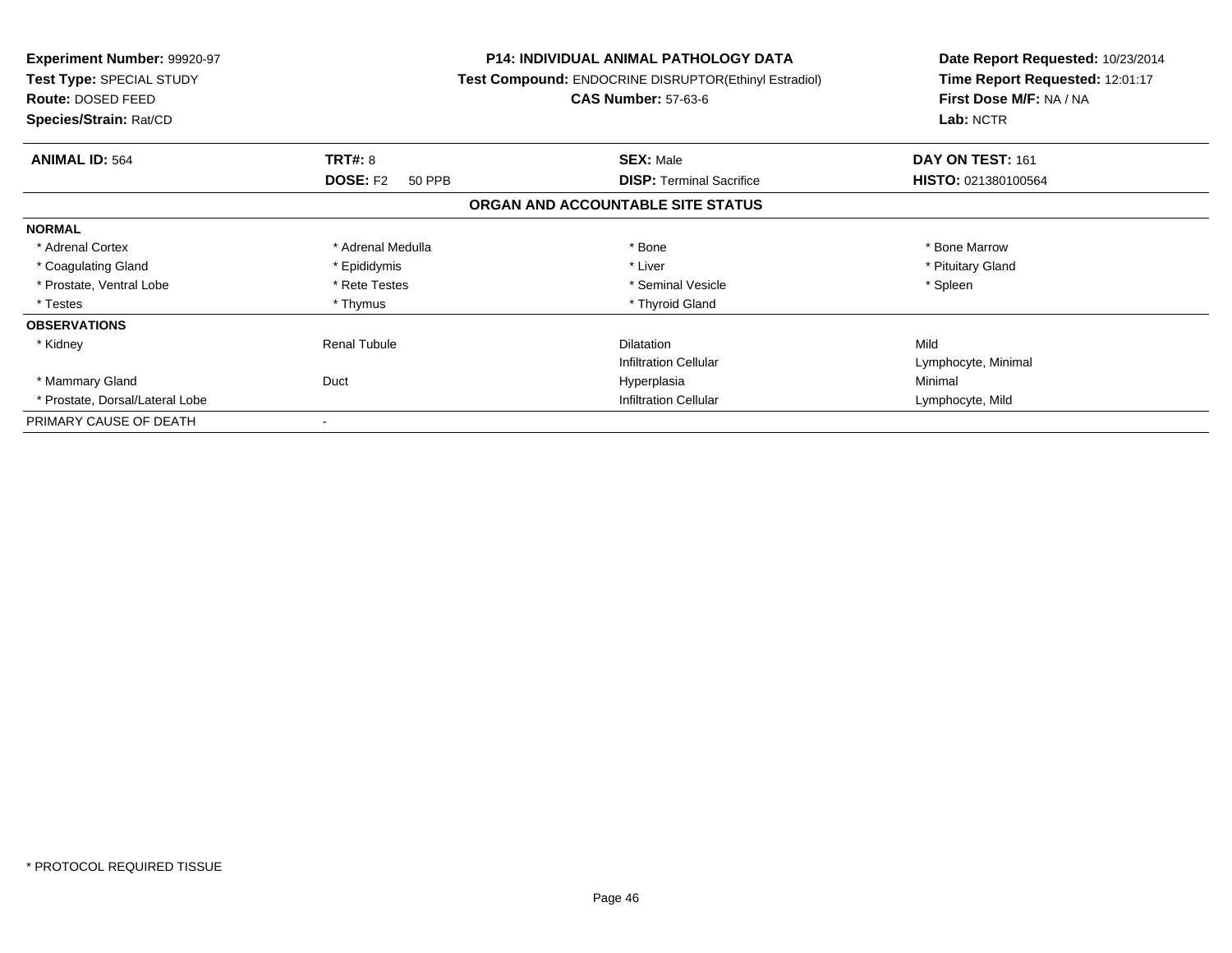| <b>Experiment Number: 99920-97</b><br>Test Type: SPECIAL STUDY<br>Route: DOSED FEED<br>Species/Strain: Rat/CD |                                   | <b>P14: INDIVIDUAL ANIMAL PATHOLOGY DATA</b><br>Test Compound: ENDOCRINE DISRUPTOR(Ethinyl Estradiol)<br><b>CAS Number: 57-63-6</b> | Date Report Requested: 10/23/2014<br>Time Report Requested: 12:01:17<br>First Dose M/F: NA / NA<br>Lab: NCTR |  |
|---------------------------------------------------------------------------------------------------------------|-----------------------------------|-------------------------------------------------------------------------------------------------------------------------------------|--------------------------------------------------------------------------------------------------------------|--|
| <b>ANIMAL ID: 587</b>                                                                                         | <b>TRT#: 5</b>                    | <b>SEX: Male</b>                                                                                                                    | DAY ON TEST: 163                                                                                             |  |
|                                                                                                               | <b>DOSE: F2</b><br><b>CONTROL</b> | <b>DISP: Terminal Sacrifice</b>                                                                                                     | HISTO: 021380100587                                                                                          |  |
|                                                                                                               |                                   | ORGAN AND ACCOUNTABLE SITE STATUS                                                                                                   |                                                                                                              |  |
| <b>NORMAL</b>                                                                                                 |                                   |                                                                                                                                     |                                                                                                              |  |
| * Adrenal Cortex                                                                                              | * Adrenal Medulla                 | * Bone                                                                                                                              | * Bone Marrow                                                                                                |  |
| * Coagulating Gland                                                                                           | * Mammary Gland                   | * Pituitary Gland                                                                                                                   | * Prostate, Ventral Lobe                                                                                     |  |
| * Seminal Vesicle                                                                                             | * Spleen                          | * Thymus                                                                                                                            | * Thyroid Gland                                                                                              |  |
| <b>INSUFFICIENT TISSUE</b>                                                                                    |                                   |                                                                                                                                     |                                                                                                              |  |
| * Rete Testes                                                                                                 |                                   |                                                                                                                                     |                                                                                                              |  |
| <b>OBSERVATIONS</b>                                                                                           |                                   |                                                                                                                                     |                                                                                                              |  |
| * Epididymis                                                                                                  |                                   | Hypospermia                                                                                                                         | Marked                                                                                                       |  |
| [Hypospermia TGLS = 2-2]                                                                                      |                                   |                                                                                                                                     |                                                                                                              |  |
| * Kidney                                                                                                      |                                   | <b>Hyaline Droplet</b>                                                                                                              | Mild                                                                                                         |  |
|                                                                                                               |                                   | <b>Infiltration Cellular</b>                                                                                                        | Lymphocyte, Minimal                                                                                          |  |
|                                                                                                               | <b>Renal Tubule</b>               | Regeneration                                                                                                                        | Minimal                                                                                                      |  |
| * Liver                                                                                                       |                                   | Inflammation                                                                                                                        | Chronic Active, Minimal                                                                                      |  |
| * Prostate, Dorsal/Lateral Lobe                                                                               |                                   | <b>Infiltration Cellular</b>                                                                                                        | Lymphocyte, Mild                                                                                             |  |
| * Rete Testes                                                                                                 |                                   |                                                                                                                                     |                                                                                                              |  |
| Note: No RC/WT attempt per pathologist                                                                        |                                   |                                                                                                                                     |                                                                                                              |  |
| * Testes                                                                                                      | Seminif Tub                       | Degeneration                                                                                                                        | Marked                                                                                                       |  |
| [Degeneration TGLS = 1-7]                                                                                     |                                   |                                                                                                                                     |                                                                                                              |  |
| PRIMARY CAUSE OF DEATH                                                                                        |                                   |                                                                                                                                     |                                                                                                              |  |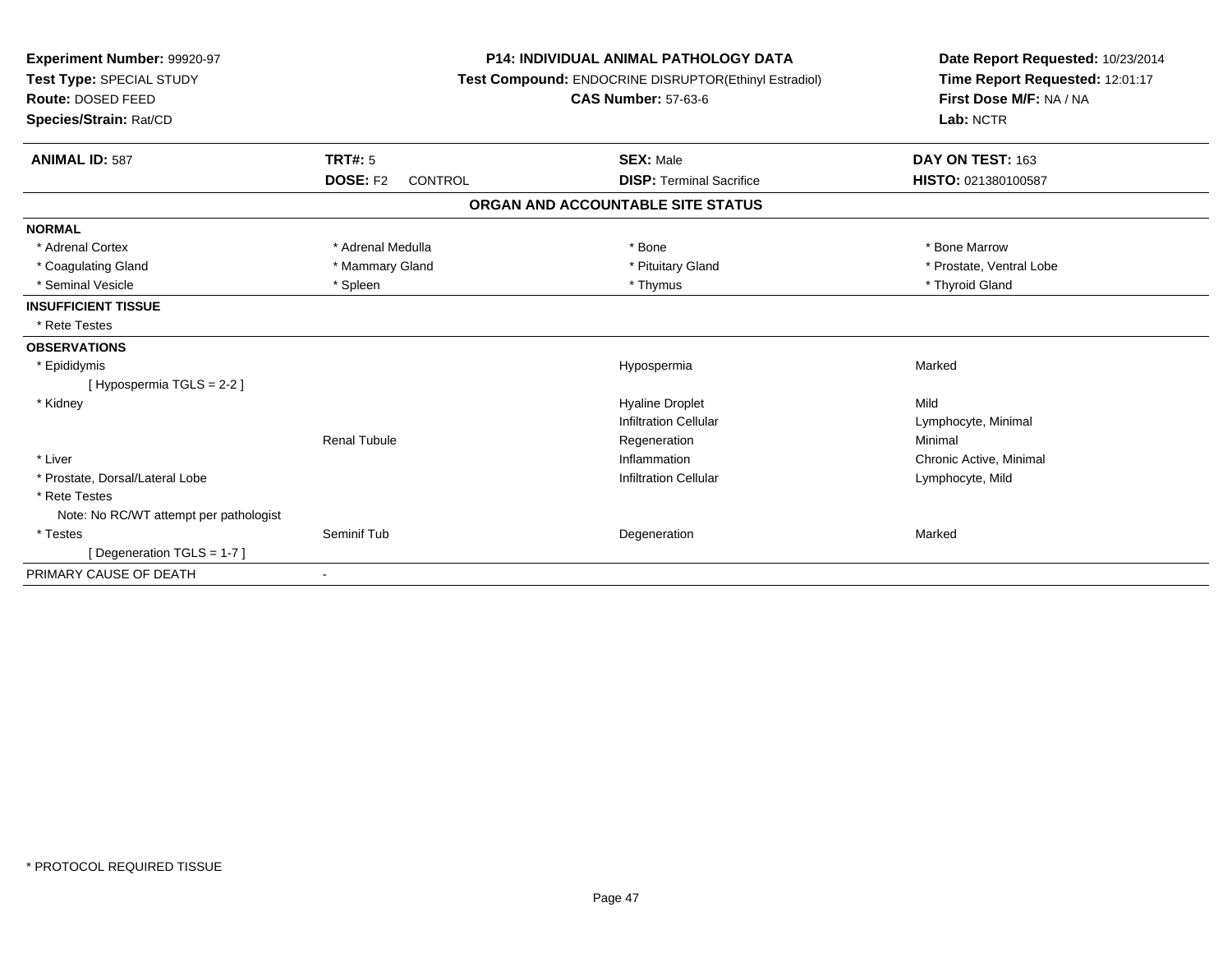| <b>Experiment Number: 99920-97</b><br>Test Type: SPECIAL STUDY<br>Route: DOSED FEED<br>Species/Strain: Rat/CD |                                   | <b>P14: INDIVIDUAL ANIMAL PATHOLOGY DATA</b><br>Test Compound: ENDOCRINE DISRUPTOR(Ethinyl Estradiol)<br><b>CAS Number: 57-63-6</b> | Date Report Requested: 10/23/2014<br>Time Report Requested: 12:01:17<br>First Dose M/F: NA / NA<br>Lab: NCTR |  |
|---------------------------------------------------------------------------------------------------------------|-----------------------------------|-------------------------------------------------------------------------------------------------------------------------------------|--------------------------------------------------------------------------------------------------------------|--|
| <b>ANIMAL ID: 588</b>                                                                                         | <b>TRT#: 5</b>                    | <b>SEX: Male</b>                                                                                                                    | DAY ON TEST: 163                                                                                             |  |
|                                                                                                               | <b>DOSE: F2</b><br><b>CONTROL</b> | <b>DISP: Terminal Sacrifice</b>                                                                                                     | HISTO: 021380100588                                                                                          |  |
|                                                                                                               |                                   | ORGAN AND ACCOUNTABLE SITE STATUS                                                                                                   |                                                                                                              |  |
| <b>NORMAL</b>                                                                                                 |                                   |                                                                                                                                     |                                                                                                              |  |
| * Adrenal Cortex                                                                                              | * Adrenal Medulla                 | * Bone                                                                                                                              | * Bone Marrow                                                                                                |  |
| * Coagulating Gland                                                                                           | * Epididymis                      | * Mammary Gland                                                                                                                     | * Pituitary Gland                                                                                            |  |
| * Prostate, Ventral Lobe                                                                                      | * Rete Testes                     | * Seminal Vesicle                                                                                                                   | * Spleen                                                                                                     |  |
| * Testes                                                                                                      | * Thymus                          |                                                                                                                                     |                                                                                                              |  |
| <b>OBSERVATIONS</b>                                                                                           |                                   |                                                                                                                                     |                                                                                                              |  |
| * Kidney                                                                                                      |                                   | <b>Infiltration Cellular</b>                                                                                                        | Lymphocyte, Minimal                                                                                          |  |
|                                                                                                               | <b>Renal Tubule</b>               | Regeneration                                                                                                                        | Minimal                                                                                                      |  |
| * Liver                                                                                                       |                                   | Inflammation                                                                                                                        | Chronic Active, Minimal                                                                                      |  |
| * Prostate, Dorsal/Lateral Lobe                                                                               |                                   | <b>Infiltration Cellular</b>                                                                                                        | Lymphocyte, Minimal                                                                                          |  |
| * Thyroid Gland                                                                                               |                                   | Cyst                                                                                                                                | Squamous                                                                                                     |  |
| PRIMARY CAUSE OF DEATH                                                                                        |                                   |                                                                                                                                     |                                                                                                              |  |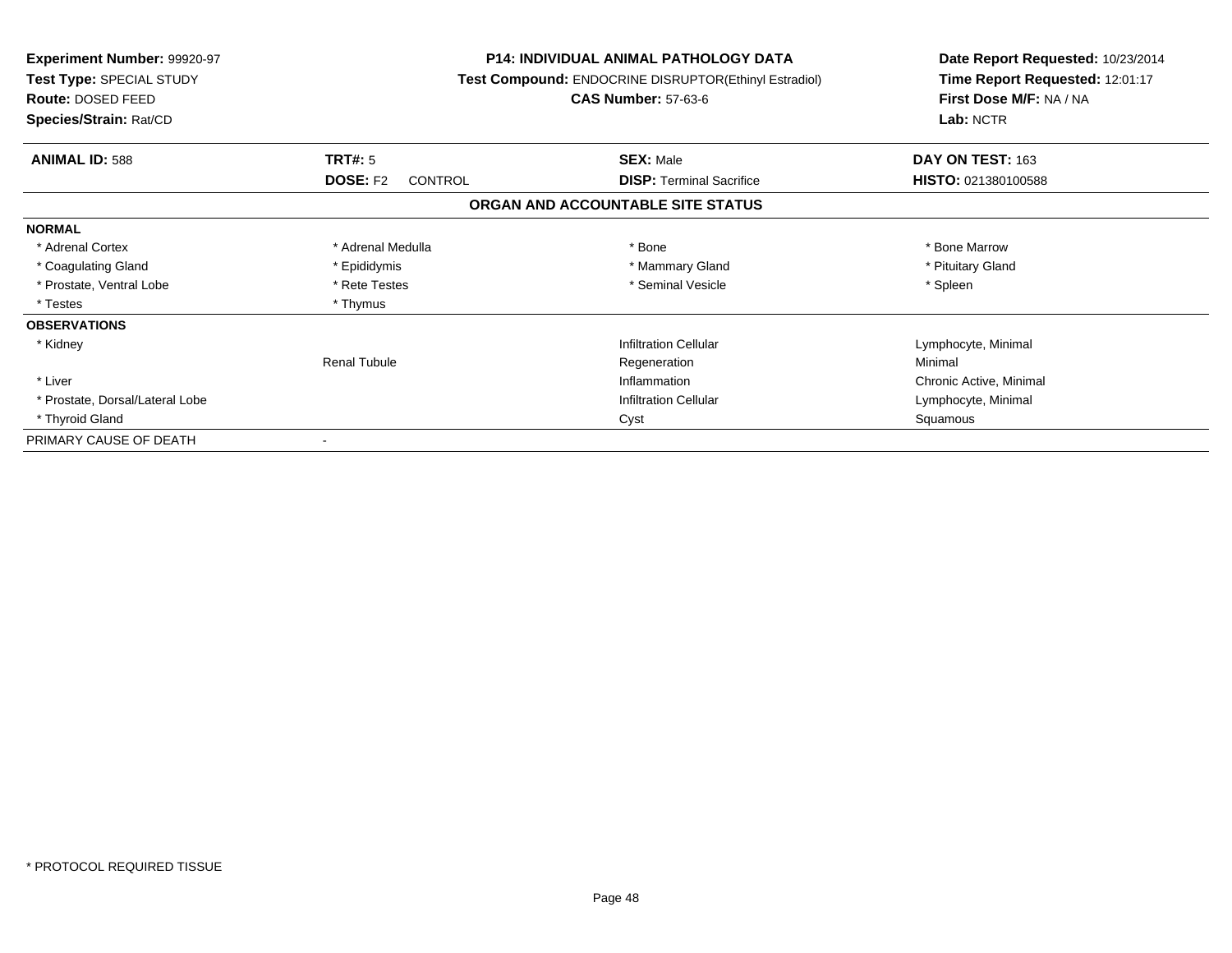| Experiment Number: 99920-97<br>Test Type: SPECIAL STUDY<br>Route: DOSED FEED<br>Species/Strain: Rat/CD |                                   | <b>P14: INDIVIDUAL ANIMAL PATHOLOGY DATA</b><br>Test Compound: ENDOCRINE DISRUPTOR(Ethinyl Estradiol)<br><b>CAS Number: 57-63-6</b> | Date Report Requested: 10/23/2014<br>Time Report Requested: 12:01:17<br>First Dose M/F: NA / NA<br>Lab: NCTR |
|--------------------------------------------------------------------------------------------------------|-----------------------------------|-------------------------------------------------------------------------------------------------------------------------------------|--------------------------------------------------------------------------------------------------------------|
| <b>ANIMAL ID: 589</b>                                                                                  | TRT#: 5                           | <b>SEX: Male</b>                                                                                                                    | DAY ON TEST: 162                                                                                             |
|                                                                                                        | <b>DOSE: F2</b><br><b>CONTROL</b> | <b>DISP: Terminal Sacrifice</b>                                                                                                     | HISTO: 021380100589                                                                                          |
|                                                                                                        |                                   | ORGAN AND ACCOUNTABLE SITE STATUS                                                                                                   |                                                                                                              |
| <b>NORMAL</b>                                                                                          |                                   |                                                                                                                                     |                                                                                                              |
| * Adrenal Cortex                                                                                       | * Bone                            | * Epididymis                                                                                                                        | * Liver                                                                                                      |
| * Mammary Gland                                                                                        | * Prostate, Dorsal/lateral Lobe   | * Prostate, Ventral Lobe                                                                                                            | * Rete Testes                                                                                                |
| * Seminal Vesicle                                                                                      | * Spleen                          | * Testes                                                                                                                            | * Thymus                                                                                                     |
| <b>MISSING</b>                                                                                         |                                   |                                                                                                                                     |                                                                                                              |
| * Adrenal Medulla                                                                                      | * Pituitary Gland                 |                                                                                                                                     |                                                                                                              |
| <b>INSUFFICIENT TISSUE</b>                                                                             |                                   |                                                                                                                                     |                                                                                                              |
| * Thyroid Gland                                                                                        |                                   |                                                                                                                                     |                                                                                                              |
| <b>OBSERVATIONS</b>                                                                                    |                                   |                                                                                                                                     |                                                                                                              |
| * Adren Medulla                                                                                        |                                   |                                                                                                                                     |                                                                                                              |
| Note: Tissue cut away                                                                                  |                                   |                                                                                                                                     |                                                                                                              |
| * Bone Marrow                                                                                          | <b>Myeloid Cell</b>               | Hyperplasia                                                                                                                         | Mild                                                                                                         |
| * Coagulating Gland                                                                                    |                                   | Developmental Malformation                                                                                                          |                                                                                                              |
| [Developmental Malformation TGLS = 1-2A]                                                               |                                   |                                                                                                                                     |                                                                                                              |
| * Kidney                                                                                               |                                   | <b>Hyaline Droplet</b>                                                                                                              | Mild                                                                                                         |
| * Pituitary Gl                                                                                         |                                   |                                                                                                                                     |                                                                                                              |
| Note: Tissue cut away                                                                                  |                                   |                                                                                                                                     |                                                                                                              |
| * Thyroid GI                                                                                           |                                   |                                                                                                                                     |                                                                                                              |
| Note: Tissue cut away                                                                                  |                                   |                                                                                                                                     |                                                                                                              |
| PRIMARY CAUSE OF DEATH                                                                                 |                                   |                                                                                                                                     |                                                                                                              |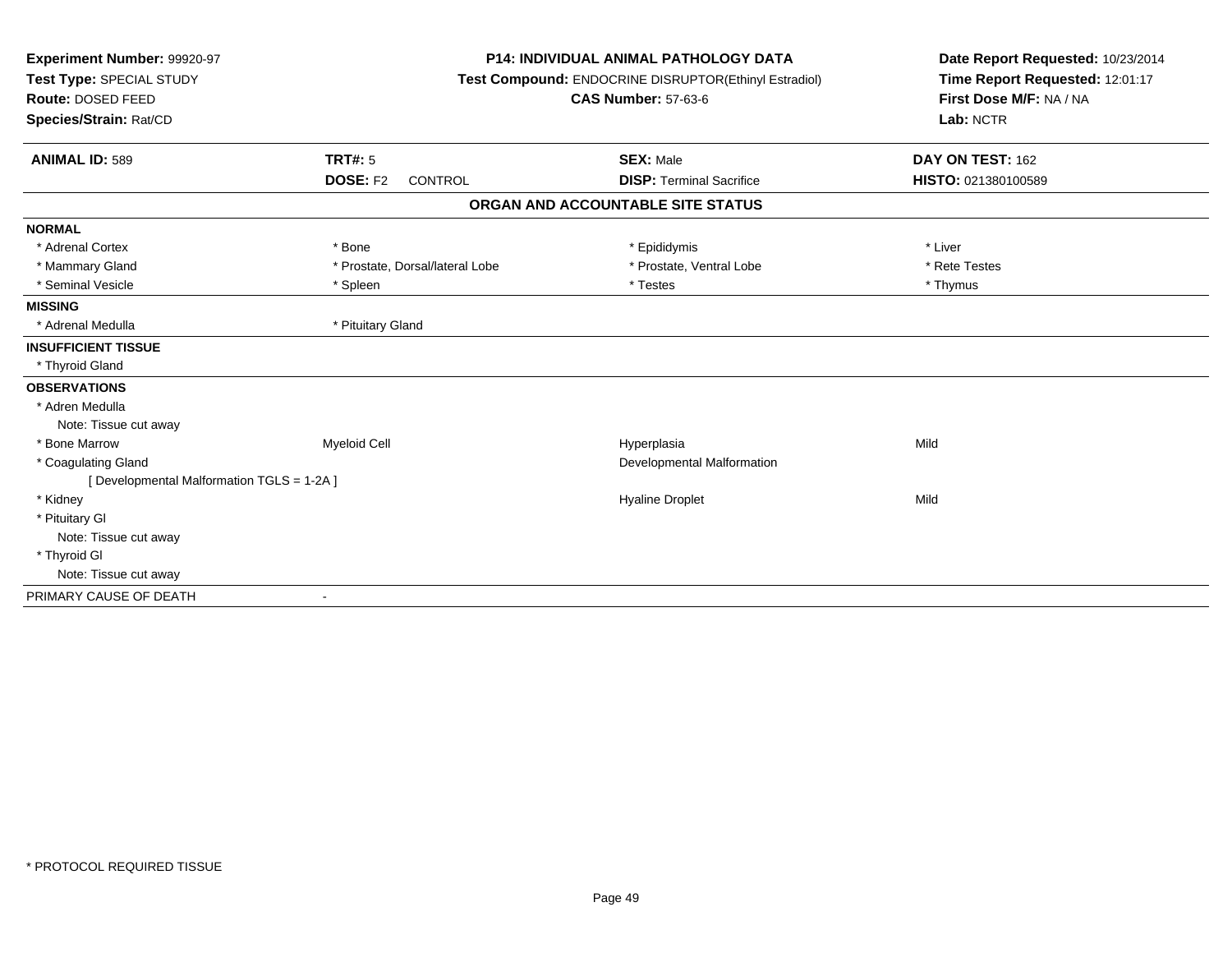| <b>Experiment Number: 99920-97</b><br>Test Type: SPECIAL STUDY<br>Route: DOSED FEED<br>Species/Strain: Rat/CD |                                   | <b>P14: INDIVIDUAL ANIMAL PATHOLOGY DATA</b><br>Test Compound: ENDOCRINE DISRUPTOR(Ethinyl Estradiol)<br><b>CAS Number: 57-63-6</b> | Date Report Requested: 10/23/2014<br>Time Report Requested: 12:01:17<br>First Dose M/F: NA / NA<br>Lab: NCTR |
|---------------------------------------------------------------------------------------------------------------|-----------------------------------|-------------------------------------------------------------------------------------------------------------------------------------|--------------------------------------------------------------------------------------------------------------|
| <b>ANIMAL ID: 590</b>                                                                                         | TRT#: 5                           | <b>SEX: Male</b>                                                                                                                    | DAY ON TEST: 162                                                                                             |
|                                                                                                               | <b>DOSE: F2</b><br><b>CONTROL</b> | <b>DISP: Terminal Sacrifice</b>                                                                                                     | HISTO: 021380100590                                                                                          |
|                                                                                                               |                                   | ORGAN AND ACCOUNTABLE SITE STATUS                                                                                                   |                                                                                                              |
| <b>NORMAL</b>                                                                                                 |                                   |                                                                                                                                     |                                                                                                              |
| * Adrenal Cortex                                                                                              | * Adrenal Medulla                 | * Bone                                                                                                                              | * Bone Marrow                                                                                                |
| * Coagulating Gland                                                                                           | * Epididymis                      | * Pituitary Gland                                                                                                                   | * Prostate, Dorsal/lateral Lobe                                                                              |
| * Prostate. Ventral Lobe                                                                                      | * Rete Testes                     | * Seminal Vesicle                                                                                                                   | * Spleen                                                                                                     |
| * Testes                                                                                                      | * Thymus                          | * Thyroid Gland                                                                                                                     |                                                                                                              |
| <b>OBSERVATIONS</b>                                                                                           |                                   |                                                                                                                                     |                                                                                                              |
| * Kidney                                                                                                      |                                   | <b>Infiltration Cellular</b>                                                                                                        | Lymphocyte, Mild                                                                                             |
| Note: TGL 1 - NCL                                                                                             |                                   |                                                                                                                                     |                                                                                                              |
| * Liver                                                                                                       |                                   | Inflammation                                                                                                                        | Chronic Active, Minimal                                                                                      |
| * Mammary Gland                                                                                               | Alveolus                          | Hyperplasia                                                                                                                         | Minimal                                                                                                      |
| PRIMARY CAUSE OF DEATH                                                                                        |                                   |                                                                                                                                     |                                                                                                              |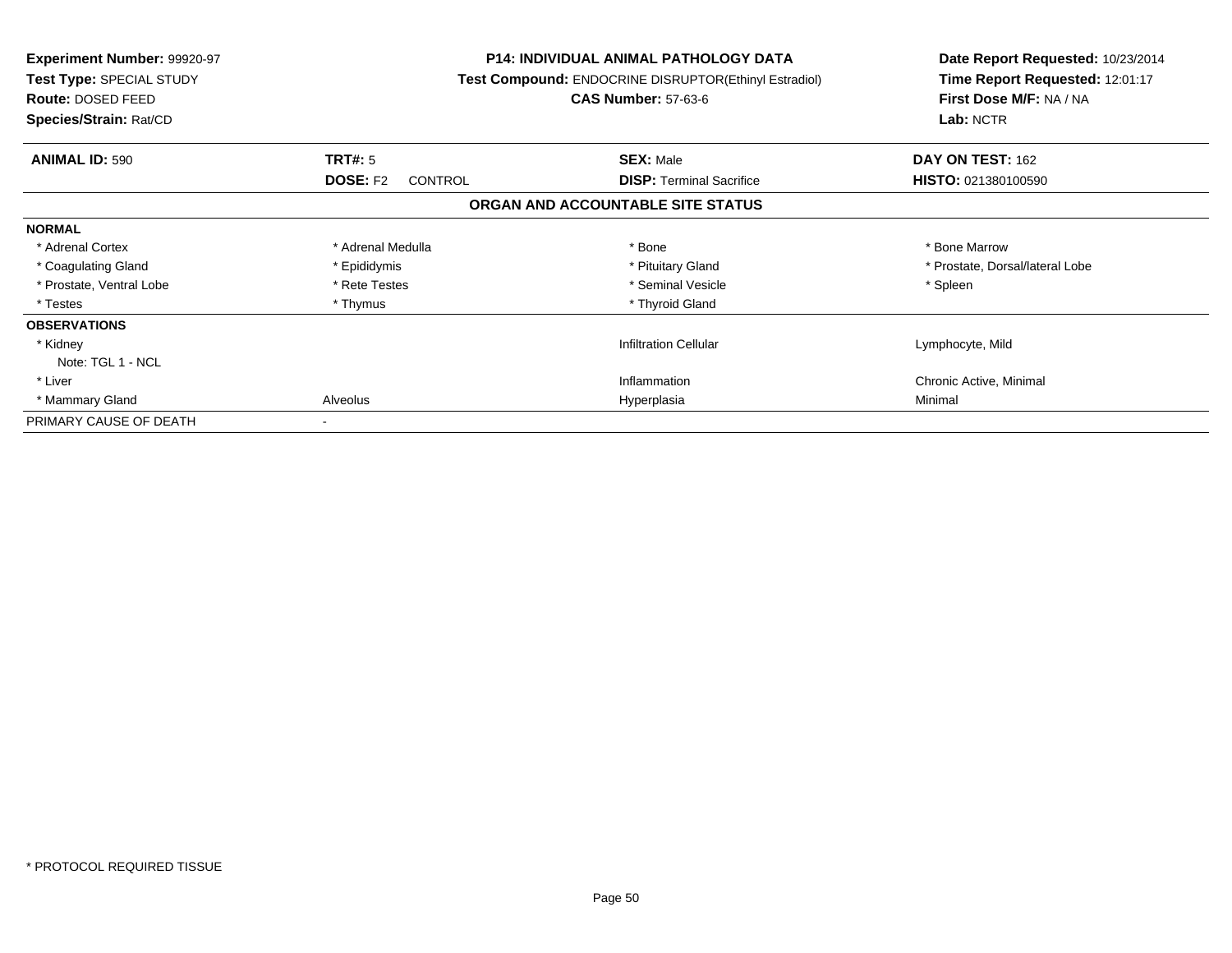| <b>Experiment Number: 99920-97</b><br>Test Type: SPECIAL STUDY<br>Route: DOSED FEED<br>Species/Strain: Rat/CD |                            | <b>P14: INDIVIDUAL ANIMAL PATHOLOGY DATA</b><br><b>Test Compound: ENDOCRINE DISRUPTOR(Ethinyl Estradiol)</b><br><b>CAS Number: 57-63-6</b> | Date Report Requested: 10/23/2014<br>Time Report Requested: 12:01:17<br>First Dose M/F: NA / NA<br>Lab: NCTR |
|---------------------------------------------------------------------------------------------------------------|----------------------------|--------------------------------------------------------------------------------------------------------------------------------------------|--------------------------------------------------------------------------------------------------------------|
| <b>ANIMAL ID: 591</b>                                                                                         | <b>TRT#: 6</b>             | <b>SEX: Male</b>                                                                                                                           | DAY ON TEST: 161                                                                                             |
|                                                                                                               | <b>DOSE: F2</b><br>2.0 PPB | <b>DISP:</b> Terminal Sacrifice                                                                                                            | <b>HISTO: 021380100591</b>                                                                                   |
|                                                                                                               |                            | ORGAN AND ACCOUNTABLE SITE STATUS                                                                                                          |                                                                                                              |
| <b>NORMAL</b>                                                                                                 |                            |                                                                                                                                            |                                                                                                              |
| * Epididymis                                                                                                  | * Mammary Gland            | * Rete Testes                                                                                                                              | * Seminal Vesicle                                                                                            |
| * Testes                                                                                                      |                            |                                                                                                                                            |                                                                                                              |
| <b>OBSERVATIONS</b>                                                                                           |                            |                                                                                                                                            |                                                                                                              |
| * Coagulating Gland                                                                                           |                            | Developmental Malformation                                                                                                                 |                                                                                                              |
| [Developmental Malformation TGLS = 1-2A ]                                                                     |                            |                                                                                                                                            |                                                                                                              |
| * Prostate, Dorsal/Lateral Lobe                                                                               |                            | <b>Infiltration Cellular</b>                                                                                                               | Lymphocyte, Mild                                                                                             |
| * Prostate, Ventral Lobe                                                                                      |                            | Inflammation                                                                                                                               | Suppurative, Minimal                                                                                         |
| PRIMARY CAUSE OF DEATH                                                                                        |                            |                                                                                                                                            |                                                                                                              |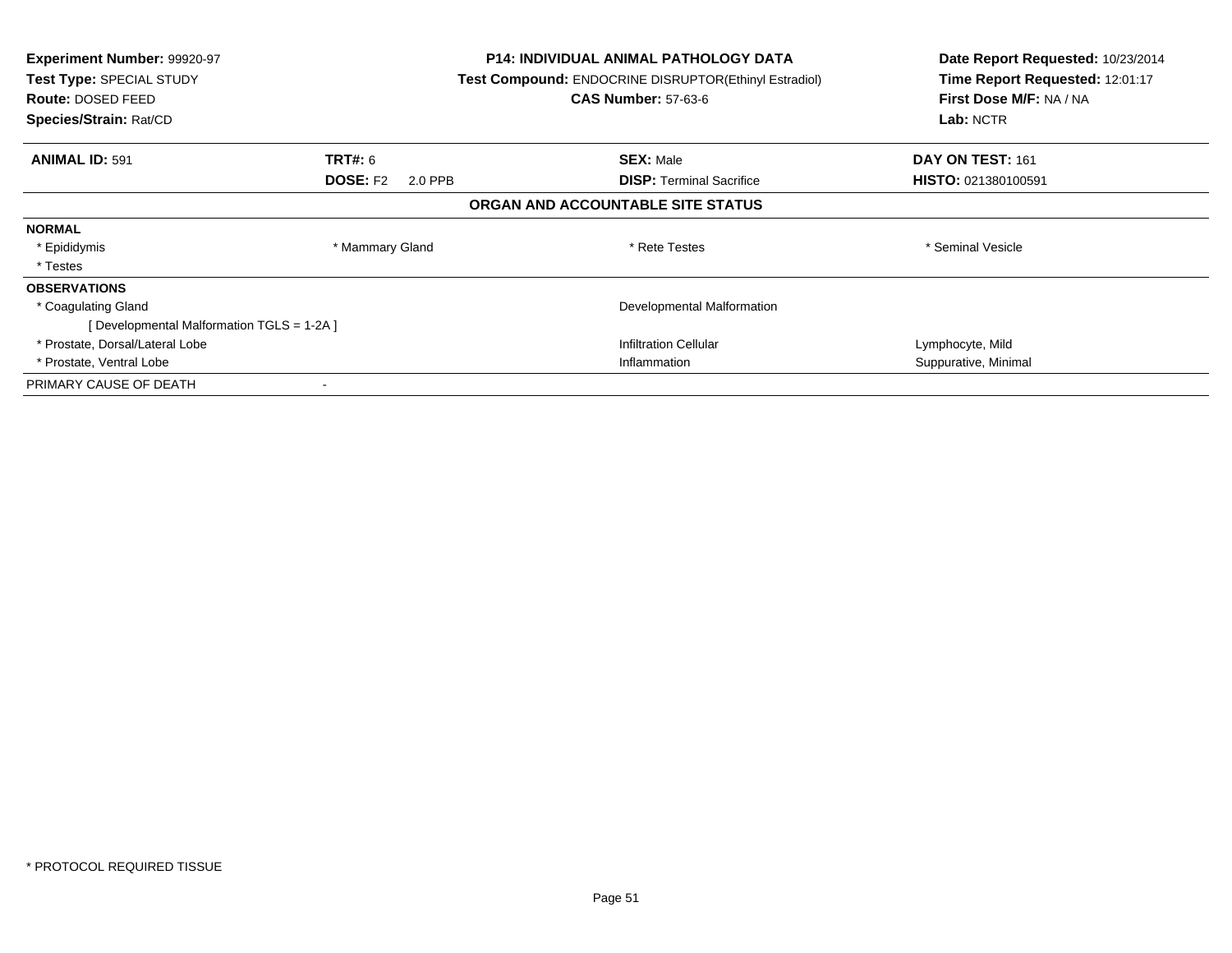| Experiment Number: 99920-97<br>Test Type: SPECIAL STUDY<br><b>Route: DOSED FEED</b><br>Species/Strain: Rat/CD |                            | <b>P14: INDIVIDUAL ANIMAL PATHOLOGY DATA</b><br><b>Test Compound: ENDOCRINE DISRUPTOR(Ethinyl Estradiol)</b><br><b>CAS Number: 57-63-6</b> | Date Report Requested: 10/23/2014<br>Time Report Requested: 12:01:17<br>First Dose M/F: NA / NA<br>Lab: NCTR |
|---------------------------------------------------------------------------------------------------------------|----------------------------|--------------------------------------------------------------------------------------------------------------------------------------------|--------------------------------------------------------------------------------------------------------------|
| <b>ANIMAL ID: 592</b>                                                                                         | <b>TRT#: 6</b>             | <b>SEX: Male</b>                                                                                                                           | DAY ON TEST: 161                                                                                             |
|                                                                                                               | <b>DOSE: F2</b><br>2.0 PPB | <b>DISP:</b> Terminal Sacrifice                                                                                                            | HISTO: 021380100592                                                                                          |
|                                                                                                               |                            | ORGAN AND ACCOUNTABLE SITE STATUS                                                                                                          |                                                                                                              |
| <b>NORMAL</b>                                                                                                 |                            |                                                                                                                                            |                                                                                                              |
| * Coagulating Gland                                                                                           | * Epididymis               | * Prostate, Dorsal/lateral Lobe                                                                                                            | * Rete Testes                                                                                                |
| * Seminal Vesicle                                                                                             | * Testes                   |                                                                                                                                            |                                                                                                              |
| <b>OBSERVATIONS</b>                                                                                           |                            |                                                                                                                                            |                                                                                                              |
| * Mammary Gland                                                                                               | Duct                       | Hyperplasia                                                                                                                                | Minimal                                                                                                      |
| * Prostate, Ventral Lobe                                                                                      |                            | <b>Infiltration Cellular</b>                                                                                                               | Lymphocyte, Minimal                                                                                          |
| PRIMARY CAUSE OF DEATH                                                                                        |                            |                                                                                                                                            |                                                                                                              |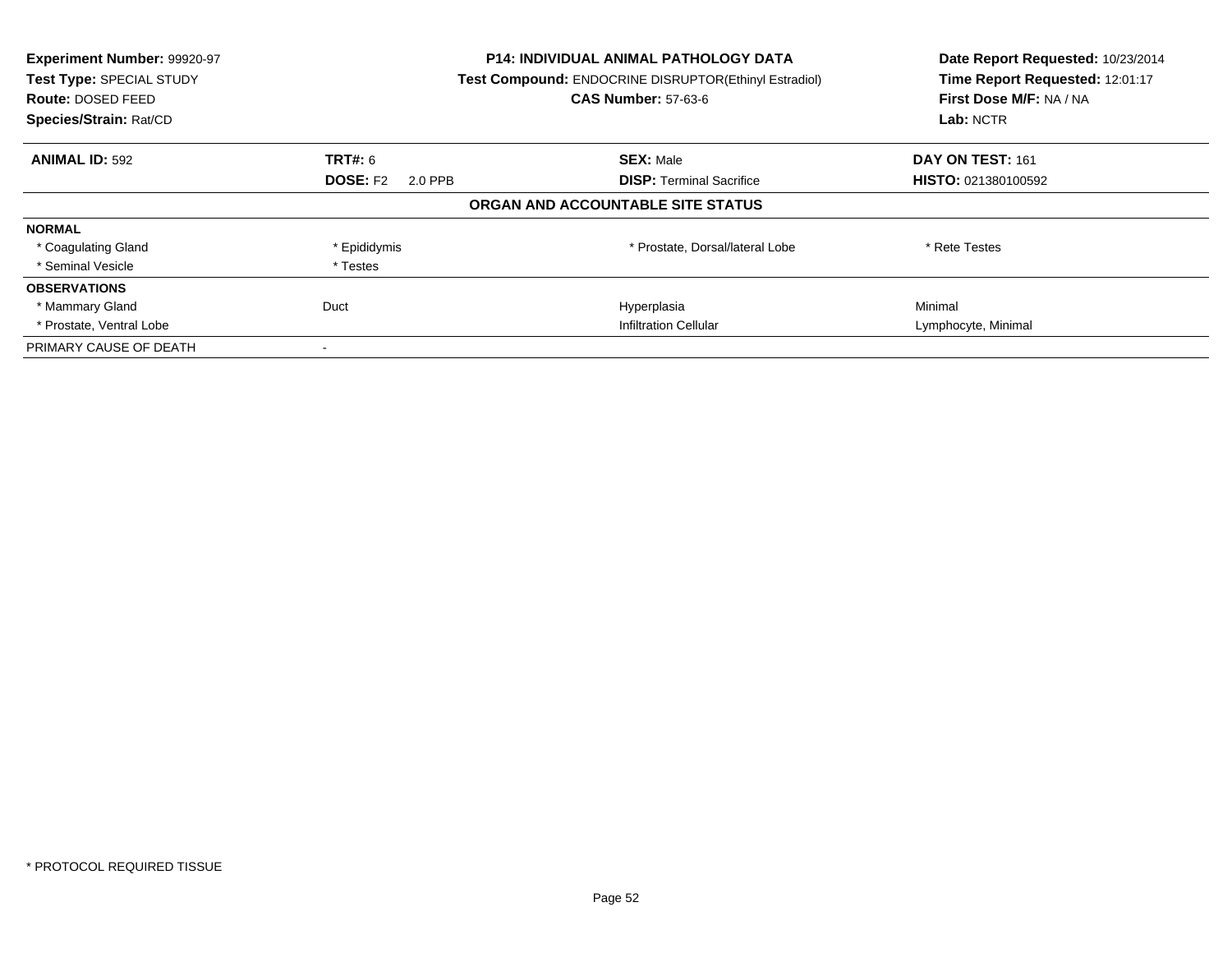| Experiment Number: 99920-97<br>Test Type: SPECIAL STUDY<br>Route: DOSED FEED<br>Species/Strain: Rat/CD |                            | <b>P14: INDIVIDUAL ANIMAL PATHOLOGY DATA</b><br><b>Test Compound: ENDOCRINE DISRUPTOR(Ethinyl Estradiol)</b><br><b>CAS Number: 57-63-6</b> | Date Report Requested: 10/23/2014<br>Time Report Requested: 12:01:17<br>First Dose M/F: NA / NA<br>Lab: NCTR |
|--------------------------------------------------------------------------------------------------------|----------------------------|--------------------------------------------------------------------------------------------------------------------------------------------|--------------------------------------------------------------------------------------------------------------|
| <b>ANIMAL ID: 593</b>                                                                                  | TRT#: 6                    | <b>SEX: Male</b>                                                                                                                           | DAY ON TEST: 161                                                                                             |
|                                                                                                        | <b>DOSE: F2</b><br>2.0 PPB | <b>DISP:</b> Terminal Sacrifice                                                                                                            | HISTO: 021380100593                                                                                          |
|                                                                                                        |                            | ORGAN AND ACCOUNTABLE SITE STATUS                                                                                                          |                                                                                                              |
| <b>NORMAL</b>                                                                                          |                            |                                                                                                                                            |                                                                                                              |
| * Mammary Gland                                                                                        | * Rete Testes              | * Seminal Vesicle                                                                                                                          | * Testes                                                                                                     |
| <b>INSUFFICIENT TISSUE</b>                                                                             |                            |                                                                                                                                            |                                                                                                              |
| * Coagulating Gland                                                                                    |                            |                                                                                                                                            |                                                                                                              |
| <b>OBSERVATIONS</b>                                                                                    |                            |                                                                                                                                            |                                                                                                              |
| * Coagulat GI                                                                                          |                            |                                                                                                                                            |                                                                                                              |
| Note: Recut attempted                                                                                  |                            |                                                                                                                                            |                                                                                                              |
| * Epididymis                                                                                           |                            | <b>Infiltration Cellular</b>                                                                                                               | Lymphocyte, Minimal                                                                                          |
| * Liver                                                                                                |                            | Hepatodiaphragmatic Nodule                                                                                                                 |                                                                                                              |
| [Hepatodiaphragmatic Nodule TGLS = 1-5]                                                                |                            |                                                                                                                                            |                                                                                                              |
| * Prostate, Dorsal/Lateral Lobe                                                                        |                            | Inflammation                                                                                                                               | Suppurative, Mild                                                                                            |
| * Prostate, Ventral Lobe                                                                               |                            | <b>Infiltration Cellular</b>                                                                                                               | Lymphocyte, Minimal                                                                                          |
| PRIMARY CAUSE OF DEATH                                                                                 |                            |                                                                                                                                            |                                                                                                              |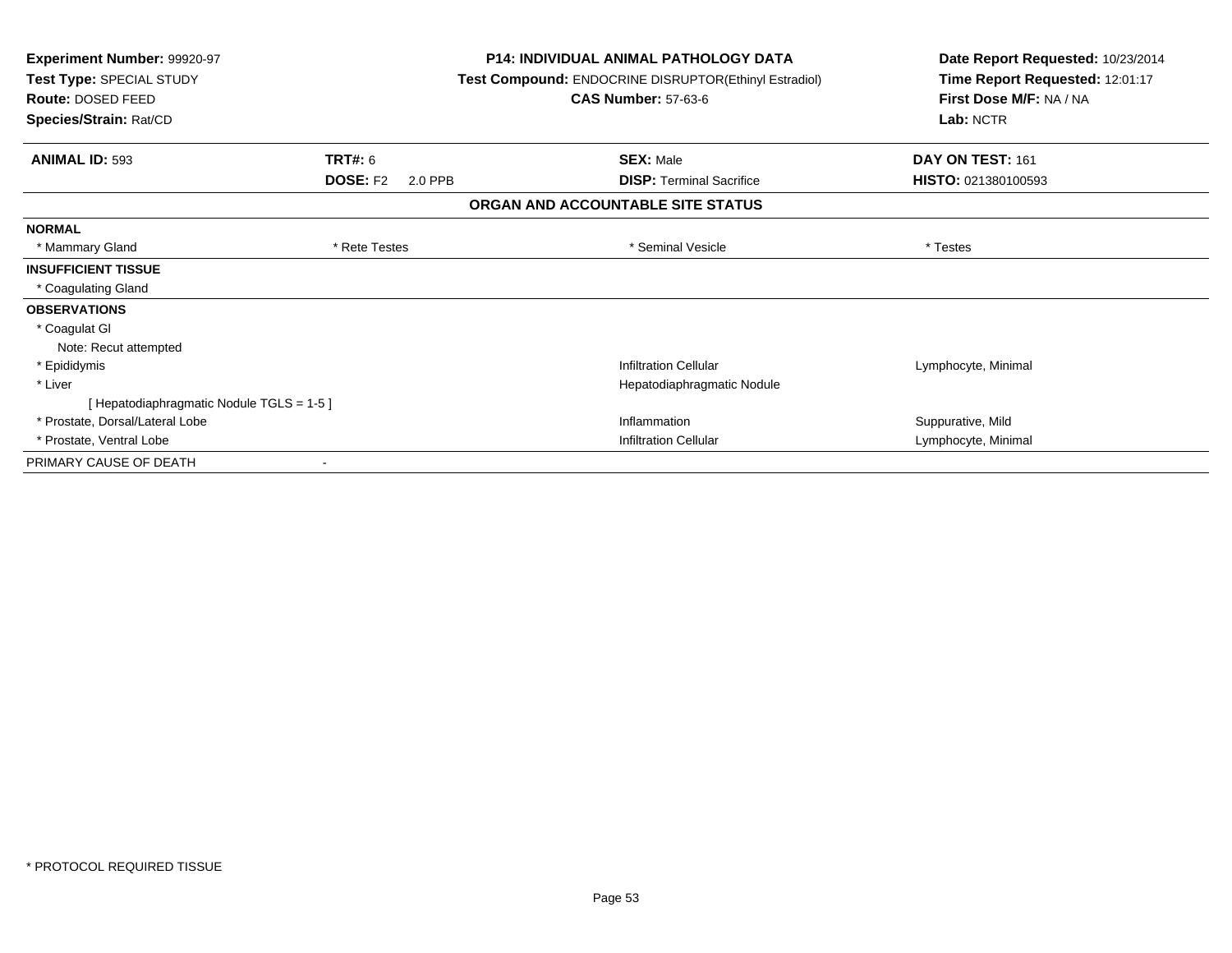| <b>Experiment Number: 99920-97</b><br>Test Type: SPECIAL STUDY<br><b>Route: DOSED FEED</b><br>Species/Strain: Rat/CD |                           | <b>P14: INDIVIDUAL ANIMAL PATHOLOGY DATA</b><br>Test Compound: ENDOCRINE DISRUPTOR(Ethinyl Estradiol)<br><b>CAS Number: 57-63-6</b> | Date Report Requested: 10/23/2014<br>Time Report Requested: 12:01:17<br>First Dose M/F: NA / NA<br>Lab: NCTR |
|----------------------------------------------------------------------------------------------------------------------|---------------------------|-------------------------------------------------------------------------------------------------------------------------------------|--------------------------------------------------------------------------------------------------------------|
| <b>ANIMAL ID: 594</b>                                                                                                | <b>TRT#: 7</b>            | <b>SEX: Male</b>                                                                                                                    | DAY ON TEST: 161                                                                                             |
|                                                                                                                      | <b>DOSE: F2</b><br>10 PPB | <b>DISP:</b> Terminal Sacrifice                                                                                                     | HISTO: 021380100594                                                                                          |
|                                                                                                                      |                           | ORGAN AND ACCOUNTABLE SITE STATUS                                                                                                   |                                                                                                              |
| <b>NORMAL</b>                                                                                                        |                           |                                                                                                                                     |                                                                                                              |
| * Epididymis                                                                                                         | * Mammary Gland           | * Rete Testes                                                                                                                       | * Seminal Vesicle                                                                                            |
| * Testes                                                                                                             |                           |                                                                                                                                     |                                                                                                              |
| <b>OBSERVATIONS</b>                                                                                                  |                           |                                                                                                                                     |                                                                                                              |
| * Coagulating Gland                                                                                                  |                           | Developmental Malformation                                                                                                          |                                                                                                              |
| [ Developmental Malformation TGLS = 2-2A ]                                                                           |                           |                                                                                                                                     |                                                                                                              |
| * Kidney                                                                                                             | Cortex                    | Cyst                                                                                                                                |                                                                                                              |
|                                                                                                                      |                           | <b>Infiltration Cellular</b>                                                                                                        | Lymphocyte, Minimal                                                                                          |
| [Cyst TGLS = $1-4$ ]                                                                                                 |                           |                                                                                                                                     |                                                                                                              |
| * Prostate, Dorsal/Lateral Lobe                                                                                      |                           | <b>Infiltration Cellular</b>                                                                                                        | Lymphocyte, Minimal                                                                                          |
| * Prostate, Ventral Lobe                                                                                             |                           | Infiltration Cellular                                                                                                               | Lymphocyte, Minimal                                                                                          |
| PRIMARY CAUSE OF DEATH                                                                                               |                           |                                                                                                                                     |                                                                                                              |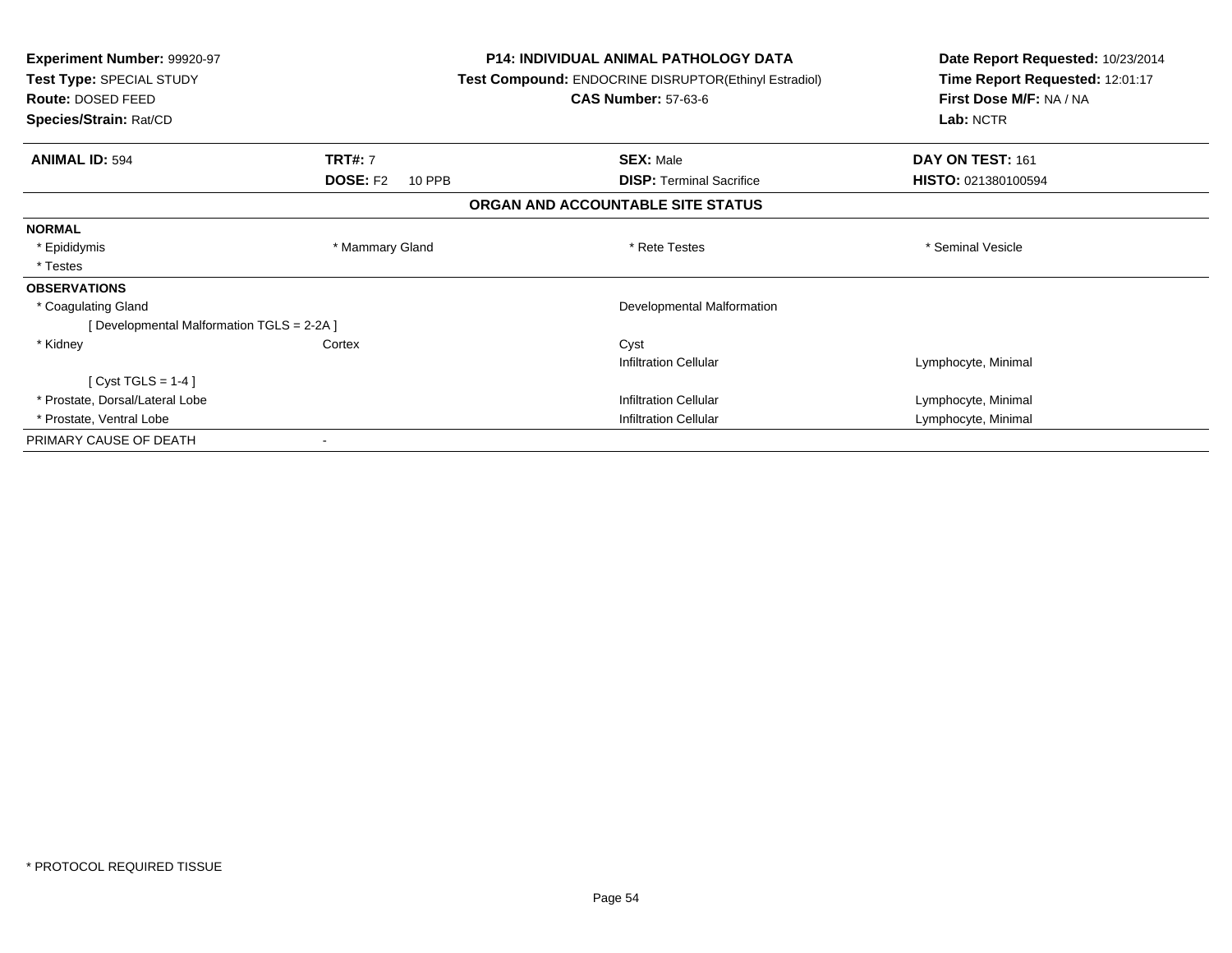| <b>Experiment Number: 99920-97</b><br>Test Type: SPECIAL STUDY<br>Route: DOSED FEED<br>Species/Strain: Rat/CD |                           | P14: INDIVIDUAL ANIMAL PATHOLOGY DATA<br><b>Test Compound: ENDOCRINE DISRUPTOR(Ethinyl Estradiol)</b><br><b>CAS Number: 57-63-6</b> | Date Report Requested: 10/23/2014<br>Time Report Requested: 12:01:17<br>First Dose M/F: NA / NA<br>Lab: NCTR |
|---------------------------------------------------------------------------------------------------------------|---------------------------|-------------------------------------------------------------------------------------------------------------------------------------|--------------------------------------------------------------------------------------------------------------|
| <b>ANIMAL ID: 595</b>                                                                                         | <b>TRT#: 7</b>            | <b>SEX: Male</b>                                                                                                                    | DAY ON TEST: 161                                                                                             |
|                                                                                                               | <b>DOSE: F2</b><br>10 PPB | <b>DISP:</b> Terminal Sacrifice                                                                                                     | <b>HISTO: 021380100595</b>                                                                                   |
|                                                                                                               |                           | ORGAN AND ACCOUNTABLE SITE STATUS                                                                                                   |                                                                                                              |
| <b>NORMAL</b>                                                                                                 |                           |                                                                                                                                     |                                                                                                              |
| * Epididymis                                                                                                  | * Kidney                  | * Prostate, Ventral Lobe                                                                                                            | * Rete Testes                                                                                                |
| * Seminal Vesicle                                                                                             | * Testes                  |                                                                                                                                     |                                                                                                              |
| <b>OBSERVATIONS</b>                                                                                           |                           |                                                                                                                                     |                                                                                                              |
| * Coagulating Gland                                                                                           |                           | Developmental Malformation                                                                                                          |                                                                                                              |
| [ Developmental Malformation TGLS = 1-2A ]                                                                    |                           |                                                                                                                                     |                                                                                                              |
| * Mammary Gland                                                                                               | Alveolus                  | Hyperplasia                                                                                                                         | Mild                                                                                                         |
| * Prostate, Dorsal/Lateral Lobe                                                                               |                           | <b>Infiltration Cellular</b>                                                                                                        | Lymphocyte, Mild                                                                                             |
| PRIMARY CAUSE OF DEATH                                                                                        |                           |                                                                                                                                     |                                                                                                              |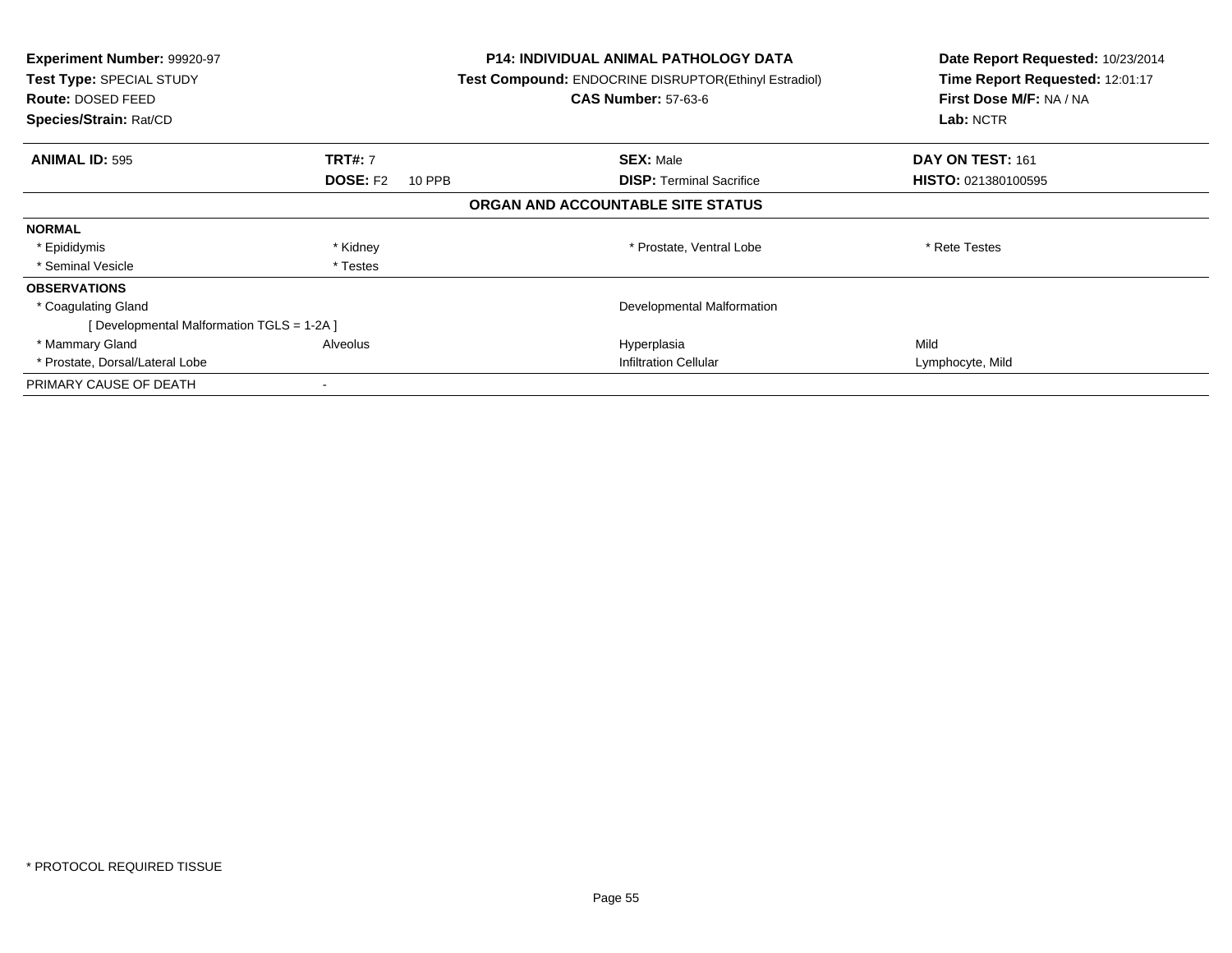| <b>Experiment Number: 99920-97</b><br>Test Type: SPECIAL STUDY<br>Route: DOSED FEED<br>Species/Strain: Rat/CD |                           | <b>P14: INDIVIDUAL ANIMAL PATHOLOGY DATA</b><br><b>Test Compound: ENDOCRINE DISRUPTOR(Ethinyl Estradiol)</b><br><b>CAS Number: 57-63-6</b> | Date Report Requested: 10/23/2014<br>Time Report Requested: 12:01:17<br>First Dose M/F: NA / NA<br>Lab: NCTR |
|---------------------------------------------------------------------------------------------------------------|---------------------------|--------------------------------------------------------------------------------------------------------------------------------------------|--------------------------------------------------------------------------------------------------------------|
| <b>ANIMAL ID: 596</b>                                                                                         | <b>TRT#: 7</b>            | <b>SEX: Male</b>                                                                                                                           | DAY ON TEST: 161                                                                                             |
|                                                                                                               | <b>DOSE: F2</b><br>10 PPB | <b>DISP:</b> Terminal Sacrifice                                                                                                            | <b>HISTO: 021380100596</b>                                                                                   |
|                                                                                                               |                           | ORGAN AND ACCOUNTABLE SITE STATUS                                                                                                          |                                                                                                              |
| <b>NORMAL</b>                                                                                                 |                           |                                                                                                                                            |                                                                                                              |
| * Epididymis                                                                                                  | * Mammary Gland           | * Prostate, Ventral Lobe                                                                                                                   | * Rete Testes                                                                                                |
| * Seminal Vesicle                                                                                             | * Testes                  |                                                                                                                                            |                                                                                                              |
| <b>OBSERVATIONS</b>                                                                                           |                           |                                                                                                                                            |                                                                                                              |
| * Coagulating Gland                                                                                           |                           | Developmental Malformation                                                                                                                 |                                                                                                              |
| [Developmental Malformation TGLS = 1-2A ]                                                                     |                           |                                                                                                                                            |                                                                                                              |
| * Kidney                                                                                                      | <b>Renal Tubule</b>       | Regeneration                                                                                                                               | Minimal                                                                                                      |
| * Prostate, Dorsal/Lateral Lobe                                                                               |                           | <b>Infiltration Cellular</b>                                                                                                               | Lymphocyte, Minimal                                                                                          |
| PRIMARY CAUSE OF DEATH                                                                                        |                           |                                                                                                                                            |                                                                                                              |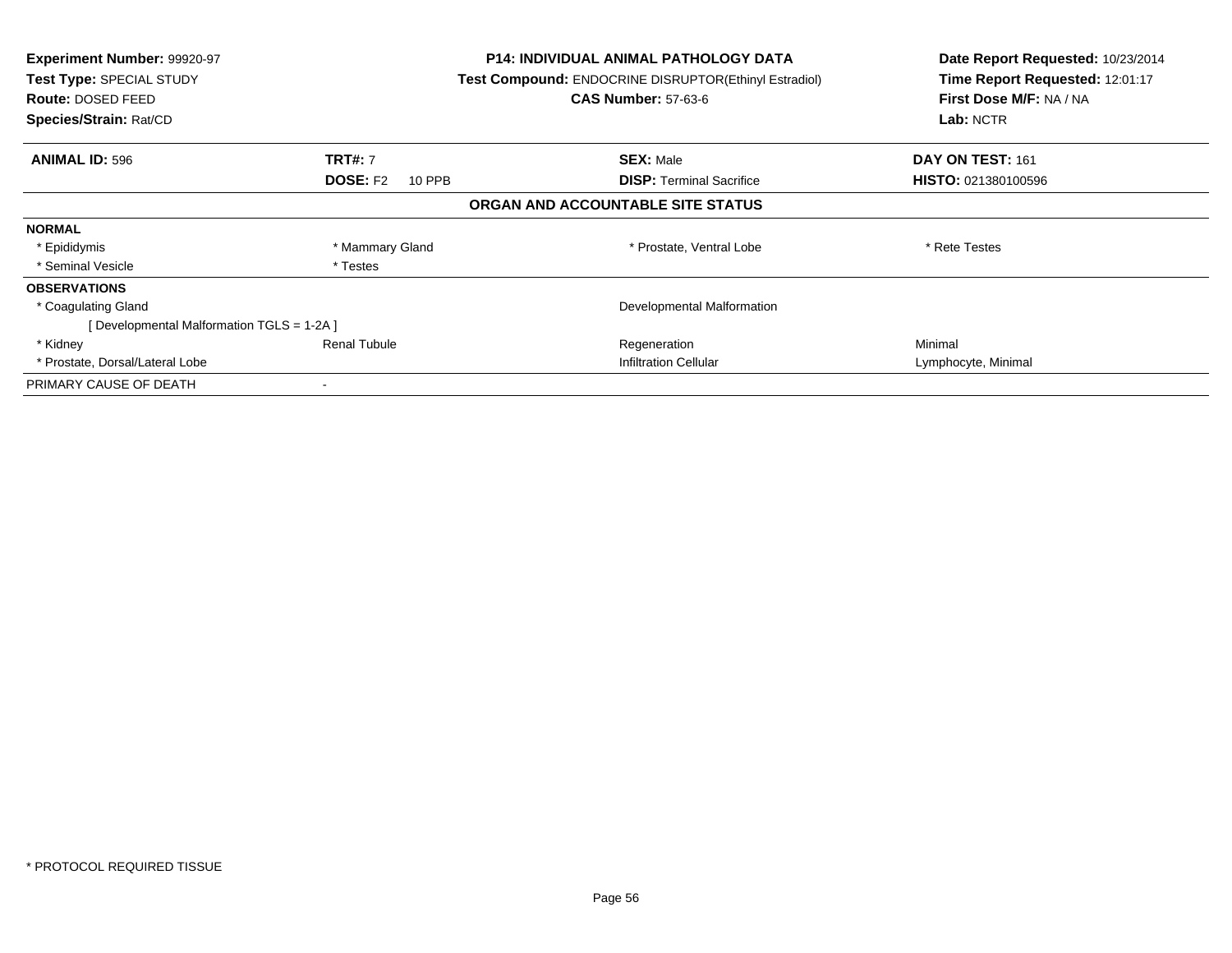| Experiment Number: 99920-97     |                                                       | <b>P14: INDIVIDUAL ANIMAL PATHOLOGY DATA</b> | Date Report Requested: 10/23/2014<br>Time Report Requested: 12:01:17 |
|---------------------------------|-------------------------------------------------------|----------------------------------------------|----------------------------------------------------------------------|
| Test Type: SPECIAL STUDY        | Test Compound: ENDOCRINE DISRUPTOR(Ethinyl Estradiol) |                                              |                                                                      |
| Route: DOSED FEED               |                                                       | <b>CAS Number: 57-63-6</b>                   | First Dose M/F: NA / NA                                              |
| Species/Strain: Rat/CD          |                                                       |                                              | Lab: NCTR                                                            |
| <b>ANIMAL ID: 597</b>           | <b>TRT#: 7</b>                                        | <b>SEX: Male</b>                             | DAY ON TEST: 161                                                     |
|                                 | <b>DOSE: F2</b><br>10 PPB                             | <b>DISP:</b> Terminal Sacrifice              | HISTO: 021380100597                                                  |
|                                 |                                                       | ORGAN AND ACCOUNTABLE SITE STATUS            |                                                                      |
| <b>NORMAL</b>                   |                                                       |                                              |                                                                      |
| * Coagulating Gland             | * Epididymis                                          | * Kidney                                     | * Mammary Gland                                                      |
| * Prostate. Ventral Lobe        | * Rete Testes                                         | * Seminal Vesicle                            | * Testes                                                             |
| <b>OBSERVATIONS</b>             |                                                       |                                              |                                                                      |
| * Prostate, Dorsal/Lateral Lobe |                                                       | <b>Infiltration Cellular</b>                 | Lymphocyte, Minimal                                                  |
| PRIMARY CAUSE OF DEATH          |                                                       |                                              |                                                                      |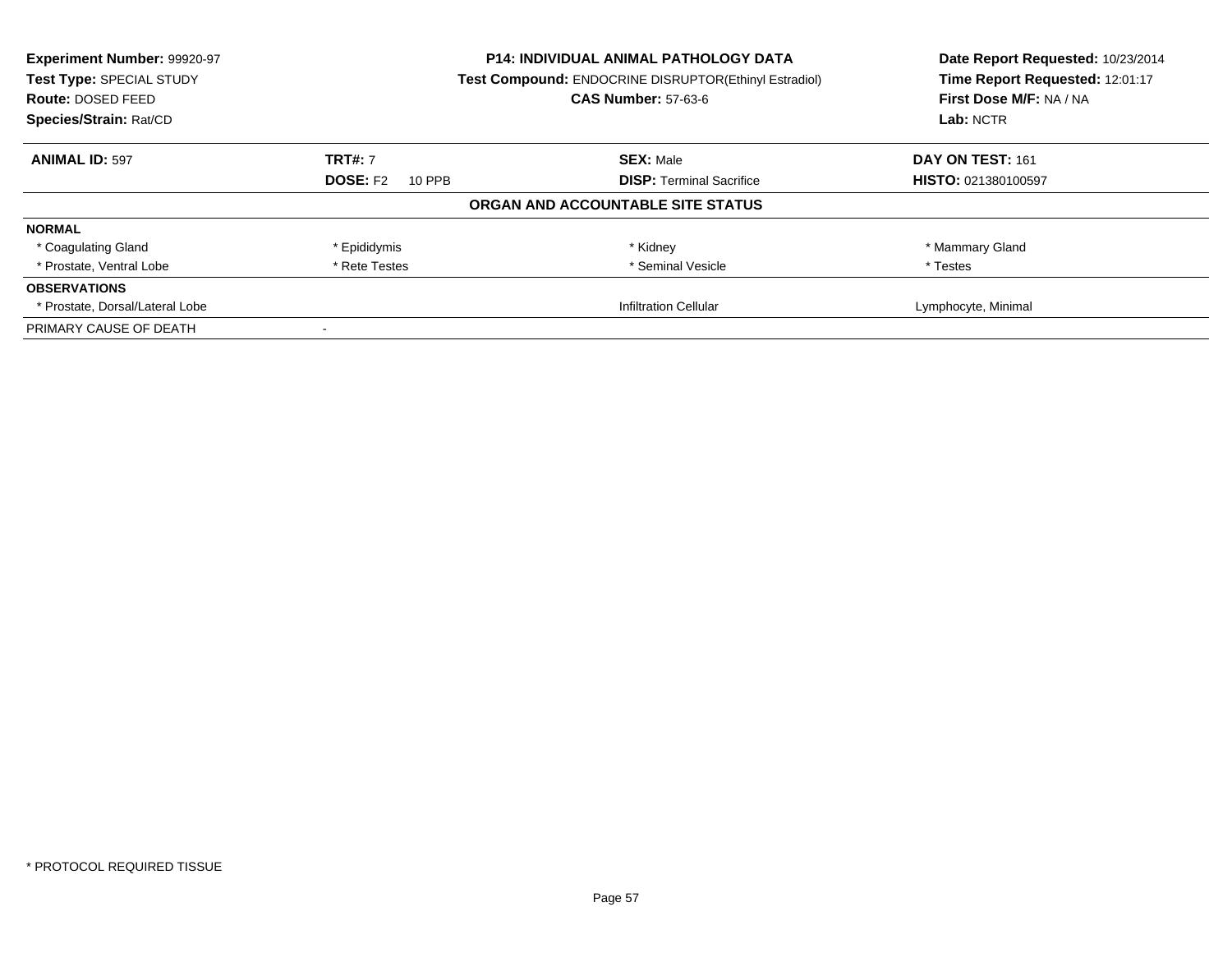| Experiment Number: 99920-97<br>Test Type: SPECIAL STUDY<br><b>Route: DOSED FEED</b><br>Species/Strain: Rat/CD |                           | <b>P14: INDIVIDUAL ANIMAL PATHOLOGY DATA</b><br><b>Test Compound: ENDOCRINE DISRUPTOR(Ethinyl Estradiol)</b><br><b>CAS Number: 57-63-6</b> | Date Report Requested: 10/23/2014<br>Time Report Requested: 12:01:17<br>First Dose M/F: NA / NA<br>Lab: NCTR |
|---------------------------------------------------------------------------------------------------------------|---------------------------|--------------------------------------------------------------------------------------------------------------------------------------------|--------------------------------------------------------------------------------------------------------------|
| <b>ANIMAL ID: 598</b>                                                                                         | <b>TRT#: 7</b>            | <b>SEX: Male</b>                                                                                                                           | DAY ON TEST: 161                                                                                             |
|                                                                                                               | <b>DOSE: F2</b><br>10 PPB | <b>DISP:</b> Terminal Sacrifice                                                                                                            | HISTO: 021380100598                                                                                          |
|                                                                                                               |                           | ORGAN AND ACCOUNTABLE SITE STATUS                                                                                                          |                                                                                                              |
| <b>NORMAL</b>                                                                                                 |                           |                                                                                                                                            |                                                                                                              |
| * Coagulating Gland                                                                                           | * Epididymis              | * Mammary Gland                                                                                                                            | * Prostate, Dorsal/lateral Lobe                                                                              |
| * Rete Testes                                                                                                 | * Seminal Vesicle         | * Testes                                                                                                                                   |                                                                                                              |
| <b>OBSERVATIONS</b>                                                                                           |                           |                                                                                                                                            |                                                                                                              |
| * Kidney                                                                                                      |                           | <b>Infiltration Cellular</b>                                                                                                               | Lymphocyte, Minimal                                                                                          |
| * Prostate, Ventral Lobe                                                                                      |                           | <b>Infiltration Cellular</b>                                                                                                               | Lymphocyte, Minimal                                                                                          |
| PRIMARY CAUSE OF DEATH                                                                                        |                           |                                                                                                                                            |                                                                                                              |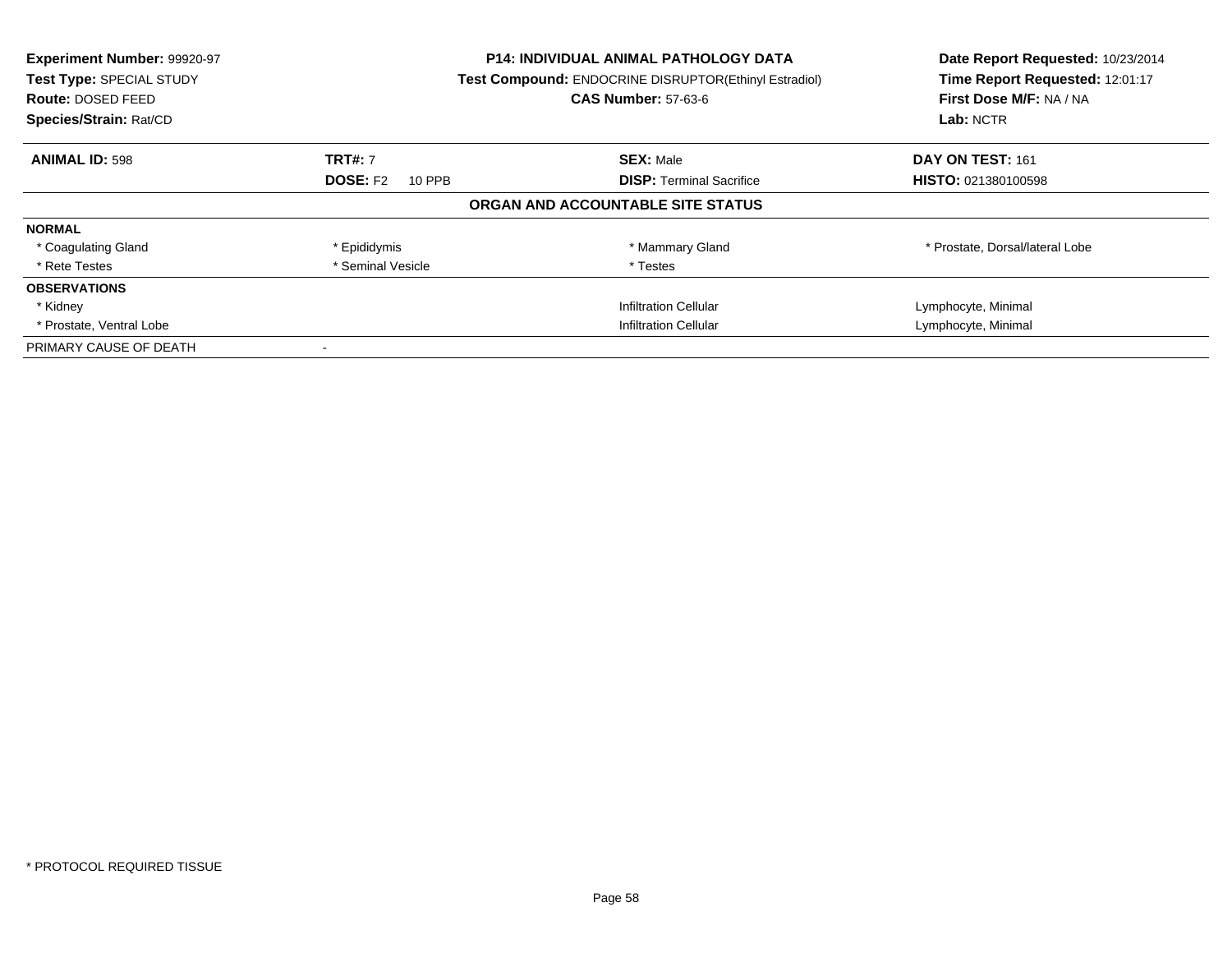| Experiment Number: 99920-97<br>Test Type: SPECIAL STUDY<br><b>Route: DOSED FEED</b><br>Species/Strain: Rat/CD |                                  | <b>P14: INDIVIDUAL ANIMAL PATHOLOGY DATA</b><br>Test Compound: ENDOCRINE DISRUPTOR(Ethinyl Estradiol)<br><b>CAS Number: 57-63-6</b> | Date Report Requested: 10/23/2014<br>Time Report Requested: 12:01:17<br>First Dose M/F: NA / NA<br>Lab: NCTR |
|---------------------------------------------------------------------------------------------------------------|----------------------------------|-------------------------------------------------------------------------------------------------------------------------------------|--------------------------------------------------------------------------------------------------------------|
| <b>ANIMAL ID: 599</b>                                                                                         | TRT#: 8                          | <b>SEX: Male</b>                                                                                                                    | DAY ON TEST: 163                                                                                             |
|                                                                                                               | <b>DOSE: F2</b><br><b>50 PPB</b> | <b>DISP: Terminal Sacrifice</b>                                                                                                     | HISTO: 021380100599                                                                                          |
|                                                                                                               |                                  | ORGAN AND ACCOUNTABLE SITE STATUS                                                                                                   |                                                                                                              |
| <b>NORMAL</b>                                                                                                 |                                  |                                                                                                                                     |                                                                                                              |
| * Adrenal Cortex                                                                                              | * Adrenal Medulla                | * Bone                                                                                                                              | * Bone Marrow                                                                                                |
| * Coagulating Gland                                                                                           | * Epididymis                     | * Liver                                                                                                                             | * Pituitary Gland                                                                                            |
| * Prostate, Ventral Lobe                                                                                      | * Rete Testes                    | * Seminal Vesicle                                                                                                                   | * Spleen                                                                                                     |
| * Testes                                                                                                      | * Thymus                         | * Thyroid Gland                                                                                                                     |                                                                                                              |
| <b>OBSERVATIONS</b>                                                                                           |                                  |                                                                                                                                     |                                                                                                              |
| * Kidney                                                                                                      | Cortex                           | Cyst                                                                                                                                |                                                                                                              |
|                                                                                                               | <b>Renal Tubule</b>              | <b>Dilatation</b>                                                                                                                   | Minimal                                                                                                      |
|                                                                                                               |                                  | <b>Infiltration Cellular</b>                                                                                                        | Lymphocyte, Mild                                                                                             |
|                                                                                                               | Renal Tubule                     | Mineralization                                                                                                                      | Minimal                                                                                                      |
|                                                                                                               | <b>Renal Tubule</b>              | Regeneration                                                                                                                        | Mild                                                                                                         |
| [Cyst TGLS = $1-4$ ]                                                                                          |                                  |                                                                                                                                     |                                                                                                              |
| * Mammary Gland                                                                                               | Duct                             | Hyperplasia                                                                                                                         | Moderate                                                                                                     |
| * Prostate, Dorsal/Lateral Lobe                                                                               |                                  | <b>Infiltration Cellular</b>                                                                                                        | Lymphocyte, Mild                                                                                             |
| PRIMARY CAUSE OF DEATH                                                                                        |                                  |                                                                                                                                     |                                                                                                              |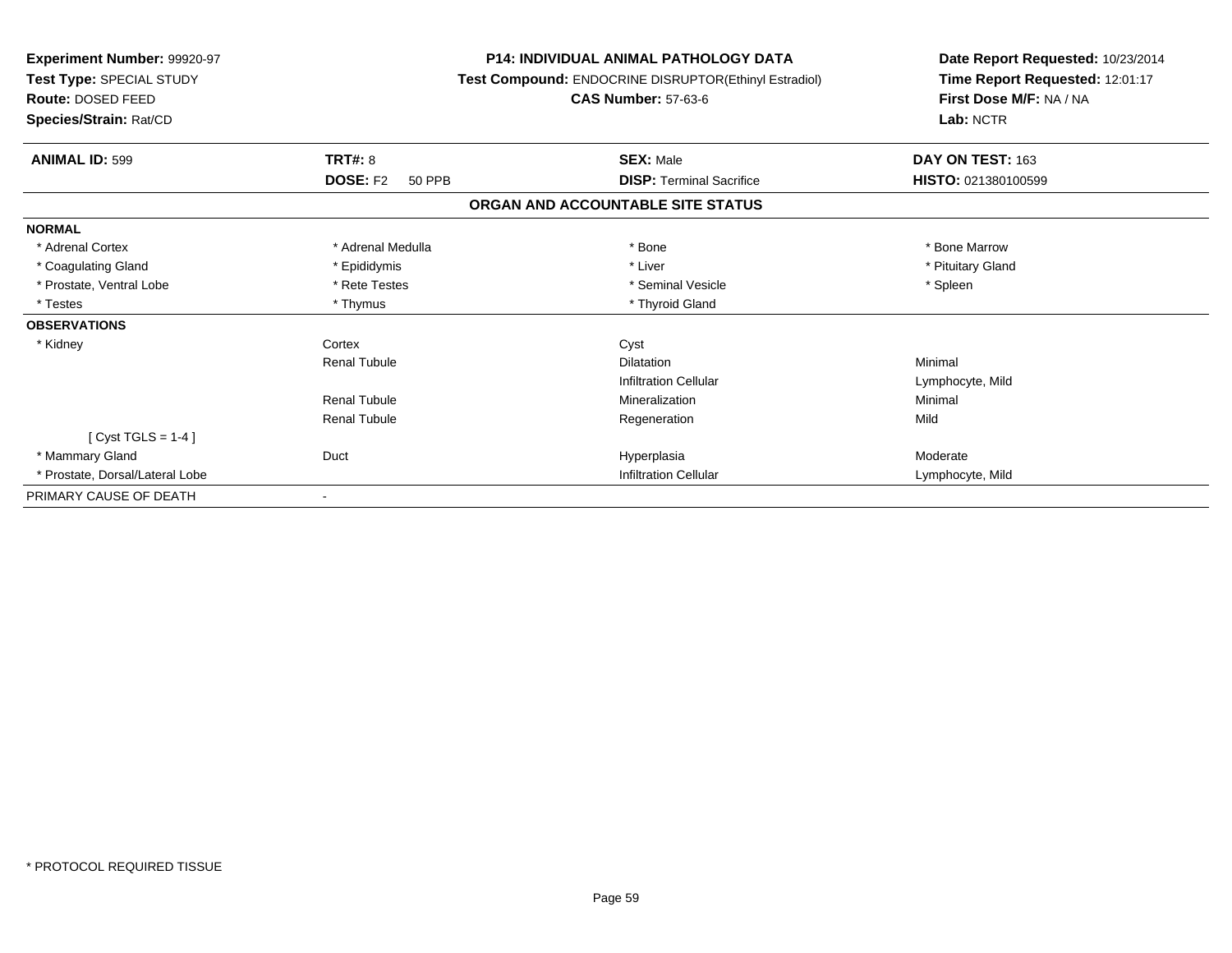| Experiment Number: 99920-97<br>Test Type: SPECIAL STUDY<br><b>Route: DOSED FEED</b><br>Species/Strain: Rat/CD |                                  | <b>P14: INDIVIDUAL ANIMAL PATHOLOGY DATA</b><br>Test Compound: ENDOCRINE DISRUPTOR(Ethinyl Estradiol)<br><b>CAS Number: 57-63-6</b> | Date Report Requested: 10/23/2014<br>Time Report Requested: 12:01:17<br>First Dose M/F: NA / NA<br>Lab: NCTR |
|---------------------------------------------------------------------------------------------------------------|----------------------------------|-------------------------------------------------------------------------------------------------------------------------------------|--------------------------------------------------------------------------------------------------------------|
| <b>ANIMAL ID: 600</b>                                                                                         | <b>TRT#: 8</b>                   | <b>SEX: Male</b>                                                                                                                    | DAY ON TEST: 162                                                                                             |
|                                                                                                               | <b>DOSE: F2</b><br><b>50 PPB</b> | <b>DISP: Terminal Sacrifice</b>                                                                                                     | HISTO: 021380100600                                                                                          |
|                                                                                                               |                                  | ORGAN AND ACCOUNTABLE SITE STATUS                                                                                                   |                                                                                                              |
| <b>NORMAL</b>                                                                                                 |                                  |                                                                                                                                     |                                                                                                              |
| * Adrenal Cortex                                                                                              | * Adrenal Medulla                | * Bone                                                                                                                              | * Bone Marrow                                                                                                |
| * Coagulating Gland                                                                                           | * Epididymis                     | * Pituitary Gland                                                                                                                   | * Prostate, Ventral Lobe                                                                                     |
| * Rete Testes                                                                                                 | * Seminal Vesicle                | * Spleen                                                                                                                            | * Testes                                                                                                     |
| * Thymus                                                                                                      | * Thyroid Gland                  |                                                                                                                                     |                                                                                                              |
| <b>OBSERVATIONS</b>                                                                                           |                                  |                                                                                                                                     |                                                                                                              |
| * Kidney                                                                                                      | Cortex                           | Cyst                                                                                                                                |                                                                                                              |
|                                                                                                               | <b>Renal Tubule</b>              | <b>Dilatation</b>                                                                                                                   | Mild                                                                                                         |
|                                                                                                               | Interstitium                     | Fibrosis                                                                                                                            | Minimal                                                                                                      |
|                                                                                                               |                                  | <b>Infiltration Cellular</b>                                                                                                        | Lymphocyte, Minimal                                                                                          |
|                                                                                                               | <b>Renal Tubule</b>              | Regeneration                                                                                                                        | Minimal                                                                                                      |
| * Liver                                                                                                       |                                  | Inflammation                                                                                                                        | Chronic Active, Minimal                                                                                      |
| * Mammary Gland                                                                                               | Duct                             | Hyperplasia                                                                                                                         | Minimal                                                                                                      |
| * Prostate, Dorsal/Lateral Lobe                                                                               |                                  | <b>Infiltration Cellular</b>                                                                                                        | Lymphocyte, Mild                                                                                             |
| PRIMARY CAUSE OF DEATH                                                                                        |                                  |                                                                                                                                     |                                                                                                              |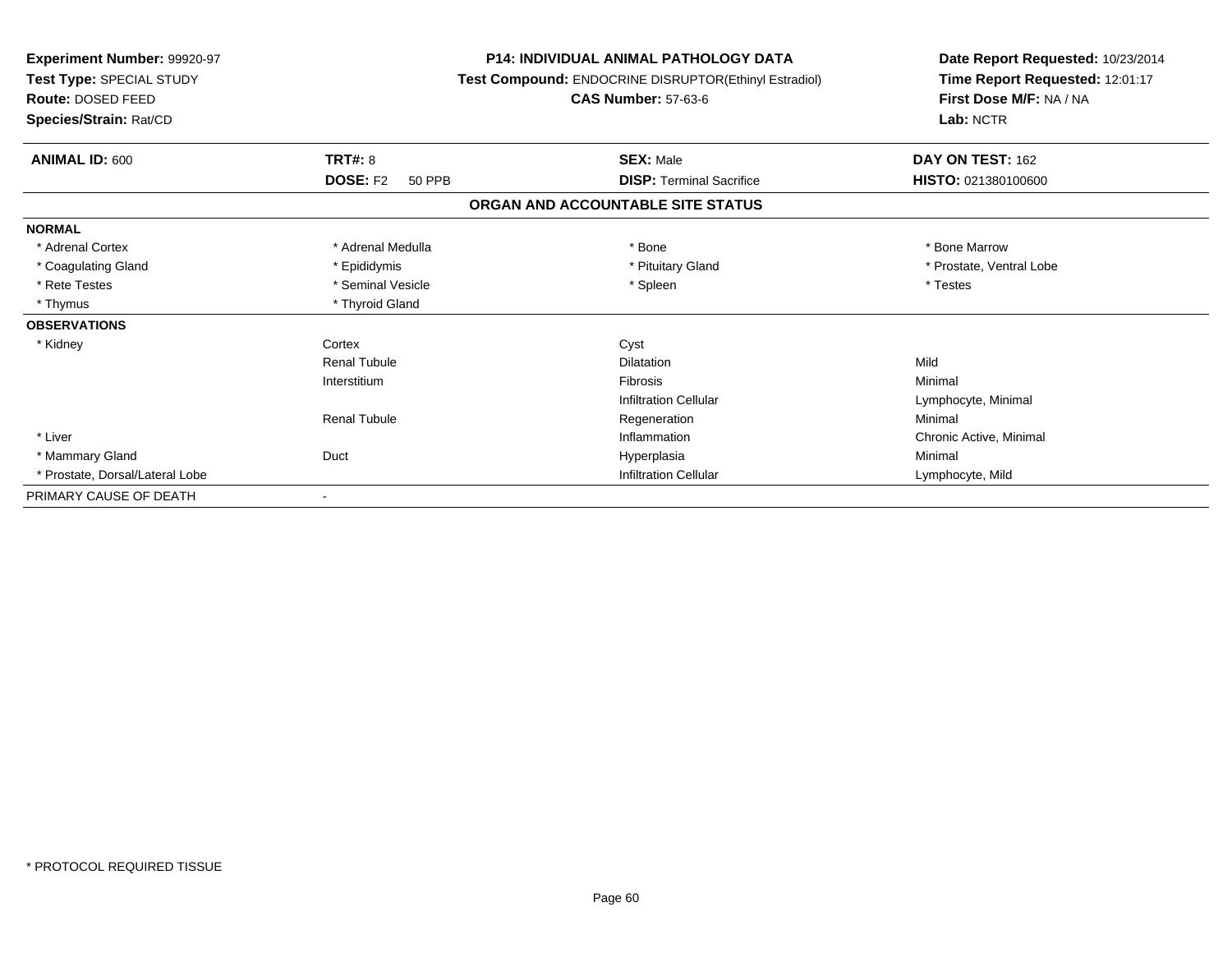| <b>Experiment Number: 99920-97</b><br>Test Type: SPECIAL STUDY<br><b>Route: DOSED FEED</b><br>Species/Strain: Rat/CD |                           | <b>P14: INDIVIDUAL ANIMAL PATHOLOGY DATA</b><br>Test Compound: ENDOCRINE DISRUPTOR(Ethinyl Estradiol)<br><b>CAS Number: 57-63-6</b> | Date Report Requested: 10/23/2014<br>Time Report Requested: 12:01:17<br>First Dose M/F: NA / NA<br>Lab: NCTR |
|----------------------------------------------------------------------------------------------------------------------|---------------------------|-------------------------------------------------------------------------------------------------------------------------------------|--------------------------------------------------------------------------------------------------------------|
| <b>ANIMAL ID: 601</b>                                                                                                | TRT#: 8                   | <b>SEX: Male</b>                                                                                                                    | DAY ON TEST: 162                                                                                             |
|                                                                                                                      | <b>DOSE: F2</b><br>50 PPB | <b>DISP:</b> Terminal Sacrifice                                                                                                     | <b>HISTO: 021380100601</b>                                                                                   |
|                                                                                                                      |                           | ORGAN AND ACCOUNTABLE SITE STATUS                                                                                                   |                                                                                                              |
| <b>NORMAL</b>                                                                                                        |                           |                                                                                                                                     |                                                                                                              |
| * Adrenal Cortex                                                                                                     | * Adrenal Medulla         | * Bone                                                                                                                              | * Bone Marrow                                                                                                |
| * Epididymis                                                                                                         | * Liver                   | * Pituitary Gland                                                                                                                   | * Prostate, Dorsal/lateral Lobe                                                                              |
| * Rete Testes                                                                                                        | * Seminal Vesicle         | * Spleen                                                                                                                            | * Testes                                                                                                     |
| * Thymus                                                                                                             | * Thyroid Gland           |                                                                                                                                     |                                                                                                              |
| <b>OBSERVATIONS</b>                                                                                                  |                           |                                                                                                                                     |                                                                                                              |
| * Coagulating Gland                                                                                                  |                           | Developmental Malformation                                                                                                          |                                                                                                              |
| [ Developmental Malformation TGLS = 1-2A ]                                                                           |                           |                                                                                                                                     |                                                                                                              |
| * Kidney                                                                                                             | <b>Renal Tubule</b>       | <b>Dilatation</b>                                                                                                                   | Minimal                                                                                                      |
|                                                                                                                      |                           | <b>Infiltration Cellular</b>                                                                                                        | Lymphocyte, Minimal                                                                                          |
|                                                                                                                      | <b>Renal Tubule</b>       | Mineralization                                                                                                                      | Mild                                                                                                         |
| * Mammary Gland                                                                                                      | Duct                      | Hyperplasia                                                                                                                         | Mild                                                                                                         |
| * Prostate, Ventral Lobe                                                                                             |                           | <b>Infiltration Cellular</b>                                                                                                        | Lymphocyte, Minimal                                                                                          |
| PRIMARY CAUSE OF DEATH                                                                                               |                           |                                                                                                                                     |                                                                                                              |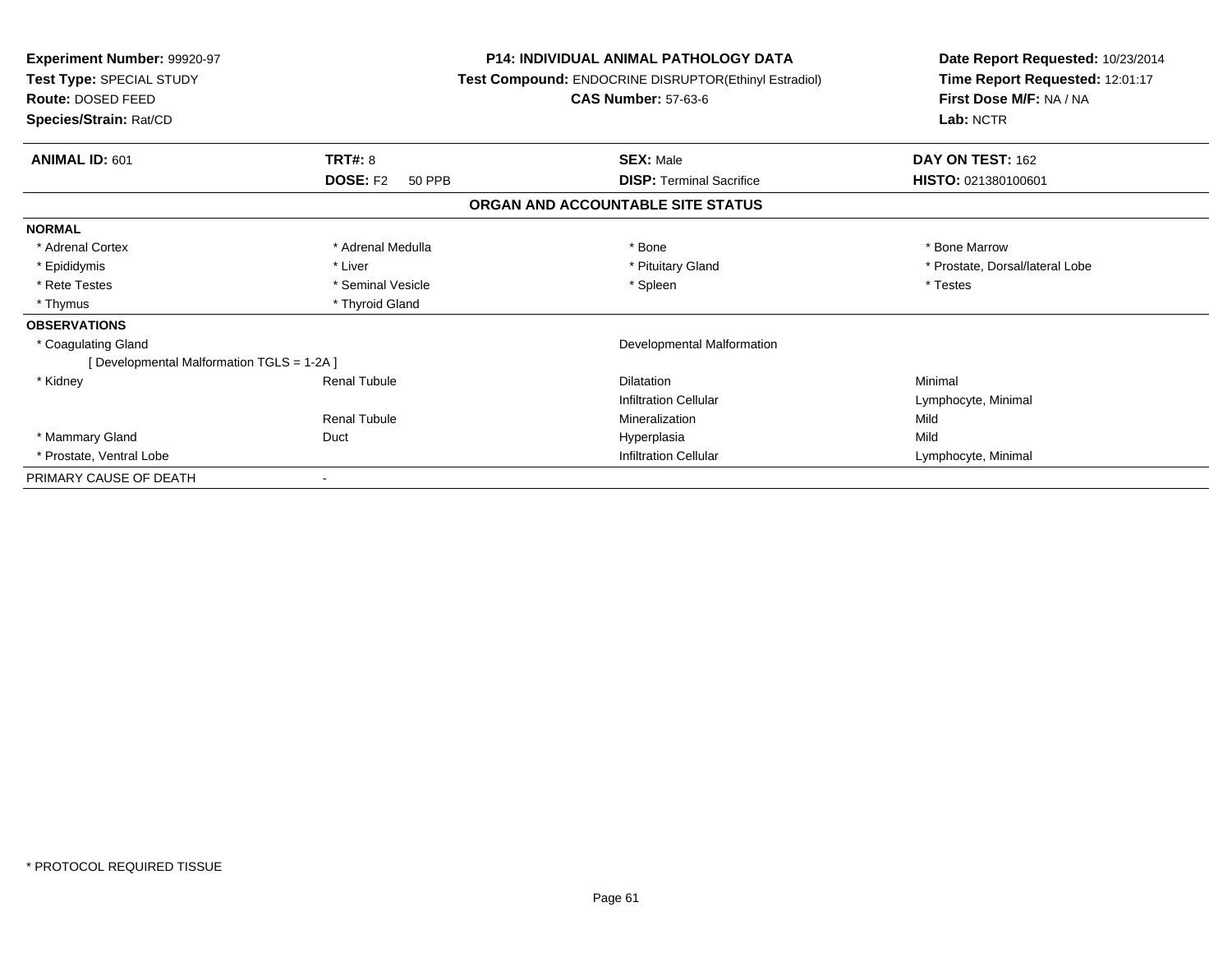| Experiment Number: 99920-97<br>Test Type: SPECIAL STUDY<br>Route: DOSED FEED<br>Species/Strain: Rat/CD<br><b>ANIMAL ID: 602</b> | <b>TRT#: 8</b><br><b>DOSE: F2</b><br><b>50 PPB</b> | <b>P14: INDIVIDUAL ANIMAL PATHOLOGY DATA</b><br>Test Compound: ENDOCRINE DISRUPTOR(Ethinyl Estradiol)<br><b>CAS Number: 57-63-6</b><br><b>SEX: Male</b><br><b>DISP: Terminal Sacrifice</b> | Date Report Requested: 10/23/2014<br>Time Report Requested: 12:01:17<br>First Dose M/F: NA / NA<br>Lab: NCTR<br>DAY ON TEST: 162<br>HISTO: 021380100602 |
|---------------------------------------------------------------------------------------------------------------------------------|----------------------------------------------------|--------------------------------------------------------------------------------------------------------------------------------------------------------------------------------------------|---------------------------------------------------------------------------------------------------------------------------------------------------------|
|                                                                                                                                 |                                                    | ORGAN AND ACCOUNTABLE SITE STATUS                                                                                                                                                          |                                                                                                                                                         |
| <b>NORMAL</b>                                                                                                                   |                                                    |                                                                                                                                                                                            |                                                                                                                                                         |
| * Adrenal Cortex                                                                                                                | * Adrenal Medulla                                  | * Bone                                                                                                                                                                                     | * Bone Marrow                                                                                                                                           |
| * Coagulating Gland                                                                                                             | * Liver                                            | * Prostate, Dorsal/lateral Lobe                                                                                                                                                            | * Prostate, Ventral Lobe                                                                                                                                |
| * Seminal Vesicle                                                                                                               | * Thymus                                           |                                                                                                                                                                                            |                                                                                                                                                         |
| <b>OBSERVATIONS</b>                                                                                                             |                                                    |                                                                                                                                                                                            |                                                                                                                                                         |
| * Epididymis                                                                                                                    |                                                    | Atrophy                                                                                                                                                                                    | Mild                                                                                                                                                    |
|                                                                                                                                 |                                                    | Hypospermia                                                                                                                                                                                | Marked                                                                                                                                                  |
|                                                                                                                                 |                                                    | <b>Infiltration Cellular</b>                                                                                                                                                               | Lymphocyte, Minimal                                                                                                                                     |
| [Atrophy TGLS = $2-2$ ]<br>[Hypospermia TGLS = 2-2]                                                                             |                                                    |                                                                                                                                                                                            |                                                                                                                                                         |
| * Kidney                                                                                                                        |                                                    | <b>Hyaline Droplet</b>                                                                                                                                                                     | Mild                                                                                                                                                    |
|                                                                                                                                 |                                                    | <b>Infiltration Cellular</b>                                                                                                                                                               | Lymphocyte, Minimal                                                                                                                                     |
| * Mammary Gland                                                                                                                 | Alveolus                                           | Hyperplasia                                                                                                                                                                                | Mild                                                                                                                                                    |
| * Pituitary Gland                                                                                                               | Pars Distalis                                      | Hypertrophy                                                                                                                                                                                | Mild                                                                                                                                                    |
| * Rete Testes                                                                                                                   |                                                    | <b>Dilatation</b>                                                                                                                                                                          | Moderate                                                                                                                                                |
| * Spleen                                                                                                                        |                                                    | Pigmentation                                                                                                                                                                               | Mild                                                                                                                                                    |
| * Testes                                                                                                                        | Seminif Tub                                        | Degeneration                                                                                                                                                                               | Marked                                                                                                                                                  |
| [Degeneration TGLS = 1-7]                                                                                                       |                                                    |                                                                                                                                                                                            |                                                                                                                                                         |
| * Thyroid Gland                                                                                                                 |                                                    | Cyst                                                                                                                                                                                       | Squamous                                                                                                                                                |
| PRIMARY CAUSE OF DEATH                                                                                                          |                                                    |                                                                                                                                                                                            |                                                                                                                                                         |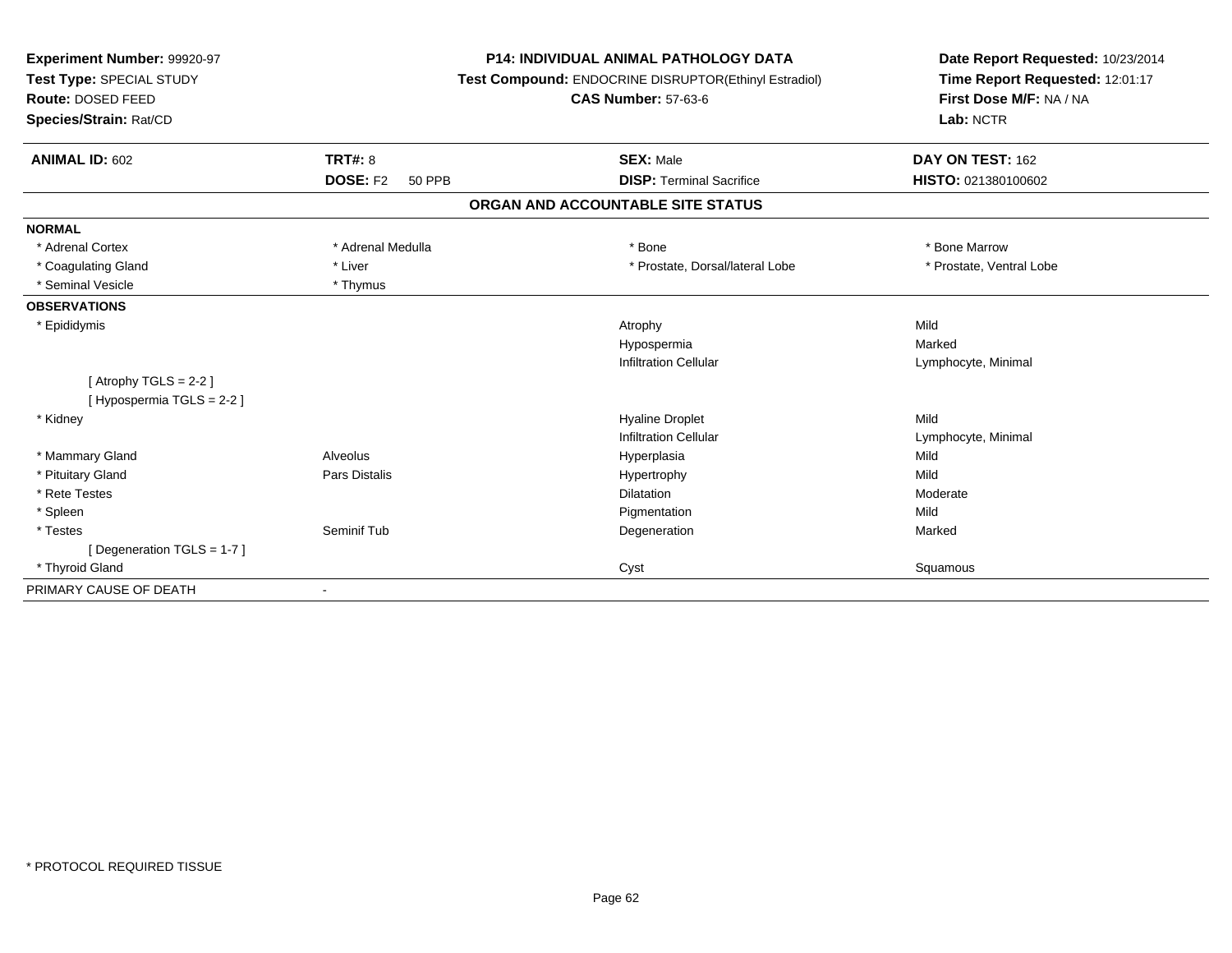| Experiment Number: 99920-97<br>Test Type: SPECIAL STUDY<br>Route: DOSED FEED<br>Species/Strain: Rat/CD |                                  | <b>P14: INDIVIDUAL ANIMAL PATHOLOGY DATA</b><br><b>Test Compound: ENDOCRINE DISRUPTOR(Ethinyl Estradiol)</b><br><b>CAS Number: 57-63-6</b> | Date Report Requested: 10/23/2014<br>Time Report Requested: 12:01:17<br>First Dose M/F: NA / NA<br>Lab: NCTR |  |
|--------------------------------------------------------------------------------------------------------|----------------------------------|--------------------------------------------------------------------------------------------------------------------------------------------|--------------------------------------------------------------------------------------------------------------|--|
| ANIMAL ID: 603                                                                                         | <b>TRT#: 8</b>                   | <b>SEX: Male</b>                                                                                                                           | DAY ON TEST: 161                                                                                             |  |
|                                                                                                        | <b>DOSE: F2</b><br><b>50 PPB</b> | <b>DISP: Terminal Sacrifice</b>                                                                                                            | HISTO: 021380100603                                                                                          |  |
|                                                                                                        |                                  | ORGAN AND ACCOUNTABLE SITE STATUS                                                                                                          |                                                                                                              |  |
| <b>NORMAL</b>                                                                                          |                                  |                                                                                                                                            |                                                                                                              |  |
| * Adrenal Cortex                                                                                       | * Adrenal Medulla                | * Bone                                                                                                                                     | * Bone Marrow                                                                                                |  |
| * Epididymis                                                                                           | * Liver                          | * Pituitary Gland                                                                                                                          | * Rete Testes                                                                                                |  |
| * Seminal Vesicle                                                                                      | * Spleen                         | * Testes                                                                                                                                   | * Thymus                                                                                                     |  |
| * Thyroid Gland                                                                                        |                                  |                                                                                                                                            |                                                                                                              |  |
| <b>OBSERVATIONS</b>                                                                                    |                                  |                                                                                                                                            |                                                                                                              |  |
| * Coagulating Gland                                                                                    |                                  | Developmental Malformation                                                                                                                 |                                                                                                              |  |
| [ Developmental Malformation TGLS = 1-2A ]                                                             |                                  |                                                                                                                                            |                                                                                                              |  |
| * Kidney                                                                                               |                                  | <b>Hyaline Droplet</b>                                                                                                                     | Mild                                                                                                         |  |
|                                                                                                        | <b>Renal Tubule</b>              | Mineralization                                                                                                                             | Minimal                                                                                                      |  |
| * Mammary Gland                                                                                        | Alveolus                         | Hyperplasia                                                                                                                                | Marked                                                                                                       |  |
| * Prostate, Dorsal/Lateral Lobe                                                                        |                                  | Inflammation                                                                                                                               | Suppurative, Minimal                                                                                         |  |
| * Prostate, Ventral Lobe                                                                               |                                  | <b>Infiltration Cellular</b>                                                                                                               | Lymphocyte, Mild                                                                                             |  |
| PRIMARY CAUSE OF DEATH                                                                                 |                                  |                                                                                                                                            |                                                                                                              |  |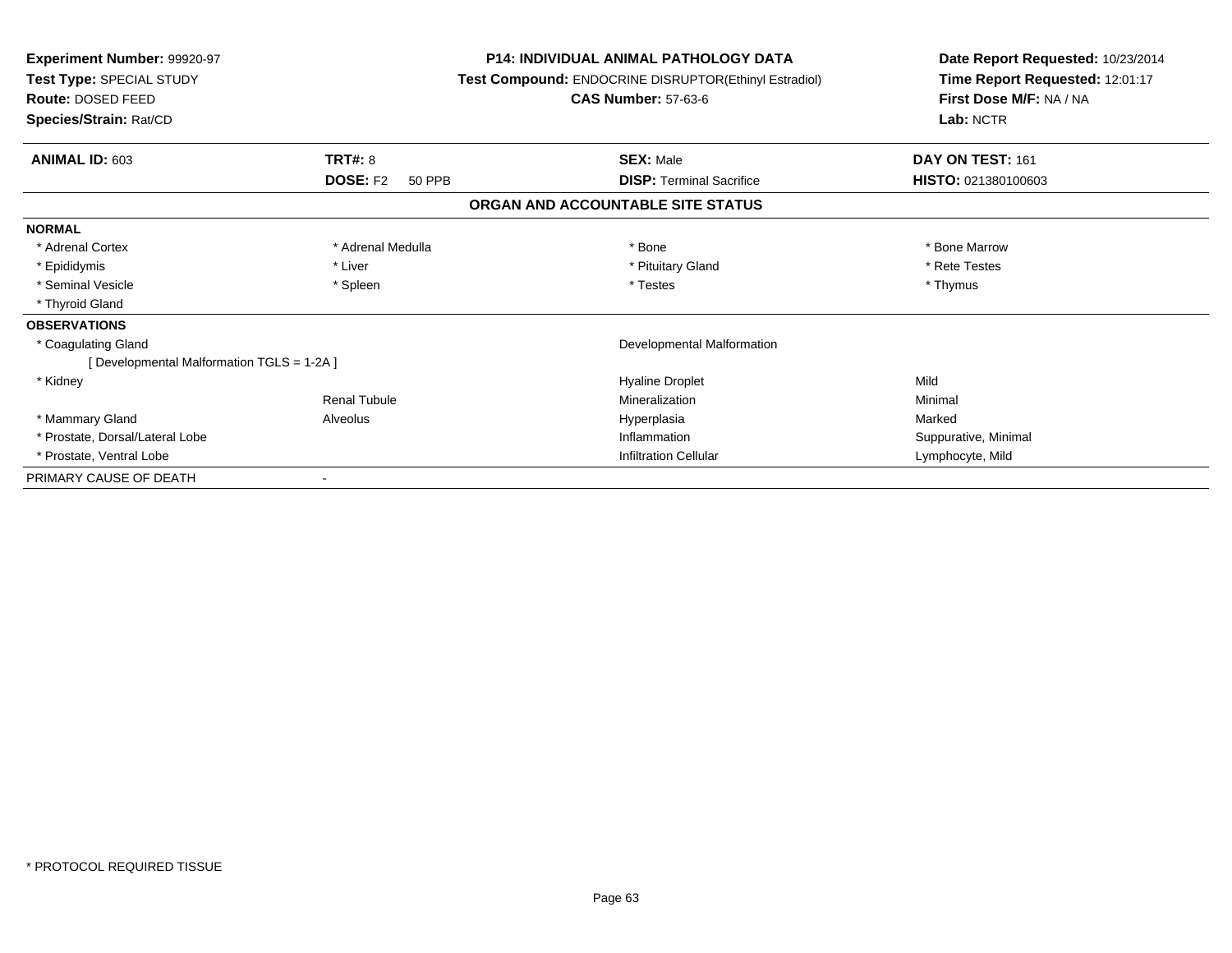| <b>Experiment Number: 99920-97</b><br>Test Type: SPECIAL STUDY<br>Route: DOSED FEED<br>Species/Strain: Rat/CD |                                  | <b>P14: INDIVIDUAL ANIMAL PATHOLOGY DATA</b><br>Test Compound: ENDOCRINE DISRUPTOR(Ethinyl Estradiol)<br><b>CAS Number: 57-63-6</b> | Date Report Requested: 10/23/2014<br>Time Report Requested: 12:01:17<br>First Dose M/F: NA / NA<br>Lab: NCTR |
|---------------------------------------------------------------------------------------------------------------|----------------------------------|-------------------------------------------------------------------------------------------------------------------------------------|--------------------------------------------------------------------------------------------------------------|
| <b>ANIMAL ID: 604</b>                                                                                         | TRT#: 8                          | <b>SEX: Male</b>                                                                                                                    | DAY ON TEST: 161                                                                                             |
|                                                                                                               | <b>DOSE: F2</b><br><b>50 PPB</b> | <b>DISP:</b> Terminal Sacrifice                                                                                                     | HISTO: 021380100604                                                                                          |
|                                                                                                               |                                  | ORGAN AND ACCOUNTABLE SITE STATUS                                                                                                   |                                                                                                              |
| <b>NORMAL</b>                                                                                                 |                                  |                                                                                                                                     |                                                                                                              |
| * Adrenal Cortex                                                                                              | * Adrenal Medulla                | * Bone                                                                                                                              | * Bone Marrow                                                                                                |
| * Coagulating Gland                                                                                           | * Epididymis                     | * Liver                                                                                                                             | * Pituitary Gland                                                                                            |
| * Prostate, Dorsal/lateral Lobe                                                                               | * Rete Testes                    | * Seminal Vesicle                                                                                                                   | * Spleen                                                                                                     |
| * Testes                                                                                                      | * Thymus                         | * Thyroid Gland                                                                                                                     |                                                                                                              |
| <b>OBSERVATIONS</b>                                                                                           |                                  |                                                                                                                                     |                                                                                                              |
| * Kidney                                                                                                      |                                  | <b>Hyaline Droplet</b>                                                                                                              | Minimal                                                                                                      |
|                                                                                                               |                                  | <b>Infiltration Cellular</b>                                                                                                        | Lymphocyte, Minimal                                                                                          |
|                                                                                                               | Renal Tubule                     | Mineralization                                                                                                                      | Minimal                                                                                                      |
|                                                                                                               | <b>Renal Tubule</b>              | Regeneration                                                                                                                        | Minimal                                                                                                      |
| * Mammary Gland                                                                                               | Alveolus                         | Hyperplasia                                                                                                                         | Moderate                                                                                                     |
| * Prostate, Ventral Lobe                                                                                      |                                  | <b>Infiltration Cellular</b>                                                                                                        | Lymphocyte, Minimal                                                                                          |
| PRIMARY CAUSE OF DEATH                                                                                        |                                  |                                                                                                                                     |                                                                                                              |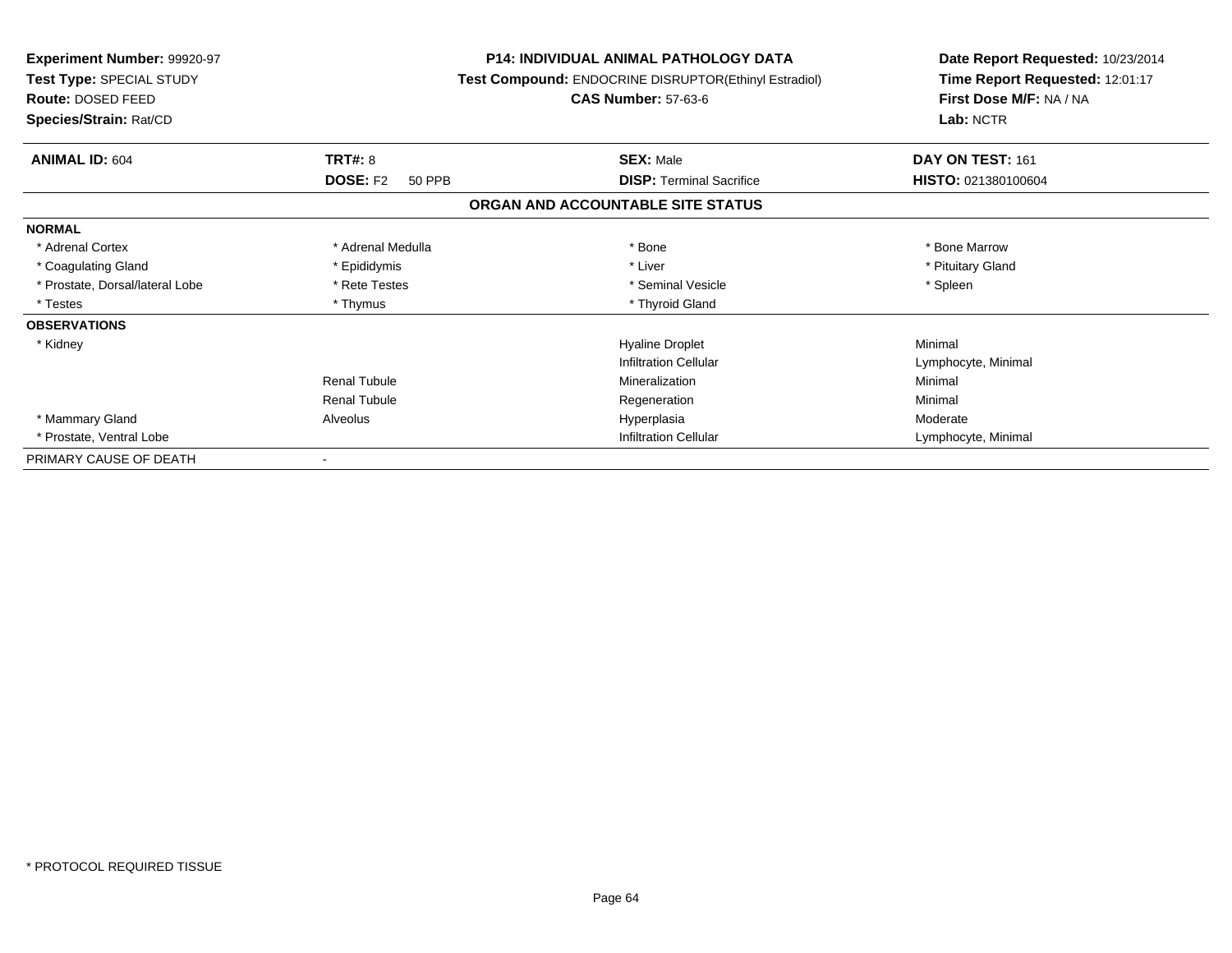| <b>Experiment Number: 99920-97</b><br>Test Type: SPECIAL STUDY<br><b>Route: DOSED FEED</b> |                                  | <b>P14: INDIVIDUAL ANIMAL PATHOLOGY DATA</b><br>Test Compound: ENDOCRINE DISRUPTOR(Ethinyl Estradiol)<br><b>CAS Number: 57-63-6</b> | Date Report Requested: 10/23/2014<br>Time Report Requested: 12:01:17<br>First Dose M/F: NA / NA<br>Lab: NCTR |  |
|--------------------------------------------------------------------------------------------|----------------------------------|-------------------------------------------------------------------------------------------------------------------------------------|--------------------------------------------------------------------------------------------------------------|--|
| Species/Strain: Rat/CD                                                                     |                                  |                                                                                                                                     |                                                                                                              |  |
| <b>ANIMAL ID: 605</b>                                                                      | <b>TRT#: 8</b>                   | <b>SEX: Male</b>                                                                                                                    | DAY ON TEST: 161                                                                                             |  |
|                                                                                            | <b>DOSE: F2</b><br><b>50 PPB</b> | <b>DISP: Terminal Sacrifice</b>                                                                                                     | HISTO: 021380100605                                                                                          |  |
|                                                                                            |                                  | ORGAN AND ACCOUNTABLE SITE STATUS                                                                                                   |                                                                                                              |  |
| <b>NORMAL</b>                                                                              |                                  |                                                                                                                                     |                                                                                                              |  |
| * Adrenal Cortex                                                                           | * Adrenal Medulla                | * Bone                                                                                                                              | * Bone Marrow                                                                                                |  |
| * Coagulating Gland                                                                        | * Epididymis                     | * Pituitary Gland                                                                                                                   | * Rete Testes                                                                                                |  |
| * Seminal Vesicle                                                                          | * Spleen                         | * Testes                                                                                                                            | * Thymus                                                                                                     |  |
| <b>OBSERVATIONS</b>                                                                        |                                  |                                                                                                                                     |                                                                                                              |  |
| * Kidney                                                                                   | <b>Renal Tubule</b>              | Dilatation                                                                                                                          | Minimal                                                                                                      |  |
|                                                                                            |                                  | <b>Infiltration Cellular</b>                                                                                                        | Lymphocyte, Minimal                                                                                          |  |
|                                                                                            | <b>Renal Tubule</b>              | Mineralization                                                                                                                      | Minimal                                                                                                      |  |
| * Liver                                                                                    |                                  | Inflammation                                                                                                                        | Chronic Active, Minimal                                                                                      |  |
| * Mammary Gland                                                                            | Alveolus                         | Hyperplasia                                                                                                                         | Mild                                                                                                         |  |
| * Prostate, Dorsal/Lateral Lobe                                                            |                                  | <b>Infiltration Cellular</b>                                                                                                        | Lymphocyte, Minimal                                                                                          |  |
| * Prostate, Ventral Lobe                                                                   |                                  | Inflammation                                                                                                                        | Suppurative, Minimal                                                                                         |  |
| * Thyroid Gland                                                                            |                                  | Cyst                                                                                                                                | Squamous, Multiple                                                                                           |  |
| PRIMARY CAUSE OF DEATH                                                                     |                                  |                                                                                                                                     |                                                                                                              |  |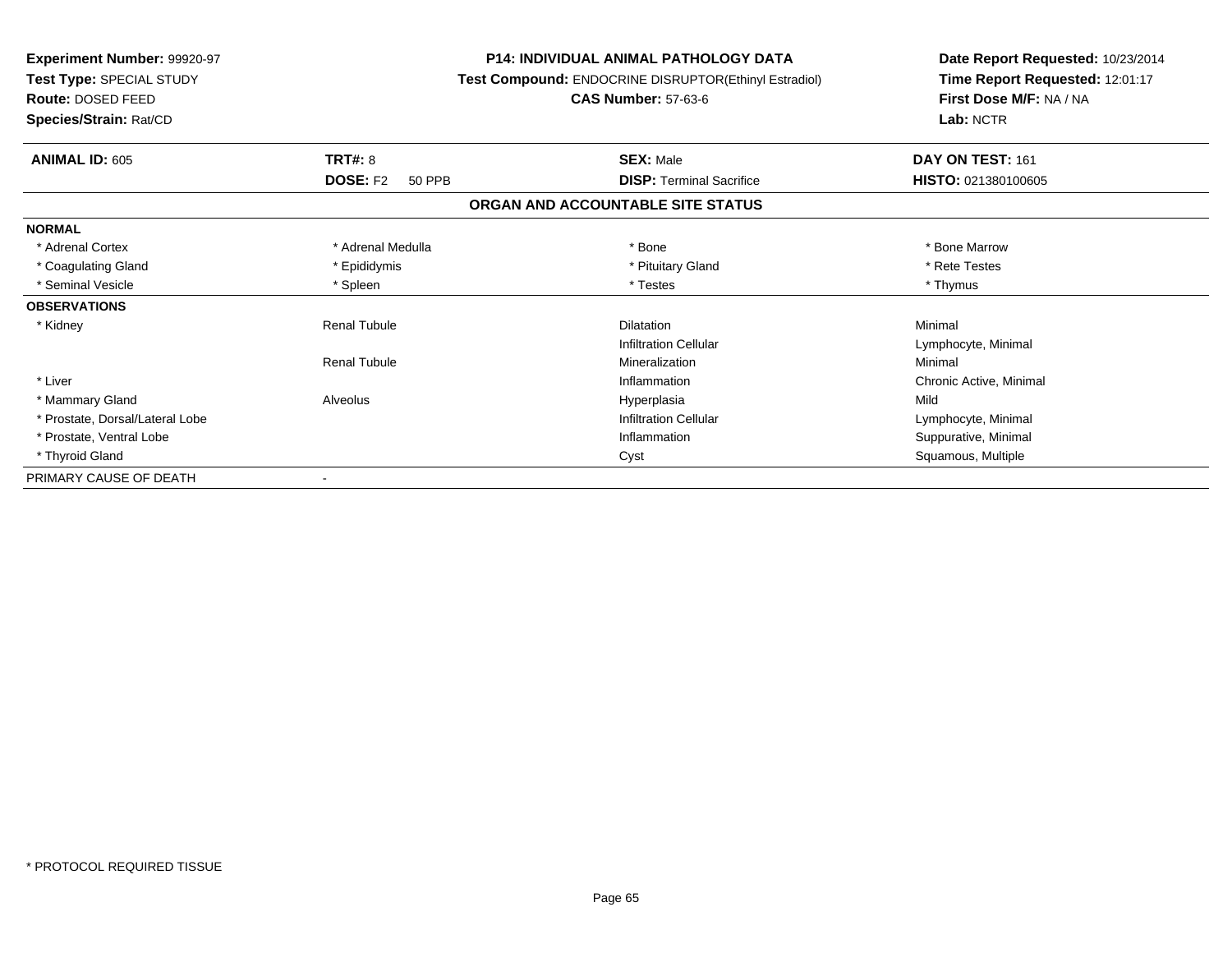| Experiment Number: 99920-97<br>Test Type: SPECIAL STUDY<br>Route: DOSED FEED<br>Species/Strain: Rat/CD |                           | <b>P14: INDIVIDUAL ANIMAL PATHOLOGY DATA</b><br>Test Compound: ENDOCRINE DISRUPTOR(Ethinyl Estradiol)<br><b>CAS Number: 57-63-6</b> | Date Report Requested: 10/23/2014<br>Time Report Requested: 12:01:17<br>First Dose M/F: NA / NA<br>Lab: NCTR |
|--------------------------------------------------------------------------------------------------------|---------------------------|-------------------------------------------------------------------------------------------------------------------------------------|--------------------------------------------------------------------------------------------------------------|
|                                                                                                        |                           |                                                                                                                                     |                                                                                                              |
| <b>ANIMAL ID: 606</b>                                                                                  | <b>TRT#: 8</b>            | <b>SEX: Male</b>                                                                                                                    | DAY ON TEST: 161                                                                                             |
|                                                                                                        | <b>DOSE: F2</b><br>50 PPB | <b>DISP: Terminal Sacrifice</b>                                                                                                     | HISTO: 021380100606                                                                                          |
|                                                                                                        |                           | ORGAN AND ACCOUNTABLE SITE STATUS                                                                                                   |                                                                                                              |
| <b>NORMAL</b>                                                                                          |                           |                                                                                                                                     |                                                                                                              |
| * Adrenal Cortex                                                                                       | * Adrenal Medulla         | * Bone                                                                                                                              | * Bone Marrow                                                                                                |
| * Coagulating Gland                                                                                    | * Epididymis              | * Liver                                                                                                                             | * Pituitary Gland                                                                                            |
| * Rete Testes                                                                                          | * Seminal Vesicle         | * Testes                                                                                                                            | * Thymus                                                                                                     |
| * Thyroid Gland                                                                                        |                           |                                                                                                                                     |                                                                                                              |
| <b>OBSERVATIONS</b>                                                                                    |                           |                                                                                                                                     |                                                                                                              |
| * Kidney                                                                                               |                           | <b>Infiltration Cellular</b>                                                                                                        | Lymphocyte, Minimal                                                                                          |
| * Mammary Gland                                                                                        | Alveolus                  | Hyperplasia                                                                                                                         | Mild                                                                                                         |
| * Prostate, Dorsal/Lateral Lobe                                                                        |                           | <b>Infiltration Cellular</b>                                                                                                        | Lymphocyte, Moderate                                                                                         |
| * Prostate, Ventral Lobe                                                                               |                           | Inflammation                                                                                                                        | Suppurative, Mild                                                                                            |
| * Spleen                                                                                               |                           | Pigmentation                                                                                                                        | Minimal                                                                                                      |
| PRIMARY CAUSE OF DEATH                                                                                 |                           |                                                                                                                                     |                                                                                                              |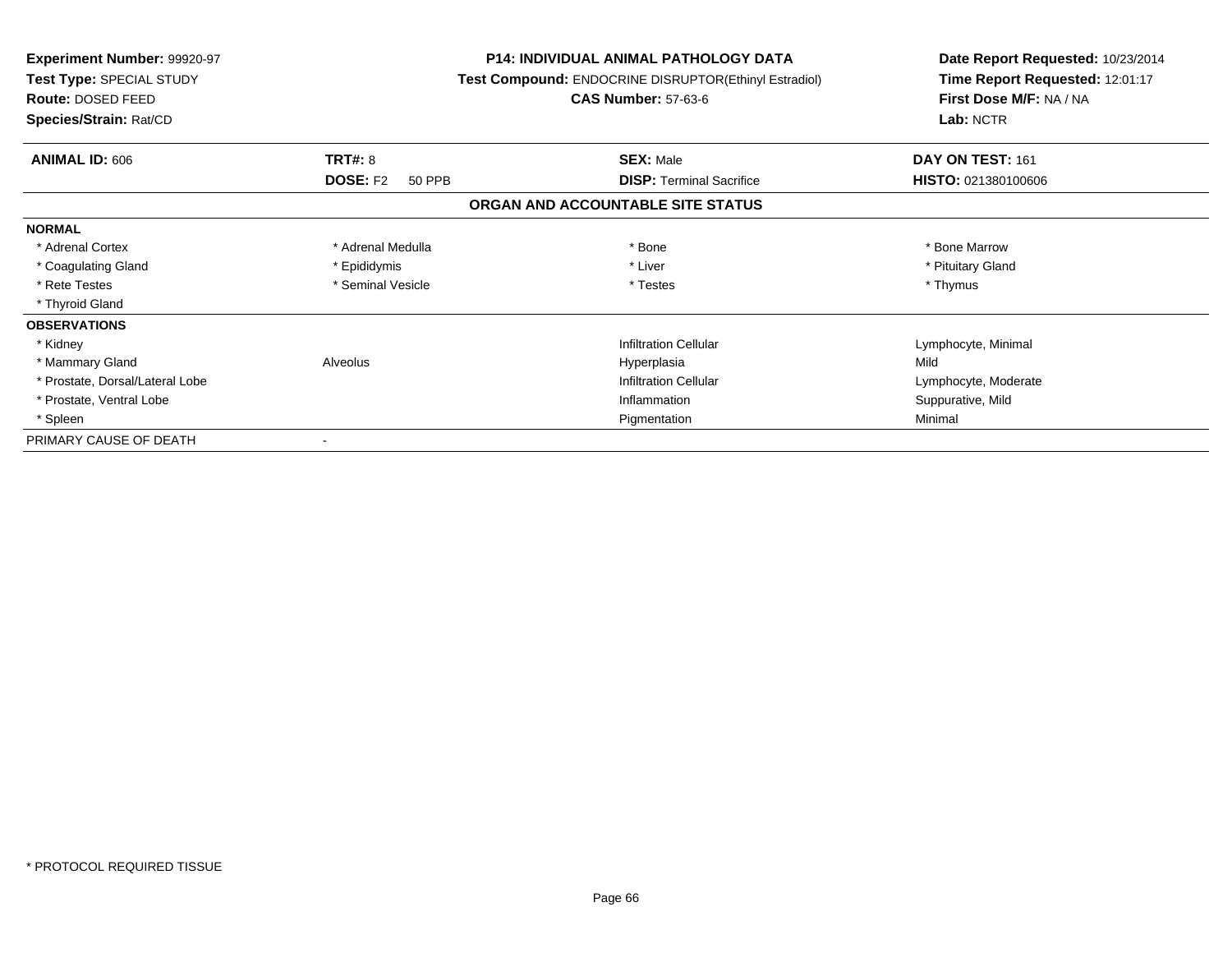| <b>Experiment Number: 99920-97</b><br>Test Type: SPECIAL STUDY<br><b>Route: DOSED FEED</b><br>Species/Strain: Rat/CD |                            | <b>P14: INDIVIDUAL ANIMAL PATHOLOGY DATA</b><br>Test Compound: ENDOCRINE DISRUPTOR(Ethinyl Estradiol)<br><b>CAS Number: 57-63-6</b> | Date Report Requested: 10/23/2014<br>Time Report Requested: 12:01:17<br>First Dose M/F: NA / NA<br>Lab: NCTR |  |
|----------------------------------------------------------------------------------------------------------------------|----------------------------|-------------------------------------------------------------------------------------------------------------------------------------|--------------------------------------------------------------------------------------------------------------|--|
| <b>ANIMAL ID: 631</b>                                                                                                | TRT#: 5                    | <b>SEX: Male</b>                                                                                                                    | DAY ON TEST: 163                                                                                             |  |
|                                                                                                                      | <b>DOSE: F2</b><br>CONTROL | <b>DISP:</b> Terminal Sacrifice                                                                                                     | HISTO: 021380100631                                                                                          |  |
|                                                                                                                      |                            | ORGAN AND ACCOUNTABLE SITE STATUS                                                                                                   |                                                                                                              |  |
| <b>NORMAL</b>                                                                                                        |                            |                                                                                                                                     |                                                                                                              |  |
| * Adrenal Cortex                                                                                                     | * Adrenal Medulla          | * Bone                                                                                                                              | * Bone Marrow                                                                                                |  |
| * Epididymis                                                                                                         | * Liver                    | * Mammary Gland                                                                                                                     | * Pituitary Gland                                                                                            |  |
| * Prostate, Ventral Lobe                                                                                             | * Rete Testes              | * Seminal Vesicle                                                                                                                   | * Testes                                                                                                     |  |
| * Thymus                                                                                                             | * Thyroid Gland            |                                                                                                                                     |                                                                                                              |  |
| <b>OBSERVATIONS</b>                                                                                                  |                            |                                                                                                                                     |                                                                                                              |  |
| * Coagulating Gland                                                                                                  |                            | Developmental Malformation                                                                                                          |                                                                                                              |  |
| [ Developmental Malformation TGLS = 1-2A ]                                                                           |                            |                                                                                                                                     |                                                                                                              |  |
| * Kidney                                                                                                             |                            | <b>Infiltration Cellular</b>                                                                                                        | Lymphocyte, Minimal                                                                                          |  |
| * Prostate, Dorsal/Lateral Lobe                                                                                      |                            | <b>Infiltration Cellular</b>                                                                                                        | Lymphocyte, Minimal                                                                                          |  |
| * Spleen                                                                                                             |                            | Hematopoietic Cell Proliferation                                                                                                    | Minimal                                                                                                      |  |
| PRIMARY CAUSE OF DEATH                                                                                               |                            |                                                                                                                                     |                                                                                                              |  |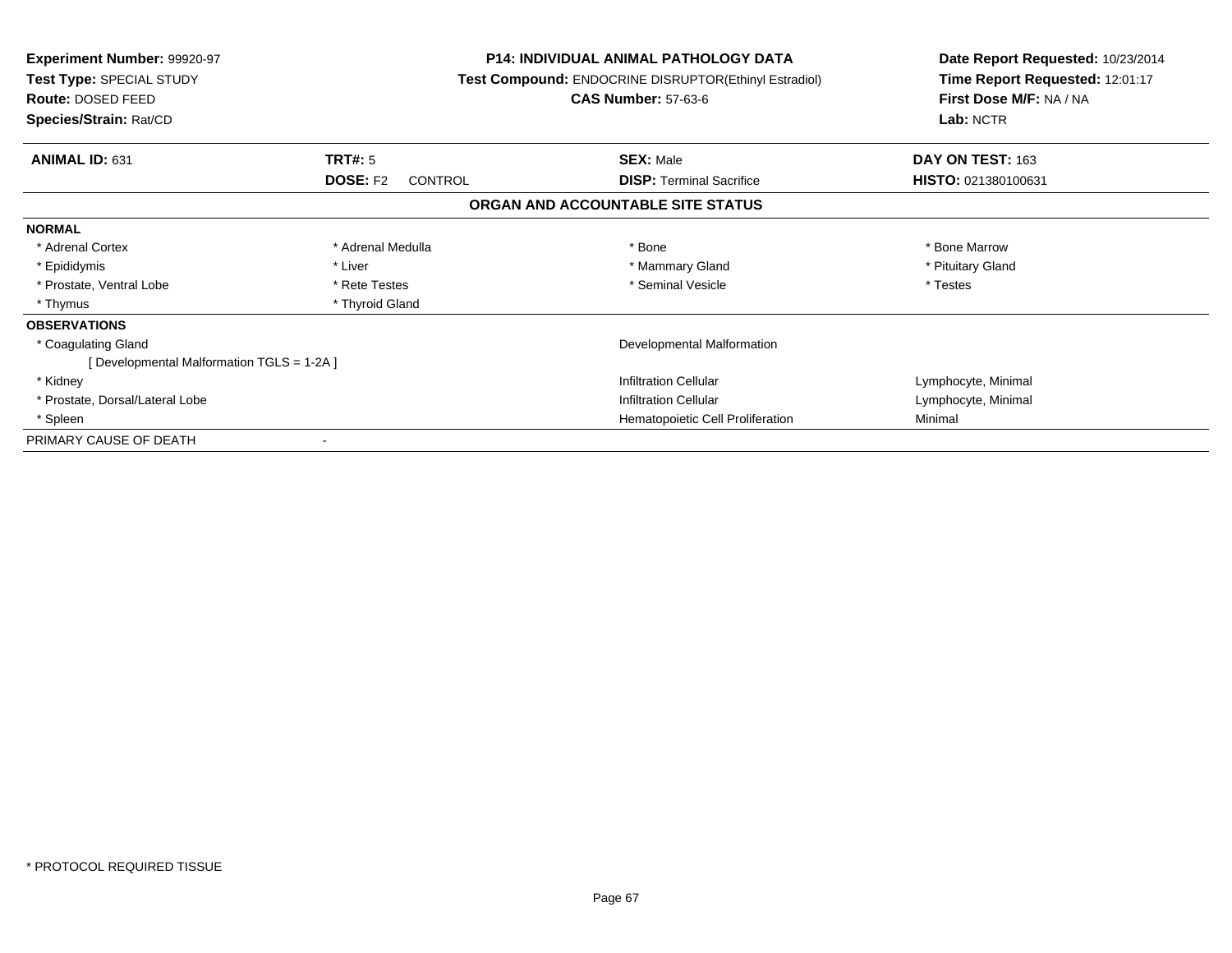| <b>Experiment Number: 99920-97</b><br>Test Type: SPECIAL STUDY<br>Route: DOSED FEED<br>Species/Strain: Rat/CD |                                   | <b>P14: INDIVIDUAL ANIMAL PATHOLOGY DATA</b><br>Test Compound: ENDOCRINE DISRUPTOR(Ethinyl Estradiol)<br><b>CAS Number: 57-63-6</b> | Date Report Requested: 10/23/2014<br>Time Report Requested: 12:01:17<br>First Dose M/F: NA / NA<br>Lab: NCTR |
|---------------------------------------------------------------------------------------------------------------|-----------------------------------|-------------------------------------------------------------------------------------------------------------------------------------|--------------------------------------------------------------------------------------------------------------|
| <b>ANIMAL ID: 632</b>                                                                                         | <b>TRT#: 5</b>                    | <b>SEX: Male</b>                                                                                                                    | DAY ON TEST: 163                                                                                             |
|                                                                                                               | <b>DOSE: F2</b><br><b>CONTROL</b> | <b>DISP: Terminal Sacrifice</b>                                                                                                     | HISTO: 021380100632                                                                                          |
|                                                                                                               |                                   | ORGAN AND ACCOUNTABLE SITE STATUS                                                                                                   |                                                                                                              |
| <b>NORMAL</b>                                                                                                 |                                   |                                                                                                                                     |                                                                                                              |
| * Adrenal Cortex                                                                                              | * Adrenal Medulla                 | * Bone                                                                                                                              | * Bone Marrow                                                                                                |
| * Coagulating Gland                                                                                           | * Epididymis                      | * Liver                                                                                                                             | * Mammary Gland                                                                                              |
| * Pituitary Gland                                                                                             | * Prostate, Ventral Lobe          | * Rete Testes                                                                                                                       | * Seminal Vesicle                                                                                            |
| * Spleen                                                                                                      | * Testes                          | * Thymus                                                                                                                            |                                                                                                              |
| <b>OBSERVATIONS</b>                                                                                           |                                   |                                                                                                                                     |                                                                                                              |
| * Coagulat GI                                                                                                 |                                   |                                                                                                                                     |                                                                                                              |
| Note: TGL 1 - NCL                                                                                             |                                   |                                                                                                                                     |                                                                                                              |
| * Kidney                                                                                                      |                                   | <b>Infiltration Cellular</b>                                                                                                        | Lymphocyte, Minimal                                                                                          |
| * Prostate, Dorsal/Lateral Lobe                                                                               |                                   | <b>Infiltration Cellular</b>                                                                                                        | Lymphocyte, Mild                                                                                             |
| * Thyroid Gland                                                                                               |                                   | Cyst                                                                                                                                | Squamous                                                                                                     |
| PRIMARY CAUSE OF DEATH                                                                                        |                                   |                                                                                                                                     |                                                                                                              |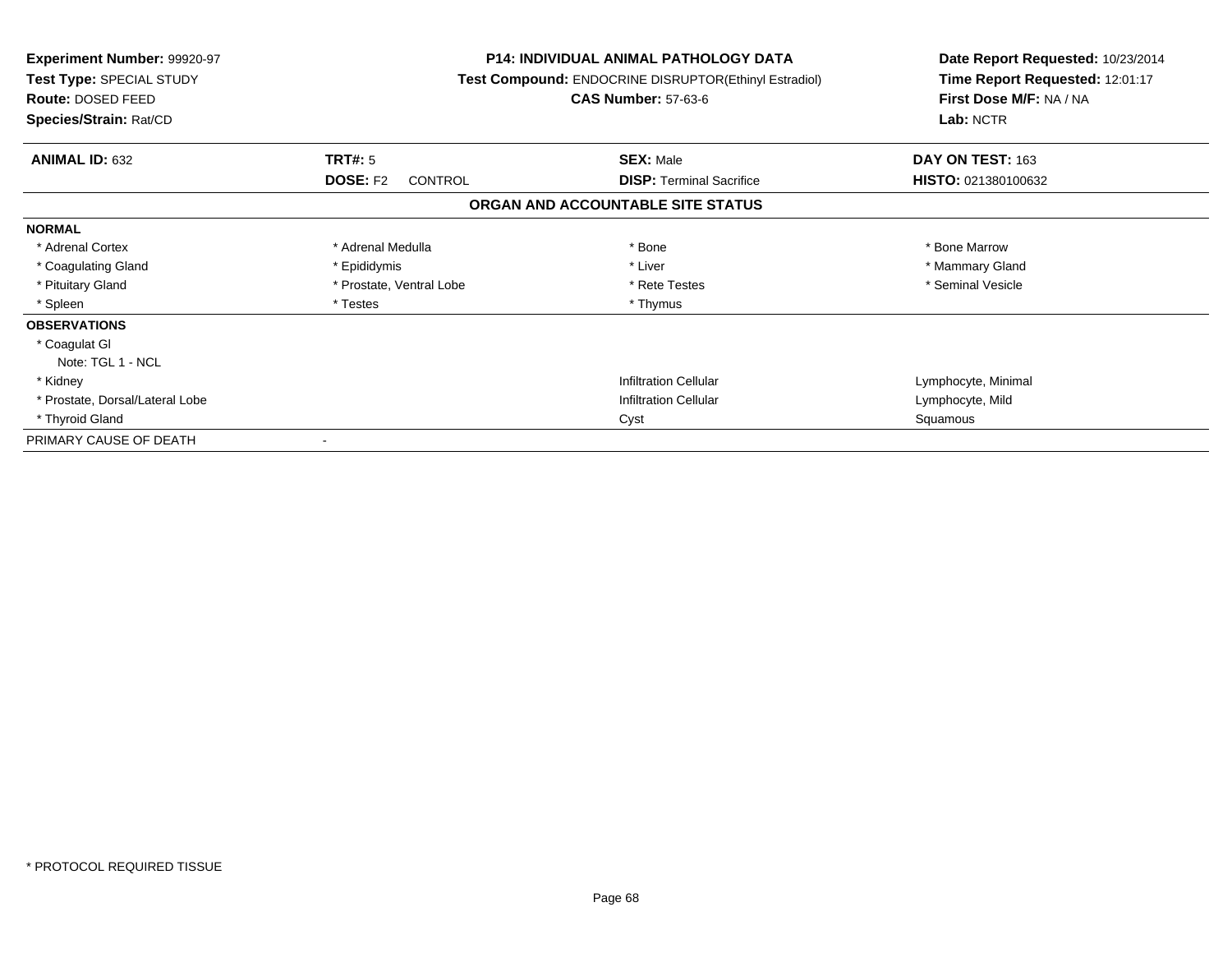| <b>Experiment Number: 99920-97</b><br>Test Type: SPECIAL STUDY<br><b>Route: DOSED FEED</b><br>Species/Strain: Rat/CD |                                   | <b>P14: INDIVIDUAL ANIMAL PATHOLOGY DATA</b><br>Test Compound: ENDOCRINE DISRUPTOR(Ethinyl Estradiol)<br><b>CAS Number: 57-63-6</b> | Date Report Requested: 10/23/2014<br>Time Report Requested: 12:01:17<br>First Dose M/F: NA / NA<br>Lab: NCTR |
|----------------------------------------------------------------------------------------------------------------------|-----------------------------------|-------------------------------------------------------------------------------------------------------------------------------------|--------------------------------------------------------------------------------------------------------------|
| ANIMAL ID: 633                                                                                                       | <b>TRT#: 5</b>                    | <b>SEX: Male</b>                                                                                                                    | DAY ON TEST: 163                                                                                             |
|                                                                                                                      | <b>DOSE: F2</b><br><b>CONTROL</b> | <b>DISP: Terminal Sacrifice</b>                                                                                                     | HISTO: 021380100633                                                                                          |
|                                                                                                                      |                                   | ORGAN AND ACCOUNTABLE SITE STATUS                                                                                                   |                                                                                                              |
| <b>NORMAL</b>                                                                                                        |                                   |                                                                                                                                     |                                                                                                              |
| * Adrenal Cortex                                                                                                     | * Adrenal Medulla                 | * Bone                                                                                                                              | * Bone Marrow                                                                                                |
| * Mammary Gland                                                                                                      | * Pituitary Gland                 | * Prostate, Dorsal/lateral Lobe                                                                                                     | * Rete Testes                                                                                                |
| * Seminal Vesicle                                                                                                    | * Spleen                          | * Testes                                                                                                                            | * Thymus                                                                                                     |
| * Thyroid Gland                                                                                                      |                                   |                                                                                                                                     |                                                                                                              |
| <b>OBSERVATIONS</b>                                                                                                  |                                   |                                                                                                                                     |                                                                                                              |
| * Coagulating Gland                                                                                                  |                                   | Developmental Malformation                                                                                                          |                                                                                                              |
| [ Developmental Malformation TGLS = 1-2A ]                                                                           |                                   |                                                                                                                                     |                                                                                                              |
| * Epididymis                                                                                                         |                                   | Infiltration Cellular                                                                                                               | Lymphocyte, Minimal                                                                                          |
| * Kidney                                                                                                             |                                   | <b>Hyaline Droplet</b>                                                                                                              | Minimal                                                                                                      |
|                                                                                                                      |                                   | <b>Infiltration Cellular</b>                                                                                                        | Lymphocyte, Minimal                                                                                          |
| * Liver                                                                                                              |                                   | Inflammation                                                                                                                        | Chronic Active, Minimal                                                                                      |
| * Prostate, Ventral Lobe                                                                                             |                                   | <b>Infiltration Cellular</b>                                                                                                        | Lymphocyte, Minimal                                                                                          |
| PRIMARY CAUSE OF DEATH                                                                                               |                                   |                                                                                                                                     |                                                                                                              |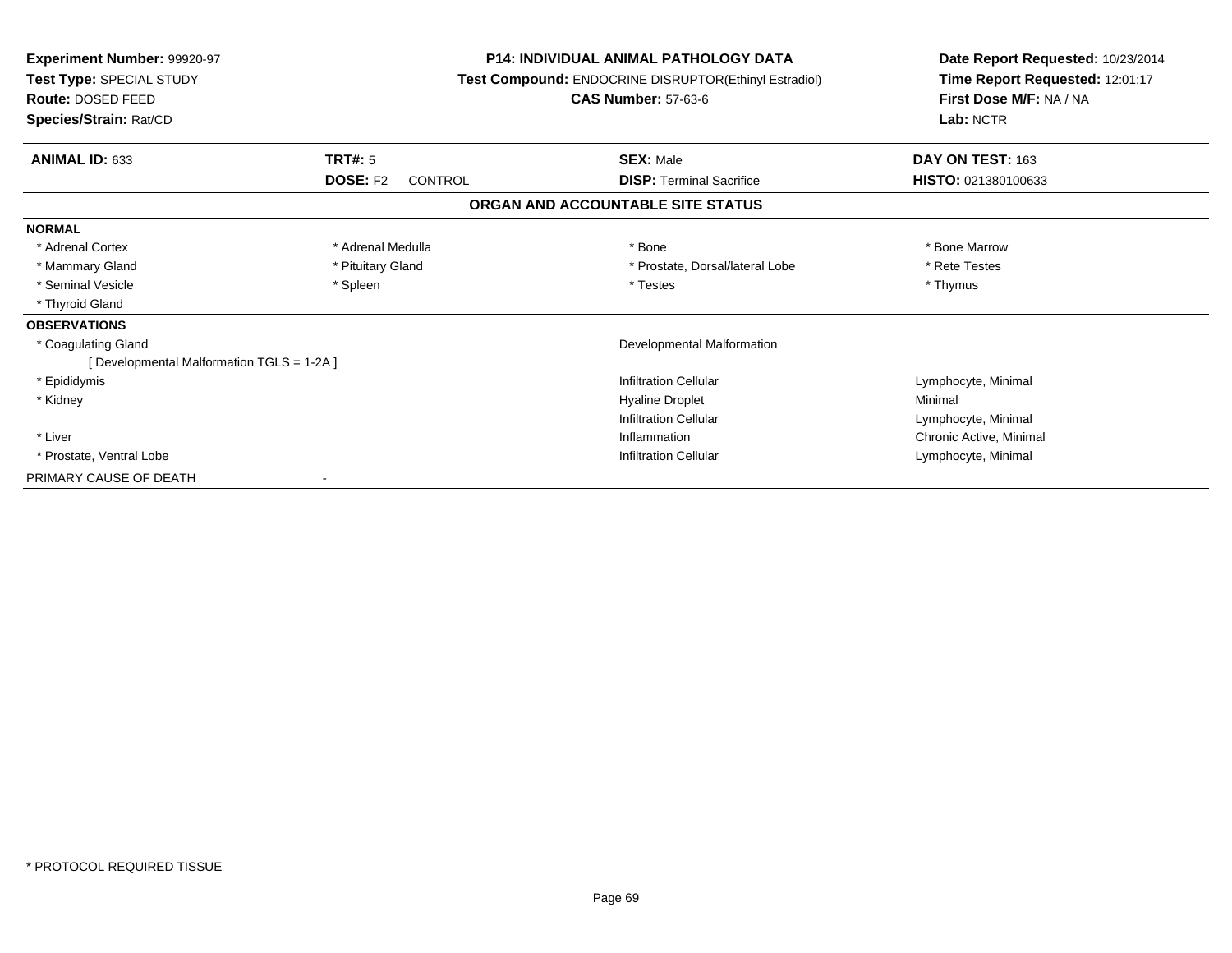| <b>Experiment Number: 99920-97</b><br>Test Type: SPECIAL STUDY<br><b>Route: DOSED FEED</b><br>Species/Strain: Rat/CD |                            | <b>P14: INDIVIDUAL ANIMAL PATHOLOGY DATA</b><br>Test Compound: ENDOCRINE DISRUPTOR(Ethinyl Estradiol)<br><b>CAS Number: 57-63-6</b> | Date Report Requested: 10/23/2014<br>Time Report Requested: 12:01:17<br>First Dose M/F: NA / NA<br>Lab: NCTR |
|----------------------------------------------------------------------------------------------------------------------|----------------------------|-------------------------------------------------------------------------------------------------------------------------------------|--------------------------------------------------------------------------------------------------------------|
| <b>ANIMAL ID: 634</b>                                                                                                | TRT#: 5                    | <b>SEX: Male</b>                                                                                                                    | DAY ON TEST: 163                                                                                             |
|                                                                                                                      | <b>DOSE: F2</b><br>CONTROL | <b>DISP:</b> Terminal Sacrifice                                                                                                     | HISTO: 021380100634                                                                                          |
|                                                                                                                      |                            | ORGAN AND ACCOUNTABLE SITE STATUS                                                                                                   |                                                                                                              |
| <b>NORMAL</b>                                                                                                        |                            |                                                                                                                                     |                                                                                                              |
| * Adrenal Cortex                                                                                                     | * Adrenal Medulla          | * Bone                                                                                                                              | * Epididymis                                                                                                 |
| * Mammary Gland                                                                                                      | * Pituitary Gland          | * Prostate, Dorsal/lateral Lobe                                                                                                     | * Prostate, Ventral Lobe                                                                                     |
| * Rete Testes                                                                                                        | * Seminal Vesicle          | * Spleen                                                                                                                            | * Testes                                                                                                     |
| * Thymus                                                                                                             | * Thyroid Gland            |                                                                                                                                     |                                                                                                              |
| <b>OBSERVATIONS</b>                                                                                                  |                            |                                                                                                                                     |                                                                                                              |
| * Bone Marrow                                                                                                        | <b>Myeloid Cell</b>        | Hyperplasia                                                                                                                         | Mild                                                                                                         |
| * Coagulating Gland                                                                                                  |                            | Developmental Malformation                                                                                                          |                                                                                                              |
| [ Developmental Malformation TGLS = 1-2A ]                                                                           |                            |                                                                                                                                     |                                                                                                              |
| * Kidney                                                                                                             |                            | <b>Infiltration Cellular</b>                                                                                                        | Lymphocyte, Minimal                                                                                          |
|                                                                                                                      | <b>Renal Tubule</b>        | Regeneration                                                                                                                        | Minimal                                                                                                      |
| * Liver                                                                                                              |                            | <b>Infiltration Cellular</b>                                                                                                        | Lymphocyte, Minimal                                                                                          |
| PRIMARY CAUSE OF DEATH                                                                                               |                            |                                                                                                                                     |                                                                                                              |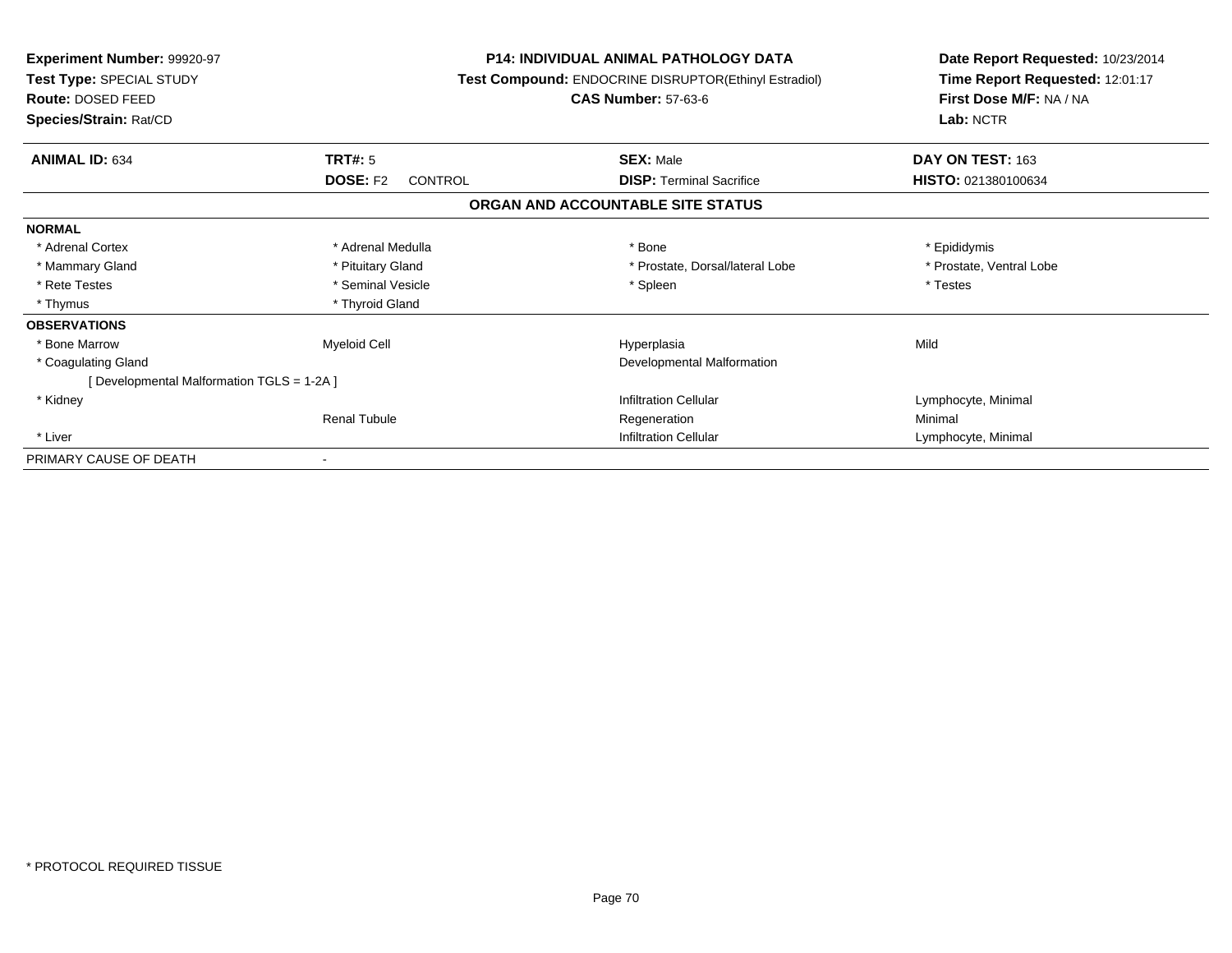| Experiment Number: 99920-97<br>Test Type: SPECIAL STUDY |                            | <b>P14: INDIVIDUAL ANIMAL PATHOLOGY DATA</b>          | Date Report Requested: 10/23/2014<br>Time Report Requested: 12:01:17 |
|---------------------------------------------------------|----------------------------|-------------------------------------------------------|----------------------------------------------------------------------|
|                                                         |                            | Test Compound: ENDOCRINE DISRUPTOR(Ethinyl Estradiol) |                                                                      |
| Route: DOSED FEED                                       |                            | <b>CAS Number: 57-63-6</b>                            | First Dose M/F: NA / NA                                              |
| Species/Strain: Rat/CD                                  |                            |                                                       | Lab: NCTR                                                            |
|                                                         |                            |                                                       |                                                                      |
| <b>ANIMAL ID: 635</b>                                   | <b>TRT#: 5</b>             | <b>SEX: Male</b>                                      | DAY ON TEST: 163                                                     |
|                                                         | <b>DOSE: F2</b><br>CONTROL | <b>DISP: Terminal Sacrifice</b>                       | HISTO: 021380100635                                                  |
|                                                         |                            | ORGAN AND ACCOUNTABLE SITE STATUS                     |                                                                      |
| <b>NORMAL</b>                                           |                            |                                                       |                                                                      |
| * Adrenal Cortex                                        | * Adrenal Medulla          | * Bone                                                | * Bone Marrow                                                        |
| * Mammary Gland                                         | * Pituitary Gland          | * Prostate, Ventral Lobe                              | * Seminal Vesicle                                                    |
| * Spleen                                                | * Thymus                   | * Thyroid Gland                                       |                                                                      |
| <b>OBSERVATIONS</b>                                     |                            |                                                       |                                                                      |
| * Coagulating Gland                                     |                            | Developmental Malformation                            |                                                                      |
| [ Developmental Malformation TGLS = 3-2A ]              |                            |                                                       |                                                                      |
| * Epididymis                                            |                            | Atrophy                                               | Mild                                                                 |
|                                                         |                            | Hypospermia                                           | Marked                                                               |
| [Atrophy TGLS = $2-2$ ]                                 |                            |                                                       |                                                                      |
| [Hypospermia TGLS = 2-2]                                |                            |                                                       |                                                                      |
| * Kidney                                                |                            | <b>Casts Protein</b>                                  | Mild                                                                 |
|                                                         |                            | <b>Hyaline Droplet</b>                                | Mild                                                                 |
|                                                         |                            | <b>Infiltration Cellular</b>                          | Lymphocyte, Minimal                                                  |
|                                                         | <b>Renal Tubule</b>        | Regeneration                                          | Mild                                                                 |
| * Liver                                                 |                            | Inflammation                                          | Chronic Active, Minimal                                              |
| * Prostate, Dorsal/Lateral Lobe                         |                            | <b>Infiltration Cellular</b>                          | Lymphocyte, Minimal                                                  |
| * Rete Testes                                           |                            | <b>Dilatation</b>                                     | Moderate                                                             |
| * Testes                                                | Seminif Tub                | Degeneration                                          | Marked                                                               |
| [Degeneration TGLS = $1-7$ ]                            |                            |                                                       |                                                                      |
| PRIMARY CAUSE OF DEATH                                  | $\overline{\phantom{a}}$   |                                                       |                                                                      |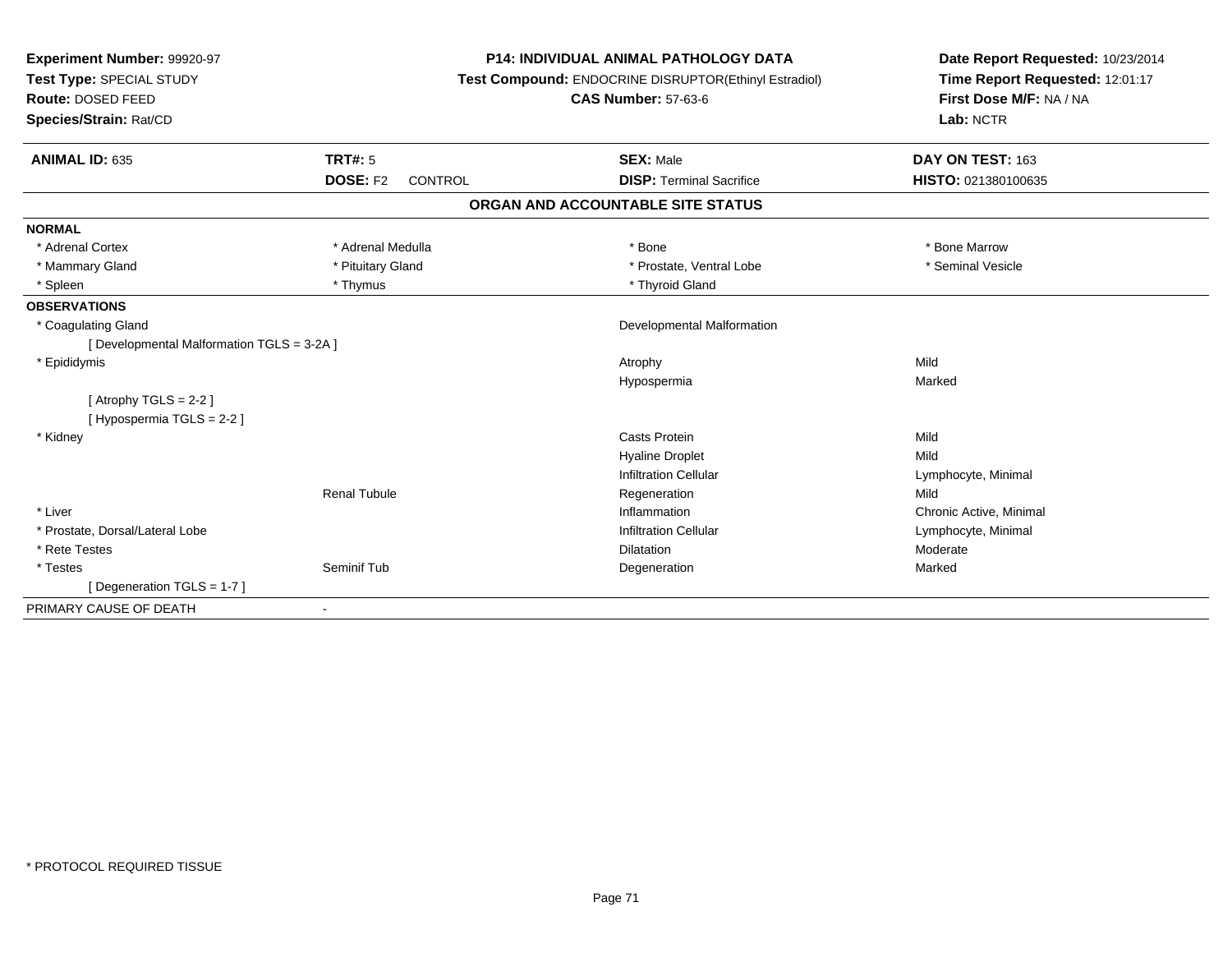| Experiment Number: 99920-97     | <b>P14: INDIVIDUAL ANIMAL PATHOLOGY DATA</b><br>Test Compound: ENDOCRINE DISRUPTOR(Ethinyl Estradiol) |                                   | Date Report Requested: 10/23/2014 |
|---------------------------------|-------------------------------------------------------------------------------------------------------|-----------------------------------|-----------------------------------|
| Test Type: SPECIAL STUDY        |                                                                                                       |                                   | Time Report Requested: 12:01:17   |
| Route: DOSED FEED               |                                                                                                       | <b>CAS Number: 57-63-6</b>        | First Dose M/F: NA / NA           |
| Species/Strain: Rat/CD          |                                                                                                       |                                   | Lab: NCTR                         |
| ANIMAL ID: 636                  | <b>TRT#: 5</b>                                                                                        | <b>SEX: Male</b>                  | DAY ON TEST: 161                  |
|                                 | <b>DOSE: F2</b><br>CONTROL                                                                            | <b>DISP: Terminal Sacrifice</b>   | HISTO: 021380100636               |
|                                 |                                                                                                       | ORGAN AND ACCOUNTABLE SITE STATUS |                                   |
| <b>NORMAL</b>                   |                                                                                                       |                                   |                                   |
| * Adrenal Cortex                | * Adrenal Medulla                                                                                     | * Bone                            | * Bone Marrow                     |
| * Coagulating Gland             | * Liver                                                                                               | * Mammary Gland                   | * Pituitary Gland                 |
| * Prostate, Ventral Lobe        | * Seminal Vesicle                                                                                     | * Spleen                          |                                   |
| <b>OBSERVATIONS</b>             |                                                                                                       |                                   |                                   |
| * Epididymis                    |                                                                                                       | Atrophy                           | Mild                              |
|                                 |                                                                                                       | Hypospermia                       | Marked                            |
| [Atrophy TGLS = $2-2$ ]         |                                                                                                       |                                   |                                   |
| [ Hypospermia TGLS = 2-2 ]      |                                                                                                       |                                   |                                   |
| * Kidney                        | <b>Renal Tubule</b>                                                                                   | <b>Dilatation</b>                 | Mild                              |
|                                 |                                                                                                       | <b>Hyaline Droplet</b>            | Mild                              |
|                                 |                                                                                                       | <b>Infiltration Cellular</b>      | Lymphocyte, Minimal               |
|                                 | <b>Renal Tubule</b>                                                                                   | Regeneration                      | Mild                              |
| * Prostate, Dorsal/Lateral Lobe |                                                                                                       | <b>Infiltration Cellular</b>      | Lymphocyte, Minimal               |
| * Rete Testes                   |                                                                                                       | <b>Dilatation</b>                 | Mild                              |
| * Testes                        | Seminif Tub                                                                                           | Degeneration                      | Marked                            |
| [ Degeneration TGLS = $1-7$ ]   |                                                                                                       |                                   |                                   |
| * Thymus                        |                                                                                                       | Hemorrhage                        | Moderate                          |
| [Hemorrhage TGLS = 3-4]         |                                                                                                       |                                   |                                   |
| * Thyroid Gland                 |                                                                                                       | Cyst                              | Squamous                          |
| PRIMARY CAUSE OF DEATH          |                                                                                                       |                                   |                                   |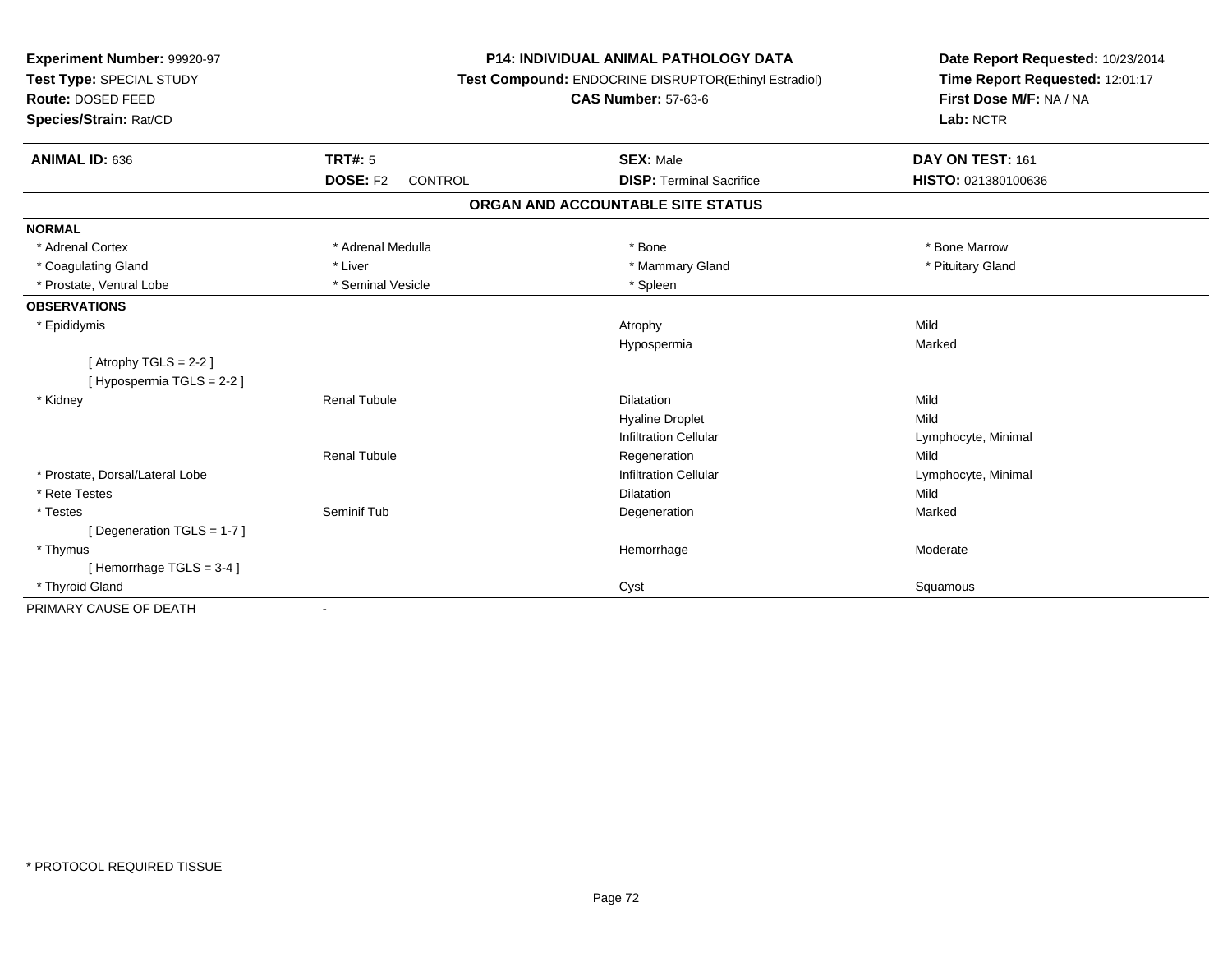| Experiment Number: 99920-97     | <b>P14: INDIVIDUAL ANIMAL PATHOLOGY DATA</b> |                                                       | Date Report Requested: 10/23/2014 |
|---------------------------------|----------------------------------------------|-------------------------------------------------------|-----------------------------------|
| Test Type: SPECIAL STUDY        |                                              | Test Compound: ENDOCRINE DISRUPTOR(Ethinyl Estradiol) | Time Report Requested: 12:01:17   |
| <b>Route: DOSED FEED</b>        |                                              | <b>CAS Number: 57-63-6</b>                            | First Dose M/F: NA / NA           |
| Species/Strain: Rat/CD          |                                              |                                                       | Lab: NCTR                         |
| <b>ANIMAL ID: 637</b>           | <b>TRT#: 6</b>                               | <b>SEX: Male</b>                                      | DAY ON TEST: 161                  |
|                                 | <b>DOSE: F2</b><br>2.0 PPB                   | <b>DISP:</b> Terminal Sacrifice                       | HISTO: 021380100637               |
|                                 |                                              | ORGAN AND ACCOUNTABLE SITE STATUS                     |                                   |
| <b>NORMAL</b>                   |                                              |                                                       |                                   |
| * Coagulating Gland             | * Epididymis                                 | * Mammary Gland                                       | * Prostate, Ventral Lobe          |
| * Rete Testes                   | * Seminal Vesicle                            | * Testes                                              |                                   |
| <b>OBSERVATIONS</b>             |                                              |                                                       |                                   |
| * Prostate, Dorsal/Lateral Lobe |                                              | <b>Infiltration Cellular</b>                          | Lymphocyte, Minimal               |
| PRIMARY CAUSE OF DEATH          |                                              |                                                       |                                   |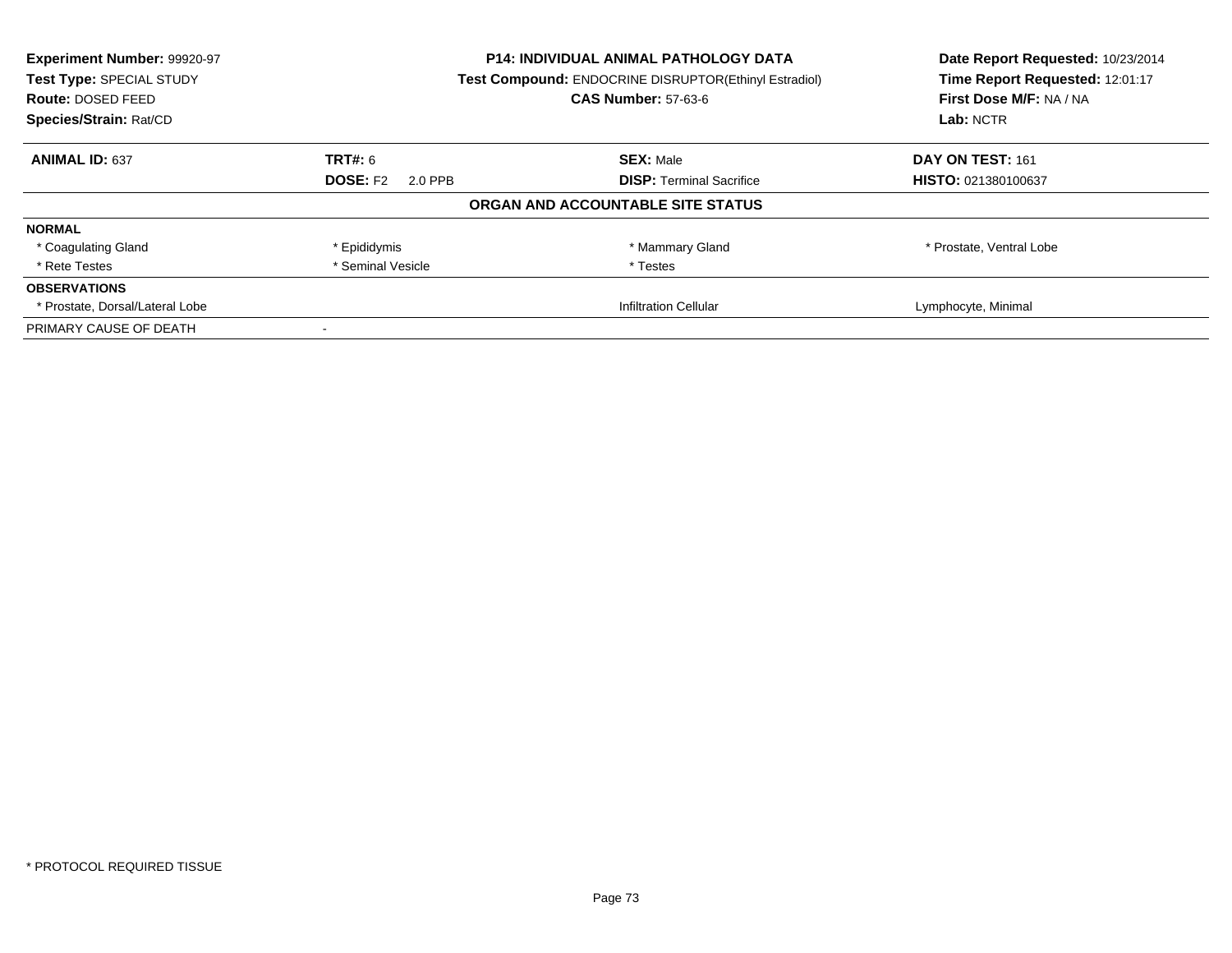| Experiment Number: 99920-97<br>Test Type: SPECIAL STUDY<br>Route: DOSED FEED<br>Species/Strain: Rat/CD |                            | <b>P14: INDIVIDUAL ANIMAL PATHOLOGY DATA</b><br><b>Test Compound: ENDOCRINE DISRUPTOR(Ethinyl Estradiol)</b><br><b>CAS Number: 57-63-6</b> | Date Report Requested: 10/23/2014<br>Time Report Requested: 12:01:17<br>First Dose M/F: NA / NA<br>Lab: NCTR |
|--------------------------------------------------------------------------------------------------------|----------------------------|--------------------------------------------------------------------------------------------------------------------------------------------|--------------------------------------------------------------------------------------------------------------|
| <b>ANIMAL ID: 638</b>                                                                                  | TRT#: 6                    | <b>SEX: Male</b>                                                                                                                           | DAY ON TEST: 161                                                                                             |
|                                                                                                        | <b>DOSE: F2</b><br>2.0 PPB | <b>DISP:</b> Terminal Sacrifice                                                                                                            | <b>HISTO: 021380100638</b>                                                                                   |
|                                                                                                        |                            | ORGAN AND ACCOUNTABLE SITE STATUS                                                                                                          |                                                                                                              |
| <b>NORMAL</b>                                                                                          |                            |                                                                                                                                            |                                                                                                              |
| * Epididymis                                                                                           | * Mammary Gland            | * Prostate, Dorsal/lateral Lobe                                                                                                            | * Rete Testes                                                                                                |
| * Seminal Vesicle                                                                                      | * Testes                   |                                                                                                                                            |                                                                                                              |
| <b>MISSING</b>                                                                                         |                            |                                                                                                                                            |                                                                                                              |
| * Coagulating Gland                                                                                    |                            |                                                                                                                                            |                                                                                                              |
| <b>OBSERVATIONS</b>                                                                                    |                            |                                                                                                                                            |                                                                                                              |
| * Coagulat GI                                                                                          |                            |                                                                                                                                            |                                                                                                              |
| Note: Recut attempted                                                                                  |                            |                                                                                                                                            |                                                                                                              |
| * Prostate, Ventral Lobe                                                                               |                            | <b>Infiltration Cellular</b>                                                                                                               | Lymphocyte, Mild                                                                                             |
| PRIMARY CAUSE OF DEATH                                                                                 |                            |                                                                                                                                            |                                                                                                              |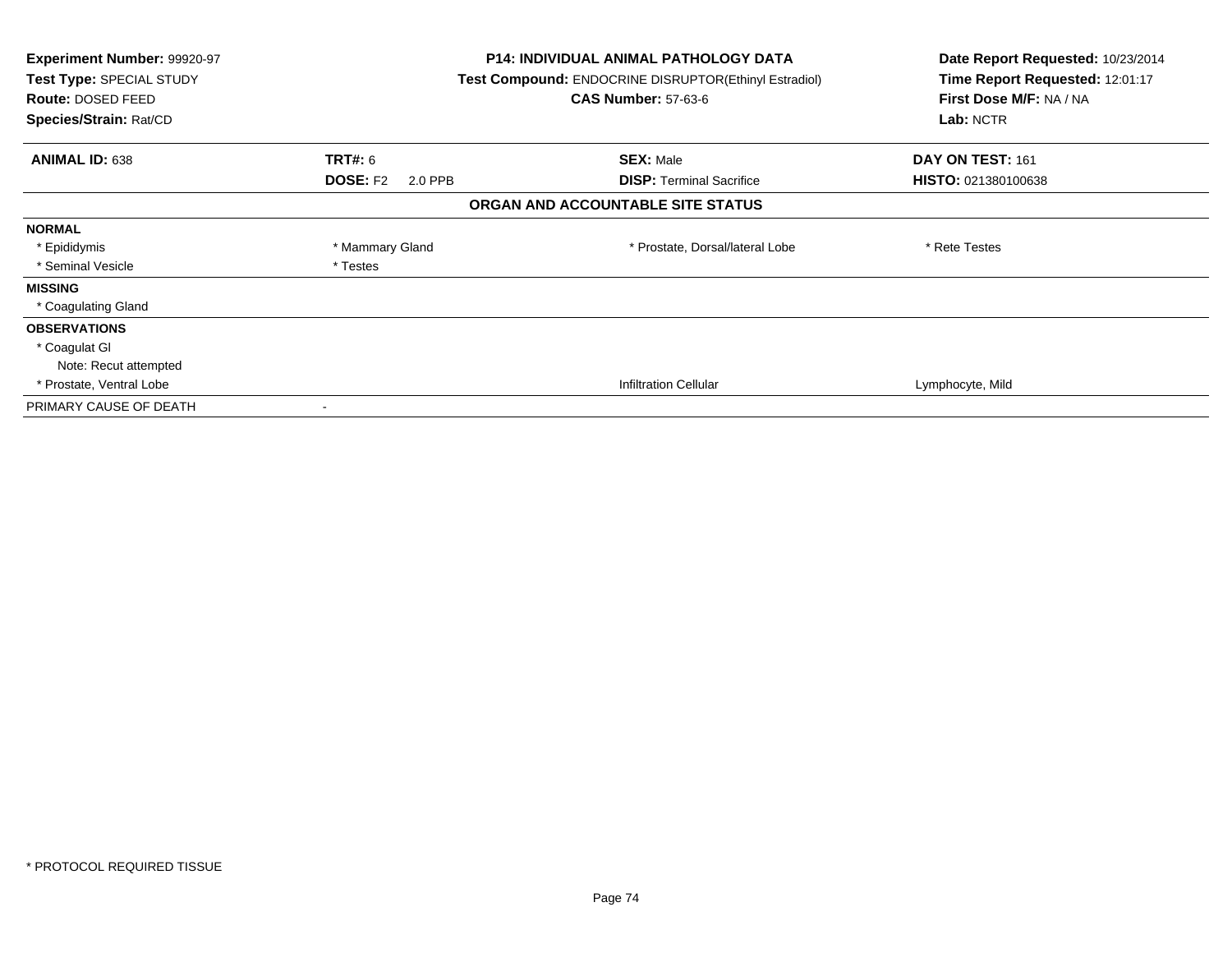| <b>Experiment Number: 99920-97</b><br>Test Type: SPECIAL STUDY<br>Route: DOSED FEED<br>Species/Strain: Rat/CD |                            | <b>P14: INDIVIDUAL ANIMAL PATHOLOGY DATA</b><br><b>Test Compound: ENDOCRINE DISRUPTOR(Ethinyl Estradiol)</b><br><b>CAS Number: 57-63-6</b> | Date Report Requested: 10/23/2014<br>Time Report Requested: 12:01:17<br>First Dose M/F: NA / NA<br>Lab: NCTR |
|---------------------------------------------------------------------------------------------------------------|----------------------------|--------------------------------------------------------------------------------------------------------------------------------------------|--------------------------------------------------------------------------------------------------------------|
| <b>ANIMAL ID: 639</b>                                                                                         | TRT#: 6                    | <b>SEX: Male</b>                                                                                                                           | DAY ON TEST: 161                                                                                             |
|                                                                                                               | <b>DOSE: F2</b><br>2.0 PPB | <b>DISP: Terminal Sacrifice</b>                                                                                                            | HISTO: 021380100639                                                                                          |
|                                                                                                               |                            | ORGAN AND ACCOUNTABLE SITE STATUS                                                                                                          |                                                                                                              |
| <b>NORMAL</b>                                                                                                 |                            |                                                                                                                                            |                                                                                                              |
| * Epididymis                                                                                                  | * Mammary Gland            | * Rete Testes                                                                                                                              | * Seminal Vesicle                                                                                            |
| * Testes                                                                                                      |                            |                                                                                                                                            |                                                                                                              |
| <b>OBSERVATIONS</b>                                                                                           |                            |                                                                                                                                            |                                                                                                              |
| * Coagulating Gland                                                                                           |                            | Developmental Malformation                                                                                                                 |                                                                                                              |
| [ Developmental Malformation TGLS = 2-2A ]                                                                    |                            |                                                                                                                                            |                                                                                                              |
| <b>Preputial Gland</b>                                                                                        |                            | Inflammation                                                                                                                               | Suppurative, Marked                                                                                          |
| [Inflammation TGLS = $1-2$ ]                                                                                  |                            |                                                                                                                                            |                                                                                                              |
| * Prostate, Dorsal/Lateral Lobe                                                                               |                            | <b>Infiltration Cellular</b>                                                                                                               | Lymphocyte, Mild                                                                                             |
| * Prostate, Ventral Lobe                                                                                      |                            | Inflammation                                                                                                                               | Suppurative, Minimal                                                                                         |
| * Thymus                                                                                                      |                            | Hemorrhage                                                                                                                                 | Mild                                                                                                         |
| [Hemorrhage TGLS = $3-4$ ]                                                                                    |                            |                                                                                                                                            |                                                                                                              |
| PRIMARY CAUSE OF DEATH                                                                                        |                            |                                                                                                                                            |                                                                                                              |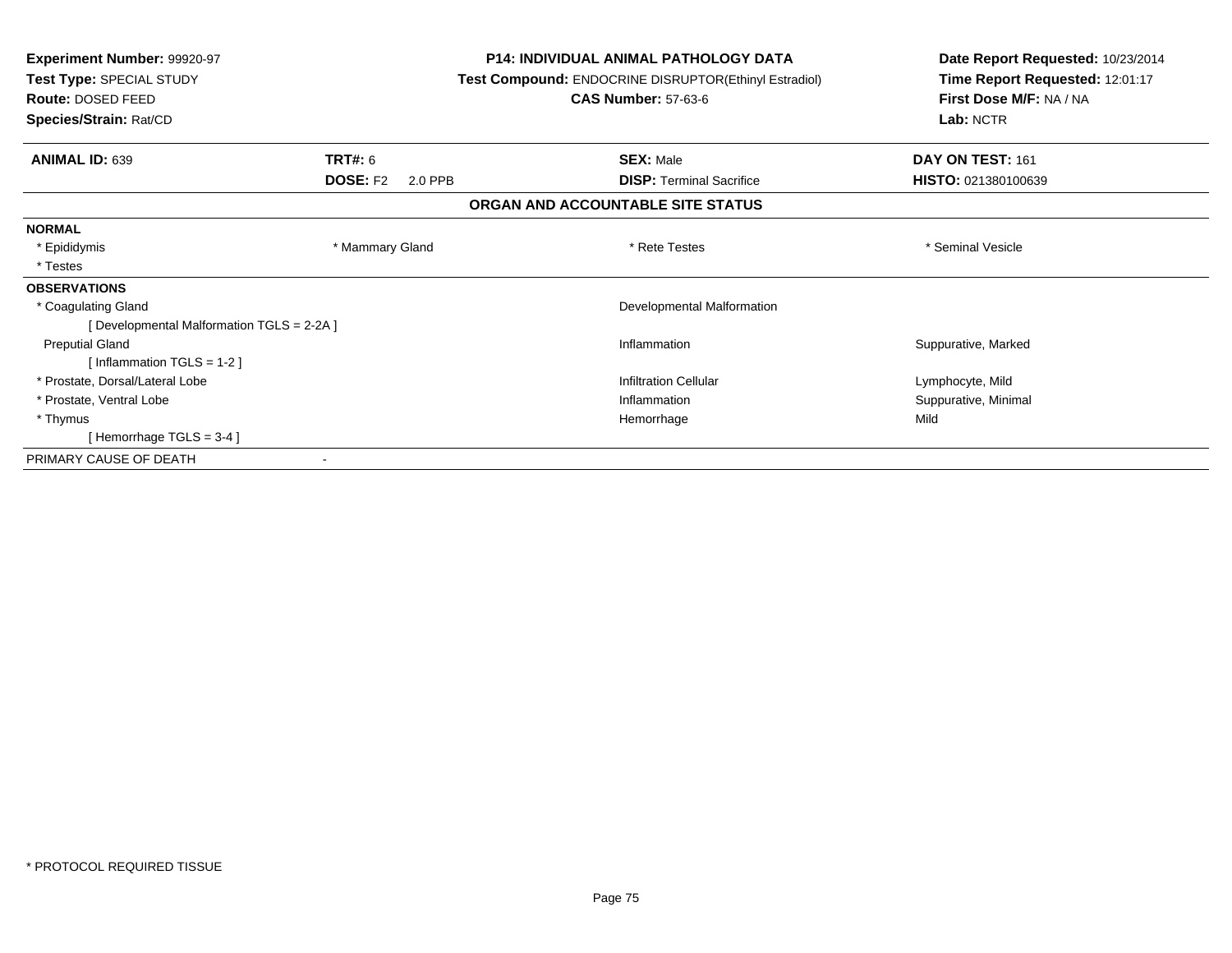| Experiment Number: 99920-97 |                                                       | <b>P14: INDIVIDUAL ANIMAL PATHOLOGY DATA</b> | Date Report Requested: 10/23/2014 |
|-----------------------------|-------------------------------------------------------|----------------------------------------------|-----------------------------------|
| Test Type: SPECIAL STUDY    | Test Compound: ENDOCRINE DISRUPTOR(Ethinyl Estradiol) |                                              | Time Report Requested: 12:01:17   |
| <b>Route: DOSED FEED</b>    |                                                       | <b>CAS Number: 57-63-6</b>                   | First Dose M/F: NA / NA           |
| Species/Strain: Rat/CD      |                                                       |                                              | Lab: NCTR                         |
| <b>ANIMAL ID: 640</b>       | <b>TRT#: 6</b>                                        | <b>SEX: Male</b>                             | DAY ON TEST: 161                  |
|                             | <b>DOSE: F2</b><br>2.0 PPB                            | <b>DISP:</b> Terminal Sacrifice              | HISTO: 021380100640               |
|                             |                                                       | ORGAN AND ACCOUNTABLE SITE STATUS            |                                   |
| <b>NORMAL</b>               |                                                       |                                              |                                   |
| * Coagulating Gland         | * Epididymis                                          | * Prostate, Dorsal/lateral Lobe              | * Prostate, Ventral Lobe          |
| * Rete Testes               | * Seminal Vesicle                                     | * Testes                                     |                                   |
| <b>OBSERVATIONS</b>         |                                                       |                                              |                                   |
| * Mammary Gland             | Duct                                                  | Hyperplasia                                  | Minimal                           |
| PRIMARY CAUSE OF DEATH      |                                                       |                                              |                                   |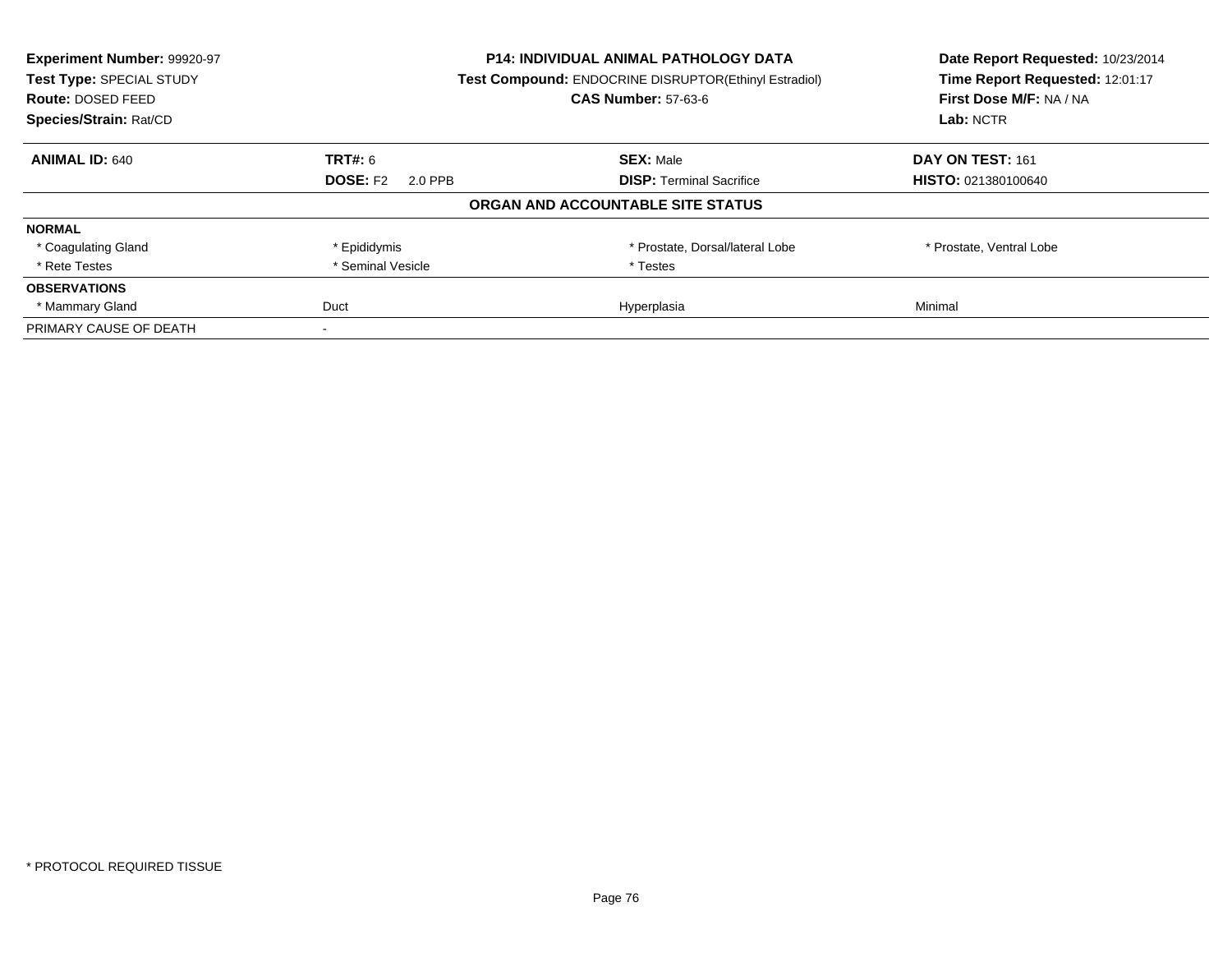| <b>Experiment Number: 99920-97</b><br>Test Type: SPECIAL STUDY<br>Route: DOSED FEED<br>Species/Strain: Rat/CD |                           | <b>P14: INDIVIDUAL ANIMAL PATHOLOGY DATA</b><br><b>Test Compound: ENDOCRINE DISRUPTOR(Ethinyl Estradiol)</b><br><b>CAS Number: 57-63-6</b> | Date Report Requested: 10/23/2014<br>Time Report Requested: 12:01:17<br>First Dose M/F: NA / NA<br>Lab: NCTR |
|---------------------------------------------------------------------------------------------------------------|---------------------------|--------------------------------------------------------------------------------------------------------------------------------------------|--------------------------------------------------------------------------------------------------------------|
| <b>ANIMAL ID: 641</b>                                                                                         | <b>TRT#: 7</b>            | <b>SEX: Male</b>                                                                                                                           | DAY ON TEST: 162                                                                                             |
|                                                                                                               | <b>DOSE: F2</b><br>10 PPB | <b>DISP:</b> Terminal Sacrifice                                                                                                            | HISTO: 021380100641                                                                                          |
|                                                                                                               |                           | ORGAN AND ACCOUNTABLE SITE STATUS                                                                                                          |                                                                                                              |
| <b>NORMAL</b>                                                                                                 |                           |                                                                                                                                            |                                                                                                              |
| * Coagulating Gland                                                                                           | * Epididymis              | * Mammary Gland                                                                                                                            | * Prostate, Ventral Lobe                                                                                     |
| * Rete Testes                                                                                                 | * Seminal Vesicle         | * Testes                                                                                                                                   |                                                                                                              |
| <b>OBSERVATIONS</b>                                                                                           |                           |                                                                                                                                            |                                                                                                              |
| * Kidney                                                                                                      | <b>Renal Tubule</b>       | <b>Dilatation</b>                                                                                                                          | Minimal                                                                                                      |
|                                                                                                               |                           | <b>Infiltration Cellular</b>                                                                                                               | Lymphocyte, Minimal                                                                                          |
| * Liver                                                                                                       |                           | Hepatodiaphragmatic Nodule                                                                                                                 |                                                                                                              |
| [Hepatodiaphragmatic Nodule TGLS = 1-5]                                                                       |                           |                                                                                                                                            |                                                                                                              |
| * Prostate, Dorsal/Lateral Lobe                                                                               |                           | Inflammation                                                                                                                               | Suppurative, Minimal                                                                                         |
| PRIMARY CAUSE OF DEATH                                                                                        |                           |                                                                                                                                            |                                                                                                              |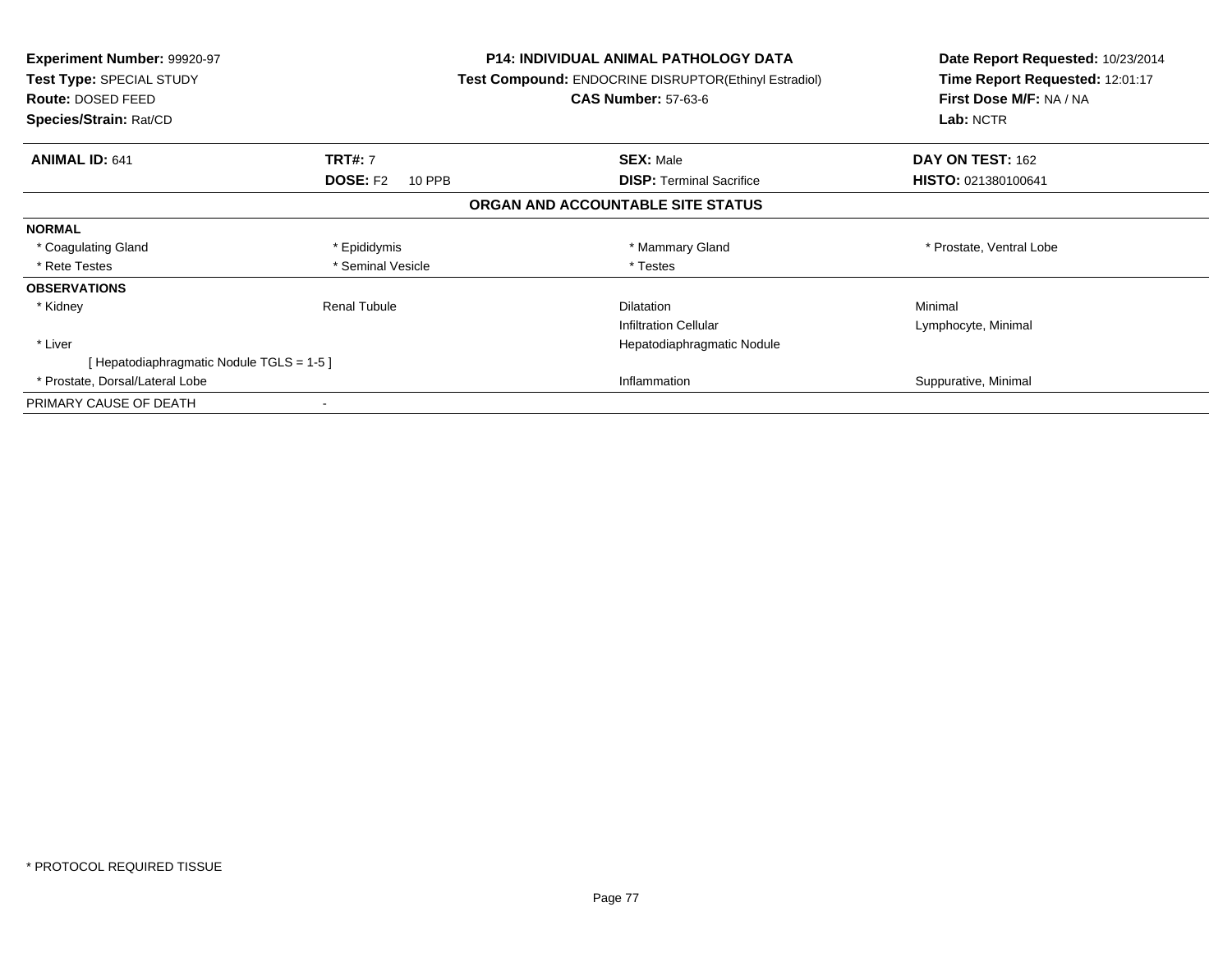| Experiment Number: 99920-97<br>Test Type: SPECIAL STUDY<br><b>Route: DOSED FEED</b><br>Species/Strain: Rat/CD |                           | <b>P14: INDIVIDUAL ANIMAL PATHOLOGY DATA</b><br>Test Compound: ENDOCRINE DISRUPTOR(Ethinyl Estradiol)<br><b>CAS Number: 57-63-6</b> | Date Report Requested: 10/23/2014<br>Time Report Requested: 12:01:17<br>First Dose M/F: NA / NA<br>Lab: NCTR |
|---------------------------------------------------------------------------------------------------------------|---------------------------|-------------------------------------------------------------------------------------------------------------------------------------|--------------------------------------------------------------------------------------------------------------|
| <b>ANIMAL ID: 642</b>                                                                                         | <b>TRT#: 7</b>            | <b>SEX: Male</b>                                                                                                                    | DAY ON TEST: 162                                                                                             |
|                                                                                                               | <b>DOSE: F2</b><br>10 PPB | <b>DISP:</b> Terminal Sacrifice                                                                                                     | <b>HISTO: 021380100642</b>                                                                                   |
|                                                                                                               |                           | ORGAN AND ACCOUNTABLE SITE STATUS                                                                                                   |                                                                                                              |
| <b>NORMAL</b>                                                                                                 |                           |                                                                                                                                     |                                                                                                              |
| * Coagulating Gland                                                                                           | * Epididymis              | * Mammary Gland                                                                                                                     | * Prostate, Dorsal/lateral Lobe                                                                              |
| * Rete Testes                                                                                                 | * Seminal Vesicle         | * Testes                                                                                                                            |                                                                                                              |
| <b>OBSERVATIONS</b>                                                                                           |                           |                                                                                                                                     |                                                                                                              |
| * Kidney                                                                                                      |                           | <b>Infiltration Cellular</b>                                                                                                        | Lymphocyte, Minimal                                                                                          |
| * Prostate, Ventral Lobe                                                                                      |                           | Infiltration Cellular                                                                                                               | Lymphocyte, Minimal                                                                                          |
| PRIMARY CAUSE OF DEATH                                                                                        |                           |                                                                                                                                     |                                                                                                              |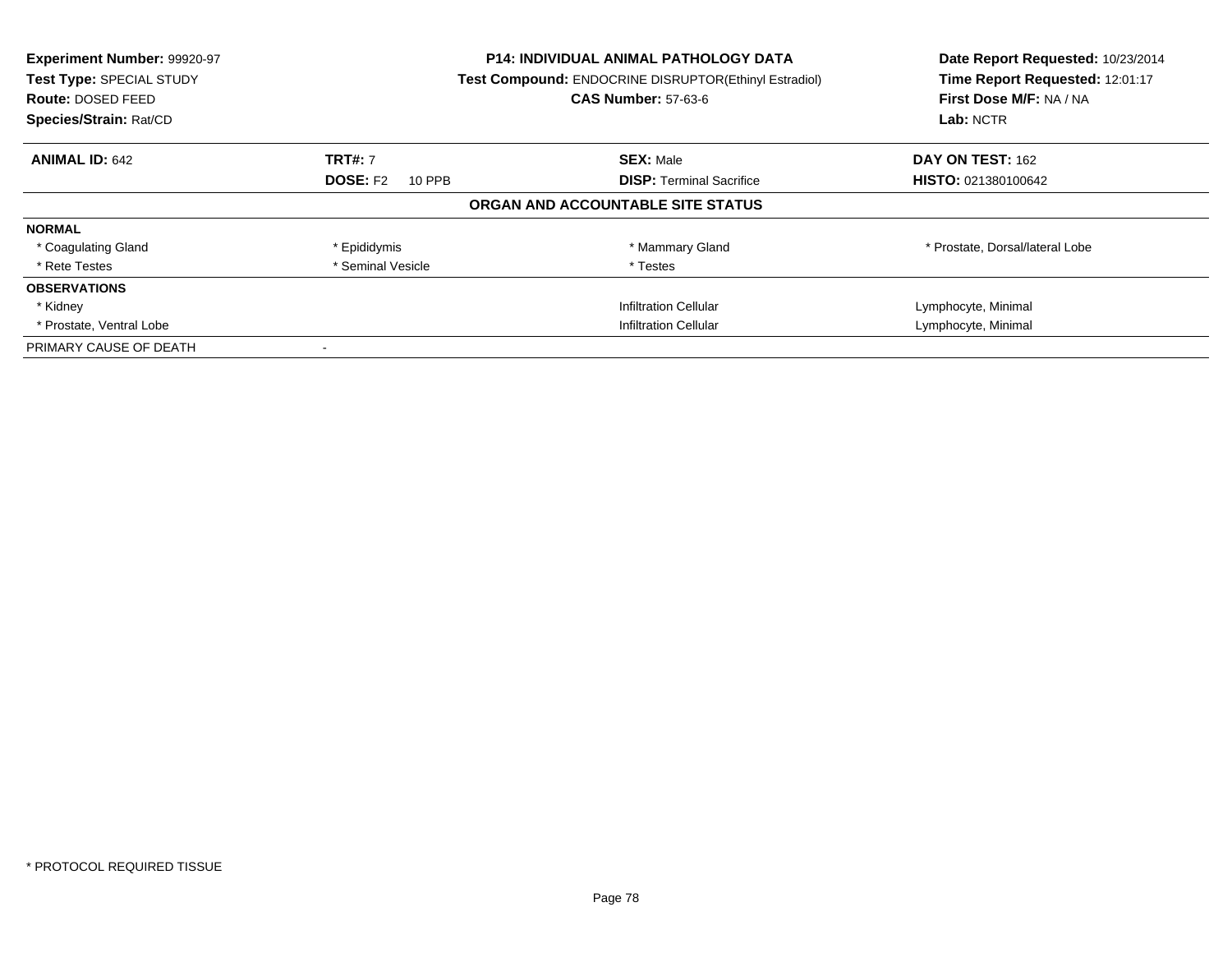| Experiment Number: 99920-97<br><b>Test Type: SPECIAL STUDY</b><br>Route: DOSED FEED<br>Species/Strain: Rat/CD |                           | <b>P14: INDIVIDUAL ANIMAL PATHOLOGY DATA</b><br>Test Compound: ENDOCRINE DISRUPTOR(Ethinyl Estradiol)<br><b>CAS Number: 57-63-6</b> | Date Report Requested: 10/23/2014<br>Time Report Requested: 12:01:17<br>First Dose M/F: NA / NA<br>Lab: NCTR |
|---------------------------------------------------------------------------------------------------------------|---------------------------|-------------------------------------------------------------------------------------------------------------------------------------|--------------------------------------------------------------------------------------------------------------|
| <b>ANIMAL ID: 643</b>                                                                                         | <b>TRT#: 7</b>            | <b>SEX: Male</b>                                                                                                                    | DAY ON TEST: 161                                                                                             |
|                                                                                                               | <b>DOSE: F2</b><br>10 PPB | <b>DISP:</b> Terminal Sacrifice                                                                                                     | HISTO: 021380100643                                                                                          |
|                                                                                                               |                           | ORGAN AND ACCOUNTABLE SITE STATUS                                                                                                   |                                                                                                              |
| <b>NORMAL</b>                                                                                                 |                           |                                                                                                                                     |                                                                                                              |
| * Coagulating Gland                                                                                           | * Epididymis              | * Prostate, Dorsal/lateral Lobe                                                                                                     | * Rete Testes                                                                                                |
| * Seminal Vesicle                                                                                             | * Testes                  |                                                                                                                                     |                                                                                                              |
| <b>OBSERVATIONS</b>                                                                                           |                           |                                                                                                                                     |                                                                                                              |
| * Kidney                                                                                                      |                           | Inflammation                                                                                                                        | Chronic, Minimal                                                                                             |
| * Mammary Gland                                                                                               | Alveolus                  | Hyperplasia                                                                                                                         | Mild                                                                                                         |
| * Prostate, Ventral Lobe                                                                                      |                           | <b>Infiltration Cellular</b>                                                                                                        | Lymphocyte, Mild                                                                                             |
| PRIMARY CAUSE OF DEATH                                                                                        |                           |                                                                                                                                     |                                                                                                              |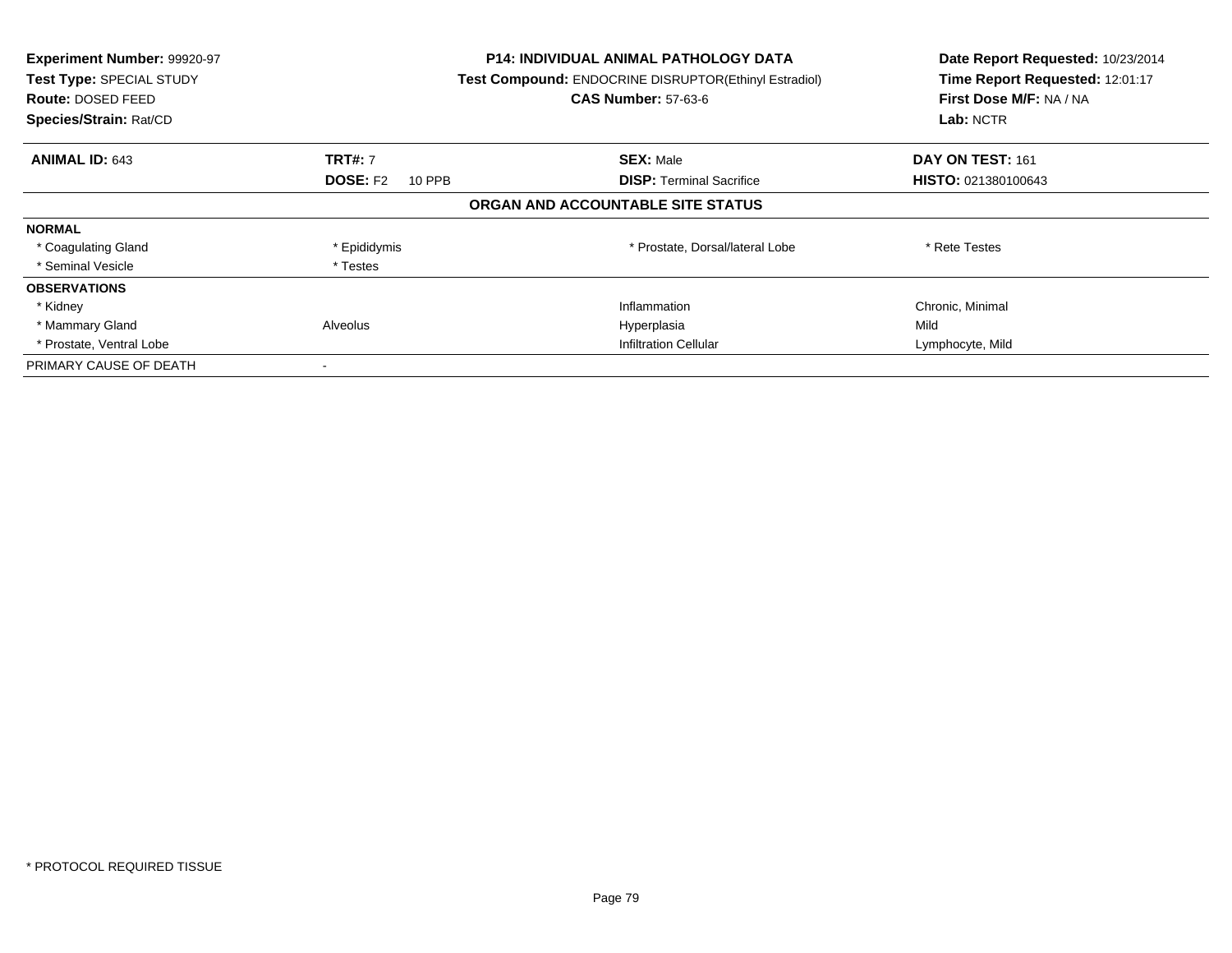| Experiment Number: 99920-97<br>Test Type: SPECIAL STUDY<br><b>Route: DOSED FEED</b><br>Species/Strain: Rat/CD |                           | <b>P14: INDIVIDUAL ANIMAL PATHOLOGY DATA</b><br>Test Compound: ENDOCRINE DISRUPTOR(Ethinyl Estradiol)<br><b>CAS Number: 57-63-6</b> | Date Report Requested: 10/23/2014<br>Time Report Requested: 12:01:17<br>First Dose M/F: NA / NA<br>Lab: NCTR |
|---------------------------------------------------------------------------------------------------------------|---------------------------|-------------------------------------------------------------------------------------------------------------------------------------|--------------------------------------------------------------------------------------------------------------|
| <b>ANIMAL ID: 644</b>                                                                                         | <b>TRT#: 7</b>            | <b>SEX: Male</b>                                                                                                                    | DAY ON TEST: 161                                                                                             |
|                                                                                                               | <b>DOSE: F2</b><br>10 PPB | <b>DISP:</b> Terminal Sacrifice                                                                                                     | <b>HISTO: 021380100644</b>                                                                                   |
|                                                                                                               |                           | ORGAN AND ACCOUNTABLE SITE STATUS                                                                                                   |                                                                                                              |
| <b>NORMAL</b>                                                                                                 |                           |                                                                                                                                     |                                                                                                              |
| * Coagulating Gland                                                                                           | * Epididymis              | * Prostate, Dorsal/lateral Lobe                                                                                                     | * Rete Testes                                                                                                |
| * Seminal Vesicle                                                                                             | * Testes                  |                                                                                                                                     |                                                                                                              |
| <b>OBSERVATIONS</b>                                                                                           |                           |                                                                                                                                     |                                                                                                              |
| * Kidney                                                                                                      | <b>Renal Tubule</b>       | Regeneration                                                                                                                        | Minimal                                                                                                      |
| * Mammary Gland                                                                                               | Alveolus                  | Hyperplasia                                                                                                                         | Mild                                                                                                         |
| * Prostate, Ventral Lobe                                                                                      |                           | <b>Infiltration Cellular</b>                                                                                                        | Lymphocyte, Minimal                                                                                          |
| PRIMARY CAUSE OF DEATH                                                                                        |                           |                                                                                                                                     |                                                                                                              |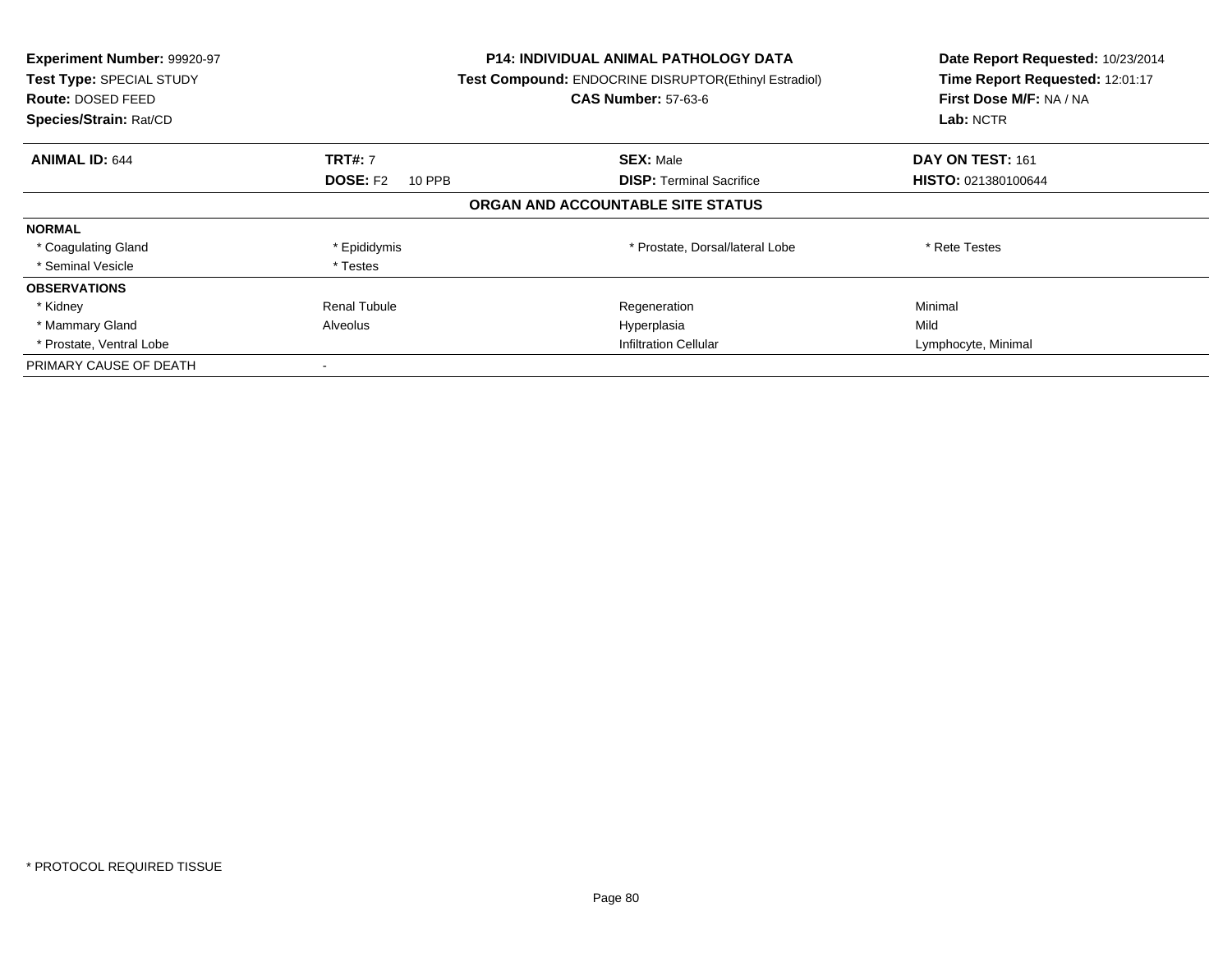| <b>Experiment Number: 99920-97</b><br>Test Type: SPECIAL STUDY<br><b>Route: DOSED FEED</b><br>Species/Strain: Rat/CD |                           | <b>P14: INDIVIDUAL ANIMAL PATHOLOGY DATA</b><br>Test Compound: ENDOCRINE DISRUPTOR(Ethinyl Estradiol)<br><b>CAS Number: 57-63-6</b> | Date Report Requested: 10/23/2014<br>Time Report Requested: 12:01:17<br>First Dose M/F: NA / NA<br>Lab: NCTR |
|----------------------------------------------------------------------------------------------------------------------|---------------------------|-------------------------------------------------------------------------------------------------------------------------------------|--------------------------------------------------------------------------------------------------------------|
| <b>ANIMAL ID: 645</b>                                                                                                | <b>TRT#: 7</b>            | <b>SEX: Male</b>                                                                                                                    | DAY ON TEST: 161                                                                                             |
|                                                                                                                      | <b>DOSE: F2</b><br>10 PPB | <b>DISP:</b> Terminal Sacrifice                                                                                                     | <b>HISTO: 021380100645</b>                                                                                   |
|                                                                                                                      |                           | ORGAN AND ACCOUNTABLE SITE STATUS                                                                                                   |                                                                                                              |
| <b>NORMAL</b>                                                                                                        |                           |                                                                                                                                     |                                                                                                              |
| * Epididymis                                                                                                         | * Mammary Gland           | * Rete Testes                                                                                                                       | * Seminal Vesicle                                                                                            |
| * Testes                                                                                                             |                           |                                                                                                                                     |                                                                                                              |
| <b>OBSERVATIONS</b>                                                                                                  |                           |                                                                                                                                     |                                                                                                              |
| * Coagulating Gland                                                                                                  |                           | Developmental Malformation                                                                                                          |                                                                                                              |
| [ Developmental Malformation TGLS = 1-2A ]                                                                           |                           |                                                                                                                                     |                                                                                                              |
| * Kidney                                                                                                             | <b>Renal Tubule</b>       | <b>Dilatation</b>                                                                                                                   | Mild                                                                                                         |
| * Prostate, Dorsal/Lateral Lobe                                                                                      |                           | Inflammation                                                                                                                        | Suppurative, Mild                                                                                            |
| * Prostate, Ventral Lobe                                                                                             |                           | Infiltration Cellular                                                                                                               | Lymphocyte, Mild                                                                                             |
| PRIMARY CAUSE OF DEATH                                                                                               |                           |                                                                                                                                     |                                                                                                              |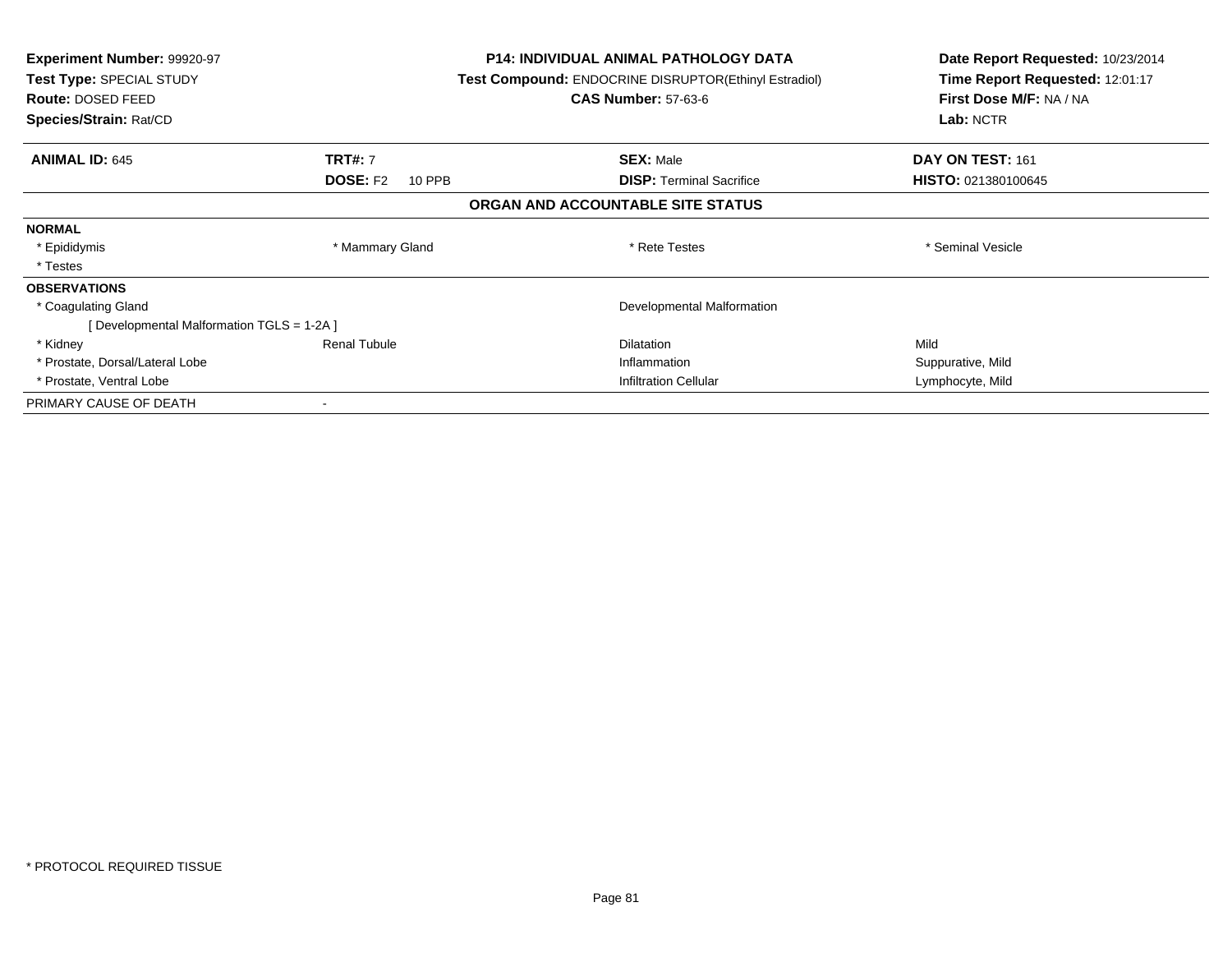| <b>Experiment Number: 99920-97</b><br>Test Type: SPECIAL STUDY<br>Route: DOSED FEED<br>Species/Strain: Rat/CD |                           | <b>P14: INDIVIDUAL ANIMAL PATHOLOGY DATA</b><br><b>Test Compound: ENDOCRINE DISRUPTOR(Ethinyl Estradiol)</b><br><b>CAS Number: 57-63-6</b> | Date Report Requested: 10/23/2014<br>Time Report Requested: 12:01:17<br>First Dose M/F: NA / NA<br>Lab: NCTR |
|---------------------------------------------------------------------------------------------------------------|---------------------------|--------------------------------------------------------------------------------------------------------------------------------------------|--------------------------------------------------------------------------------------------------------------|
| <b>ANIMAL ID: 646</b>                                                                                         | TRT#: 8                   | <b>SEX: Male</b>                                                                                                                           | DAY ON TEST: 162                                                                                             |
|                                                                                                               | <b>DOSE: F2</b><br>50 PPB | <b>DISP: Terminal Sacrifice</b>                                                                                                            | HISTO: 021380100646                                                                                          |
|                                                                                                               |                           | ORGAN AND ACCOUNTABLE SITE STATUS                                                                                                          |                                                                                                              |
| <b>NORMAL</b>                                                                                                 |                           |                                                                                                                                            |                                                                                                              |
| * Adrenal Cortex                                                                                              | * Adrenal Medulla         | * Bone                                                                                                                                     | * Bone Marrow                                                                                                |
| * Epididymis                                                                                                  | * Liver                   | * Pituitary Gland                                                                                                                          | * Prostate, Dorsal/lateral Lobe                                                                              |
| * Rete Testes                                                                                                 | * Seminal Vesicle         | * Spleen                                                                                                                                   | * Testes                                                                                                     |
| * Thymus                                                                                                      | * Thyroid Gland           |                                                                                                                                            |                                                                                                              |
| <b>OBSERVATIONS</b>                                                                                           |                           |                                                                                                                                            |                                                                                                              |
| * Coagulating Gland                                                                                           |                           | Developmental Malformation                                                                                                                 |                                                                                                              |
| [ Developmental Malformation TGLS = 1-2A ]                                                                    |                           |                                                                                                                                            |                                                                                                              |
| * Kidney                                                                                                      |                           | <b>Infiltration Cellular</b>                                                                                                               | Lymphocyte, Minimal                                                                                          |
|                                                                                                               | <b>Renal Tubule</b>       | Mineralization                                                                                                                             | Minimal                                                                                                      |
|                                                                                                               | <b>Renal Tubule</b>       | Regeneration                                                                                                                               | Minimal                                                                                                      |
| * Mammary Gland                                                                                               | Duct                      | Hyperplasia                                                                                                                                | Mild                                                                                                         |
| * Prostate, Ventral Lobe                                                                                      |                           | <b>Infiltration Cellular</b>                                                                                                               | Lymphocyte, Minimal                                                                                          |
| PRIMARY CAUSE OF DEATH                                                                                        |                           |                                                                                                                                            |                                                                                                              |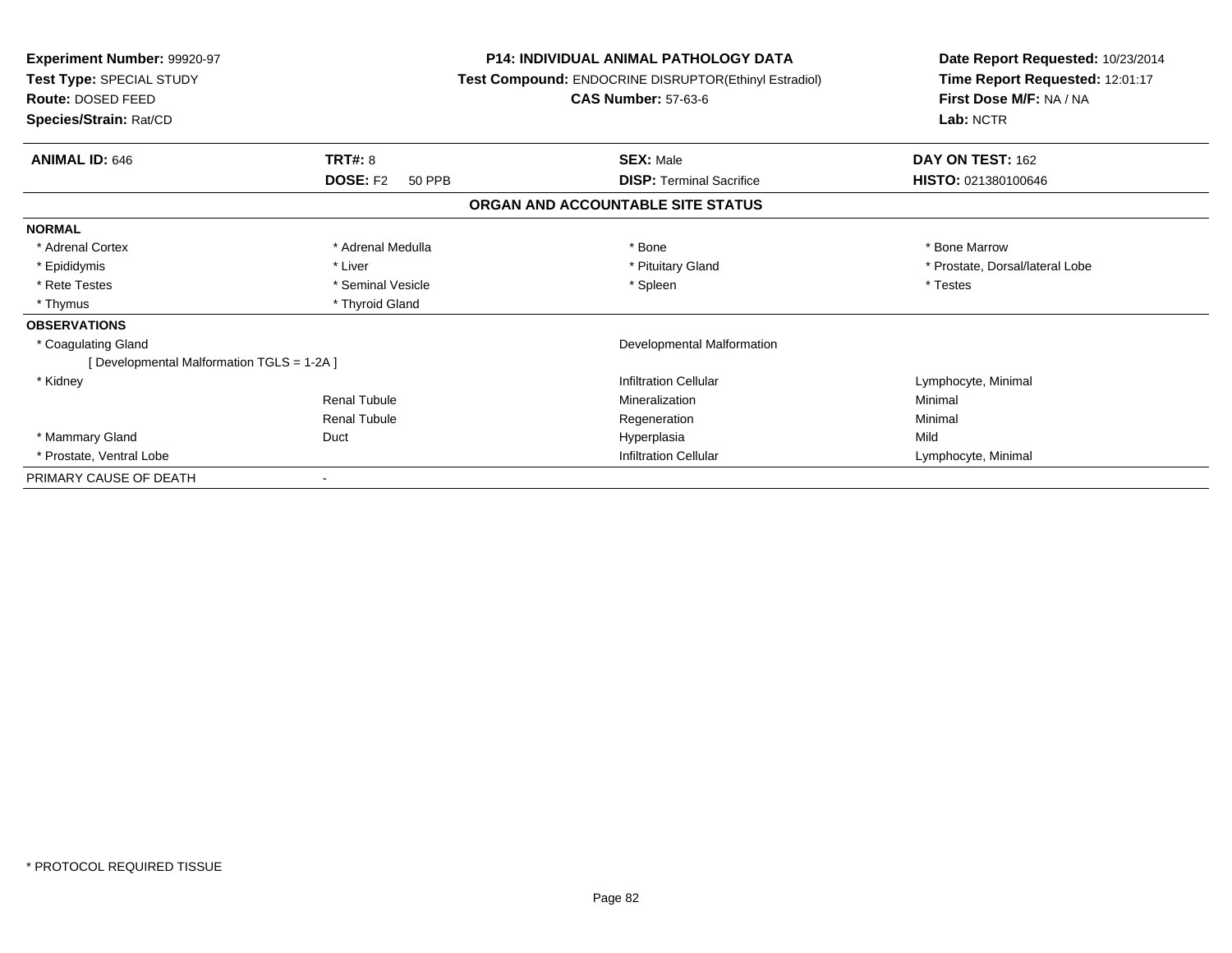| Experiment Number: 99920-97<br>Test Type: SPECIAL STUDY<br>Route: DOSED FEED<br>Species/Strain: Rat/CD |                           | <b>P14: INDIVIDUAL ANIMAL PATHOLOGY DATA</b><br>Test Compound: ENDOCRINE DISRUPTOR(Ethinyl Estradiol)<br><b>CAS Number: 57-63-6</b> | Date Report Requested: 10/23/2014<br>Time Report Requested: 12:01:17<br>First Dose M/F: NA / NA<br>Lab: NCTR |
|--------------------------------------------------------------------------------------------------------|---------------------------|-------------------------------------------------------------------------------------------------------------------------------------|--------------------------------------------------------------------------------------------------------------|
| <b>ANIMAL ID: 647</b>                                                                                  | TRT#: 8                   | <b>SEX: Male</b>                                                                                                                    | DAY ON TEST: 161                                                                                             |
|                                                                                                        | <b>DOSE: F2</b><br>50 PPB | <b>DISP: Terminal Sacrifice</b>                                                                                                     | HISTO: 021380100647                                                                                          |
|                                                                                                        |                           | ORGAN AND ACCOUNTABLE SITE STATUS                                                                                                   |                                                                                                              |
| <b>NORMAL</b>                                                                                          |                           |                                                                                                                                     |                                                                                                              |
| * Adrenal Cortex                                                                                       | * Adrenal Medulla         | * Bone                                                                                                                              | * Bone Marrow                                                                                                |
| * Coagulating Gland                                                                                    | * Epididymis              | * Pituitary Gland                                                                                                                   | * Rete Testes                                                                                                |
| * Seminal Vesicle                                                                                      | * Spleen                  | * Testes                                                                                                                            | * Thymus                                                                                                     |
| * Thyroid Gland                                                                                        |                           |                                                                                                                                     |                                                                                                              |
| <b>OBSERVATIONS</b>                                                                                    |                           |                                                                                                                                     |                                                                                                              |
| * Kidney                                                                                               |                           | <b>Infiltration Cellular</b>                                                                                                        | Lymphocyte, Minimal                                                                                          |
|                                                                                                        | <b>Renal Tubule</b>       | Mineralization                                                                                                                      | Minimal                                                                                                      |
| Note: TGL 2 - NCL                                                                                      |                           |                                                                                                                                     |                                                                                                              |
| * Liver                                                                                                |                           | Hepatodiaphragmatic Nodule                                                                                                          |                                                                                                              |
|                                                                                                        |                           | Inflammation                                                                                                                        | Chronic Active, Minimal                                                                                      |
| [ Hepatodiaphragmatic Nodule TGLS = 1-5 ]                                                              |                           |                                                                                                                                     |                                                                                                              |
| * Mammary Gland                                                                                        | Alveolus                  | Hyperplasia                                                                                                                         | Mild                                                                                                         |
| * Prostate, Dorsal/Lateral Lobe                                                                        |                           | <b>Infiltration Cellular</b>                                                                                                        | Lymphocyte, Minimal                                                                                          |
| * Prostate, Ventral Lobe                                                                               |                           | <b>Infiltration Cellular</b>                                                                                                        | Lymphocyte, Minimal                                                                                          |
| PRIMARY CAUSE OF DEATH                                                                                 |                           |                                                                                                                                     |                                                                                                              |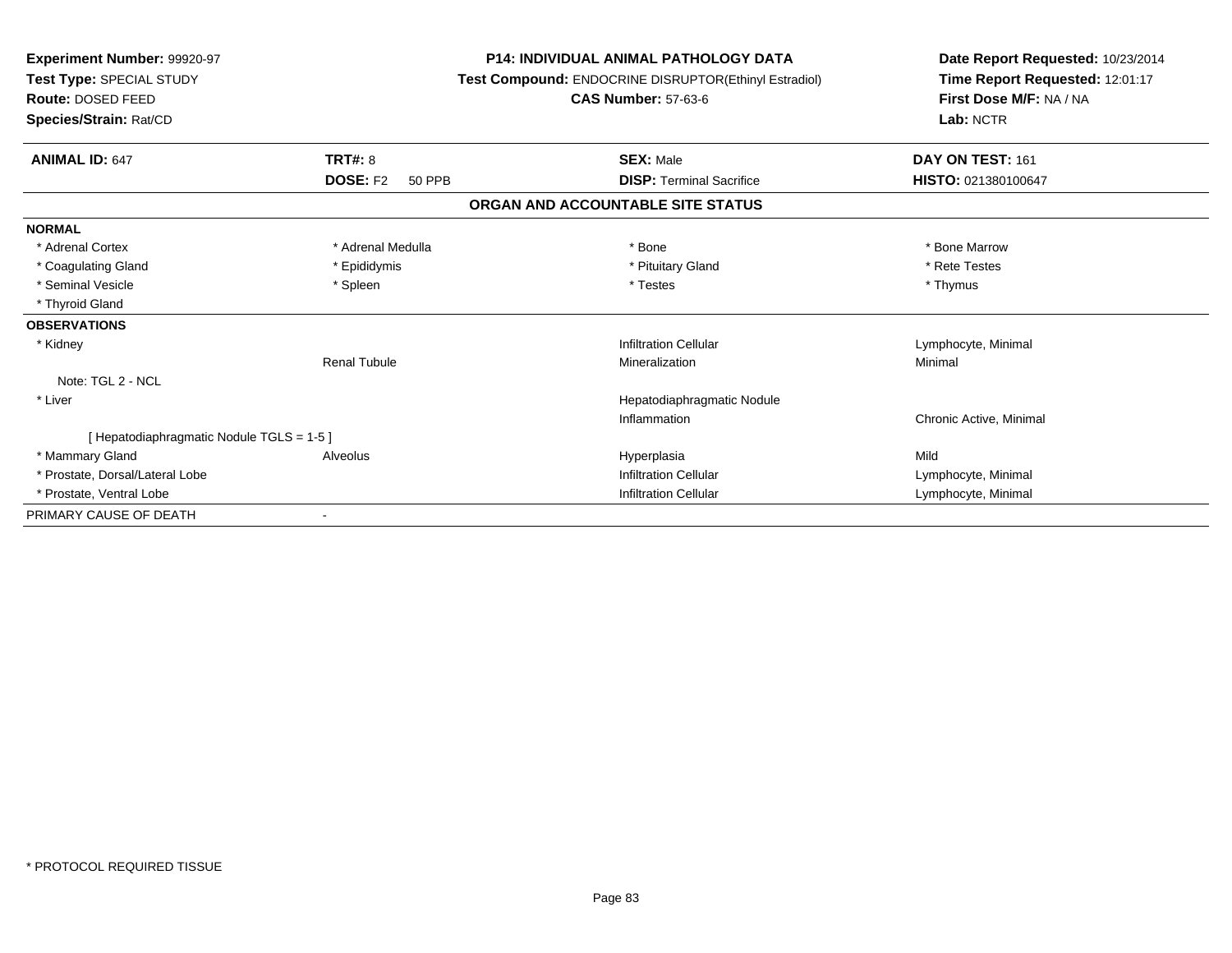| <b>Experiment Number: 99920-97</b><br>Test Type: SPECIAL STUDY<br>Route: DOSED FEED<br>Species/Strain: Rat/CD | <b>P14: INDIVIDUAL ANIMAL PATHOLOGY DATA</b><br>Test Compound: ENDOCRINE DISRUPTOR(Ethinyl Estradiol)<br><b>CAS Number: 57-63-6</b> |                                   | Date Report Requested: 10/23/2014<br>Time Report Requested: 12:01:17<br>First Dose M/F: NA / NA<br>Lab: NCTR |  |
|---------------------------------------------------------------------------------------------------------------|-------------------------------------------------------------------------------------------------------------------------------------|-----------------------------------|--------------------------------------------------------------------------------------------------------------|--|
| <b>ANIMAL ID: 648</b>                                                                                         | <b>TRT#: 8</b>                                                                                                                      | <b>SEX: Male</b>                  | DAY ON TEST: 161                                                                                             |  |
|                                                                                                               | <b>DOSE: F2</b><br>50 PPB                                                                                                           | <b>DISP: Terminal Sacrifice</b>   | HISTO: 021380100648                                                                                          |  |
|                                                                                                               |                                                                                                                                     | ORGAN AND ACCOUNTABLE SITE STATUS |                                                                                                              |  |
| <b>NORMAL</b>                                                                                                 |                                                                                                                                     |                                   |                                                                                                              |  |
| * Adrenal Cortex                                                                                              | * Adrenal Medulla                                                                                                                   | * Bone                            | * Bone Marrow                                                                                                |  |
| * Epididymis                                                                                                  | * Pituitary Gland                                                                                                                   | * Prostate, Dorsal/lateral Lobe   | * Rete Testes                                                                                                |  |
| * Seminal Vesicle                                                                                             | * Spleen                                                                                                                            | * Testes                          | * Thymus                                                                                                     |  |
| * Thyroid Gland                                                                                               |                                                                                                                                     |                                   |                                                                                                              |  |
| <b>OBSERVATIONS</b>                                                                                           |                                                                                                                                     |                                   |                                                                                                              |  |
| * Coagulating Gland                                                                                           |                                                                                                                                     | Developmental Malformation        |                                                                                                              |  |
| [ Developmental Malformation TGLS = 1-2A ]                                                                    |                                                                                                                                     |                                   |                                                                                                              |  |
| * Kidney                                                                                                      |                                                                                                                                     | Infiltration Cellular             | Lymphocyte, Minimal                                                                                          |  |
|                                                                                                               | <b>Renal Tubule</b>                                                                                                                 | Regeneration                      | Minimal                                                                                                      |  |
| * Liver                                                                                                       |                                                                                                                                     | Inflammation                      | Chronic Active, Minimal                                                                                      |  |
| * Mammary Gland                                                                                               | Duct                                                                                                                                | Hyperplasia                       | Mild                                                                                                         |  |
| * Prostate, Ventral Lobe                                                                                      |                                                                                                                                     | <b>Infiltration Cellular</b>      | Lymphocyte, Minimal                                                                                          |  |
| PRIMARY CAUSE OF DEATH                                                                                        |                                                                                                                                     |                                   |                                                                                                              |  |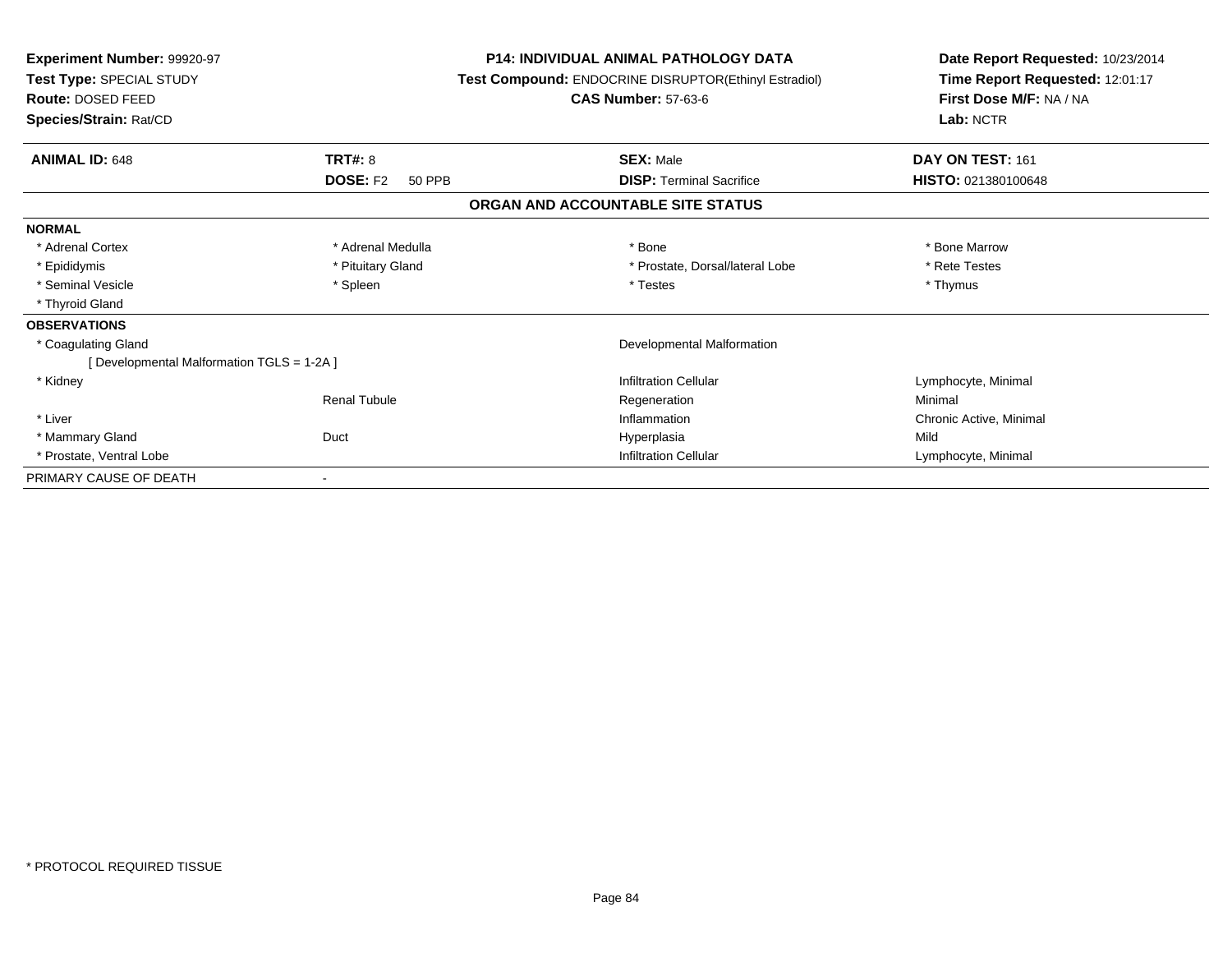| <b>Experiment Number: 99920-97</b><br>Test Type: SPECIAL STUDY<br><b>Route: DOSED FEED</b> |                           | <b>P14: INDIVIDUAL ANIMAL PATHOLOGY DATA</b><br>Test Compound: ENDOCRINE DISRUPTOR(Ethinyl Estradiol)<br><b>CAS Number: 57-63-6</b> | Date Report Requested: 10/23/2014<br>Time Report Requested: 12:01:17<br>First Dose M/F: NA / NA |
|--------------------------------------------------------------------------------------------|---------------------------|-------------------------------------------------------------------------------------------------------------------------------------|-------------------------------------------------------------------------------------------------|
| Species/Strain: Rat/CD                                                                     |                           |                                                                                                                                     | Lab: NCTR                                                                                       |
| <b>ANIMAL ID: 649</b>                                                                      | <b>TRT#: 8</b>            | <b>SEX: Male</b>                                                                                                                    | DAY ON TEST: 161                                                                                |
|                                                                                            | <b>DOSE: F2</b><br>50 PPB | <b>DISP:</b> Terminal Sacrifice                                                                                                     | HISTO: 021380100649                                                                             |
|                                                                                            |                           | ORGAN AND ACCOUNTABLE SITE STATUS                                                                                                   |                                                                                                 |
| <b>NORMAL</b>                                                                              |                           |                                                                                                                                     |                                                                                                 |
| * Adrenal Cortex                                                                           | * Adrenal Medulla         | * Bone                                                                                                                              | * Bone Marrow                                                                                   |
| * Coagulating Gland                                                                        | * Epididymis              | * Liver                                                                                                                             | * Pituitary Gland                                                                               |
| * Prostate, Dorsal/lateral Lobe                                                            | * Rete Testes             | * Seminal Vesicle                                                                                                                   | * Spleen                                                                                        |
| * Testes                                                                                   | * Thymus                  | * Thyroid Gland                                                                                                                     |                                                                                                 |
| <b>OBSERVATIONS</b>                                                                        |                           |                                                                                                                                     |                                                                                                 |
| * Kidney                                                                                   | <b>Renal Tubule</b>       | Degeneration                                                                                                                        | Minimal                                                                                         |
|                                                                                            |                           | <b>Hyaline Droplet</b>                                                                                                              | Minimal                                                                                         |
|                                                                                            |                           | <b>Infiltration Cellular</b>                                                                                                        | Lymphocyte, Minimal                                                                             |
| * Mammary Gland                                                                            | Alveolus                  | Hyperplasia                                                                                                                         | Moderate                                                                                        |
| * Prostate, Ventral Lobe                                                                   |                           | <b>Infiltration Cellular</b>                                                                                                        | Lymphocyte, Moderate                                                                            |
| PRIMARY CAUSE OF DEATH                                                                     |                           |                                                                                                                                     |                                                                                                 |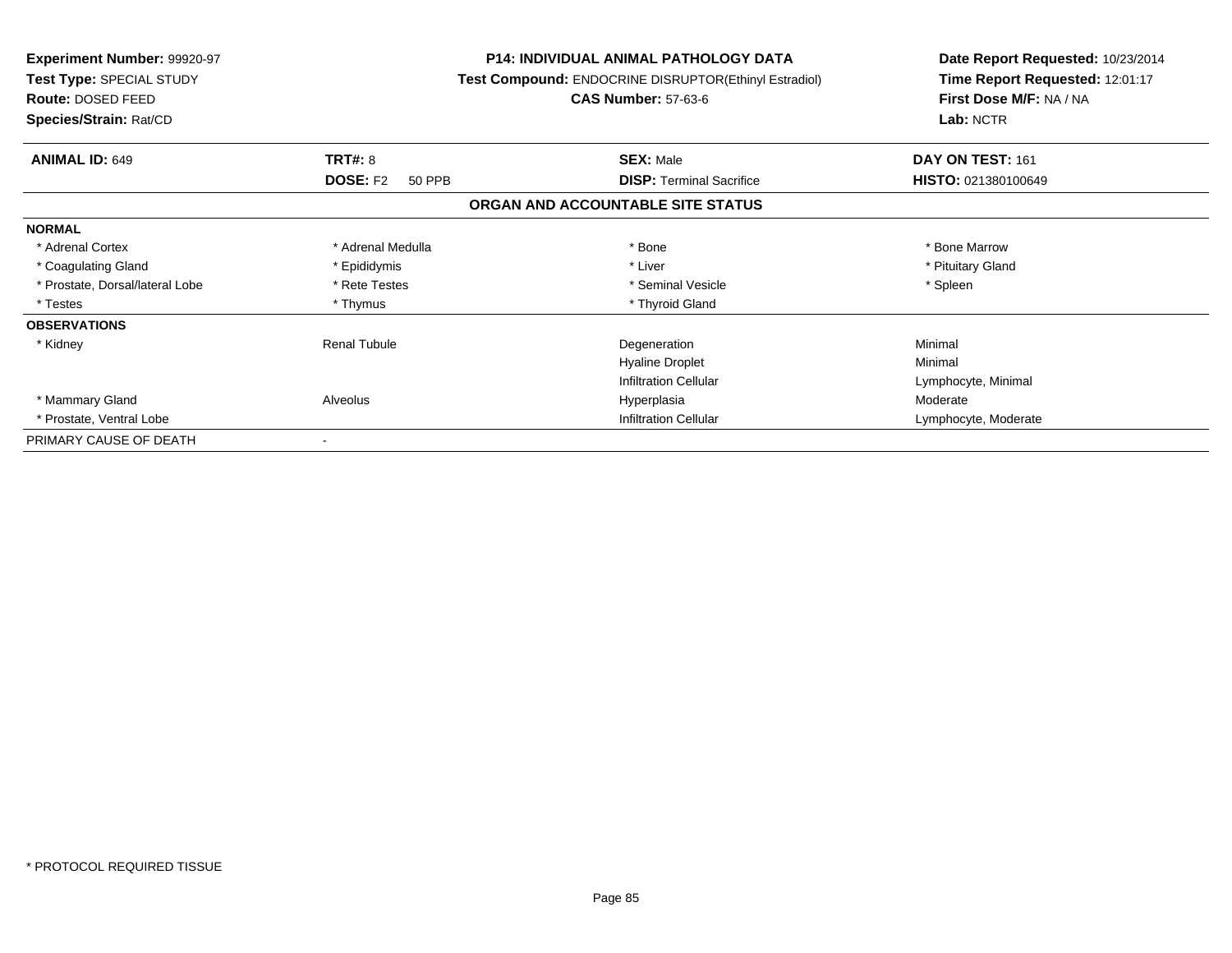| Experiment Number: 99920-97<br>Test Type: SPECIAL STUDY<br>Route: DOSED FEED<br>Species/Strain: Rat/CD |                                  | <b>P14: INDIVIDUAL ANIMAL PATHOLOGY DATA</b><br><b>Test Compound: ENDOCRINE DISRUPTOR(Ethinyl Estradiol)</b><br><b>CAS Number: 57-63-6</b> | Date Report Requested: 10/23/2014<br>Time Report Requested: 12:01:17<br>First Dose M/F: NA / NA<br>Lab: NCTR |  |
|--------------------------------------------------------------------------------------------------------|----------------------------------|--------------------------------------------------------------------------------------------------------------------------------------------|--------------------------------------------------------------------------------------------------------------|--|
| <b>ANIMAL ID: 650</b>                                                                                  | <b>TRT#: 8</b>                   | <b>SEX: Male</b>                                                                                                                           | DAY ON TEST: 161                                                                                             |  |
|                                                                                                        | <b>DOSE: F2</b><br><b>50 PPB</b> | <b>DISP: Terminal Sacrifice</b>                                                                                                            | HISTO: 021380100650                                                                                          |  |
|                                                                                                        |                                  | ORGAN AND ACCOUNTABLE SITE STATUS                                                                                                          |                                                                                                              |  |
| <b>NORMAL</b>                                                                                          |                                  |                                                                                                                                            |                                                                                                              |  |
| * Adrenal Cortex                                                                                       | * Adrenal Medulla                | * Bone                                                                                                                                     | * Bone Marrow                                                                                                |  |
| * Epididymis                                                                                           | * Pituitary Gland                | * Prostate, Dorsal/lateral Lobe                                                                                                            | * Rete Testes                                                                                                |  |
| * Seminal Vesicle                                                                                      | * Spleen                         | * Testes                                                                                                                                   | * Thymus                                                                                                     |  |
| * Thyroid Gland                                                                                        |                                  |                                                                                                                                            |                                                                                                              |  |
| <b>OBSERVATIONS</b>                                                                                    |                                  |                                                                                                                                            |                                                                                                              |  |
| * Coagulating Gland                                                                                    |                                  | Developmental Malformation                                                                                                                 |                                                                                                              |  |
| [ Developmental Malformation TGLS = 1-2A ]                                                             |                                  |                                                                                                                                            |                                                                                                              |  |
| * Kidney                                                                                               |                                  | <b>Infiltration Cellular</b>                                                                                                               | Lymphocyte, Minimal                                                                                          |  |
|                                                                                                        | <b>Renal Tubule</b>              | Mineralization                                                                                                                             | Minimal                                                                                                      |  |
| * Liver                                                                                                |                                  | Inflammation                                                                                                                               | Chronic Active, Minimal                                                                                      |  |
| * Mammary Gland                                                                                        | Duct                             | Hyperplasia                                                                                                                                | Mild                                                                                                         |  |
| * Prostate, Ventral Lobe                                                                               |                                  | <b>Infiltration Cellular</b>                                                                                                               | Lymphocyte, Minimal                                                                                          |  |
| PRIMARY CAUSE OF DEATH                                                                                 |                                  |                                                                                                                                            |                                                                                                              |  |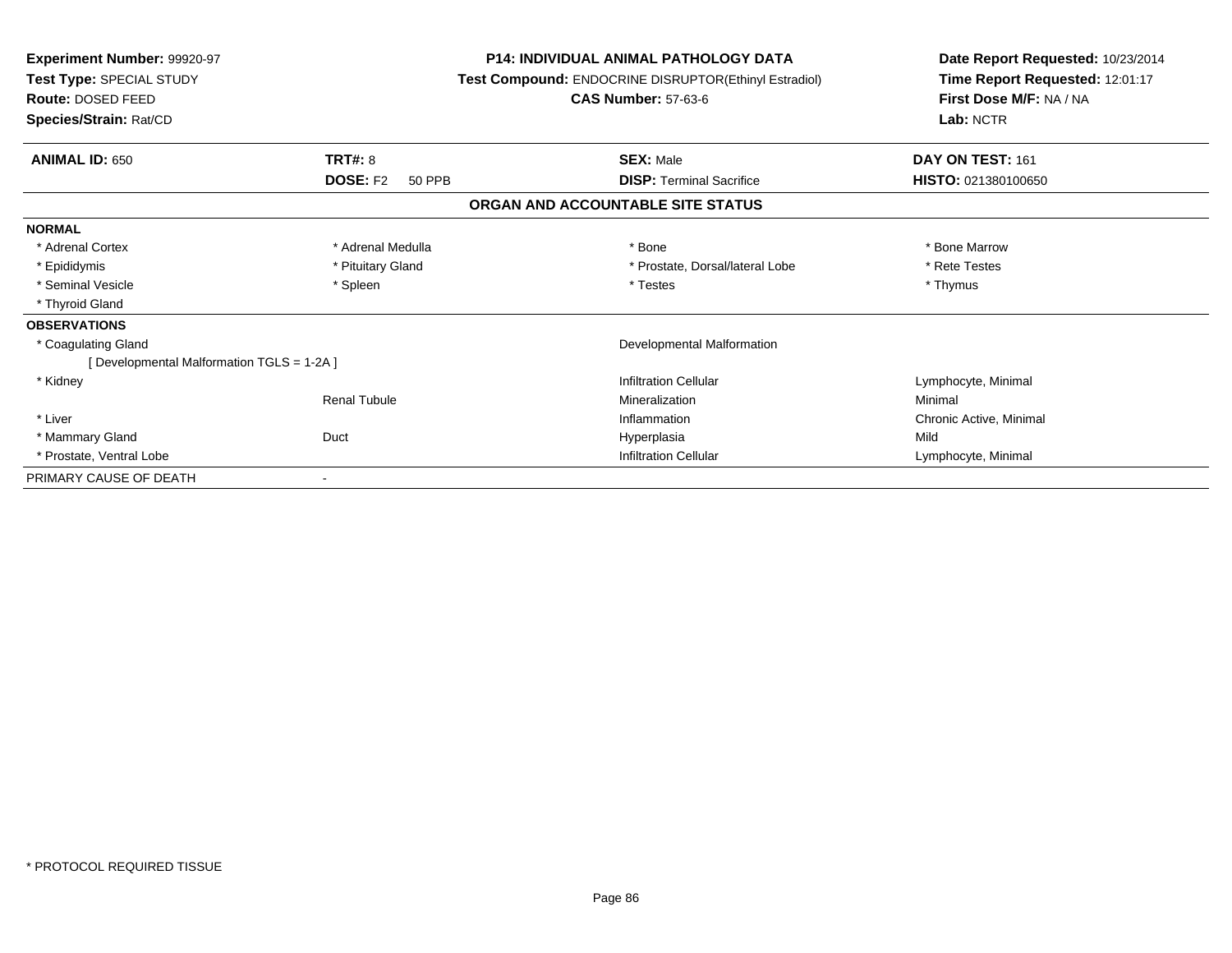| <b>Experiment Number: 99920-97</b><br>Test Type: SPECIAL STUDY<br>Route: DOSED FEED |                                  | <b>P14: INDIVIDUAL ANIMAL PATHOLOGY DATA</b><br>Test Compound: ENDOCRINE DISRUPTOR(Ethinyl Estradiol) | Date Report Requested: 10/23/2014<br>Time Report Requested: 12:01:17<br>First Dose M/F: NA / NA |  |
|-------------------------------------------------------------------------------------|----------------------------------|-------------------------------------------------------------------------------------------------------|-------------------------------------------------------------------------------------------------|--|
|                                                                                     |                                  | <b>CAS Number: 57-63-6</b>                                                                            |                                                                                                 |  |
| Species/Strain: Rat/CD                                                              |                                  |                                                                                                       | Lab: NCTR                                                                                       |  |
| <b>ANIMAL ID: 651</b>                                                               | TRT#: 8                          | <b>SEX: Male</b>                                                                                      | DAY ON TEST: 161                                                                                |  |
|                                                                                     | <b>DOSE: F2</b><br><b>50 PPB</b> | <b>DISP: Terminal Sacrifice</b>                                                                       | HISTO: 021380100651                                                                             |  |
|                                                                                     |                                  | ORGAN AND ACCOUNTABLE SITE STATUS                                                                     |                                                                                                 |  |
| <b>NORMAL</b>                                                                       |                                  |                                                                                                       |                                                                                                 |  |
| * Adrenal Cortex                                                                    | * Adrenal Medulla                | * Bone                                                                                                | * Epididymis                                                                                    |  |
| * Pituitary Gland                                                                   | * Rete Testes                    | * Seminal Vesicle                                                                                     | * Testes                                                                                        |  |
| * Thymus                                                                            |                                  |                                                                                                       |                                                                                                 |  |
| <b>OBSERVATIONS</b>                                                                 |                                  |                                                                                                       |                                                                                                 |  |
| * Bone Marrow                                                                       | <b>Erythroid Cell</b>            | Hyperplasia                                                                                           | Mild                                                                                            |  |
| * Coagulating Gland                                                                 |                                  | Developmental Malformation                                                                            |                                                                                                 |  |
| [Developmental Malformation TGLS = 1-2A]                                            |                                  |                                                                                                       |                                                                                                 |  |
| * Kidney                                                                            |                                  | <b>Infiltration Cellular</b>                                                                          | Lymphocyte, Minimal                                                                             |  |
|                                                                                     | <b>Renal Tubule</b>              | Mineralization                                                                                        | Mild                                                                                            |  |
|                                                                                     | <b>Renal Tubule</b>              | Regeneration                                                                                          | Minimal                                                                                         |  |
| * Liver                                                                             |                                  | Erythrophagocytosis                                                                                   | Minimal                                                                                         |  |
|                                                                                     |                                  | Hematopoietic Cell Proliferation                                                                      | Minimal                                                                                         |  |
| * Mammary Gland                                                                     | Alveolus                         | Hyperplasia                                                                                           | Moderate                                                                                        |  |
| * Prostate, Dorsal/Lateral Lobe                                                     |                                  | Inflammation                                                                                          | Suppurative, Minimal                                                                            |  |
| * Prostate, Ventral Lobe                                                            |                                  | <b>Infiltration Cellular</b>                                                                          | Lymphocyte, Minimal                                                                             |  |
| * Spleen                                                                            |                                  | Pigmentation                                                                                          | Mild                                                                                            |  |
| * Thyroid Gland                                                                     |                                  | Cyst                                                                                                  | Squamous                                                                                        |  |
| PRIMARY CAUSE OF DEATH                                                              |                                  |                                                                                                       |                                                                                                 |  |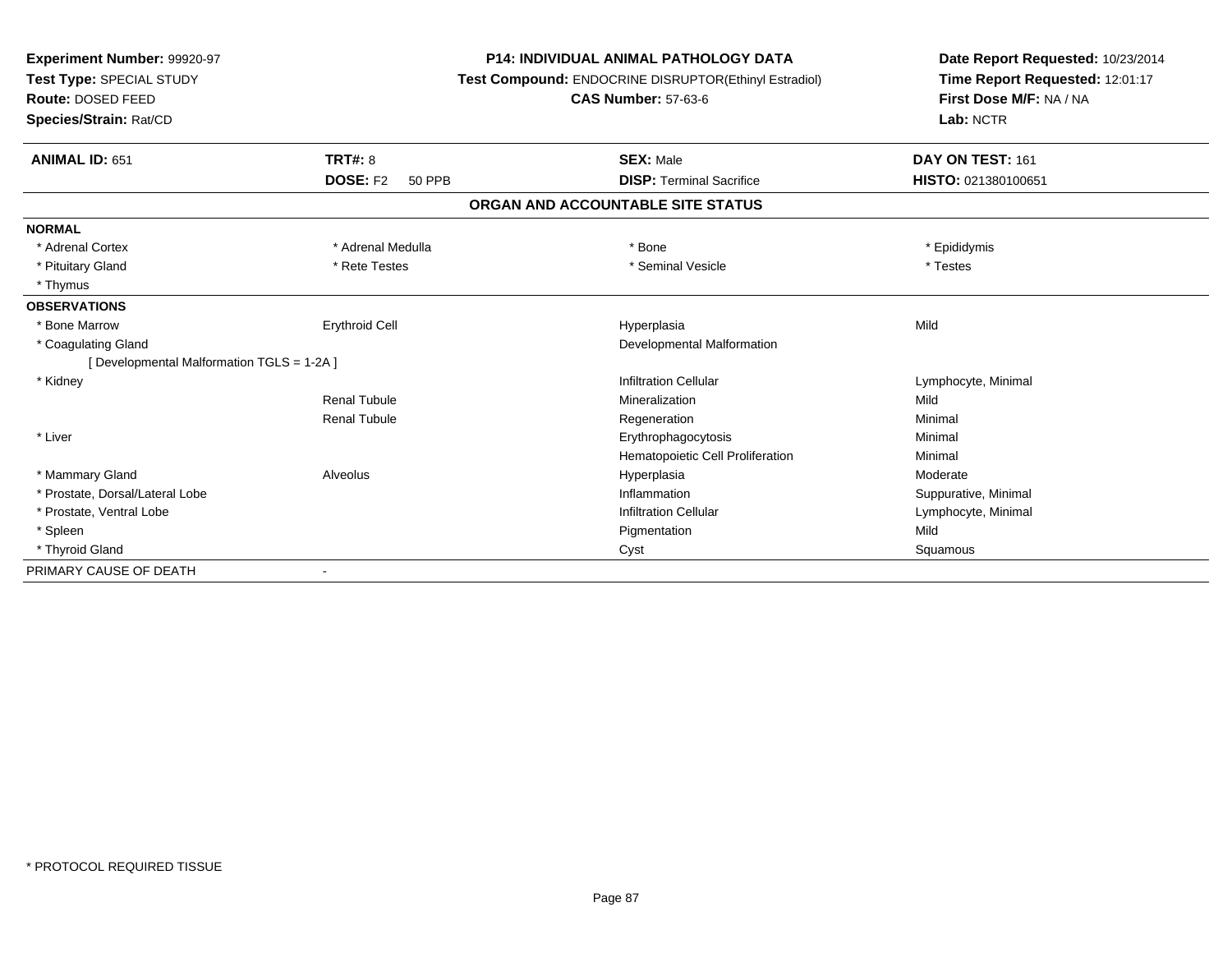| Experiment Number: 99920-97<br>Test Type: SPECIAL STUDY<br><b>Route: DOSED FEED</b><br>Species/Strain: Rat/CD |                                   | <b>P14: INDIVIDUAL ANIMAL PATHOLOGY DATA</b><br><b>Test Compound: ENDOCRINE DISRUPTOR(Ethinyl Estradiol)</b><br><b>CAS Number: 57-63-6</b> | Date Report Requested: 10/23/2014<br>Time Report Requested: 12:01:17<br>First Dose M/F: NA / NA<br>Lab: NCTR |
|---------------------------------------------------------------------------------------------------------------|-----------------------------------|--------------------------------------------------------------------------------------------------------------------------------------------|--------------------------------------------------------------------------------------------------------------|
| <b>ANIMAL ID: 659</b>                                                                                         | TRT#: 5                           | <b>SEX: Male</b>                                                                                                                           | <b>DAY ON TEST: 165</b>                                                                                      |
|                                                                                                               | <b>DOSE: F2</b><br><b>CONTROL</b> | <b>DISP:</b> Terminal Sacrifice                                                                                                            | HISTO: 021380100659                                                                                          |
|                                                                                                               |                                   | ORGAN AND ACCOUNTABLE SITE STATUS                                                                                                          |                                                                                                              |
| <b>NORMAL</b>                                                                                                 |                                   |                                                                                                                                            |                                                                                                              |
| * Adrenal Medulla                                                                                             | * Bone                            | * Bone Marrow                                                                                                                              | * Coagulating Gland                                                                                          |
| * Epididymis                                                                                                  | * Mammary Gland                   | * Pituitary Gland                                                                                                                          | * Prostate, Dorsal/lateral Lobe                                                                              |
| * Prostate, Ventral Lobe                                                                                      | * Rete Testes                     | * Seminal Vesicle                                                                                                                          | * Spleen                                                                                                     |
| * Testes                                                                                                      | * Thymus                          | * Thyroid Gland                                                                                                                            |                                                                                                              |
| <b>OBSERVATIONS</b>                                                                                           |                                   |                                                                                                                                            |                                                                                                              |
| * Adrenal Cortex                                                                                              |                                   | Vacuolization Cytoplasmic                                                                                                                  | Minimal                                                                                                      |
| * Kidney                                                                                                      |                                   | <b>Infiltration Cellular</b>                                                                                                               | Lymphocyte, Mild                                                                                             |
| * Liver                                                                                                       |                                   | Inflammation                                                                                                                               | Chronic Active, Minimal                                                                                      |
| PRIMARY CAUSE OF DEATH                                                                                        |                                   |                                                                                                                                            |                                                                                                              |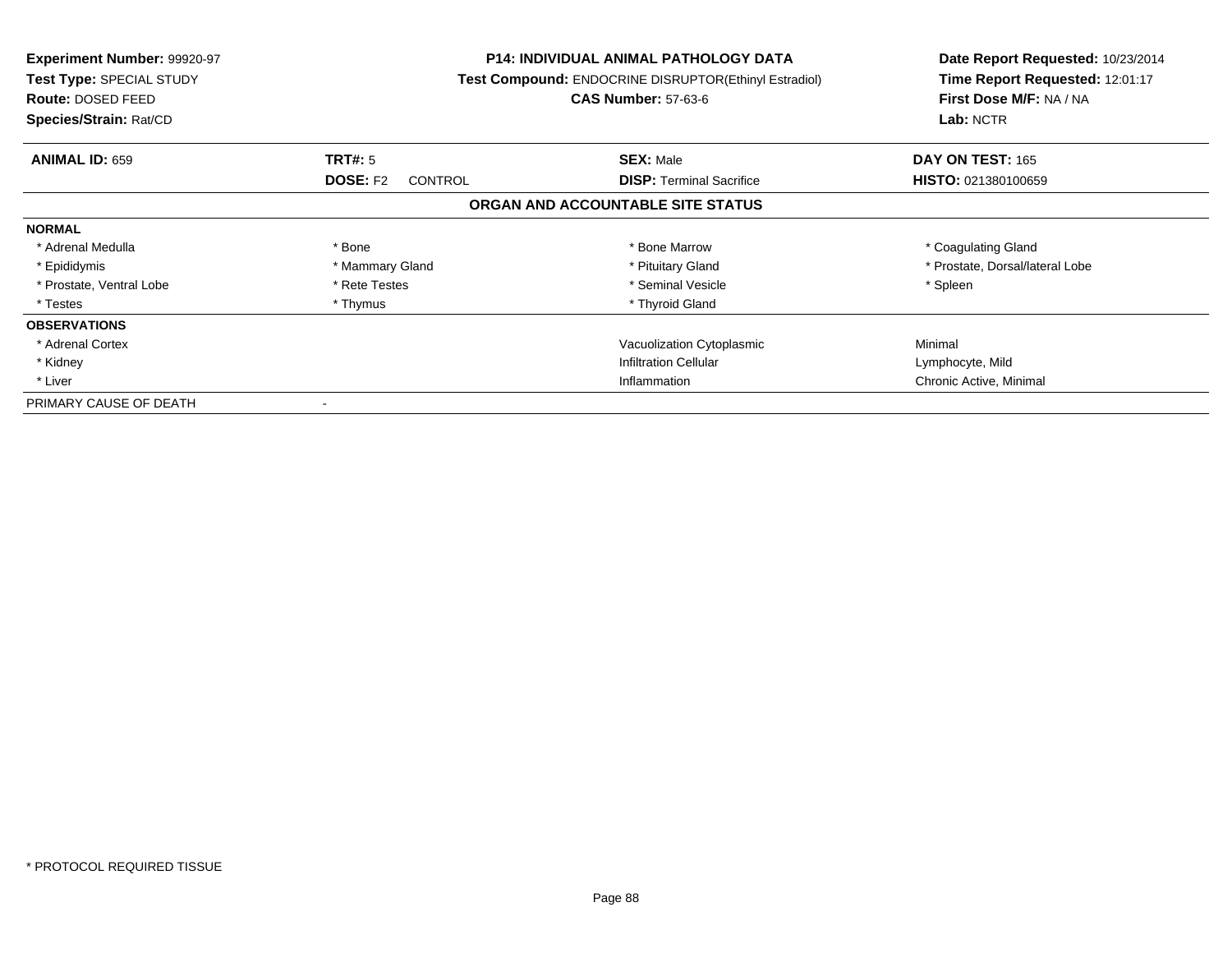| <b>Experiment Number: 99920-97</b><br>Test Type: SPECIAL STUDY<br>Route: DOSED FEED<br>Species/Strain: Rat/CD |                                   | <b>P14: INDIVIDUAL ANIMAL PATHOLOGY DATA</b><br>Test Compound: ENDOCRINE DISRUPTOR(Ethinyl Estradiol)<br><b>CAS Number: 57-63-6</b> | Date Report Requested: 10/23/2014<br>Time Report Requested: 12:01:17<br>First Dose M/F: NA / NA<br>Lab: NCTR |  |
|---------------------------------------------------------------------------------------------------------------|-----------------------------------|-------------------------------------------------------------------------------------------------------------------------------------|--------------------------------------------------------------------------------------------------------------|--|
|                                                                                                               |                                   |                                                                                                                                     |                                                                                                              |  |
| <b>ANIMAL ID: 660</b>                                                                                         | TRT#: 5                           | <b>SEX: Male</b>                                                                                                                    | DAY ON TEST: 164                                                                                             |  |
|                                                                                                               | <b>DOSE: F2</b><br><b>CONTROL</b> | <b>DISP: Terminal Sacrifice</b>                                                                                                     | HISTO: 021380100660                                                                                          |  |
|                                                                                                               |                                   | ORGAN AND ACCOUNTABLE SITE STATUS                                                                                                   |                                                                                                              |  |
| <b>NORMAL</b>                                                                                                 |                                   |                                                                                                                                     |                                                                                                              |  |
| * Adrenal Cortex                                                                                              | * Adrenal Medulla                 | * Bone                                                                                                                              | * Bone Marrow                                                                                                |  |
| * Coagulating Gland                                                                                           | * Epididymis                      | * Liver                                                                                                                             | * Mammary Gland                                                                                              |  |
| * Pituitary Gland                                                                                             | * Rete Testes                     | * Seminal Vesicle                                                                                                                   | * Spleen                                                                                                     |  |
| * Thymus                                                                                                      |                                   |                                                                                                                                     |                                                                                                              |  |
| <b>OBSERVATIONS</b>                                                                                           |                                   |                                                                                                                                     |                                                                                                              |  |
| * Kidney                                                                                                      |                                   | Infiltration Cellular                                                                                                               | Lymphocyte, Minimal                                                                                          |  |
|                                                                                                               | <b>Renal Tubule</b>               | Regeneration                                                                                                                        | Minimal                                                                                                      |  |
| * Prostate, Dorsal/Lateral Lobe                                                                               |                                   | Inflammation                                                                                                                        | Suppurative, Mild                                                                                            |  |
| * Prostate, Ventral Lobe                                                                                      |                                   | <b>Infiltration Cellular</b>                                                                                                        | Lymphocyte, Mild                                                                                             |  |
| * Testes                                                                                                      | Seminif Tub                       | Degeneration                                                                                                                        | Minimal                                                                                                      |  |
| * Thyroid Gland                                                                                               |                                   | Ectopic Thymus                                                                                                                      |                                                                                                              |  |
| PRIMARY CAUSE OF DEATH                                                                                        | $\overline{\phantom{a}}$          |                                                                                                                                     |                                                                                                              |  |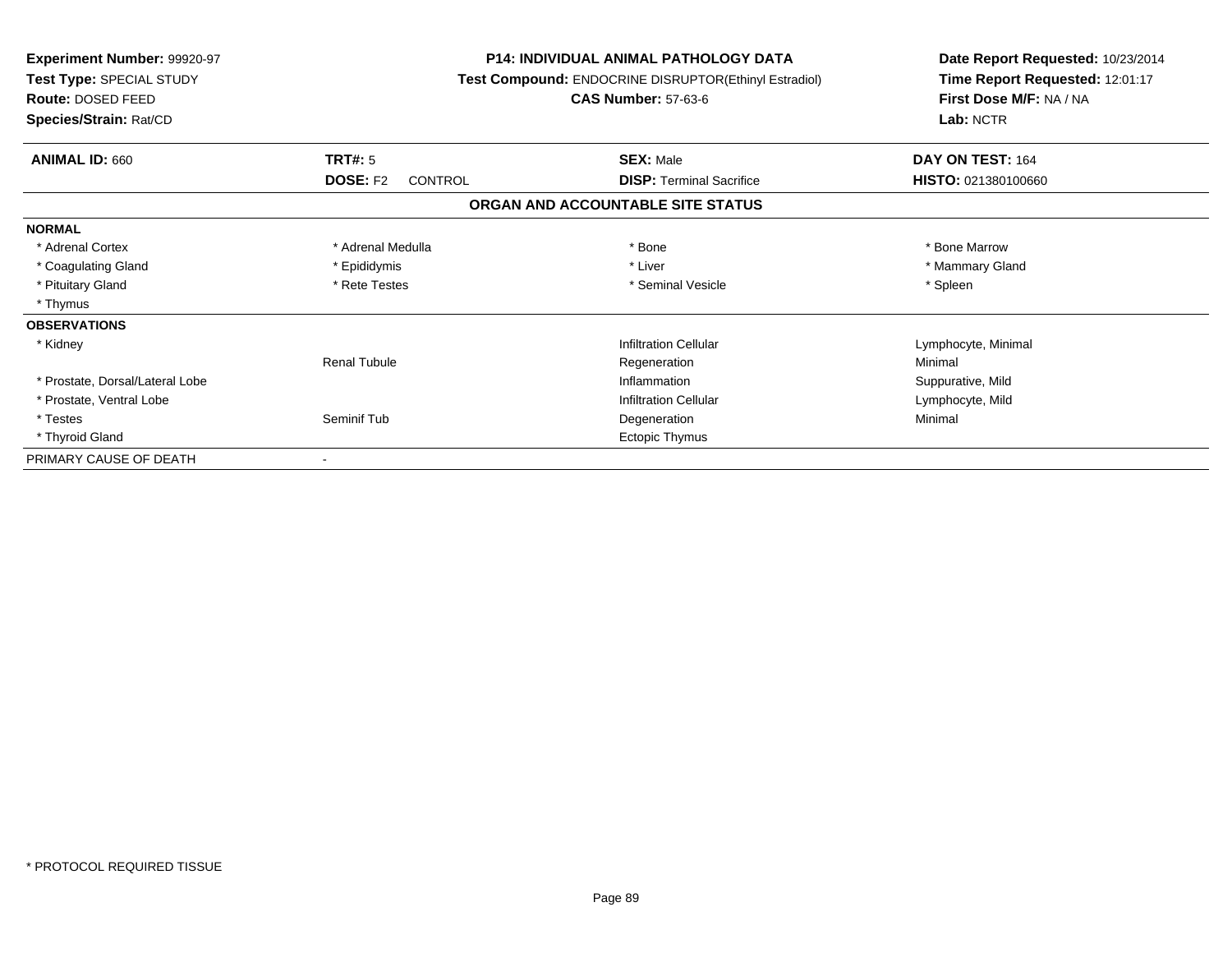| Experiment Number: 99920-97<br>Test Type: SPECIAL STUDY<br>Route: DOSED FEED<br>Species/Strain: Rat/CD |                                   | <b>P14: INDIVIDUAL ANIMAL PATHOLOGY DATA</b><br><b>Test Compound: ENDOCRINE DISRUPTOR(Ethinyl Estradiol)</b><br><b>CAS Number: 57-63-6</b> | Date Report Requested: 10/23/2014<br>Time Report Requested: 12:01:17<br>First Dose M/F: NA / NA<br>Lab: NCTR |
|--------------------------------------------------------------------------------------------------------|-----------------------------------|--------------------------------------------------------------------------------------------------------------------------------------------|--------------------------------------------------------------------------------------------------------------|
| ANIMAL ID: 661                                                                                         | TRT#: 5                           | <b>SEX: Male</b>                                                                                                                           | DAY ON TEST: 163                                                                                             |
|                                                                                                        | <b>DOSE: F2</b><br><b>CONTROL</b> | <b>DISP:</b> Terminal Sacrifice                                                                                                            | HISTO: 021380100661                                                                                          |
|                                                                                                        |                                   | ORGAN AND ACCOUNTABLE SITE STATUS                                                                                                          |                                                                                                              |
| <b>NORMAL</b>                                                                                          |                                   |                                                                                                                                            |                                                                                                              |
| * Adrenal Cortex                                                                                       | * Adrenal Medulla                 | * Bone                                                                                                                                     | * Bone Marrow                                                                                                |
| * Epididymis                                                                                           | * Pituitary Gland                 | * Prostate, Dorsal/lateral Lobe                                                                                                            | * Rete Testes                                                                                                |
| * Seminal Vesicle                                                                                      | * Spleen                          | * Testes                                                                                                                                   | * Thymus                                                                                                     |
| * Thyroid Gland                                                                                        |                                   |                                                                                                                                            |                                                                                                              |
| <b>OBSERVATIONS</b>                                                                                    |                                   |                                                                                                                                            |                                                                                                              |
| * Coagulating Gland                                                                                    |                                   | Developmental Malformation                                                                                                                 |                                                                                                              |
| * Kidney                                                                                               |                                   | Infiltration Cellular                                                                                                                      | Lymphocyte, Mild                                                                                             |
|                                                                                                        | <b>Renal Tubule</b>               | Regeneration                                                                                                                               | Minimal                                                                                                      |
| * Liver                                                                                                |                                   | Infiltration Cellular                                                                                                                      | Lymphocyte, Minimal                                                                                          |
| * Mammary Gland                                                                                        | Alveolus                          | Hyperplasia                                                                                                                                | Mild                                                                                                         |
| * Prostate, Ventral Lobe                                                                               |                                   | <b>Infiltration Cellular</b>                                                                                                               | Lymphocyte, Mild                                                                                             |
| PRIMARY CAUSE OF DEATH                                                                                 |                                   |                                                                                                                                            |                                                                                                              |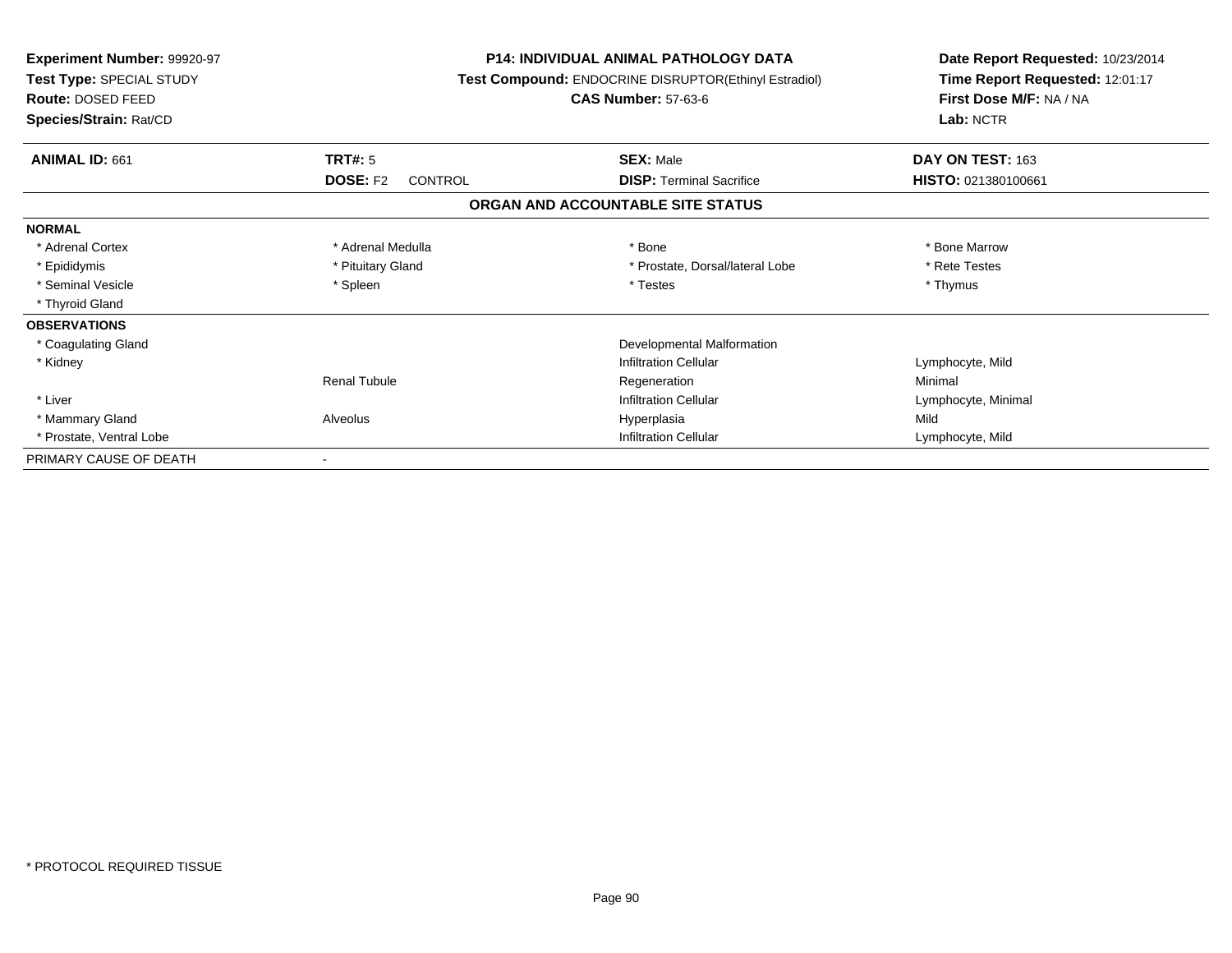| Experiment Number: 99920-97<br>Test Type: SPECIAL STUDY<br>Route: DOSED FEED<br>Species/Strain: Rat/CD |                            | <b>P14: INDIVIDUAL ANIMAL PATHOLOGY DATA</b><br>Test Compound: ENDOCRINE DISRUPTOR(Ethinyl Estradiol)<br><b>CAS Number: 57-63-6</b> |                            |
|--------------------------------------------------------------------------------------------------------|----------------------------|-------------------------------------------------------------------------------------------------------------------------------------|----------------------------|
| <b>ANIMAL ID: 662</b>                                                                                  | <b>TRT#:</b> 6             | <b>SEX: Male</b>                                                                                                                    | DAY ON TEST: 165           |
|                                                                                                        | <b>DOSE: F2</b><br>2.0 PPB | <b>DISP:</b> Terminal Sacrifice                                                                                                     | <b>HISTO: 021380100662</b> |
|                                                                                                        |                            | ORGAN AND ACCOUNTABLE SITE STATUS                                                                                                   |                            |
| <b>NORMAL</b>                                                                                          |                            |                                                                                                                                     |                            |
| * Epididymis                                                                                           | * Mammary Gland            | * Prostate, Dorsal/lateral Lobe                                                                                                     | * Rete Testes              |
| * Seminal Vesicle                                                                                      | * Testes                   |                                                                                                                                     |                            |
| <b>OBSERVATIONS</b>                                                                                    |                            |                                                                                                                                     |                            |
| * Coagulating Gland                                                                                    |                            | Developmental Malformation                                                                                                          |                            |
| [Developmental Malformation TGLS = 1-2A ]                                                              |                            |                                                                                                                                     |                            |
| * Prostate, Ventral Lobe                                                                               |                            | <b>Infiltration Cellular</b>                                                                                                        | Lymphocyte, Mild           |
| PRIMARY CAUSE OF DEATH                                                                                 |                            |                                                                                                                                     |                            |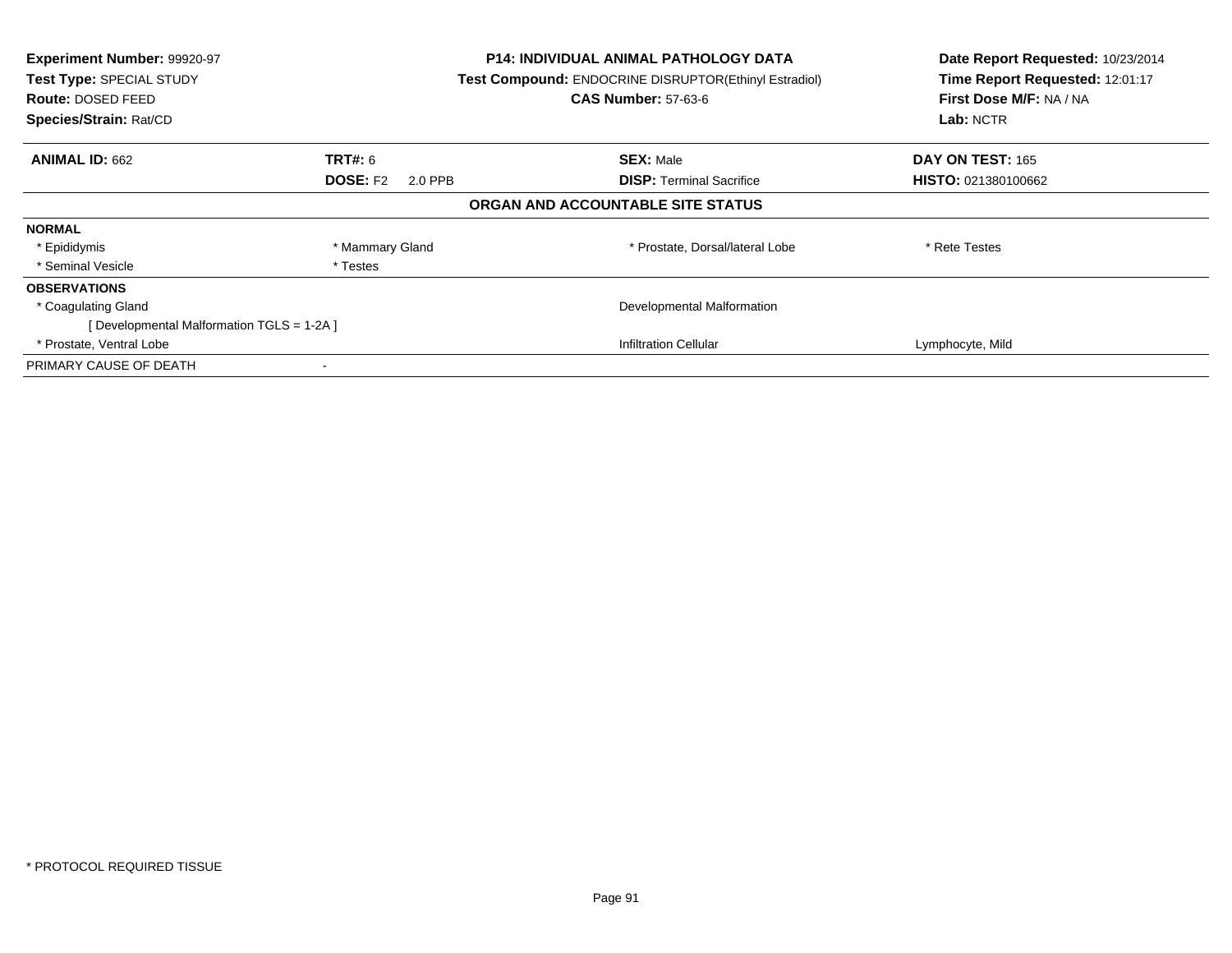| Experiment Number: 99920-97<br>Test Type: SPECIAL STUDY | <b>P14: INDIVIDUAL ANIMAL PATHOLOGY DATA</b><br>Test Compound: ENDOCRINE DISRUPTOR(Ethinyl Estradiol) |                                   | Date Report Requested: 10/23/2014<br>Time Report Requested: 12:01:17 |  |
|---------------------------------------------------------|-------------------------------------------------------------------------------------------------------|-----------------------------------|----------------------------------------------------------------------|--|
| Route: DOSED FEED<br>Species/Strain: Rat/CD             |                                                                                                       | <b>CAS Number: 57-63-6</b>        | First Dose M/F: NA / NA<br>Lab: NCTR                                 |  |
| ANIMAL ID: 663                                          | TRT#: 6                                                                                               | <b>SEX: Male</b>                  | DAY ON TEST: 162                                                     |  |
|                                                         | <b>DOSE: F2</b><br>2.0 PPB                                                                            | <b>DISP: Terminal Sacrifice</b>   | HISTO: 021380100663                                                  |  |
|                                                         |                                                                                                       | ORGAN AND ACCOUNTABLE SITE STATUS |                                                                      |  |
| <b>NORMAL</b>                                           |                                                                                                       |                                   |                                                                      |  |
| * Coagulating Gland                                     | * Mammary Gland                                                                                       | * Prostate, Dorsal/lateral Lobe   | * Rete Testes                                                        |  |
| * Seminal Vesicle                                       |                                                                                                       |                                   |                                                                      |  |
| <b>OBSERVATIONS</b>                                     |                                                                                                       |                                   |                                                                      |  |
| * Coagulat GI                                           |                                                                                                       |                                   |                                                                      |  |
| Note: TGL 3 - NCL                                       |                                                                                                       |                                   |                                                                      |  |
| * Epididymis                                            |                                                                                                       | Atrophy                           | Marked                                                               |  |
|                                                         |                                                                                                       | Hypospermia                       | Marked                                                               |  |
| [Atrophy TGLS = $2-2$ ]                                 |                                                                                                       |                                   |                                                                      |  |
| [Hypospermia TGLS = 2-2]                                |                                                                                                       |                                   |                                                                      |  |
| * Prostate, Ventral Lobe                                |                                                                                                       | Infiltration Cellular             | Lymphocyte, Mild                                                     |  |
| * Testes                                                | Seminif Tub                                                                                           | Degeneration                      | Marked                                                               |  |
| [Degeneration TGLS = 1-7]                               |                                                                                                       |                                   |                                                                      |  |
| PRIMARY CAUSE OF DEATH                                  |                                                                                                       |                                   |                                                                      |  |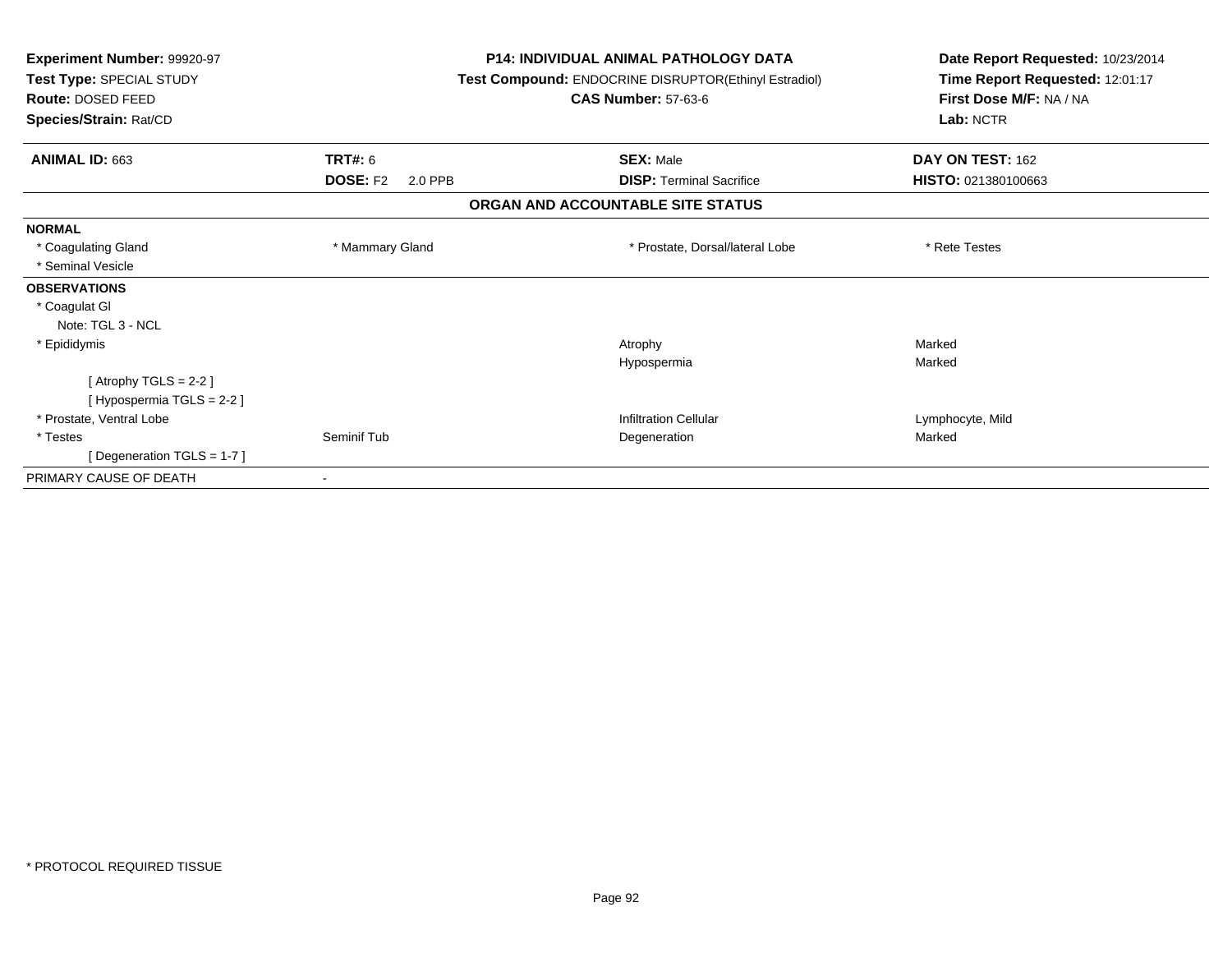| Experiment Number: 99920-97<br>Test Type: SPECIAL STUDY<br><b>Route: DOSED FEED</b><br>Species/Strain: Rat/CD |                            | <b>P14: INDIVIDUAL ANIMAL PATHOLOGY DATA</b><br><b>Test Compound: ENDOCRINE DISRUPTOR(Ethinyl Estradiol)</b><br><b>CAS Number: 57-63-6</b> | Date Report Requested: 10/23/2014<br>Time Report Requested: 12:01:17<br>First Dose M/F: NA / NA<br>Lab: NCTR |
|---------------------------------------------------------------------------------------------------------------|----------------------------|--------------------------------------------------------------------------------------------------------------------------------------------|--------------------------------------------------------------------------------------------------------------|
| <b>ANIMAL ID: 664</b>                                                                                         | <b>TRT#:</b> 6             | <b>SEX: Male</b>                                                                                                                           | DAY ON TEST: 162                                                                                             |
|                                                                                                               | <b>DOSE: F2</b><br>2.0 PPB | <b>DISP:</b> Terminal Sacrifice                                                                                                            | <b>HISTO: 021380100664</b>                                                                                   |
|                                                                                                               |                            | ORGAN AND ACCOUNTABLE SITE STATUS                                                                                                          |                                                                                                              |
| <b>NORMAL</b>                                                                                                 |                            |                                                                                                                                            |                                                                                                              |
| * Coagulating Gland                                                                                           | * Epididymis               | * Mammary Gland                                                                                                                            | * Prostate, Dorsal/lateral Lobe                                                                              |
| * Rete Testes                                                                                                 | * Seminal Vesicle          |                                                                                                                                            |                                                                                                              |
| <b>OBSERVATIONS</b>                                                                                           |                            |                                                                                                                                            |                                                                                                              |
| * Prostate, Ventral Lobe                                                                                      |                            | Infiltration Cellular                                                                                                                      | Lymphocyte, Mild                                                                                             |
| * Testes                                                                                                      | Seminif Tub                | Degeneration                                                                                                                               | Minimal                                                                                                      |
| PRIMARY CAUSE OF DEATH                                                                                        |                            |                                                                                                                                            |                                                                                                              |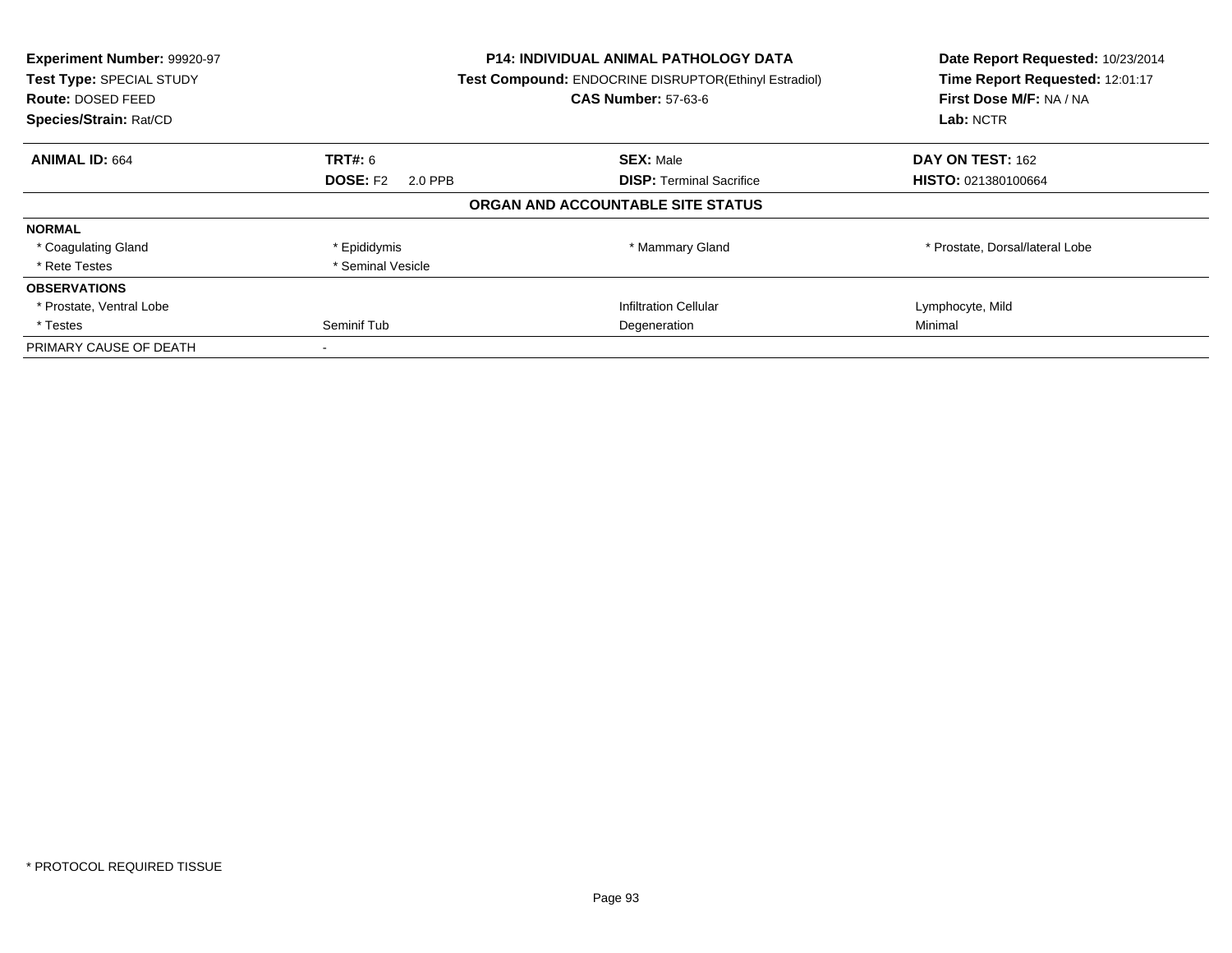| Experiment Number: 99920-97 | <b>P14: INDIVIDUAL ANIMAL PATHOLOGY DATA</b> |                                                       | Date Report Requested: 10/23/2014 |
|-----------------------------|----------------------------------------------|-------------------------------------------------------|-----------------------------------|
| Test Type: SPECIAL STUDY    |                                              | Test Compound: ENDOCRINE DISRUPTOR(Ethinyl Estradiol) | Time Report Requested: 12:01:17   |
| <b>Route: DOSED FEED</b>    |                                              | <b>CAS Number: 57-63-6</b>                            | First Dose M/F: NA / NA           |
| Species/Strain: Rat/CD      |                                              |                                                       |                                   |
| <b>ANIMAL ID: 665</b>       | <b>TRT#: 6</b>                               | <b>SEX: Male</b>                                      | DAY ON TEST: 162                  |
|                             | <b>DOSE: F2</b><br>2.0 PPB                   | <b>DISP:</b> Terminal Sacrifice                       | HISTO: 021380100665               |
|                             |                                              | ORGAN AND ACCOUNTABLE SITE STATUS                     |                                   |
| <b>NORMAL</b>               |                                              |                                                       |                                   |
| * Coagulating Gland         | * Epididymis                                 | * Prostate, Dorsal/lateral Lobe                       | * Prostate, Ventral Lobe          |
| * Rete Testes               | * Seminal Vesicle                            | * Testes                                              |                                   |
| <b>OBSERVATIONS</b>         |                                              |                                                       |                                   |
| * Mammary Gland             | Duct                                         | Hyperplasia                                           | Minimal                           |
| PRIMARY CAUSE OF DEATH      |                                              |                                                       |                                   |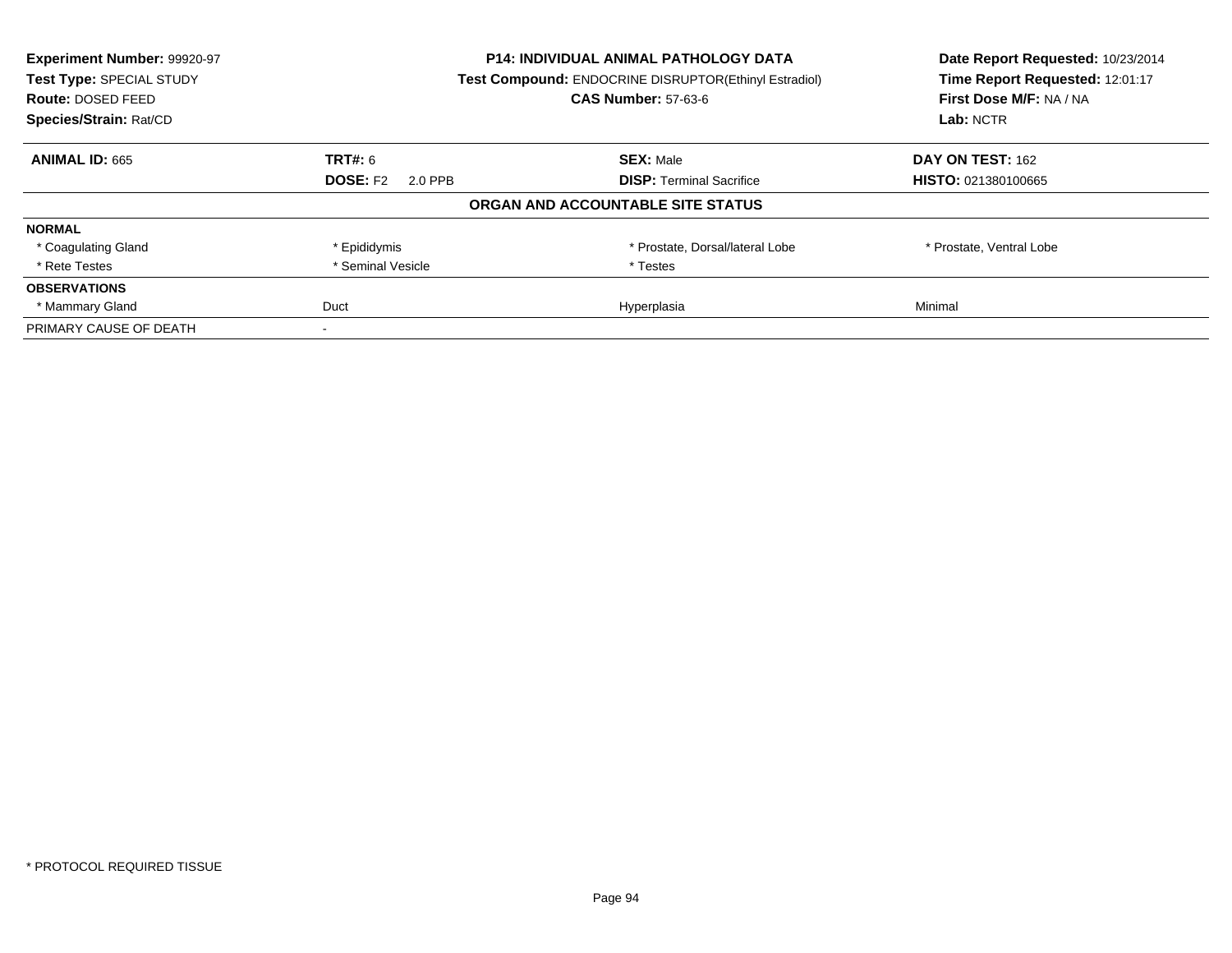| Experiment Number: 99920-97<br>Test Type: SPECIAL STUDY<br><b>Route: DOSED FEED</b><br>Species/Strain: Rat/CD |                                 | <b>P14: INDIVIDUAL ANIMAL PATHOLOGY DATA</b><br>Test Compound: ENDOCRINE DISRUPTOR(Ethinyl Estradiol)<br><b>CAS Number: 57-63-6</b> | Date Report Requested: 10/23/2014<br>Time Report Requested: 12:01:17<br>First Dose M/F: NA / NA<br>Lab: NCTR |
|---------------------------------------------------------------------------------------------------------------|---------------------------------|-------------------------------------------------------------------------------------------------------------------------------------|--------------------------------------------------------------------------------------------------------------|
| <b>ANIMAL ID: 666</b>                                                                                         | <b>TRT#:</b> 6                  | <b>SEX: Male</b>                                                                                                                    | DAY ON TEST: 162                                                                                             |
|                                                                                                               | <b>DOSE: F2</b><br>2.0 PPB      | <b>DISP:</b> Terminal Sacrifice                                                                                                     | <b>HISTO: 021380100666</b>                                                                                   |
|                                                                                                               |                                 | ORGAN AND ACCOUNTABLE SITE STATUS                                                                                                   |                                                                                                              |
| <b>NORMAL</b>                                                                                                 |                                 |                                                                                                                                     |                                                                                                              |
| * Epididymis                                                                                                  | * Prostate, Dorsal/lateral Lobe | * Prostate, Ventral Lobe                                                                                                            | * Rete Testes                                                                                                |
| * Seminal Vesicle                                                                                             | * Testes                        |                                                                                                                                     |                                                                                                              |
| <b>OBSERVATIONS</b>                                                                                           |                                 |                                                                                                                                     |                                                                                                              |
| * Coagulating Gland                                                                                           |                                 | Developmental Malformation                                                                                                          |                                                                                                              |
| [ Developmental Malformation TGLS = 1-2A ]                                                                    |                                 |                                                                                                                                     |                                                                                                              |
| * Mammary Gland                                                                                               | Alveolus                        | Hyperplasia                                                                                                                         | Mild                                                                                                         |
| PRIMARY CAUSE OF DEATH                                                                                        |                                 |                                                                                                                                     |                                                                                                              |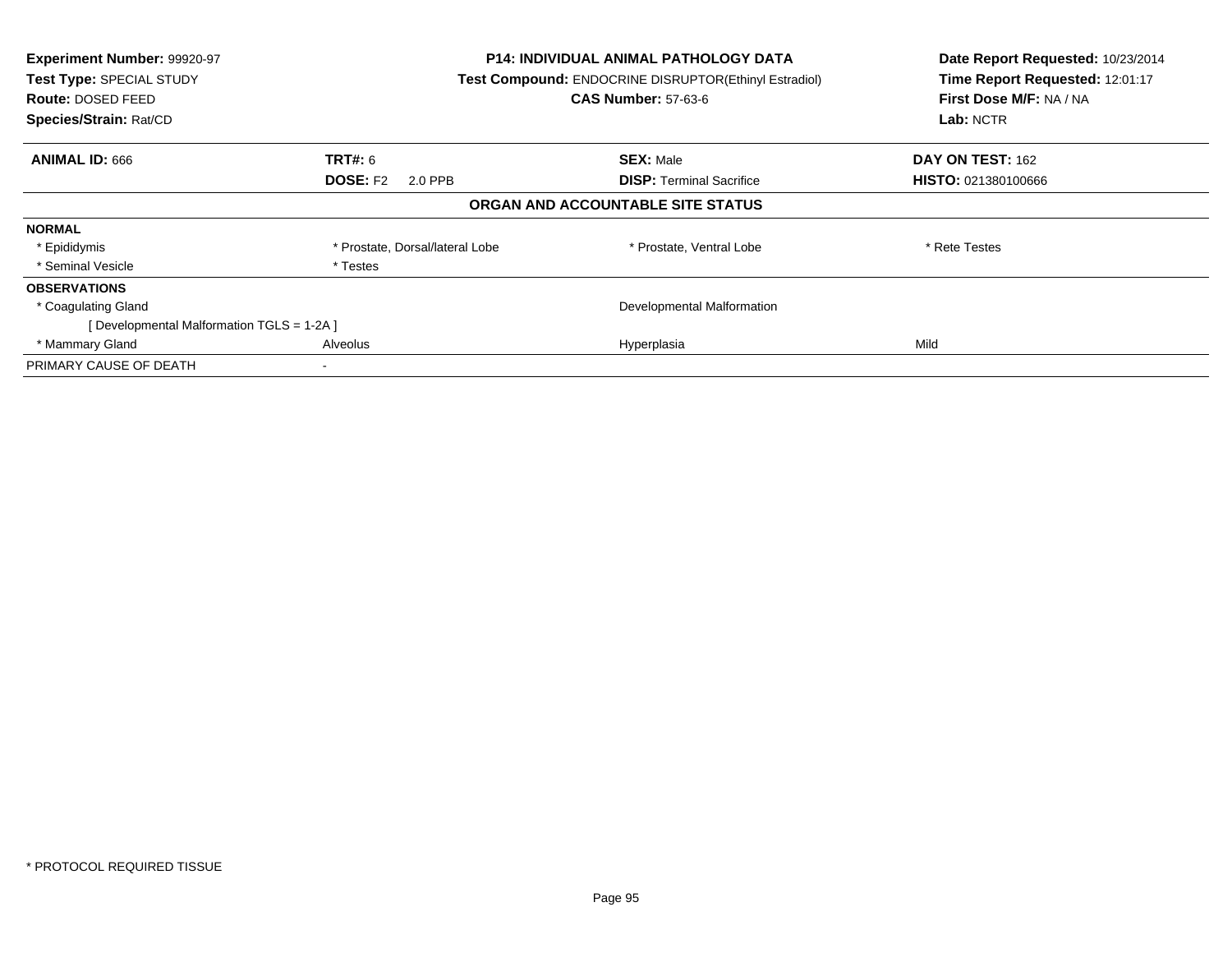| Experiment Number: 99920-97<br>Test Type: SPECIAL STUDY<br>Route: DOSED FEED<br>Species/Strain: Rat/CD | <b>P14: INDIVIDUAL ANIMAL PATHOLOGY DATA</b><br>Test Compound: ENDOCRINE DISRUPTOR(Ethinyl Estradiol)<br><b>CAS Number: 57-63-6</b> |                                   | Date Report Requested: 10/23/2014<br>Time Report Requested: 12:01:17<br>First Dose M/F: NA / NA<br>Lab: NCTR |
|--------------------------------------------------------------------------------------------------------|-------------------------------------------------------------------------------------------------------------------------------------|-----------------------------------|--------------------------------------------------------------------------------------------------------------|
| <b>ANIMAL ID: 667</b>                                                                                  | <b>TRT#: 7</b>                                                                                                                      | <b>SEX: Male</b>                  | DAY ON TEST: 163                                                                                             |
|                                                                                                        | <b>DOSE: F2</b><br>10 PPB                                                                                                           | <b>DISP: Terminal Sacrifice</b>   | HISTO: 021380100667                                                                                          |
|                                                                                                        |                                                                                                                                     | ORGAN AND ACCOUNTABLE SITE STATUS |                                                                                                              |
| <b>NORMAL</b>                                                                                          |                                                                                                                                     |                                   |                                                                                                              |
| * Epididymis                                                                                           | * Kidney                                                                                                                            | * Prostate, Dorsal/lateral Lobe   | * Prostate, Ventral Lobe                                                                                     |
| * Rete Testes                                                                                          | * Seminal Vesicle                                                                                                                   |                                   |                                                                                                              |
| <b>OBSERVATIONS</b>                                                                                    |                                                                                                                                     |                                   |                                                                                                              |
| * Coagulating Gland                                                                                    |                                                                                                                                     | Developmental Malformation        |                                                                                                              |
| * Mammary Gland                                                                                        | Alveolus                                                                                                                            | Hyperplasia                       | Mild                                                                                                         |
| * Testes                                                                                               | Seminif Tub                                                                                                                         | Degeneration                      | Minimal                                                                                                      |
| PRIMARY CAUSE OF DEATH                                                                                 |                                                                                                                                     |                                   |                                                                                                              |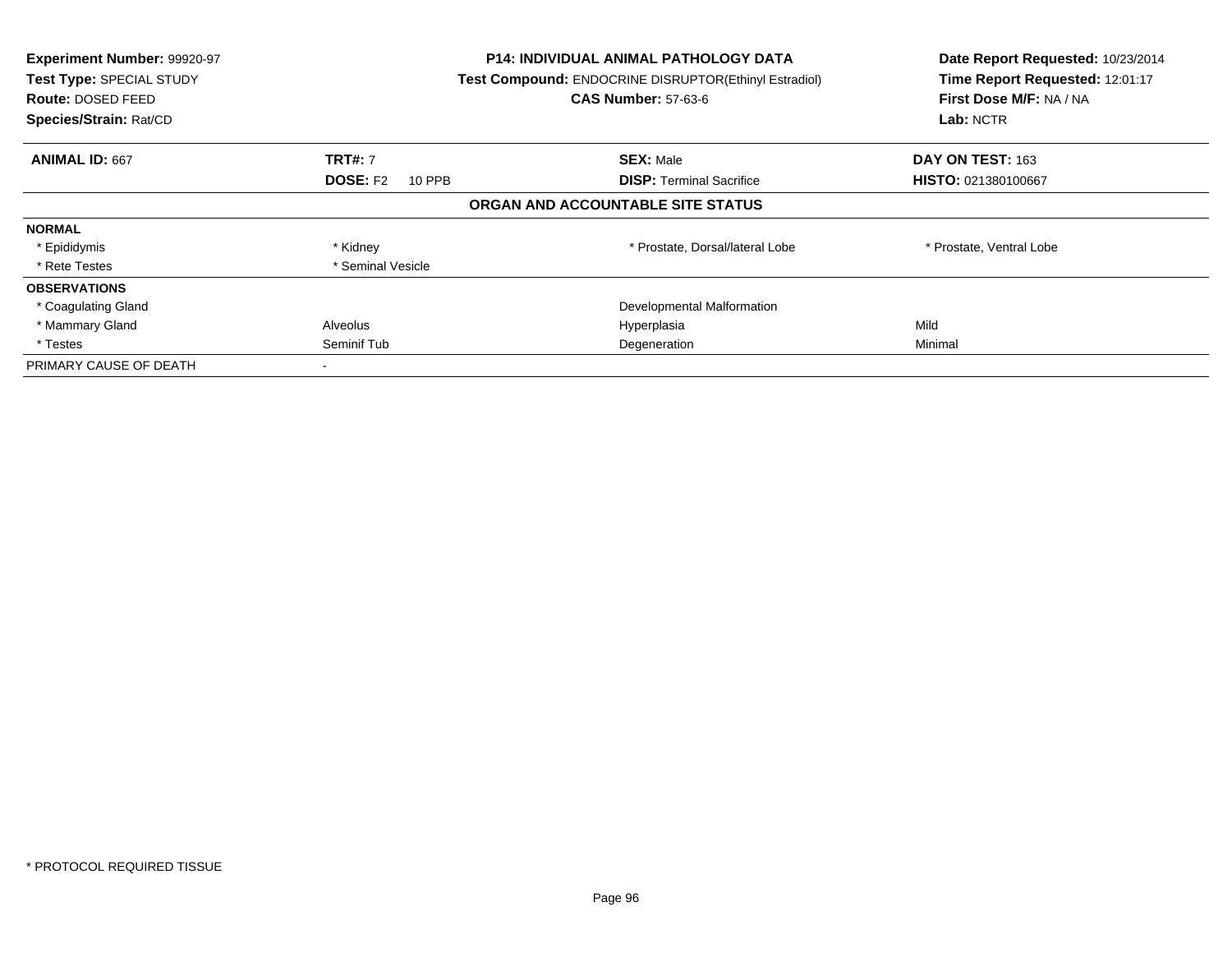| Experiment Number: 99920-97<br>Test Type: SPECIAL STUDY<br><b>Route: DOSED FEED</b><br>Species/Strain: Rat/CD |                                  | <b>P14: INDIVIDUAL ANIMAL PATHOLOGY DATA</b><br>Test Compound: ENDOCRINE DISRUPTOR(Ethinyl Estradiol)<br><b>CAS Number: 57-63-6</b> | Date Report Requested: 10/23/2014<br>Time Report Requested: 12:01:17<br>First Dose M/F: NA / NA<br>Lab: NCTR |
|---------------------------------------------------------------------------------------------------------------|----------------------------------|-------------------------------------------------------------------------------------------------------------------------------------|--------------------------------------------------------------------------------------------------------------|
|                                                                                                               |                                  |                                                                                                                                     |                                                                                                              |
| <b>ANIMAL ID: 668</b>                                                                                         | <b>TRT#: 8</b>                   | <b>SEX: Male</b>                                                                                                                    | DAY ON TEST: 164                                                                                             |
|                                                                                                               | <b>DOSE: F2</b><br><b>50 PPB</b> | <b>DISP:</b> Terminal Sacrifice                                                                                                     | HISTO: 021380100668                                                                                          |
|                                                                                                               |                                  | ORGAN AND ACCOUNTABLE SITE STATUS                                                                                                   |                                                                                                              |
| <b>NORMAL</b>                                                                                                 |                                  |                                                                                                                                     |                                                                                                              |
| * Adrenal Cortex                                                                                              | * Adrenal Medulla                | * Bone                                                                                                                              | * Bone Marrow                                                                                                |
| * Epididymis                                                                                                  | * Pituitary Gland                | * Prostate. Dorsal/lateral Lobe                                                                                                     | * Prostate, Ventral Lobe                                                                                     |
| * Rete Testes                                                                                                 | * Seminal Vesicle                | * Spleen                                                                                                                            | * Testes                                                                                                     |
| * Thymus                                                                                                      | * Thyroid Gland                  |                                                                                                                                     |                                                                                                              |
| <b>OBSERVATIONS</b>                                                                                           |                                  |                                                                                                                                     |                                                                                                              |
| * Coagulating Gland                                                                                           |                                  | Developmental Malformation                                                                                                          |                                                                                                              |
| [ Developmental Malformation TGLS = 2-2A ]                                                                    |                                  |                                                                                                                                     |                                                                                                              |
| * Kidney                                                                                                      | <b>Renal Tubule</b>              | <b>Dilatation</b>                                                                                                                   | Mild                                                                                                         |
|                                                                                                               |                                  | <b>Infiltration Cellular</b>                                                                                                        | Lymphocyte, Minimal                                                                                          |
|                                                                                                               | <b>Renal Tubule</b>              | Regeneration                                                                                                                        | Minimal                                                                                                      |
| Note: TGL 1 - NCL                                                                                             |                                  |                                                                                                                                     |                                                                                                              |
| * Liver                                                                                                       |                                  | Inflammation                                                                                                                        | Chronic Active, Minimal                                                                                      |
| * Mammary Gland                                                                                               | Alveolus                         | Hyperplasia                                                                                                                         | Moderate                                                                                                     |
| PRIMARY CAUSE OF DEATH                                                                                        |                                  |                                                                                                                                     |                                                                                                              |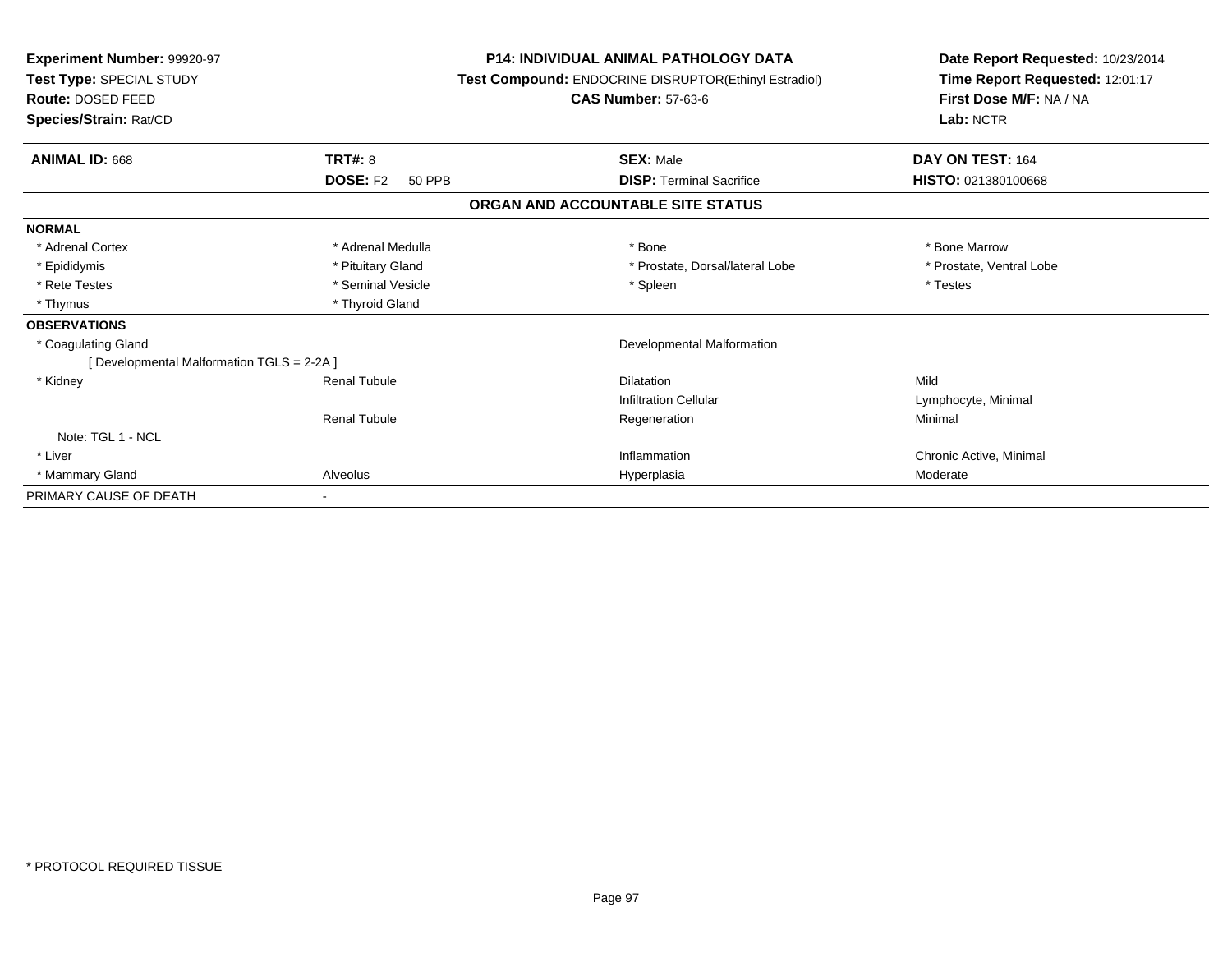| <b>Experiment Number: 99920-97</b><br>Test Type: SPECIAL STUDY<br>Route: DOSED FEED<br>Species/Strain: Rat/CD |                                   | <b>P14: INDIVIDUAL ANIMAL PATHOLOGY DATA</b><br>Test Compound: ENDOCRINE DISRUPTOR(Ethinyl Estradiol)<br><b>CAS Number: 57-63-6</b> | Date Report Requested: 10/23/2014<br>Time Report Requested: 12:01:17<br>First Dose M/F: NA / NA<br>Lab: NCTR |  |
|---------------------------------------------------------------------------------------------------------------|-----------------------------------|-------------------------------------------------------------------------------------------------------------------------------------|--------------------------------------------------------------------------------------------------------------|--|
|                                                                                                               |                                   |                                                                                                                                     |                                                                                                              |  |
| <b>ANIMAL ID: 672</b>                                                                                         | <b>TRT#: 5</b>                    | <b>SEX: Male</b>                                                                                                                    | DAY ON TEST: 165                                                                                             |  |
|                                                                                                               | <b>DOSE: F2</b><br><b>CONTROL</b> | <b>DISP:</b> Terminal Sacrifice                                                                                                     | HISTO: 021380100672                                                                                          |  |
|                                                                                                               |                                   | ORGAN AND ACCOUNTABLE SITE STATUS                                                                                                   |                                                                                                              |  |
| <b>NORMAL</b>                                                                                                 |                                   |                                                                                                                                     |                                                                                                              |  |
| * Adrenal Cortex                                                                                              | * Adrenal Medulla                 | * Bone                                                                                                                              | * Bone Marrow                                                                                                |  |
| * Coagulating Gland                                                                                           | * Epididymis                      | * Mammary Gland                                                                                                                     | * Prostate, Dorsal/lateral Lobe                                                                              |  |
| * Prostate, Ventral Lobe                                                                                      | * Rete Testes                     | * Seminal Vesicle                                                                                                                   | * Spleen                                                                                                     |  |
| * Testes                                                                                                      | * Thymus                          | * Thyroid Gland                                                                                                                     |                                                                                                              |  |
| <b>OBSERVATIONS</b>                                                                                           |                                   |                                                                                                                                     |                                                                                                              |  |
| * Kidney                                                                                                      |                                   | <b>Hyaline Droplet</b>                                                                                                              | Minimal                                                                                                      |  |
|                                                                                                               |                                   | Infiltration Cellular                                                                                                               | Lymphocyte, Minimal                                                                                          |  |
|                                                                                                               | <b>Renal Tubule</b>               | Regeneration                                                                                                                        | Minimal                                                                                                      |  |
| * Liver                                                                                                       |                                   | Inflammation                                                                                                                        | Chronic Active, Minimal                                                                                      |  |
| * Pituitary Gland                                                                                             | Pars Distalis                     | Cyst                                                                                                                                | Multiple                                                                                                     |  |
| PRIMARY CAUSE OF DEATH                                                                                        | $\sim$                            |                                                                                                                                     |                                                                                                              |  |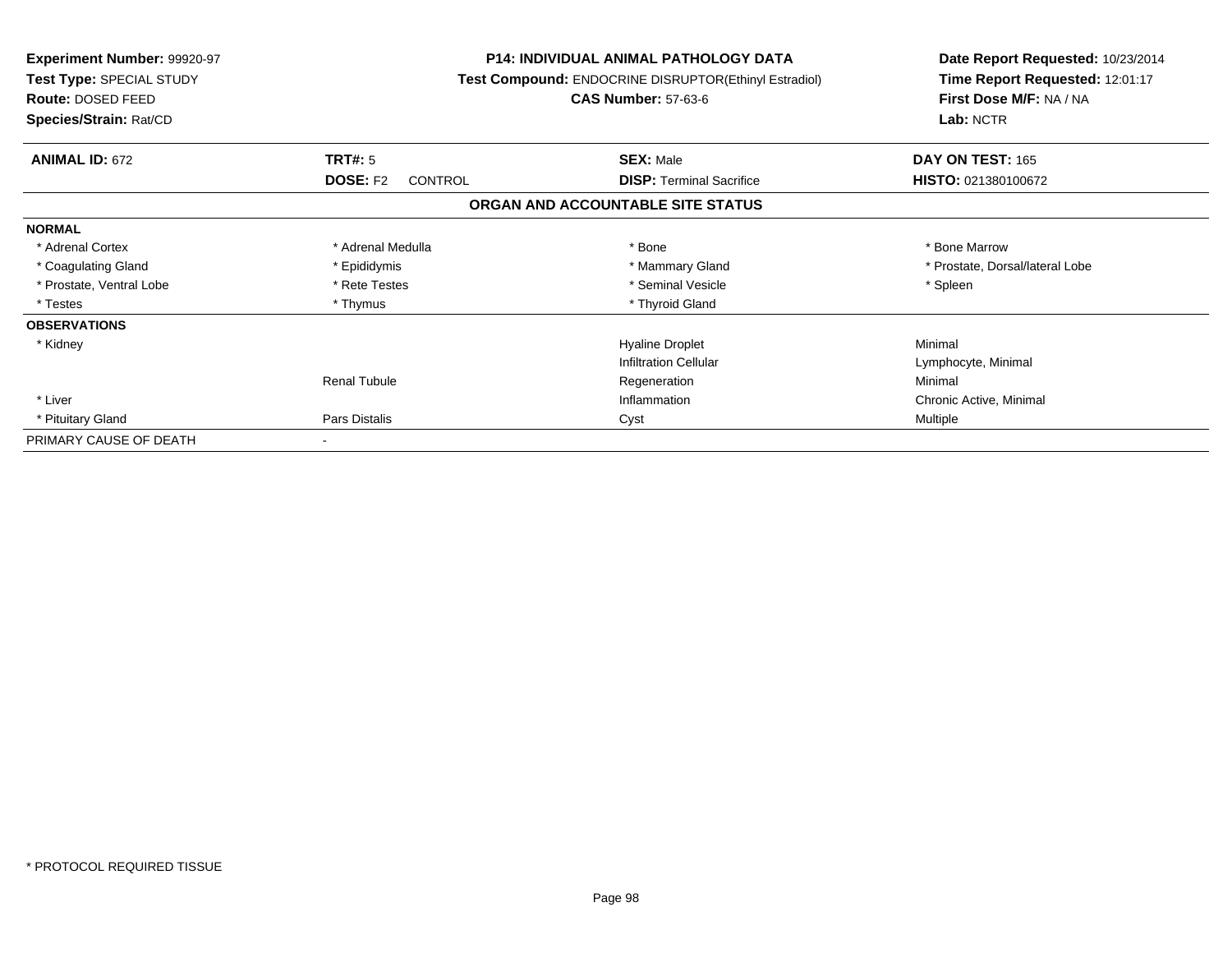| <b>Experiment Number: 99920-97</b><br>Test Type: SPECIAL STUDY<br><b>Route: DOSED FEED</b><br>Species/Strain: Rat/CD |                                   | <b>P14: INDIVIDUAL ANIMAL PATHOLOGY DATA</b><br><b>Test Compound: ENDOCRINE DISRUPTOR(Ethinyl Estradiol)</b><br><b>CAS Number: 57-63-6</b> | Date Report Requested: 10/23/2014<br>Time Report Requested: 12:01:17<br>First Dose M/F: NA / NA<br>Lab: NCTR |
|----------------------------------------------------------------------------------------------------------------------|-----------------------------------|--------------------------------------------------------------------------------------------------------------------------------------------|--------------------------------------------------------------------------------------------------------------|
| <b>ANIMAL ID: 673</b>                                                                                                | TRT#: 5                           | <b>SEX: Male</b>                                                                                                                           | DAY ON TEST: 162                                                                                             |
|                                                                                                                      | <b>DOSE: F2</b><br><b>CONTROL</b> | <b>DISP: Terminal Sacrifice</b>                                                                                                            | HISTO: 021380100673                                                                                          |
|                                                                                                                      |                                   | ORGAN AND ACCOUNTABLE SITE STATUS                                                                                                          |                                                                                                              |
| <b>NORMAL</b>                                                                                                        |                                   |                                                                                                                                            |                                                                                                              |
| * Adrenal Cortex                                                                                                     | * Adrenal Medulla                 | * Bone                                                                                                                                     | * Bone Marrow                                                                                                |
| * Coagulating Gland                                                                                                  | * Epididymis                      | * Mammary Gland                                                                                                                            | * Pituitary Gland                                                                                            |
| * Prostate, Dorsal/lateral Lobe                                                                                      | * Rete Testes                     | * Seminal Vesicle                                                                                                                          | * Spleen                                                                                                     |
| * Testes                                                                                                             | * Thymus                          | * Thyroid Gland                                                                                                                            |                                                                                                              |
| <b>OBSERVATIONS</b>                                                                                                  |                                   |                                                                                                                                            |                                                                                                              |
| * Kidney                                                                                                             | <b>Renal Tubule</b>               | <b>Dilatation</b>                                                                                                                          | Minimal                                                                                                      |
|                                                                                                                      |                                   | <b>Hyaline Droplet</b>                                                                                                                     | Mild                                                                                                         |
|                                                                                                                      |                                   | <b>Infiltration Cellular</b>                                                                                                               | Lymphocyte, Mild                                                                                             |
|                                                                                                                      | <b>Renal Tubule</b>               | Regeneration                                                                                                                               | Mild                                                                                                         |
| * Liver                                                                                                              |                                   | Inflammation                                                                                                                               | Chronic Active, Minimal                                                                                      |
| * Prostate, Ventral Lobe                                                                                             |                                   | <b>Infiltration Cellular</b>                                                                                                               | Lymphocyte, Minimal                                                                                          |
| PRIMARY CAUSE OF DEATH                                                                                               |                                   |                                                                                                                                            |                                                                                                              |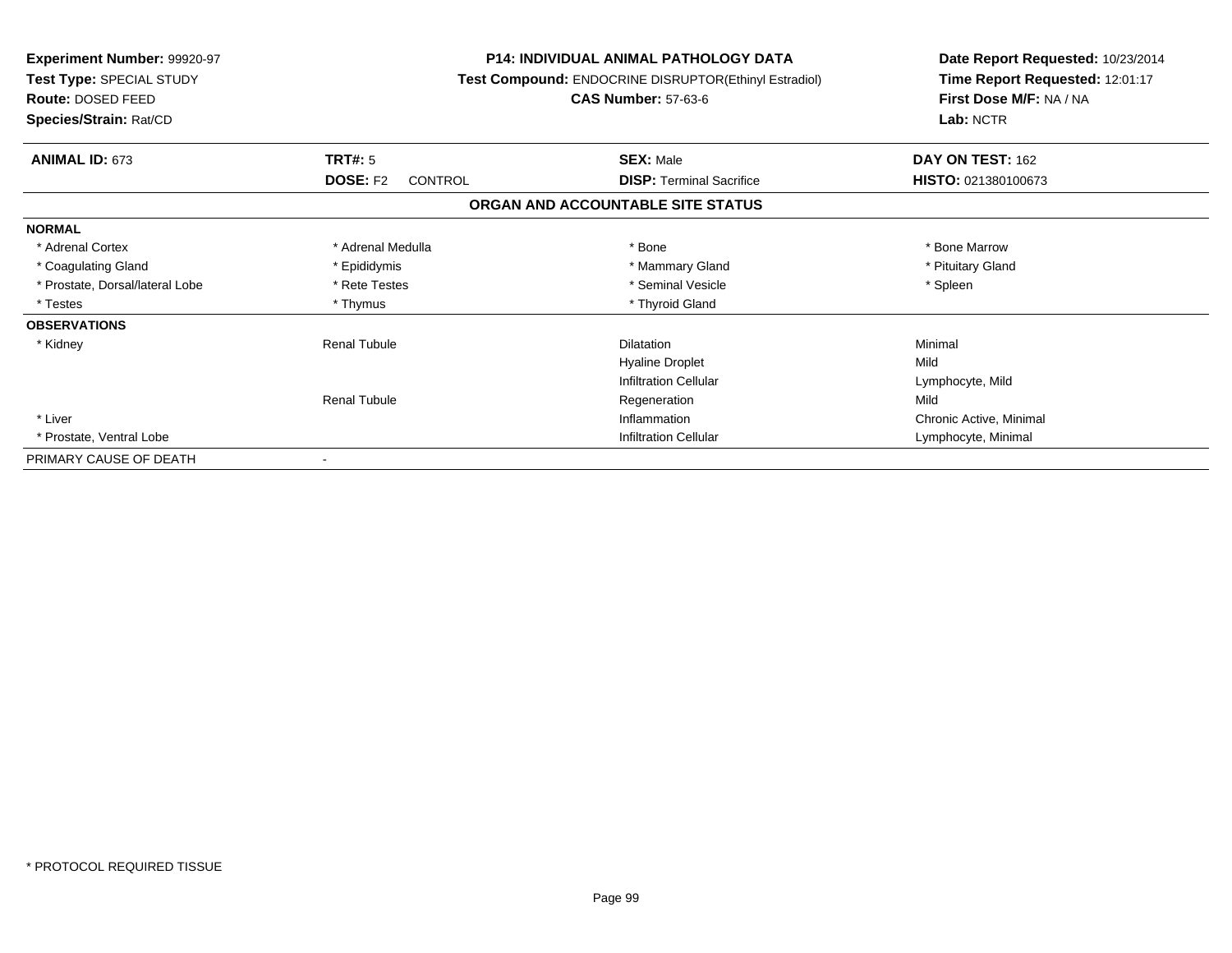| <b>Experiment Number: 99920-97</b><br>Test Type: SPECIAL STUDY<br><b>Route: DOSED FEED</b><br>Species/Strain: Rat/CD |                            | <b>P14: INDIVIDUAL ANIMAL PATHOLOGY DATA</b><br>Test Compound: ENDOCRINE DISRUPTOR(Ethinyl Estradiol)<br><b>CAS Number: 57-63-6</b> | Date Report Requested: 10/23/2014<br>Time Report Requested: 12:01:17<br>First Dose M/F: NA / NA<br>Lab: NCTR |  |
|----------------------------------------------------------------------------------------------------------------------|----------------------------|-------------------------------------------------------------------------------------------------------------------------------------|--------------------------------------------------------------------------------------------------------------|--|
|                                                                                                                      |                            |                                                                                                                                     |                                                                                                              |  |
| <b>ANIMAL ID: 674</b>                                                                                                | <b>TRT#: 6</b>             | <b>SEX: Male</b>                                                                                                                    | DAY ON TEST: 162                                                                                             |  |
|                                                                                                                      | <b>DOSE: F2</b><br>2.0 PPB | <b>DISP:</b> Terminal Sacrifice                                                                                                     | <b>HISTO: 021380100674</b>                                                                                   |  |
|                                                                                                                      |                            | ORGAN AND ACCOUNTABLE SITE STATUS                                                                                                   |                                                                                                              |  |
| <b>NORMAL</b>                                                                                                        |                            |                                                                                                                                     |                                                                                                              |  |
| * Coagulating Gland                                                                                                  | * Epididymis               | * Mammary Gland                                                                                                                     | * Prostate, Dorsal/lateral Lobe                                                                              |  |
| * Prostate, Ventral Lobe                                                                                             | * Rete Testes              | * Seminal Vesicle                                                                                                                   | * Testes                                                                                                     |  |
| <b>OBSERVATIONS</b>                                                                                                  |                            |                                                                                                                                     |                                                                                                              |  |
| <b>Preputial Gland</b>                                                                                               | Duct                       | <b>Dilatation</b>                                                                                                                   | Moderate                                                                                                     |  |
|                                                                                                                      |                            | Inflammation                                                                                                                        | Suppurative, Marked                                                                                          |  |
| [Dilatation TGLS = $1-2$ ]                                                                                           |                            |                                                                                                                                     |                                                                                                              |  |
| [Inflammation TGLS = 1-2]                                                                                            |                            |                                                                                                                                     |                                                                                                              |  |
| PRIMARY CAUSE OF DEATH                                                                                               |                            |                                                                                                                                     |                                                                                                              |  |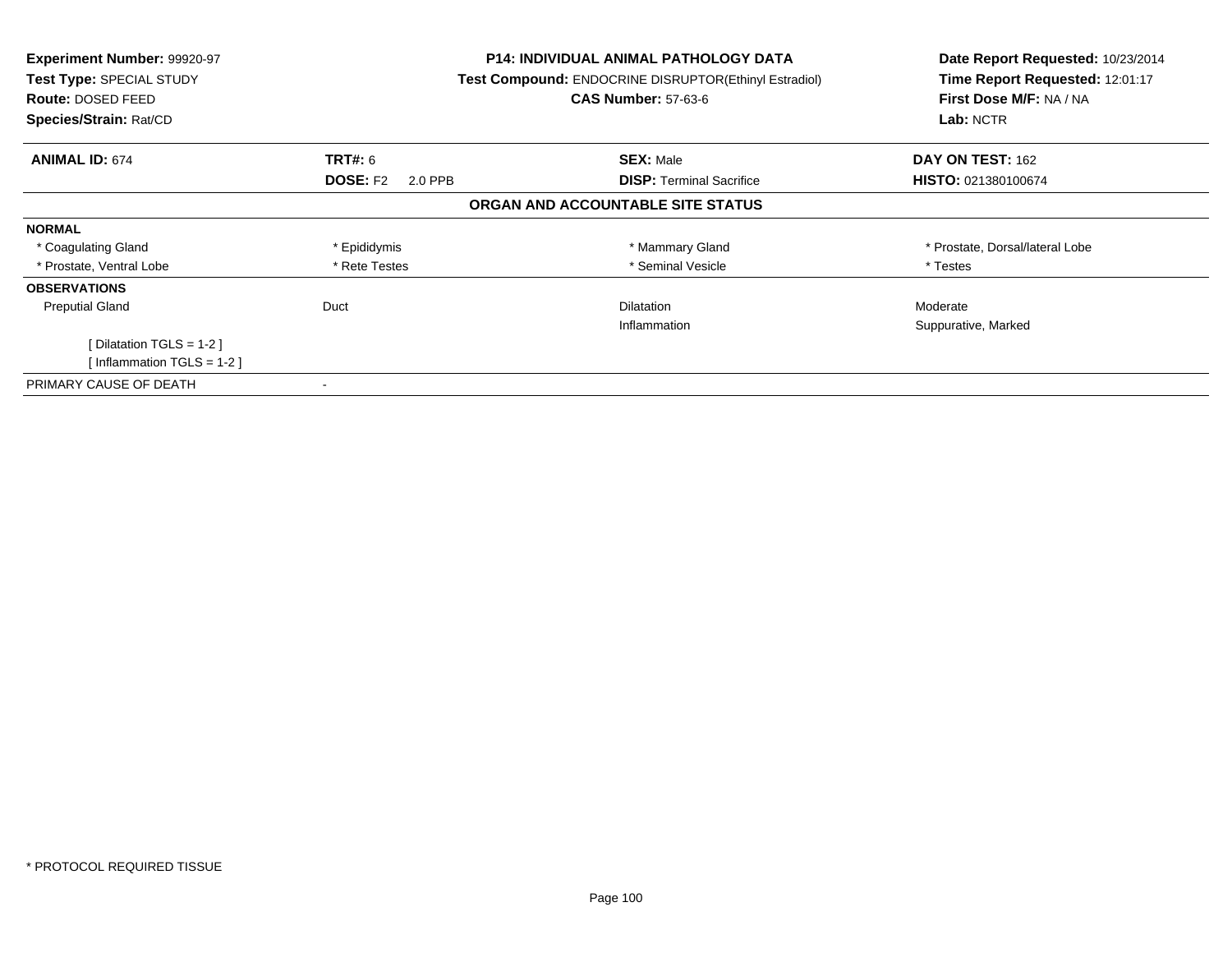| Experiment Number: 99920-97 | P14: INDIVIDUAL ANIMAL PATHOLOGY DATA |                                                       | Date Report Requested: 10/23/2014 |
|-----------------------------|---------------------------------------|-------------------------------------------------------|-----------------------------------|
| Test Type: SPECIAL STUDY    |                                       | Test Compound: ENDOCRINE DISRUPTOR(Ethinyl Estradiol) | Time Report Requested: 12:01:17   |
| Route: DOSED FEED           |                                       | <b>CAS Number: 57-63-6</b>                            | First Dose M/F: NA / NA           |
| Species/Strain: Rat/CD      |                                       |                                                       | Lab: NCTR                         |
| <b>ANIMAL ID: 675</b>       | <b>TRT#: 6</b>                        | <b>SEX: Male</b>                                      | DAY ON TEST: 162                  |
|                             | <b>DOSE: F2</b><br>2.0 PPB            | <b>DISP:</b> Terminal Sacrifice                       | HISTO: 021380100675               |
|                             |                                       | ORGAN AND ACCOUNTABLE SITE STATUS                     |                                   |
| <b>NORMAL</b>               |                                       |                                                       |                                   |
| * Coagulating Gland         | * Epididymis                          | * Prostate, Dorsal/lateral Lobe                       | * Prostate, Ventral Lobe          |
| * Rete Testes               | * Seminal Vesicle                     | * Testes                                              |                                   |
| <b>OBSERVATIONS</b>         |                                       |                                                       |                                   |
| * Mammary Gland             | <b>Alveolus</b>                       | Hyperplasia                                           | Minimal                           |
| PRIMARY CAUSE OF DEATH      |                                       |                                                       |                                   |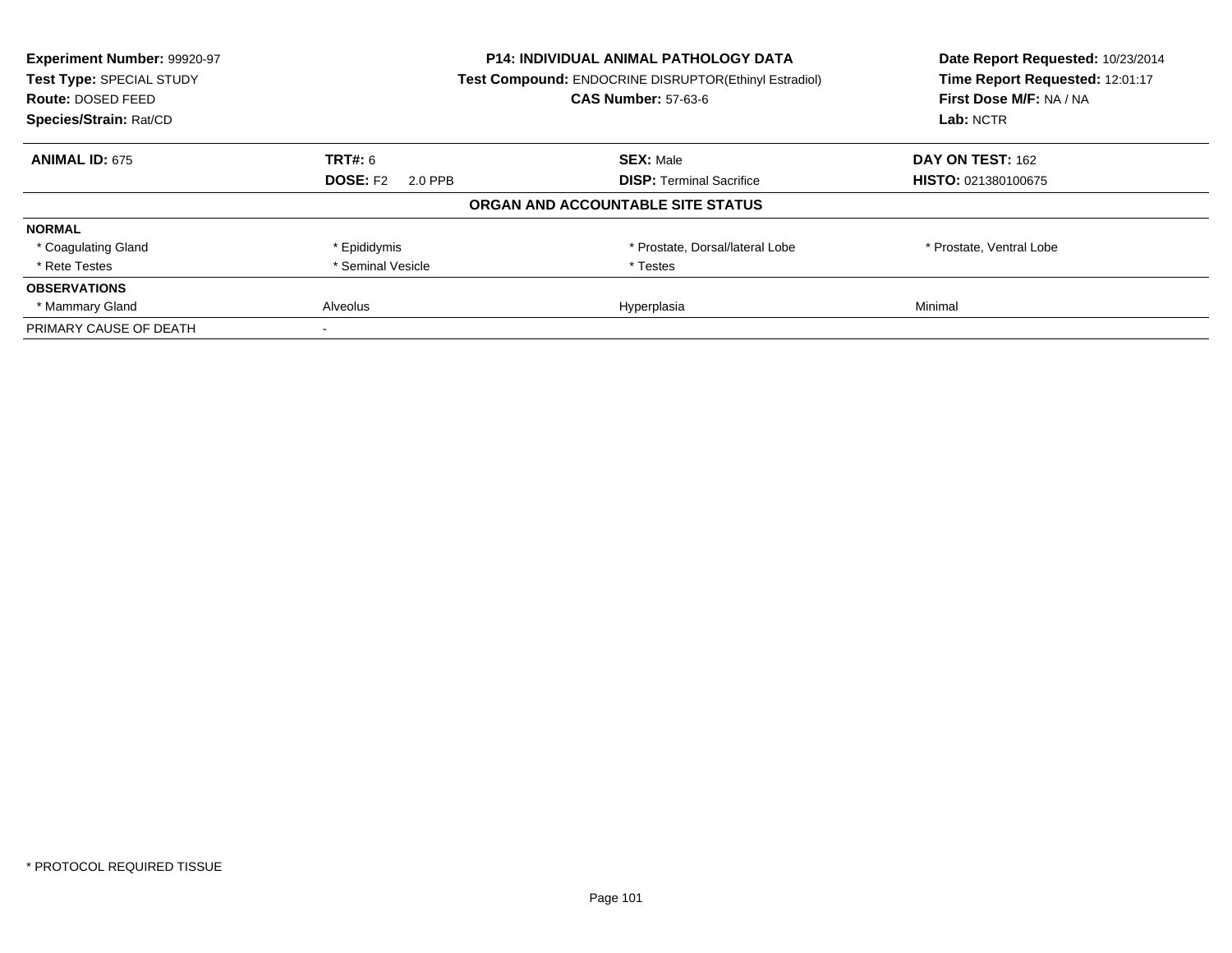| <b>Experiment Number: 99920-97</b><br>Test Type: SPECIAL STUDY<br>Route: DOSED FEED<br>Species/Strain: Rat/CD |                            | <b>P14: INDIVIDUAL ANIMAL PATHOLOGY DATA</b><br><b>Test Compound: ENDOCRINE DISRUPTOR(Ethinyl Estradiol)</b><br><b>CAS Number: 57-63-6</b> | Date Report Requested: 10/23/2014<br>Time Report Requested: 12:01:17<br>First Dose M/F: NA / NA<br>Lab: NCTR |
|---------------------------------------------------------------------------------------------------------------|----------------------------|--------------------------------------------------------------------------------------------------------------------------------------------|--------------------------------------------------------------------------------------------------------------|
| <b>ANIMAL ID: 474</b>                                                                                         | <b>TRT#: 1</b>             | <b>SEX: Female</b>                                                                                                                         | DAY ON TEST: 161                                                                                             |
|                                                                                                               | <b>DOSE: F2</b><br>CONTROL | <b>DISP:</b> Terminal Sacrifice                                                                                                            | HISTO: 021380100474                                                                                          |
|                                                                                                               |                            | ORGAN AND ACCOUNTABLE SITE STATUS                                                                                                          |                                                                                                              |
| <b>NORMAL</b>                                                                                                 |                            |                                                                                                                                            |                                                                                                              |
| * Adrenal Cortex                                                                                              | * Adrenal Medulla          | * Bone                                                                                                                                     | * Bone Marrow                                                                                                |
| * Kidney                                                                                                      | * Liver                    | * Oviduct                                                                                                                                  | * Pituitary Gland                                                                                            |
| * Spleen                                                                                                      | * Thymus                   | * Thyroid Gland                                                                                                                            |                                                                                                              |
| <b>OBSERVATIONS</b>                                                                                           |                            |                                                                                                                                            |                                                                                                              |
| * Mammary Gland                                                                                               | Alveolus                   | Hyperplasia                                                                                                                                | Moderate                                                                                                     |
|                                                                                                               | Lobules                    | Hyperplasia                                                                                                                                | Minimal                                                                                                      |
| * Ovary                                                                                                       |                            | <b>Diestrus</b>                                                                                                                            |                                                                                                              |
| * Uterus                                                                                                      |                            | <b>Diestrus</b>                                                                                                                            |                                                                                                              |
| * Vagina                                                                                                      |                            | Diestrus                                                                                                                                   |                                                                                                              |
| PRIMARY CAUSE OF DEATH                                                                                        |                            |                                                                                                                                            |                                                                                                              |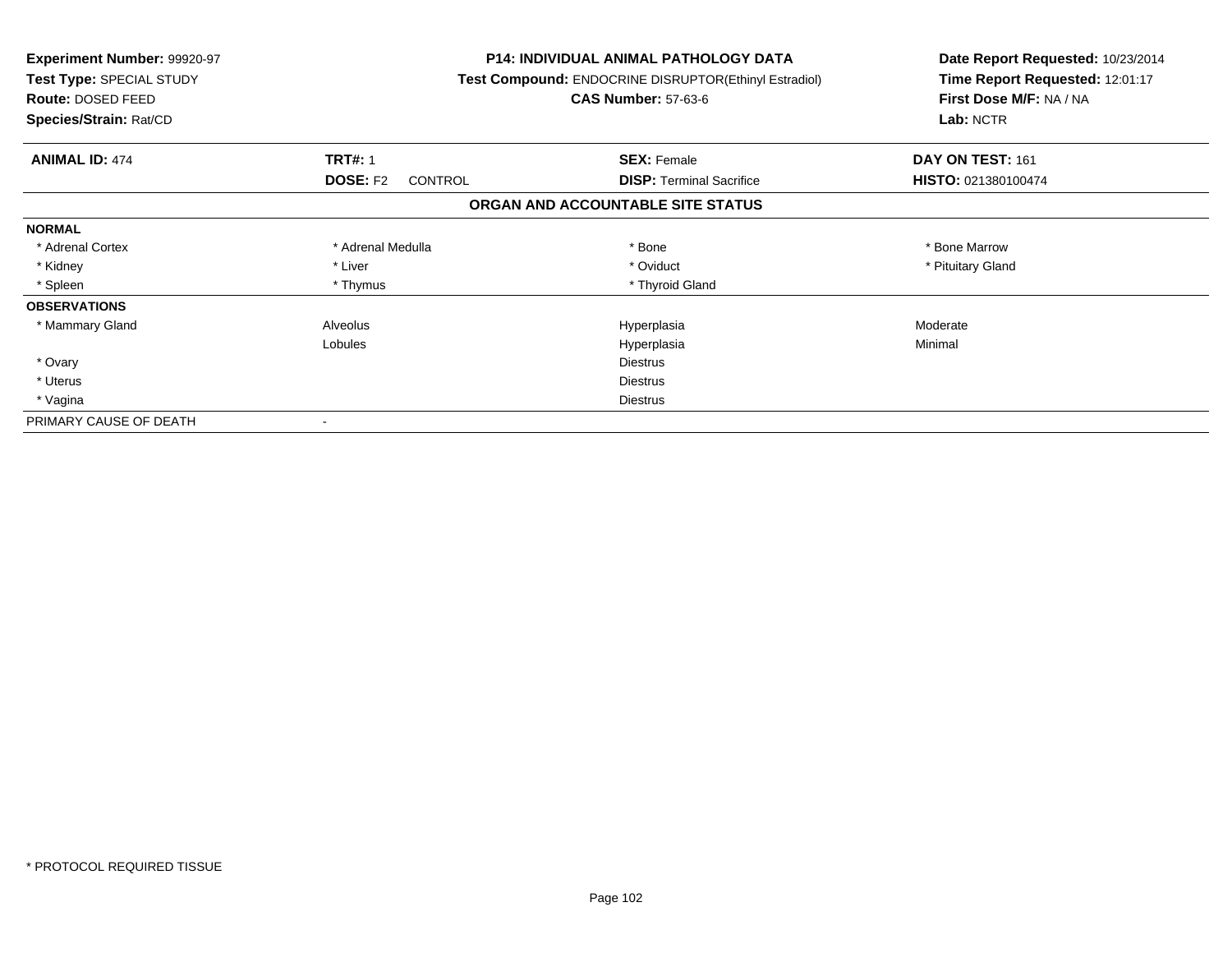| Experiment Number: 99920-97<br><b>Test Type: SPECIAL STUDY</b><br><b>Route: DOSED FEED</b><br>Species/Strain: Rat/CD |                                   | <b>P14: INDIVIDUAL ANIMAL PATHOLOGY DATA</b><br>Test Compound: ENDOCRINE DISRUPTOR(Ethinyl Estradiol)<br><b>CAS Number: 57-63-6</b> | Date Report Requested: 10/23/2014<br>Time Report Requested: 12:01:17<br>First Dose M/F: NA / NA<br>Lab: NCTR |
|----------------------------------------------------------------------------------------------------------------------|-----------------------------------|-------------------------------------------------------------------------------------------------------------------------------------|--------------------------------------------------------------------------------------------------------------|
| <b>ANIMAL ID: 475</b>                                                                                                | <b>TRT#: 1</b>                    | <b>SEX: Female</b>                                                                                                                  | DAY ON TEST: 161                                                                                             |
|                                                                                                                      | <b>DOSE: F2</b><br><b>CONTROL</b> | <b>DISP:</b> Terminal Sacrifice                                                                                                     | HISTO: 021380100475                                                                                          |
|                                                                                                                      |                                   | ORGAN AND ACCOUNTABLE SITE STATUS                                                                                                   |                                                                                                              |
| <b>NORMAL</b>                                                                                                        |                                   |                                                                                                                                     |                                                                                                              |
| * Adrenal Cortex                                                                                                     | * Adrenal Medulla                 | * Bone                                                                                                                              | * Bone Marrow                                                                                                |
| * Kidney                                                                                                             | * Liver                           | * Mammary Gland                                                                                                                     | * Oviduct                                                                                                    |
| * Pituitary Gland                                                                                                    | * Spleen                          | * Thymus                                                                                                                            | * Thyroid Gland                                                                                              |
| <b>OBSERVATIONS</b>                                                                                                  |                                   |                                                                                                                                     |                                                                                                              |
| * Ovary                                                                                                              |                                   | <b>Diestrus</b>                                                                                                                     |                                                                                                              |
| * Uterus                                                                                                             | Metestrus                         |                                                                                                                                     |                                                                                                              |
| * Vagina                                                                                                             | Metestrus                         |                                                                                                                                     |                                                                                                              |
| PRIMARY CAUSE OF DEATH                                                                                               |                                   |                                                                                                                                     |                                                                                                              |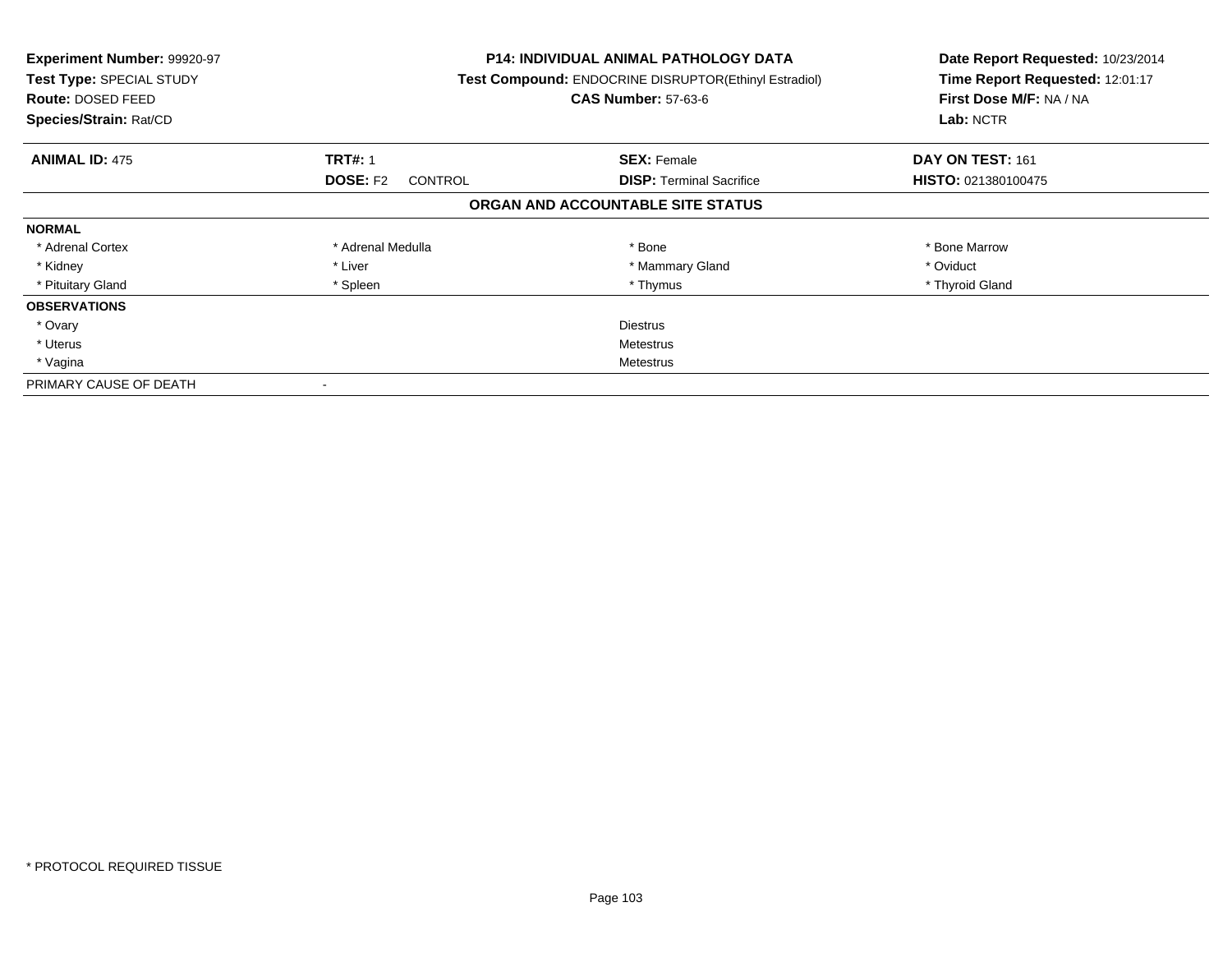| Experiment Number: 99920-97<br>Test Type: SPECIAL STUDY<br>Route: DOSED FEED<br>Species/Strain: Rat/CD |                                   | <b>P14: INDIVIDUAL ANIMAL PATHOLOGY DATA</b><br>Test Compound: ENDOCRINE DISRUPTOR(Ethinyl Estradiol)<br><b>CAS Number: 57-63-6</b> | Date Report Requested: 10/23/2014<br>Time Report Requested: 12:01:17<br>First Dose M/F: NA / NA<br>Lab: NCTR |
|--------------------------------------------------------------------------------------------------------|-----------------------------------|-------------------------------------------------------------------------------------------------------------------------------------|--------------------------------------------------------------------------------------------------------------|
| <b>ANIMAL ID: 476</b>                                                                                  | <b>TRT#: 1</b>                    | <b>SEX: Female</b>                                                                                                                  | DAY ON TEST: 161                                                                                             |
|                                                                                                        | <b>DOSE: F2</b><br><b>CONTROL</b> | <b>DISP:</b> Terminal Sacrifice                                                                                                     | HISTO: 021380100476                                                                                          |
|                                                                                                        |                                   | ORGAN AND ACCOUNTABLE SITE STATUS                                                                                                   |                                                                                                              |
| <b>NORMAL</b>                                                                                          |                                   |                                                                                                                                     |                                                                                                              |
| * Adrenal Cortex                                                                                       | * Adrenal Medulla                 | * Bone                                                                                                                              | * Bone Marrow                                                                                                |
| * Liver                                                                                                | * Mammary Gland                   | * Oviduct                                                                                                                           | * Pituitary Gland                                                                                            |
| * Spleen                                                                                               | * Thymus                          | * Thyroid Gland                                                                                                                     |                                                                                                              |
| <b>OBSERVATIONS</b>                                                                                    |                                   |                                                                                                                                     |                                                                                                              |
| * Kidney                                                                                               | <b>Renal Tubule</b>               | Mineralization                                                                                                                      | Mild                                                                                                         |
| * Ovary                                                                                                |                                   | <b>Diestrus</b>                                                                                                                     |                                                                                                              |
| * Uterus                                                                                               |                                   | Diestrus                                                                                                                            |                                                                                                              |
| * Vagina                                                                                               |                                   | Diestrus                                                                                                                            |                                                                                                              |
| PRIMARY CAUSE OF DEATH                                                                                 |                                   |                                                                                                                                     |                                                                                                              |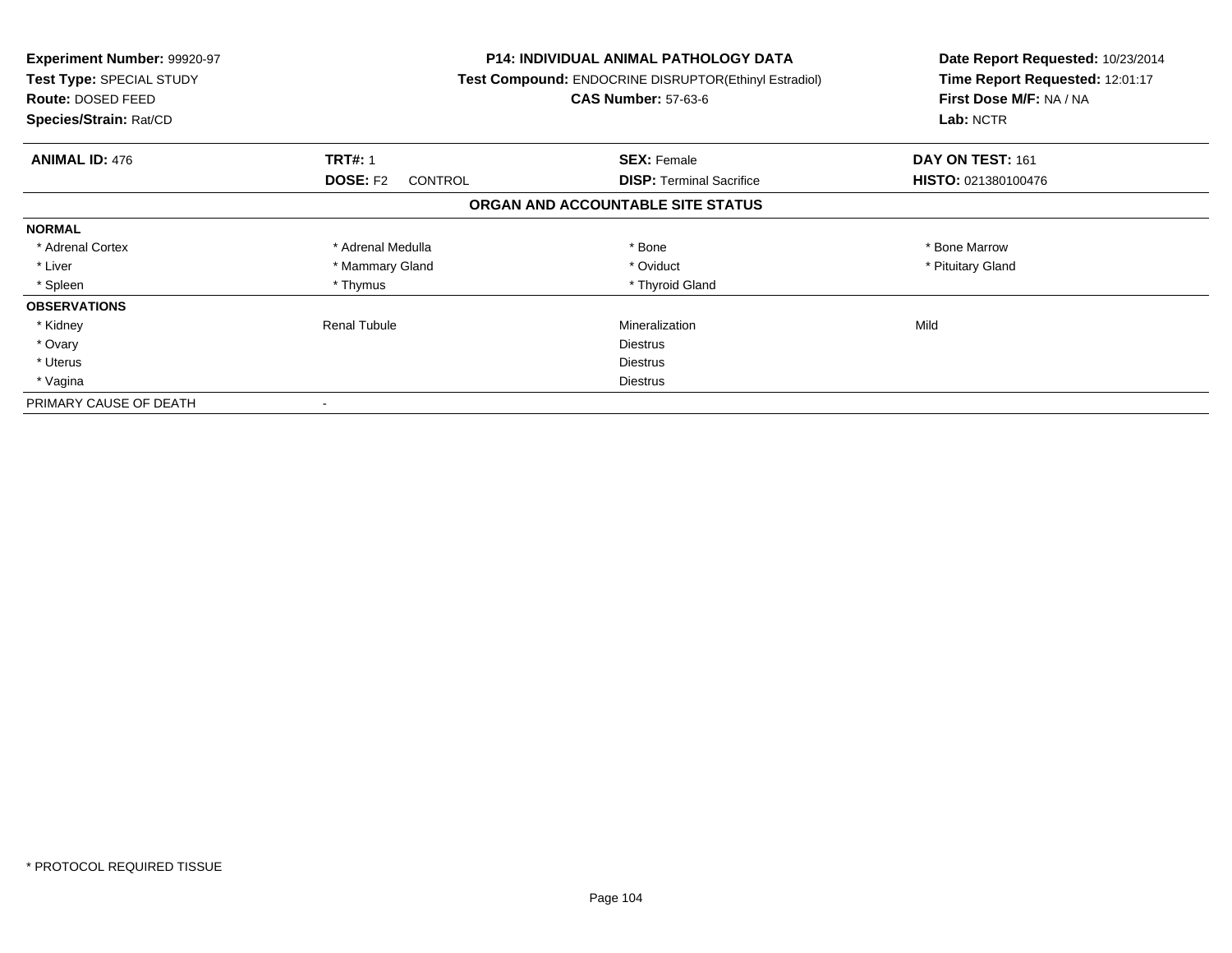| <b>Experiment Number: 99920-97</b><br>Test Type: SPECIAL STUDY<br>Route: DOSED FEED<br>Species/Strain: Rat/CD |                                   | <b>P14: INDIVIDUAL ANIMAL PATHOLOGY DATA</b><br>Test Compound: ENDOCRINE DISRUPTOR(Ethinyl Estradiol)<br><b>CAS Number: 57-63-6</b> | Date Report Requested: 10/23/2014<br>Time Report Requested: 12:01:17<br>First Dose M/F: NA / NA<br>Lab: NCTR |
|---------------------------------------------------------------------------------------------------------------|-----------------------------------|-------------------------------------------------------------------------------------------------------------------------------------|--------------------------------------------------------------------------------------------------------------|
| <b>ANIMAL ID: 477</b>                                                                                         | <b>TRT#: 1</b>                    | <b>SEX: Female</b>                                                                                                                  | DAY ON TEST: 161                                                                                             |
|                                                                                                               | <b>DOSE: F2</b><br><b>CONTROL</b> | <b>DISP:</b> Terminal Sacrifice                                                                                                     | HISTO: 021380100477                                                                                          |
|                                                                                                               |                                   | ORGAN AND ACCOUNTABLE SITE STATUS                                                                                                   |                                                                                                              |
| <b>NORMAL</b>                                                                                                 |                                   |                                                                                                                                     |                                                                                                              |
| * Adrenal Cortex                                                                                              | * Adrenal Medulla                 | * Bone                                                                                                                              | * Bone Marrow                                                                                                |
| * Kidney                                                                                                      | * Liver                           | * Mammary Gland                                                                                                                     | * Oviduct                                                                                                    |
| * Pituitary Gland                                                                                             | * Spleen                          | * Thymus                                                                                                                            | * Thyroid Gland                                                                                              |
| <b>OBSERVATIONS</b>                                                                                           |                                   |                                                                                                                                     |                                                                                                              |
| Intestine Small, Ileum                                                                                        | Peyers Patch                      | Hyperplasia                                                                                                                         | Lymphoid, Moderate                                                                                           |
| [Hyperplasia TGLS = $1-9$ ]                                                                                   |                                   |                                                                                                                                     |                                                                                                              |
| * Ovary                                                                                                       |                                   | <b>Proestrus</b>                                                                                                                    |                                                                                                              |
| * Uterus                                                                                                      |                                   | Proestrus                                                                                                                           |                                                                                                              |
| * Vagina                                                                                                      |                                   | Proestrus                                                                                                                           |                                                                                                              |
| PRIMARY CAUSE OF DEATH                                                                                        |                                   |                                                                                                                                     |                                                                                                              |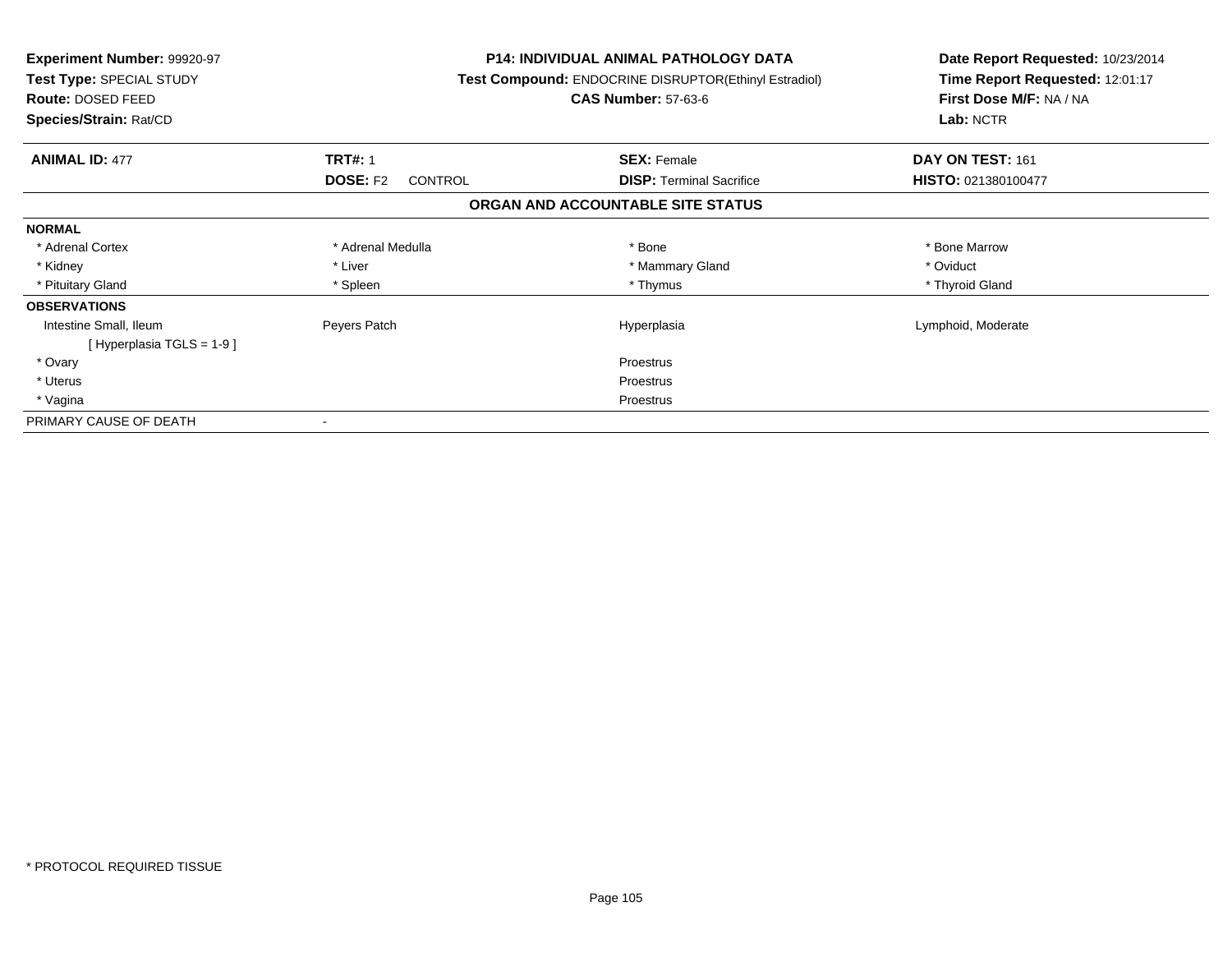| <b>Experiment Number: 99920-97</b><br>Test Type: SPECIAL STUDY<br>Route: DOSED FEED<br>Species/Strain: Rat/CD |                            | <b>P14: INDIVIDUAL ANIMAL PATHOLOGY DATA</b><br><b>Test Compound: ENDOCRINE DISRUPTOR(Ethinyl Estradiol)</b><br><b>CAS Number: 57-63-6</b> | Date Report Requested: 10/23/2014<br>Time Report Requested: 12:01:17<br>First Dose M/F: NA / NA<br>Lab: NCTR |
|---------------------------------------------------------------------------------------------------------------|----------------------------|--------------------------------------------------------------------------------------------------------------------------------------------|--------------------------------------------------------------------------------------------------------------|
| <b>ANIMAL ID: 478</b>                                                                                         | <b>TRT#: 1</b>             | <b>SEX: Female</b>                                                                                                                         | DAY ON TEST: 161                                                                                             |
|                                                                                                               | <b>DOSE: F2</b><br>CONTROL | <b>DISP: Terminal Sacrifice</b>                                                                                                            | HISTO: 021380100478                                                                                          |
|                                                                                                               |                            | ORGAN AND ACCOUNTABLE SITE STATUS                                                                                                          |                                                                                                              |
| <b>NORMAL</b>                                                                                                 |                            |                                                                                                                                            |                                                                                                              |
| * Adrenal Cortex                                                                                              | * Adrenal Medulla          | * Bone                                                                                                                                     | * Bone Marrow                                                                                                |
| * Liver                                                                                                       | * Oviduct                  | * Pituitary Gland                                                                                                                          | * Spleen                                                                                                     |
| * Thymus                                                                                                      | * Thyroid Gland            |                                                                                                                                            |                                                                                                              |
| <b>OBSERVATIONS</b>                                                                                           |                            |                                                                                                                                            |                                                                                                              |
| * Kidney                                                                                                      | <b>Renal Tubule</b>        | Mineralization                                                                                                                             | Minimal                                                                                                      |
| * Mammary Gland                                                                                               | Alveolus                   | Hyperplasia                                                                                                                                | Mild                                                                                                         |
| * Ovary                                                                                                       |                            | Estrus                                                                                                                                     |                                                                                                              |
| * Uterus                                                                                                      |                            | Estrus                                                                                                                                     |                                                                                                              |
| * Vagina                                                                                                      |                            | Estrus                                                                                                                                     |                                                                                                              |
| PRIMARY CAUSE OF DEATH                                                                                        |                            |                                                                                                                                            |                                                                                                              |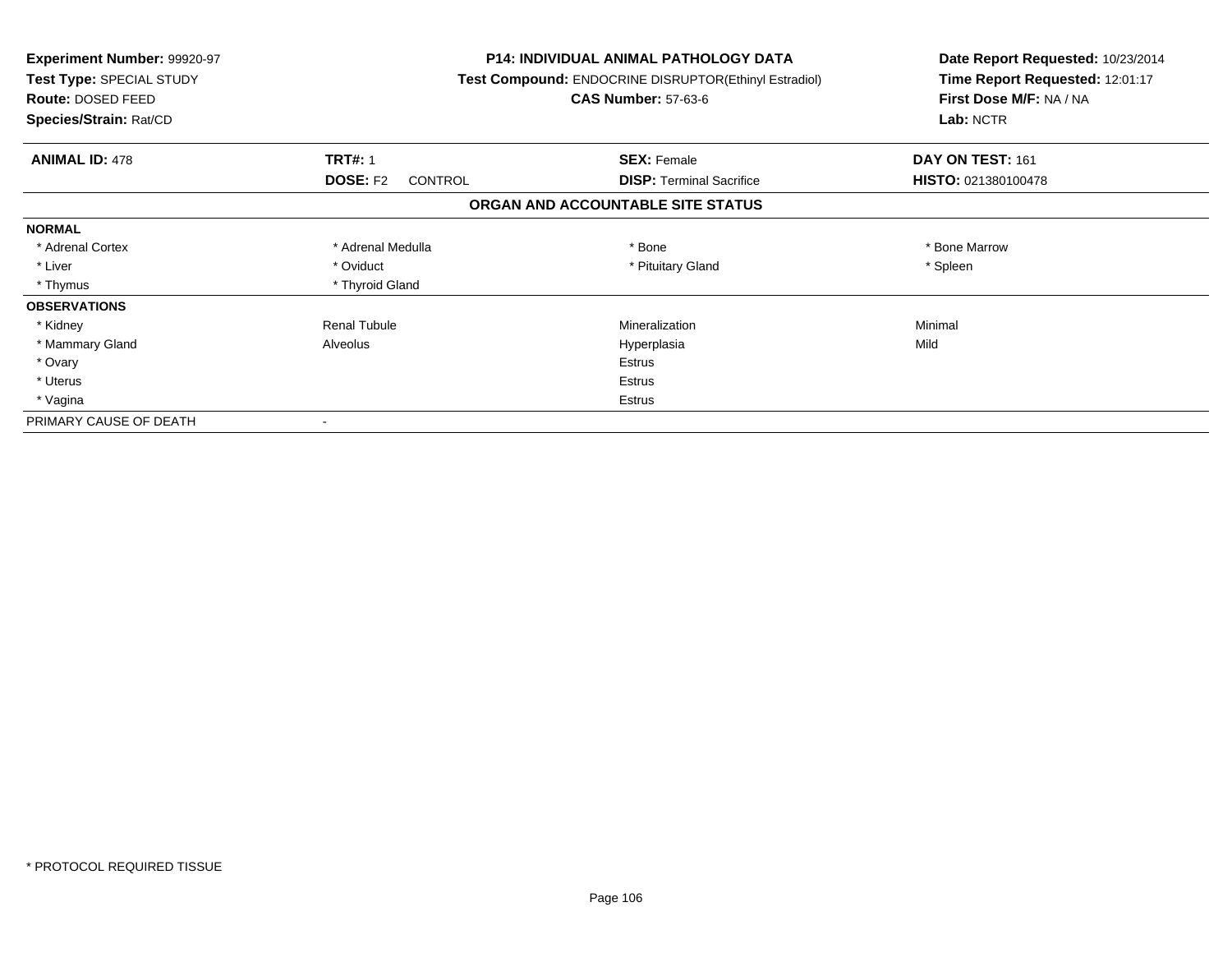| <b>Experiment Number: 99920-97</b><br>Test Type: SPECIAL STUDY<br>Route: DOSED FEED<br>Species/Strain: Rat/CD |                                                     | <b>P14: INDIVIDUAL ANIMAL PATHOLOGY DATA</b><br>Test Compound: ENDOCRINE DISRUPTOR(Ethinyl Estradiol)<br><b>CAS Number: 57-63-6</b> | Date Report Requested: 10/23/2014<br>Time Report Requested: 12:01:17<br>First Dose M/F: NA / NA<br>Lab: NCTR |  |
|---------------------------------------------------------------------------------------------------------------|-----------------------------------------------------|-------------------------------------------------------------------------------------------------------------------------------------|--------------------------------------------------------------------------------------------------------------|--|
|                                                                                                               |                                                     |                                                                                                                                     |                                                                                                              |  |
| <b>ANIMAL ID: 479</b>                                                                                         | <b>TRT#: 1</b><br><b>DOSE: F2</b><br><b>CONTROL</b> | <b>SEX: Female</b><br><b>DISP:</b> Terminal Sacrifice                                                                               | DAY ON TEST: 161<br>HISTO: 021380100479                                                                      |  |
|                                                                                                               |                                                     | ORGAN AND ACCOUNTABLE SITE STATUS                                                                                                   |                                                                                                              |  |
| <b>NORMAL</b>                                                                                                 |                                                     |                                                                                                                                     |                                                                                                              |  |
| * Adrenal Cortex                                                                                              | * Adrenal Medulla                                   | * Bone                                                                                                                              | * Bone Marrow                                                                                                |  |
| * Mammary Gland                                                                                               | * Oviduct                                           | * Pituitary Gland                                                                                                                   | * Spleen                                                                                                     |  |
| * Thymus                                                                                                      | * Thyroid Gland                                     |                                                                                                                                     |                                                                                                              |  |
| <b>OBSERVATIONS</b>                                                                                           |                                                     |                                                                                                                                     |                                                                                                              |  |
| * Kidney                                                                                                      | <b>Renal Tubule</b>                                 | Mineralization                                                                                                                      | Mild                                                                                                         |  |
| * Liver                                                                                                       |                                                     | <b>Infiltration Cellular</b>                                                                                                        | Mast Cell, Focal, Mild                                                                                       |  |
|                                                                                                               |                                                     | <b>Proliferation Connective Tissue</b>                                                                                              | Focal, Mild                                                                                                  |  |
| * Ovary                                                                                                       |                                                     | <b>Diestrus</b>                                                                                                                     |                                                                                                              |  |
| * Uterus                                                                                                      |                                                     | <b>Diestrus</b>                                                                                                                     |                                                                                                              |  |
| * Vagina                                                                                                      |                                                     | <b>Diestrus</b>                                                                                                                     |                                                                                                              |  |
| PRIMARY CAUSE OF DEATH                                                                                        |                                                     |                                                                                                                                     |                                                                                                              |  |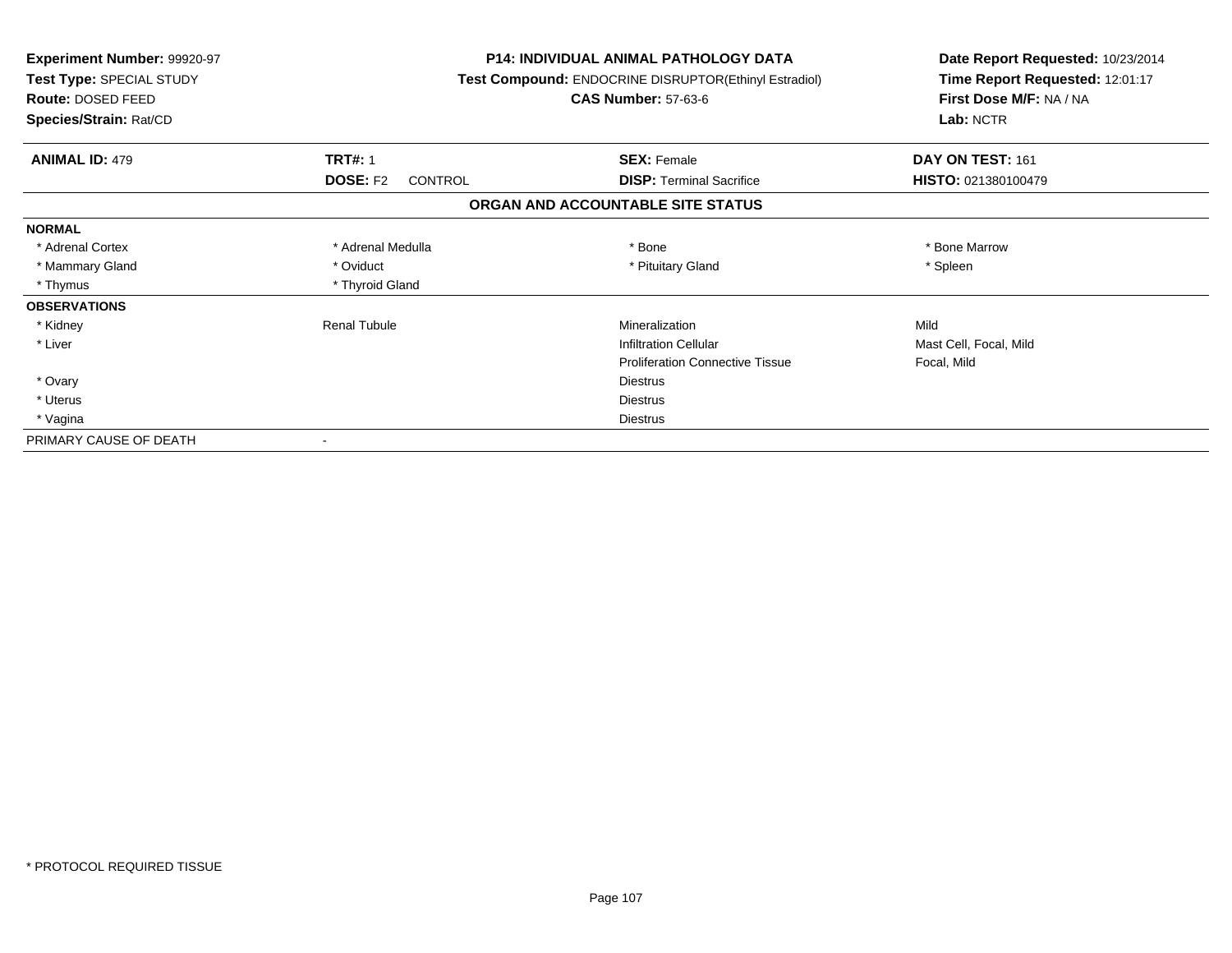| Experiment Number: 99920-97<br>Test Type: SPECIAL STUDY<br>Route: DOSED FEED<br>Species/Strain: Rat/CD |                            | <b>P14: INDIVIDUAL ANIMAL PATHOLOGY DATA</b><br>Test Compound: ENDOCRINE DISRUPTOR(Ethinyl Estradiol)<br><b>CAS Number: 57-63-6</b> | Date Report Requested: 10/23/2014<br>Time Report Requested: 12:01:17<br>First Dose M/F: NA / NA<br>Lab: NCTR |
|--------------------------------------------------------------------------------------------------------|----------------------------|-------------------------------------------------------------------------------------------------------------------------------------|--------------------------------------------------------------------------------------------------------------|
| <b>ANIMAL ID: 480</b>                                                                                  | <b>TRT#: 2</b>             | <b>SEX: Female</b>                                                                                                                  | DAY ON TEST: 161                                                                                             |
|                                                                                                        | <b>DOSE: F2</b><br>2.0 PPB | <b>DISP: Terminal Sacrifice</b>                                                                                                     | HISTO: 021380100480                                                                                          |
|                                                                                                        |                            | ORGAN AND ACCOUNTABLE SITE STATUS                                                                                                   |                                                                                                              |
| <b>NORMAL</b>                                                                                          |                            |                                                                                                                                     |                                                                                                              |
| * Oviduct                                                                                              |                            |                                                                                                                                     |                                                                                                              |
| <b>OBSERVATIONS</b>                                                                                    |                            |                                                                                                                                     |                                                                                                              |
| * Kidney                                                                                               | <b>Renal Tubule</b>        | <b>Mineralization</b>                                                                                                               | Minimal                                                                                                      |
| * Mammary Gland                                                                                        | Alveolus                   | Hyperplasia                                                                                                                         | Minimal                                                                                                      |
| * Ovary                                                                                                |                            | Metestrus                                                                                                                           |                                                                                                              |
| * Uterus                                                                                               |                            | Metestrus                                                                                                                           |                                                                                                              |
| * Vagina                                                                                               |                            | Metestrus                                                                                                                           |                                                                                                              |
| PRIMARY CAUSE OF DEATH                                                                                 |                            |                                                                                                                                     |                                                                                                              |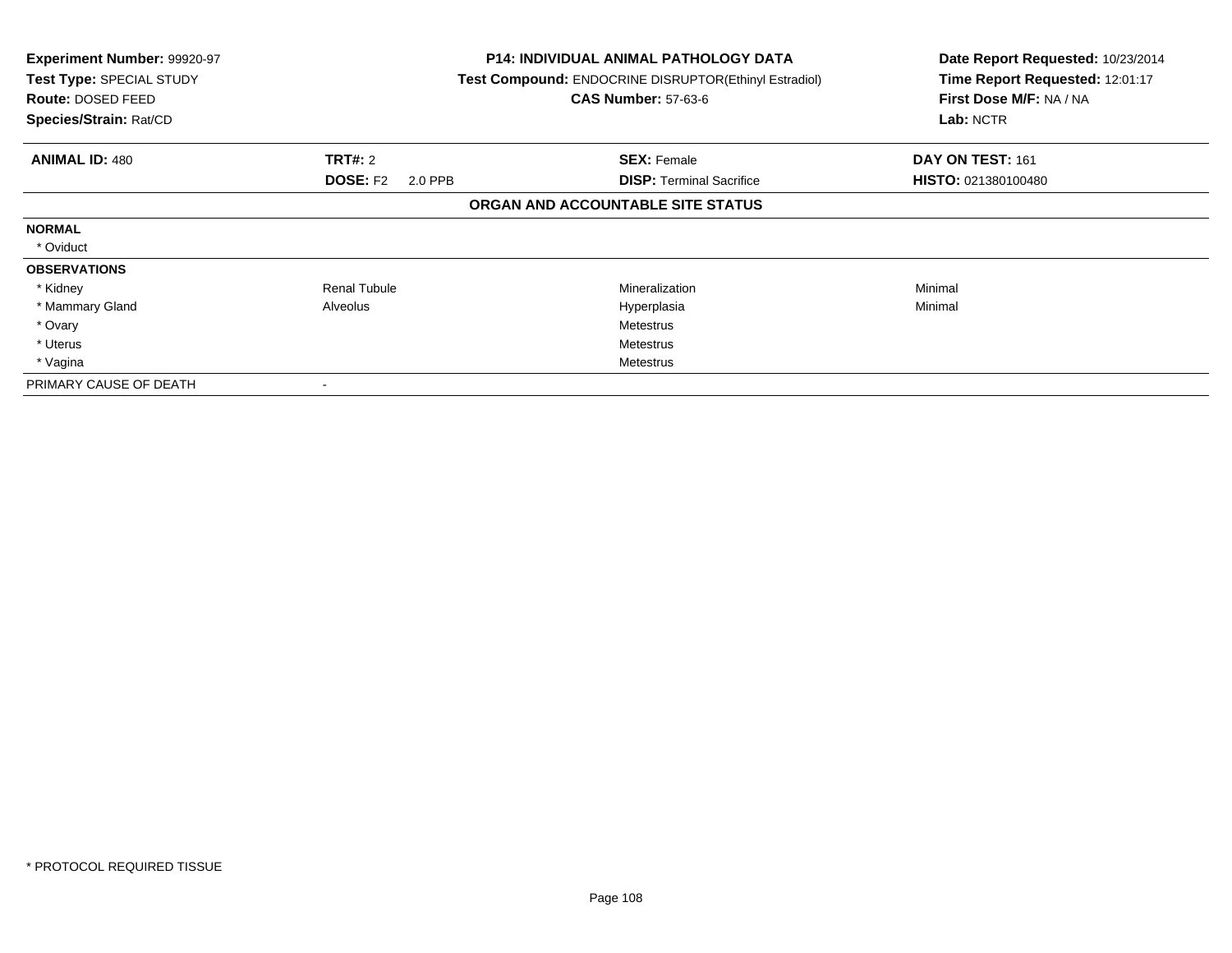| Experiment Number: 99920-97<br>Test Type: SPECIAL STUDY<br>Route: DOSED FEED<br>Species/Strain: Rat/CD |                            | <b>P14: INDIVIDUAL ANIMAL PATHOLOGY DATA</b><br>Test Compound: ENDOCRINE DISRUPTOR(Ethinyl Estradiol)<br><b>CAS Number: 57-63-6</b> | Date Report Requested: 10/23/2014<br>Time Report Requested: 12:01:17<br>First Dose M/F: NA / NA<br>Lab: NCTR |
|--------------------------------------------------------------------------------------------------------|----------------------------|-------------------------------------------------------------------------------------------------------------------------------------|--------------------------------------------------------------------------------------------------------------|
| <b>ANIMAL ID: 481</b>                                                                                  | <b>TRT#: 2</b>             | <b>SEX: Female</b>                                                                                                                  | DAY ON TEST: 161                                                                                             |
|                                                                                                        | <b>DOSE: F2</b><br>2.0 PPB | <b>DISP:</b> Terminal Sacrifice                                                                                                     | HISTO: 021380100481                                                                                          |
|                                                                                                        |                            | ORGAN AND ACCOUNTABLE SITE STATUS                                                                                                   |                                                                                                              |
| <b>NORMAL</b>                                                                                          |                            |                                                                                                                                     |                                                                                                              |
| * Mammary Gland                                                                                        | * Oviduct                  |                                                                                                                                     |                                                                                                              |
| <b>OBSERVATIONS</b>                                                                                    |                            |                                                                                                                                     |                                                                                                              |
| * Kidney                                                                                               | <b>Renal Tubule</b>        | Mineralization                                                                                                                      | Mild                                                                                                         |
| * Ovary                                                                                                |                            | <b>Diestrus</b>                                                                                                                     |                                                                                                              |
| * Uterus                                                                                               |                            | <b>Diestrus</b>                                                                                                                     |                                                                                                              |
| * Vagina                                                                                               |                            | Diestrus                                                                                                                            |                                                                                                              |
| PRIMARY CAUSE OF DEATH                                                                                 |                            |                                                                                                                                     |                                                                                                              |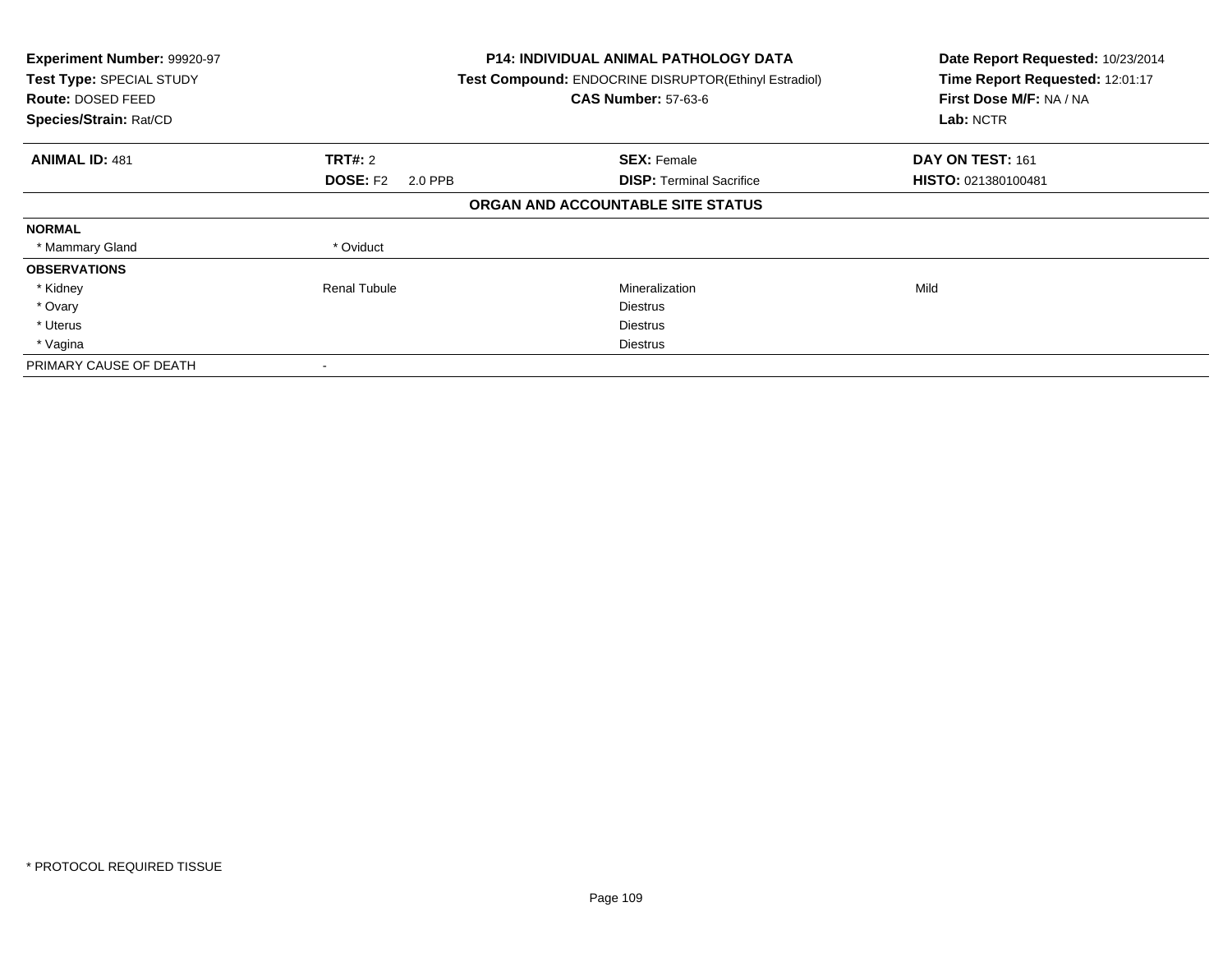| Experiment Number: 99920-97<br>Test Type: SPECIAL STUDY<br><b>Route: DOSED FEED</b><br>Species/Strain: Rat/CD |                            | <b>P14: INDIVIDUAL ANIMAL PATHOLOGY DATA</b><br>Test Compound: ENDOCRINE DISRUPTOR(Ethinyl Estradiol)<br><b>CAS Number: 57-63-6</b> | Date Report Requested: 10/23/2014<br>Time Report Requested: 12:01:17<br>First Dose M/F: NA / NA<br>Lab: NCTR |
|---------------------------------------------------------------------------------------------------------------|----------------------------|-------------------------------------------------------------------------------------------------------------------------------------|--------------------------------------------------------------------------------------------------------------|
| <b>ANIMAL ID: 482</b>                                                                                         | <b>TRT#: 2</b>             | <b>SEX: Female</b>                                                                                                                  | DAY ON TEST: 161                                                                                             |
|                                                                                                               | <b>DOSE: F2</b><br>2.0 PPB | <b>DISP:</b> Terminal Sacrifice                                                                                                     | <b>HISTO: 021380100482</b>                                                                                   |
|                                                                                                               |                            | ORGAN AND ACCOUNTABLE SITE STATUS                                                                                                   |                                                                                                              |
| <b>NORMAL</b>                                                                                                 |                            |                                                                                                                                     |                                                                                                              |
| * Mammary Gland                                                                                               | * Oviduct                  |                                                                                                                                     |                                                                                                              |
| <b>OBSERVATIONS</b>                                                                                           |                            |                                                                                                                                     |                                                                                                              |
| * Kidney                                                                                                      | Renal Tubule               | Mineralization                                                                                                                      | Marked                                                                                                       |
| * Ovary                                                                                                       |                            | <b>Diestrus</b>                                                                                                                     |                                                                                                              |
| * Uterus                                                                                                      |                            | <b>Diestrus</b>                                                                                                                     |                                                                                                              |
| * Vagina                                                                                                      |                            | Diestrus                                                                                                                            |                                                                                                              |
| PRIMARY CAUSE OF DEATH                                                                                        |                            |                                                                                                                                     |                                                                                                              |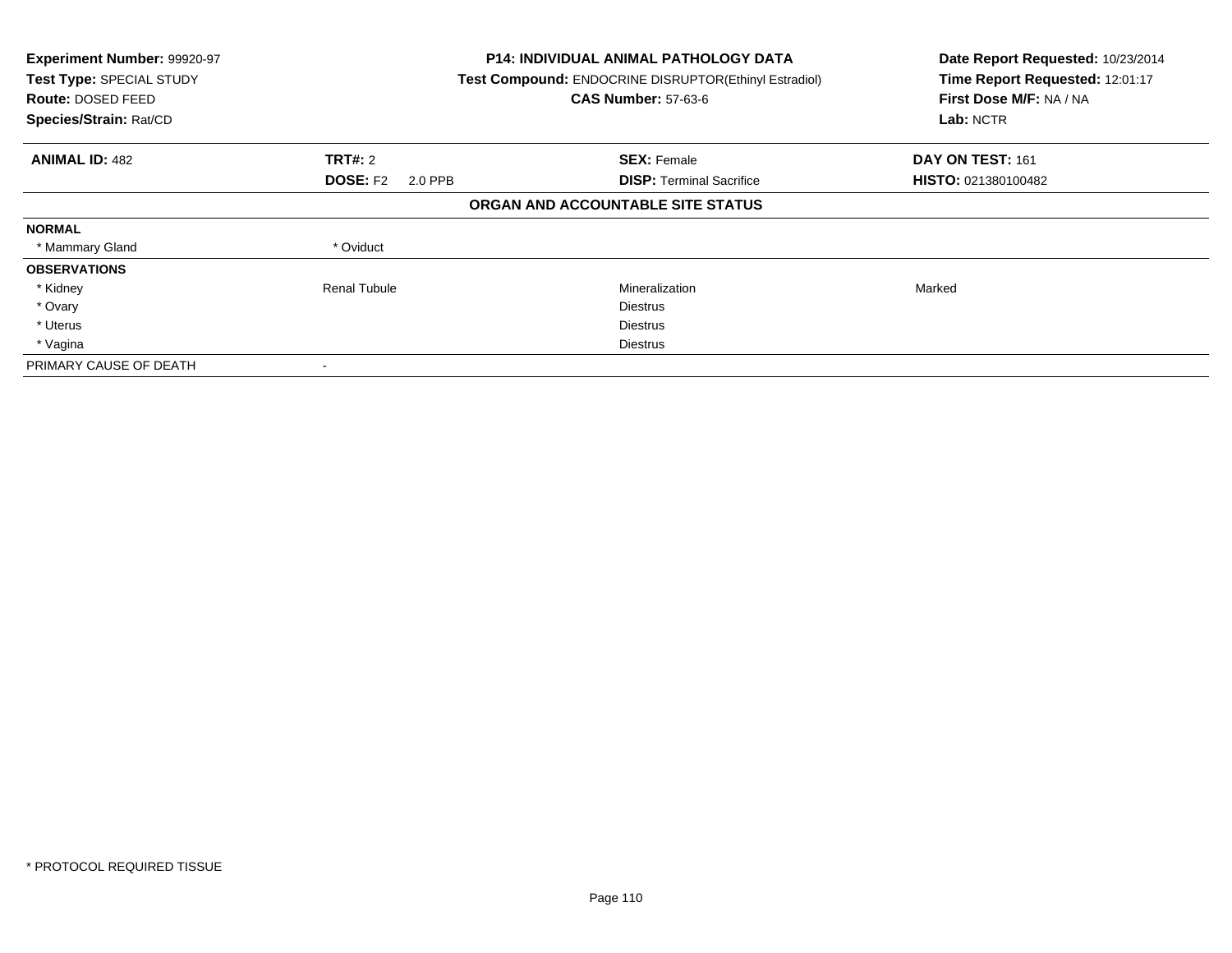| Experiment Number: 99920-97<br>Test Type: SPECIAL STUDY<br>Route: DOSED FEED<br>Species/Strain: Rat/CD |                            | <b>P14: INDIVIDUAL ANIMAL PATHOLOGY DATA</b><br>Test Compound: ENDOCRINE DISRUPTOR(Ethinyl Estradiol)<br><b>CAS Number: 57-63-6</b> | Date Report Requested: 10/23/2014<br>Time Report Requested: 12:01:17<br>First Dose M/F: NA / NA<br>Lab: NCTR |
|--------------------------------------------------------------------------------------------------------|----------------------------|-------------------------------------------------------------------------------------------------------------------------------------|--------------------------------------------------------------------------------------------------------------|
| <b>ANIMAL ID: 483</b>                                                                                  | TRT#: 2                    | <b>SEX: Female</b>                                                                                                                  | DAY ON TEST: 161                                                                                             |
|                                                                                                        | <b>DOSE: F2</b><br>2.0 PPB | <b>DISP:</b> Terminal Sacrifice                                                                                                     | HISTO: 021380100483                                                                                          |
|                                                                                                        |                            | ORGAN AND ACCOUNTABLE SITE STATUS                                                                                                   |                                                                                                              |
| <b>NORMAL</b>                                                                                          |                            |                                                                                                                                     |                                                                                                              |
| * Oviduct                                                                                              |                            |                                                                                                                                     |                                                                                                              |
| <b>OBSERVATIONS</b>                                                                                    |                            |                                                                                                                                     |                                                                                                              |
| * Kidney                                                                                               | <b>Renal Tubule</b>        | Mineralization                                                                                                                      | Mild                                                                                                         |
| * Mammary Gland                                                                                        | Alveolus                   | Hyperplasia                                                                                                                         | Moderate                                                                                                     |
|                                                                                                        | Lobules                    | Hyperplasia                                                                                                                         | Moderate                                                                                                     |
| * Ovary                                                                                                | Corpus Luteum              | Cyst                                                                                                                                |                                                                                                              |
|                                                                                                        |                            | Metestrus                                                                                                                           |                                                                                                              |
| * Uterus                                                                                               |                            | Metestrus                                                                                                                           |                                                                                                              |
| * Vagina                                                                                               |                            | <b>Metestrus</b>                                                                                                                    |                                                                                                              |
| PRIMARY CAUSE OF DEATH                                                                                 |                            |                                                                                                                                     |                                                                                                              |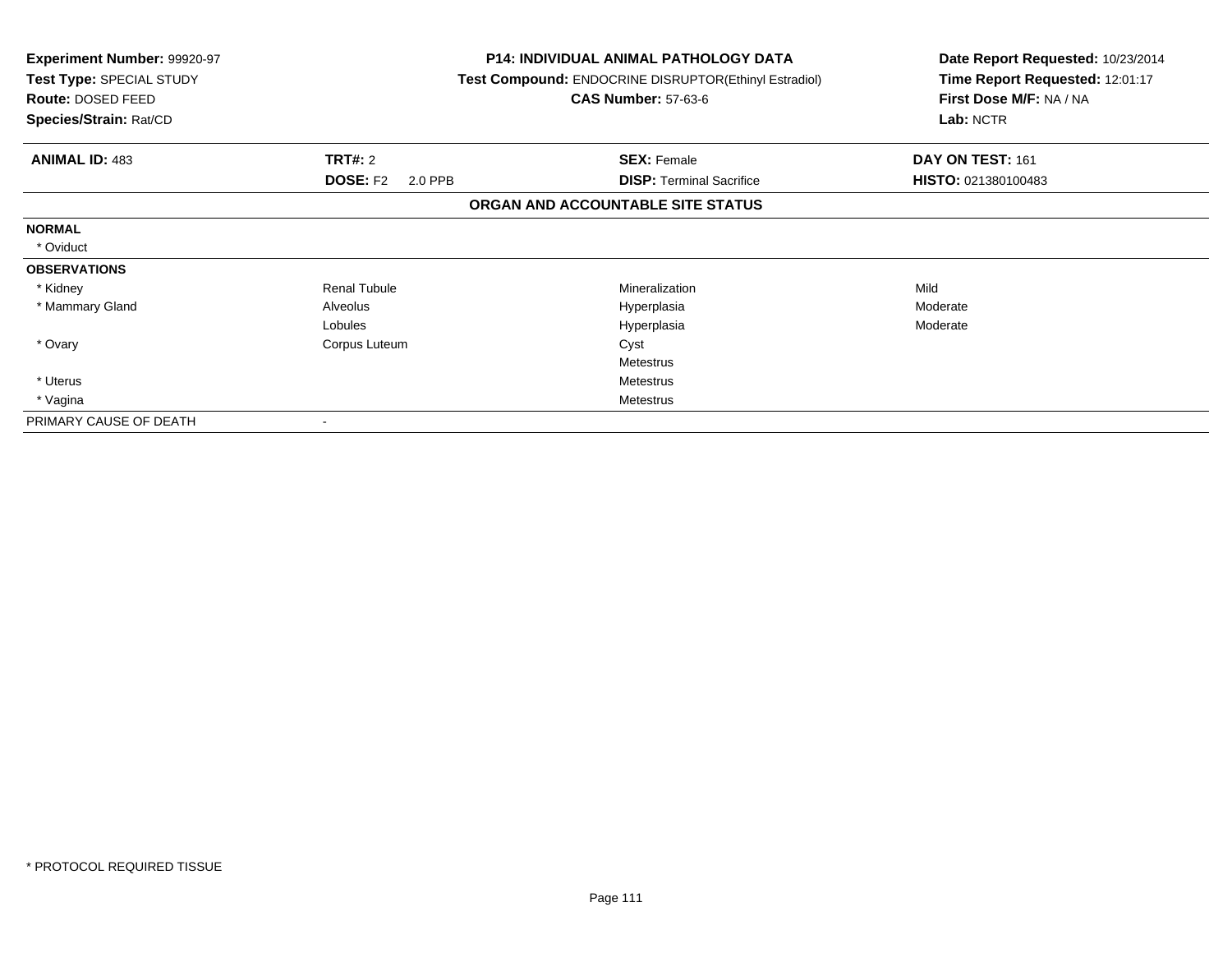|          | <b>CAS Number: 57-63-6</b>                                           | Date Report Requested: 10/23/2014<br>Time Report Requested: 12:01:17<br>First Dose M/F: NA / NA<br>Lab: NCTR                                                                                                                                                                                             |
|----------|----------------------------------------------------------------------|----------------------------------------------------------------------------------------------------------------------------------------------------------------------------------------------------------------------------------------------------------------------------------------------------------|
|          |                                                                      | DAY ON TEST: 161                                                                                                                                                                                                                                                                                         |
| 2.0 PPB  | <b>DISP:</b> Terminal Sacrifice                                      | HISTO: 021380100484                                                                                                                                                                                                                                                                                      |
|          |                                                                      |                                                                                                                                                                                                                                                                                                          |
|          |                                                                      |                                                                                                                                                                                                                                                                                                          |
|          |                                                                      |                                                                                                                                                                                                                                                                                                          |
|          |                                                                      |                                                                                                                                                                                                                                                                                                          |
|          | Mineralization                                                       | Mild                                                                                                                                                                                                                                                                                                     |
|          | Hyperplasia                                                          | Minimal                                                                                                                                                                                                                                                                                                  |
|          | <b>Diestrus</b>                                                      |                                                                                                                                                                                                                                                                                                          |
|          | <b>Diestrus</b>                                                      |                                                                                                                                                                                                                                                                                                          |
|          |                                                                      |                                                                                                                                                                                                                                                                                                          |
|          | <b>Diestrus</b>                                                      |                                                                                                                                                                                                                                                                                                          |
|          | Hyperplasia                                                          | Moderate                                                                                                                                                                                                                                                                                                 |
|          |                                                                      |                                                                                                                                                                                                                                                                                                          |
| Alveolus | <b>TRT#: 2</b><br><b>DOSE: F2</b><br><b>Renal Tubule</b><br>Mucocyte | P14: INDIVIDUAL ANIMAL PATHOLOGY DATA<br><b>Test Compound: ENDOCRINE DISRUPTOR(Ethinyl Estradiol)</b><br><b>SEX: Female</b><br>ORGAN AND ACCOUNTABLE SITE STATUS<br>Note: Endometrial lining simulates diestrus, but lacks activated stromal cells and lacks development of diestral endometrial glands. |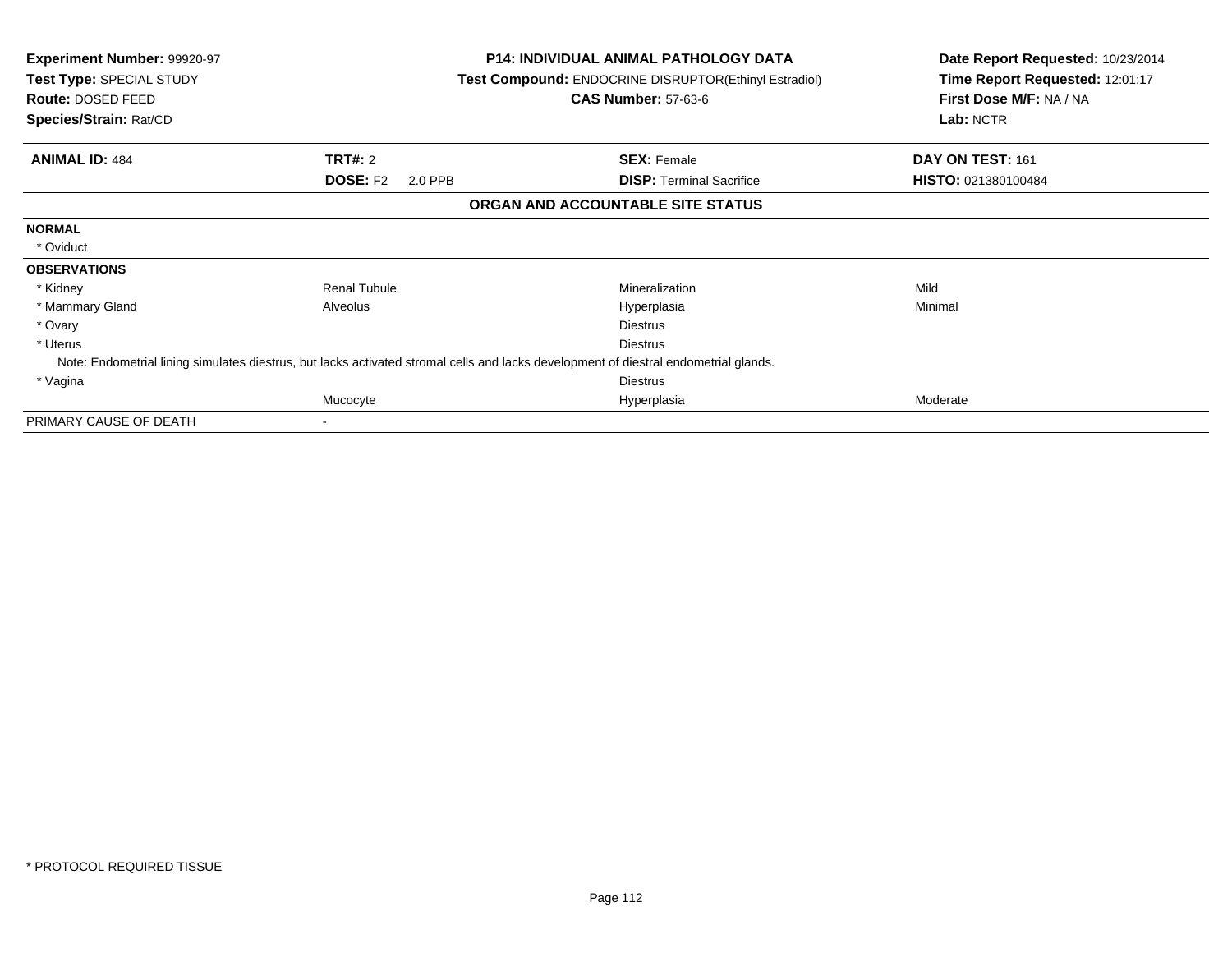| Experiment Number: 99920-97<br>Test Type: SPECIAL STUDY<br>Route: DOSED FEED<br>Species/Strain: Rat/CD |                            | <b>P14: INDIVIDUAL ANIMAL PATHOLOGY DATA</b><br>Test Compound: ENDOCRINE DISRUPTOR(Ethinyl Estradiol)<br><b>CAS Number: 57-63-6</b> | Date Report Requested: 10/23/2014<br>Time Report Requested: 12:01:17<br>First Dose M/F: NA / NA<br>Lab: NCTR |
|--------------------------------------------------------------------------------------------------------|----------------------------|-------------------------------------------------------------------------------------------------------------------------------------|--------------------------------------------------------------------------------------------------------------|
| <b>ANIMAL ID: 485</b>                                                                                  | <b>TRT#: 2</b>             | <b>SEX: Female</b>                                                                                                                  | DAY ON TEST: 161                                                                                             |
|                                                                                                        | <b>DOSE: F2</b><br>2.0 PPB | <b>DISP: Terminal Sacrifice</b>                                                                                                     | HISTO: 021380100485                                                                                          |
|                                                                                                        |                            | ORGAN AND ACCOUNTABLE SITE STATUS                                                                                                   |                                                                                                              |
| <b>NORMAL</b>                                                                                          |                            |                                                                                                                                     |                                                                                                              |
| * Oviduct                                                                                              |                            |                                                                                                                                     |                                                                                                              |
| <b>OBSERVATIONS</b>                                                                                    |                            |                                                                                                                                     |                                                                                                              |
| * Kidney                                                                                               | <b>Renal Tubule</b>        | <b>Mineralization</b>                                                                                                               | Moderate                                                                                                     |
| * Mammary Gland                                                                                        | Alveolus                   | Hyperplasia                                                                                                                         | Minimal                                                                                                      |
| * Ovary                                                                                                |                            | <b>Diestrus</b>                                                                                                                     |                                                                                                              |
| * Uterus                                                                                               |                            | <b>Diestrus</b>                                                                                                                     |                                                                                                              |
| * Vagina                                                                                               |                            | <b>Diestrus</b>                                                                                                                     |                                                                                                              |
| PRIMARY CAUSE OF DEATH                                                                                 |                            |                                                                                                                                     |                                                                                                              |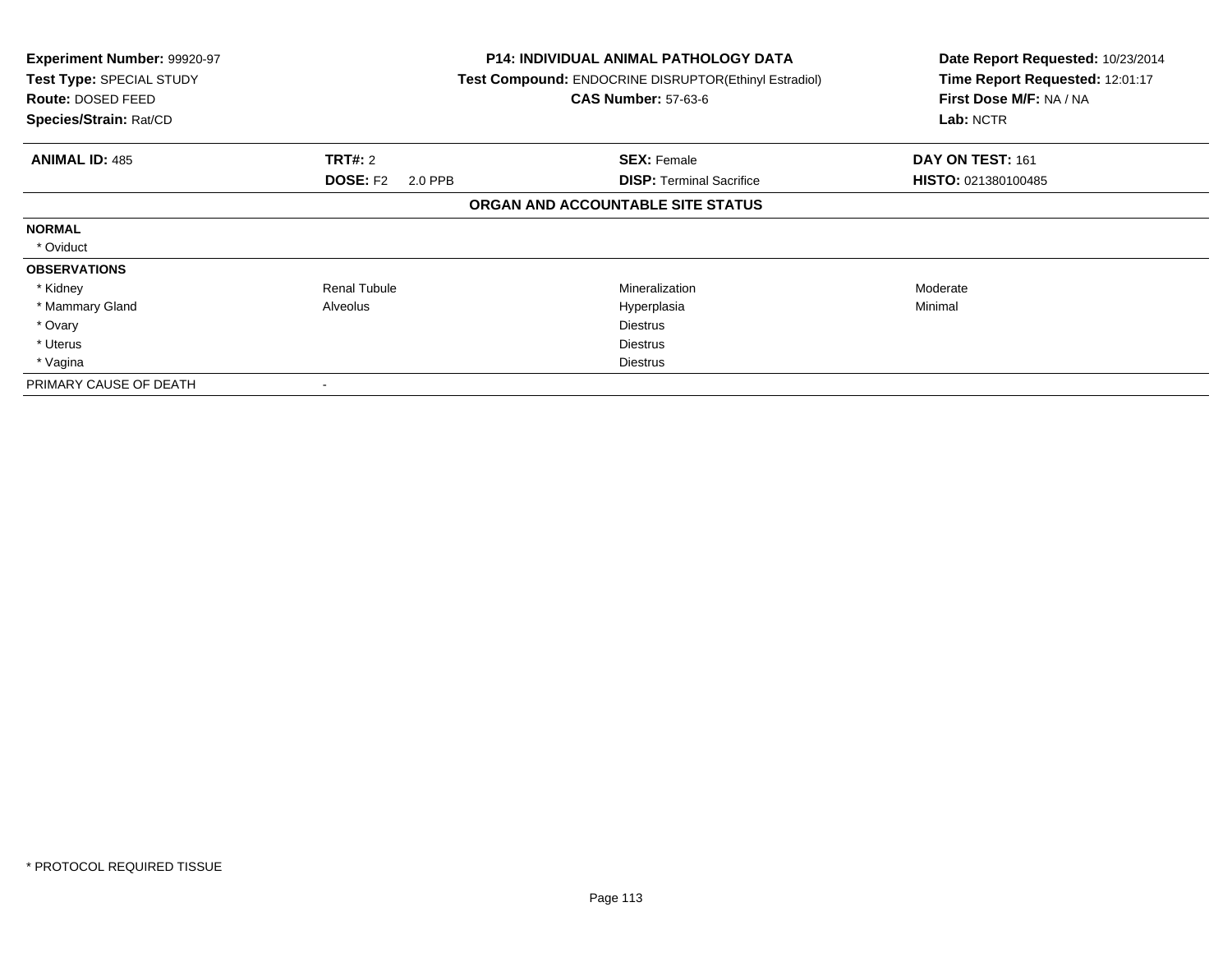| Experiment Number: 99920-97<br>Test Type: SPECIAL STUDY<br>Route: DOSED FEED<br>Species/Strain: Rat/CD |                            | <b>P14: INDIVIDUAL ANIMAL PATHOLOGY DATA</b><br>Test Compound: ENDOCRINE DISRUPTOR(Ethinyl Estradiol)<br><b>CAS Number: 57-63-6</b> | Date Report Requested: 10/23/2014<br>Time Report Requested: 12:01:17<br>First Dose M/F: NA / NA<br>Lab: NCTR |
|--------------------------------------------------------------------------------------------------------|----------------------------|-------------------------------------------------------------------------------------------------------------------------------------|--------------------------------------------------------------------------------------------------------------|
| <b>ANIMAL ID: 486</b>                                                                                  | <b>TRT#: 2</b>             | <b>SEX: Female</b>                                                                                                                  | DAY ON TEST: 160                                                                                             |
|                                                                                                        | <b>DOSE: F2</b><br>2.0 PPB | <b>DISP:</b> Terminal Sacrifice                                                                                                     | <b>HISTO: 021380100486</b>                                                                                   |
|                                                                                                        |                            | ORGAN AND ACCOUNTABLE SITE STATUS                                                                                                   |                                                                                                              |
| <b>NORMAL</b>                                                                                          |                            |                                                                                                                                     |                                                                                                              |
| * Oviduct                                                                                              |                            |                                                                                                                                     |                                                                                                              |
| <b>OBSERVATIONS</b>                                                                                    |                            |                                                                                                                                     |                                                                                                              |
| * Kidney                                                                                               | <b>Renal Tubule</b>        | Mineralization                                                                                                                      | Mild                                                                                                         |
| * Mammary Gland                                                                                        | Alveolus                   | Hyperplasia                                                                                                                         | Mild                                                                                                         |
| * Ovary                                                                                                |                            | <b>Estrus</b>                                                                                                                       |                                                                                                              |
| * Uterus                                                                                               |                            | Estrus                                                                                                                              |                                                                                                              |
| * Vagina                                                                                               |                            | Estrus                                                                                                                              |                                                                                                              |
| PRIMARY CAUSE OF DEATH                                                                                 |                            |                                                                                                                                     |                                                                                                              |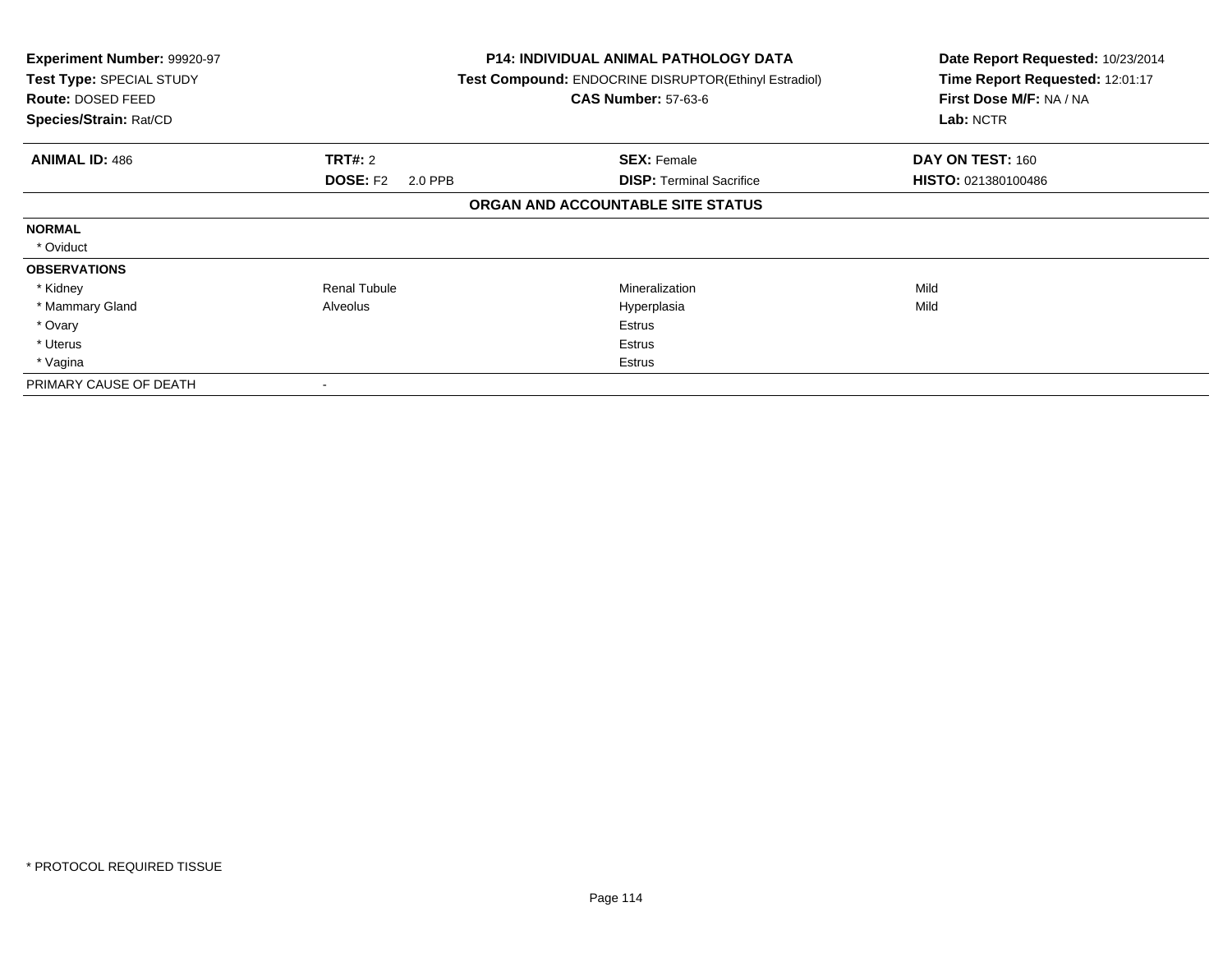| <b>Experiment Number: 99920-97</b><br>Test Type: SPECIAL STUDY<br>Route: DOSED FEED<br>Species/Strain: Rat/CD |                            | <b>P14: INDIVIDUAL ANIMAL PATHOLOGY DATA</b><br><b>Test Compound: ENDOCRINE DISRUPTOR(Ethinyl Estradiol)</b><br><b>CAS Number: 57-63-6</b> | Date Report Requested: 10/23/2014<br>Time Report Requested: 12:01:17<br>First Dose M/F: NA / NA<br>Lab: NCTR |
|---------------------------------------------------------------------------------------------------------------|----------------------------|--------------------------------------------------------------------------------------------------------------------------------------------|--------------------------------------------------------------------------------------------------------------|
| <b>ANIMAL ID: 487</b>                                                                                         | TRT#: 2                    | <b>SEX: Female</b>                                                                                                                         | DAY ON TEST: 160                                                                                             |
|                                                                                                               | <b>DOSE: F2</b><br>2.0 PPB | <b>DISP:</b> Terminal Sacrifice                                                                                                            | HISTO: 021380100487                                                                                          |
|                                                                                                               |                            | ORGAN AND ACCOUNTABLE SITE STATUS                                                                                                          |                                                                                                              |
| <b>NORMAL</b>                                                                                                 |                            |                                                                                                                                            |                                                                                                              |
| * Oviduct                                                                                                     |                            |                                                                                                                                            |                                                                                                              |
| <b>OBSERVATIONS</b>                                                                                           |                            |                                                                                                                                            |                                                                                                              |
| * Kidney                                                                                                      | <b>Renal Tubule</b>        | Mineralization                                                                                                                             | Minimal                                                                                                      |
| * Mammary Gland                                                                                               | Alveolus                   | Hyperplasia                                                                                                                                | Mild                                                                                                         |
|                                                                                                               | Lobules                    | Hyperplasia                                                                                                                                | Mild                                                                                                         |
| * Ovary                                                                                                       |                            | <b>Diestrus</b>                                                                                                                            |                                                                                                              |
| * Uterus                                                                                                      |                            | <b>Diestrus</b>                                                                                                                            |                                                                                                              |
| * Vagina                                                                                                      |                            | <b>Diestrus</b>                                                                                                                            |                                                                                                              |
| PRIMARY CAUSE OF DEATH                                                                                        |                            |                                                                                                                                            |                                                                                                              |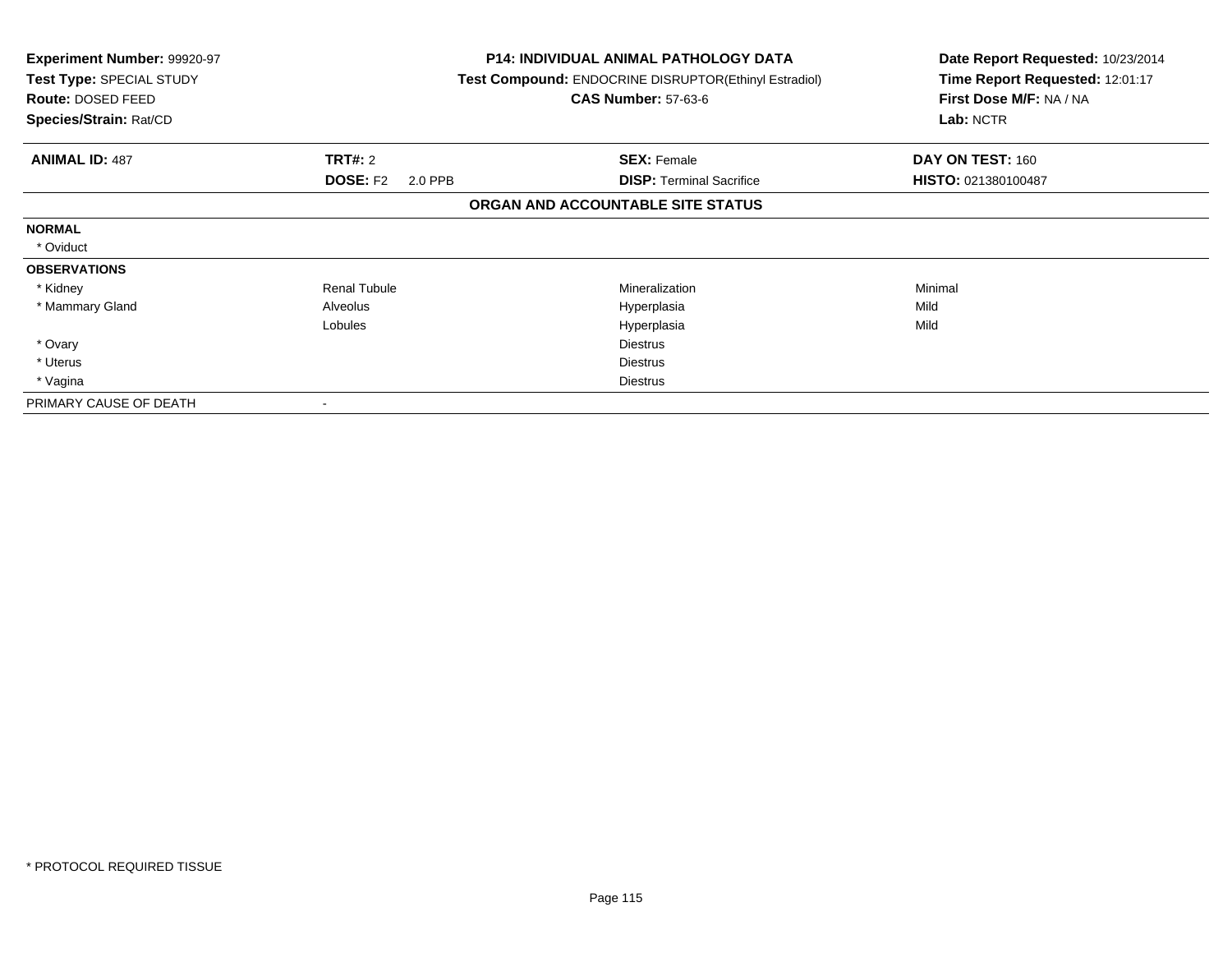| <b>Experiment Number: 99920-97</b><br>Test Type: SPECIAL STUDY<br>Route: DOSED FEED<br>Species/Strain: Rat/CD |                           | <b>P14: INDIVIDUAL ANIMAL PATHOLOGY DATA</b><br>Test Compound: ENDOCRINE DISRUPTOR(Ethinyl Estradiol)<br><b>CAS Number: 57-63-6</b> | Date Report Requested: 10/23/2014<br>Time Report Requested: 12:01:17<br>First Dose M/F: NA / NA<br>Lab: NCTR |
|---------------------------------------------------------------------------------------------------------------|---------------------------|-------------------------------------------------------------------------------------------------------------------------------------|--------------------------------------------------------------------------------------------------------------|
| <b>ANIMAL ID: 488</b>                                                                                         | TRT#: 3                   | <b>SEX: Female</b>                                                                                                                  | DAY ON TEST: 161                                                                                             |
|                                                                                                               | <b>DOSE: F2</b><br>10 PPB | <b>DISP: Terminal Sacrifice</b>                                                                                                     | HISTO: 021380100488                                                                                          |
|                                                                                                               |                           | ORGAN AND ACCOUNTABLE SITE STATUS                                                                                                   |                                                                                                              |
| <b>NORMAL</b>                                                                                                 |                           |                                                                                                                                     |                                                                                                              |
| * Oviduct                                                                                                     |                           |                                                                                                                                     |                                                                                                              |
| <b>OBSERVATIONS</b>                                                                                           |                           |                                                                                                                                     |                                                                                                              |
| * Kidney                                                                                                      | <b>Renal Tubule</b>       | <b>Mineralization</b>                                                                                                               | Minimal                                                                                                      |
| * Mammary Gland                                                                                               | Alveolus                  | Hyperplasia                                                                                                                         | Minimal                                                                                                      |
|                                                                                                               | Lobules                   | Hyperplasia                                                                                                                         | Minimal                                                                                                      |
| * Ovary                                                                                                       |                           | Diestrus                                                                                                                            |                                                                                                              |
| * Uterus                                                                                                      |                           | <b>Diestrus</b>                                                                                                                     |                                                                                                              |
| * Vagina                                                                                                      |                           | <b>Diestrus</b>                                                                                                                     |                                                                                                              |
| PRIMARY CAUSE OF DEATH                                                                                        |                           |                                                                                                                                     |                                                                                                              |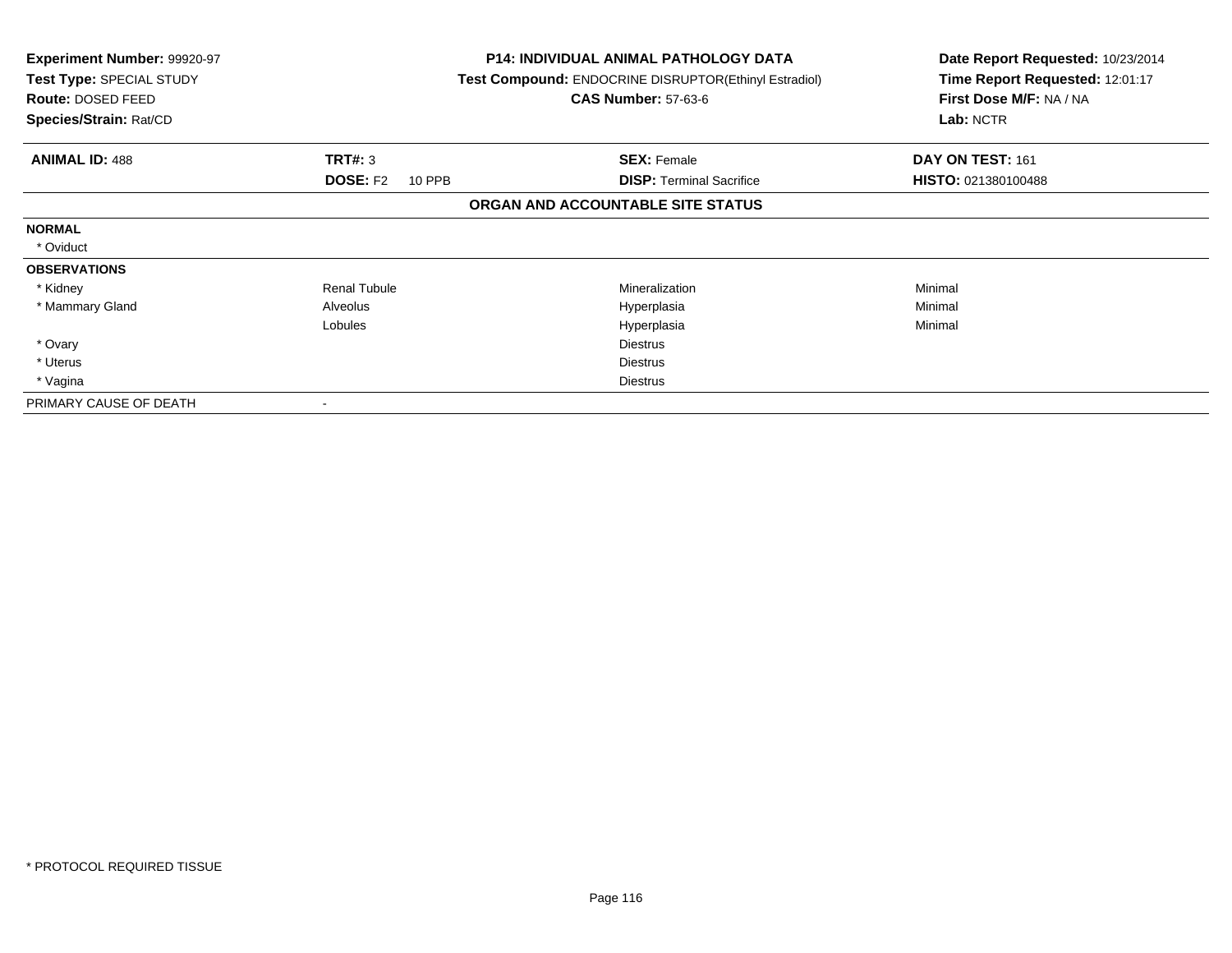| <b>Experiment Number: 99920-97</b><br>Test Type: SPECIAL STUDY<br>Route: DOSED FEED<br>Species/Strain: Rat/CD |                           | <b>P14: INDIVIDUAL ANIMAL PATHOLOGY DATA</b><br>Test Compound: ENDOCRINE DISRUPTOR(Ethinyl Estradiol)<br><b>CAS Number: 57-63-6</b> | Date Report Requested: 10/23/2014<br>Time Report Requested: 12:01:17<br>First Dose M/F: NA / NA<br>Lab: NCTR |
|---------------------------------------------------------------------------------------------------------------|---------------------------|-------------------------------------------------------------------------------------------------------------------------------------|--------------------------------------------------------------------------------------------------------------|
| <b>ANIMAL ID: 489</b>                                                                                         | <b>TRT#: 3</b>            | <b>SEX: Female</b>                                                                                                                  | DAY ON TEST: 161                                                                                             |
|                                                                                                               | <b>DOSE: F2</b><br>10 PPB | <b>DISP: Terminal Sacrifice</b>                                                                                                     | <b>HISTO: 021380100489</b>                                                                                   |
|                                                                                                               |                           | ORGAN AND ACCOUNTABLE SITE STATUS                                                                                                   |                                                                                                              |
| <b>NORMAL</b>                                                                                                 |                           |                                                                                                                                     |                                                                                                              |
| * Kidney                                                                                                      | * Oviduct                 |                                                                                                                                     |                                                                                                              |
| <b>OBSERVATIONS</b>                                                                                           |                           |                                                                                                                                     |                                                                                                              |
| * Mammary Gland                                                                                               | Alveolus                  | Hyperplasia                                                                                                                         | Minimal                                                                                                      |
|                                                                                                               | Lobules                   | Hyperplasia                                                                                                                         | Minimal                                                                                                      |
| * Ovary                                                                                                       |                           | <b>Diestrus</b>                                                                                                                     |                                                                                                              |
| * Uterus                                                                                                      |                           | <b>Diestrus</b>                                                                                                                     |                                                                                                              |
| * Vagina                                                                                                      |                           | <b>Diestrus</b>                                                                                                                     |                                                                                                              |
| PRIMARY CAUSE OF DEATH                                                                                        |                           |                                                                                                                                     |                                                                                                              |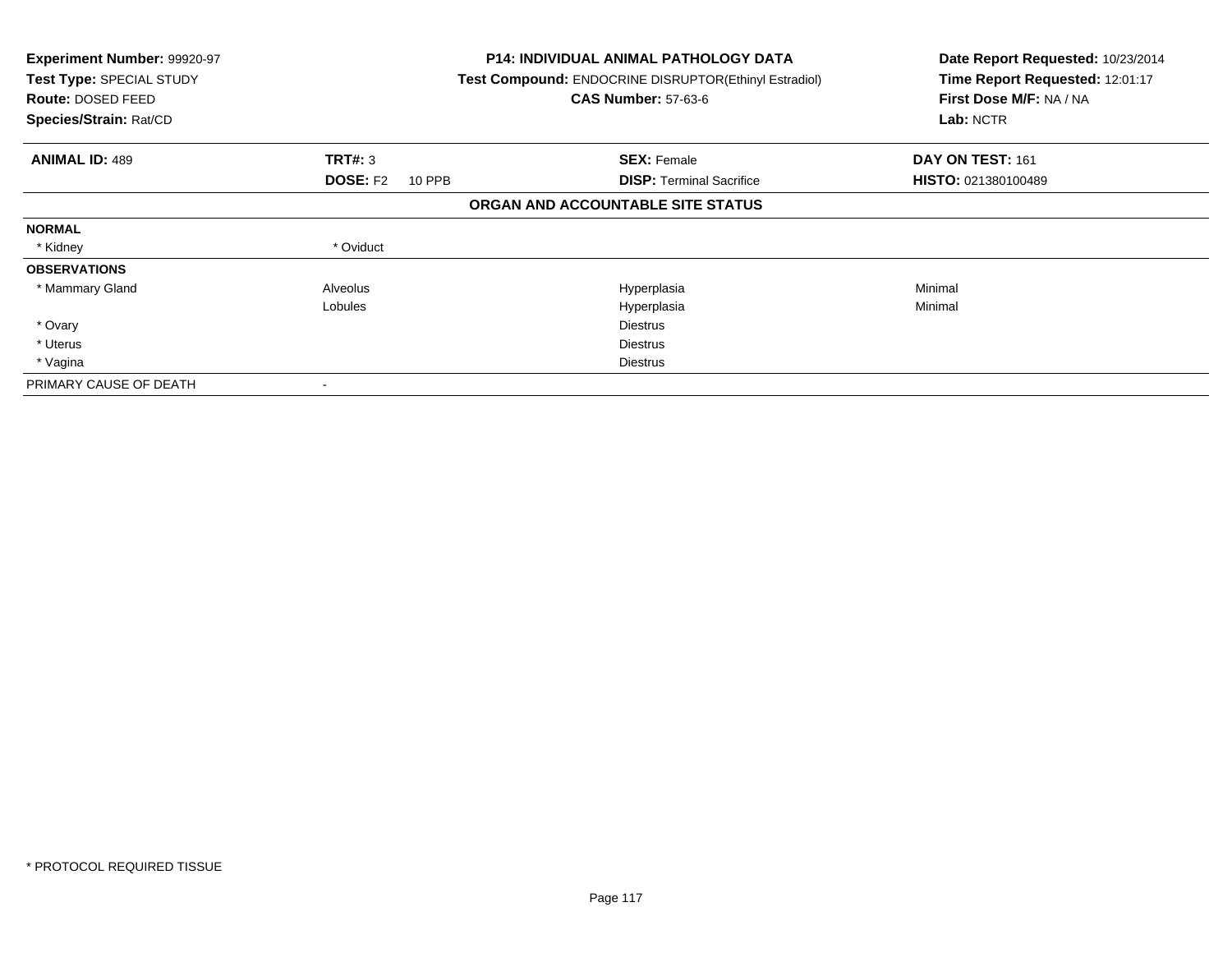| Experiment Number: 99920-97<br>Test Type: SPECIAL STUDY<br>Route: DOSED FEED<br>Species/Strain: Rat/CD |                           | <b>P14: INDIVIDUAL ANIMAL PATHOLOGY DATA</b><br>Test Compound: ENDOCRINE DISRUPTOR(Ethinyl Estradiol)<br><b>CAS Number: 57-63-6</b> | Date Report Requested: 10/23/2014<br>Time Report Requested: 12:01:17<br>First Dose M/F: NA / NA<br>Lab: NCTR |
|--------------------------------------------------------------------------------------------------------|---------------------------|-------------------------------------------------------------------------------------------------------------------------------------|--------------------------------------------------------------------------------------------------------------|
| <b>ANIMAL ID: 490</b>                                                                                  | <b>TRT#: 3</b>            | <b>SEX: Female</b>                                                                                                                  | DAY ON TEST: 161                                                                                             |
|                                                                                                        | <b>DOSE: F2</b><br>10 PPB | <b>DISP:</b> Terminal Sacrifice                                                                                                     | HISTO: 021380100490                                                                                          |
|                                                                                                        |                           | ORGAN AND ACCOUNTABLE SITE STATUS                                                                                                   |                                                                                                              |
| <b>NORMAL</b>                                                                                          |                           |                                                                                                                                     |                                                                                                              |
| * Oviduct                                                                                              |                           |                                                                                                                                     |                                                                                                              |
| <b>OBSERVATIONS</b>                                                                                    |                           |                                                                                                                                     |                                                                                                              |
| * Kidney                                                                                               | <b>Renal Tubule</b>       | Mineralization                                                                                                                      | Mild                                                                                                         |
| * Mammary Gland                                                                                        | Alveolus                  | Hyperplasia                                                                                                                         | Mild                                                                                                         |
|                                                                                                        | Lobules                   | Hyperplasia                                                                                                                         | Mild                                                                                                         |
| * Ovary                                                                                                |                           | <b>Diestrus</b>                                                                                                                     |                                                                                                              |
| Note: late                                                                                             |                           |                                                                                                                                     |                                                                                                              |
| * Uterus                                                                                               |                           | Metestrus                                                                                                                           |                                                                                                              |
| * Vagina                                                                                               |                           | <b>Metestrus</b>                                                                                                                    |                                                                                                              |
| PRIMARY CAUSE OF DEATH                                                                                 |                           |                                                                                                                                     |                                                                                                              |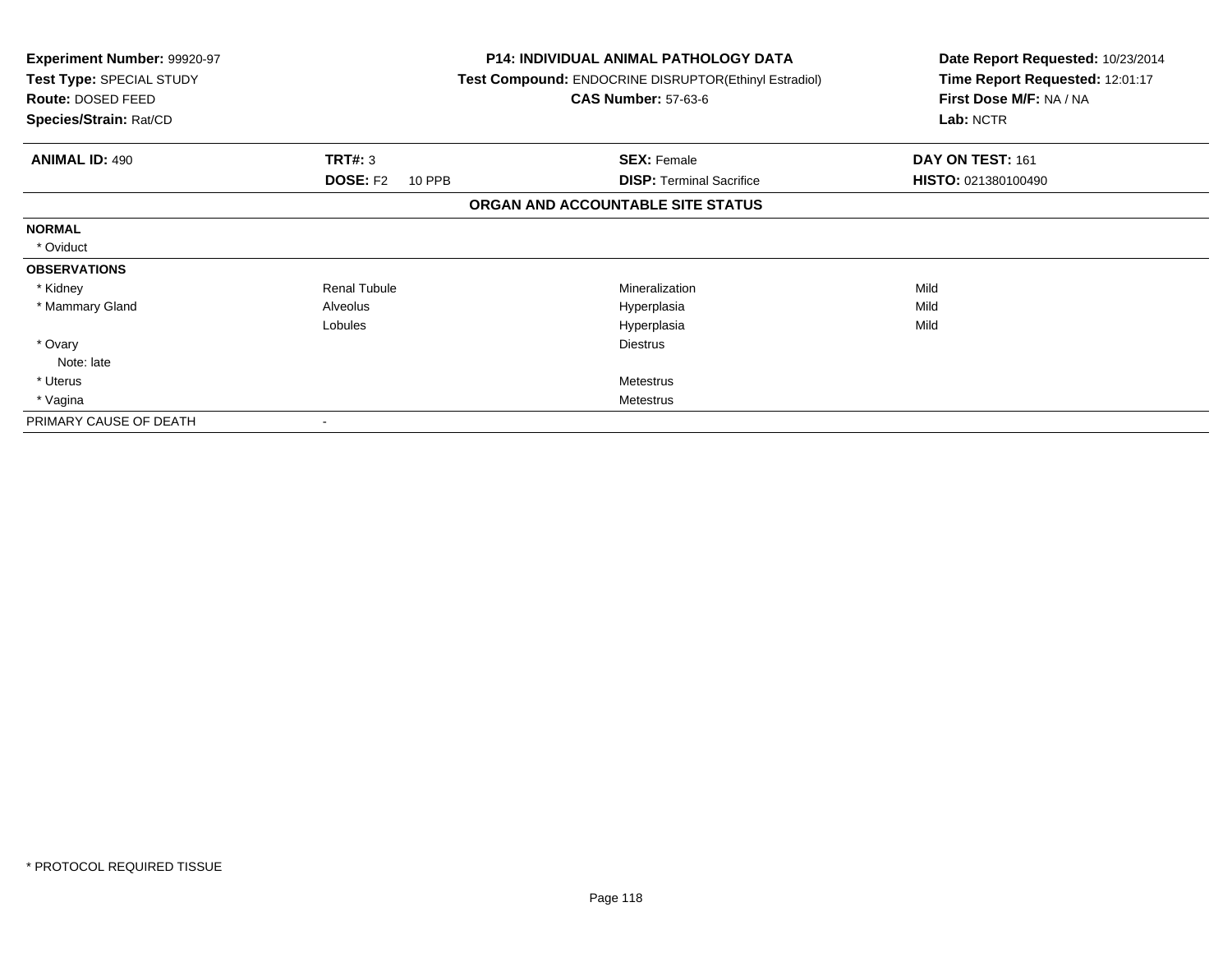| <b>Experiment Number: 99920-97</b><br>Test Type: SPECIAL STUDY<br>Route: DOSED FEED<br>Species/Strain: Rat/CD |                           | <b>P14: INDIVIDUAL ANIMAL PATHOLOGY DATA</b><br><b>Test Compound: ENDOCRINE DISRUPTOR(Ethinyl Estradiol)</b><br><b>CAS Number: 57-63-6</b> | Date Report Requested: 10/23/2014<br>Time Report Requested: 12:01:17<br>First Dose M/F: NA / NA<br>Lab: NCTR |
|---------------------------------------------------------------------------------------------------------------|---------------------------|--------------------------------------------------------------------------------------------------------------------------------------------|--------------------------------------------------------------------------------------------------------------|
| <b>ANIMAL ID: 491</b>                                                                                         | <b>TRT#: 4</b>            | <b>SEX: Female</b>                                                                                                                         | DAY ON TEST: 161                                                                                             |
|                                                                                                               | <b>DOSE: F2</b><br>50 PPB | <b>DISP: Terminal Sacrifice</b>                                                                                                            | HISTO: 021380100491                                                                                          |
|                                                                                                               |                           | ORGAN AND ACCOUNTABLE SITE STATUS                                                                                                          |                                                                                                              |
| <b>NORMAL</b>                                                                                                 |                           |                                                                                                                                            |                                                                                                              |
| * Adrenal Cortex                                                                                              | * Adrenal Medulla         | * Bone                                                                                                                                     | * Bone Marrow                                                                                                |
| * Liver                                                                                                       | * Oviduct                 | * Pituitary Gland                                                                                                                          | * Spleen                                                                                                     |
| * Thymus                                                                                                      | * Thyroid Gland           |                                                                                                                                            |                                                                                                              |
| <b>OBSERVATIONS</b>                                                                                           |                           |                                                                                                                                            |                                                                                                              |
| * Kidney                                                                                                      | <b>Renal Tubule</b>       | Mineralization                                                                                                                             | Minimal                                                                                                      |
| * Mammary Gland                                                                                               | Alveolus                  | Hyperplasia                                                                                                                                | Mild                                                                                                         |
|                                                                                                               | Lobules                   | Hyperplasia                                                                                                                                | Mild                                                                                                         |
| * Ovary                                                                                                       |                           | <b>Metestrus</b>                                                                                                                           |                                                                                                              |
| Note: Transitional to Diestrus                                                                                |                           |                                                                                                                                            |                                                                                                              |
| * Uterus                                                                                                      |                           | <b>Metestrus</b>                                                                                                                           |                                                                                                              |
| * Vagina                                                                                                      |                           | <b>Metestrus</b>                                                                                                                           |                                                                                                              |
| PRIMARY CAUSE OF DEATH                                                                                        |                           |                                                                                                                                            |                                                                                                              |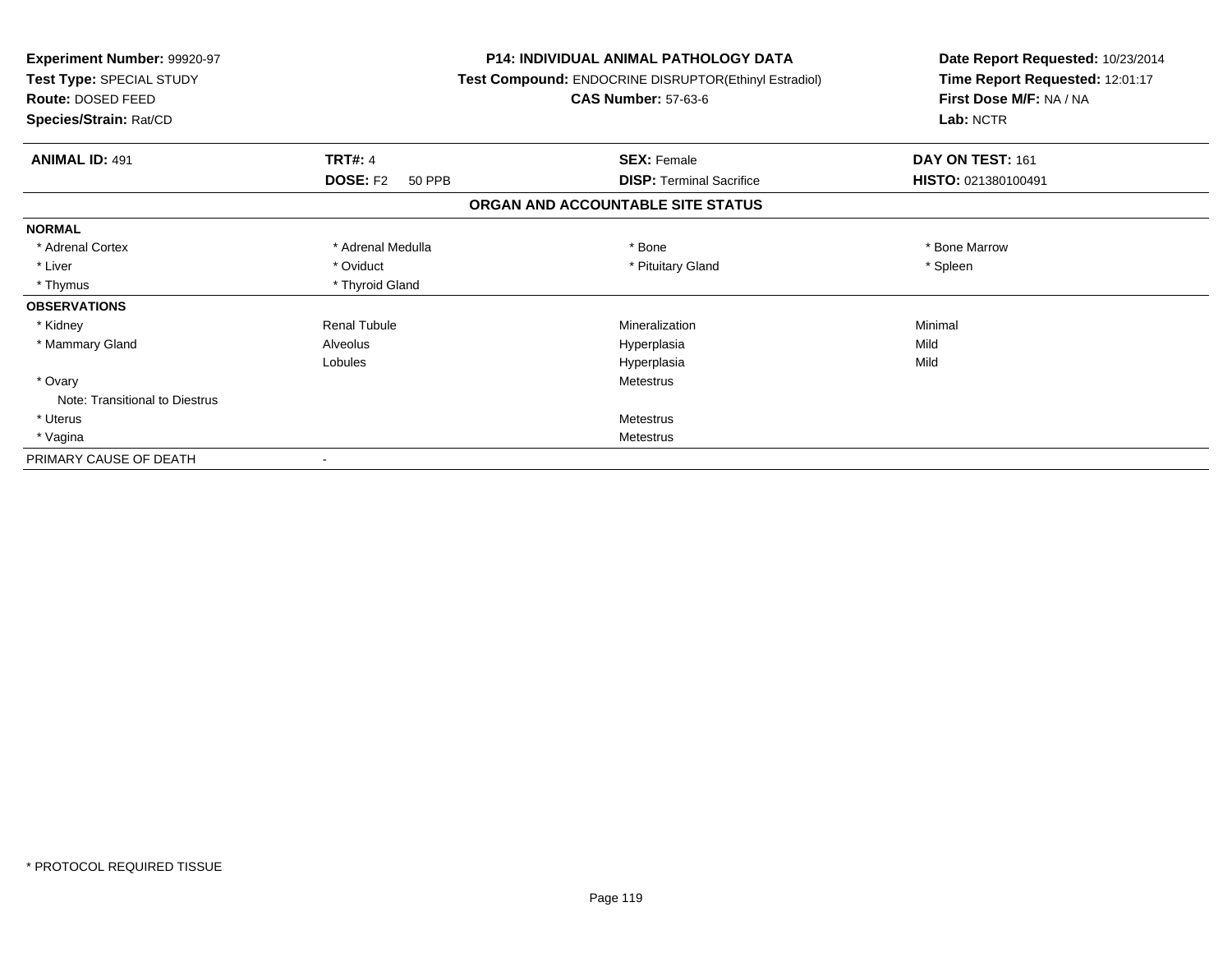| <b>Experiment Number: 99920-97</b><br>Test Type: SPECIAL STUDY<br>Route: DOSED FEED<br>Species/Strain: Rat/CD |                           | <b>P14: INDIVIDUAL ANIMAL PATHOLOGY DATA</b><br>Test Compound: ENDOCRINE DISRUPTOR(Ethinyl Estradiol)<br><b>CAS Number: 57-63-6</b> | Date Report Requested: 10/23/2014<br>Time Report Requested: 12:01:17<br>First Dose M/F: NA / NA<br>Lab: NCTR |
|---------------------------------------------------------------------------------------------------------------|---------------------------|-------------------------------------------------------------------------------------------------------------------------------------|--------------------------------------------------------------------------------------------------------------|
| <b>ANIMAL ID: 492</b>                                                                                         | <b>TRT#: 4</b>            | <b>SEX: Female</b>                                                                                                                  | DAY ON TEST: 161                                                                                             |
|                                                                                                               | <b>DOSE: F2</b><br>50 PPB | <b>DISP: Terminal Sacrifice</b>                                                                                                     | HISTO: 021380100492                                                                                          |
|                                                                                                               |                           | ORGAN AND ACCOUNTABLE SITE STATUS                                                                                                   |                                                                                                              |
| <b>NORMAL</b>                                                                                                 |                           |                                                                                                                                     |                                                                                                              |
| * Adrenal Cortex                                                                                              | * Adrenal Medulla         | * Bone                                                                                                                              | * Bone Marrow                                                                                                |
| * Liver                                                                                                       | * Oviduct                 | * Pituitary Gland                                                                                                                   | * Spleen                                                                                                     |
| * Thymus                                                                                                      | * Thyroid Gland           |                                                                                                                                     |                                                                                                              |
| <b>OBSERVATIONS</b>                                                                                           |                           |                                                                                                                                     |                                                                                                              |
| * Kidney                                                                                                      | <b>Renal Tubule</b>       | Mineralization                                                                                                                      | Minimal                                                                                                      |
| * Mammary Gland                                                                                               | Alveolus                  | Hyperplasia                                                                                                                         | Minimal                                                                                                      |
|                                                                                                               | Lobules                   | Hyperplasia                                                                                                                         | Minimal                                                                                                      |
| * Ovary                                                                                                       |                           | Proestrus                                                                                                                           |                                                                                                              |
| * Uterus                                                                                                      |                           | Proestrus                                                                                                                           |                                                                                                              |
| * Vagina                                                                                                      |                           | Proestrus                                                                                                                           |                                                                                                              |
| PRIMARY CAUSE OF DEATH                                                                                        |                           |                                                                                                                                     |                                                                                                              |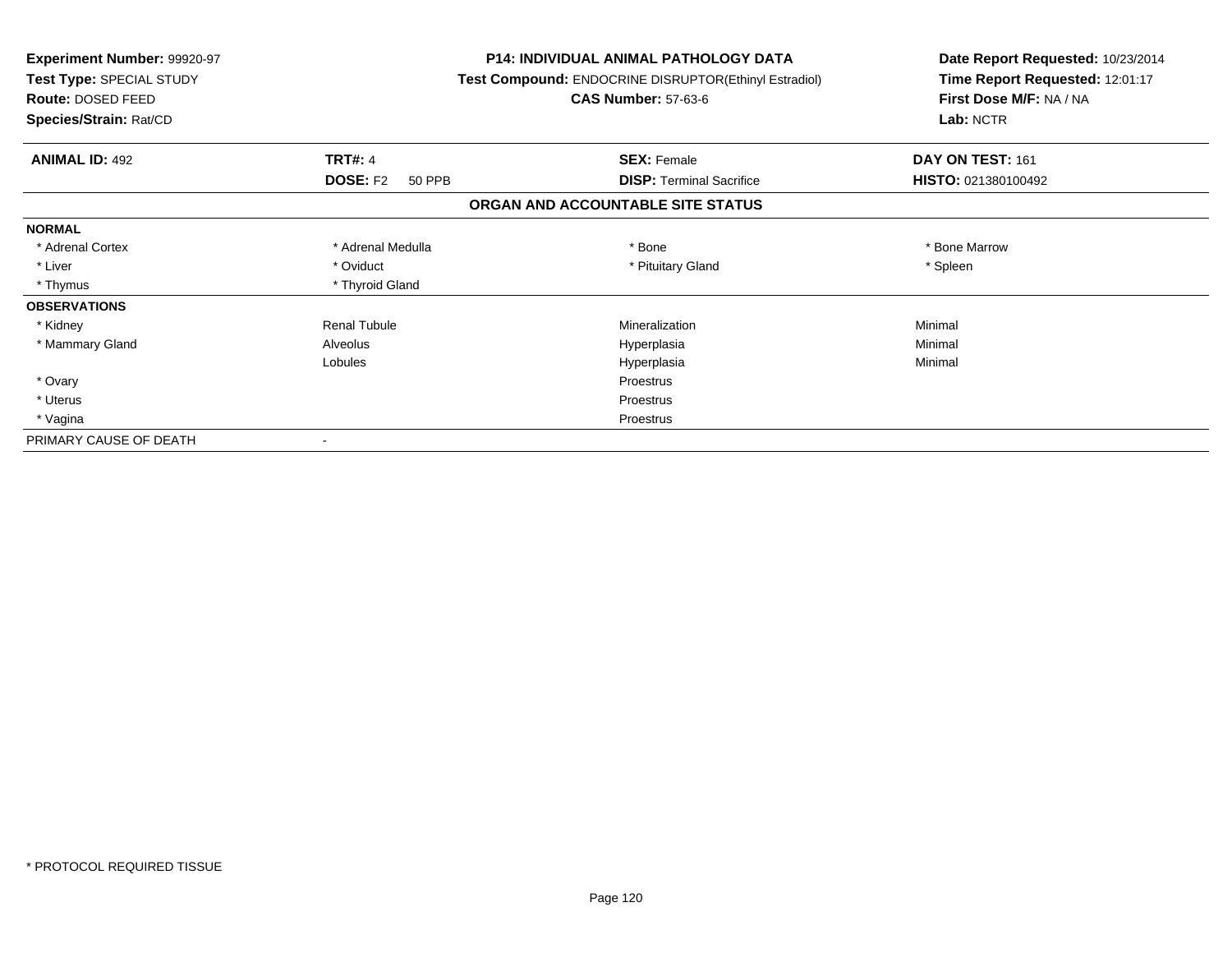| Experiment Number: 99920-97<br>Test Type: SPECIAL STUDY<br>Route: DOSED FEED<br>Species/Strain: Rat/CD |                           | <b>P14: INDIVIDUAL ANIMAL PATHOLOGY DATA</b><br>Test Compound: ENDOCRINE DISRUPTOR(Ethinyl Estradiol)<br><b>CAS Number: 57-63-6</b> | Date Report Requested: 10/23/2014<br>Time Report Requested: 12:01:17<br>First Dose M/F: NA / NA<br>Lab: NCTR |
|--------------------------------------------------------------------------------------------------------|---------------------------|-------------------------------------------------------------------------------------------------------------------------------------|--------------------------------------------------------------------------------------------------------------|
| <b>ANIMAL ID: 493</b>                                                                                  | <b>TRT#: 4</b>            | <b>SEX: Female</b>                                                                                                                  | DAY ON TEST: 161                                                                                             |
|                                                                                                        | <b>DOSE: F2</b><br>50 PPB | <b>DISP: Terminal Sacrifice</b>                                                                                                     | HISTO: 021380100493                                                                                          |
|                                                                                                        |                           | ORGAN AND ACCOUNTABLE SITE STATUS                                                                                                   |                                                                                                              |
| <b>NORMAL</b>                                                                                          |                           |                                                                                                                                     |                                                                                                              |
| * Adrenal Cortex                                                                                       | * Adrenal Medulla         | * Bone                                                                                                                              | * Bone Marrow                                                                                                |
| * Kidney                                                                                               | * Liver                   | * Oviduct                                                                                                                           | * Spleen                                                                                                     |
| * Thymus                                                                                               | * Thyroid Gland           |                                                                                                                                     |                                                                                                              |
| <b>OBSERVATIONS</b>                                                                                    |                           |                                                                                                                                     |                                                                                                              |
| * Mammary Gland                                                                                        | Alveolus                  | Hyperplasia                                                                                                                         | Mild                                                                                                         |
|                                                                                                        | Lobules                   | Hyperplasia                                                                                                                         | Minimal                                                                                                      |
| * Ovary                                                                                                |                           | <b>Diestrus</b>                                                                                                                     |                                                                                                              |
| * Pituitary Gland                                                                                      |                           | Cyst                                                                                                                                |                                                                                                              |
| * Uterus                                                                                               |                           | Diestrus                                                                                                                            |                                                                                                              |
| * Vagina                                                                                               |                           | <b>Diestrus</b>                                                                                                                     |                                                                                                              |
| PRIMARY CAUSE OF DEATH                                                                                 |                           |                                                                                                                                     |                                                                                                              |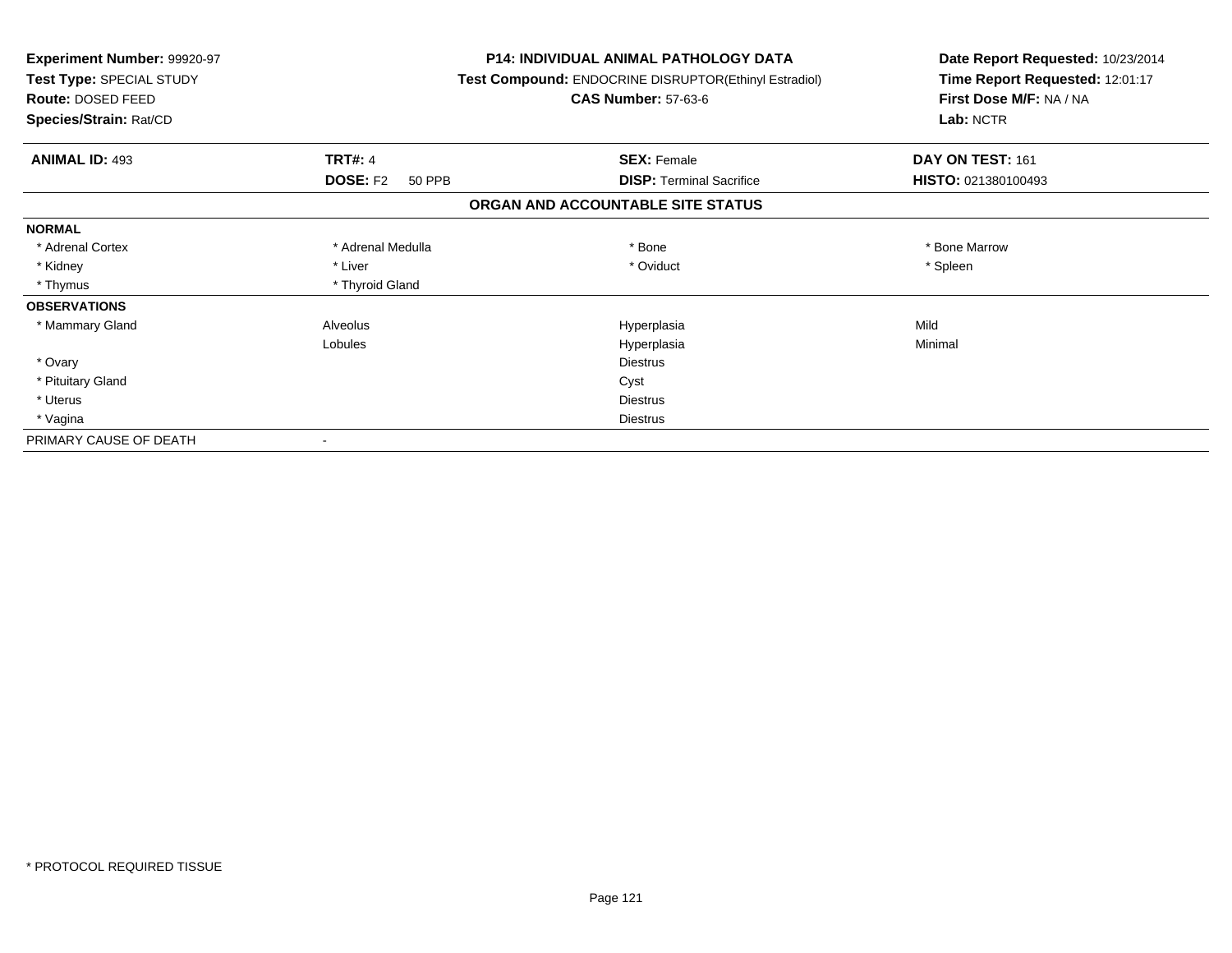| <b>Experiment Number: 99920-97</b><br>Test Type: SPECIAL STUDY<br>Route: DOSED FEED<br>Species/Strain: Rat/CD |                            | <b>P14: INDIVIDUAL ANIMAL PATHOLOGY DATA</b><br><b>Test Compound: ENDOCRINE DISRUPTOR(Ethinyl Estradiol)</b><br><b>CAS Number: 57-63-6</b> | Date Report Requested: 10/23/2014<br>Time Report Requested: 12:01:17<br>First Dose M/F: NA / NA<br>Lab: NCTR |
|---------------------------------------------------------------------------------------------------------------|----------------------------|--------------------------------------------------------------------------------------------------------------------------------------------|--------------------------------------------------------------------------------------------------------------|
| <b>ANIMAL ID: 519</b>                                                                                         | <b>TRT#: 1</b>             | <b>SEX: Female</b>                                                                                                                         | DAY ON TEST: 162                                                                                             |
|                                                                                                               | <b>DOSE: F2</b><br>CONTROL | <b>DISP:</b> Terminal Sacrifice                                                                                                            | HISTO: 021380100519                                                                                          |
|                                                                                                               |                            | ORGAN AND ACCOUNTABLE SITE STATUS                                                                                                          |                                                                                                              |
| <b>NORMAL</b>                                                                                                 |                            |                                                                                                                                            |                                                                                                              |
| * Adrenal Cortex                                                                                              | * Adrenal Medulla          | * Bone                                                                                                                                     | * Bone Marrow                                                                                                |
| * Liver                                                                                                       | * Oviduct                  | * Pituitary Gland                                                                                                                          | * Spleen                                                                                                     |
| * Thymus                                                                                                      | * Thyroid Gland            |                                                                                                                                            |                                                                                                              |
| <b>OBSERVATIONS</b>                                                                                           |                            |                                                                                                                                            |                                                                                                              |
| * Kidney                                                                                                      | Cortex                     | Cyst                                                                                                                                       |                                                                                                              |
| * Mammary Gland                                                                                               | Alveolus                   | Hyperplasia                                                                                                                                | Minimal                                                                                                      |
| * Ovary                                                                                                       |                            | <b>Diestrus</b>                                                                                                                            |                                                                                                              |
| * Uterus                                                                                                      |                            | <b>Diestrus</b>                                                                                                                            |                                                                                                              |
| * Vagina                                                                                                      |                            | <b>Diestrus</b>                                                                                                                            |                                                                                                              |
| PRIMARY CAUSE OF DEATH                                                                                        |                            |                                                                                                                                            |                                                                                                              |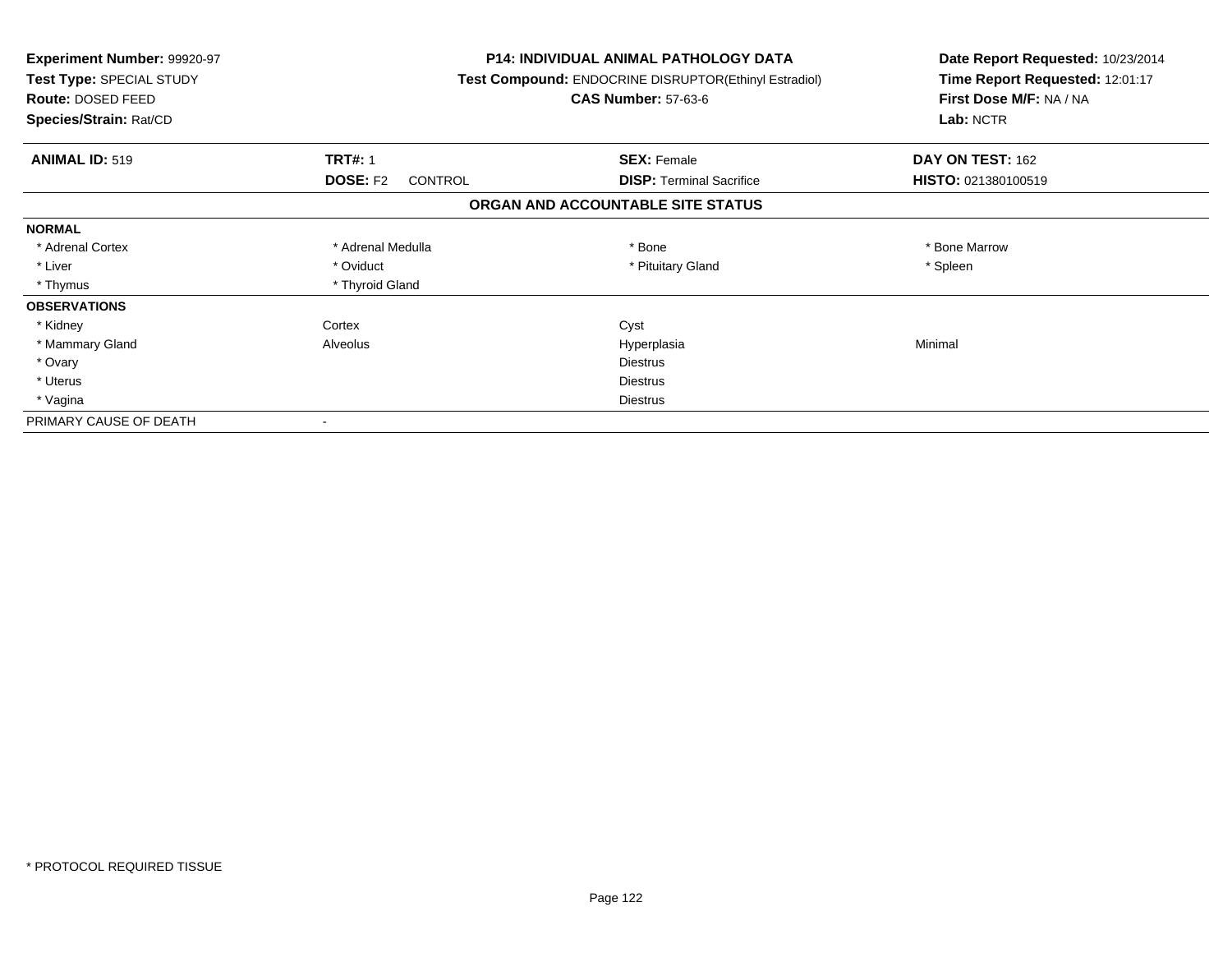| Experiment Number: 99920-97<br>Test Type: SPECIAL STUDY<br>Route: DOSED FEED<br>Species/Strain: Rat/CD |                            | <b>P14: INDIVIDUAL ANIMAL PATHOLOGY DATA</b><br>Test Compound: ENDOCRINE DISRUPTOR(Ethinyl Estradiol)<br><b>CAS Number: 57-63-6</b> | Date Report Requested: 10/23/2014<br>Time Report Requested: 12:01:17<br>First Dose M/F: NA / NA<br>Lab: NCTR |
|--------------------------------------------------------------------------------------------------------|----------------------------|-------------------------------------------------------------------------------------------------------------------------------------|--------------------------------------------------------------------------------------------------------------|
| <b>ANIMAL ID: 520</b>                                                                                  | <b>TRT#: 1</b>             | <b>SEX: Female</b>                                                                                                                  | DAY ON TEST: 162                                                                                             |
|                                                                                                        | <b>DOSE: F2</b><br>CONTROL | <b>DISP:</b> Terminal Sacrifice                                                                                                     | HISTO: 021380100520                                                                                          |
|                                                                                                        |                            | ORGAN AND ACCOUNTABLE SITE STATUS                                                                                                   |                                                                                                              |
| <b>NORMAL</b>                                                                                          |                            |                                                                                                                                     |                                                                                                              |
| * Adrenal Cortex                                                                                       | * Adrenal Medulla          | * Bone                                                                                                                              | * Bone Marrow                                                                                                |
| * Liver                                                                                                | * Oviduct                  | * Pituitary Gland                                                                                                                   | * Spleen                                                                                                     |
| * Thymus                                                                                               | * Thyroid Gland            |                                                                                                                                     |                                                                                                              |
| <b>OBSERVATIONS</b>                                                                                    |                            |                                                                                                                                     |                                                                                                              |
| * Kidney                                                                                               | <b>Renal Tubule</b>        | Mineralization                                                                                                                      | Minimal                                                                                                      |
| * Mammary Gland                                                                                        | Alveolus                   | Hyperplasia                                                                                                                         | Minimal                                                                                                      |
|                                                                                                        | Lobules                    | Hyperplasia                                                                                                                         | Minimal                                                                                                      |
| * Ovary                                                                                                |                            | <b>Diestrus</b>                                                                                                                     |                                                                                                              |
| * Uterus                                                                                               |                            | <b>Diestrus</b>                                                                                                                     |                                                                                                              |
| * Vagina                                                                                               |                            | <b>Diestrus</b>                                                                                                                     |                                                                                                              |
| PRIMARY CAUSE OF DEATH                                                                                 |                            |                                                                                                                                     |                                                                                                              |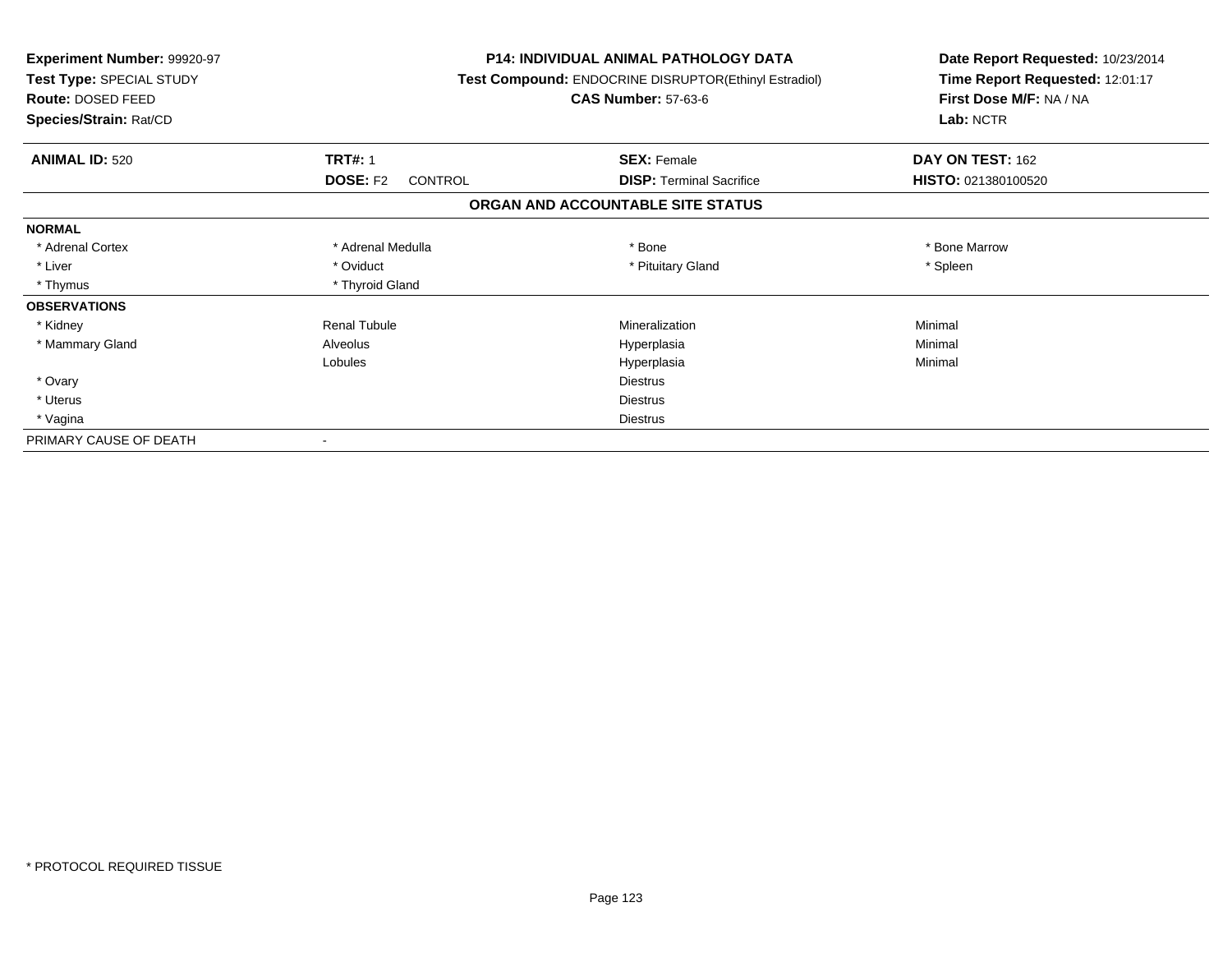| Experiment Number: 99920-97<br>Test Type: SPECIAL STUDY<br><b>Route: DOSED FEED</b><br>Species/Strain: Rat/CD |                                   | <b>P14: INDIVIDUAL ANIMAL PATHOLOGY DATA</b><br>Test Compound: ENDOCRINE DISRUPTOR(Ethinyl Estradiol)<br><b>CAS Number: 57-63-6</b> | Date Report Requested: 10/23/2014<br>Time Report Requested: 12:01:17<br>First Dose M/F: NA / NA<br>Lab: NCTR |
|---------------------------------------------------------------------------------------------------------------|-----------------------------------|-------------------------------------------------------------------------------------------------------------------------------------|--------------------------------------------------------------------------------------------------------------|
| <b>ANIMAL ID: 521</b>                                                                                         | <b>TRT#: 1</b>                    | <b>SEX: Female</b>                                                                                                                  | DAY ON TEST: 161                                                                                             |
|                                                                                                               | <b>DOSE: F2</b><br><b>CONTROL</b> | <b>DISP: Terminal Sacrifice</b>                                                                                                     | HISTO: 021380100521                                                                                          |
|                                                                                                               |                                   | ORGAN AND ACCOUNTABLE SITE STATUS                                                                                                   |                                                                                                              |
| <b>NORMAL</b>                                                                                                 |                                   |                                                                                                                                     |                                                                                                              |
| * Adrenal Cortex                                                                                              | * Adrenal Medulla                 | * Bone                                                                                                                              | * Bone Marrow                                                                                                |
| * Oviduct                                                                                                     | * Pituitary Gland                 | * Spleen                                                                                                                            | * Thymus                                                                                                     |
| * Thyroid Gland                                                                                               |                                   |                                                                                                                                     |                                                                                                              |
| <b>OBSERVATIONS</b>                                                                                           |                                   |                                                                                                                                     |                                                                                                              |
| * Kidney                                                                                                      | <b>Renal Tubule</b>               | Mineralization                                                                                                                      | Minimal                                                                                                      |
| * Liver                                                                                                       |                                   | Developmental Malformation                                                                                                          |                                                                                                              |
| [ Developmental Malformation TGLS = 1-5 ]                                                                     |                                   |                                                                                                                                     |                                                                                                              |
| * Mammary Gland                                                                                               | Alveolus                          | Hyperplasia                                                                                                                         | Mild                                                                                                         |
|                                                                                                               | Lobules                           | Hyperplasia                                                                                                                         | Mild                                                                                                         |
| * Ovary                                                                                                       |                                   | Proestrus                                                                                                                           |                                                                                                              |
| * Uterus                                                                                                      |                                   | Proestrus                                                                                                                           |                                                                                                              |
| * Vagina                                                                                                      |                                   | Proestrus                                                                                                                           |                                                                                                              |
| PRIMARY CAUSE OF DEATH                                                                                        |                                   |                                                                                                                                     |                                                                                                              |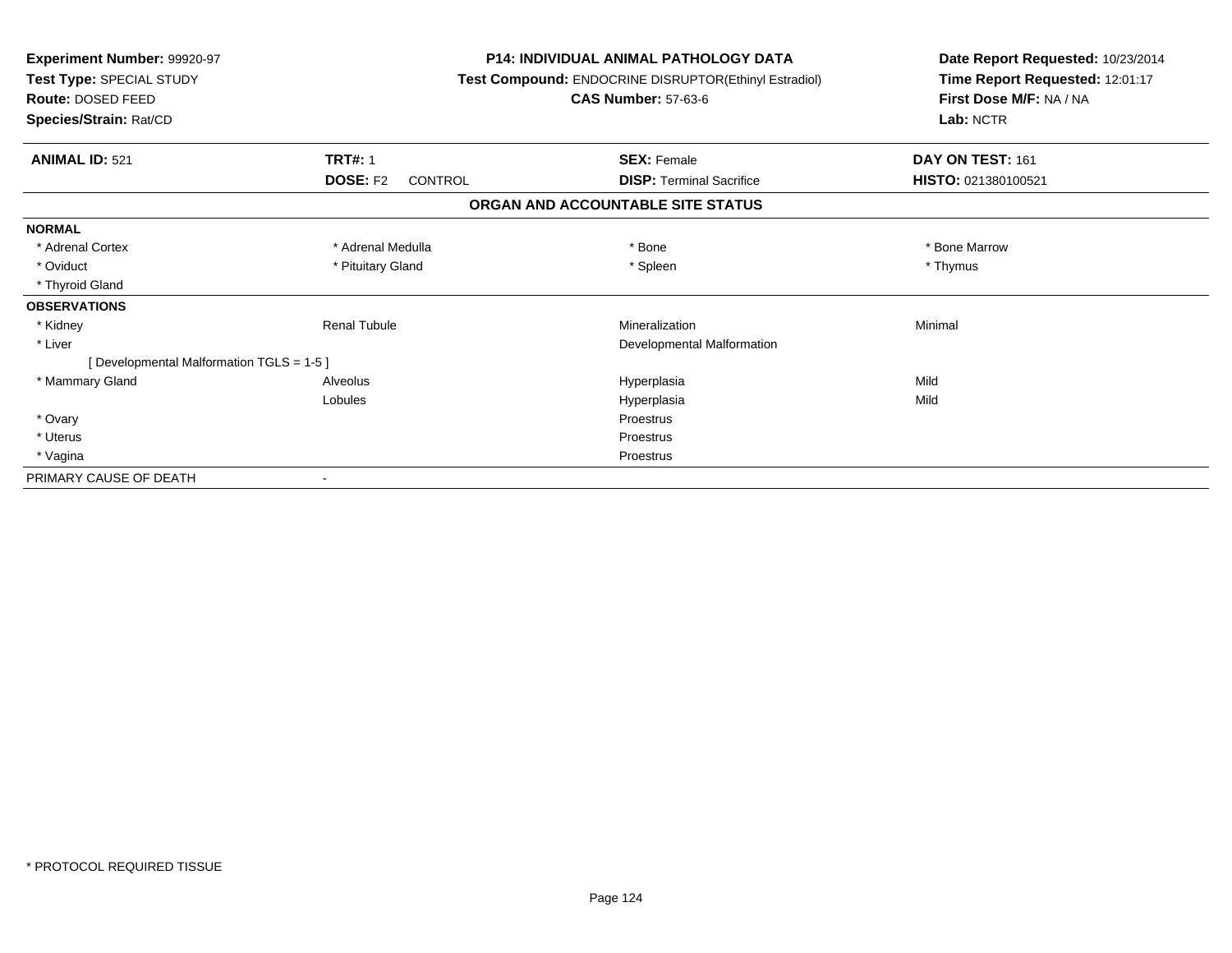| <b>Experiment Number: 99920-97</b><br>Test Type: SPECIAL STUDY<br>Route: DOSED FEED<br>Species/Strain: Rat/CD |                            | <b>P14: INDIVIDUAL ANIMAL PATHOLOGY DATA</b><br>Test Compound: ENDOCRINE DISRUPTOR(Ethinyl Estradiol)<br><b>CAS Number: 57-63-6</b> | Date Report Requested: 10/23/2014<br>Time Report Requested: 12:01:17<br>First Dose M/F: NA / NA<br>Lab: NCTR |
|---------------------------------------------------------------------------------------------------------------|----------------------------|-------------------------------------------------------------------------------------------------------------------------------------|--------------------------------------------------------------------------------------------------------------|
| <b>ANIMAL ID: 522</b>                                                                                         | <b>TRT#: 1</b>             | <b>SEX: Female</b>                                                                                                                  | DAY ON TEST: 161                                                                                             |
|                                                                                                               | <b>DOSE: F2</b><br>CONTROL | <b>DISP:</b> Terminal Sacrifice                                                                                                     | HISTO: 021380100522                                                                                          |
|                                                                                                               |                            | ORGAN AND ACCOUNTABLE SITE STATUS                                                                                                   |                                                                                                              |
| <b>NORMAL</b>                                                                                                 |                            |                                                                                                                                     |                                                                                                              |
| * Adrenal Cortex                                                                                              | * Adrenal Medulla          | * Bone                                                                                                                              | * Bone Marrow                                                                                                |
| * Kidney                                                                                                      | * Liver                    | * Oviduct                                                                                                                           | * Pituitary Gland                                                                                            |
| * Spleen                                                                                                      | * Thymus                   | * Thyroid Gland                                                                                                                     |                                                                                                              |
| <b>OBSERVATIONS</b>                                                                                           |                            |                                                                                                                                     |                                                                                                              |
| * Mammary Gland                                                                                               | Alveolus                   | Hyperplasia                                                                                                                         | Moderate                                                                                                     |
|                                                                                                               | Lobules                    | Hyperplasia                                                                                                                         | Minimal                                                                                                      |
| * Ovary                                                                                                       |                            | <b>Diestrus</b>                                                                                                                     |                                                                                                              |
| * Uterus                                                                                                      |                            | Diestrus                                                                                                                            |                                                                                                              |
| * Vagina                                                                                                      |                            | Diestrus                                                                                                                            |                                                                                                              |
| PRIMARY CAUSE OF DEATH                                                                                        |                            |                                                                                                                                     |                                                                                                              |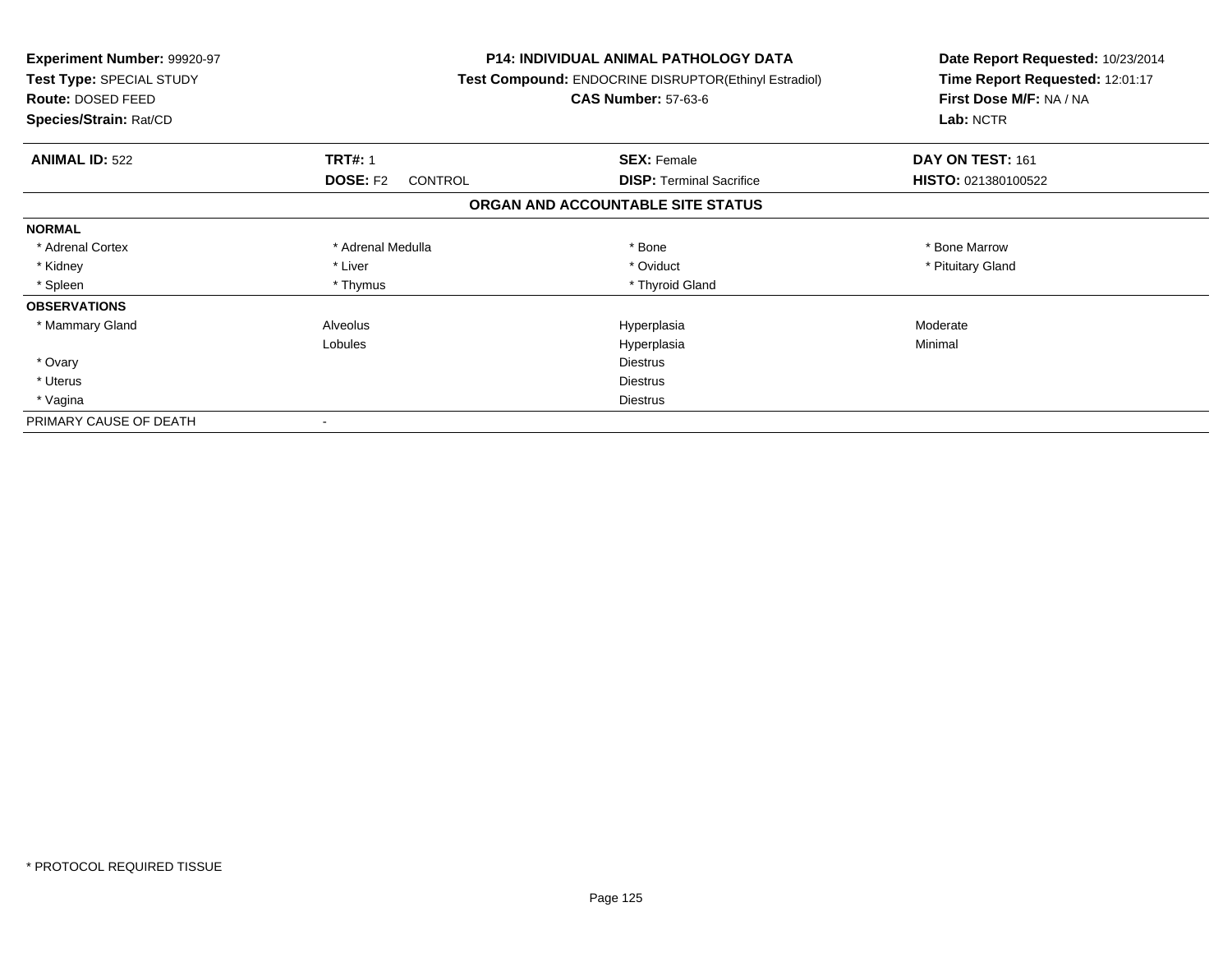| Experiment Number: 99920-97<br>Test Type: SPECIAL STUDY<br>Route: DOSED FEED<br>Species/Strain: Rat/CD |                            | <b>P14: INDIVIDUAL ANIMAL PATHOLOGY DATA</b><br>Test Compound: ENDOCRINE DISRUPTOR(Ethinyl Estradiol)<br><b>CAS Number: 57-63-6</b> | Date Report Requested: 10/23/2014<br>Time Report Requested: 12:01:17<br>First Dose M/F: NA / NA<br>Lab: NCTR |
|--------------------------------------------------------------------------------------------------------|----------------------------|-------------------------------------------------------------------------------------------------------------------------------------|--------------------------------------------------------------------------------------------------------------|
| <b>ANIMAL ID: 523</b>                                                                                  | <b>TRT#: 1</b>             | <b>SEX: Female</b>                                                                                                                  | DAY ON TEST: 161                                                                                             |
|                                                                                                        | <b>DOSE: F2</b><br>CONTROL | <b>DISP:</b> Terminal Sacrifice                                                                                                     | HISTO: 021380100523                                                                                          |
|                                                                                                        |                            | ORGAN AND ACCOUNTABLE SITE STATUS                                                                                                   |                                                                                                              |
| <b>NORMAL</b>                                                                                          |                            |                                                                                                                                     |                                                                                                              |
| * Adrenal Cortex                                                                                       | * Adrenal Medulla          | * Bone                                                                                                                              | * Bone Marrow                                                                                                |
| * Liver                                                                                                | * Oviduct                  | * Pituitary Gland                                                                                                                   | * Spleen                                                                                                     |
| * Thymus                                                                                               | * Thyroid Gland            |                                                                                                                                     |                                                                                                              |
| <b>OBSERVATIONS</b>                                                                                    |                            |                                                                                                                                     |                                                                                                              |
| * Kidney                                                                                               | <b>Renal Tubule</b>        | Mineralization                                                                                                                      | Minimal                                                                                                      |
| * Mammary Gland                                                                                        | Alveolus                   | Hyperplasia                                                                                                                         | Minimal                                                                                                      |
|                                                                                                        | Lobules                    | Hyperplasia                                                                                                                         | Minimal                                                                                                      |
| * Ovary                                                                                                |                            | Cyst                                                                                                                                |                                                                                                              |
|                                                                                                        |                            | <b>Diestrus</b>                                                                                                                     |                                                                                                              |
| * Uterus                                                                                               |                            | <b>Diestrus</b>                                                                                                                     |                                                                                                              |
| * Vagina                                                                                               |                            | <b>Diestrus</b>                                                                                                                     |                                                                                                              |
| PRIMARY CAUSE OF DEATH                                                                                 |                            |                                                                                                                                     |                                                                                                              |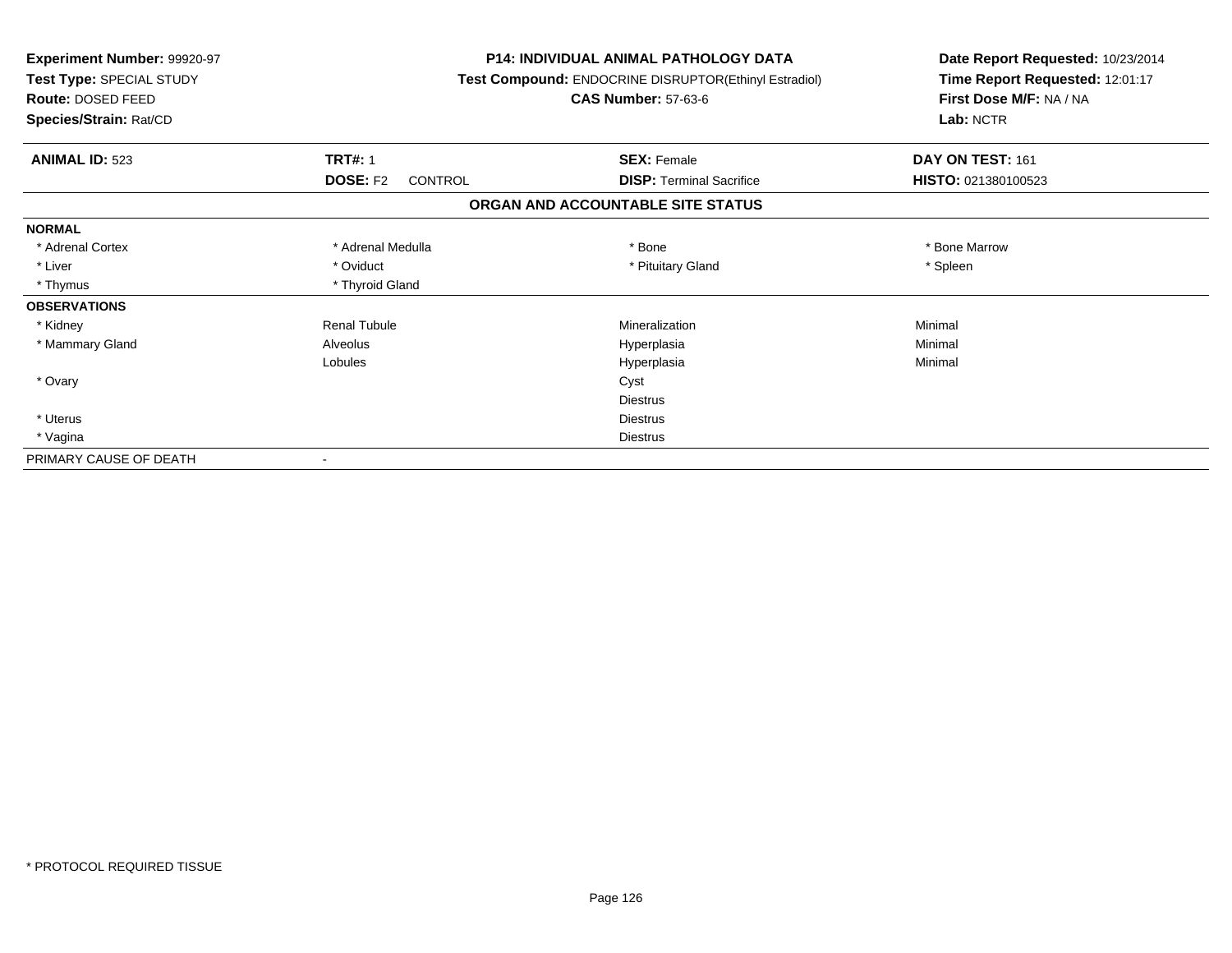| Experiment Number: 99920-97<br><b>Test Type: SPECIAL STUDY</b><br>Route: DOSED FEED<br>Species/Strain: Rat/CD |                                   | <b>P14: INDIVIDUAL ANIMAL PATHOLOGY DATA</b><br>Test Compound: ENDOCRINE DISRUPTOR(Ethinyl Estradiol)<br><b>CAS Number: 57-63-6</b> | Date Report Requested: 10/23/2014<br>Time Report Requested: 12:01:17<br>First Dose M/F: NA / NA<br>Lab: NCTR |
|---------------------------------------------------------------------------------------------------------------|-----------------------------------|-------------------------------------------------------------------------------------------------------------------------------------|--------------------------------------------------------------------------------------------------------------|
| <b>ANIMAL ID: 524</b>                                                                                         | <b>TRT#: 1</b>                    | <b>SEX: Female</b>                                                                                                                  | DAY ON TEST: 161                                                                                             |
|                                                                                                               | <b>DOSE: F2</b><br><b>CONTROL</b> | <b>DISP:</b> Terminal Sacrifice                                                                                                     | HISTO: 021380100524                                                                                          |
|                                                                                                               |                                   | ORGAN AND ACCOUNTABLE SITE STATUS                                                                                                   |                                                                                                              |
| <b>NORMAL</b>                                                                                                 |                                   |                                                                                                                                     |                                                                                                              |
| * Adrenal Cortex                                                                                              | * Adrenal Medulla                 | * Bone                                                                                                                              | * Bone Marrow                                                                                                |
| * Liver                                                                                                       | * Mammary Gland                   | * Oviduct                                                                                                                           | * Pituitary Gland                                                                                            |
| * Spleen                                                                                                      | * Thymus                          | * Thyroid Gland                                                                                                                     |                                                                                                              |
| <b>OBSERVATIONS</b>                                                                                           |                                   |                                                                                                                                     |                                                                                                              |
| * Kidney                                                                                                      | <b>Renal Tubule</b>               | Mineralization                                                                                                                      | Mild                                                                                                         |
| * Ovary                                                                                                       |                                   | <b>Estrus</b>                                                                                                                       |                                                                                                              |
| * Uterus                                                                                                      |                                   | Estrus                                                                                                                              |                                                                                                              |
| * Vagina                                                                                                      |                                   | Estrus                                                                                                                              |                                                                                                              |
| PRIMARY CAUSE OF DEATH                                                                                        |                                   |                                                                                                                                     |                                                                                                              |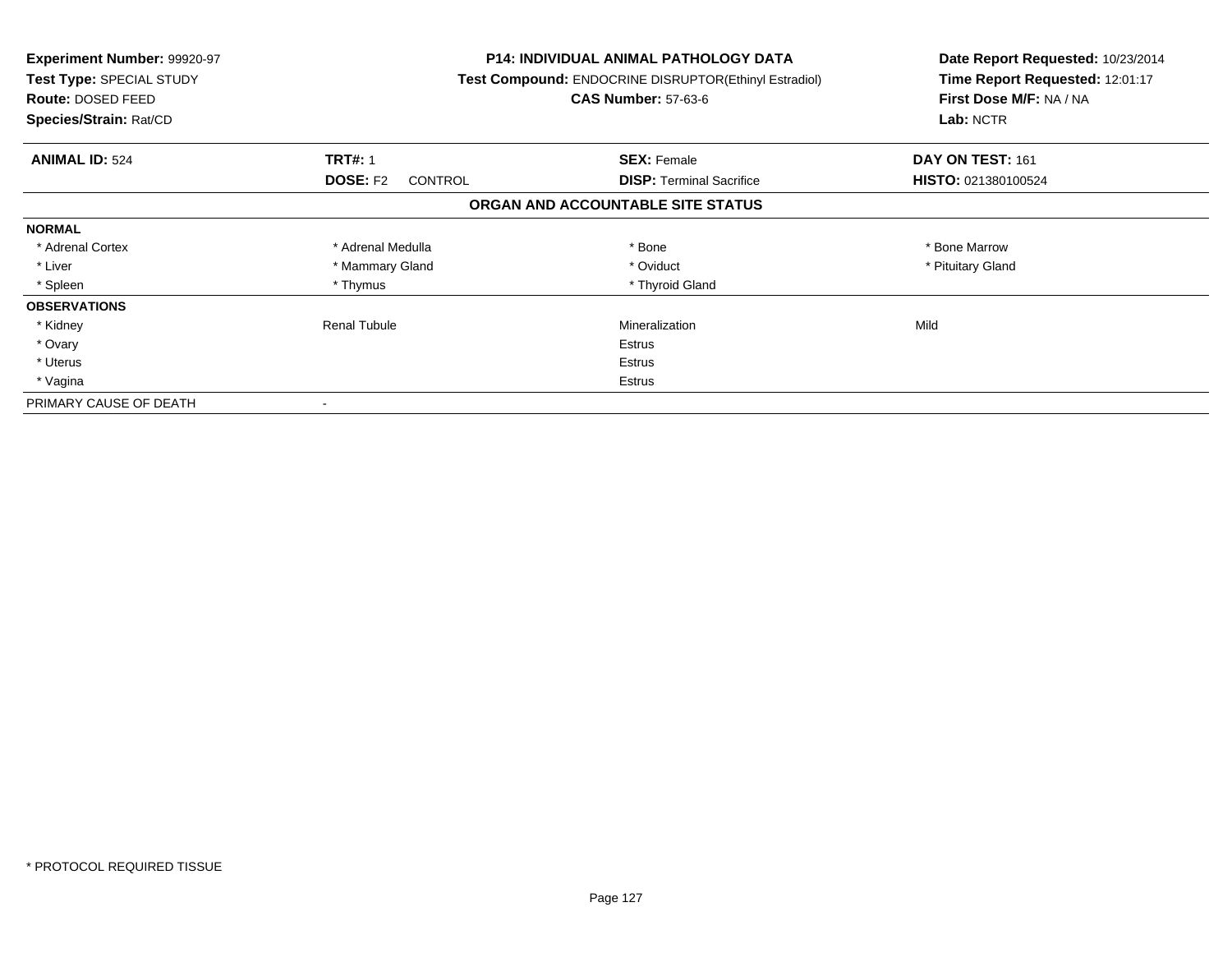| <b>Experiment Number: 99920-97</b><br>Test Type: SPECIAL STUDY<br>Route: DOSED FEED<br>Species/Strain: Rat/CD |                            | <b>P14: INDIVIDUAL ANIMAL PATHOLOGY DATA</b><br>Test Compound: ENDOCRINE DISRUPTOR(Ethinyl Estradiol)<br><b>CAS Number: 57-63-6</b> | Date Report Requested: 10/23/2014<br>Time Report Requested: 12:01:17<br>First Dose M/F: NA / NA<br>Lab: NCTR |
|---------------------------------------------------------------------------------------------------------------|----------------------------|-------------------------------------------------------------------------------------------------------------------------------------|--------------------------------------------------------------------------------------------------------------|
| <b>ANIMAL ID: 525</b>                                                                                         | <b>TRT#: 1</b>             | <b>SEX: Female</b>                                                                                                                  | DAY ON TEST: 161                                                                                             |
|                                                                                                               | <b>DOSE: F2</b><br>CONTROL | <b>DISP:</b> Terminal Sacrifice                                                                                                     | HISTO: 021380100525                                                                                          |
|                                                                                                               |                            | ORGAN AND ACCOUNTABLE SITE STATUS                                                                                                   |                                                                                                              |
| <b>NORMAL</b>                                                                                                 |                            |                                                                                                                                     |                                                                                                              |
| * Adrenal Cortex                                                                                              | * Adrenal Medulla          | * Bone                                                                                                                              | * Bone Marrow                                                                                                |
| * Kidney                                                                                                      | * Liver                    | * Oviduct                                                                                                                           | * Pituitary Gland                                                                                            |
| * Spleen                                                                                                      | * Thymus                   | * Thyroid Gland                                                                                                                     |                                                                                                              |
| <b>OBSERVATIONS</b>                                                                                           |                            |                                                                                                                                     |                                                                                                              |
| * Mammary Gland                                                                                               | Alveolus                   | Hyperplasia                                                                                                                         | Mild                                                                                                         |
|                                                                                                               | Lobules                    | Hyperplasia                                                                                                                         | Minimal                                                                                                      |
| * Ovary                                                                                                       |                            | Metestrus                                                                                                                           |                                                                                                              |
| * Uterus                                                                                                      |                            | Metestrus                                                                                                                           |                                                                                                              |
| * Vagina                                                                                                      |                            | Metestrus                                                                                                                           |                                                                                                              |
| PRIMARY CAUSE OF DEATH                                                                                        |                            |                                                                                                                                     |                                                                                                              |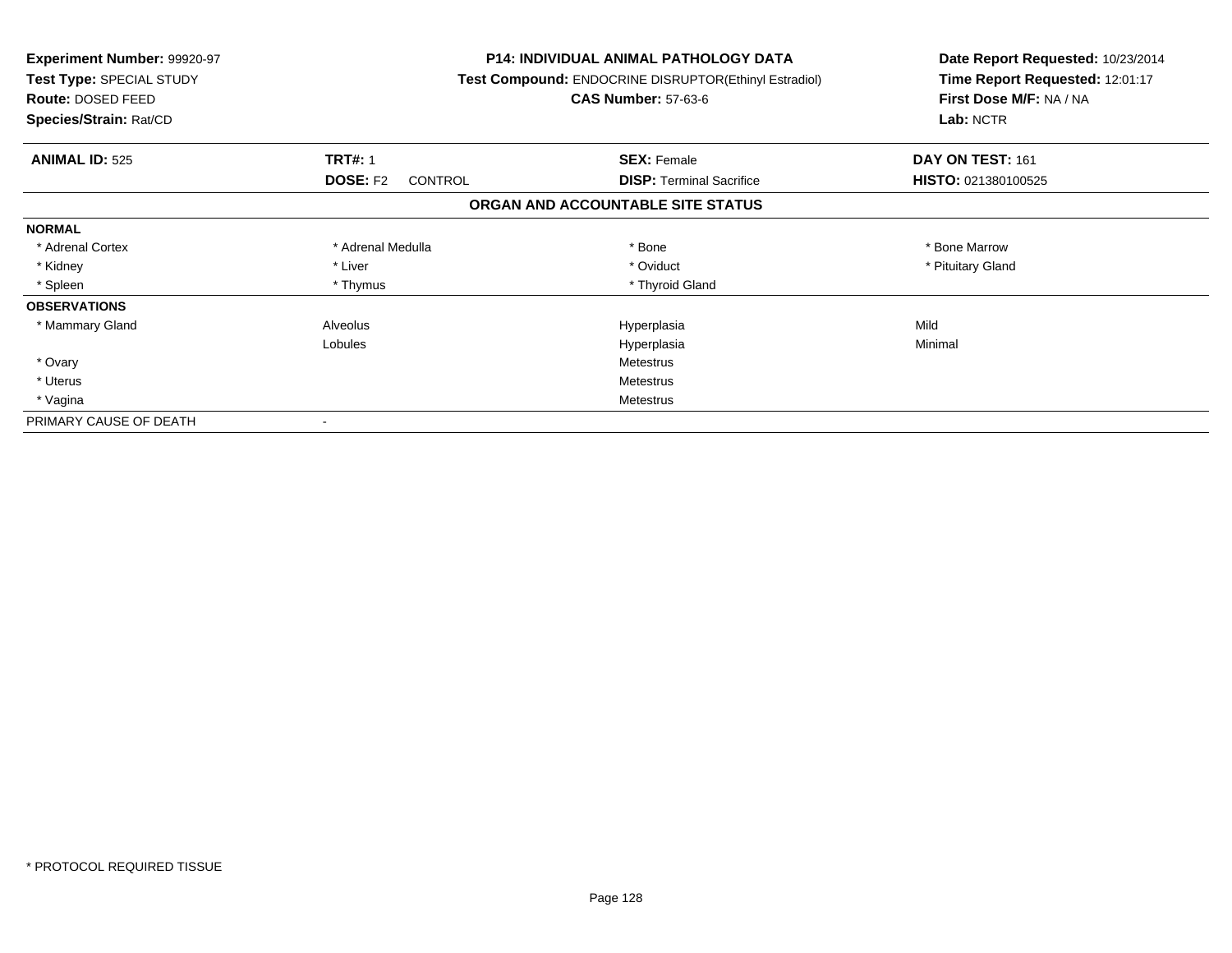| Experiment Number: 99920-97<br>Test Type: SPECIAL STUDY<br>Route: DOSED FEED<br>Species/Strain: Rat/CD |                            | <b>P14: INDIVIDUAL ANIMAL PATHOLOGY DATA</b><br>Test Compound: ENDOCRINE DISRUPTOR(Ethinyl Estradiol)<br><b>CAS Number: 57-63-6</b> | Date Report Requested: 10/23/2014<br>Time Report Requested: 12:01:17<br>First Dose M/F: NA / NA<br>Lab: NCTR |
|--------------------------------------------------------------------------------------------------------|----------------------------|-------------------------------------------------------------------------------------------------------------------------------------|--------------------------------------------------------------------------------------------------------------|
| <b>ANIMAL ID: 526</b>                                                                                  | TRT#: 2                    | <b>SEX: Female</b>                                                                                                                  | DAY ON TEST: 162                                                                                             |
|                                                                                                        | <b>DOSE: F2</b><br>2.0 PPB | <b>DISP: Terminal Sacrifice</b>                                                                                                     | <b>HISTO: 021380100526</b>                                                                                   |
|                                                                                                        |                            | ORGAN AND ACCOUNTABLE SITE STATUS                                                                                                   |                                                                                                              |
| <b>NORMAL</b>                                                                                          |                            |                                                                                                                                     |                                                                                                              |
| * Oviduct                                                                                              |                            |                                                                                                                                     |                                                                                                              |
| <b>OBSERVATIONS</b>                                                                                    |                            |                                                                                                                                     |                                                                                                              |
| * Kidney                                                                                               | <b>Renal Tubule</b>        | <b>Mineralization</b>                                                                                                               | Minimal                                                                                                      |
| * Mammary Gland                                                                                        | Alveolus                   | Hyperplasia                                                                                                                         | Minimal                                                                                                      |
| * Ovary                                                                                                |                            | <b>Diestrus</b>                                                                                                                     |                                                                                                              |
| * Uterus                                                                                               |                            | <b>Diestrus</b>                                                                                                                     |                                                                                                              |
| * Vagina                                                                                               |                            | Diestrus                                                                                                                            |                                                                                                              |
| PRIMARY CAUSE OF DEATH                                                                                 |                            |                                                                                                                                     |                                                                                                              |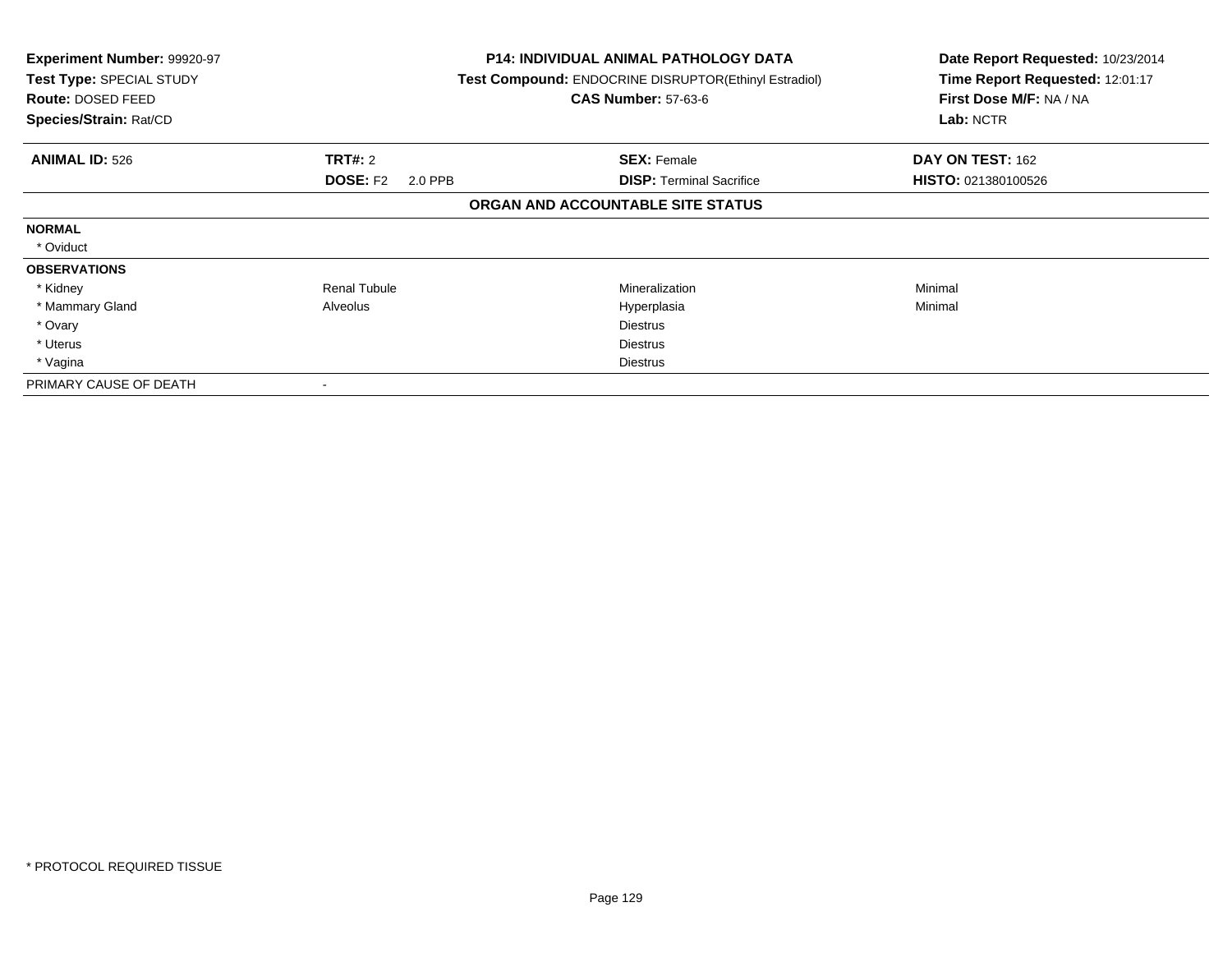| <b>Experiment Number: 99920-97</b><br>Test Type: SPECIAL STUDY<br>Route: DOSED FEED<br>Species/Strain: Rat/CD |                            | <b>P14: INDIVIDUAL ANIMAL PATHOLOGY DATA</b><br><b>Test Compound: ENDOCRINE DISRUPTOR (Ethinyl Estradiol)</b><br><b>CAS Number: 57-63-6</b> | Date Report Requested: 10/23/2014<br>Time Report Requested: 12:01:17<br>First Dose M/F: NA / NA<br>Lab: NCTR |
|---------------------------------------------------------------------------------------------------------------|----------------------------|---------------------------------------------------------------------------------------------------------------------------------------------|--------------------------------------------------------------------------------------------------------------|
| <b>ANIMAL ID: 527</b>                                                                                         | <b>TRT#: 2</b>             | <b>SEX: Female</b>                                                                                                                          | DAY ON TEST: 161                                                                                             |
|                                                                                                               | <b>DOSE: F2</b><br>2.0 PPB | <b>DISP:</b> Terminal Sacrifice                                                                                                             | HISTO: 021380100527                                                                                          |
|                                                                                                               |                            | ORGAN AND ACCOUNTABLE SITE STATUS                                                                                                           |                                                                                                              |
| <b>NORMAL</b>                                                                                                 |                            |                                                                                                                                             |                                                                                                              |
| * Oviduct                                                                                                     |                            |                                                                                                                                             |                                                                                                              |
| <b>OBSERVATIONS</b>                                                                                           |                            |                                                                                                                                             |                                                                                                              |
| * Kidney                                                                                                      | <b>Renal Tubule</b>        | Mineralization                                                                                                                              | Minimal                                                                                                      |
| * Mammary Gland                                                                                               | Alveolus                   | Hyperplasia                                                                                                                                 | Mild                                                                                                         |
|                                                                                                               | Lobules                    | Hyperplasia                                                                                                                                 | Mild                                                                                                         |
| * Ovary                                                                                                       |                            | <b>Diestrus</b>                                                                                                                             |                                                                                                              |
| * Uterus                                                                                                      |                            | <b>Diestrus</b>                                                                                                                             |                                                                                                              |
| * Vagina                                                                                                      |                            | <b>Diestrus</b>                                                                                                                             |                                                                                                              |
| PRIMARY CAUSE OF DEATH                                                                                        |                            |                                                                                                                                             |                                                                                                              |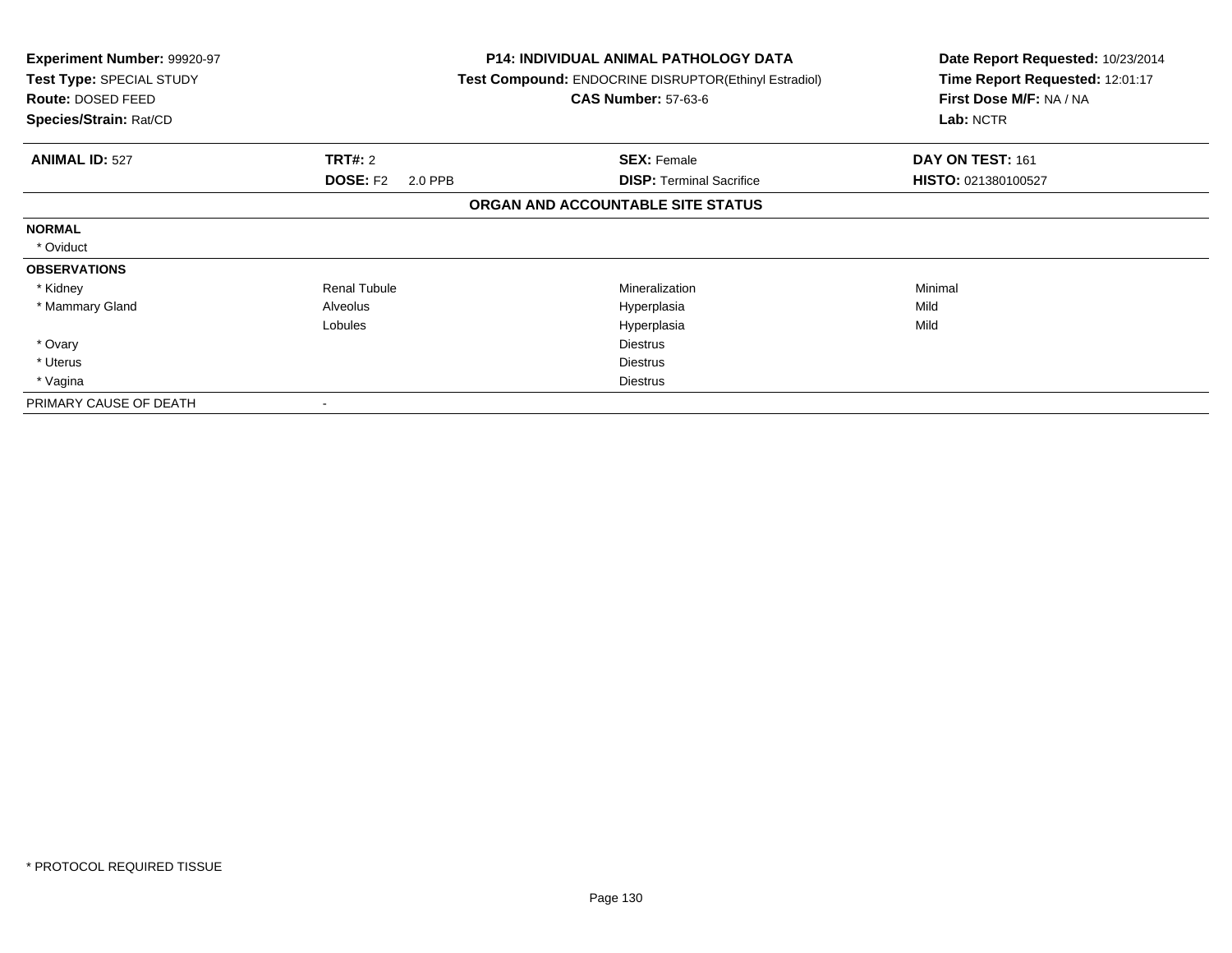| <b>Experiment Number: 99920-97</b><br>Test Type: SPECIAL STUDY<br>Route: DOSED FEED<br>Species/Strain: Rat/CD |                            | <b>P14: INDIVIDUAL ANIMAL PATHOLOGY DATA</b><br><b>Test Compound: ENDOCRINE DISRUPTOR(Ethinyl Estradiol)</b><br><b>CAS Number: 57-63-6</b> | Date Report Requested: 10/23/2014<br>Time Report Requested: 12:01:17<br>First Dose M/F: NA / NA<br>Lab: NCTR |
|---------------------------------------------------------------------------------------------------------------|----------------------------|--------------------------------------------------------------------------------------------------------------------------------------------|--------------------------------------------------------------------------------------------------------------|
| <b>ANIMAL ID: 528</b>                                                                                         | <b>TRT#: 2</b>             | <b>SEX: Female</b>                                                                                                                         | DAY ON TEST: 161                                                                                             |
|                                                                                                               | <b>DOSE: F2</b><br>2.0 PPB | <b>DISP:</b> Terminal Sacrifice                                                                                                            | <b>HISTO: 021380100528</b>                                                                                   |
|                                                                                                               |                            | ORGAN AND ACCOUNTABLE SITE STATUS                                                                                                          |                                                                                                              |
| <b>NORMAL</b>                                                                                                 |                            |                                                                                                                                            |                                                                                                              |
| * Oviduct                                                                                                     |                            |                                                                                                                                            |                                                                                                              |
| <b>OBSERVATIONS</b>                                                                                           |                            |                                                                                                                                            |                                                                                                              |
| * Kidney                                                                                                      | <b>Renal Tubule</b>        | Mineralization                                                                                                                             | Minimal                                                                                                      |
| * Mammary Gland                                                                                               | Alveolus                   | Hyperplasia                                                                                                                                | Minimal                                                                                                      |
|                                                                                                               | Lobules                    | Hyperplasia                                                                                                                                | Minimal                                                                                                      |
| * Ovary                                                                                                       |                            | <b>Estrus</b>                                                                                                                              |                                                                                                              |
| * Uterus                                                                                                      |                            | Estrus                                                                                                                                     |                                                                                                              |
| * Vagina                                                                                                      |                            | Estrus                                                                                                                                     |                                                                                                              |
| PRIMARY CAUSE OF DEATH                                                                                        |                            |                                                                                                                                            |                                                                                                              |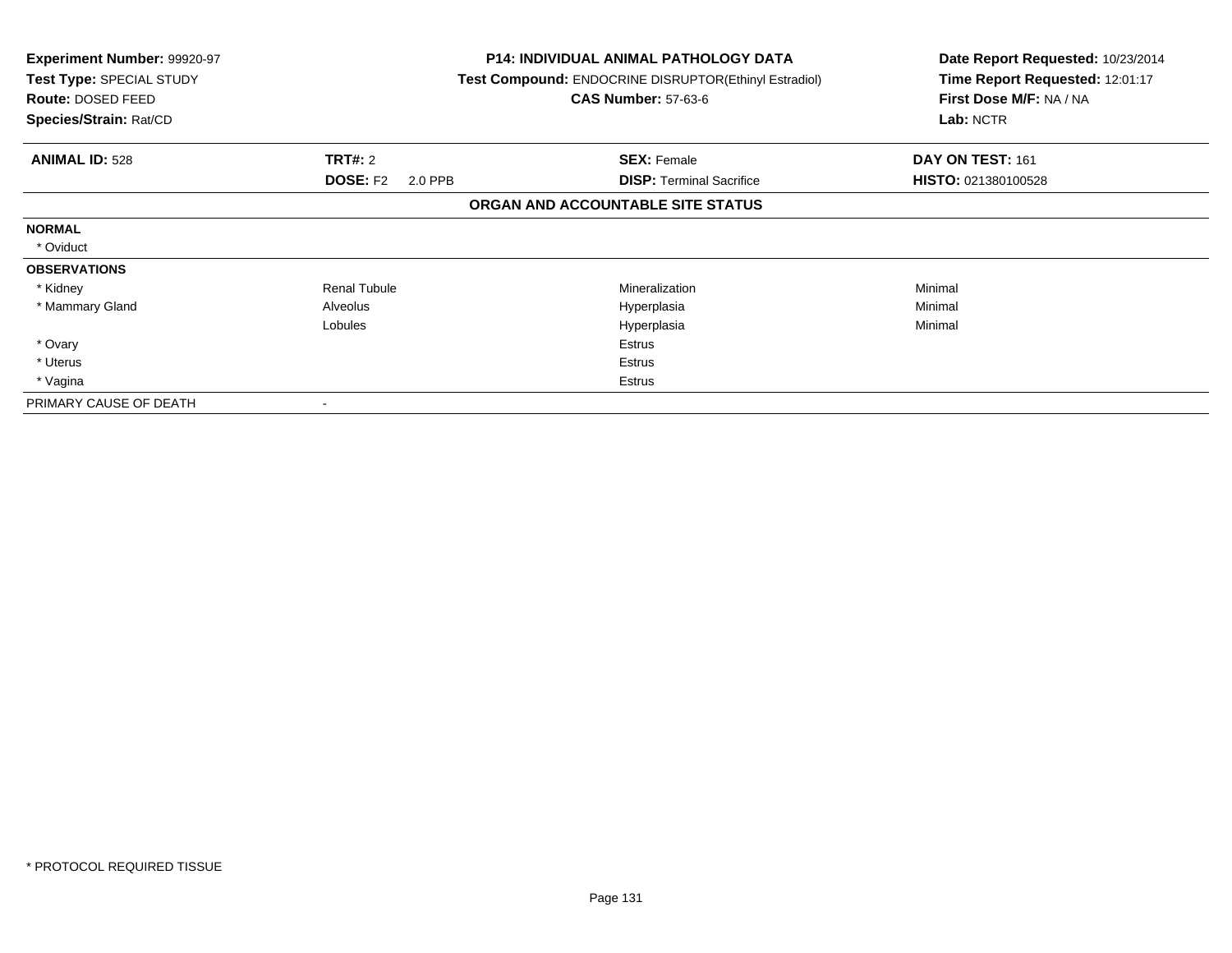| Experiment Number: 99920-97<br><b>Test Type: SPECIAL STUDY</b><br>Route: DOSED FEED<br>Species/Strain: Rat/CD |                            | <b>P14: INDIVIDUAL ANIMAL PATHOLOGY DATA</b><br><b>Test Compound: ENDOCRINE DISRUPTOR(Ethinyl Estradiol)</b><br><b>CAS Number: 57-63-6</b> | Date Report Requested: 10/23/2014<br>Time Report Requested: 12:01:17<br>First Dose M/F: NA / NA<br>Lab: NCTR |
|---------------------------------------------------------------------------------------------------------------|----------------------------|--------------------------------------------------------------------------------------------------------------------------------------------|--------------------------------------------------------------------------------------------------------------|
| <b>ANIMAL ID: 529</b>                                                                                         | <b>TRT#: 2</b>             | <b>SEX: Female</b>                                                                                                                         | DAY ON TEST: 161                                                                                             |
|                                                                                                               | <b>DOSE: F2</b><br>2.0 PPB | <b>DISP:</b> Terminal Sacrifice                                                                                                            | HISTO: 021380100529                                                                                          |
|                                                                                                               |                            | ORGAN AND ACCOUNTABLE SITE STATUS                                                                                                          |                                                                                                              |
| <b>NORMAL</b>                                                                                                 |                            |                                                                                                                                            |                                                                                                              |
| * Kidney                                                                                                      | * Oviduct                  |                                                                                                                                            |                                                                                                              |
| <b>OBSERVATIONS</b>                                                                                           |                            |                                                                                                                                            |                                                                                                              |
| * Mammary Gland                                                                                               | Alveolus                   | Hyperplasia                                                                                                                                | Minimal                                                                                                      |
|                                                                                                               | Lobules                    | Hyperplasia                                                                                                                                | Minimal                                                                                                      |
| * Ovary                                                                                                       |                            | <b>Diestrus</b>                                                                                                                            |                                                                                                              |
| * Uterus                                                                                                      |                            | <b>Diestrus</b>                                                                                                                            |                                                                                                              |
| * Vagina                                                                                                      |                            | <b>Diestrus</b>                                                                                                                            |                                                                                                              |
| PRIMARY CAUSE OF DEATH                                                                                        | $\overline{\phantom{a}}$   |                                                                                                                                            |                                                                                                              |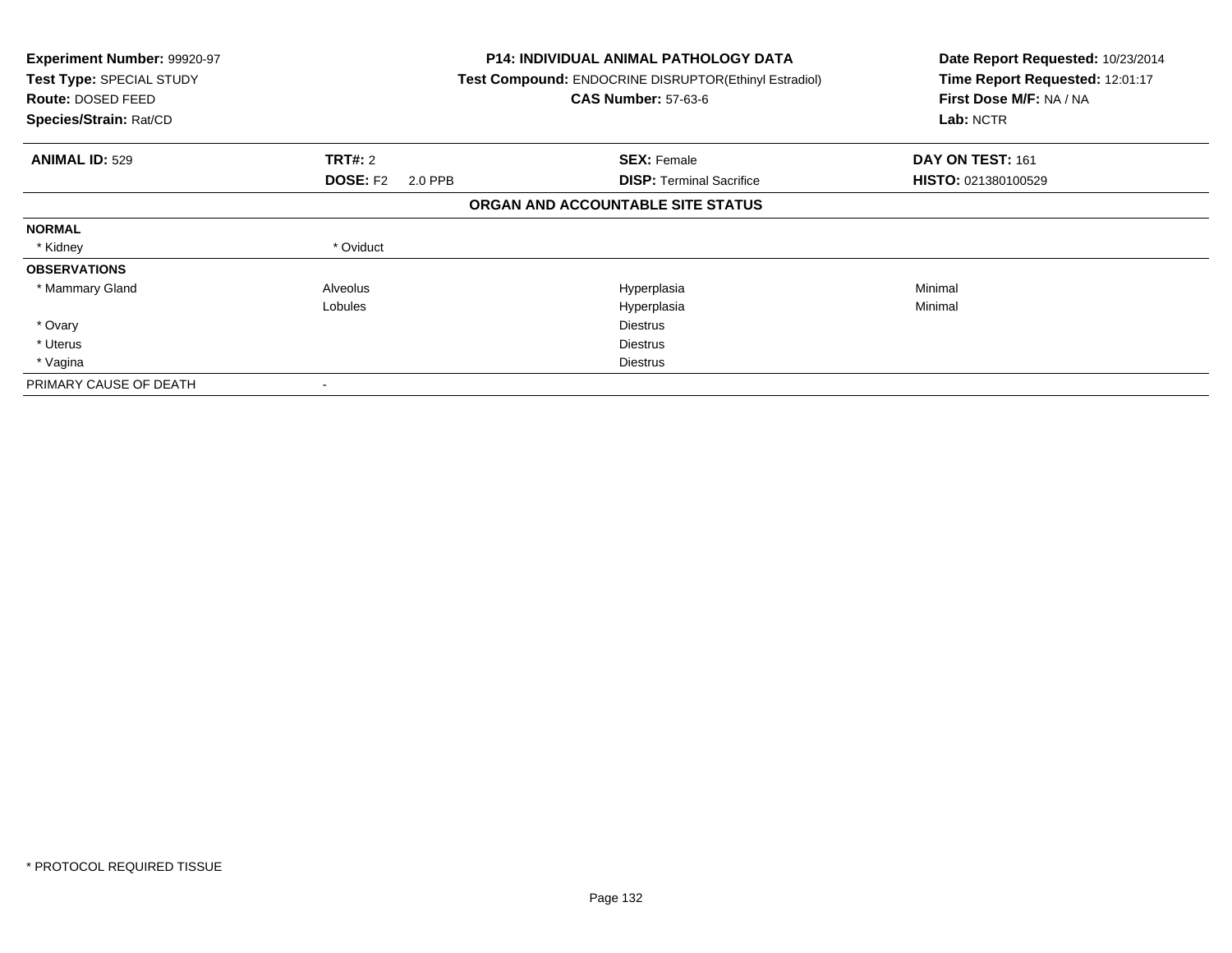| Experiment Number: 99920-97<br>Test Type: SPECIAL STUDY<br>Route: DOSED FEED<br>Species/Strain: Rat/CD |                            | <b>P14: INDIVIDUAL ANIMAL PATHOLOGY DATA</b><br><b>Test Compound: ENDOCRINE DISRUPTOR(Ethinyl Estradiol)</b><br><b>CAS Number: 57-63-6</b> | Date Report Requested: 10/23/2014<br>Time Report Requested: 12:01:17<br>First Dose M/F: NA / NA<br>Lab: NCTR |
|--------------------------------------------------------------------------------------------------------|----------------------------|--------------------------------------------------------------------------------------------------------------------------------------------|--------------------------------------------------------------------------------------------------------------|
| <b>ANIMAL ID: 530</b>                                                                                  | <b>TRT#: 2</b>             | <b>SEX: Female</b>                                                                                                                         | DAY ON TEST: 161                                                                                             |
|                                                                                                        | <b>DOSE: F2</b><br>2.0 PPB | <b>DISP:</b> Terminal Sacrifice                                                                                                            | <b>HISTO: 021380100530</b>                                                                                   |
|                                                                                                        |                            | ORGAN AND ACCOUNTABLE SITE STATUS                                                                                                          |                                                                                                              |
| <b>NORMAL</b>                                                                                          |                            |                                                                                                                                            |                                                                                                              |
| * Oviduct                                                                                              |                            |                                                                                                                                            |                                                                                                              |
| <b>OBSERVATIONS</b>                                                                                    |                            |                                                                                                                                            |                                                                                                              |
| * Kidney                                                                                               | <b>Renal Tubule</b>        | Mineralization                                                                                                                             | Minimal                                                                                                      |
| * Mammary Gland                                                                                        | Lobules                    | Hyperplasia                                                                                                                                | Minimal                                                                                                      |
| * Ovary                                                                                                |                            | <b>Diestrus</b>                                                                                                                            |                                                                                                              |
| * Uterus                                                                                               |                            | <b>Diestrus</b>                                                                                                                            |                                                                                                              |
| * Vagina                                                                                               |                            | <b>Diestrus</b>                                                                                                                            |                                                                                                              |
|                                                                                                        | Mucocyte                   | Hyperplasia                                                                                                                                | Minimal                                                                                                      |
| PRIMARY CAUSE OF DEATH                                                                                 |                            |                                                                                                                                            |                                                                                                              |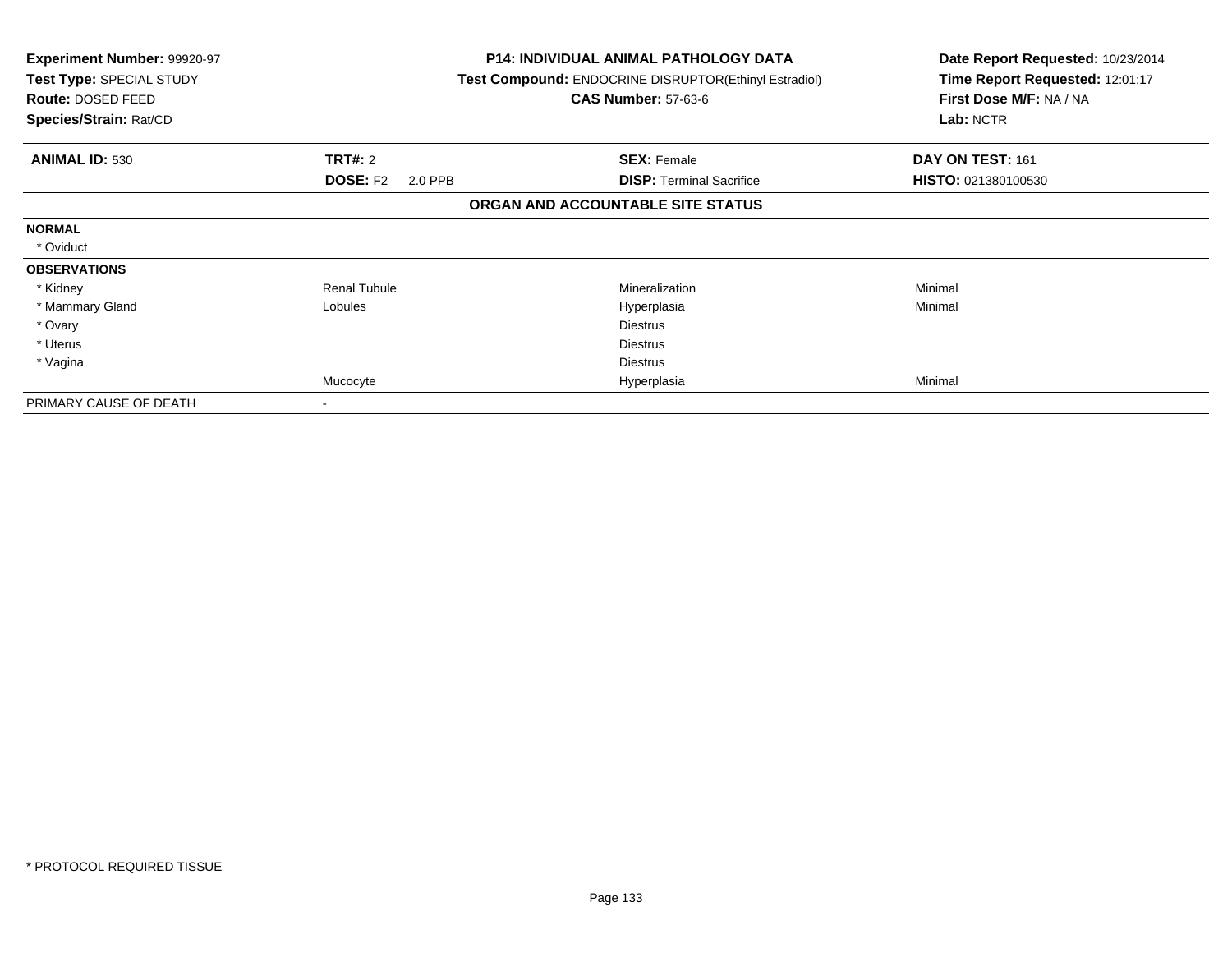| <b>Experiment Number: 99920-97</b><br>Test Type: SPECIAL STUDY<br>Route: DOSED FEED<br>Species/Strain: Rat/CD |                            | <b>P14: INDIVIDUAL ANIMAL PATHOLOGY DATA</b><br><b>Test Compound: ENDOCRINE DISRUPTOR(Ethinyl Estradiol)</b><br><b>CAS Number: 57-63-6</b> | Date Report Requested: 10/23/2014<br>Time Report Requested: 12:01:17<br>First Dose M/F: NA / NA<br>Lab: NCTR |
|---------------------------------------------------------------------------------------------------------------|----------------------------|--------------------------------------------------------------------------------------------------------------------------------------------|--------------------------------------------------------------------------------------------------------------|
| <b>ANIMAL ID: 531</b>                                                                                         | TRT#: 2                    | <b>SEX: Female</b>                                                                                                                         | DAY ON TEST: 161                                                                                             |
|                                                                                                               | <b>DOSE: F2</b><br>2.0 PPB | <b>DISP: Terminal Sacrifice</b>                                                                                                            | HISTO: 021380100531                                                                                          |
|                                                                                                               |                            | ORGAN AND ACCOUNTABLE SITE STATUS                                                                                                          |                                                                                                              |
| <b>NORMAL</b>                                                                                                 |                            |                                                                                                                                            |                                                                                                              |
| * Oviduct                                                                                                     |                            |                                                                                                                                            |                                                                                                              |
| <b>OBSERVATIONS</b>                                                                                           |                            |                                                                                                                                            |                                                                                                              |
| * Clitoral Gland                                                                                              |                            | Distended                                                                                                                                  |                                                                                                              |
|                                                                                                               |                            | Inflammation                                                                                                                               | Chronic Active, Moderate                                                                                     |
| [Inflammation TGLS = $1-9$ ]                                                                                  |                            |                                                                                                                                            |                                                                                                              |
| * Kidney                                                                                                      | <b>Renal Tubule</b>        | Mineralization                                                                                                                             | Minimal                                                                                                      |
| * Mammary Gland                                                                                               | Alveolus                   | Hyperplasia                                                                                                                                | Mild                                                                                                         |
|                                                                                                               | Lobules                    | Hyperplasia                                                                                                                                | Mild                                                                                                         |
| * Ovary                                                                                                       |                            | <b>Diestrus</b>                                                                                                                            |                                                                                                              |
| * Uterus                                                                                                      |                            | <b>Metestrus</b>                                                                                                                           |                                                                                                              |
| * Vagina                                                                                                      |                            | <b>Metestrus</b>                                                                                                                           |                                                                                                              |
| PRIMARY CAUSE OF DEATH                                                                                        |                            |                                                                                                                                            |                                                                                                              |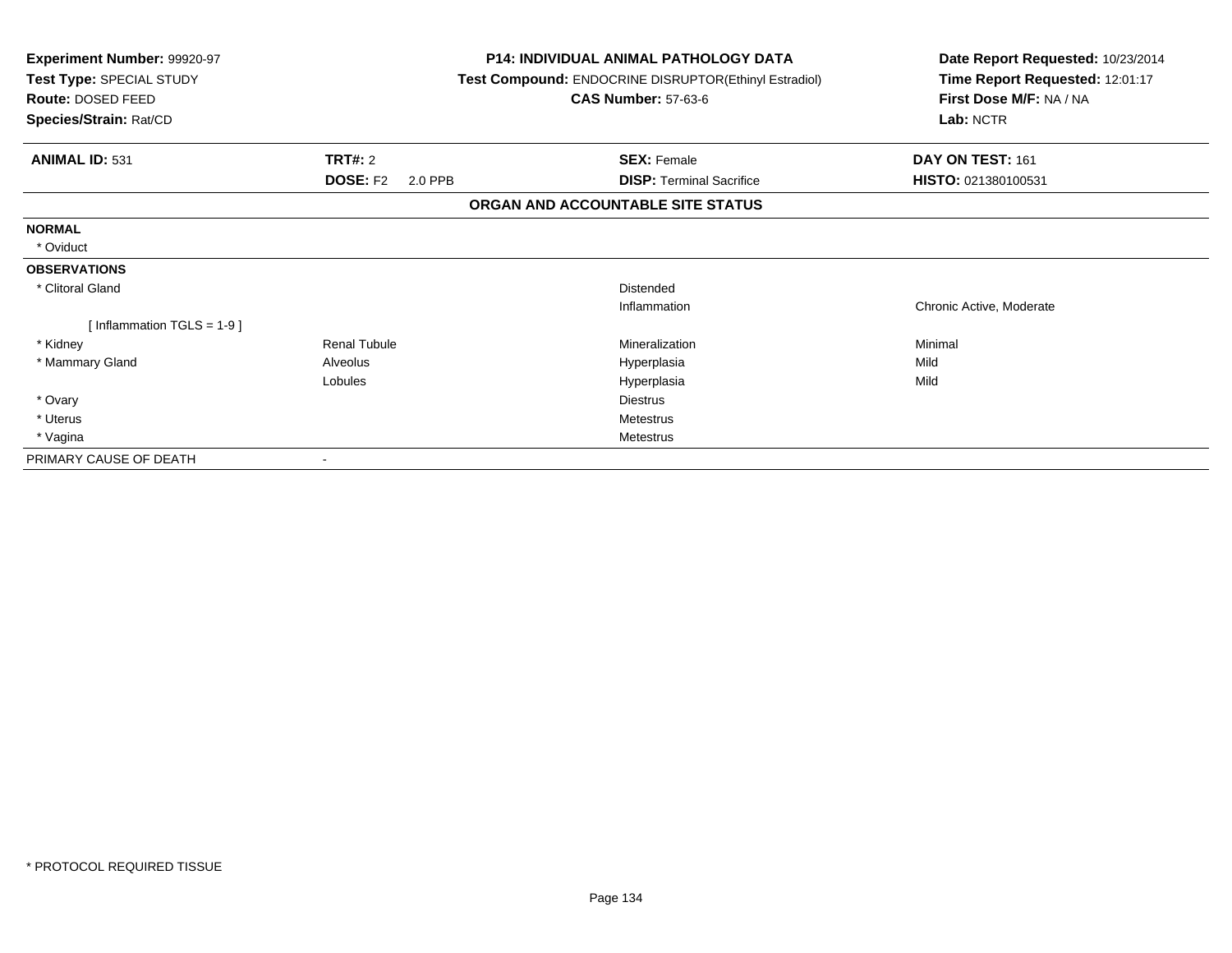| <b>Experiment Number: 99920-97</b><br>Test Type: SPECIAL STUDY<br>Route: DOSED FEED<br>Species/Strain: Rat/CD |                            | <b>P14: INDIVIDUAL ANIMAL PATHOLOGY DATA</b><br><b>Test Compound: ENDOCRINE DISRUPTOR(Ethinyl Estradiol)</b><br><b>CAS Number: 57-63-6</b> | Date Report Requested: 10/23/2014<br>Time Report Requested: 12:01:17<br>First Dose M/F: NA / NA<br>Lab: NCTR |
|---------------------------------------------------------------------------------------------------------------|----------------------------|--------------------------------------------------------------------------------------------------------------------------------------------|--------------------------------------------------------------------------------------------------------------|
| <b>ANIMAL ID: 532</b>                                                                                         | <b>TRT#: 2</b>             | <b>SEX: Female</b>                                                                                                                         | DAY ON TEST: 161                                                                                             |
|                                                                                                               | <b>DOSE: F2</b><br>2.0 PPB | <b>DISP:</b> Terminal Sacrifice                                                                                                            | HISTO: 021380100532                                                                                          |
|                                                                                                               |                            | ORGAN AND ACCOUNTABLE SITE STATUS                                                                                                          |                                                                                                              |
| <b>NORMAL</b>                                                                                                 |                            |                                                                                                                                            |                                                                                                              |
| * Oviduct                                                                                                     |                            |                                                                                                                                            |                                                                                                              |
| <b>OBSERVATIONS</b>                                                                                           |                            |                                                                                                                                            |                                                                                                              |
| * Kidney                                                                                                      | <b>Renal Tubule</b>        | Mineralization                                                                                                                             | Minimal                                                                                                      |
| * Mammary Gland                                                                                               | Alveolus                   | Hyperplasia                                                                                                                                | Minimal                                                                                                      |
|                                                                                                               | Lobules                    | Hyperplasia                                                                                                                                | Mild                                                                                                         |
| * Ovary                                                                                                       |                            | <b>Estrus</b>                                                                                                                              |                                                                                                              |
| * Uterus                                                                                                      |                            | Estrus                                                                                                                                     |                                                                                                              |
| * Vagina                                                                                                      |                            | Estrus                                                                                                                                     |                                                                                                              |
| PRIMARY CAUSE OF DEATH                                                                                        |                            |                                                                                                                                            |                                                                                                              |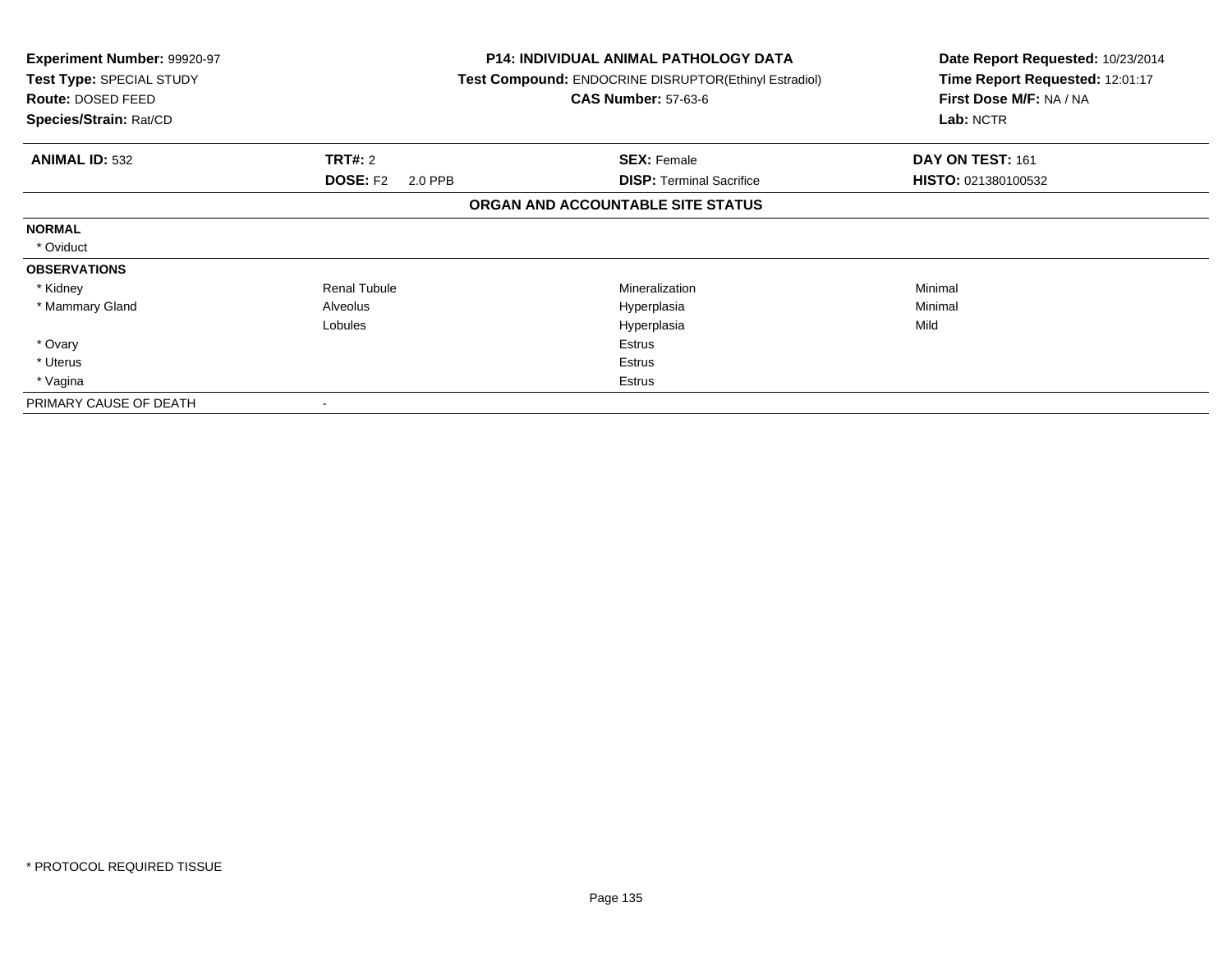| <b>Experiment Number: 99920-97</b><br>Test Type: SPECIAL STUDY<br>Route: DOSED FEED<br>Species/Strain: Rat/CD |                            | <b>P14: INDIVIDUAL ANIMAL PATHOLOGY DATA</b><br><b>Test Compound: ENDOCRINE DISRUPTOR (Ethinyl Estradiol)</b><br><b>CAS Number: 57-63-6</b> | Date Report Requested: 10/23/2014<br>Time Report Requested: 12:01:17<br>First Dose M/F: NA / NA<br>Lab: NCTR |
|---------------------------------------------------------------------------------------------------------------|----------------------------|---------------------------------------------------------------------------------------------------------------------------------------------|--------------------------------------------------------------------------------------------------------------|
| <b>ANIMAL ID: 533</b>                                                                                         | <b>TRT#: 2</b>             | <b>SEX: Female</b>                                                                                                                          | DAY ON TEST: 161                                                                                             |
|                                                                                                               | <b>DOSE: F2</b><br>2.0 PPB | <b>DISP:</b> Terminal Sacrifice                                                                                                             | HISTO: 021380100533                                                                                          |
|                                                                                                               |                            | ORGAN AND ACCOUNTABLE SITE STATUS                                                                                                           |                                                                                                              |
| <b>NORMAL</b>                                                                                                 |                            |                                                                                                                                             |                                                                                                              |
| * Oviduct                                                                                                     |                            |                                                                                                                                             |                                                                                                              |
| <b>OBSERVATIONS</b>                                                                                           |                            |                                                                                                                                             |                                                                                                              |
| * Kidney                                                                                                      | <b>Renal Tubule</b>        | Mineralization                                                                                                                              | Minimal                                                                                                      |
| * Mammary Gland                                                                                               | Alveolus                   | Hyperplasia                                                                                                                                 | Mild                                                                                                         |
|                                                                                                               | Lobules                    | Hyperplasia                                                                                                                                 | Mild                                                                                                         |
| * Ovary                                                                                                       |                            | <b>Diestrus</b>                                                                                                                             |                                                                                                              |
| * Uterus                                                                                                      |                            | <b>Diestrus</b>                                                                                                                             |                                                                                                              |
| * Vagina                                                                                                      |                            | <b>Diestrus</b>                                                                                                                             |                                                                                                              |
| PRIMARY CAUSE OF DEATH                                                                                        |                            |                                                                                                                                             |                                                                                                              |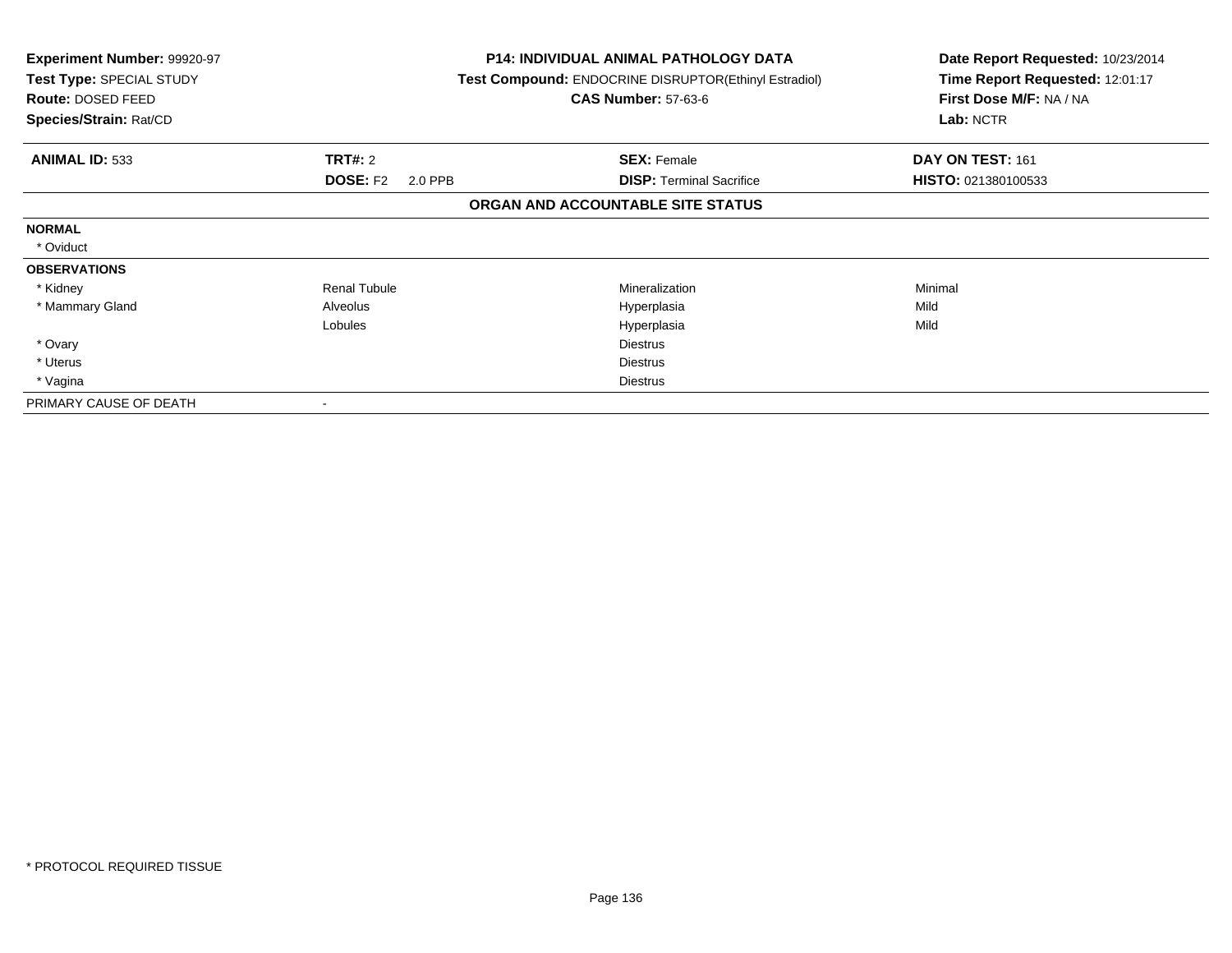| <b>Experiment Number: 99920-97</b><br>Test Type: SPECIAL STUDY<br>Route: DOSED FEED<br>Species/Strain: Rat/CD |                           | <b>P14: INDIVIDUAL ANIMAL PATHOLOGY DATA</b><br><b>Test Compound: ENDOCRINE DISRUPTOR (Ethinyl Estradiol)</b><br><b>CAS Number: 57-63-6</b> | Date Report Requested: 10/23/2014<br>Time Report Requested: 12:01:17<br>First Dose M/F: NA / NA<br>Lab: NCTR |
|---------------------------------------------------------------------------------------------------------------|---------------------------|---------------------------------------------------------------------------------------------------------------------------------------------|--------------------------------------------------------------------------------------------------------------|
| <b>ANIMAL ID: 534</b>                                                                                         | <b>TRT#: 3</b>            | <b>SEX: Female</b>                                                                                                                          | DAY ON TEST: 161                                                                                             |
|                                                                                                               | <b>DOSE: F2</b><br>10 PPB | <b>DISP:</b> Terminal Sacrifice                                                                                                             | HISTO: 021380100534                                                                                          |
|                                                                                                               |                           | ORGAN AND ACCOUNTABLE SITE STATUS                                                                                                           |                                                                                                              |
| <b>NORMAL</b>                                                                                                 |                           |                                                                                                                                             |                                                                                                              |
| * Oviduct                                                                                                     |                           |                                                                                                                                             |                                                                                                              |
| <b>OBSERVATIONS</b>                                                                                           |                           |                                                                                                                                             |                                                                                                              |
| * Kidney                                                                                                      | <b>Renal Tubule</b>       | <b>Mineralization</b>                                                                                                                       | Moderate                                                                                                     |
| * Mammary Gland                                                                                               | Alveolus                  | Hyperplasia                                                                                                                                 | Minimal                                                                                                      |
|                                                                                                               | Lobules                   | Hyperplasia                                                                                                                                 | Minimal                                                                                                      |
| * Ovary                                                                                                       |                           | <b>Diestrus</b>                                                                                                                             |                                                                                                              |
| * Uterus                                                                                                      |                           | <b>Diestrus</b>                                                                                                                             |                                                                                                              |
| * Vagina                                                                                                      |                           | <b>Diestrus</b>                                                                                                                             |                                                                                                              |
| PRIMARY CAUSE OF DEATH                                                                                        |                           |                                                                                                                                             |                                                                                                              |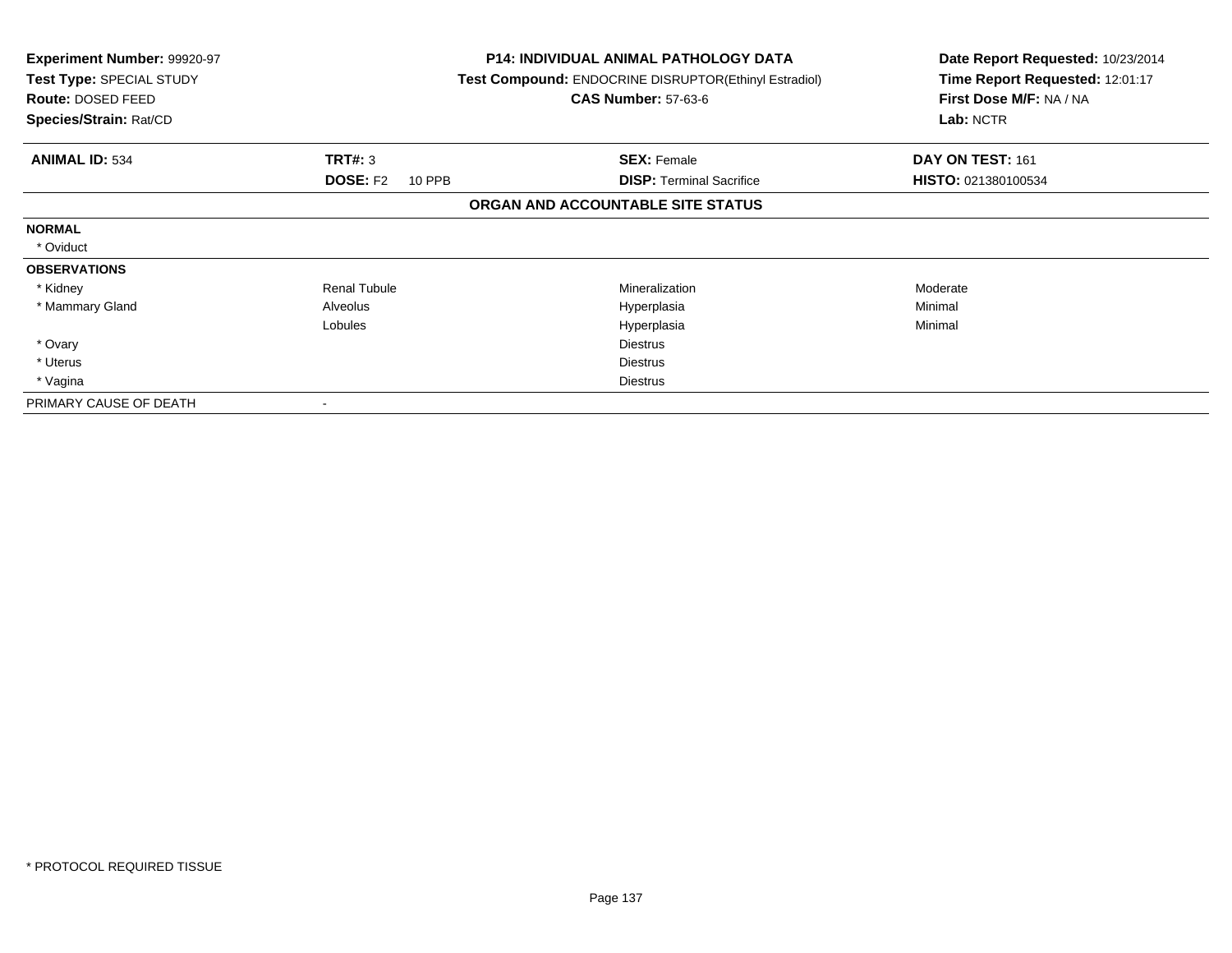| <b>Experiment Number: 99920-97</b><br>Test Type: SPECIAL STUDY<br><b>Route: DOSED FEED</b><br>Species/Strain: Rat/CD |                           | <b>P14: INDIVIDUAL ANIMAL PATHOLOGY DATA</b><br>Test Compound: ENDOCRINE DISRUPTOR(Ethinyl Estradiol)<br><b>CAS Number: 57-63-6</b> | Date Report Requested: 10/23/2014<br>Time Report Requested: 12:01:17<br>First Dose M/F: NA / NA<br>Lab: NCTR |
|----------------------------------------------------------------------------------------------------------------------|---------------------------|-------------------------------------------------------------------------------------------------------------------------------------|--------------------------------------------------------------------------------------------------------------|
| <b>ANIMAL ID: 535</b>                                                                                                | <b>TRT#: 3</b>            | <b>SEX: Female</b>                                                                                                                  | DAY ON TEST: 161                                                                                             |
|                                                                                                                      | <b>DOSE: F2</b><br>10 PPB | <b>DISP:</b> Terminal Sacrifice                                                                                                     | HISTO: 021380100535                                                                                          |
|                                                                                                                      |                           | ORGAN AND ACCOUNTABLE SITE STATUS                                                                                                   |                                                                                                              |
| <b>NORMAL</b>                                                                                                        |                           |                                                                                                                                     |                                                                                                              |
| * Oviduct                                                                                                            |                           |                                                                                                                                     |                                                                                                              |
| <b>OBSERVATIONS</b>                                                                                                  |                           |                                                                                                                                     |                                                                                                              |
| * Kidney                                                                                                             | <b>Renal Tubule</b>       | <b>Mineralization</b>                                                                                                               | Moderate                                                                                                     |
| * Mammary Gland                                                                                                      | Alveolus                  | Hyperplasia                                                                                                                         | Minimal                                                                                                      |
|                                                                                                                      | Lobules                   | Hyperplasia                                                                                                                         | Mild                                                                                                         |
| * Ovary                                                                                                              |                           | <b>Metestrus</b>                                                                                                                    |                                                                                                              |
| * Uterus                                                                                                             |                           | <b>Metestrus</b>                                                                                                                    |                                                                                                              |
| * Vagina                                                                                                             |                           | Metestrus                                                                                                                           |                                                                                                              |
| PRIMARY CAUSE OF DEATH                                                                                               |                           |                                                                                                                                     |                                                                                                              |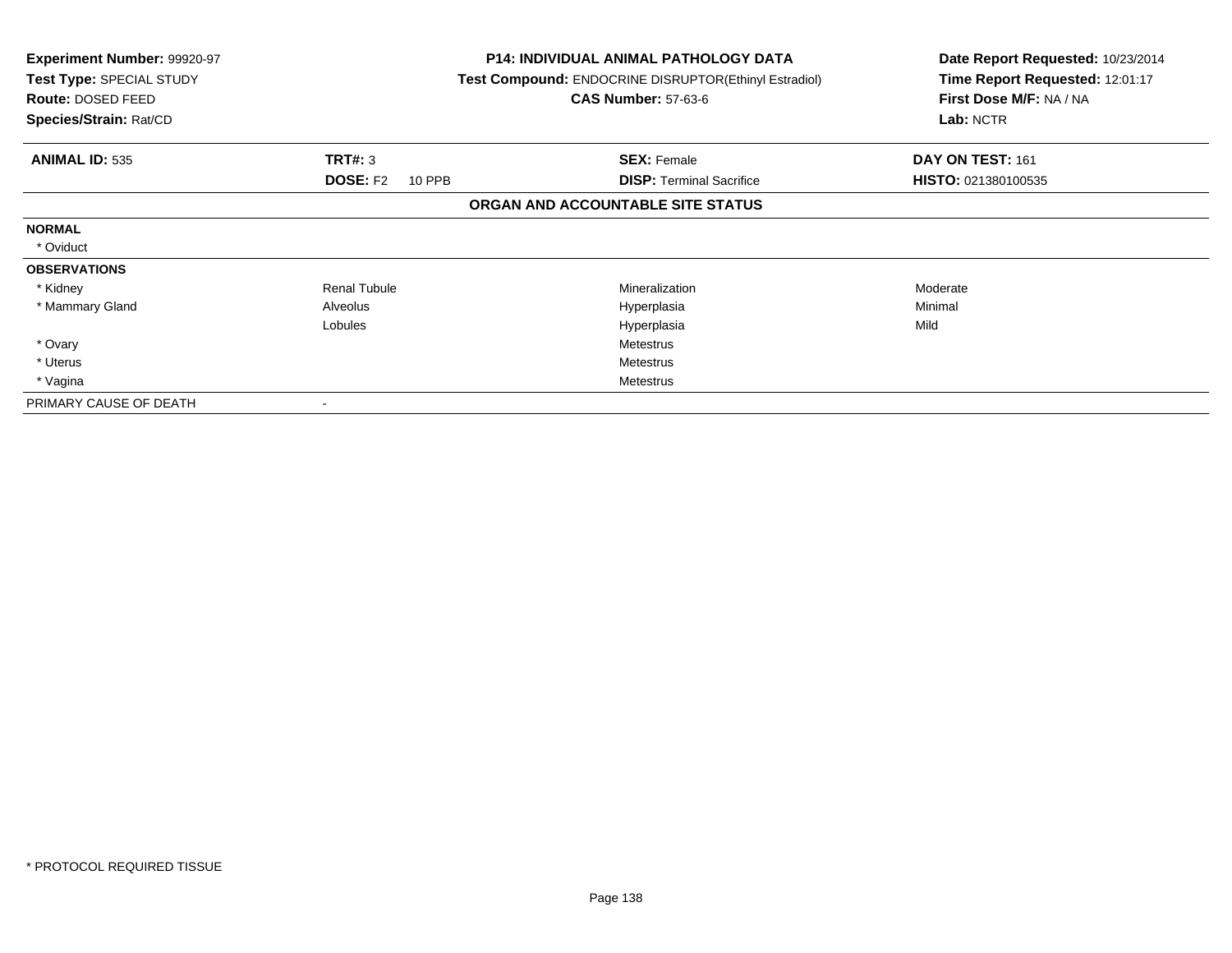| <b>Experiment Number: 99920-97</b><br>Test Type: SPECIAL STUDY<br>Route: DOSED FEED<br>Species/Strain: Rat/CD | <b>P14: INDIVIDUAL ANIMAL PATHOLOGY DATA</b><br>Test Compound: ENDOCRINE DISRUPTOR(Ethinyl Estradiol)<br><b>CAS Number: 57-63-6</b> |                                   | Date Report Requested: 10/23/2014<br>Time Report Requested: 12:01:17<br>First Dose M/F: NA / NA<br>Lab: NCTR |
|---------------------------------------------------------------------------------------------------------------|-------------------------------------------------------------------------------------------------------------------------------------|-----------------------------------|--------------------------------------------------------------------------------------------------------------|
| <b>ANIMAL ID: 536</b>                                                                                         | TRT#: 3                                                                                                                             | <b>SEX: Female</b>                | DAY ON TEST: 161                                                                                             |
|                                                                                                               | <b>DOSE: F2</b><br><b>10 PPB</b>                                                                                                    | <b>DISP: Terminal Sacrifice</b>   | HISTO: 021380100536                                                                                          |
|                                                                                                               |                                                                                                                                     | ORGAN AND ACCOUNTABLE SITE STATUS |                                                                                                              |
| <b>NORMAL</b>                                                                                                 |                                                                                                                                     |                                   |                                                                                                              |
| * Oviduct                                                                                                     |                                                                                                                                     |                                   |                                                                                                              |
| <b>OBSERVATIONS</b>                                                                                           |                                                                                                                                     |                                   |                                                                                                              |
| * Kidney                                                                                                      | Cortex                                                                                                                              | Cyst                              |                                                                                                              |
|                                                                                                               | <b>Renal Tubule</b>                                                                                                                 | Mineralization                    | Mild                                                                                                         |
| * Liver                                                                                                       |                                                                                                                                     | Inflammation                      | Chronic, Mild                                                                                                |
| [Inflammation TGLS = $1-5$ ]                                                                                  |                                                                                                                                     |                                   |                                                                                                              |
| * Mammary Gland                                                                                               | Alveolus                                                                                                                            | Hyperplasia                       | Minimal                                                                                                      |
|                                                                                                               | Lobules                                                                                                                             | Hyperplasia                       | Minimal                                                                                                      |
| * Ovary                                                                                                       |                                                                                                                                     | <b>Estrus</b>                     |                                                                                                              |
| * Uterus                                                                                                      |                                                                                                                                     | <b>Estrus</b>                     |                                                                                                              |
| * Vagina                                                                                                      |                                                                                                                                     | Estrus                            |                                                                                                              |
| PRIMARY CAUSE OF DEATH                                                                                        |                                                                                                                                     |                                   |                                                                                                              |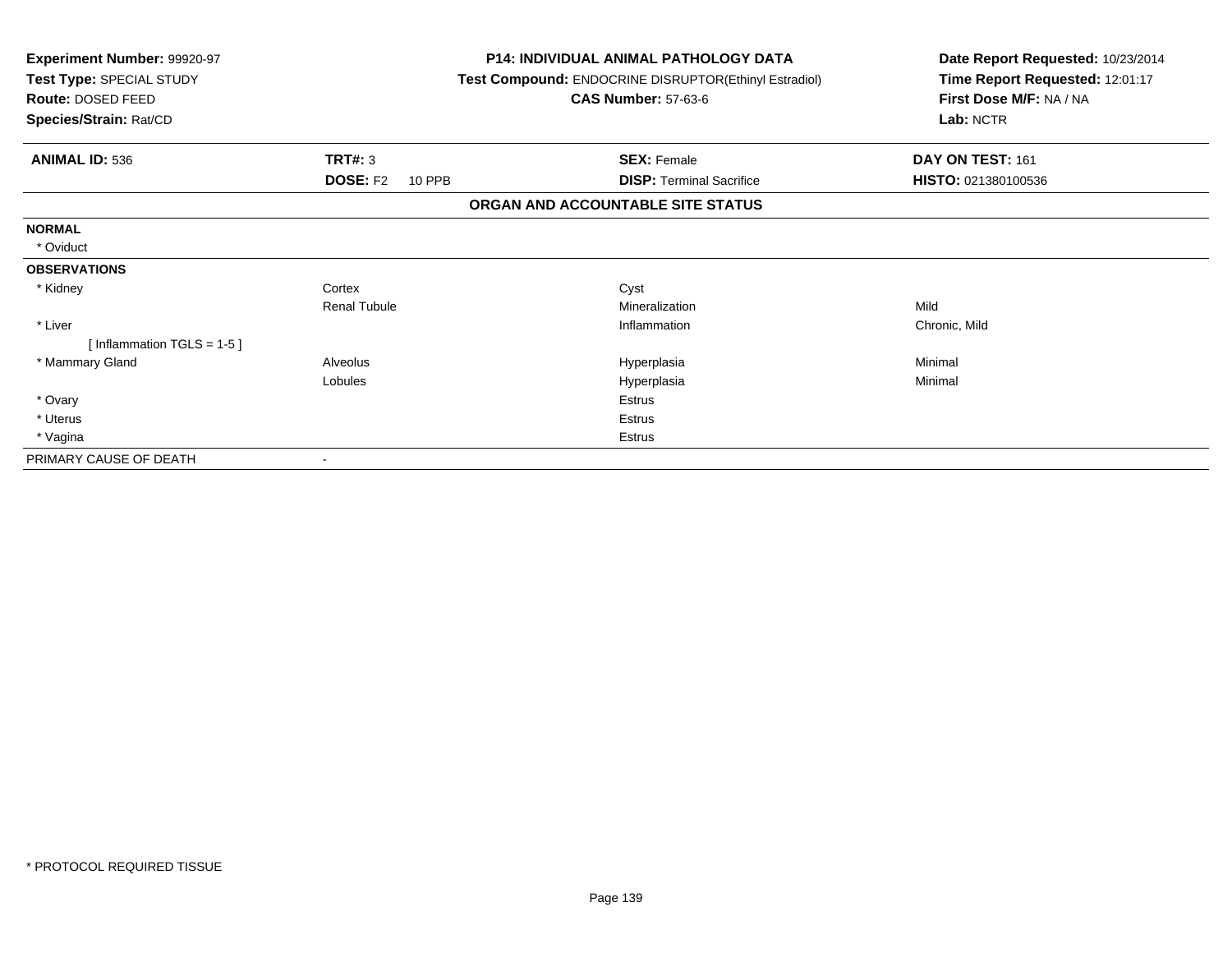| <b>Experiment Number: 99920-97</b><br>Test Type: SPECIAL STUDY<br>Route: DOSED FEED |                           | <b>P14: INDIVIDUAL ANIMAL PATHOLOGY DATA</b><br>Test Compound: ENDOCRINE DISRUPTOR(Ethinyl Estradiol)<br><b>CAS Number: 57-63-6</b> | Date Report Requested: 10/23/2014<br>Time Report Requested: 12:01:17<br>First Dose M/F: NA / NA |
|-------------------------------------------------------------------------------------|---------------------------|-------------------------------------------------------------------------------------------------------------------------------------|-------------------------------------------------------------------------------------------------|
| Species/Strain: Rat/CD                                                              |                           |                                                                                                                                     | Lab: NCTR                                                                                       |
| <b>ANIMAL ID: 537</b>                                                               | <b>TRT#: 3</b>            | <b>SEX: Female</b>                                                                                                                  | DAY ON TEST: 161                                                                                |
|                                                                                     | <b>DOSE: F2</b><br>10 PPB | <b>DISP: Terminal Sacrifice</b>                                                                                                     | HISTO: 021380100537                                                                             |
|                                                                                     |                           | ORGAN AND ACCOUNTABLE SITE STATUS                                                                                                   |                                                                                                 |
| <b>NORMAL</b>                                                                       |                           |                                                                                                                                     |                                                                                                 |
| * Kidney                                                                            | * Oviduct                 |                                                                                                                                     |                                                                                                 |
| <b>OBSERVATIONS</b>                                                                 |                           |                                                                                                                                     |                                                                                                 |
| * Liver                                                                             |                           | <b>Proliferation Connective Tissue</b>                                                                                              | Focal, Mild                                                                                     |
| [ Proliferation Connective Tissue TGLS = 1-5 ]                                      |                           |                                                                                                                                     |                                                                                                 |
| * Mammary Gland                                                                     | Alveolus                  | Hyperplasia                                                                                                                         | Mild                                                                                            |
|                                                                                     | Lobules                   | Hyperplasia                                                                                                                         | Mild                                                                                            |
| * Ovary                                                                             |                           | Cyst                                                                                                                                |                                                                                                 |
|                                                                                     |                           | <b>Diestrus</b>                                                                                                                     |                                                                                                 |
| * Uterus                                                                            |                           | <b>Diestrus</b>                                                                                                                     |                                                                                                 |
| * Vagina                                                                            |                           | <b>Diestrus</b>                                                                                                                     |                                                                                                 |
| PRIMARY CAUSE OF DEATH                                                              |                           |                                                                                                                                     |                                                                                                 |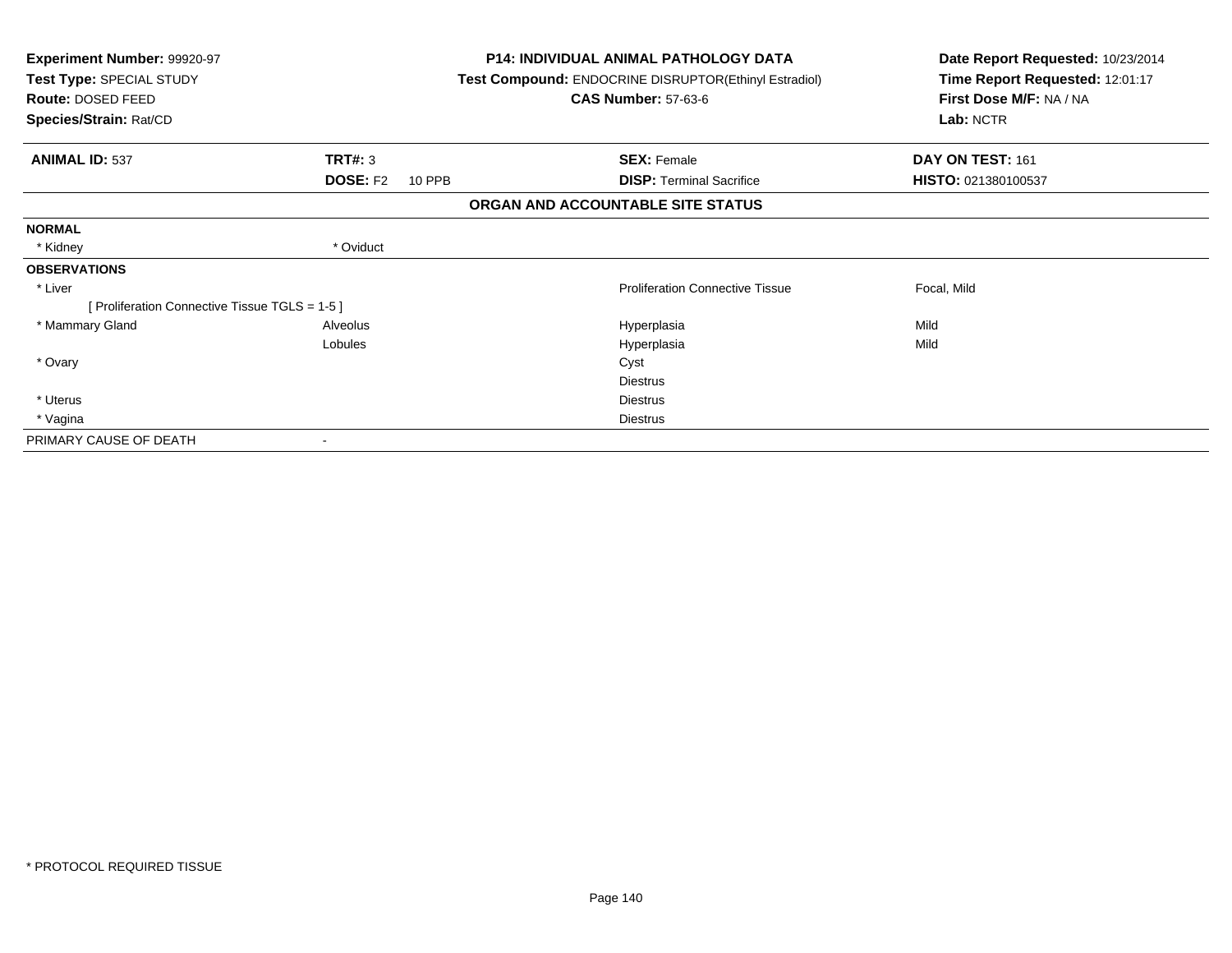| <b>Experiment Number: 99920-97</b><br><b>Test Type: SPECIAL STUDY</b><br>Route: DOSED FEED<br>Species/Strain: Rat/CD |                           | <b>P14: INDIVIDUAL ANIMAL PATHOLOGY DATA</b><br>Test Compound: ENDOCRINE DISRUPTOR(Ethinyl Estradiol)<br><b>CAS Number: 57-63-6</b> | Date Report Requested: 10/23/2014<br>Time Report Requested: 12:01:17<br>First Dose M/F: NA / NA<br>Lab: NCTR |
|----------------------------------------------------------------------------------------------------------------------|---------------------------|-------------------------------------------------------------------------------------------------------------------------------------|--------------------------------------------------------------------------------------------------------------|
| <b>ANIMAL ID: 538</b>                                                                                                | TRT#: 3                   | <b>SEX: Female</b>                                                                                                                  | DAY ON TEST: 161                                                                                             |
|                                                                                                                      | <b>DOSE: F2</b><br>10 PPB | <b>DISP: Terminal Sacrifice</b>                                                                                                     | <b>HISTO: 021380100538</b>                                                                                   |
|                                                                                                                      |                           | ORGAN AND ACCOUNTABLE SITE STATUS                                                                                                   |                                                                                                              |
| <b>NORMAL</b>                                                                                                        |                           |                                                                                                                                     |                                                                                                              |
| * Kidney                                                                                                             | * Oviduct                 |                                                                                                                                     |                                                                                                              |
| <b>OBSERVATIONS</b>                                                                                                  |                           |                                                                                                                                     |                                                                                                              |
| * Mammary Gland                                                                                                      | Alveolus                  | Hyperplasia                                                                                                                         | Mild                                                                                                         |
|                                                                                                                      | Lobules                   | Hyperplasia                                                                                                                         | Mild                                                                                                         |
| * Ovary                                                                                                              |                           | <b>Diestrus</b>                                                                                                                     |                                                                                                              |
| * Uterus                                                                                                             |                           | <b>Diestrus</b>                                                                                                                     |                                                                                                              |
| * Vagina                                                                                                             |                           | <b>Diestrus</b>                                                                                                                     |                                                                                                              |
| PRIMARY CAUSE OF DEATH                                                                                               |                           |                                                                                                                                     |                                                                                                              |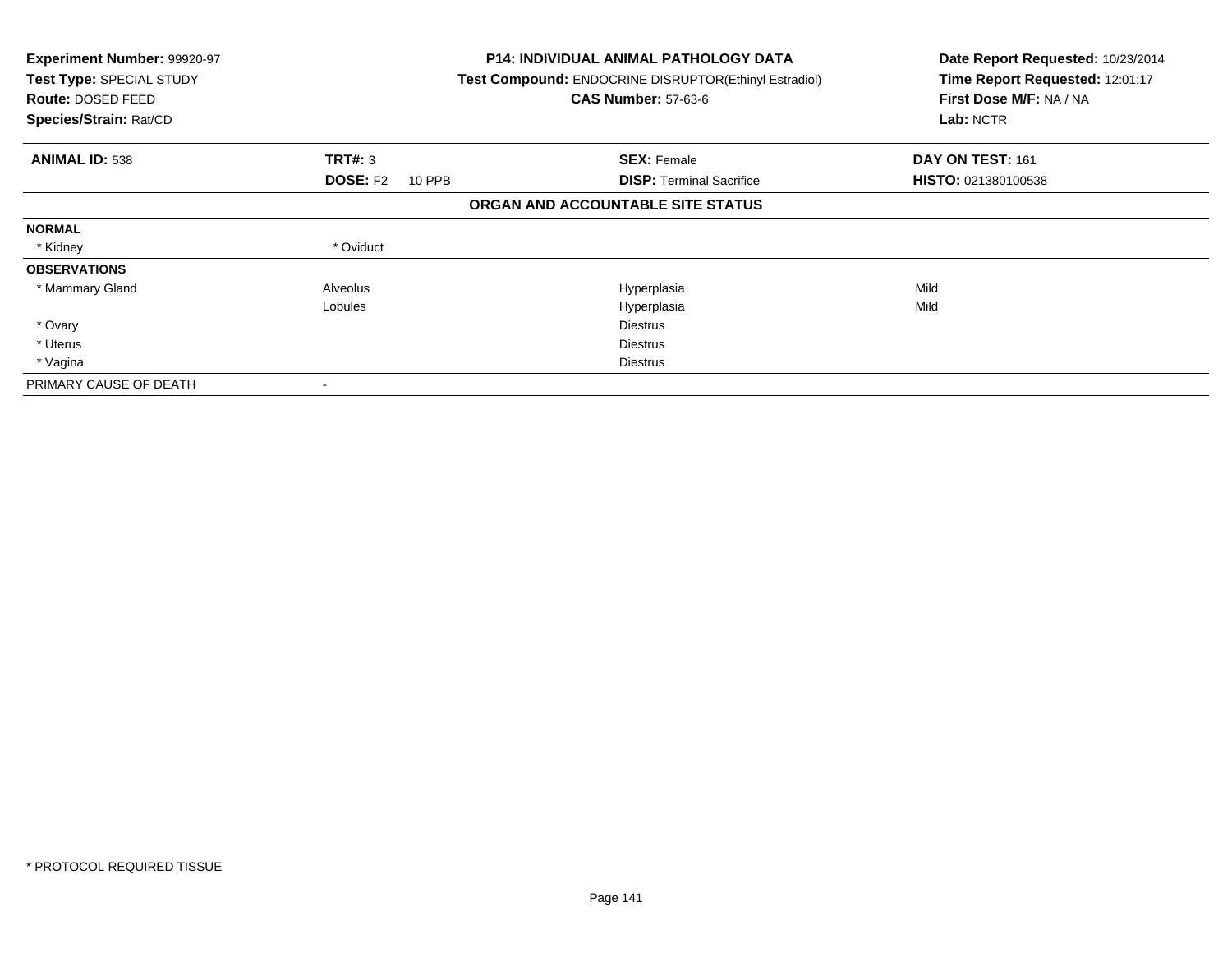| Experiment Number: 99920-97<br>Test Type: SPECIAL STUDY<br>Route: DOSED FEED<br>Species/Strain: Rat/CD |                                  | <b>P14: INDIVIDUAL ANIMAL PATHOLOGY DATA</b><br>Test Compound: ENDOCRINE DISRUPTOR(Ethinyl Estradiol)<br><b>CAS Number: 57-63-6</b> | Date Report Requested: 10/23/2014<br>Time Report Requested: 12:01:17<br>First Dose M/F: NA / NA<br>Lab: NCTR |
|--------------------------------------------------------------------------------------------------------|----------------------------------|-------------------------------------------------------------------------------------------------------------------------------------|--------------------------------------------------------------------------------------------------------------|
| <b>ANIMAL ID: 539</b>                                                                                  | <b>TRT#: 4</b>                   | <b>SEX: Female</b>                                                                                                                  | DAY ON TEST: 162                                                                                             |
|                                                                                                        | <b>DOSE: F2</b><br><b>50 PPB</b> | <b>DISP: Terminal Sacrifice</b>                                                                                                     | HISTO: 021380100539                                                                                          |
|                                                                                                        |                                  | ORGAN AND ACCOUNTABLE SITE STATUS                                                                                                   |                                                                                                              |
| <b>NORMAL</b>                                                                                          |                                  |                                                                                                                                     |                                                                                                              |
| * Adrenal Cortex                                                                                       | * Adrenal Medulla                | * Bone                                                                                                                              | * Bone Marrow                                                                                                |
| * Liver                                                                                                | * Oviduct                        | * Pituitary Gland                                                                                                                   | * Spleen                                                                                                     |
| * Thymus                                                                                               | * Thyroid Gland                  |                                                                                                                                     |                                                                                                              |
| <b>MISSING</b>                                                                                         |                                  |                                                                                                                                     |                                                                                                              |
| * Vagina                                                                                               |                                  |                                                                                                                                     |                                                                                                              |
| <b>OBSERVATIONS</b>                                                                                    |                                  |                                                                                                                                     |                                                                                                              |
| * Kidney                                                                                               | <b>Renal Tubule</b>              | Mineralization                                                                                                                      | Moderate                                                                                                     |
| * Mammary Gland                                                                                        | Alveolus                         | Hyperplasia                                                                                                                         | Minimal                                                                                                      |
|                                                                                                        | Lobules                          | Hyperplasia                                                                                                                         | Moderate                                                                                                     |
| * Ovary                                                                                                |                                  | <b>Diestrus</b>                                                                                                                     |                                                                                                              |
| * Uterus                                                                                               |                                  | <b>Diestrus</b>                                                                                                                     |                                                                                                              |
| * Vagina                                                                                               |                                  |                                                                                                                                     |                                                                                                              |
| Note: Wet Tissue Attempted                                                                             |                                  |                                                                                                                                     |                                                                                                              |
| PRIMARY CAUSE OF DEATH                                                                                 |                                  |                                                                                                                                     |                                                                                                              |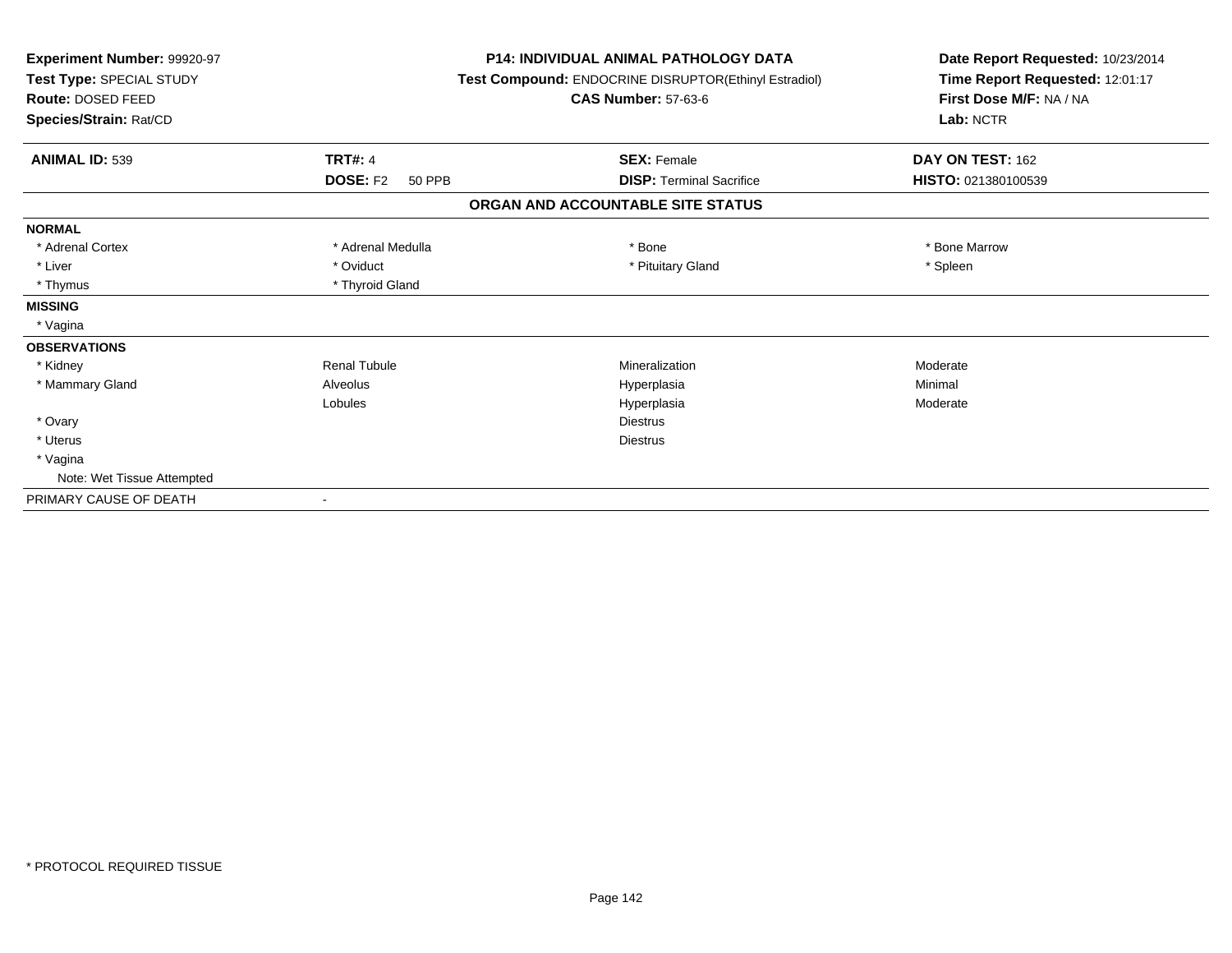| <b>Experiment Number: 99920-97</b><br>Test Type: SPECIAL STUDY<br>Route: DOSED FEED<br>Species/Strain: Rat/CD |                           | <b>P14: INDIVIDUAL ANIMAL PATHOLOGY DATA</b><br>Test Compound: ENDOCRINE DISRUPTOR(Ethinyl Estradiol)<br><b>CAS Number: 57-63-6</b> | Date Report Requested: 10/23/2014<br>Time Report Requested: 12:01:17<br>First Dose M/F: NA / NA<br>Lab: NCTR |
|---------------------------------------------------------------------------------------------------------------|---------------------------|-------------------------------------------------------------------------------------------------------------------------------------|--------------------------------------------------------------------------------------------------------------|
|                                                                                                               |                           |                                                                                                                                     |                                                                                                              |
| <b>ANIMAL ID: 540</b>                                                                                         | <b>TRT#: 4</b>            | <b>SEX: Female</b>                                                                                                                  | DAY ON TEST: 162                                                                                             |
|                                                                                                               | <b>DOSE: F2</b><br>50 PPB | <b>DISP: Terminal Sacrifice</b>                                                                                                     | HISTO: 021380100540                                                                                          |
|                                                                                                               |                           | ORGAN AND ACCOUNTABLE SITE STATUS                                                                                                   |                                                                                                              |
| <b>NORMAL</b>                                                                                                 |                           |                                                                                                                                     |                                                                                                              |
| * Adrenal Cortex                                                                                              | * Adrenal Medulla         | * Bone                                                                                                                              | * Bone Marrow                                                                                                |
| * Liver                                                                                                       | * Oviduct                 | * Pituitary Gland                                                                                                                   | * Spleen                                                                                                     |
| * Thymus                                                                                                      | * Thyroid Gland           |                                                                                                                                     |                                                                                                              |
| <b>OBSERVATIONS</b>                                                                                           |                           |                                                                                                                                     |                                                                                                              |
| * Kidney                                                                                                      | <b>Renal Tubule</b>       | Mineralization                                                                                                                      | Minimal                                                                                                      |
| * Mammary Gland                                                                                               | Lobules                   | Hyperplasia                                                                                                                         | Minimal                                                                                                      |
| * Ovary                                                                                                       |                           | <b>Proestrus</b>                                                                                                                    |                                                                                                              |
| * Uterus                                                                                                      |                           | Proestrus                                                                                                                           |                                                                                                              |
| * Vagina                                                                                                      |                           | Proestrus                                                                                                                           |                                                                                                              |
| PRIMARY CAUSE OF DEATH                                                                                        |                           |                                                                                                                                     |                                                                                                              |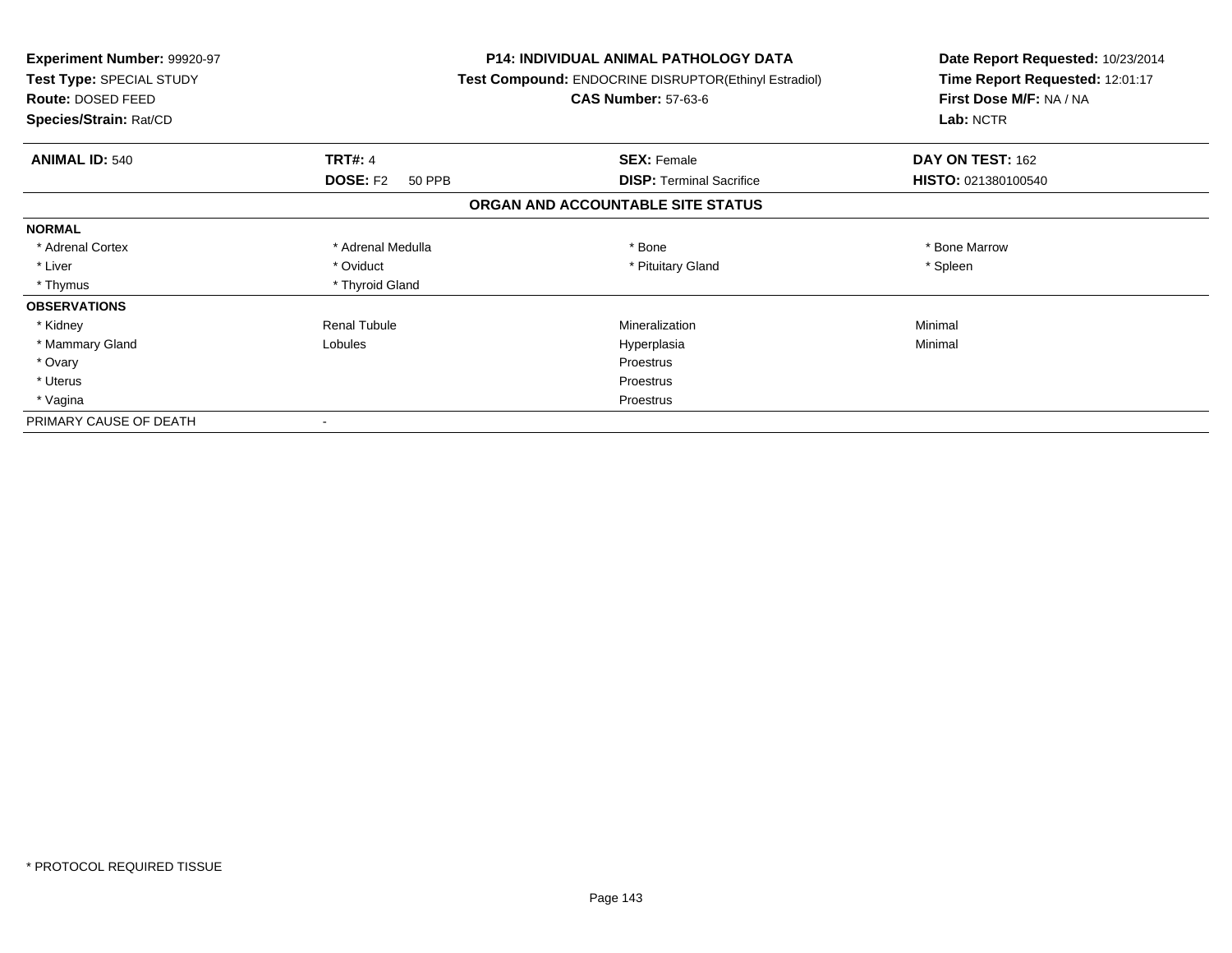| Experiment Number: 99920-97<br>Test Type: SPECIAL STUDY<br><b>Route: DOSED FEED</b><br>Species/Strain: Rat/CD | <b>P14: INDIVIDUAL ANIMAL PATHOLOGY DATA</b><br>Test Compound: ENDOCRINE DISRUPTOR(Ethinyl Estradiol)<br><b>CAS Number: 57-63-6</b> |                                   | Date Report Requested: 10/23/2014<br>Time Report Requested: 12:01:17<br>First Dose M/F: NA / NA<br>Lab: NCTR |
|---------------------------------------------------------------------------------------------------------------|-------------------------------------------------------------------------------------------------------------------------------------|-----------------------------------|--------------------------------------------------------------------------------------------------------------|
| <b>ANIMAL ID: 541</b>                                                                                         | <b>TRT#: 4</b>                                                                                                                      | <b>SEX: Female</b>                | DAY ON TEST: 162                                                                                             |
|                                                                                                               | <b>DOSE: F2</b><br><b>50 PPB</b>                                                                                                    | <b>DISP: Terminal Sacrifice</b>   | HISTO: 021380100541                                                                                          |
|                                                                                                               |                                                                                                                                     | ORGAN AND ACCOUNTABLE SITE STATUS |                                                                                                              |
| <b>NORMAL</b>                                                                                                 |                                                                                                                                     |                                   |                                                                                                              |
| * Adrenal Cortex                                                                                              | * Adrenal Medulla                                                                                                                   | * Bone                            | * Bone Marrow                                                                                                |
| * Liver                                                                                                       | * Oviduct                                                                                                                           | * Pituitary Gland                 | * Spleen                                                                                                     |
| * Thymus                                                                                                      | * Thyroid Gland                                                                                                                     |                                   |                                                                                                              |
| <b>OBSERVATIONS</b>                                                                                           |                                                                                                                                     |                                   |                                                                                                              |
| * Kidney                                                                                                      | Cortex                                                                                                                              | Cyst                              |                                                                                                              |
|                                                                                                               |                                                                                                                                     | Inflammation                      | Chronic Active, Minimal                                                                                      |
|                                                                                                               | <b>Renal Tubule</b>                                                                                                                 | Mineralization                    | Minimal                                                                                                      |
| * Mammary Gland                                                                                               | Alveolus                                                                                                                            | Hyperplasia                       | Mild                                                                                                         |
|                                                                                                               | Lobules                                                                                                                             | Hyperplasia                       | Minimal                                                                                                      |
| * Ovary                                                                                                       |                                                                                                                                     | <b>Estrus</b>                     |                                                                                                              |
| * Uterus                                                                                                      |                                                                                                                                     | <b>Estrus</b>                     |                                                                                                              |
| * Vagina                                                                                                      |                                                                                                                                     | Estrus                            |                                                                                                              |
| PRIMARY CAUSE OF DEATH                                                                                        |                                                                                                                                     |                                   |                                                                                                              |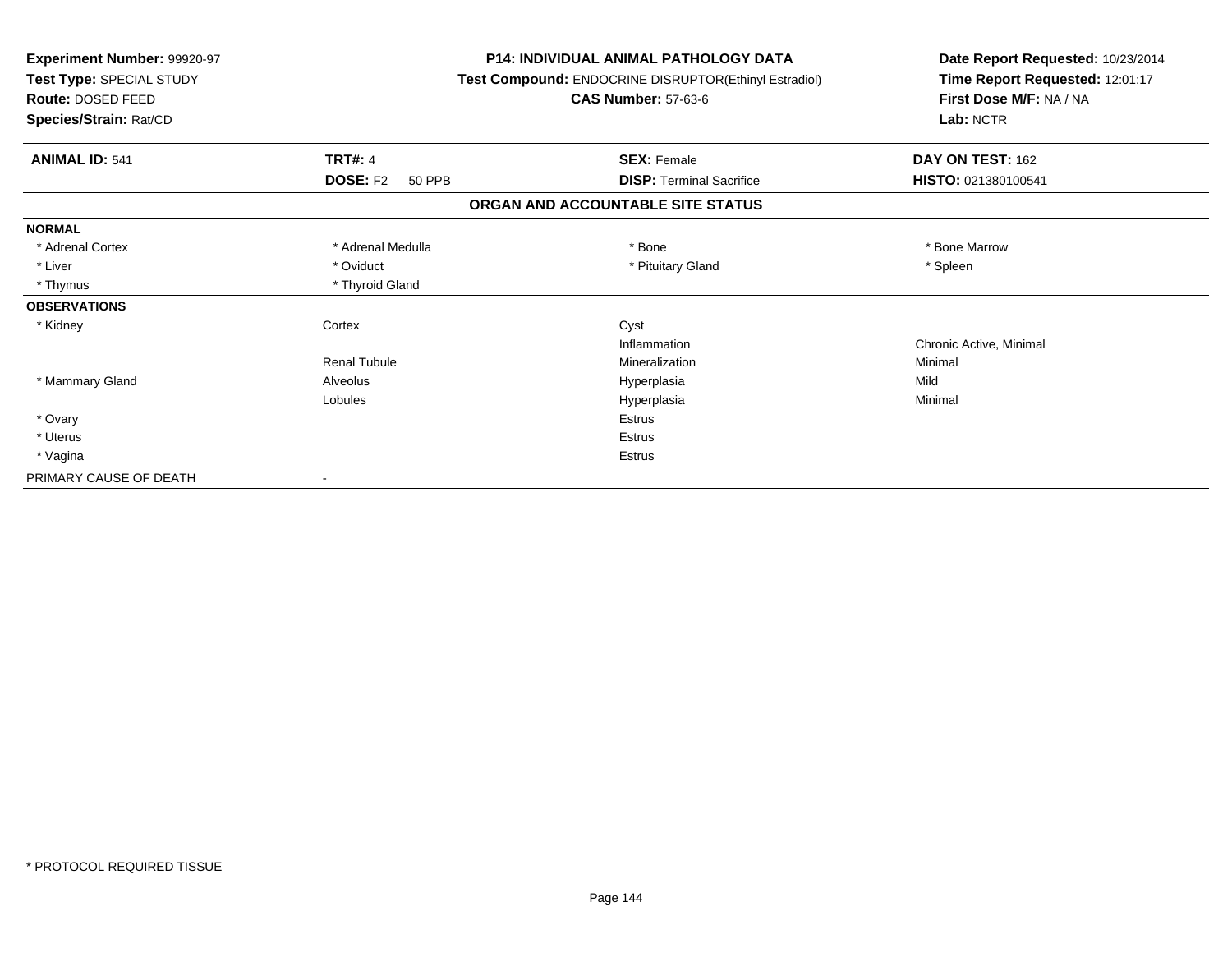| <b>Experiment Number: 99920-97</b><br>Test Type: SPECIAL STUDY<br>Route: DOSED FEED<br>Species/Strain: Rat/CD |                           | <b>P14: INDIVIDUAL ANIMAL PATHOLOGY DATA</b><br>Test Compound: ENDOCRINE DISRUPTOR(Ethinyl Estradiol)<br><b>CAS Number: 57-63-6</b> | Date Report Requested: 10/23/2014<br>Time Report Requested: 12:01:17<br>First Dose M/F: NA / NA<br>Lab: NCTR |
|---------------------------------------------------------------------------------------------------------------|---------------------------|-------------------------------------------------------------------------------------------------------------------------------------|--------------------------------------------------------------------------------------------------------------|
| <b>ANIMAL ID: 542</b>                                                                                         | <b>TRT#: 4</b>            | <b>SEX: Female</b>                                                                                                                  | DAY ON TEST: 161                                                                                             |
|                                                                                                               | <b>DOSE: F2</b><br>50 PPB | <b>DISP:</b> Terminal Sacrifice                                                                                                     | HISTO: 021380100542                                                                                          |
|                                                                                                               |                           | ORGAN AND ACCOUNTABLE SITE STATUS                                                                                                   |                                                                                                              |
| <b>NORMAL</b>                                                                                                 |                           |                                                                                                                                     |                                                                                                              |
| * Adrenal Cortex                                                                                              | * Adrenal Medulla         | * Bone                                                                                                                              | * Bone Marrow                                                                                                |
| * Kidney                                                                                                      | * Liver                   | * Mammary Gland                                                                                                                     | * Oviduct                                                                                                    |
| * Pituitary Gland                                                                                             | * Spleen                  | * Thymus                                                                                                                            | * Thyroid Gland                                                                                              |
| <b>MISSING</b>                                                                                                |                           |                                                                                                                                     |                                                                                                              |
| * Vagina                                                                                                      |                           |                                                                                                                                     |                                                                                                              |
| <b>OBSERVATIONS</b>                                                                                           |                           |                                                                                                                                     |                                                                                                              |
| * Ovary                                                                                                       |                           | Metestrus                                                                                                                           |                                                                                                              |
| Note: Transitional to Diestrus                                                                                |                           |                                                                                                                                     |                                                                                                              |
| * Uterus                                                                                                      |                           | Metestrus                                                                                                                           |                                                                                                              |
| * Vagina                                                                                                      |                           |                                                                                                                                     |                                                                                                              |
| Note: Wet Tissue Attempted                                                                                    |                           |                                                                                                                                     |                                                                                                              |
| PRIMARY CAUSE OF DEATH                                                                                        | $\overline{\phantom{a}}$  |                                                                                                                                     |                                                                                                              |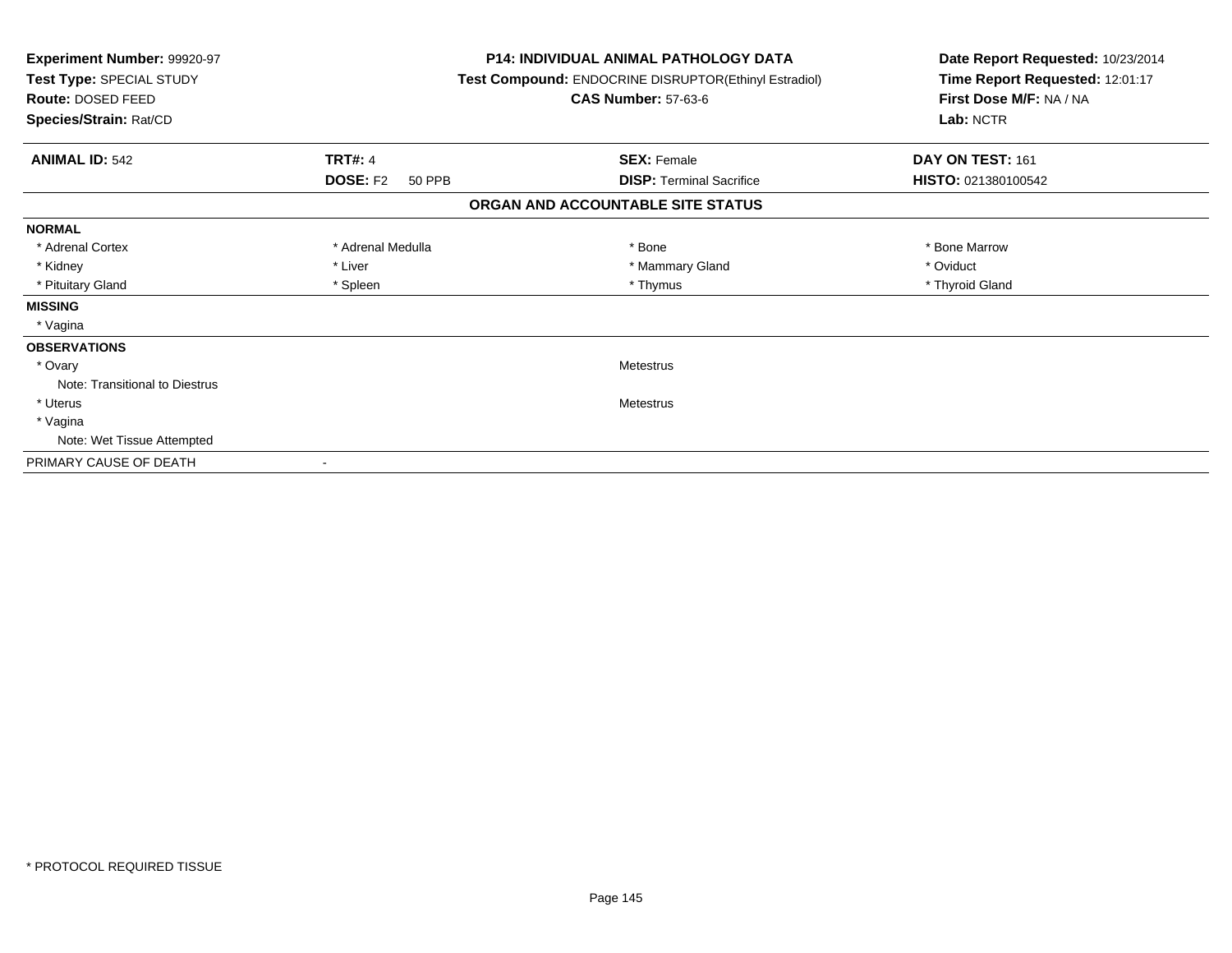| <b>Experiment Number: 99920-97</b><br>Test Type: SPECIAL STUDY<br><b>Route: DOSED FEED</b><br>Species/Strain: Rat/CD |                           | <b>P14: INDIVIDUAL ANIMAL PATHOLOGY DATA</b><br><b>Test Compound: ENDOCRINE DISRUPTOR(Ethinyl Estradiol)</b><br><b>CAS Number: 57-63-6</b> | Date Report Requested: 10/23/2014<br>Time Report Requested: 12:01:17<br>First Dose M/F: NA / NA<br>Lab: NCTR |  |
|----------------------------------------------------------------------------------------------------------------------|---------------------------|--------------------------------------------------------------------------------------------------------------------------------------------|--------------------------------------------------------------------------------------------------------------|--|
| <b>ANIMAL ID: 543</b>                                                                                                | <b>TRT#: 4</b>            | <b>SEX: Female</b>                                                                                                                         | DAY ON TEST: 161                                                                                             |  |
|                                                                                                                      | <b>DOSE: F2</b><br>50 PPB | <b>DISP:</b> Terminal Sacrifice                                                                                                            | HISTO: 021380100543                                                                                          |  |
|                                                                                                                      |                           | ORGAN AND ACCOUNTABLE SITE STATUS                                                                                                          |                                                                                                              |  |
| <b>NORMAL</b>                                                                                                        |                           |                                                                                                                                            |                                                                                                              |  |
| * Adrenal Cortex                                                                                                     | * Adrenal Medulla         | * Bone                                                                                                                                     | * Bone Marrow                                                                                                |  |
| * Liver                                                                                                              | * Oviduct                 | * Pituitary Gland                                                                                                                          | * Spleen                                                                                                     |  |
| * Thymus                                                                                                             | * Thyroid Gland           |                                                                                                                                            |                                                                                                              |  |
| <b>OBSERVATIONS</b>                                                                                                  |                           |                                                                                                                                            |                                                                                                              |  |
| * Kidney                                                                                                             | <b>Renal Tubule</b>       | Mineralization                                                                                                                             | Mild                                                                                                         |  |
| * Mammary Gland                                                                                                      | Lobules                   | Hyperplasia                                                                                                                                | Minimal                                                                                                      |  |
| * Ovary                                                                                                              |                           | Metestrus                                                                                                                                  |                                                                                                              |  |
| * Uterus                                                                                                             |                           | Metestrus                                                                                                                                  |                                                                                                              |  |
| * Vagina                                                                                                             |                           | Metestrus                                                                                                                                  |                                                                                                              |  |
| PRIMARY CAUSE OF DEATH                                                                                               |                           |                                                                                                                                            |                                                                                                              |  |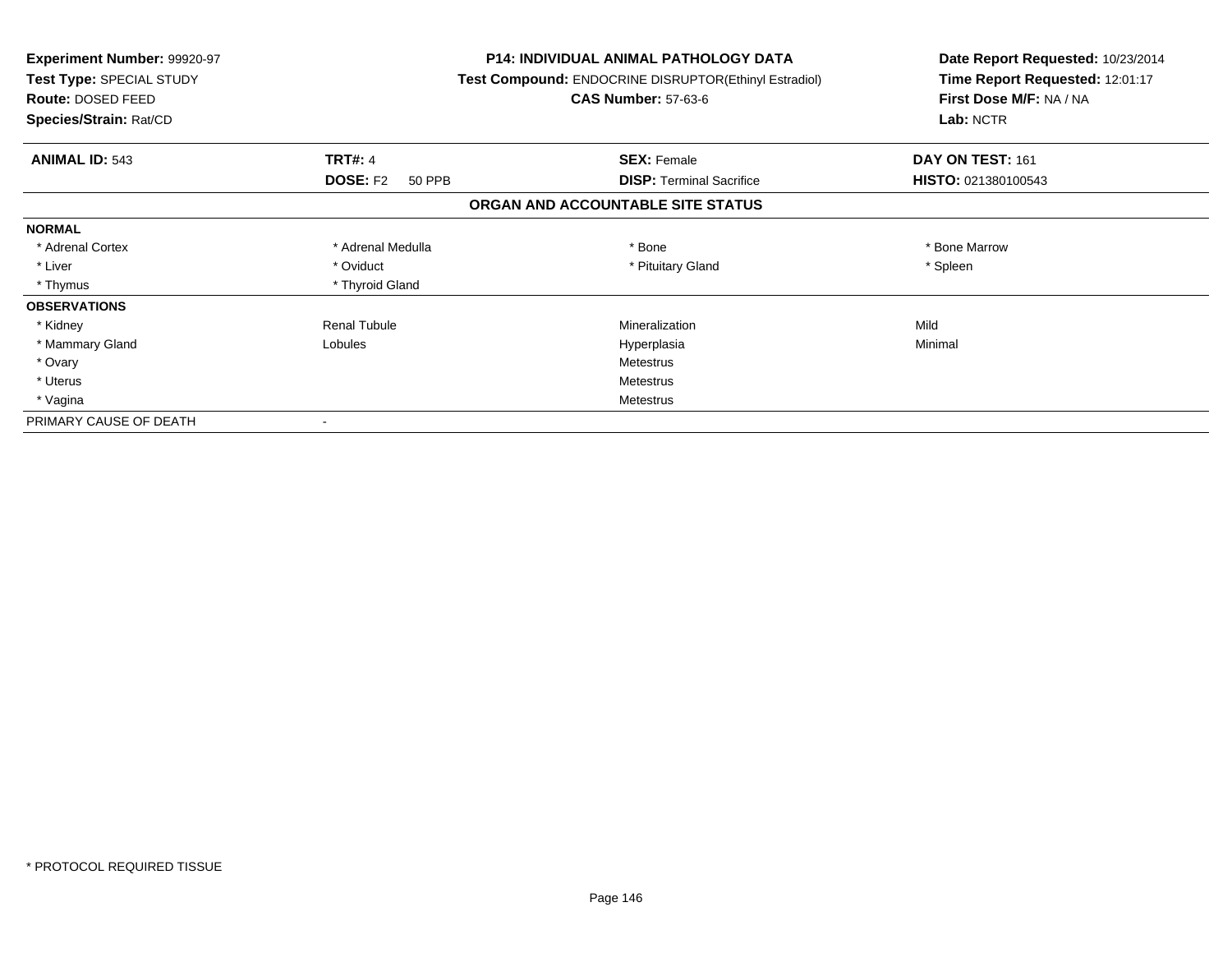| <b>Experiment Number: 99920-97</b><br>Test Type: SPECIAL STUDY<br>Route: DOSED FEED<br>Species/Strain: Rat/CD |                                   | <b>P14: INDIVIDUAL ANIMAL PATHOLOGY DATA</b><br>Test Compound: ENDOCRINE DISRUPTOR(Ethinyl Estradiol)<br><b>CAS Number: 57-63-6</b> | Date Report Requested: 10/23/2014<br>Time Report Requested: 12:01:17<br>First Dose M/F: NA / NA<br>Lab: NCTR |
|---------------------------------------------------------------------------------------------------------------|-----------------------------------|-------------------------------------------------------------------------------------------------------------------------------------|--------------------------------------------------------------------------------------------------------------|
| <b>ANIMAL ID: 565</b>                                                                                         | <b>TRT#: 1</b>                    | <b>SEX: Female</b>                                                                                                                  | DAY ON TEST: 162                                                                                             |
|                                                                                                               | <b>DOSE: F2</b><br><b>CONTROL</b> | <b>DISP:</b> Terminal Sacrifice                                                                                                     | HISTO: 021380100565                                                                                          |
|                                                                                                               |                                   | ORGAN AND ACCOUNTABLE SITE STATUS                                                                                                   |                                                                                                              |
| <b>NORMAL</b>                                                                                                 |                                   |                                                                                                                                     |                                                                                                              |
| * Adrenal Cortex                                                                                              | * Adrenal Medulla                 | * Bone                                                                                                                              | * Bone Marrow                                                                                                |
| * Liver                                                                                                       | * Mammary Gland                   | * Oviduct                                                                                                                           | * Pituitary Gland                                                                                            |
| * Spleen                                                                                                      | * Thymus                          | * Thyroid Gland                                                                                                                     |                                                                                                              |
| <b>OBSERVATIONS</b>                                                                                           |                                   |                                                                                                                                     |                                                                                                              |
| * Kidney                                                                                                      | Cortex                            | Cyst                                                                                                                                |                                                                                                              |
|                                                                                                               | <b>Renal Tubule</b>               | Mineralization                                                                                                                      | Minimal                                                                                                      |
| * Ovary                                                                                                       |                                   | <b>Diestrus</b>                                                                                                                     |                                                                                                              |
| * Uterus                                                                                                      |                                   | <b>Diestrus</b>                                                                                                                     |                                                                                                              |
| * Vagina                                                                                                      |                                   | Diestrus                                                                                                                            |                                                                                                              |
| PRIMARY CAUSE OF DEATH                                                                                        |                                   |                                                                                                                                     |                                                                                                              |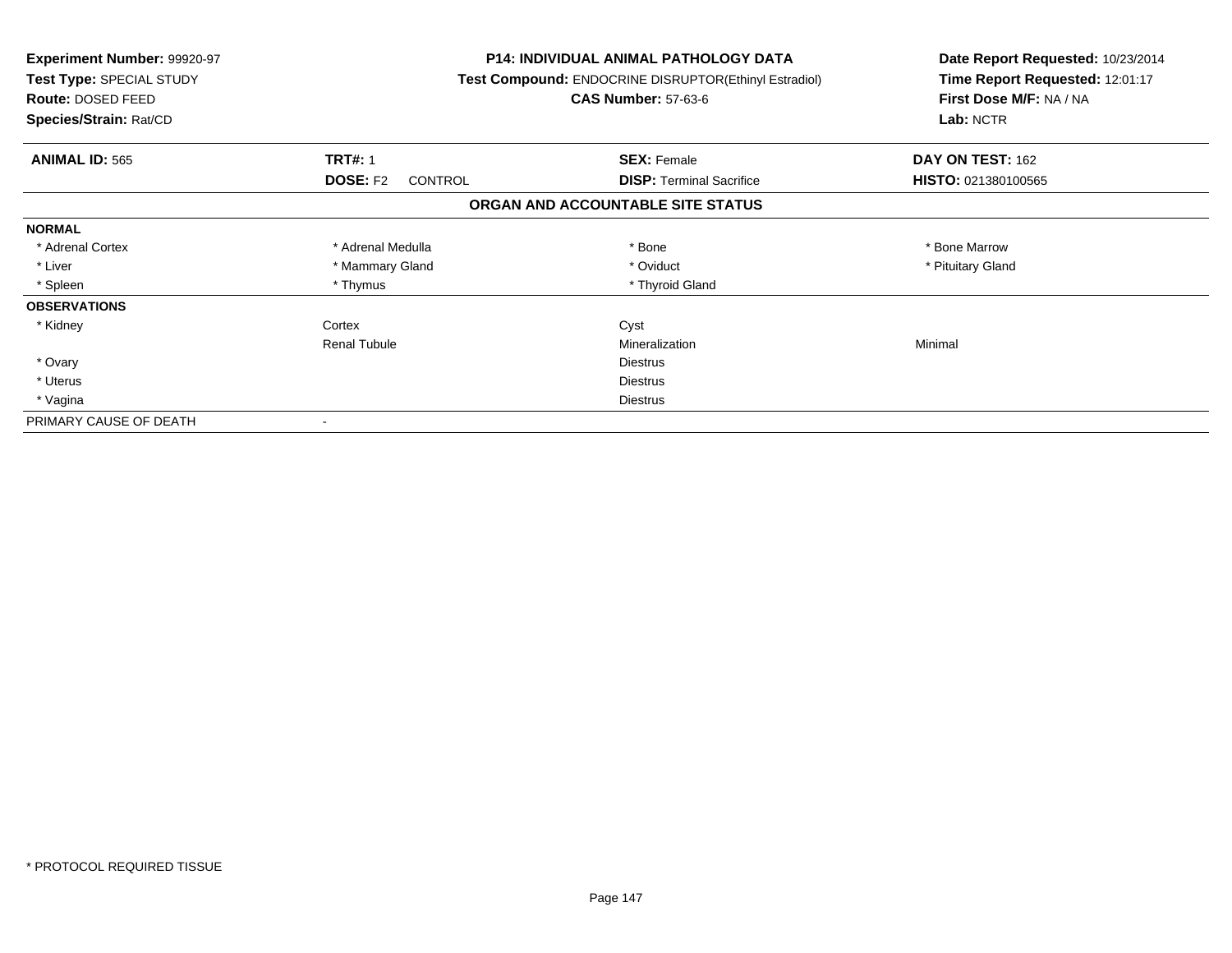| <b>Experiment Number: 99920-97</b><br>Test Type: SPECIAL STUDY<br>Route: DOSED FEED<br>Species/Strain: Rat/CD |                            | <b>P14: INDIVIDUAL ANIMAL PATHOLOGY DATA</b><br>Test Compound: ENDOCRINE DISRUPTOR(Ethinyl Estradiol)<br><b>CAS Number: 57-63-6</b> | Date Report Requested: 10/23/2014<br>Time Report Requested: 12:01:17<br>First Dose M/F: NA / NA<br>Lab: NCTR |
|---------------------------------------------------------------------------------------------------------------|----------------------------|-------------------------------------------------------------------------------------------------------------------------------------|--------------------------------------------------------------------------------------------------------------|
| <b>ANIMAL ID: 566</b>                                                                                         | <b>TRT#: 1</b>             | <b>SEX: Female</b>                                                                                                                  | DAY ON TEST: 161                                                                                             |
|                                                                                                               | <b>DOSE: F2</b><br>CONTROL | <b>DISP:</b> Terminal Sacrifice                                                                                                     | HISTO: 021380100566                                                                                          |
|                                                                                                               |                            | ORGAN AND ACCOUNTABLE SITE STATUS                                                                                                   |                                                                                                              |
| <b>NORMAL</b>                                                                                                 |                            |                                                                                                                                     |                                                                                                              |
| * Adrenal Cortex                                                                                              | * Adrenal Medulla          | * Bone                                                                                                                              | * Bone Marrow                                                                                                |
| * Oviduct                                                                                                     | * Pituitary Gland          | * Spleen                                                                                                                            | * Thymus                                                                                                     |
| * Thyroid Gland                                                                                               |                            |                                                                                                                                     |                                                                                                              |
| <b>OBSERVATIONS</b>                                                                                           |                            |                                                                                                                                     |                                                                                                              |
| * Kidney                                                                                                      | <b>Renal Tubule</b>        | Mineralization                                                                                                                      | Moderate                                                                                                     |
| * Liver                                                                                                       |                            | Developmental Malformation                                                                                                          |                                                                                                              |
| [ Developmental Malformation TGLS = 1-5 ]                                                                     |                            |                                                                                                                                     |                                                                                                              |
| * Mammary Gland                                                                                               | Alveolus                   | Hyperplasia                                                                                                                         | Mild                                                                                                         |
| * Ovary                                                                                                       |                            | <b>Estrus</b>                                                                                                                       |                                                                                                              |
| * Uterus                                                                                                      |                            | <b>Estrus</b>                                                                                                                       |                                                                                                              |
| * Vagina                                                                                                      |                            | <b>Estrus</b>                                                                                                                       |                                                                                                              |
| PRIMARY CAUSE OF DEATH                                                                                        |                            |                                                                                                                                     |                                                                                                              |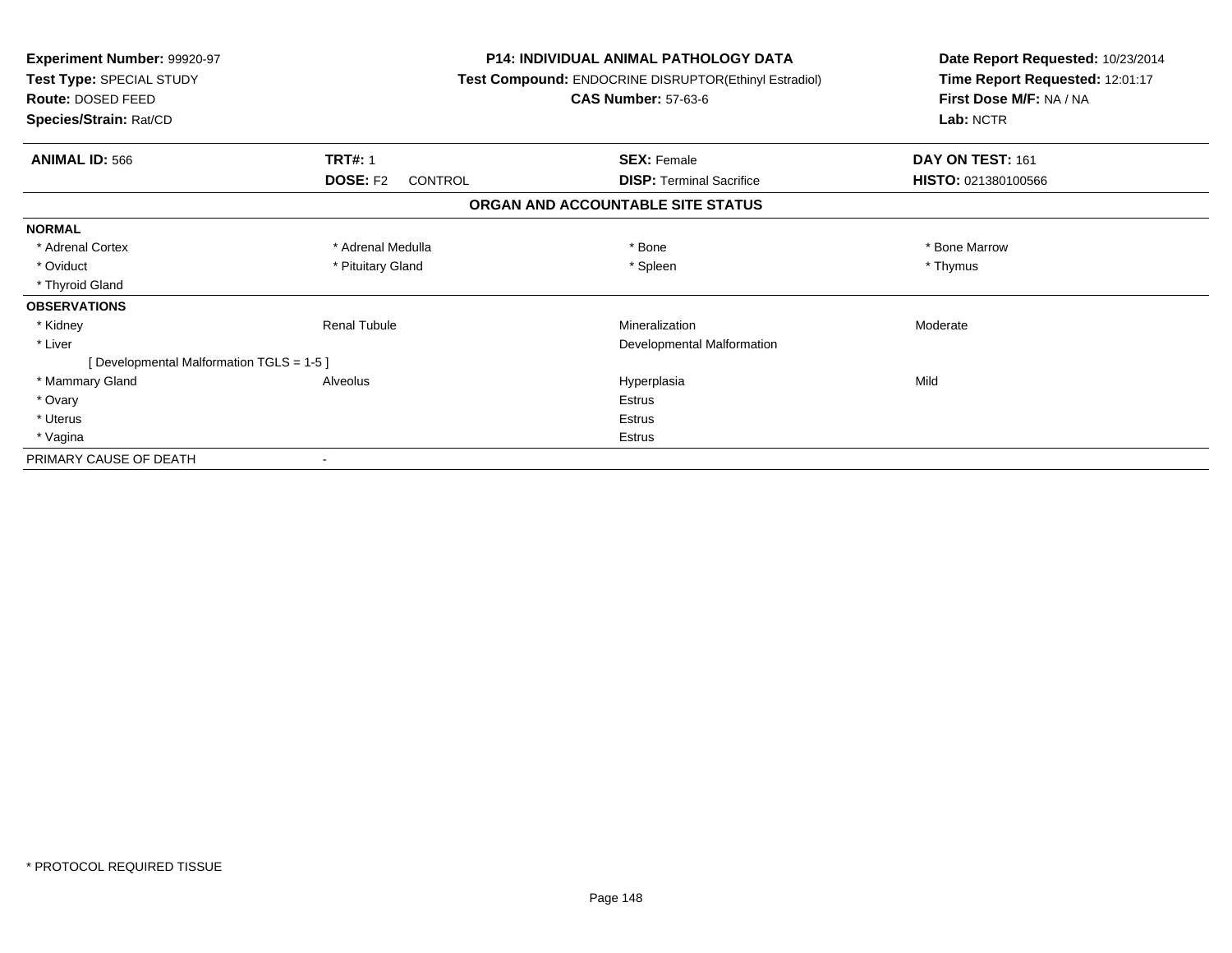| Experiment Number: 99920-97<br>Test Type: SPECIAL STUDY<br>Route: DOSED FEED<br>Species/Strain: Rat/CD |                                   | <b>P14: INDIVIDUAL ANIMAL PATHOLOGY DATA</b><br>Test Compound: ENDOCRINE DISRUPTOR(Ethinyl Estradiol)<br><b>CAS Number: 57-63-6</b> | Date Report Requested: 10/23/2014<br>Time Report Requested: 12:01:17<br>First Dose M/F: NA / NA<br>Lab: NCTR |
|--------------------------------------------------------------------------------------------------------|-----------------------------------|-------------------------------------------------------------------------------------------------------------------------------------|--------------------------------------------------------------------------------------------------------------|
| <b>ANIMAL ID: 567</b>                                                                                  | <b>TRT#: 1</b>                    | <b>SEX: Female</b>                                                                                                                  | DAY ON TEST: 161                                                                                             |
|                                                                                                        | <b>DOSE: F2</b><br><b>CONTROL</b> | <b>DISP: Terminal Sacrifice</b>                                                                                                     | HISTO: 021380100567                                                                                          |
|                                                                                                        |                                   | ORGAN AND ACCOUNTABLE SITE STATUS                                                                                                   |                                                                                                              |
| <b>NORMAL</b>                                                                                          |                                   |                                                                                                                                     |                                                                                                              |
| * Adrenal Cortex                                                                                       | * Adrenal Medulla                 | * Bone                                                                                                                              | * Bone Marrow                                                                                                |
| * Liver                                                                                                | * Oviduct                         | * Pituitary Gland                                                                                                                   | * Spleen                                                                                                     |
| * Thymus                                                                                               | * Thyroid Gland                   |                                                                                                                                     |                                                                                                              |
| <b>OBSERVATIONS</b>                                                                                    |                                   |                                                                                                                                     |                                                                                                              |
| * Kidney                                                                                               | Cortex                            | Cyst                                                                                                                                |                                                                                                              |
|                                                                                                        | <b>Renal Tubule</b>               | Mineralization                                                                                                                      | Moderate                                                                                                     |
| * Mammary Gland                                                                                        | Alveolus                          | Hyperplasia                                                                                                                         | Mild                                                                                                         |
| * Ovary                                                                                                |                                   | Proestrus                                                                                                                           |                                                                                                              |
| * Uterus                                                                                               |                                   | Proestrus                                                                                                                           |                                                                                                              |
| * Vagina                                                                                               |                                   | Proestrus                                                                                                                           |                                                                                                              |
| PRIMARY CAUSE OF DEATH                                                                                 |                                   |                                                                                                                                     |                                                                                                              |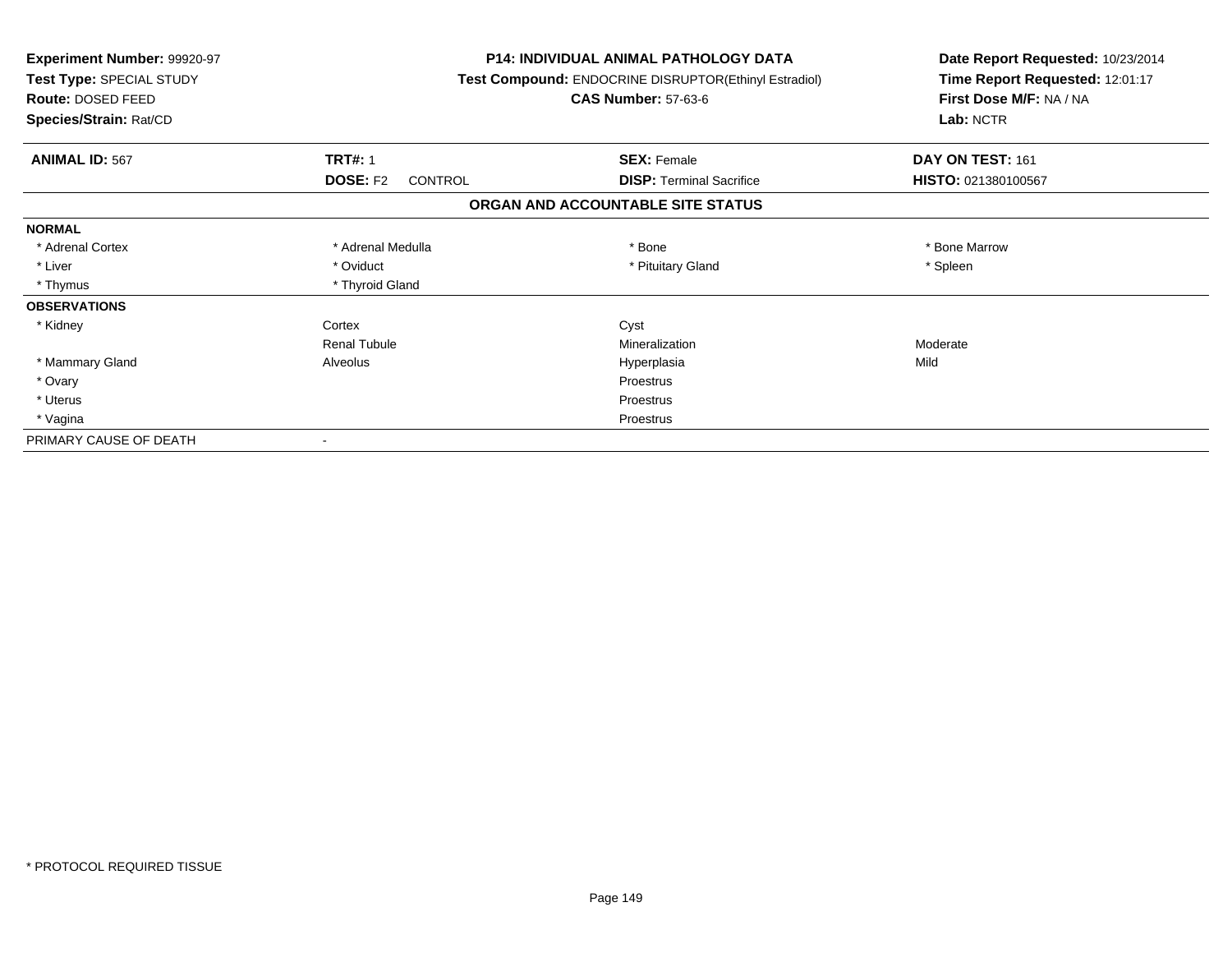| <b>Experiment Number: 99920-97</b><br>Test Type: SPECIAL STUDY<br>Route: DOSED FEED<br>Species/Strain: Rat/CD |                                   | <b>P14: INDIVIDUAL ANIMAL PATHOLOGY DATA</b><br>Test Compound: ENDOCRINE DISRUPTOR(Ethinyl Estradiol)<br><b>CAS Number: 57-63-6</b> | Date Report Requested: 10/23/2014<br>Time Report Requested: 12:01:17<br>First Dose M/F: NA / NA<br>Lab: NCTR |
|---------------------------------------------------------------------------------------------------------------|-----------------------------------|-------------------------------------------------------------------------------------------------------------------------------------|--------------------------------------------------------------------------------------------------------------|
| <b>ANIMAL ID: 568</b>                                                                                         | <b>TRT#: 1</b>                    | <b>SEX: Female</b>                                                                                                                  | DAY ON TEST: 161                                                                                             |
|                                                                                                               | <b>DOSE: F2</b><br><b>CONTROL</b> | <b>DISP: Terminal Sacrifice</b>                                                                                                     | HISTO: 021380100568                                                                                          |
|                                                                                                               |                                   | ORGAN AND ACCOUNTABLE SITE STATUS                                                                                                   |                                                                                                              |
| <b>NORMAL</b>                                                                                                 |                                   |                                                                                                                                     |                                                                                                              |
| * Adrenal Cortex                                                                                              | * Adrenal Medulla                 | * Bone                                                                                                                              | * Bone Marrow                                                                                                |
| * Liver                                                                                                       | * Oviduct                         | * Pituitary Gland                                                                                                                   | * Spleen                                                                                                     |
| * Thymus                                                                                                      | * Thyroid Gland                   |                                                                                                                                     |                                                                                                              |
| <b>OBSERVATIONS</b>                                                                                           |                                   |                                                                                                                                     |                                                                                                              |
| * Kidney                                                                                                      | <b>Renal Tubule</b>               | Mineralization                                                                                                                      | Moderate                                                                                                     |
| * Mammary Gland                                                                                               |                                   | Adenoma                                                                                                                             |                                                                                                              |
|                                                                                                               | Alveolus                          | Hyperplasia                                                                                                                         | Mild                                                                                                         |
|                                                                                                               | Lobules                           | Hyperplasia                                                                                                                         | Minimal                                                                                                      |
| [Adenoma TGLS = $1-9$ ]                                                                                       |                                   |                                                                                                                                     |                                                                                                              |
| * Ovary                                                                                                       |                                   | <b>Metestrus</b>                                                                                                                    |                                                                                                              |
| * Uterus                                                                                                      |                                   | <b>Metestrus</b>                                                                                                                    |                                                                                                              |
| * Vagina                                                                                                      |                                   | <b>Metestrus</b>                                                                                                                    |                                                                                                              |
| PRIMARY CAUSE OF DEATH                                                                                        |                                   |                                                                                                                                     |                                                                                                              |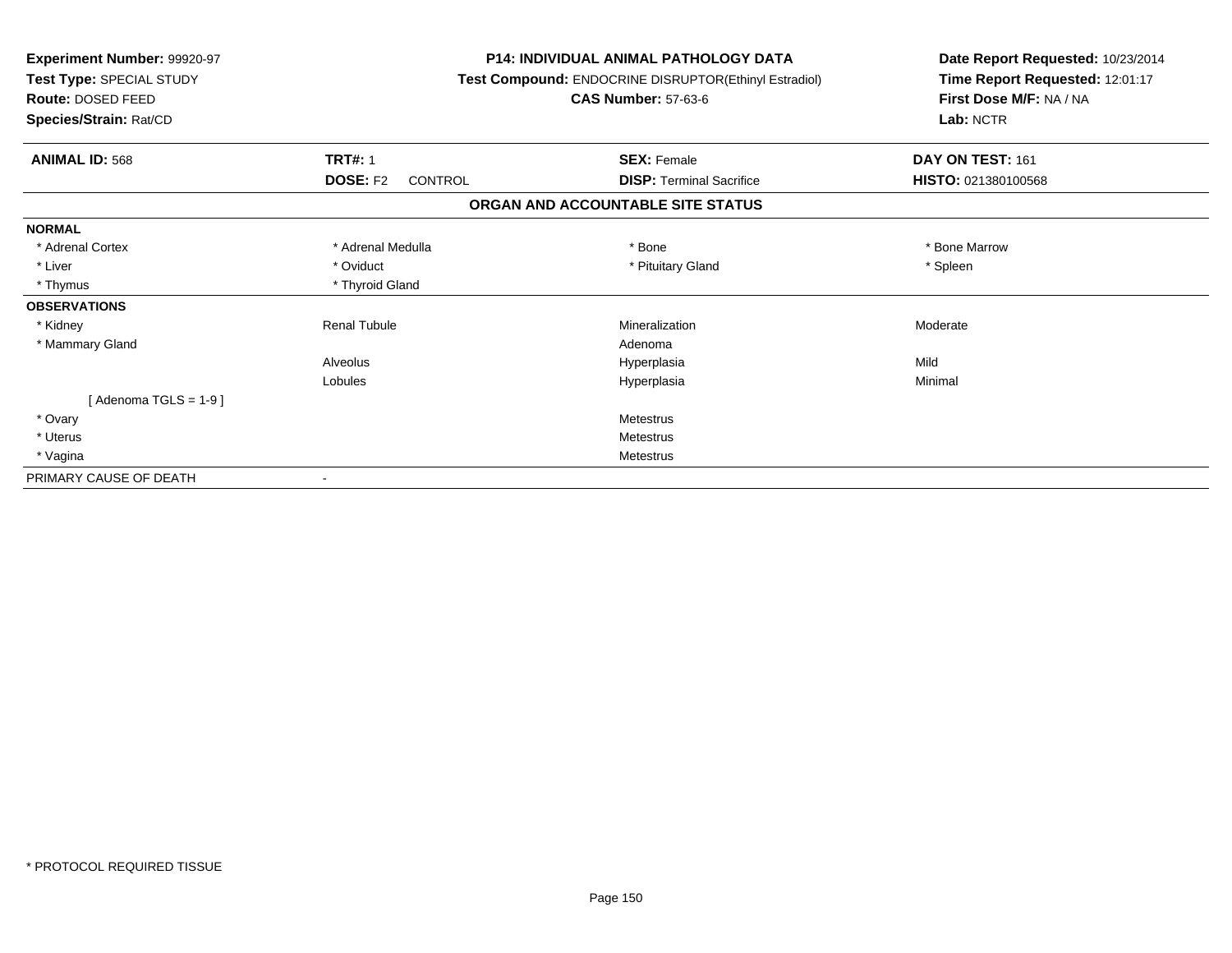| Experiment Number: 99920-97<br>Test Type: SPECIAL STUDY<br>Route: DOSED FEED<br>Species/Strain: Rat/CD |                            | <b>P14: INDIVIDUAL ANIMAL PATHOLOGY DATA</b><br>Test Compound: ENDOCRINE DISRUPTOR(Ethinyl Estradiol)<br><b>CAS Number: 57-63-6</b> | Date Report Requested: 10/23/2014<br>Time Report Requested: 12:01:17<br>First Dose M/F: NA / NA<br>Lab: NCTR |
|--------------------------------------------------------------------------------------------------------|----------------------------|-------------------------------------------------------------------------------------------------------------------------------------|--------------------------------------------------------------------------------------------------------------|
| <b>ANIMAL ID: 569</b>                                                                                  | <b>TRT#: 2</b>             | <b>SEX: Female</b>                                                                                                                  | DAY ON TEST: 161                                                                                             |
|                                                                                                        | <b>DOSE: F2</b><br>2.0 PPB | <b>DISP: Terminal Sacrifice</b>                                                                                                     | <b>HISTO: 021380100569</b>                                                                                   |
|                                                                                                        |                            | ORGAN AND ACCOUNTABLE SITE STATUS                                                                                                   |                                                                                                              |
| <b>NORMAL</b>                                                                                          |                            |                                                                                                                                     |                                                                                                              |
| * Kidney                                                                                               | * Mammary Gland            | * Oviduct                                                                                                                           |                                                                                                              |
| <b>OBSERVATIONS</b>                                                                                    |                            |                                                                                                                                     |                                                                                                              |
| * Ovary                                                                                                |                            | <b>Diestrus</b>                                                                                                                     |                                                                                                              |
| * Uterus                                                                                               |                            | <b>Diestrus</b>                                                                                                                     |                                                                                                              |
| * Vagina                                                                                               | Diestrus                   |                                                                                                                                     |                                                                                                              |
| PRIMARY CAUSE OF DEATH                                                                                 |                            |                                                                                                                                     |                                                                                                              |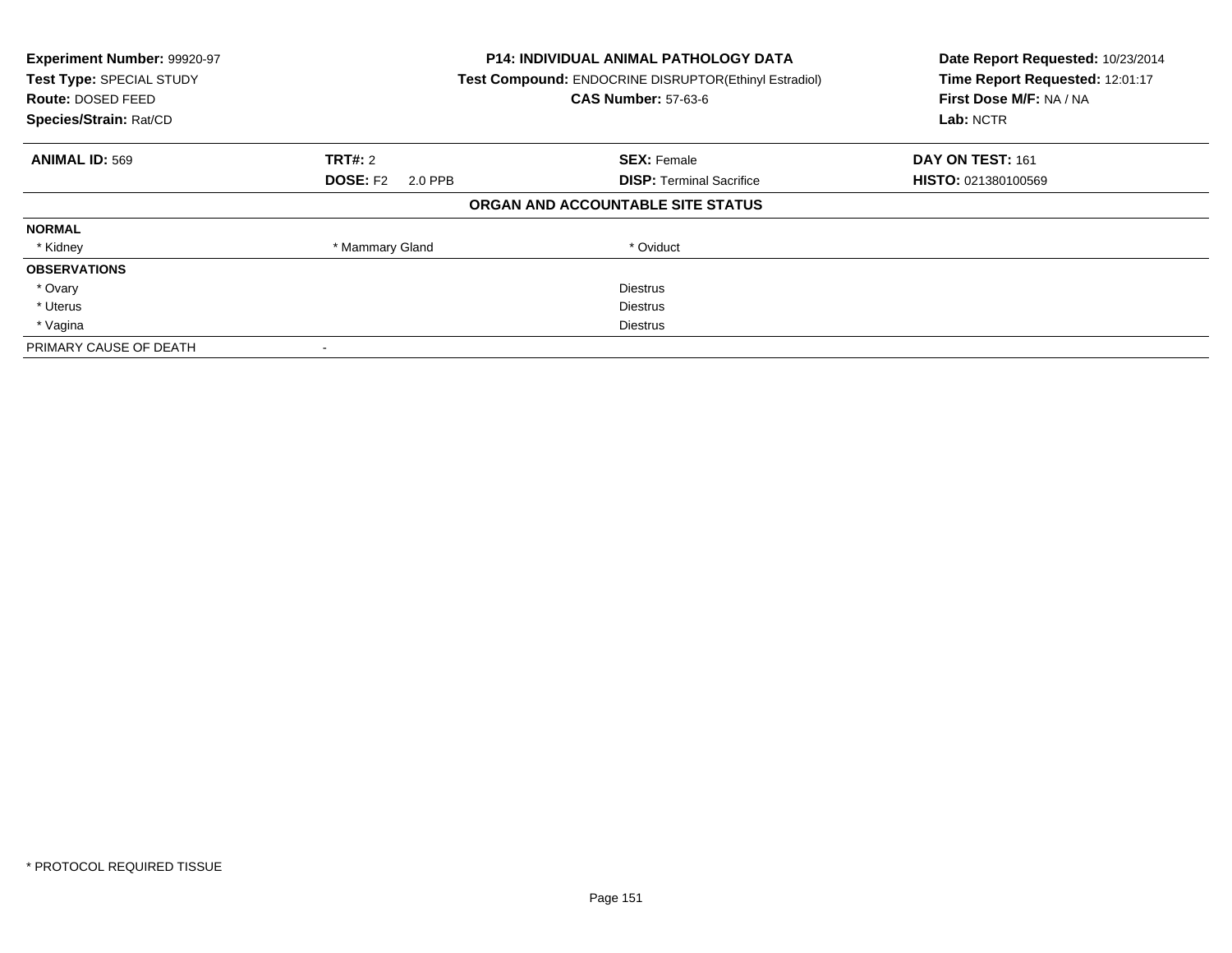| Experiment Number: 99920-97<br>Test Type: SPECIAL STUDY<br>Route: DOSED FEED<br>Species/Strain: Rat/CD |                            | <b>P14: INDIVIDUAL ANIMAL PATHOLOGY DATA</b><br>Test Compound: ENDOCRINE DISRUPTOR(Ethinyl Estradiol)<br><b>CAS Number: 57-63-6</b> | Date Report Requested: 10/23/2014<br>Time Report Requested: 12:01:17<br>First Dose M/F: NA / NA<br>Lab: NCTR |
|--------------------------------------------------------------------------------------------------------|----------------------------|-------------------------------------------------------------------------------------------------------------------------------------|--------------------------------------------------------------------------------------------------------------|
| <b>ANIMAL ID: 570</b>                                                                                  | <b>TRT#: 2</b>             | <b>SEX: Female</b>                                                                                                                  | DAY ON TEST: 161                                                                                             |
|                                                                                                        | <b>DOSE: F2</b><br>2.0 PPB | <b>DISP:</b> Terminal Sacrifice                                                                                                     | HISTO: 021380100570                                                                                          |
|                                                                                                        |                            | ORGAN AND ACCOUNTABLE SITE STATUS                                                                                                   |                                                                                                              |
| <b>NORMAL</b>                                                                                          |                            |                                                                                                                                     |                                                                                                              |
| * Mammary Gland                                                                                        | * Oviduct                  |                                                                                                                                     |                                                                                                              |
| <b>OBSERVATIONS</b>                                                                                    |                            |                                                                                                                                     |                                                                                                              |
| * Kidney                                                                                               | <b>Renal Tubule</b>        | Mineralization                                                                                                                      | Minimal                                                                                                      |
| * Ovary                                                                                                |                            | <b>Diestrus</b>                                                                                                                     |                                                                                                              |
| * Uterus                                                                                               |                            | Metestrus                                                                                                                           |                                                                                                              |
| * Vagina                                                                                               |                            | Metestrus                                                                                                                           |                                                                                                              |
| PRIMARY CAUSE OF DEATH                                                                                 |                            |                                                                                                                                     |                                                                                                              |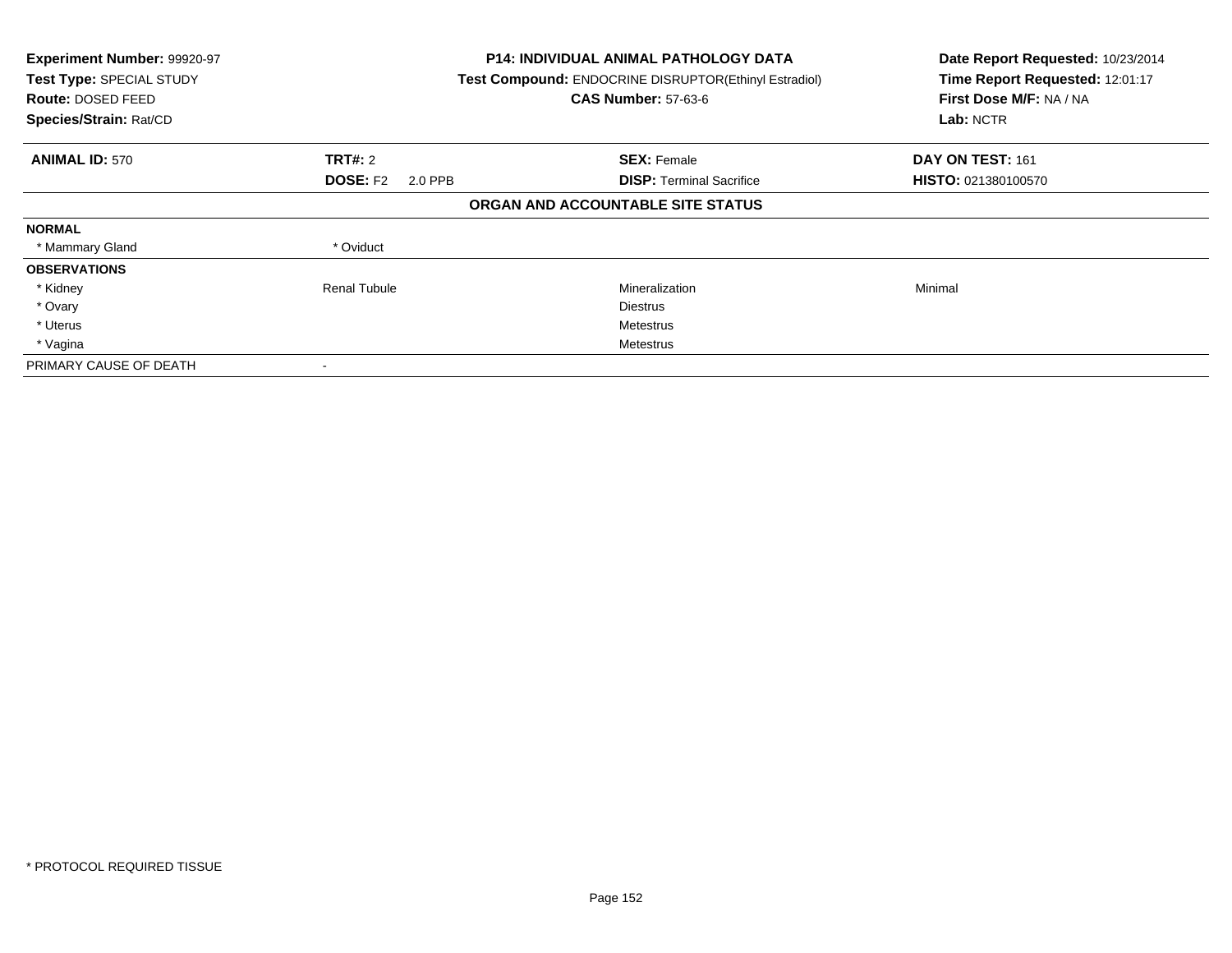| <b>Experiment Number: 99920-97</b><br>Test Type: SPECIAL STUDY<br>Route: DOSED FEED<br>Species/Strain: Rat/CD |                            | <b>P14: INDIVIDUAL ANIMAL PATHOLOGY DATA</b><br><b>Test Compound: ENDOCRINE DISRUPTOR(Ethinyl Estradiol)</b><br><b>CAS Number: 57-63-6</b> | Date Report Requested: 10/23/2014<br>Time Report Requested: 12:01:17<br>First Dose M/F: NA / NA<br>Lab: NCTR |
|---------------------------------------------------------------------------------------------------------------|----------------------------|--------------------------------------------------------------------------------------------------------------------------------------------|--------------------------------------------------------------------------------------------------------------|
| <b>ANIMAL ID: 571</b>                                                                                         | <b>TRT#: 2</b>             | <b>SEX: Female</b>                                                                                                                         | DAY ON TEST: 161                                                                                             |
|                                                                                                               | <b>DOSE: F2</b><br>2.0 PPB | <b>DISP:</b> Terminal Sacrifice                                                                                                            | HISTO: 021380100571                                                                                          |
|                                                                                                               |                            | ORGAN AND ACCOUNTABLE SITE STATUS                                                                                                          |                                                                                                              |
| <b>NORMAL</b>                                                                                                 |                            |                                                                                                                                            |                                                                                                              |
| * Oviduct                                                                                                     |                            |                                                                                                                                            |                                                                                                              |
| <b>OBSERVATIONS</b>                                                                                           |                            |                                                                                                                                            |                                                                                                              |
| * Kidney                                                                                                      | <b>Renal Tubule</b>        | Mineralization                                                                                                                             | Minimal                                                                                                      |
| * Mammary Gland                                                                                               | Alveolus                   | Hyperplasia                                                                                                                                | Minimal                                                                                                      |
|                                                                                                               | Lobules                    | Hyperplasia                                                                                                                                | Mild                                                                                                         |
| * Ovary                                                                                                       |                            | Proestrus                                                                                                                                  |                                                                                                              |
| * Uterus                                                                                                      |                            | Proestrus                                                                                                                                  |                                                                                                              |
| * Vagina                                                                                                      |                            | Proestrus                                                                                                                                  |                                                                                                              |
| PRIMARY CAUSE OF DEATH                                                                                        |                            |                                                                                                                                            |                                                                                                              |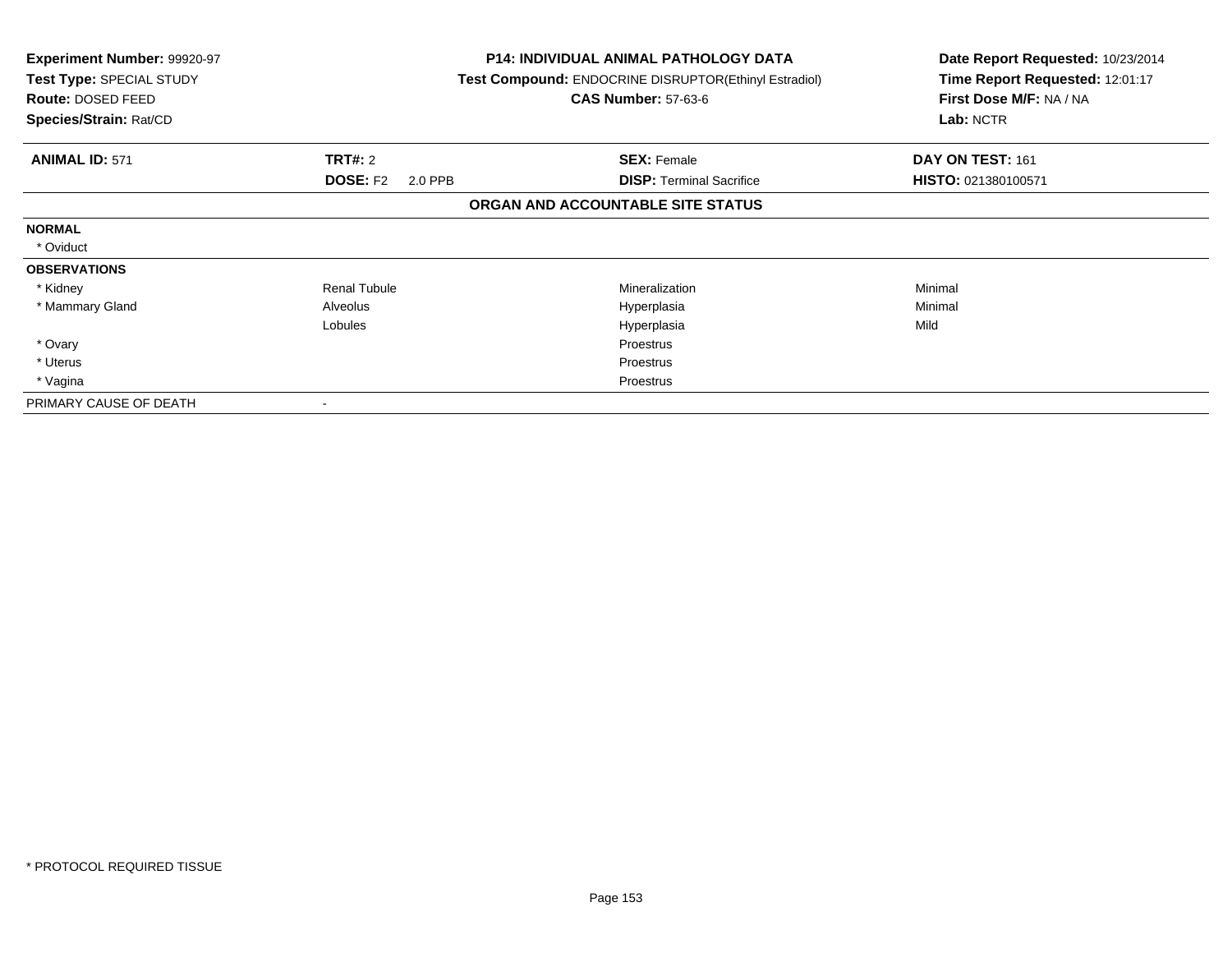| <b>Experiment Number: 99920-97</b><br>Test Type: SPECIAL STUDY<br><b>Route: DOSED FEED</b><br>Species/Strain: Rat/CD |                            | <b>P14: INDIVIDUAL ANIMAL PATHOLOGY DATA</b><br>Test Compound: ENDOCRINE DISRUPTOR(Ethinyl Estradiol)<br><b>CAS Number: 57-63-6</b> | Date Report Requested: 10/23/2014<br>Time Report Requested: 12:01:17<br>First Dose M/F: NA / NA<br>Lab: NCTR |
|----------------------------------------------------------------------------------------------------------------------|----------------------------|-------------------------------------------------------------------------------------------------------------------------------------|--------------------------------------------------------------------------------------------------------------|
| <b>ANIMAL ID: 572</b>                                                                                                | <b>TRT#: 2</b>             | <b>SEX: Female</b>                                                                                                                  | DAY ON TEST: 161                                                                                             |
|                                                                                                                      | <b>DOSE: F2</b><br>2.0 PPB | <b>DISP: Terminal Sacrifice</b>                                                                                                     | <b>HISTO: 021380100572</b>                                                                                   |
|                                                                                                                      |                            | ORGAN AND ACCOUNTABLE SITE STATUS                                                                                                   |                                                                                                              |
| <b>NORMAL</b>                                                                                                        |                            |                                                                                                                                     |                                                                                                              |
| * Oviduct                                                                                                            |                            |                                                                                                                                     |                                                                                                              |
| <b>OBSERVATIONS</b>                                                                                                  |                            |                                                                                                                                     |                                                                                                              |
| * Kidney                                                                                                             | <b>Renal Tubule</b>        | <b>Mineralization</b>                                                                                                               | Minimal                                                                                                      |
| * Mammary Gland                                                                                                      | Alveolus                   | Hyperplasia                                                                                                                         | Minimal                                                                                                      |
| * Ovary                                                                                                              |                            | <b>Proestrus</b>                                                                                                                    |                                                                                                              |
| * Uterus                                                                                                             |                            | Proestrus                                                                                                                           |                                                                                                              |
| * Vagina                                                                                                             |                            | Proestrus                                                                                                                           |                                                                                                              |
| PRIMARY CAUSE OF DEATH                                                                                               |                            |                                                                                                                                     |                                                                                                              |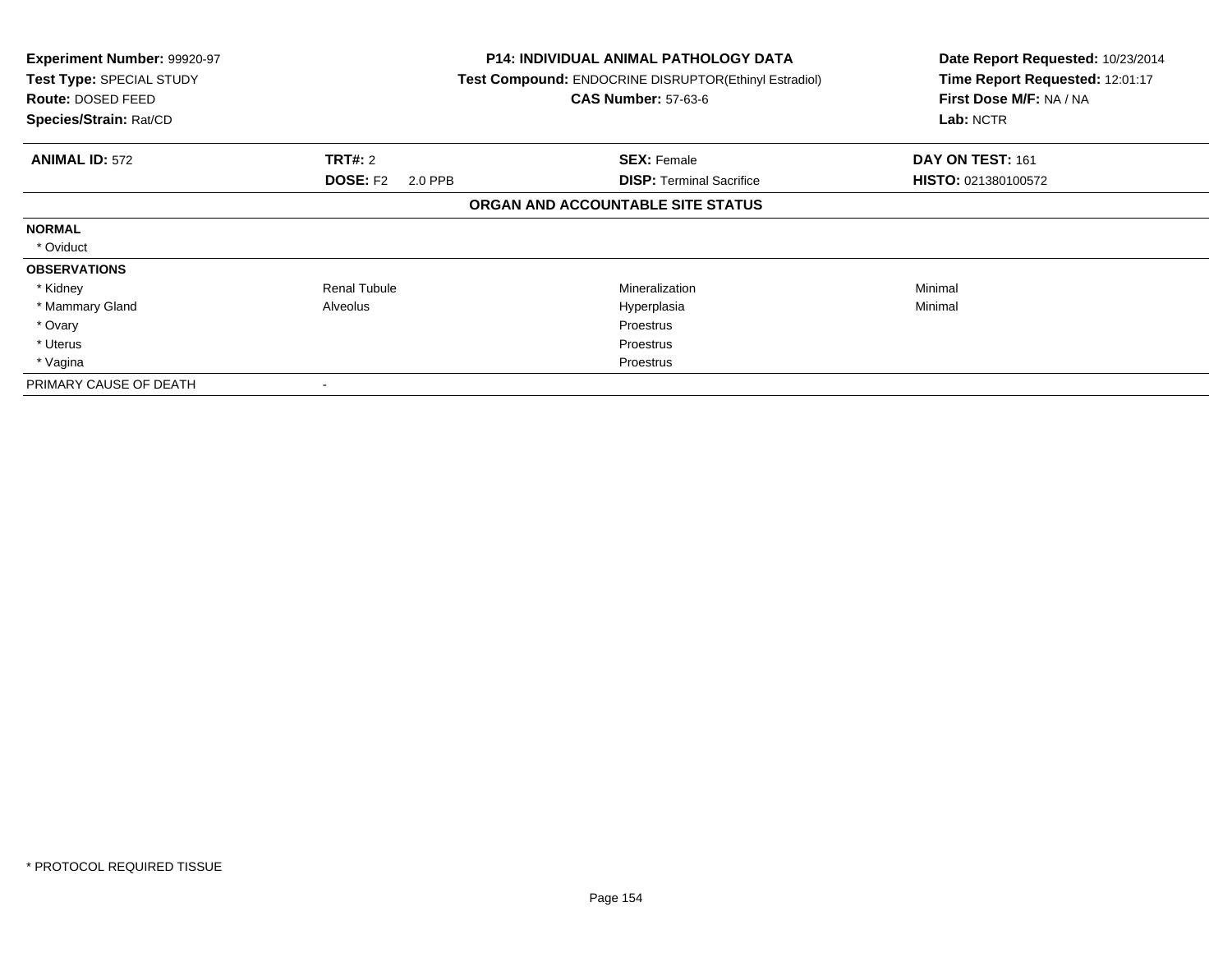| <b>Experiment Number: 99920-97</b><br>Test Type: SPECIAL STUDY<br><b>Route: DOSED FEED</b><br>Species/Strain: Rat/CD |                           | <b>P14: INDIVIDUAL ANIMAL PATHOLOGY DATA</b><br>Test Compound: ENDOCRINE DISRUPTOR(Ethinyl Estradiol)<br><b>CAS Number: 57-63-6</b> | Date Report Requested: 10/23/2014<br>Time Report Requested: 12:01:17<br>First Dose M/F: NA / NA<br>Lab: NCTR |
|----------------------------------------------------------------------------------------------------------------------|---------------------------|-------------------------------------------------------------------------------------------------------------------------------------|--------------------------------------------------------------------------------------------------------------|
| <b>ANIMAL ID: 573</b>                                                                                                | TRT#: 3                   | <b>SEX: Female</b>                                                                                                                  | DAY ON TEST: 161                                                                                             |
|                                                                                                                      | <b>DOSE: F2</b><br>10 PPB | <b>DISP: Terminal Sacrifice</b>                                                                                                     | <b>HISTO: 021380100573</b>                                                                                   |
|                                                                                                                      |                           | ORGAN AND ACCOUNTABLE SITE STATUS                                                                                                   |                                                                                                              |
| <b>NORMAL</b>                                                                                                        |                           |                                                                                                                                     |                                                                                                              |
| * Oviduct                                                                                                            |                           |                                                                                                                                     |                                                                                                              |
| <b>OBSERVATIONS</b>                                                                                                  |                           |                                                                                                                                     |                                                                                                              |
| * Kidney                                                                                                             | <b>Renal Tubule</b>       | <b>Mineralization</b>                                                                                                               | Minimal                                                                                                      |
| * Mammary Gland                                                                                                      | Alveolus                  | Hyperplasia                                                                                                                         | Mild                                                                                                         |
| * Ovary                                                                                                              |                           | <b>Diestrus</b>                                                                                                                     |                                                                                                              |
| * Uterus                                                                                                             |                           | <b>Diestrus</b>                                                                                                                     |                                                                                                              |
| * Vagina                                                                                                             |                           | <b>Diestrus</b>                                                                                                                     |                                                                                                              |
| PRIMARY CAUSE OF DEATH                                                                                               |                           |                                                                                                                                     |                                                                                                              |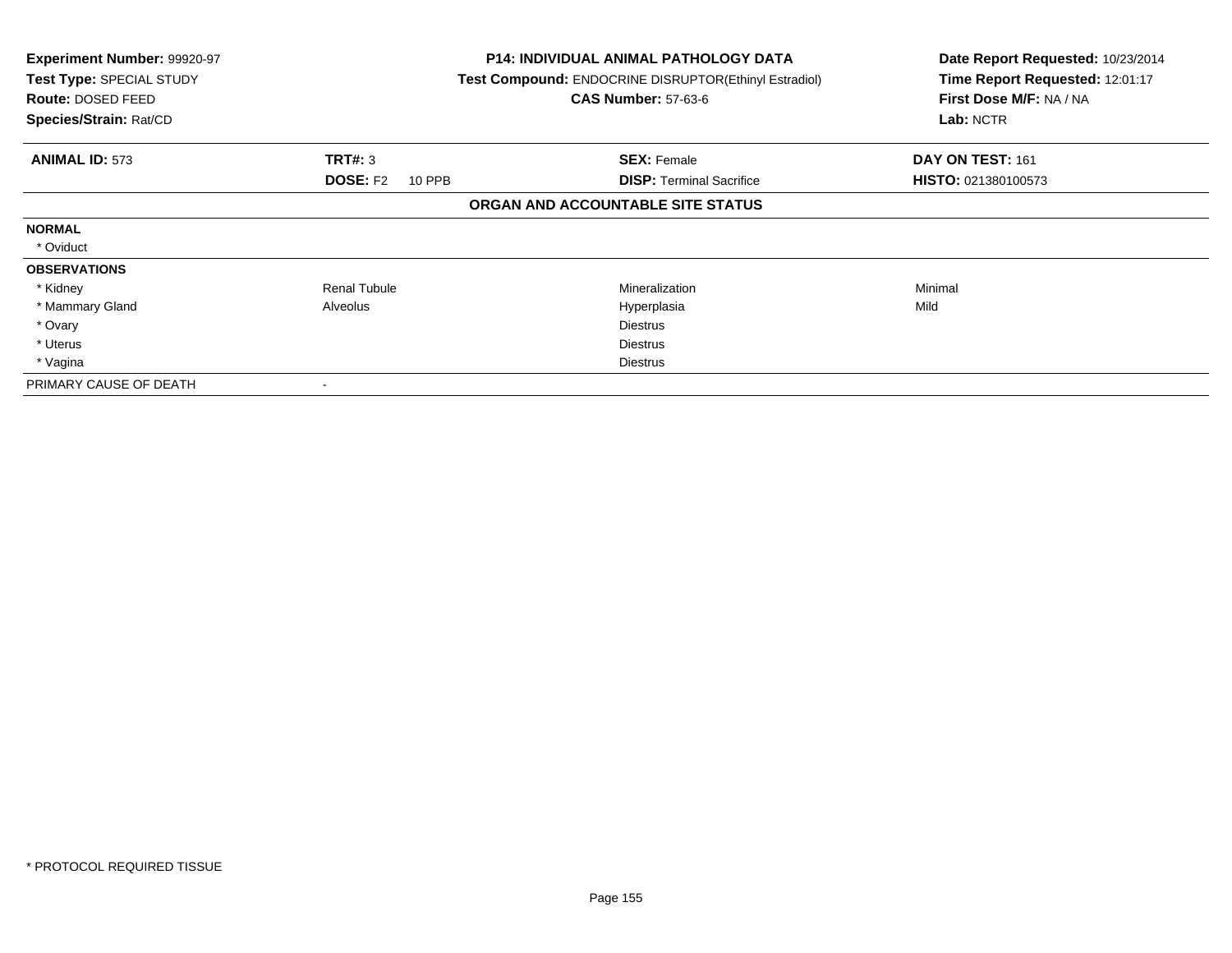| Experiment Number: 99920-97<br>Test Type: SPECIAL STUDY<br>Route: DOSED FEED<br>Species/Strain: Rat/CD |                           | <b>P14: INDIVIDUAL ANIMAL PATHOLOGY DATA</b><br>Test Compound: ENDOCRINE DISRUPTOR(Ethinyl Estradiol)<br><b>CAS Number: 57-63-6</b> | Date Report Requested: 10/23/2014<br>Time Report Requested: 12:01:17<br>First Dose M/F: NA / NA<br>Lab: NCTR |
|--------------------------------------------------------------------------------------------------------|---------------------------|-------------------------------------------------------------------------------------------------------------------------------------|--------------------------------------------------------------------------------------------------------------|
| <b>ANIMAL ID: 574</b>                                                                                  | TRT#: 3                   | <b>SEX: Female</b>                                                                                                                  | DAY ON TEST: 161                                                                                             |
|                                                                                                        | <b>DOSE: F2</b><br>10 PPB | <b>DISP:</b> Terminal Sacrifice                                                                                                     | HISTO: 021380100574                                                                                          |
|                                                                                                        |                           | ORGAN AND ACCOUNTABLE SITE STATUS                                                                                                   |                                                                                                              |
| <b>NORMAL</b>                                                                                          |                           |                                                                                                                                     |                                                                                                              |
| * Oviduct                                                                                              |                           |                                                                                                                                     |                                                                                                              |
| <b>OBSERVATIONS</b>                                                                                    |                           |                                                                                                                                     |                                                                                                              |
| * Kidney                                                                                               | <b>Renal Tubule</b>       | Mineralization                                                                                                                      | Mild                                                                                                         |
| * Mammary Gland                                                                                        | Lobules                   | Hyperplasia                                                                                                                         | Mild                                                                                                         |
| * Ovary                                                                                                |                           | <b>Diestrus</b>                                                                                                                     |                                                                                                              |
| * Uterus                                                                                               |                           | Diestrus                                                                                                                            |                                                                                                              |
| * Vagina                                                                                               |                           | Metestrus                                                                                                                           |                                                                                                              |
| PRIMARY CAUSE OF DEATH                                                                                 |                           |                                                                                                                                     |                                                                                                              |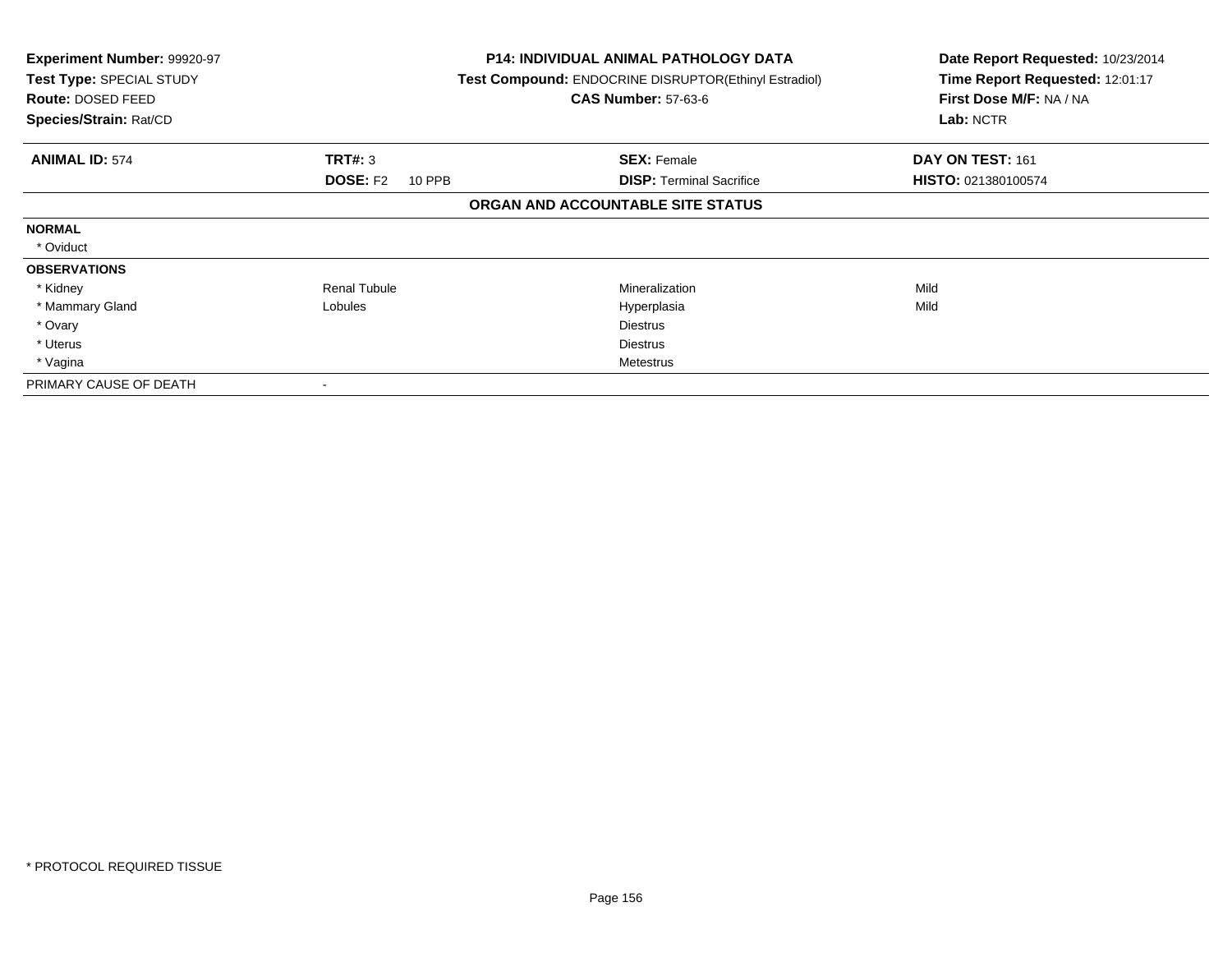| <b>Experiment Number: 99920-97</b><br>Test Type: SPECIAL STUDY<br>Route: DOSED FEED<br>Species/Strain: Rat/CD |                           | <b>P14: INDIVIDUAL ANIMAL PATHOLOGY DATA</b><br><b>Test Compound: ENDOCRINE DISRUPTOR(Ethinyl Estradiol)</b><br><b>CAS Number: 57-63-6</b> | Date Report Requested: 10/23/2014<br>Time Report Requested: 12:01:17<br>First Dose M/F: NA / NA<br>Lab: NCTR |
|---------------------------------------------------------------------------------------------------------------|---------------------------|--------------------------------------------------------------------------------------------------------------------------------------------|--------------------------------------------------------------------------------------------------------------|
| <b>ANIMAL ID: 575</b>                                                                                         | TRT#: 3                   | <b>SEX: Female</b>                                                                                                                         | DAY ON TEST: 161                                                                                             |
|                                                                                                               | <b>DOSE: F2</b><br>10 PPB | <b>DISP:</b> Terminal Sacrifice                                                                                                            | HISTO: 021380100575                                                                                          |
|                                                                                                               |                           | ORGAN AND ACCOUNTABLE SITE STATUS                                                                                                          |                                                                                                              |
| <b>NORMAL</b>                                                                                                 |                           |                                                                                                                                            |                                                                                                              |
| * Oviduct                                                                                                     |                           |                                                                                                                                            |                                                                                                              |
| <b>OBSERVATIONS</b>                                                                                           |                           |                                                                                                                                            |                                                                                                              |
| * Kidney                                                                                                      | <b>Renal Tubule</b>       | <b>Mineralization</b>                                                                                                                      | Minimal                                                                                                      |
| * Mammary Gland                                                                                               | Alveolus                  | Hyperplasia                                                                                                                                | Minimal                                                                                                      |
|                                                                                                               | Lobules                   | Hyperplasia                                                                                                                                | Minimal                                                                                                      |
| * Ovary                                                                                                       |                           | <b>Diestrus</b>                                                                                                                            |                                                                                                              |
| * Uterus                                                                                                      |                           | <b>Diestrus</b>                                                                                                                            |                                                                                                              |
| * Vagina                                                                                                      |                           | <b>Diestrus</b>                                                                                                                            |                                                                                                              |
| PRIMARY CAUSE OF DEATH                                                                                        |                           |                                                                                                                                            |                                                                                                              |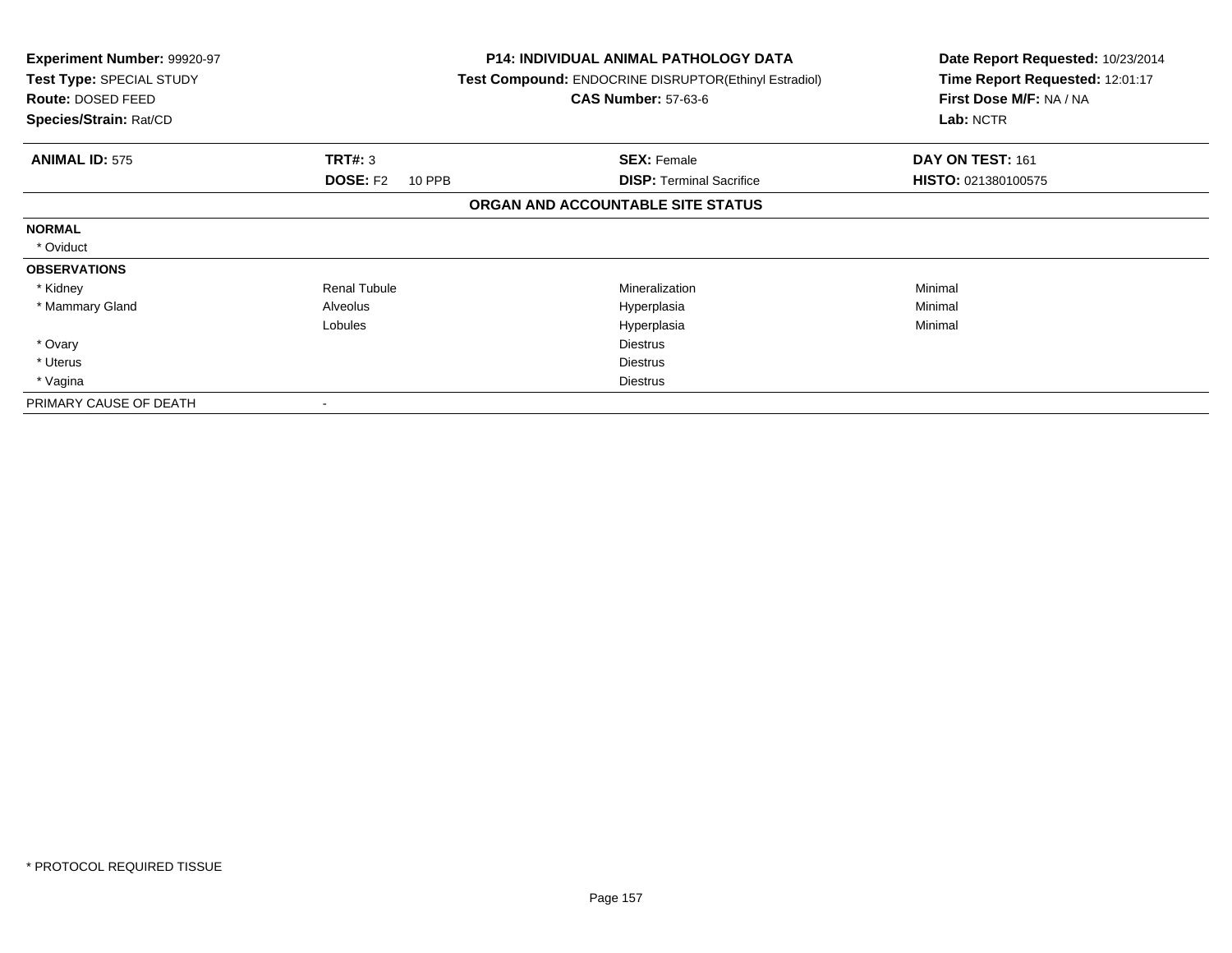| <b>Experiment Number: 99920-97</b><br>Test Type: SPECIAL STUDY<br>Route: DOSED FEED<br>Species/Strain: Rat/CD |                                  | <b>P14: INDIVIDUAL ANIMAL PATHOLOGY DATA</b><br>Test Compound: ENDOCRINE DISRUPTOR(Ethinyl Estradiol)<br><b>CAS Number: 57-63-6</b> | Date Report Requested: 10/23/2014<br>Time Report Requested: 12:01:17<br>First Dose M/F: NA / NA<br>Lab: NCTR |
|---------------------------------------------------------------------------------------------------------------|----------------------------------|-------------------------------------------------------------------------------------------------------------------------------------|--------------------------------------------------------------------------------------------------------------|
| <b>ANIMAL ID: 576</b>                                                                                         | TRT#: 3                          | <b>SEX: Female</b>                                                                                                                  | DAY ON TEST: 161                                                                                             |
|                                                                                                               | <b>DOSE: F2</b><br><b>10 PPB</b> | <b>DISP: Terminal Sacrifice</b>                                                                                                     | HISTO: 021380100576                                                                                          |
|                                                                                                               |                                  | ORGAN AND ACCOUNTABLE SITE STATUS                                                                                                   |                                                                                                              |
| <b>NORMAL</b>                                                                                                 |                                  |                                                                                                                                     |                                                                                                              |
| * Kidney                                                                                                      | * Oviduct                        |                                                                                                                                     |                                                                                                              |
| <b>OBSERVATIONS</b>                                                                                           |                                  |                                                                                                                                     |                                                                                                              |
| * Clitoral Gland                                                                                              |                                  | Distended                                                                                                                           |                                                                                                              |
|                                                                                                               |                                  | Inflammation                                                                                                                        | Chronic Active, Mild                                                                                         |
| [Distended TGLS = $1-9$ ]<br>[Inflammation TGLS = $1-9$ ]                                                     |                                  |                                                                                                                                     |                                                                                                              |
| * Mammary Gland                                                                                               | Alveolus                         | Hyperplasia                                                                                                                         | Mild                                                                                                         |
|                                                                                                               | <b>Lobules</b>                   | Hyperplasia                                                                                                                         | Mild                                                                                                         |
| * Ovary                                                                                                       |                                  | Proestrus                                                                                                                           |                                                                                                              |
| * Uterus                                                                                                      |                                  | Proestrus                                                                                                                           |                                                                                                              |
| * Vagina                                                                                                      |                                  | Proestrus                                                                                                                           |                                                                                                              |
| PRIMARY CAUSE OF DEATH                                                                                        |                                  |                                                                                                                                     |                                                                                                              |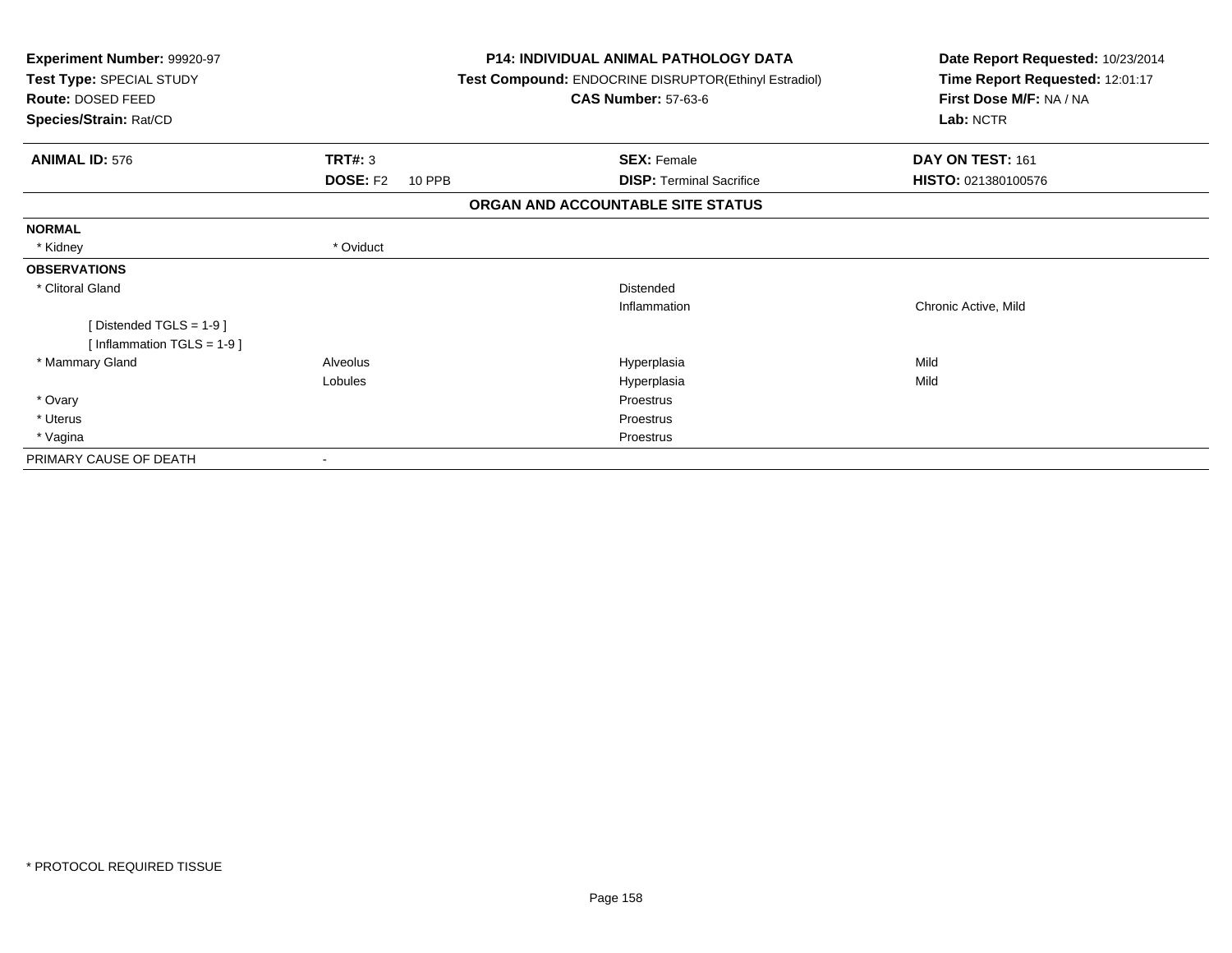| <b>Experiment Number: 99920-97</b><br>Test Type: SPECIAL STUDY<br>Route: DOSED FEED<br>Species/Strain: Rat/CD |                           | <b>P14: INDIVIDUAL ANIMAL PATHOLOGY DATA</b><br><b>Test Compound: ENDOCRINE DISRUPTOR(Ethinyl Estradiol)</b><br><b>CAS Number: 57-63-6</b> | Date Report Requested: 10/23/2014<br>Time Report Requested: 12:01:17<br>First Dose M/F: NA / NA<br>Lab: NCTR |
|---------------------------------------------------------------------------------------------------------------|---------------------------|--------------------------------------------------------------------------------------------------------------------------------------------|--------------------------------------------------------------------------------------------------------------|
| <b>ANIMAL ID: 577</b>                                                                                         | <b>TRT#: 3</b>            | <b>SEX: Female</b>                                                                                                                         | DAY ON TEST: 161                                                                                             |
|                                                                                                               | <b>DOSE: F2</b><br>10 PPB | <b>DISP:</b> Terminal Sacrifice                                                                                                            | HISTO: 021380100577                                                                                          |
|                                                                                                               |                           | ORGAN AND ACCOUNTABLE SITE STATUS                                                                                                          |                                                                                                              |
| <b>NORMAL</b>                                                                                                 |                           |                                                                                                                                            |                                                                                                              |
| * Oviduct                                                                                                     |                           |                                                                                                                                            |                                                                                                              |
| <b>OBSERVATIONS</b>                                                                                           |                           |                                                                                                                                            |                                                                                                              |
| * Kidney                                                                                                      | <b>Renal Tubule</b>       | Mineralization                                                                                                                             | Mild                                                                                                         |
| * Mammary Gland                                                                                               | Alveolus                  | Hyperplasia                                                                                                                                | Mild                                                                                                         |
|                                                                                                               | Lobules                   | Hyperplasia                                                                                                                                | Minimal                                                                                                      |
| * Ovary                                                                                                       |                           | Estrus                                                                                                                                     |                                                                                                              |
| * Uterus                                                                                                      |                           | Estrus                                                                                                                                     |                                                                                                              |
| * Vagina                                                                                                      |                           | Estrus                                                                                                                                     |                                                                                                              |
| PRIMARY CAUSE OF DEATH                                                                                        |                           |                                                                                                                                            |                                                                                                              |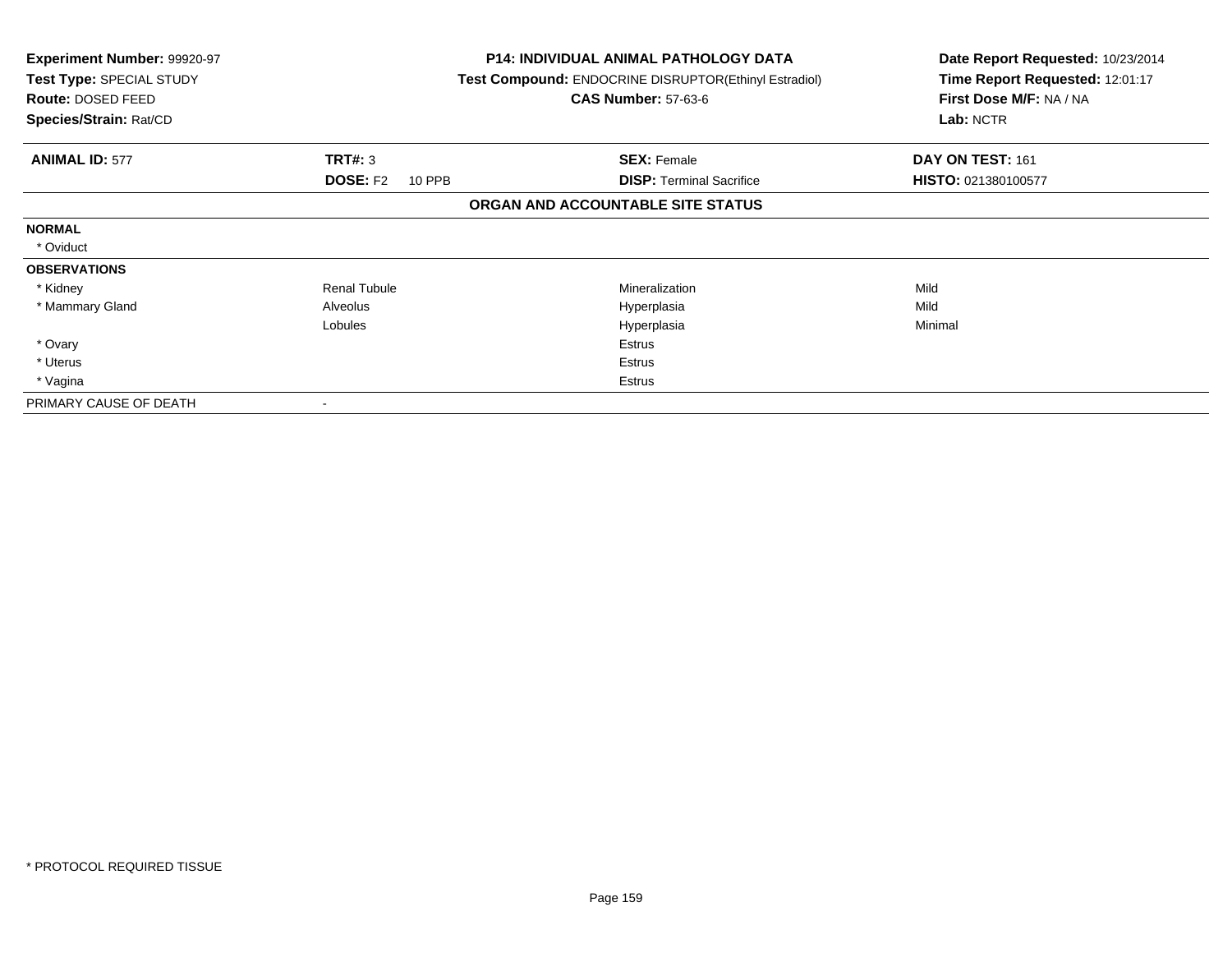| Experiment Number: 99920-97<br>Test Type: SPECIAL STUDY<br>Route: DOSED FEED<br>Species/Strain: Rat/CD |                           | <b>P14: INDIVIDUAL ANIMAL PATHOLOGY DATA</b><br><b>Test Compound: ENDOCRINE DISRUPTOR(Ethinyl Estradiol)</b><br><b>CAS Number: 57-63-6</b> | Date Report Requested: 10/23/2014<br>Time Report Requested: 12:01:17<br>First Dose M/F: NA / NA<br>Lab: NCTR |
|--------------------------------------------------------------------------------------------------------|---------------------------|--------------------------------------------------------------------------------------------------------------------------------------------|--------------------------------------------------------------------------------------------------------------|
| <b>ANIMAL ID: 578</b>                                                                                  | TRT#: 3                   | <b>SEX: Female</b>                                                                                                                         | DAY ON TEST: 161                                                                                             |
|                                                                                                        | <b>DOSE: F2</b><br>10 PPB | <b>DISP:</b> Terminal Sacrifice                                                                                                            | <b>HISTO: 021380100578</b>                                                                                   |
|                                                                                                        |                           | ORGAN AND ACCOUNTABLE SITE STATUS                                                                                                          |                                                                                                              |
| <b>NORMAL</b>                                                                                          |                           |                                                                                                                                            |                                                                                                              |
| * Kidney                                                                                               | * Mammary Gland           | * Oviduct                                                                                                                                  |                                                                                                              |
| <b>OBSERVATIONS</b>                                                                                    |                           |                                                                                                                                            |                                                                                                              |
| * Ovary                                                                                                |                           | Estrus                                                                                                                                     |                                                                                                              |
| * Uterus                                                                                               |                           | Estrus                                                                                                                                     |                                                                                                              |
| * Vagina                                                                                               |                           | Estrus                                                                                                                                     |                                                                                                              |
| PRIMARY CAUSE OF DEATH                                                                                 |                           |                                                                                                                                            |                                                                                                              |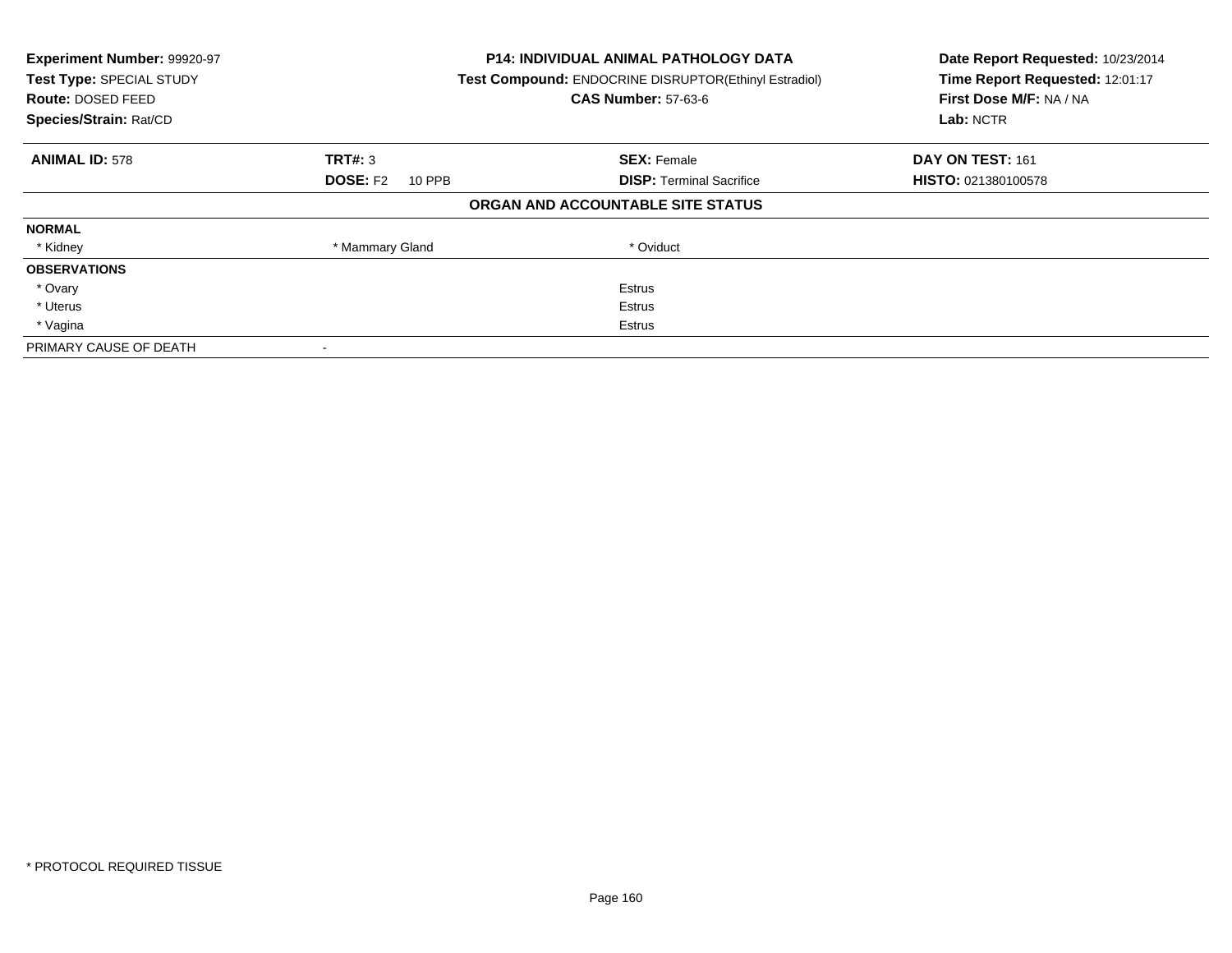| Experiment Number: 99920-97<br>Test Type: SPECIAL STUDY<br><b>Route: DOSED FEED</b><br>Species/Strain: Rat/CD |                           | <b>P14: INDIVIDUAL ANIMAL PATHOLOGY DATA</b><br>Test Compound: ENDOCRINE DISRUPTOR(Ethinyl Estradiol)<br><b>CAS Number: 57-63-6</b> | Date Report Requested: 10/23/2014<br>Time Report Requested: 12:01:17<br>First Dose M/F: NA / NA<br>Lab: NCTR |
|---------------------------------------------------------------------------------------------------------------|---------------------------|-------------------------------------------------------------------------------------------------------------------------------------|--------------------------------------------------------------------------------------------------------------|
| <b>ANIMAL ID: 579</b>                                                                                         | TRT#: 3                   | <b>SEX: Female</b>                                                                                                                  | DAY ON TEST: 161                                                                                             |
|                                                                                                               | <b>DOSE: F2</b><br>10 PPB | <b>DISP:</b> Terminal Sacrifice                                                                                                     | <b>HISTO: 021380100579</b>                                                                                   |
|                                                                                                               |                           | ORGAN AND ACCOUNTABLE SITE STATUS                                                                                                   |                                                                                                              |
| <b>NORMAL</b>                                                                                                 |                           |                                                                                                                                     |                                                                                                              |
| * Mammary Gland                                                                                               | * Oviduct                 |                                                                                                                                     |                                                                                                              |
| <b>OBSERVATIONS</b>                                                                                           |                           |                                                                                                                                     |                                                                                                              |
| * Kidney                                                                                                      | <b>Renal Tubule</b>       | Mineralization                                                                                                                      | Minimal                                                                                                      |
| * Ovary                                                                                                       |                           | Estrus                                                                                                                              |                                                                                                              |
| * Uterus                                                                                                      |                           | Estrus                                                                                                                              |                                                                                                              |
| * Vagina                                                                                                      |                           | Estrus                                                                                                                              |                                                                                                              |
| PRIMARY CAUSE OF DEATH                                                                                        |                           |                                                                                                                                     |                                                                                                              |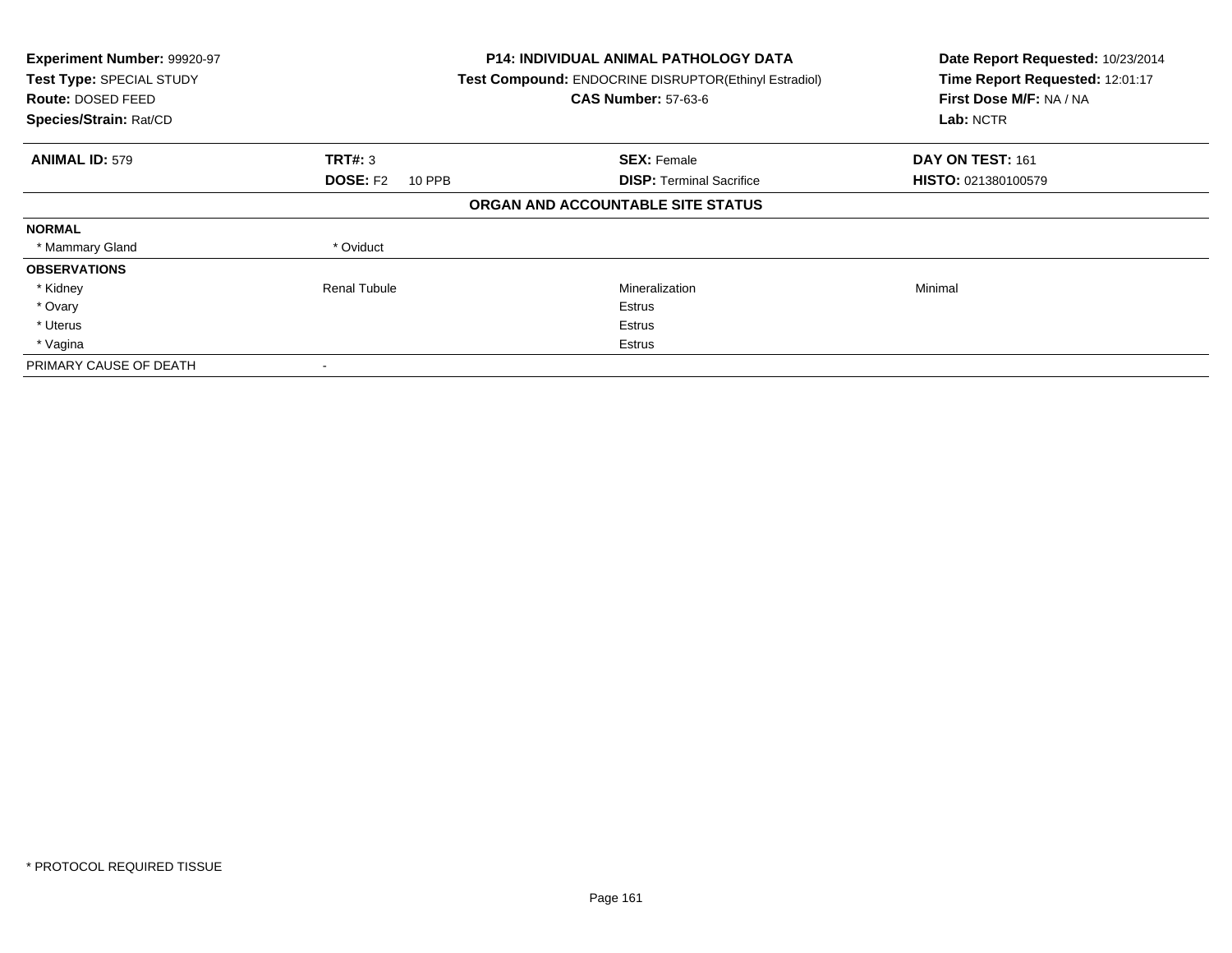| <b>Experiment Number: 99920-97</b><br>Test Type: SPECIAL STUDY<br>Route: DOSED FEED |                           | <b>P14: INDIVIDUAL ANIMAL PATHOLOGY DATA</b><br>Test Compound: ENDOCRINE DISRUPTOR(Ethinyl Estradiol)<br><b>CAS Number: 57-63-6</b> | Date Report Requested: 10/23/2014<br>Time Report Requested: 12:01:17<br>First Dose M/F: NA / NA |
|-------------------------------------------------------------------------------------|---------------------------|-------------------------------------------------------------------------------------------------------------------------------------|-------------------------------------------------------------------------------------------------|
| Species/Strain: Rat/CD                                                              |                           |                                                                                                                                     | Lab: NCTR                                                                                       |
| <b>ANIMAL ID: 580</b>                                                               | TRT#: 3                   | <b>SEX: Female</b>                                                                                                                  | DAY ON TEST: 161                                                                                |
|                                                                                     | <b>DOSE: F2</b><br>10 PPB | <b>DISP: Terminal Sacrifice</b>                                                                                                     | HISTO: 021380100580                                                                             |
|                                                                                     |                           | ORGAN AND ACCOUNTABLE SITE STATUS                                                                                                   |                                                                                                 |
| <b>NORMAL</b>                                                                       |                           |                                                                                                                                     |                                                                                                 |
| * Mammary Gland                                                                     | * Oviduct                 |                                                                                                                                     |                                                                                                 |
| <b>OBSERVATIONS</b>                                                                 |                           |                                                                                                                                     |                                                                                                 |
| * Kidney                                                                            | Cortex                    | Cyst                                                                                                                                |                                                                                                 |
|                                                                                     | <b>Renal Tubule</b>       | Mineralization                                                                                                                      | Moderate                                                                                        |
| [ Cyst TGLS = $1,3-4$ ]                                                             |                           |                                                                                                                                     |                                                                                                 |
| * Ovary                                                                             |                           | Proestrus                                                                                                                           |                                                                                                 |
| * Uterus                                                                            |                           | Proestrus                                                                                                                           |                                                                                                 |
| Note: TGL 2 is normal proestrus                                                     |                           |                                                                                                                                     |                                                                                                 |
| Note: TGL 2 - NCL                                                                   |                           |                                                                                                                                     |                                                                                                 |
| * Vagina                                                                            |                           | Proestrus                                                                                                                           |                                                                                                 |
| PRIMARY CAUSE OF DEATH                                                              |                           |                                                                                                                                     |                                                                                                 |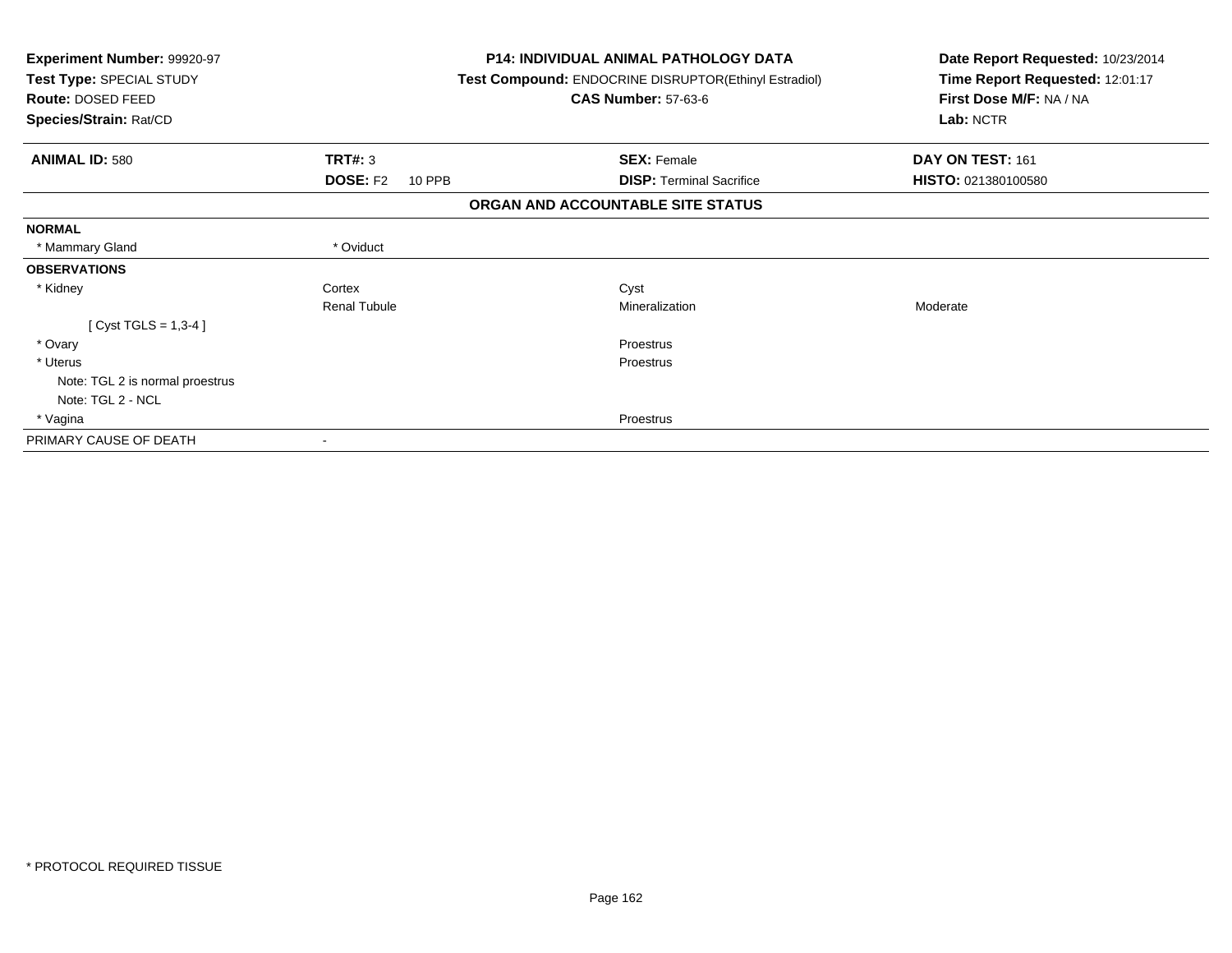| Experiment Number: 99920-97<br>Test Type: SPECIAL STUDY<br>Route: DOSED FEED<br>Species/Strain: Rat/CD |                                  | <b>P14: INDIVIDUAL ANIMAL PATHOLOGY DATA</b><br>Test Compound: ENDOCRINE DISRUPTOR(Ethinyl Estradiol)<br><b>CAS Number: 57-63-6</b> | Date Report Requested: 10/23/2014<br>Time Report Requested: 12:01:17<br>First Dose M/F: NA / NA<br>Lab: NCTR |
|--------------------------------------------------------------------------------------------------------|----------------------------------|-------------------------------------------------------------------------------------------------------------------------------------|--------------------------------------------------------------------------------------------------------------|
| <b>ANIMAL ID: 581</b>                                                                                  | TRT#: 3                          | <b>SEX: Female</b>                                                                                                                  | DAY ON TEST: 161                                                                                             |
|                                                                                                        | <b>DOSE: F2</b><br><b>10 PPB</b> | <b>DISP:</b> Terminal Sacrifice                                                                                                     | HISTO: 021380100581                                                                                          |
|                                                                                                        |                                  | ORGAN AND ACCOUNTABLE SITE STATUS                                                                                                   |                                                                                                              |
| <b>NORMAL</b>                                                                                          |                                  |                                                                                                                                     |                                                                                                              |
| * Mammary Gland                                                                                        | * Oviduct                        |                                                                                                                                     |                                                                                                              |
| <b>OBSERVATIONS</b>                                                                                    |                                  |                                                                                                                                     |                                                                                                              |
| * Kidney                                                                                               | <b>Renal Tubule</b>              | Mineralization                                                                                                                      | Mild                                                                                                         |
| * Ovary                                                                                                |                                  | <b>Diestrus</b>                                                                                                                     |                                                                                                              |
| * Uterus                                                                                               |                                  | <b>Diestrus</b>                                                                                                                     |                                                                                                              |
| * Vagina                                                                                               |                                  | Diestrus                                                                                                                            |                                                                                                              |
| PRIMARY CAUSE OF DEATH                                                                                 |                                  |                                                                                                                                     |                                                                                                              |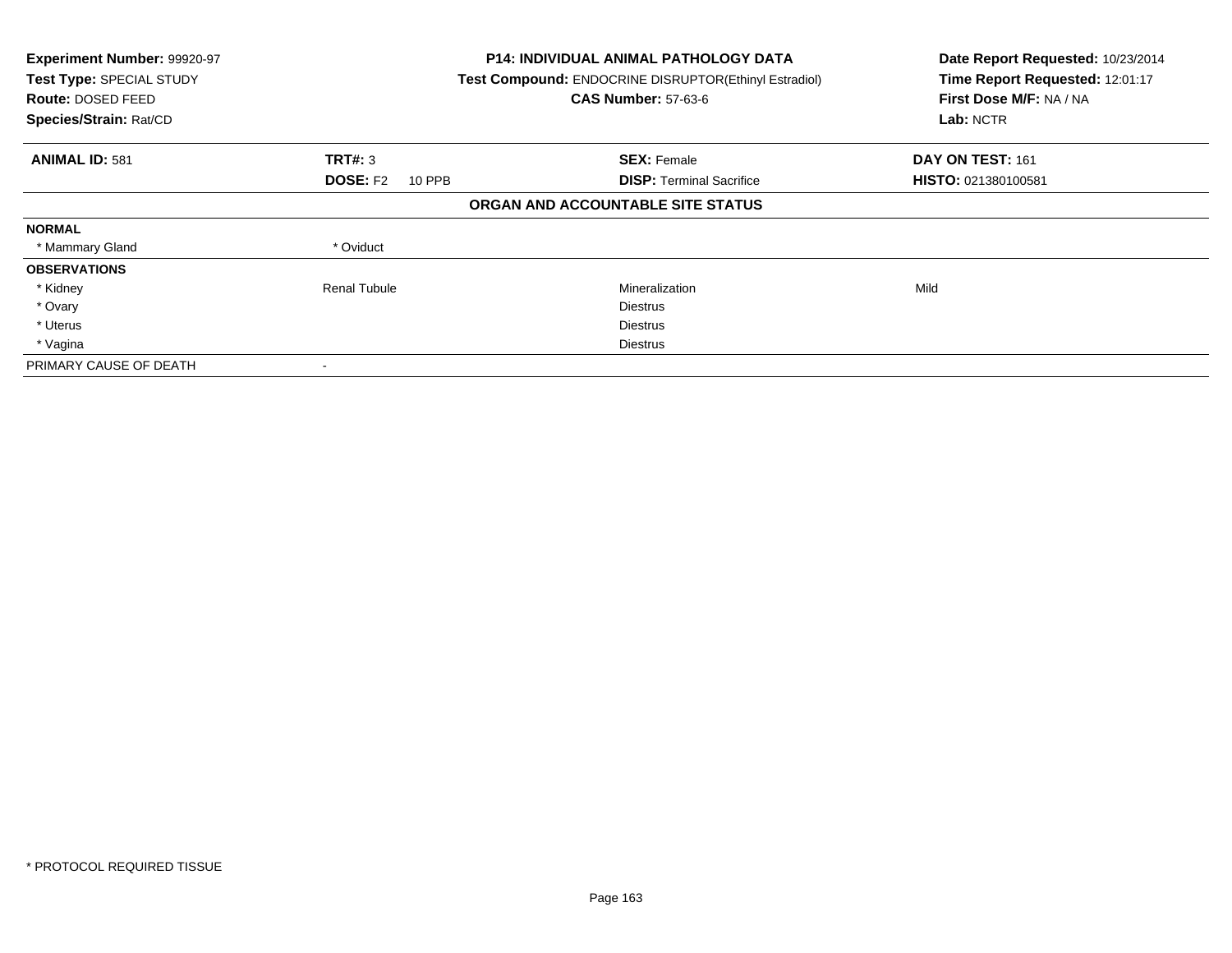| Experiment Number: 99920-97<br>Test Type: SPECIAL STUDY<br>Route: DOSED FEED<br>Species/Strain: Rat/CD |                                  | <b>P14: INDIVIDUAL ANIMAL PATHOLOGY DATA</b><br>Test Compound: ENDOCRINE DISRUPTOR(Ethinyl Estradiol)<br><b>CAS Number: 57-63-6</b> |                                   | Date Report Requested: 10/23/2014<br>Time Report Requested: 12:01:17<br>First Dose M/F: NA / NA<br>Lab: NCTR |
|--------------------------------------------------------------------------------------------------------|----------------------------------|-------------------------------------------------------------------------------------------------------------------------------------|-----------------------------------|--------------------------------------------------------------------------------------------------------------|
| <b>ANIMAL ID: 582</b>                                                                                  | <b>TRT#: 4</b>                   |                                                                                                                                     | <b>SEX: Female</b>                | DAY ON TEST: 161                                                                                             |
|                                                                                                        | <b>DOSE: F2</b><br><b>50 PPB</b> |                                                                                                                                     | <b>DISP:</b> Terminal Sacrifice   | HISTO: 021380100582                                                                                          |
|                                                                                                        |                                  |                                                                                                                                     | ORGAN AND ACCOUNTABLE SITE STATUS |                                                                                                              |
| <b>NORMAL</b>                                                                                          |                                  |                                                                                                                                     |                                   |                                                                                                              |
| * Adrenal Cortex                                                                                       | * Adrenal Medulla                |                                                                                                                                     | * Bone                            | * Bone Marrow                                                                                                |
| * Mammary Gland                                                                                        | * Oviduct                        |                                                                                                                                     | * Pituitary Gland                 | * Spleen                                                                                                     |
| * Thymus                                                                                               |                                  |                                                                                                                                     |                                   |                                                                                                              |
| <b>OBSERVATIONS</b>                                                                                    |                                  |                                                                                                                                     |                                   |                                                                                                              |
| * Kidney                                                                                               | <b>Renal Tubule</b>              |                                                                                                                                     | Mineralization                    | Moderate                                                                                                     |
| * Liver                                                                                                |                                  |                                                                                                                                     | <b>Clear Cell Focus</b>           |                                                                                                              |
| [Clear Cell Focus TGLS = 1-5]                                                                          |                                  |                                                                                                                                     |                                   |                                                                                                              |
| * Ovary                                                                                                |                                  |                                                                                                                                     | <b>Diestrus</b>                   |                                                                                                              |
| * Thyroid Gland                                                                                        |                                  |                                                                                                                                     | Ultimobranchial Cyst              |                                                                                                              |
| * Uterus                                                                                               |                                  |                                                                                                                                     | <b>Diestrus</b>                   |                                                                                                              |
| * Vagina                                                                                               |                                  |                                                                                                                                     | <b>Diestrus</b>                   |                                                                                                              |
| PRIMARY CAUSE OF DEATH                                                                                 |                                  |                                                                                                                                     |                                   |                                                                                                              |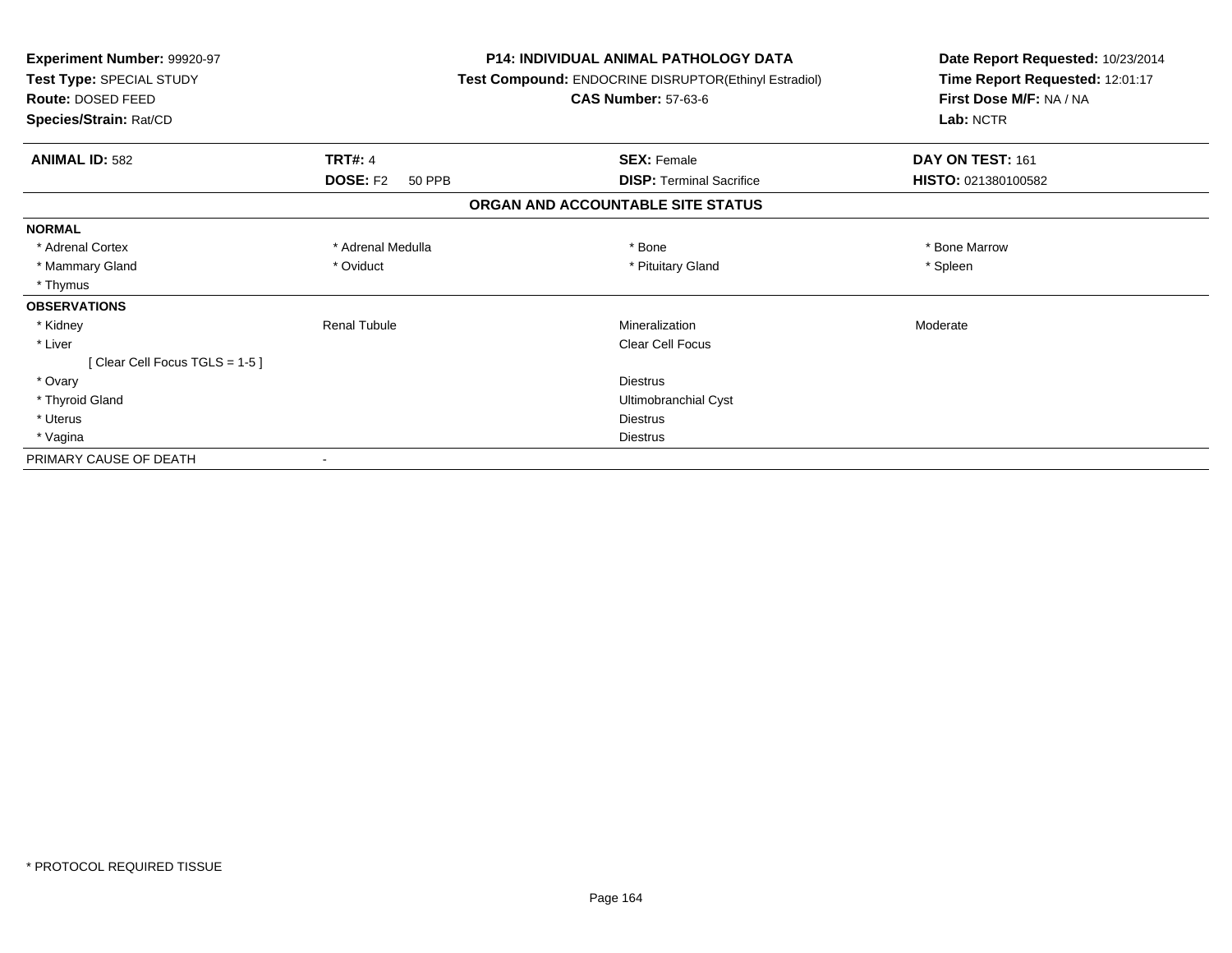| Experiment Number: 99920-97<br>Test Type: SPECIAL STUDY<br>Route: DOSED FEED<br>Species/Strain: Rat/CD |                           | <b>P14: INDIVIDUAL ANIMAL PATHOLOGY DATA</b><br><b>Test Compound: ENDOCRINE DISRUPTOR(Ethinyl Estradiol)</b><br><b>CAS Number: 57-63-6</b> | Date Report Requested: 10/23/2014<br>Time Report Requested: 12:01:17<br>First Dose M/F: NA / NA<br>Lab: NCTR |
|--------------------------------------------------------------------------------------------------------|---------------------------|--------------------------------------------------------------------------------------------------------------------------------------------|--------------------------------------------------------------------------------------------------------------|
| <b>ANIMAL ID: 583</b>                                                                                  | <b>TRT#: 4</b>            | <b>SEX: Female</b>                                                                                                                         | DAY ON TEST: 161                                                                                             |
|                                                                                                        | <b>DOSE: F2</b><br>50 PPB | <b>DISP: Terminal Sacrifice</b>                                                                                                            | HISTO: 021380100583                                                                                          |
|                                                                                                        |                           | ORGAN AND ACCOUNTABLE SITE STATUS                                                                                                          |                                                                                                              |
| <b>NORMAL</b>                                                                                          |                           |                                                                                                                                            |                                                                                                              |
| * Adrenal Cortex                                                                                       | * Adrenal Medulla         | * Bone                                                                                                                                     | * Bone Marrow                                                                                                |
| * Liver                                                                                                | * Oviduct                 | * Pituitary Gland                                                                                                                          | * Spleen                                                                                                     |
| * Thymus                                                                                               | * Thyroid Gland           |                                                                                                                                            |                                                                                                              |
| <b>OBSERVATIONS</b>                                                                                    |                           |                                                                                                                                            |                                                                                                              |
| * Kidney                                                                                               | <b>Renal Tubule</b>       | Mineralization                                                                                                                             | Minimal                                                                                                      |
| * Mammary Gland                                                                                        | Alveolus                  | Hyperplasia                                                                                                                                | Mild                                                                                                         |
|                                                                                                        | Lobules                   | Hyperplasia                                                                                                                                | Moderate                                                                                                     |
| * Ovary                                                                                                |                           | Proestrus                                                                                                                                  |                                                                                                              |
| * Uterus                                                                                               |                           | Proestrus                                                                                                                                  |                                                                                                              |
| * Vagina                                                                                               |                           | Estrus                                                                                                                                     |                                                                                                              |
| PRIMARY CAUSE OF DEATH                                                                                 |                           |                                                                                                                                            |                                                                                                              |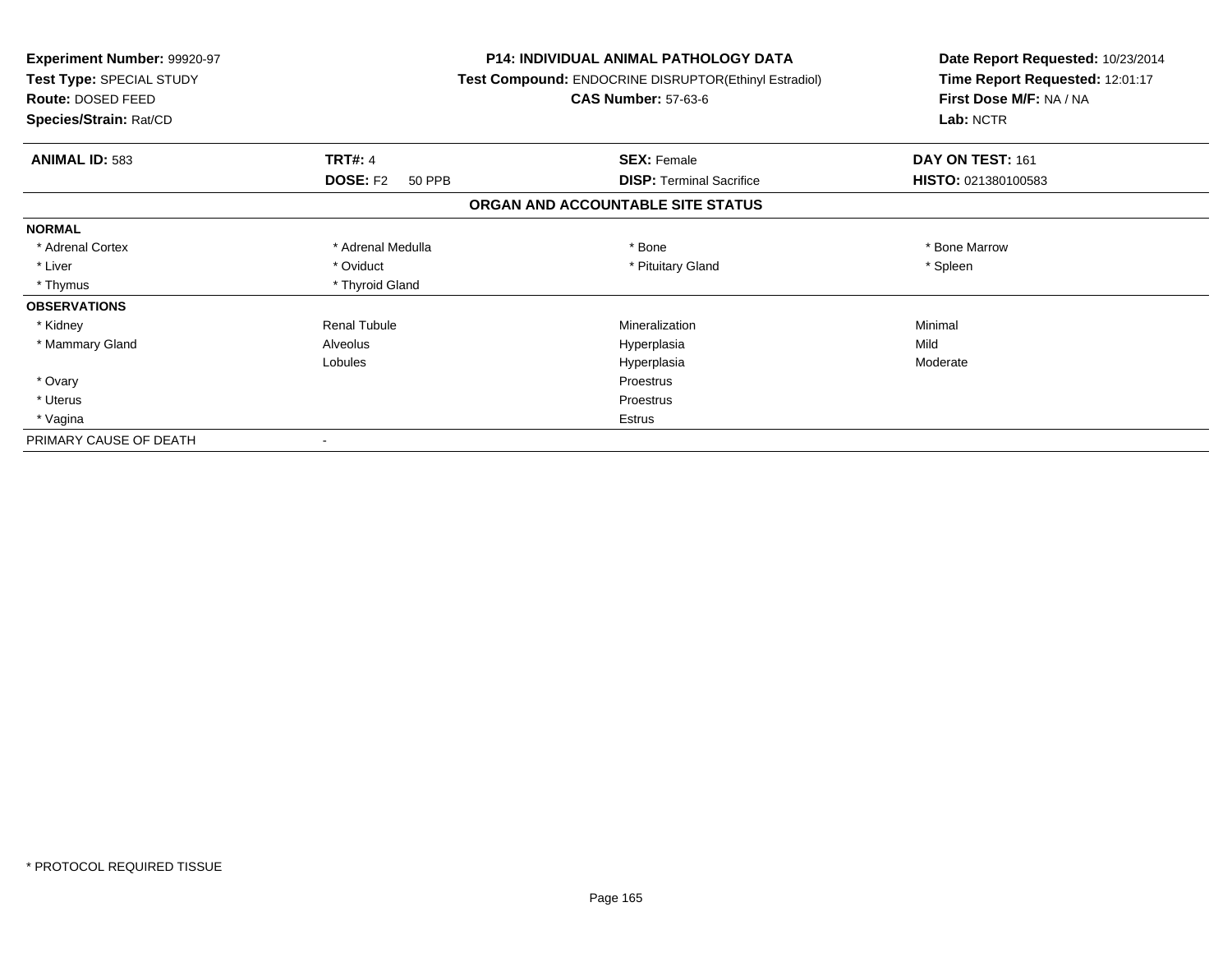| Experiment Number: 99920-97<br>Test Type: SPECIAL STUDY<br>Route: DOSED FEED<br>Species/Strain: Rat/CD |                           | <b>P14: INDIVIDUAL ANIMAL PATHOLOGY DATA</b><br>Test Compound: ENDOCRINE DISRUPTOR(Ethinyl Estradiol)<br><b>CAS Number: 57-63-6</b> | Date Report Requested: 10/23/2014<br>Time Report Requested: 12:01:17<br>First Dose M/F: NA / NA<br>Lab: NCTR |
|--------------------------------------------------------------------------------------------------------|---------------------------|-------------------------------------------------------------------------------------------------------------------------------------|--------------------------------------------------------------------------------------------------------------|
| <b>ANIMAL ID: 584</b>                                                                                  | <b>TRT#: 4</b>            | <b>SEX: Female</b>                                                                                                                  | DAY ON TEST: 161                                                                                             |
|                                                                                                        | <b>DOSE: F2</b><br>50 PPB | <b>DISP: Terminal Sacrifice</b>                                                                                                     | HISTO: 021380100584                                                                                          |
|                                                                                                        |                           | ORGAN AND ACCOUNTABLE SITE STATUS                                                                                                   |                                                                                                              |
| <b>NORMAL</b>                                                                                          |                           |                                                                                                                                     |                                                                                                              |
| * Adrenal Cortex                                                                                       | * Adrenal Medulla         | * Bone                                                                                                                              | * Bone Marrow                                                                                                |
| * Liver                                                                                                | * Oviduct                 | * Pituitary Gland                                                                                                                   | * Spleen                                                                                                     |
| * Thymus                                                                                               | * Thyroid Gland           |                                                                                                                                     |                                                                                                              |
| <b>OBSERVATIONS</b>                                                                                    |                           |                                                                                                                                     |                                                                                                              |
| * Kidney                                                                                               | <b>Renal Tubule</b>       | Mineralization                                                                                                                      | Minimal                                                                                                      |
| * Mammary Gland                                                                                        | Alveolus                  | Hyperplasia                                                                                                                         | Minimal                                                                                                      |
|                                                                                                        | Lobules                   | Hyperplasia                                                                                                                         | Minimal                                                                                                      |
| * Ovary                                                                                                |                           | <b>Diestrus</b>                                                                                                                     |                                                                                                              |
| * Uterus                                                                                               |                           | <b>Diestrus</b>                                                                                                                     |                                                                                                              |
| * Vagina                                                                                               |                           | <b>Diestrus</b>                                                                                                                     |                                                                                                              |
| PRIMARY CAUSE OF DEATH                                                                                 |                           |                                                                                                                                     |                                                                                                              |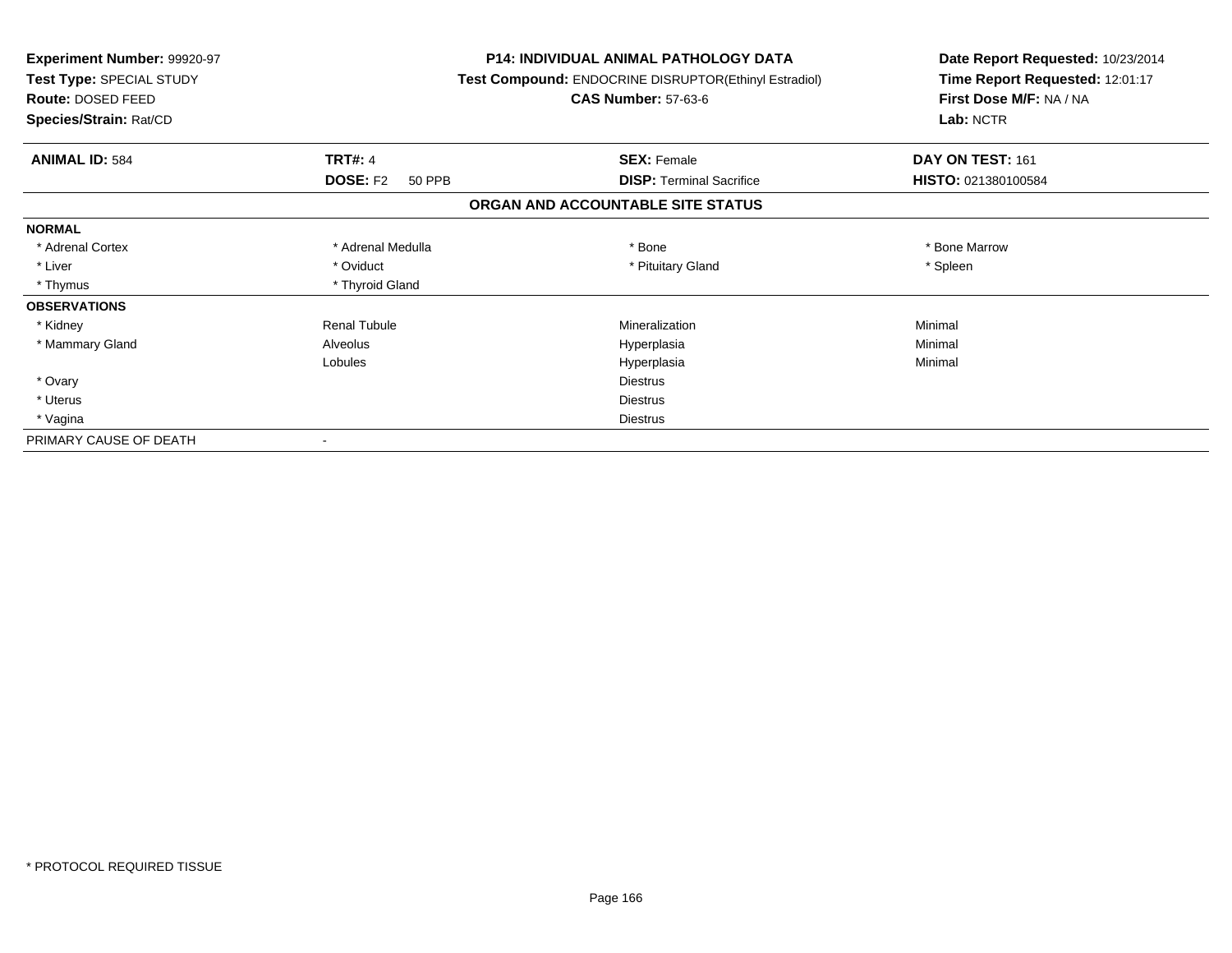| <b>Experiment Number: 99920-97</b><br>Test Type: SPECIAL STUDY<br>Route: DOSED FEED<br>Species/Strain: Rat/CD |                           | <b>P14: INDIVIDUAL ANIMAL PATHOLOGY DATA</b><br>Test Compound: ENDOCRINE DISRUPTOR(Ethinyl Estradiol)<br><b>CAS Number: 57-63-6</b> | Date Report Requested: 10/23/2014<br>Time Report Requested: 12:01:17<br>First Dose M/F: NA / NA<br>Lab: NCTR |
|---------------------------------------------------------------------------------------------------------------|---------------------------|-------------------------------------------------------------------------------------------------------------------------------------|--------------------------------------------------------------------------------------------------------------|
| <b>ANIMAL ID: 585</b>                                                                                         | <b>TRT#: 4</b>            | <b>SEX: Female</b>                                                                                                                  | DAY ON TEST: 161                                                                                             |
|                                                                                                               | <b>DOSE: F2</b><br>50 PPB | <b>DISP:</b> Terminal Sacrifice                                                                                                     | HISTO: 021380100585                                                                                          |
|                                                                                                               |                           | ORGAN AND ACCOUNTABLE SITE STATUS                                                                                                   |                                                                                                              |
| <b>NORMAL</b>                                                                                                 |                           |                                                                                                                                     |                                                                                                              |
| * Adrenal Cortex                                                                                              | * Adrenal Medulla         | * Bone                                                                                                                              | * Bone Marrow                                                                                                |
| * Kidney                                                                                                      | * Liver                   | * Oviduct                                                                                                                           | * Pituitary Gland                                                                                            |
| * Spleen                                                                                                      | * Thymus                  | * Thyroid Gland                                                                                                                     |                                                                                                              |
| <b>OBSERVATIONS</b>                                                                                           |                           |                                                                                                                                     |                                                                                                              |
| * Mammary Gland                                                                                               | Alveolus                  | Hyperplasia                                                                                                                         | Mild                                                                                                         |
|                                                                                                               | Lobules                   | Hyperplasia                                                                                                                         | Minimal                                                                                                      |
| * Ovary                                                                                                       |                           | Estrus                                                                                                                              |                                                                                                              |
| * Uterus                                                                                                      |                           | Estrus                                                                                                                              |                                                                                                              |
| * Vagina                                                                                                      |                           | Estrus                                                                                                                              |                                                                                                              |
| PRIMARY CAUSE OF DEATH                                                                                        |                           |                                                                                                                                     |                                                                                                              |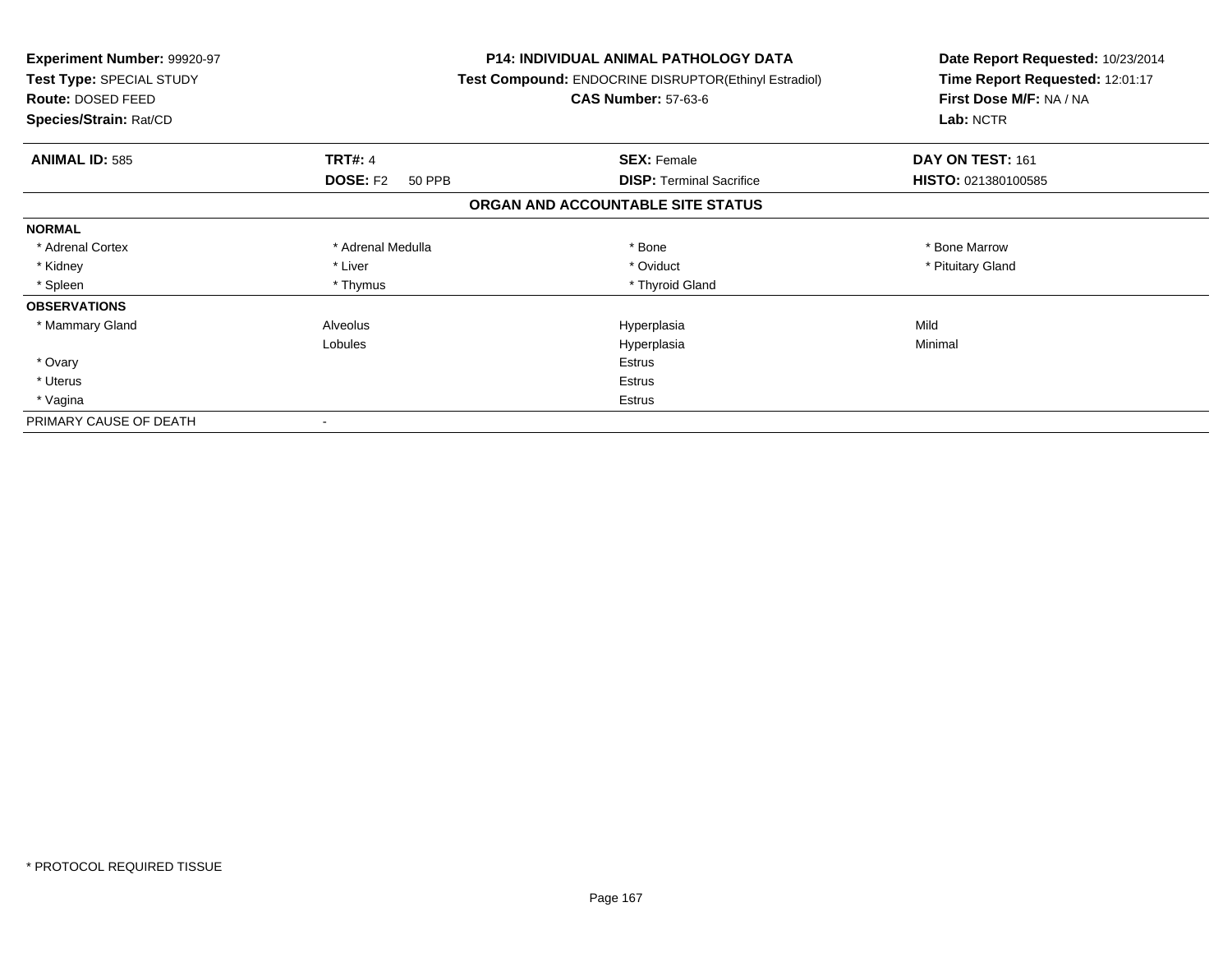| <b>Experiment Number: 99920-97</b><br>Test Type: SPECIAL STUDY<br>Route: DOSED FEED<br>Species/Strain: Rat/CD |                           | <b>P14: INDIVIDUAL ANIMAL PATHOLOGY DATA</b><br>Test Compound: ENDOCRINE DISRUPTOR(Ethinyl Estradiol)<br><b>CAS Number: 57-63-6</b> | Date Report Requested: 10/23/2014<br>Time Report Requested: 12:01:18<br>First Dose M/F: NA / NA<br>Lab: NCTR |
|---------------------------------------------------------------------------------------------------------------|---------------------------|-------------------------------------------------------------------------------------------------------------------------------------|--------------------------------------------------------------------------------------------------------------|
| <b>ANIMAL ID: 586</b>                                                                                         | <b>TRT#: 4</b>            | <b>SEX: Female</b>                                                                                                                  | DAY ON TEST: 161                                                                                             |
|                                                                                                               | <b>DOSE: F2</b><br>50 PPB | <b>DISP:</b> Terminal Sacrifice                                                                                                     | HISTO: 021380100586                                                                                          |
|                                                                                                               |                           | ORGAN AND ACCOUNTABLE SITE STATUS                                                                                                   |                                                                                                              |
| <b>NORMAL</b>                                                                                                 |                           |                                                                                                                                     |                                                                                                              |
| * Adrenal Cortex                                                                                              | * Adrenal Medulla         | * Bone                                                                                                                              | * Bone Marrow                                                                                                |
| * Kidney                                                                                                      | * Liver                   | * Oviduct                                                                                                                           | * Pituitary Gland                                                                                            |
| * Spleen                                                                                                      | * Thymus                  | * Thyroid Gland                                                                                                                     |                                                                                                              |
| <b>OBSERVATIONS</b>                                                                                           |                           |                                                                                                                                     |                                                                                                              |
| * Mammary Gland                                                                                               | Alveolus                  | Hyperplasia                                                                                                                         | Minimal                                                                                                      |
| * Ovary                                                                                                       |                           | Estrus                                                                                                                              |                                                                                                              |
| * Uterus                                                                                                      |                           | Estrus                                                                                                                              |                                                                                                              |
| * Vagina                                                                                                      |                           | Estrus                                                                                                                              |                                                                                                              |
| PRIMARY CAUSE OF DEATH                                                                                        |                           |                                                                                                                                     |                                                                                                              |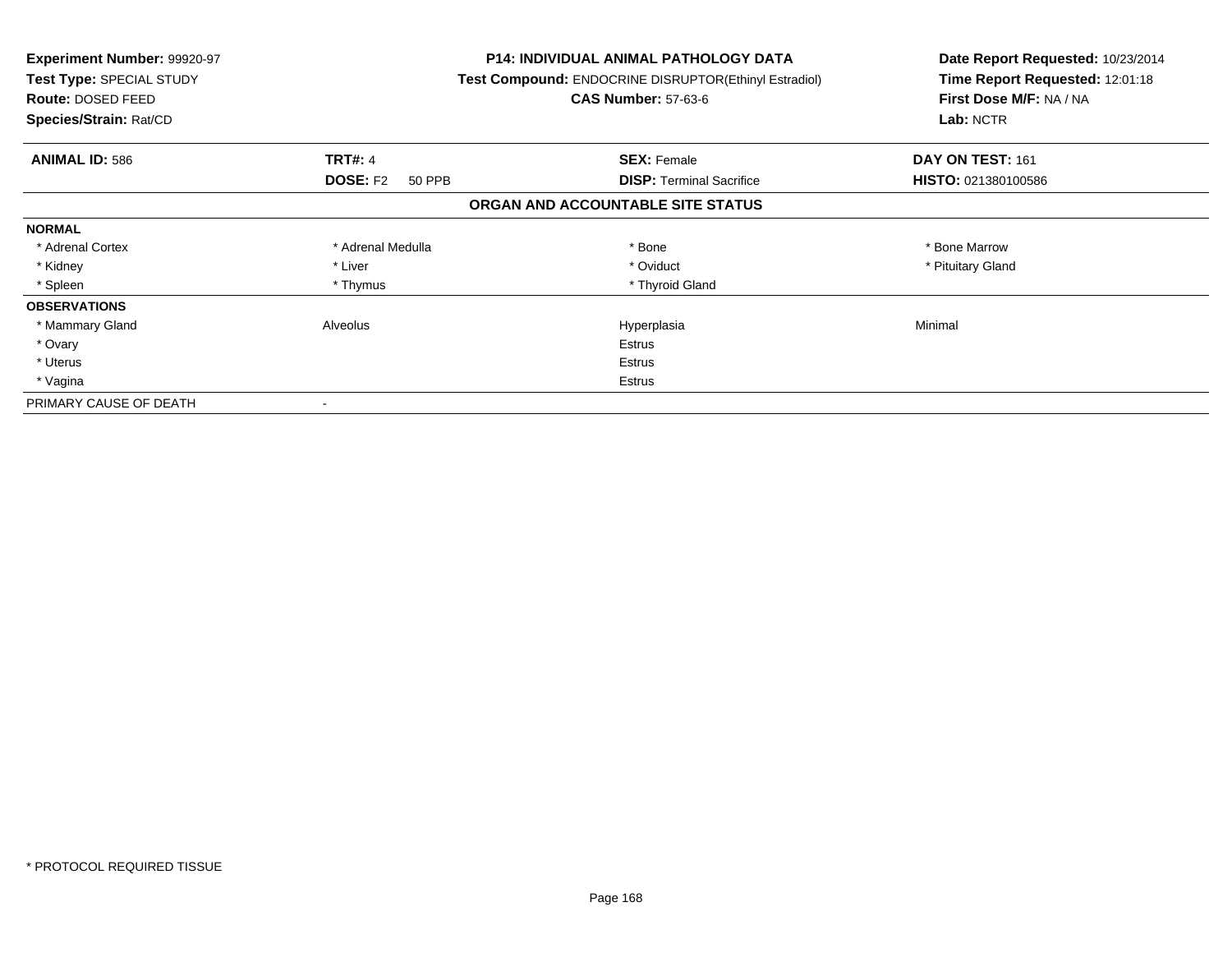| <b>Experiment Number: 99920-97</b><br>Test Type: SPECIAL STUDY<br>Route: DOSED FEED<br>Species/Strain: Rat/CD |                                   | <b>P14: INDIVIDUAL ANIMAL PATHOLOGY DATA</b><br>Test Compound: ENDOCRINE DISRUPTOR(Ethinyl Estradiol)<br><b>CAS Number: 57-63-6</b> | Date Report Requested: 10/23/2014<br>Time Report Requested: 12:01:18<br>First Dose M/F: NA / NA<br>Lab: NCTR |
|---------------------------------------------------------------------------------------------------------------|-----------------------------------|-------------------------------------------------------------------------------------------------------------------------------------|--------------------------------------------------------------------------------------------------------------|
| <b>ANIMAL ID: 607</b>                                                                                         | <b>TRT#: 1</b>                    | <b>SEX: Female</b>                                                                                                                  | DAY ON TEST: 162                                                                                             |
|                                                                                                               | <b>DOSE: F2</b><br><b>CONTROL</b> | <b>DISP: Terminal Sacrifice</b>                                                                                                     | HISTO: 021380100607                                                                                          |
|                                                                                                               |                                   | ORGAN AND ACCOUNTABLE SITE STATUS                                                                                                   |                                                                                                              |
| <b>NORMAL</b>                                                                                                 |                                   |                                                                                                                                     |                                                                                                              |
| * Adrenal Cortex                                                                                              | * Adrenal Medulla                 | * Bone                                                                                                                              | * Bone Marrow                                                                                                |
| * Liver                                                                                                       | * Oviduct                         | * Pituitary Gland                                                                                                                   | * Spleen                                                                                                     |
| * Thymus                                                                                                      | * Thyroid Gland                   |                                                                                                                                     |                                                                                                              |
| <b>OBSERVATIONS</b>                                                                                           |                                   |                                                                                                                                     |                                                                                                              |
| * Kidney                                                                                                      | <b>Renal Tubule</b>               | Mineralization                                                                                                                      | Mild                                                                                                         |
| * Mammary Gland                                                                                               | Alveolus                          | Hyperplasia                                                                                                                         | Minimal                                                                                                      |
| * Ovary                                                                                                       |                                   | Proestrus                                                                                                                           |                                                                                                              |
| * Uterus                                                                                                      |                                   | Proestrus                                                                                                                           |                                                                                                              |
| * Vagina                                                                                                      |                                   | Proestrus                                                                                                                           |                                                                                                              |
| PRIMARY CAUSE OF DEATH                                                                                        |                                   |                                                                                                                                     |                                                                                                              |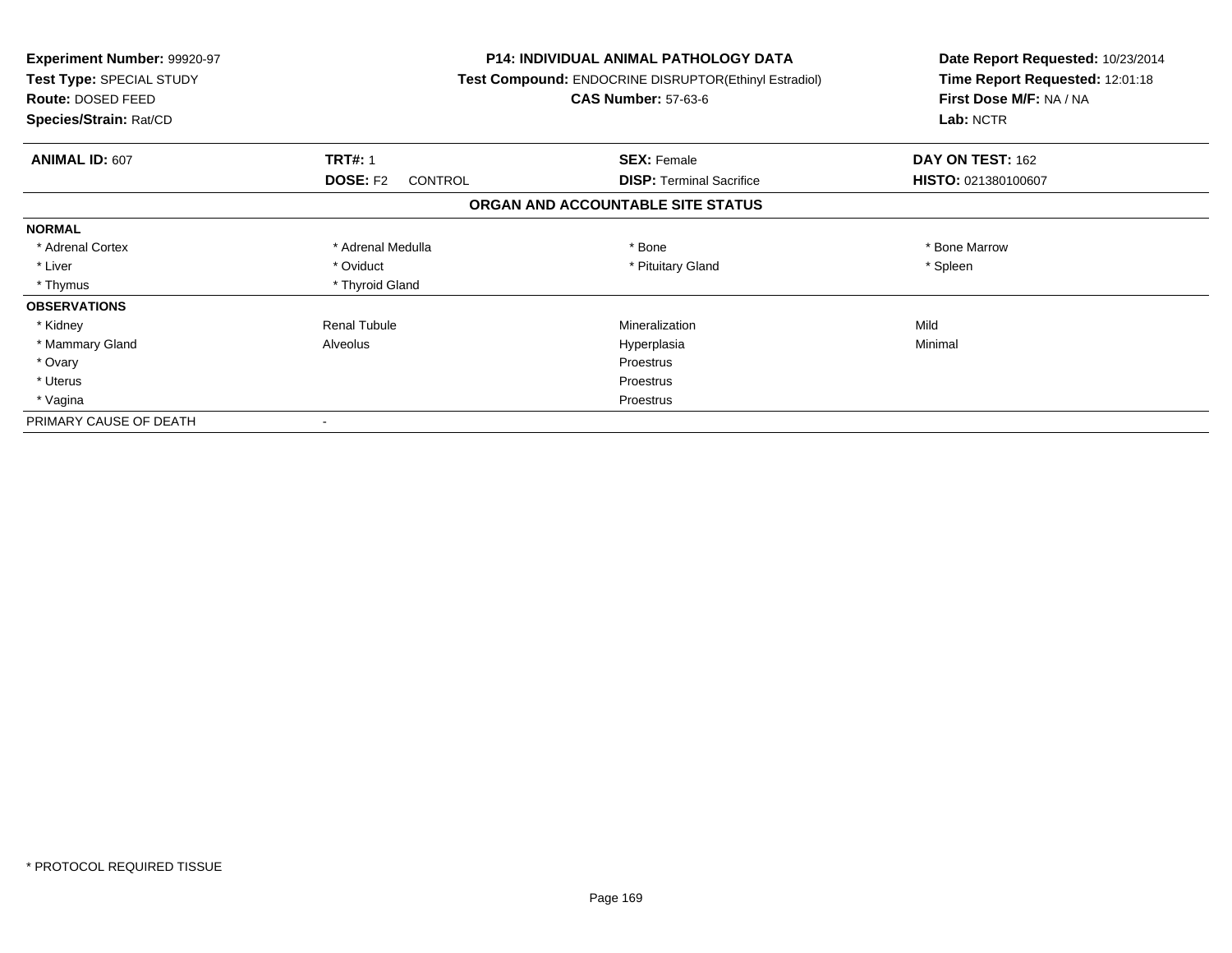| <b>Experiment Number: 99920-97</b><br>Test Type: SPECIAL STUDY<br>Route: DOSED FEED<br>Species/Strain: Rat/CD |                                   | <b>P14: INDIVIDUAL ANIMAL PATHOLOGY DATA</b><br>Test Compound: ENDOCRINE DISRUPTOR(Ethinyl Estradiol)<br><b>CAS Number: 57-63-6</b> | Date Report Requested: 10/23/2014<br>Time Report Requested: 12:01:18<br>First Dose M/F: NA / NA<br>Lab: NCTR |
|---------------------------------------------------------------------------------------------------------------|-----------------------------------|-------------------------------------------------------------------------------------------------------------------------------------|--------------------------------------------------------------------------------------------------------------|
| <b>ANIMAL ID: 608</b>                                                                                         | <b>TRT#: 1</b>                    | <b>SEX: Female</b>                                                                                                                  | DAY ON TEST: 162                                                                                             |
|                                                                                                               | <b>DOSE: F2</b><br><b>CONTROL</b> | <b>DISP: Terminal Sacrifice</b>                                                                                                     | HISTO: 021380100608                                                                                          |
|                                                                                                               |                                   | ORGAN AND ACCOUNTABLE SITE STATUS                                                                                                   |                                                                                                              |
| <b>NORMAL</b>                                                                                                 |                                   |                                                                                                                                     |                                                                                                              |
| * Adrenal Cortex                                                                                              | * Adrenal Medulla                 | * Bone                                                                                                                              | * Bone Marrow                                                                                                |
| * Liver                                                                                                       | * Oviduct                         | * Pituitary Gland                                                                                                                   | * Spleen                                                                                                     |
| * Thymus                                                                                                      | * Thyroid Gland                   |                                                                                                                                     |                                                                                                              |
| <b>OBSERVATIONS</b>                                                                                           |                                   |                                                                                                                                     |                                                                                                              |
| * Kidney                                                                                                      | <b>Renal Tubule</b>               | Mineralization                                                                                                                      | Minimal                                                                                                      |
| * Mammary Gland                                                                                               | Alveolus                          | Hyperplasia                                                                                                                         | Mild                                                                                                         |
| * Ovary                                                                                                       |                                   | <b>Estrus</b>                                                                                                                       |                                                                                                              |
| * Uterus                                                                                                      |                                   | Estrus                                                                                                                              |                                                                                                              |
| * Vagina                                                                                                      |                                   | Estrus                                                                                                                              |                                                                                                              |
| PRIMARY CAUSE OF DEATH                                                                                        |                                   |                                                                                                                                     |                                                                                                              |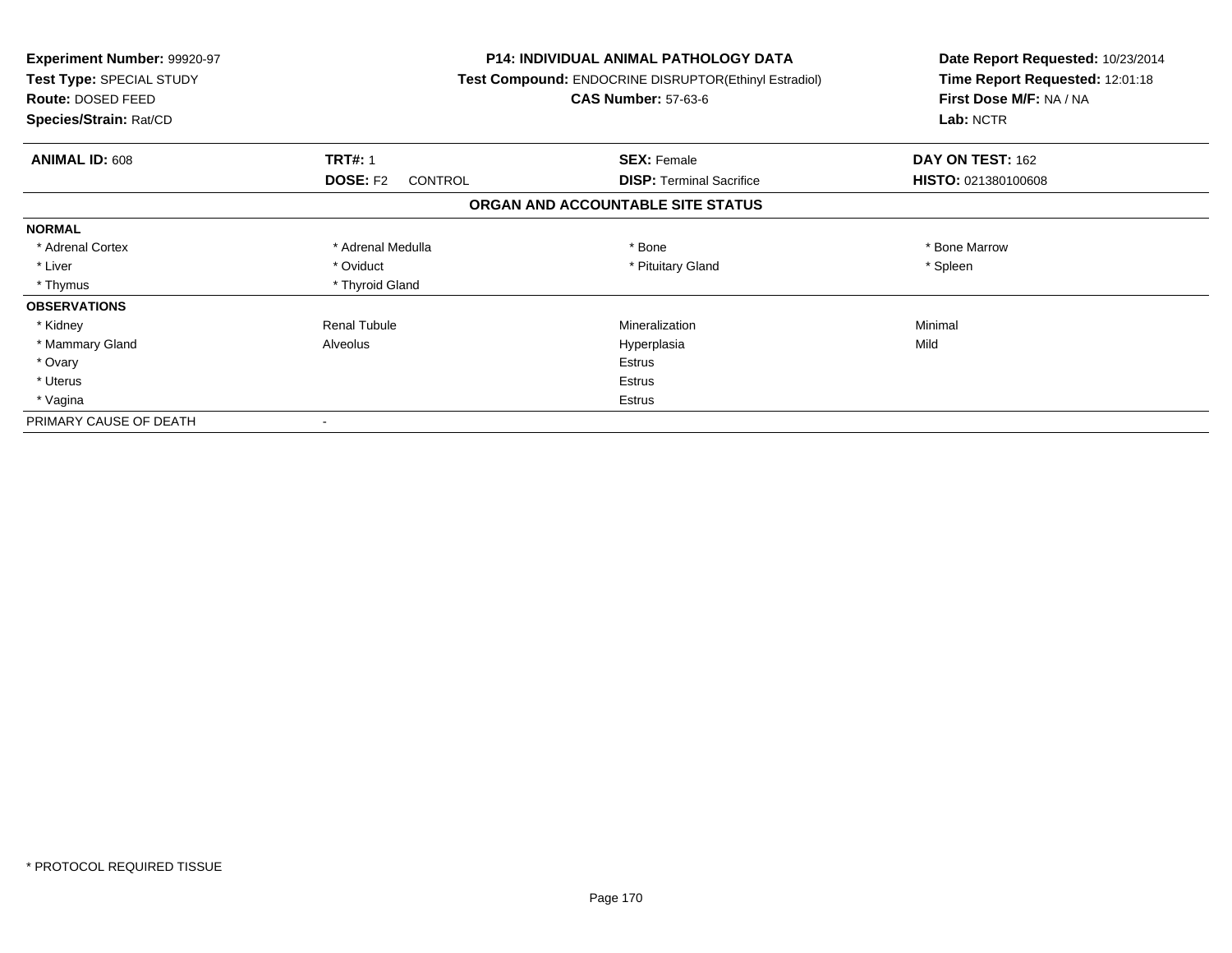| Experiment Number: 99920-97<br>Test Type: SPECIAL STUDY<br>Route: DOSED FEED<br>Species/Strain: Rat/CD |                            | <b>P14: INDIVIDUAL ANIMAL PATHOLOGY DATA</b><br>Test Compound: ENDOCRINE DISRUPTOR(Ethinyl Estradiol)<br><b>CAS Number: 57-63-6</b> | Date Report Requested: 10/23/2014<br>Time Report Requested: 12:01:18<br>First Dose M/F: NA / NA<br>Lab: NCTR |
|--------------------------------------------------------------------------------------------------------|----------------------------|-------------------------------------------------------------------------------------------------------------------------------------|--------------------------------------------------------------------------------------------------------------|
| <b>ANIMAL ID: 609</b>                                                                                  | <b>TRT#: 1</b>             | <b>SEX: Female</b>                                                                                                                  | DAY ON TEST: 161                                                                                             |
|                                                                                                        | <b>DOSE: F2</b><br>CONTROL | <b>DISP:</b> Terminal Sacrifice                                                                                                     | HISTO: 021380100609                                                                                          |
|                                                                                                        |                            | ORGAN AND ACCOUNTABLE SITE STATUS                                                                                                   |                                                                                                              |
| <b>NORMAL</b>                                                                                          |                            |                                                                                                                                     |                                                                                                              |
| * Adrenal Cortex                                                                                       | * Adrenal Medulla          | * Bone                                                                                                                              | * Bone Marrow                                                                                                |
| * Liver                                                                                                | * Mammary Gland            | * Oviduct                                                                                                                           | * Pituitary Gland                                                                                            |
| * Spleen                                                                                               | * Thymus                   | * Thyroid Gland                                                                                                                     |                                                                                                              |
| <b>OBSERVATIONS</b>                                                                                    |                            |                                                                                                                                     |                                                                                                              |
| * Clitoral Gland                                                                                       |                            | <b>Distended</b>                                                                                                                    |                                                                                                              |
|                                                                                                        |                            | Inflammation                                                                                                                        | Chronic Active, Mild                                                                                         |
| [Inflammation TGLS = $1-9$ ]                                                                           |                            |                                                                                                                                     |                                                                                                              |
| * Kidney                                                                                               | <b>Renal Tubule</b>        | Mineralization                                                                                                                      | Minimal                                                                                                      |
| * Ovary                                                                                                |                            | Proestrus                                                                                                                           |                                                                                                              |
| * Uterus                                                                                               |                            | Proestrus                                                                                                                           |                                                                                                              |
| * Vagina                                                                                               |                            | Proestrus                                                                                                                           |                                                                                                              |
| PRIMARY CAUSE OF DEATH                                                                                 |                            |                                                                                                                                     |                                                                                                              |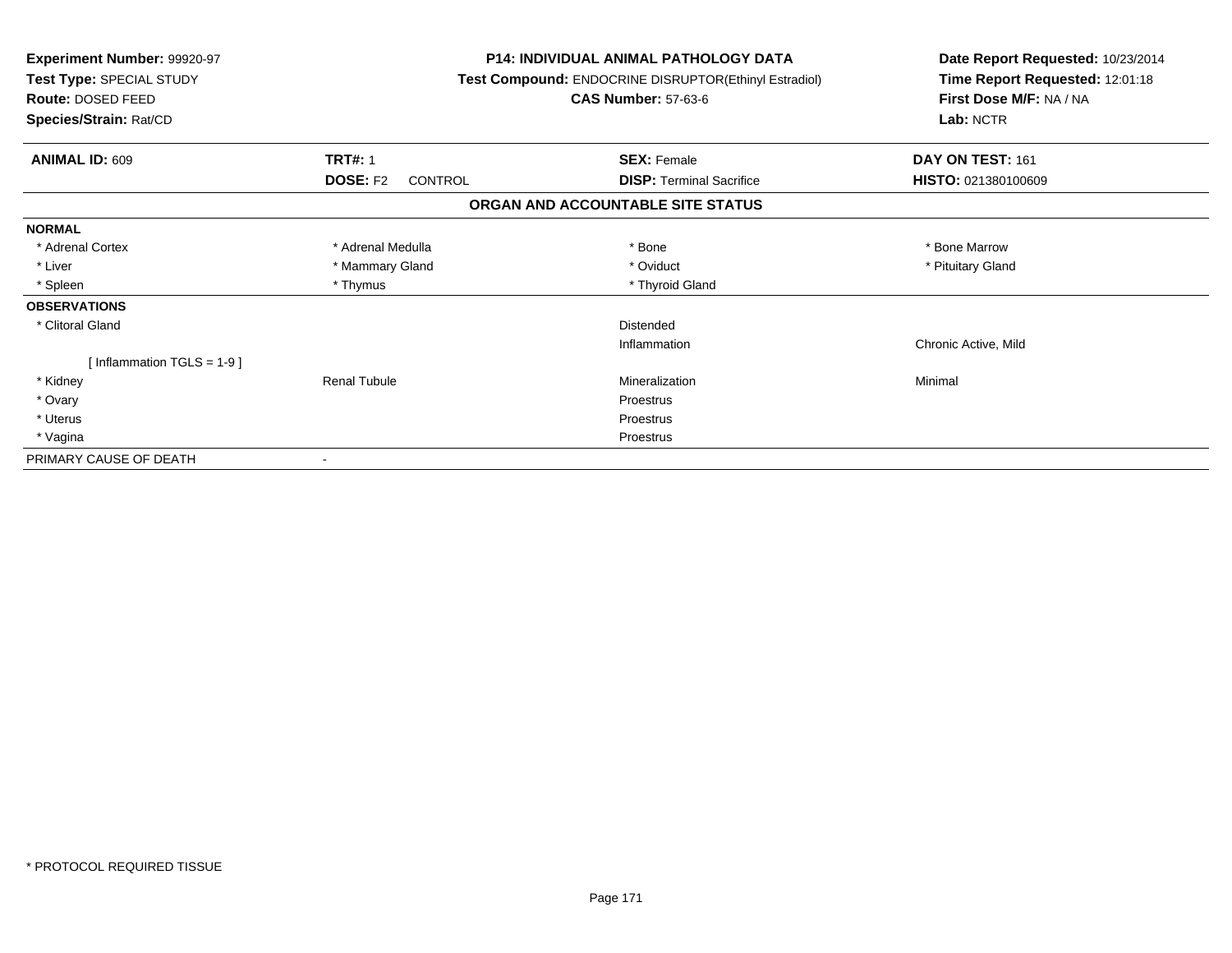| Experiment Number: 99920-97<br>Test Type: SPECIAL STUDY<br>Route: DOSED FEED<br>Species/Strain: Rat/CD |                            | <b>P14: INDIVIDUAL ANIMAL PATHOLOGY DATA</b><br>Test Compound: ENDOCRINE DISRUPTOR(Ethinyl Estradiol)<br><b>CAS Number: 57-63-6</b> | Date Report Requested: 10/23/2014<br>Time Report Requested: 12:01:18<br>First Dose M/F: NA / NA<br>Lab: NCTR |
|--------------------------------------------------------------------------------------------------------|----------------------------|-------------------------------------------------------------------------------------------------------------------------------------|--------------------------------------------------------------------------------------------------------------|
| <b>ANIMAL ID: 610</b>                                                                                  | <b>TRT#: 2</b>             | <b>SEX: Female</b>                                                                                                                  | DAY ON TEST: 161                                                                                             |
|                                                                                                        | <b>DOSE: F2</b><br>2.0 PPB | <b>DISP:</b> Terminal Sacrifice                                                                                                     | HISTO: 021380100610                                                                                          |
|                                                                                                        |                            | ORGAN AND ACCOUNTABLE SITE STATUS                                                                                                   |                                                                                                              |
| <b>NORMAL</b>                                                                                          |                            |                                                                                                                                     |                                                                                                              |
| * Mammary Gland                                                                                        | * Oviduct                  |                                                                                                                                     |                                                                                                              |
| <b>OBSERVATIONS</b>                                                                                    |                            |                                                                                                                                     |                                                                                                              |
| * Kidney                                                                                               | <b>Renal Tubule</b>        | Mineralization                                                                                                                      | Mild                                                                                                         |
| * Ovary                                                                                                |                            | Estrus                                                                                                                              |                                                                                                              |
| * Uterus                                                                                               |                            | Estrus                                                                                                                              |                                                                                                              |
| * Vagina                                                                                               |                            | Estrus                                                                                                                              |                                                                                                              |
| PRIMARY CAUSE OF DEATH                                                                                 |                            |                                                                                                                                     |                                                                                                              |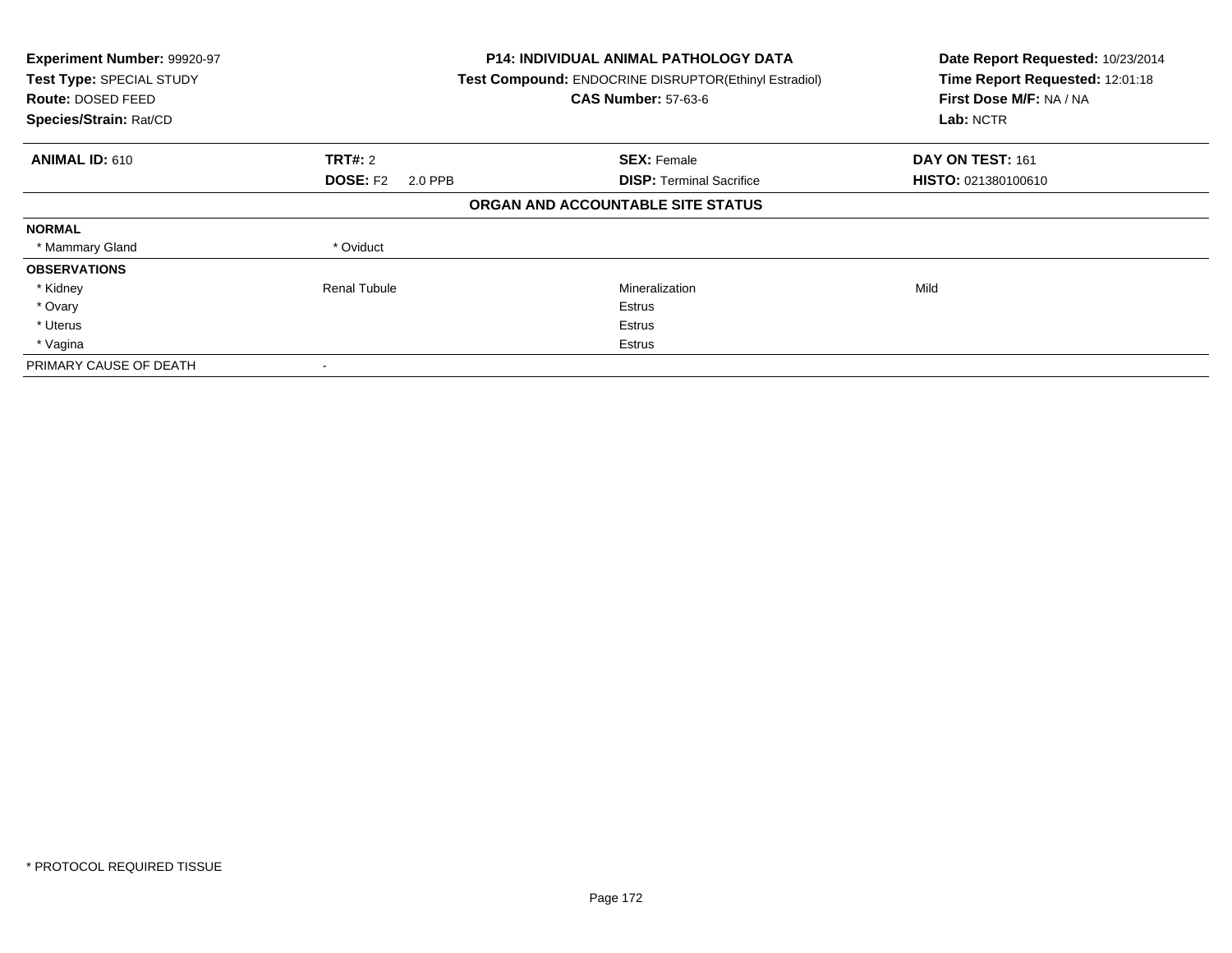| <b>Experiment Number: 99920-97</b><br>Test Type: SPECIAL STUDY<br>Route: DOSED FEED<br>Species/Strain: Rat/CD |                            | <b>P14: INDIVIDUAL ANIMAL PATHOLOGY DATA</b><br><b>Test Compound: ENDOCRINE DISRUPTOR (Ethinyl Estradiol)</b><br><b>CAS Number: 57-63-6</b> | Date Report Requested: 10/23/2014<br>Time Report Requested: 12:01:18<br>First Dose M/F: NA / NA<br>Lab: NCTR |
|---------------------------------------------------------------------------------------------------------------|----------------------------|---------------------------------------------------------------------------------------------------------------------------------------------|--------------------------------------------------------------------------------------------------------------|
| <b>ANIMAL ID: 611</b>                                                                                         | <b>TRT#: 2</b>             | <b>SEX: Female</b>                                                                                                                          | DAY ON TEST: 161                                                                                             |
|                                                                                                               | <b>DOSE: F2</b><br>2.0 PPB | <b>DISP:</b> Terminal Sacrifice                                                                                                             | HISTO: 021380100611                                                                                          |
|                                                                                                               |                            | ORGAN AND ACCOUNTABLE SITE STATUS                                                                                                           |                                                                                                              |
| <b>NORMAL</b>                                                                                                 |                            |                                                                                                                                             |                                                                                                              |
| * Mammary Gland                                                                                               | * Oviduct                  |                                                                                                                                             |                                                                                                              |
| <b>OBSERVATIONS</b>                                                                                           |                            |                                                                                                                                             |                                                                                                              |
| * Kidney                                                                                                      |                            | Inflammation                                                                                                                                | Chronic Active, Minimal                                                                                      |
|                                                                                                               | <b>Renal Tubule</b>        | Mineralization                                                                                                                              | Minimal                                                                                                      |
| * Ovary                                                                                                       |                            | <b>Metestrus</b>                                                                                                                            |                                                                                                              |
| * Uterus                                                                                                      |                            | Metestrus                                                                                                                                   |                                                                                                              |
| * Vagina                                                                                                      |                            | Metestrus                                                                                                                                   |                                                                                                              |
| PRIMARY CAUSE OF DEATH                                                                                        | $\,$                       |                                                                                                                                             |                                                                                                              |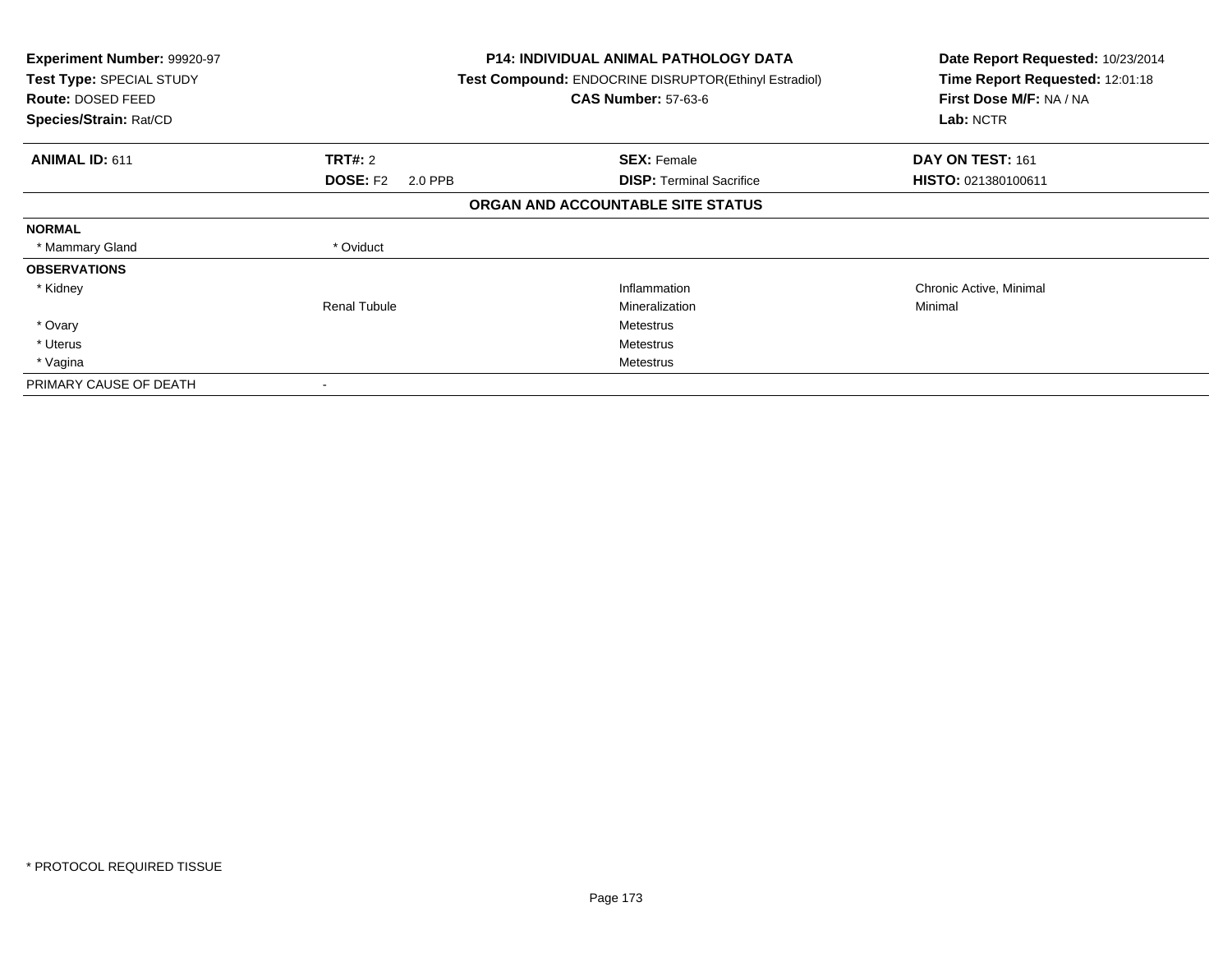| Experiment Number: 99920-97<br>Test Type: SPECIAL STUDY |                            | <b>P14: INDIVIDUAL ANIMAL PATHOLOGY DATA</b><br>Test Compound: ENDOCRINE DISRUPTOR(Ethinyl Estradiol) | Date Report Requested: 10/23/2014<br>Time Report Requested: 12:01:18 |  |
|---------------------------------------------------------|----------------------------|-------------------------------------------------------------------------------------------------------|----------------------------------------------------------------------|--|
| Route: DOSED FEED                                       |                            | <b>CAS Number: 57-63-6</b>                                                                            | First Dose M/F: NA / NA                                              |  |
| Species/Strain: Rat/CD                                  |                            |                                                                                                       | Lab: NCTR                                                            |  |
| <b>ANIMAL ID: 612</b>                                   | <b>TRT#: 2</b>             | <b>SEX: Female</b>                                                                                    | DAY ON TEST: 161                                                     |  |
|                                                         | <b>DOSE: F2</b><br>2.0 PPB | <b>DISP: Terminal Sacrifice</b>                                                                       | HISTO: 021380100612                                                  |  |
|                                                         |                            | ORGAN AND ACCOUNTABLE SITE STATUS                                                                     |                                                                      |  |
| <b>NORMAL</b>                                           |                            |                                                                                                       |                                                                      |  |
| * Mammary Gland                                         | * Oviduct                  |                                                                                                       |                                                                      |  |
| <b>OBSERVATIONS</b>                                     |                            |                                                                                                       |                                                                      |  |
| * Clitoral Gland                                        |                            | Abscess                                                                                               |                                                                      |  |
|                                                         |                            | Inflammation                                                                                          | Chronic, Moderate                                                    |  |
| [Abscess TGLS = $1-9$ ]                                 |                            |                                                                                                       |                                                                      |  |
| [Inflammation TGLS = $1-9$ ]                            |                            |                                                                                                       |                                                                      |  |
| * Kidney                                                | <b>Renal Tubule</b>        | Mineralization                                                                                        | Minimal                                                              |  |
| * Ovary                                                 |                            | <b>Diestrus</b>                                                                                       |                                                                      |  |
| * Uterus                                                |                            | <b>Diestrus</b>                                                                                       |                                                                      |  |
| * Vagina                                                |                            | <b>Diestrus</b>                                                                                       |                                                                      |  |
| PRIMARY CAUSE OF DEATH                                  |                            |                                                                                                       |                                                                      |  |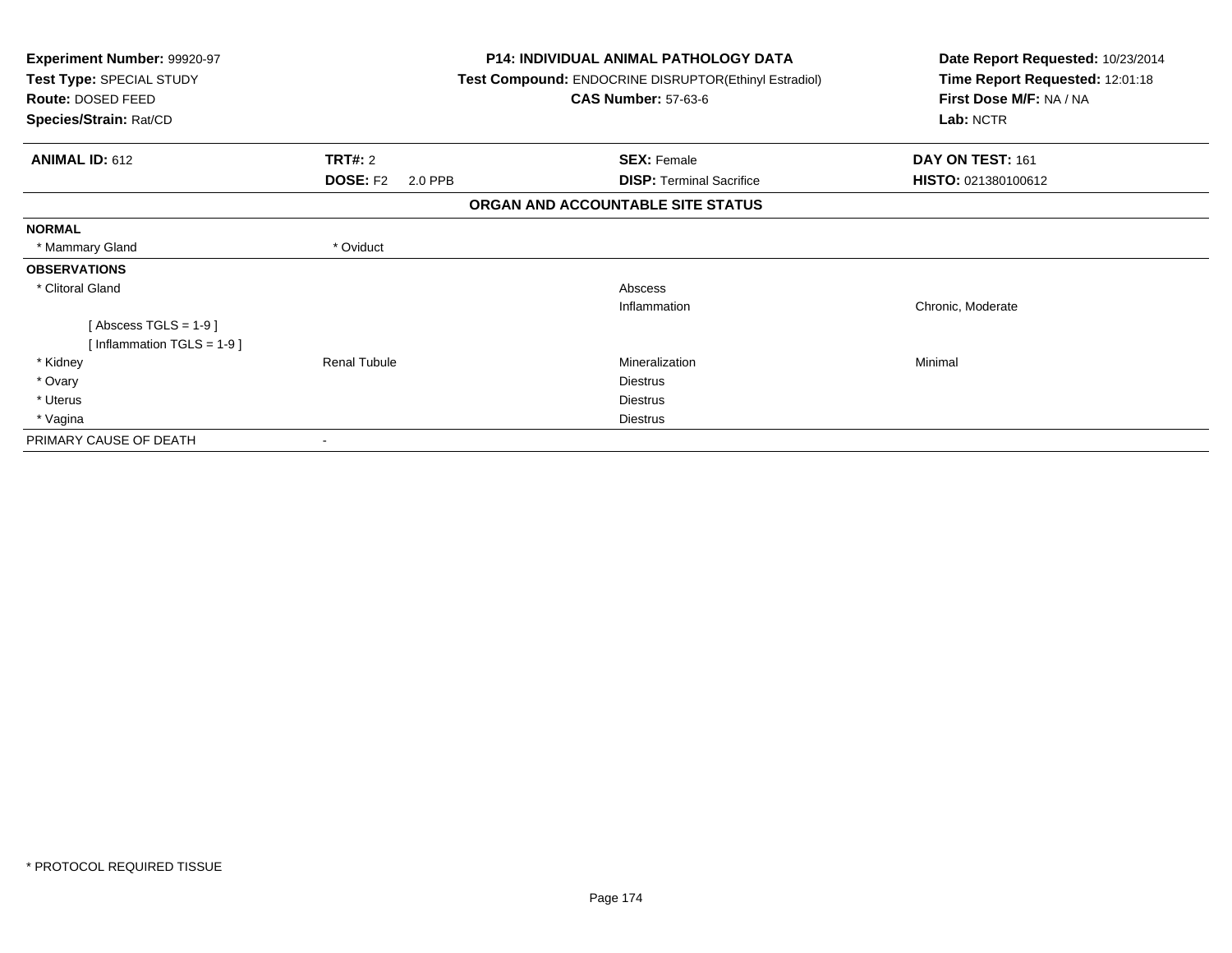| Experiment Number: 99920-97<br>Test Type: SPECIAL STUDY<br><b>Route: DOSED FEED</b><br>Species/Strain: Rat/CD |                           | <b>P14: INDIVIDUAL ANIMAL PATHOLOGY DATA</b><br>Test Compound: ENDOCRINE DISRUPTOR(Ethinyl Estradiol)<br><b>CAS Number: 57-63-6</b> | Date Report Requested: 10/23/2014<br>Time Report Requested: 12:01:18<br>First Dose M/F: NA / NA<br>Lab: NCTR |
|---------------------------------------------------------------------------------------------------------------|---------------------------|-------------------------------------------------------------------------------------------------------------------------------------|--------------------------------------------------------------------------------------------------------------|
| <b>ANIMAL ID: 613</b>                                                                                         | TRT#: 3                   | <b>SEX: Female</b>                                                                                                                  | DAY ON TEST: 163                                                                                             |
|                                                                                                               | <b>DOSE: F2</b><br>10 PPB | <b>DISP:</b> Terminal Sacrifice                                                                                                     | HISTO: 021380100613                                                                                          |
|                                                                                                               |                           | ORGAN AND ACCOUNTABLE SITE STATUS                                                                                                   |                                                                                                              |
| <b>NORMAL</b>                                                                                                 |                           |                                                                                                                                     |                                                                                                              |
| * Mammary Gland                                                                                               | * Oviduct                 |                                                                                                                                     |                                                                                                              |
| <b>OBSERVATIONS</b>                                                                                           |                           |                                                                                                                                     |                                                                                                              |
| * Kidney                                                                                                      | <b>Renal Tubule</b>       | Mineralization                                                                                                                      | Moderate                                                                                                     |
| * Ovary                                                                                                       |                           | <b>Diestrus</b>                                                                                                                     |                                                                                                              |
| * Uterus                                                                                                      |                           | Diestrus                                                                                                                            |                                                                                                              |
| * Vagina                                                                                                      |                           | Diestrus                                                                                                                            |                                                                                                              |
| PRIMARY CAUSE OF DEATH                                                                                        |                           |                                                                                                                                     |                                                                                                              |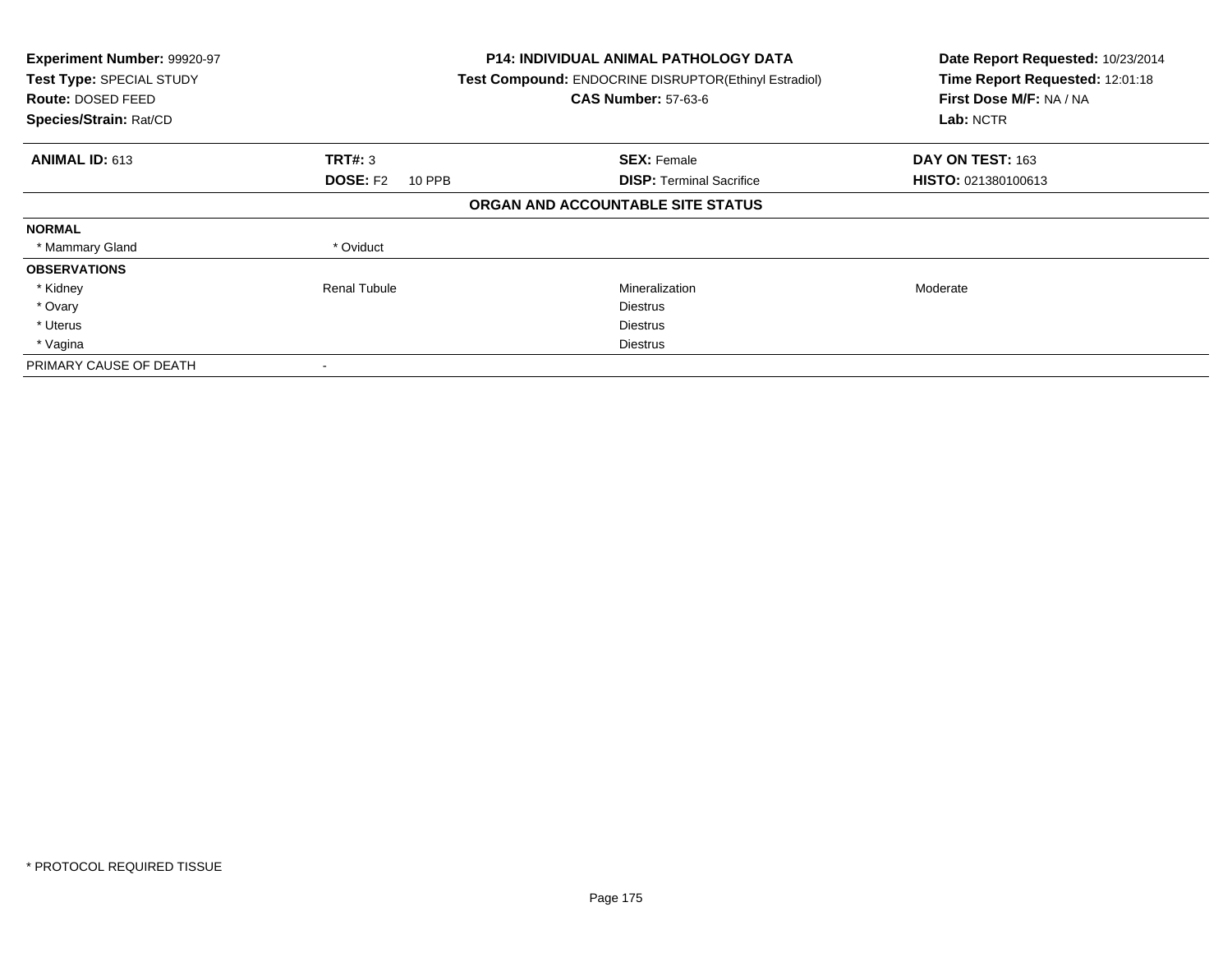| <b>Experiment Number: 99920-97</b><br>Test Type: SPECIAL STUDY<br>Route: DOSED FEED<br>Species/Strain: Rat/CD |                                  | <b>P14: INDIVIDUAL ANIMAL PATHOLOGY DATA</b><br><b>Test Compound: ENDOCRINE DISRUPTOR(Ethinyl Estradiol)</b><br><b>CAS Number: 57-63-6</b> | Date Report Requested: 10/23/2014<br>Time Report Requested: 12:01:18<br>First Dose M/F: NA / NA<br>Lab: NCTR |
|---------------------------------------------------------------------------------------------------------------|----------------------------------|--------------------------------------------------------------------------------------------------------------------------------------------|--------------------------------------------------------------------------------------------------------------|
| <b>ANIMAL ID: 614</b>                                                                                         | TRT#: 3                          | <b>SEX: Female</b>                                                                                                                         | DAY ON TEST: 162                                                                                             |
|                                                                                                               | <b>DOSE: F2</b><br><b>10 PPB</b> | <b>DISP:</b> Terminal Sacrifice                                                                                                            | HISTO: 021380100614                                                                                          |
|                                                                                                               |                                  | ORGAN AND ACCOUNTABLE SITE STATUS                                                                                                          |                                                                                                              |
| <b>NORMAL</b>                                                                                                 |                                  |                                                                                                                                            |                                                                                                              |
| * Mammary Gland                                                                                               | * Oviduct                        |                                                                                                                                            |                                                                                                              |
| <b>OBSERVATIONS</b>                                                                                           |                                  |                                                                                                                                            |                                                                                                              |
| * Kidney                                                                                                      |                                  | Infarct                                                                                                                                    |                                                                                                              |
|                                                                                                               | <b>Renal Tubule</b>              | Mineralization                                                                                                                             | Minimal                                                                                                      |
| * Ovary                                                                                                       |                                  | Estrus                                                                                                                                     |                                                                                                              |
| * Uterus                                                                                                      |                                  | Estrus                                                                                                                                     |                                                                                                              |
| * Vagina                                                                                                      |                                  | Estrus                                                                                                                                     |                                                                                                              |
| PRIMARY CAUSE OF DEATH                                                                                        |                                  |                                                                                                                                            |                                                                                                              |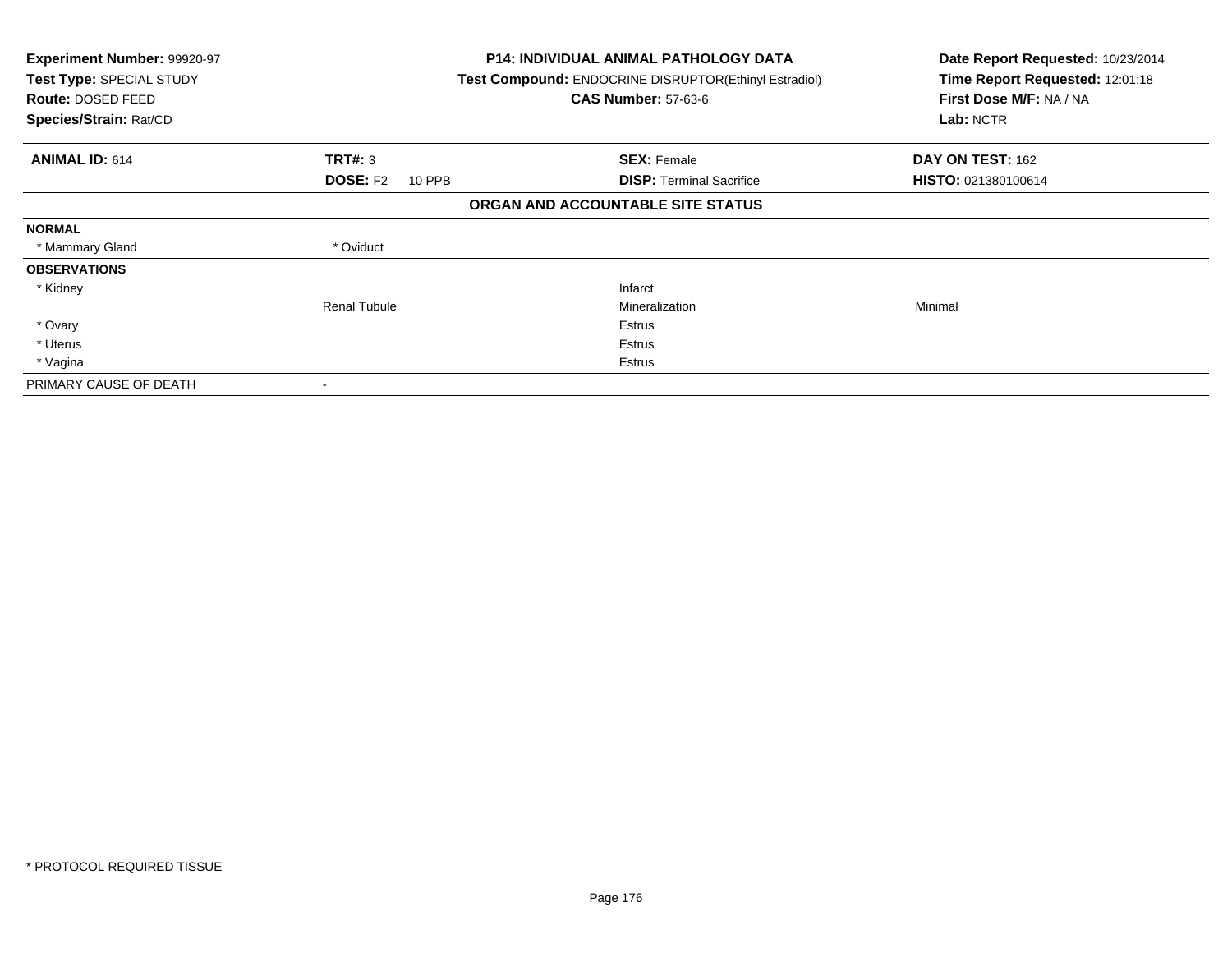| <b>Experiment Number: 99920-97</b><br>Test Type: SPECIAL STUDY<br>Route: DOSED FEED<br>Species/Strain: Rat/CD |                                  | <b>P14: INDIVIDUAL ANIMAL PATHOLOGY DATA</b><br><b>Test Compound: ENDOCRINE DISRUPTOR (Ethinyl Estradiol)</b><br><b>CAS Number: 57-63-6</b> | Date Report Requested: 10/23/2014<br>Time Report Requested: 12:01:18<br>First Dose M/F: NA / NA<br>Lab: NCTR |
|---------------------------------------------------------------------------------------------------------------|----------------------------------|---------------------------------------------------------------------------------------------------------------------------------------------|--------------------------------------------------------------------------------------------------------------|
| <b>ANIMAL ID: 616</b>                                                                                         | <b>TRT#: 3</b>                   | <b>SEX: Female</b>                                                                                                                          | DAY ON TEST: 161                                                                                             |
|                                                                                                               | <b>DOSE: F2</b><br><b>10 PPB</b> | <b>DISP:</b> Terminal Sacrifice                                                                                                             | HISTO: 021380100616                                                                                          |
|                                                                                                               |                                  | ORGAN AND ACCOUNTABLE SITE STATUS                                                                                                           |                                                                                                              |
| <b>NORMAL</b>                                                                                                 |                                  |                                                                                                                                             |                                                                                                              |
| * Mammary Gland                                                                                               | * Oviduct                        |                                                                                                                                             |                                                                                                              |
| <b>OBSERVATIONS</b>                                                                                           |                                  |                                                                                                                                             |                                                                                                              |
| * Kidney                                                                                                      |                                  | Infarct                                                                                                                                     |                                                                                                              |
|                                                                                                               | <b>Renal Tubule</b>              | Mineralization                                                                                                                              | Minimal                                                                                                      |
|                                                                                                               |                                  | Nephropathy                                                                                                                                 | Minimal                                                                                                      |
| * Ovary                                                                                                       |                                  | Proestrus                                                                                                                                   |                                                                                                              |
| * Uterus                                                                                                      |                                  | Proestrus                                                                                                                                   |                                                                                                              |
| * Vagina                                                                                                      |                                  | Proestrus                                                                                                                                   |                                                                                                              |
| PRIMARY CAUSE OF DEATH                                                                                        |                                  |                                                                                                                                             |                                                                                                              |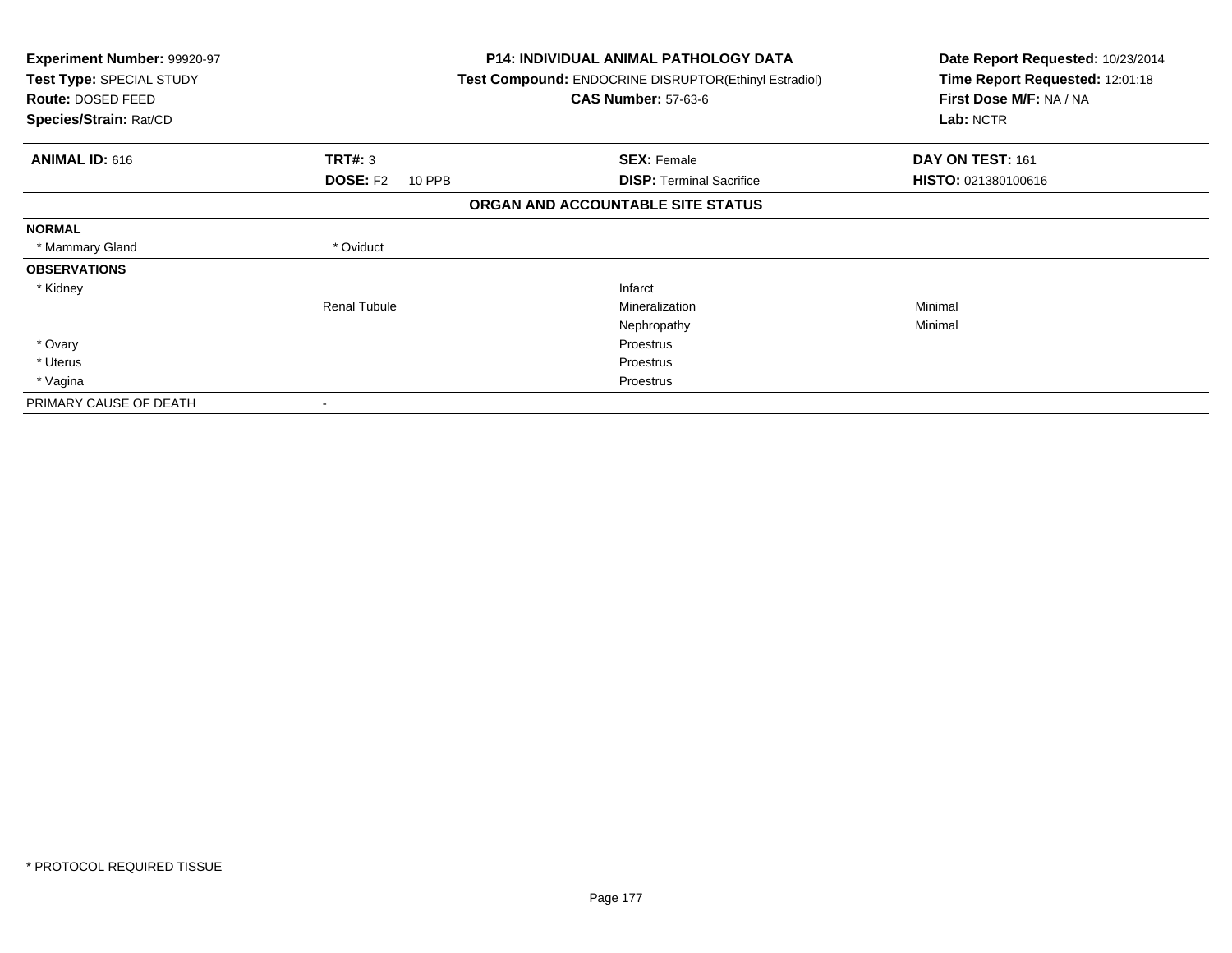| Experiment Number: 99920-97<br>Test Type: SPECIAL STUDY<br>Route: DOSED FEED<br>Species/Strain: Rat/CD |        | <b>P14: INDIVIDUAL ANIMAL PATHOLOGY DATA</b><br>Test Compound: ENDOCRINE DISRUPTOR(Ethinyl Estradiol)<br><b>CAS Number: 57-63-6</b> | Date Report Requested: 10/23/2014<br>Time Report Requested: 12:01:18<br>First Dose M/F: NA / NA<br>Lab: NCTR |
|--------------------------------------------------------------------------------------------------------|--------|-------------------------------------------------------------------------------------------------------------------------------------|--------------------------------------------------------------------------------------------------------------|
| <b>ANIMAL ID: 617</b><br>TRT#: 3                                                                       |        | <b>SEX: Female</b>                                                                                                                  | DAY ON TEST: 161                                                                                             |
| <b>DOSE: F2</b>                                                                                        | 10 PPB | <b>DISP:</b> Terminal Sacrifice                                                                                                     | HISTO: 021380100617                                                                                          |
|                                                                                                        |        | ORGAN AND ACCOUNTABLE SITE STATUS                                                                                                   |                                                                                                              |
| <b>NORMAL</b>                                                                                          |        |                                                                                                                                     |                                                                                                              |
| * Oviduct<br>* Mammary Gland                                                                           |        |                                                                                                                                     |                                                                                                              |
| <b>OBSERVATIONS</b>                                                                                    |        |                                                                                                                                     |                                                                                                              |
| Cortex<br>* Kidney                                                                                     |        | Cyst                                                                                                                                |                                                                                                              |
| <b>Renal Tubule</b>                                                                                    |        | Mineralization                                                                                                                      | Minimal                                                                                                      |
| * Ovary                                                                                                |        | Proestrus                                                                                                                           |                                                                                                              |
| * Uterus                                                                                               |        | Proestrus                                                                                                                           |                                                                                                              |
| Note: TGL 1 - NCL                                                                                      |        |                                                                                                                                     |                                                                                                              |
| Note: TGL 1 is normal proestrus                                                                        |        |                                                                                                                                     |                                                                                                              |
| * Vagina                                                                                               |        | Proestrus                                                                                                                           |                                                                                                              |
| PRIMARY CAUSE OF DEATH                                                                                 |        |                                                                                                                                     |                                                                                                              |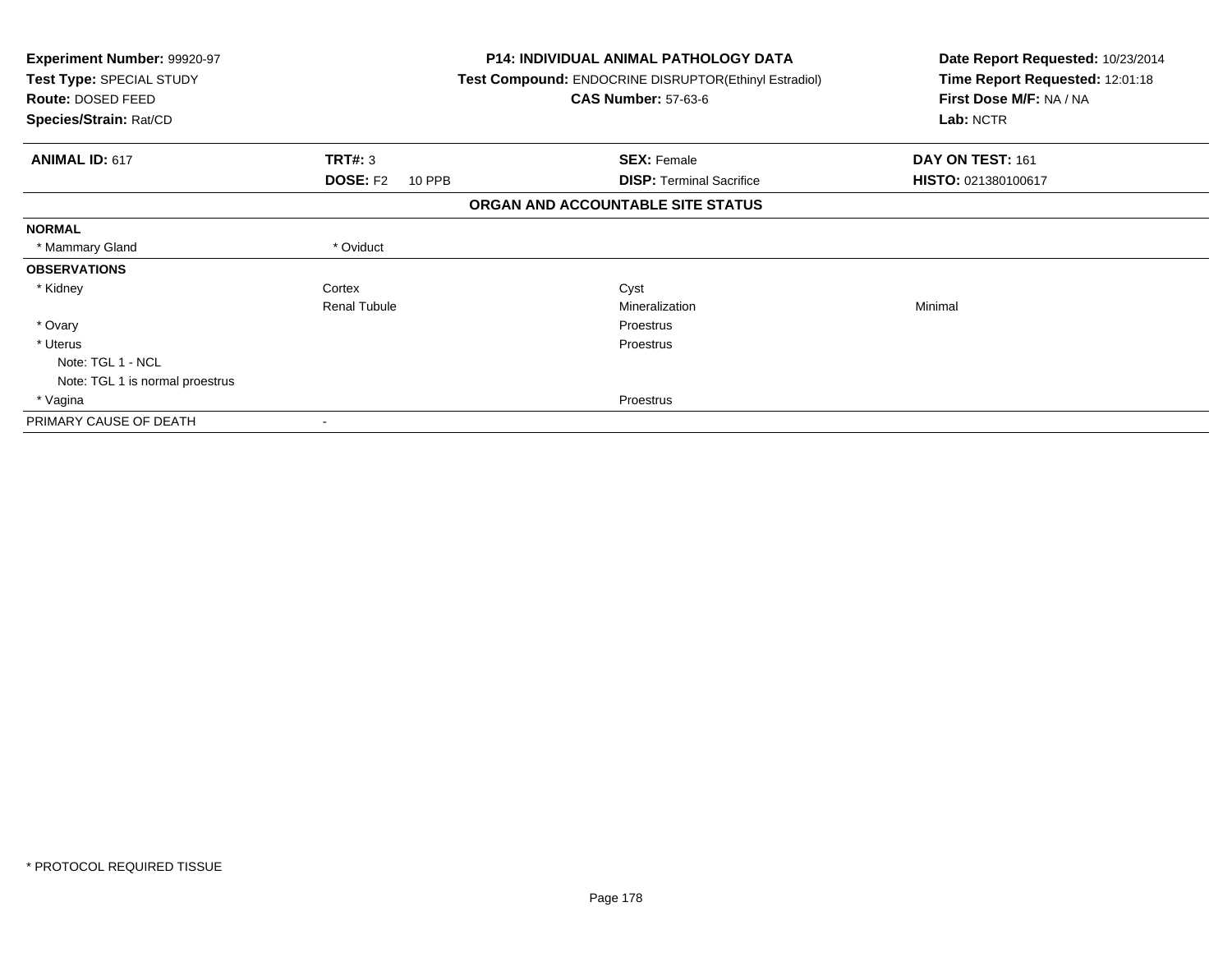| Experiment Number: 99920-97<br>Test Type: SPECIAL STUDY<br>Route: DOSED FEED<br>Species/Strain: Rat/CD |                           | <b>P14: INDIVIDUAL ANIMAL PATHOLOGY DATA</b><br>Test Compound: ENDOCRINE DISRUPTOR(Ethinyl Estradiol)<br><b>CAS Number: 57-63-6</b> | Date Report Requested: 10/23/2014<br>Time Report Requested: 12:01:18<br>First Dose M/F: NA / NA<br>Lab: NCTR |
|--------------------------------------------------------------------------------------------------------|---------------------------|-------------------------------------------------------------------------------------------------------------------------------------|--------------------------------------------------------------------------------------------------------------|
| <b>ANIMAL ID: 618</b>                                                                                  | TRT#: 3                   | <b>SEX: Female</b>                                                                                                                  | DAY ON TEST: 161                                                                                             |
|                                                                                                        | <b>DOSE: F2</b><br>10 PPB | <b>DISP:</b> Terminal Sacrifice                                                                                                     | HISTO: 021380100618                                                                                          |
|                                                                                                        |                           | ORGAN AND ACCOUNTABLE SITE STATUS                                                                                                   |                                                                                                              |
| <b>NORMAL</b>                                                                                          |                           |                                                                                                                                     |                                                                                                              |
| * Oviduct                                                                                              |                           |                                                                                                                                     |                                                                                                              |
| <b>OBSERVATIONS</b>                                                                                    |                           |                                                                                                                                     |                                                                                                              |
| * Kidney                                                                                               | <b>Renal Tubule</b>       | Mineralization                                                                                                                      | Minimal                                                                                                      |
| * Liver                                                                                                |                           | Developmental Malformation                                                                                                          |                                                                                                              |
| [ Developmental Malformation TGLS = 1-5 ]                                                              |                           |                                                                                                                                     |                                                                                                              |
| * Mammary Gland                                                                                        | Lobules                   | Hyperplasia                                                                                                                         | Minimal                                                                                                      |
| * Ovary                                                                                                |                           | Metestrus                                                                                                                           |                                                                                                              |
| * Uterus                                                                                               |                           | Metestrus                                                                                                                           |                                                                                                              |
| * Vagina                                                                                               |                           | Metestrus                                                                                                                           |                                                                                                              |
| PRIMARY CAUSE OF DEATH                                                                                 |                           |                                                                                                                                     |                                                                                                              |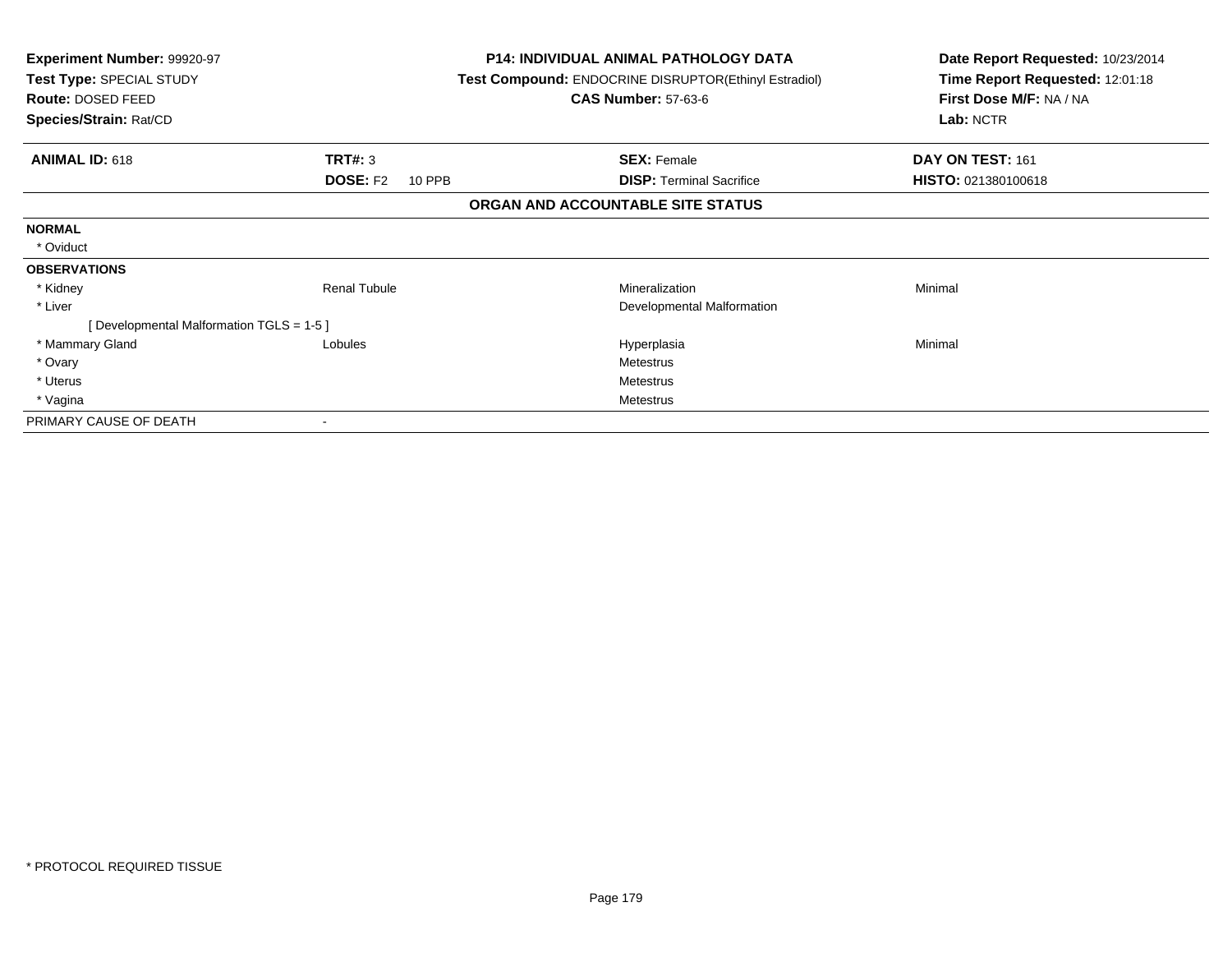| <b>Experiment Number: 99920-97</b><br>Test Type: SPECIAL STUDY<br>Route: DOSED FEED<br>Species/Strain: Rat/CD |                           | <b>P14: INDIVIDUAL ANIMAL PATHOLOGY DATA</b><br>Test Compound: ENDOCRINE DISRUPTOR(Ethinyl Estradiol)<br><b>CAS Number: 57-63-6</b> | Date Report Requested: 10/23/2014<br>Time Report Requested: 12:01:18<br>First Dose M/F: NA / NA<br>Lab: NCTR |
|---------------------------------------------------------------------------------------------------------------|---------------------------|-------------------------------------------------------------------------------------------------------------------------------------|--------------------------------------------------------------------------------------------------------------|
| <b>ANIMAL ID: 619</b>                                                                                         | TRT#: 3                   | <b>SEX: Female</b>                                                                                                                  | DAY ON TEST: 161                                                                                             |
|                                                                                                               | <b>DOSE: F2</b><br>10 PPB | <b>DISP: Terminal Sacrifice</b>                                                                                                     | HISTO: 021380100619                                                                                          |
|                                                                                                               |                           | ORGAN AND ACCOUNTABLE SITE STATUS                                                                                                   |                                                                                                              |
| <b>NORMAL</b>                                                                                                 |                           |                                                                                                                                     |                                                                                                              |
| * Mammary Gland                                                                                               | * Oviduct                 |                                                                                                                                     |                                                                                                              |
| <b>OBSERVATIONS</b>                                                                                           |                           |                                                                                                                                     |                                                                                                              |
| * Kidney                                                                                                      | <b>Renal Tubule</b>       | Mineralization                                                                                                                      | Minimal                                                                                                      |
| * Ovary                                                                                                       |                           | <b>Diestrus</b>                                                                                                                     |                                                                                                              |
| * Uterus                                                                                                      |                           | <b>Metestrus</b>                                                                                                                    |                                                                                                              |
| Note: Transitional to Diestrus                                                                                |                           |                                                                                                                                     |                                                                                                              |
| * Vagina                                                                                                      |                           | Metestrus                                                                                                                           |                                                                                                              |
| Note: Transitional to Diestrus                                                                                |                           |                                                                                                                                     |                                                                                                              |
| PRIMARY CAUSE OF DEATH                                                                                        |                           |                                                                                                                                     |                                                                                                              |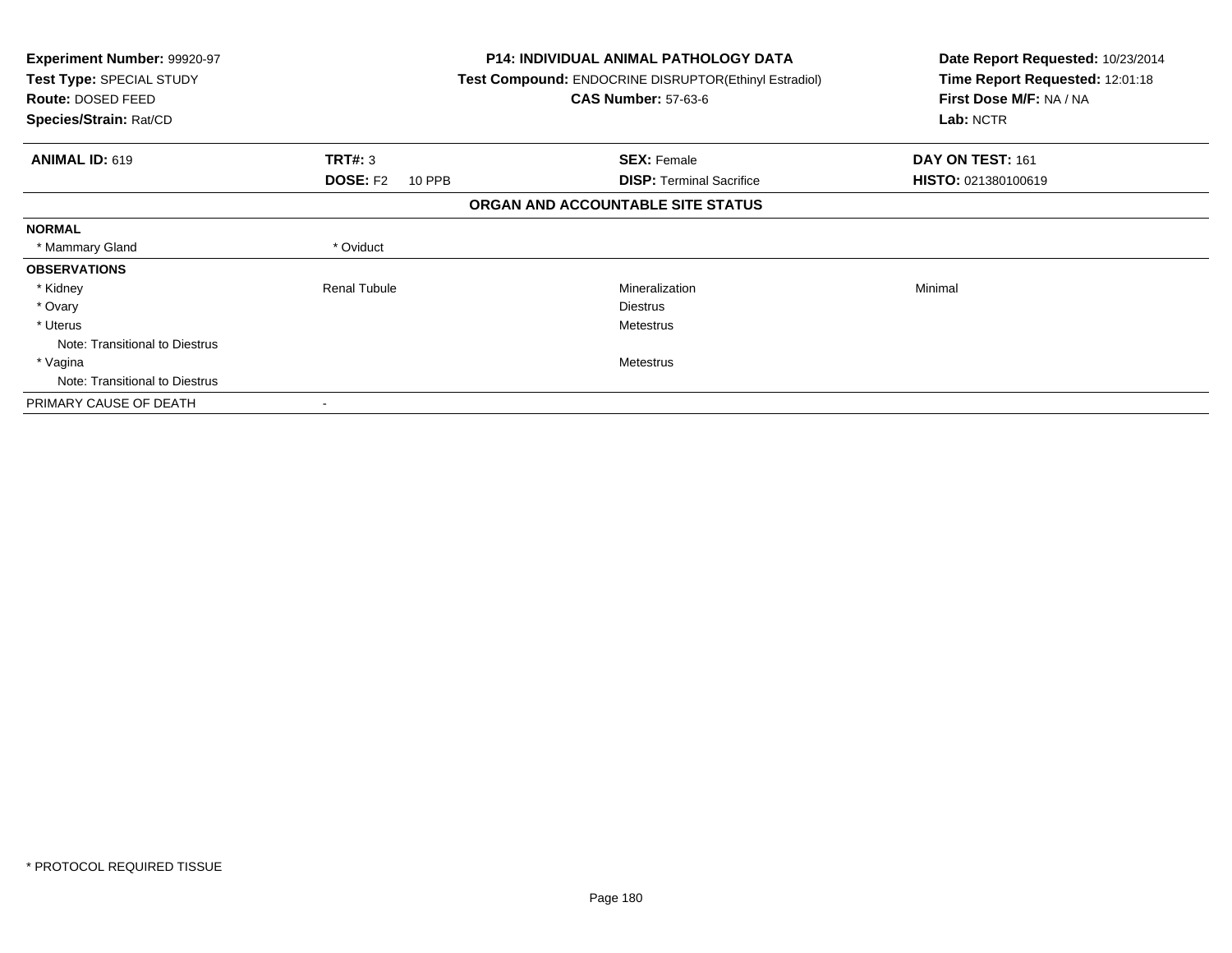| Experiment Number: 99920-97<br>Test Type: SPECIAL STUDY<br><b>Route: DOSED FEED</b><br>Species/Strain: Rat/CD |                           | <b>P14: INDIVIDUAL ANIMAL PATHOLOGY DATA</b><br>Test Compound: ENDOCRINE DISRUPTOR(Ethinyl Estradiol)<br><b>CAS Number: 57-63-6</b> | Date Report Requested: 10/23/2014<br>Time Report Requested: 12:01:18<br>First Dose M/F: NA / NA<br>Lab: NCTR |
|---------------------------------------------------------------------------------------------------------------|---------------------------|-------------------------------------------------------------------------------------------------------------------------------------|--------------------------------------------------------------------------------------------------------------|
| <b>ANIMAL ID: 620</b>                                                                                         | TRT#: 3                   | <b>SEX: Female</b>                                                                                                                  | DAY ON TEST: 161                                                                                             |
|                                                                                                               | <b>DOSE: F2</b><br>10 PPB | <b>DISP:</b> Terminal Sacrifice                                                                                                     | <b>HISTO: 021380100620</b>                                                                                   |
|                                                                                                               |                           | ORGAN AND ACCOUNTABLE SITE STATUS                                                                                                   |                                                                                                              |
| <b>NORMAL</b>                                                                                                 |                           |                                                                                                                                     |                                                                                                              |
| * Mammary Gland                                                                                               | * Oviduct                 |                                                                                                                                     |                                                                                                              |
| <b>OBSERVATIONS</b>                                                                                           |                           |                                                                                                                                     |                                                                                                              |
| * Kidney                                                                                                      | <b>Renal Tubule</b>       | Mineralization                                                                                                                      | Minimal                                                                                                      |
| * Ovary                                                                                                       |                           | <b>Diestrus</b>                                                                                                                     |                                                                                                              |
| * Uterus                                                                                                      |                           | Diestrus                                                                                                                            |                                                                                                              |
| * Vagina                                                                                                      |                           | Diestrus                                                                                                                            |                                                                                                              |
| PRIMARY CAUSE OF DEATH                                                                                        |                           |                                                                                                                                     |                                                                                                              |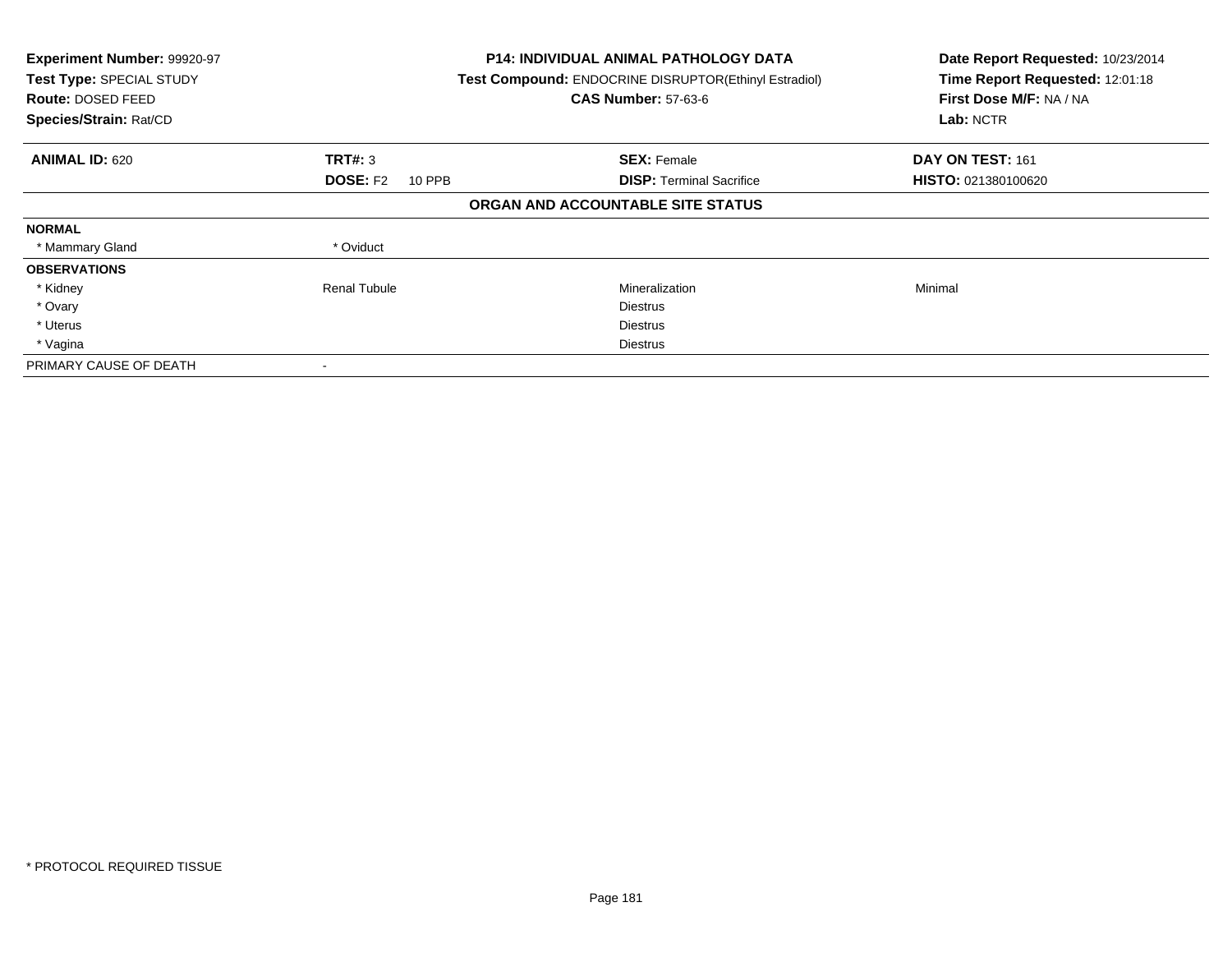| <b>Experiment Number: 99920-97</b><br>Test Type: SPECIAL STUDY<br>Route: DOSED FEED<br>Species/Strain: Rat/CD |                           | <b>P14: INDIVIDUAL ANIMAL PATHOLOGY DATA</b><br>Test Compound: ENDOCRINE DISRUPTOR(Ethinyl Estradiol)<br><b>CAS Number: 57-63-6</b> | Date Report Requested: 10/23/2014<br>Time Report Requested: 12:01:18<br>First Dose M/F: NA / NA<br>Lab: NCTR |
|---------------------------------------------------------------------------------------------------------------|---------------------------|-------------------------------------------------------------------------------------------------------------------------------------|--------------------------------------------------------------------------------------------------------------|
| <b>ANIMAL ID: 621</b>                                                                                         | <b>TRT#: 4</b>            | <b>SEX: Female</b>                                                                                                                  | DAY ON TEST: 162                                                                                             |
|                                                                                                               | <b>DOSE: F2</b><br>50 PPB | <b>DISP:</b> Terminal Sacrifice                                                                                                     | HISTO: 021380100621                                                                                          |
|                                                                                                               |                           | ORGAN AND ACCOUNTABLE SITE STATUS                                                                                                   |                                                                                                              |
| <b>NORMAL</b>                                                                                                 |                           |                                                                                                                                     |                                                                                                              |
| * Adrenal Cortex                                                                                              | * Adrenal Medulla         | * Bone                                                                                                                              | * Bone Marrow                                                                                                |
| * Liver                                                                                                       | * Mammary Gland           | * Oviduct                                                                                                                           | * Pituitary Gland                                                                                            |
| * Thymus                                                                                                      | * Thyroid Gland           |                                                                                                                                     |                                                                                                              |
| <b>OBSERVATIONS</b>                                                                                           |                           |                                                                                                                                     |                                                                                                              |
| * Kidney                                                                                                      | <b>Renal Tubule</b>       | Mineralization                                                                                                                      | Minimal                                                                                                      |
| * Ovary                                                                                                       |                           | Diestrus                                                                                                                            |                                                                                                              |
| * Spleen                                                                                                      |                           | Pigmentation                                                                                                                        | Minimal                                                                                                      |
| * Uterus                                                                                                      |                           | <b>Diestrus</b>                                                                                                                     |                                                                                                              |
| * Vagina                                                                                                      |                           | Diestrus                                                                                                                            |                                                                                                              |
| PRIMARY CAUSE OF DEATH                                                                                        |                           |                                                                                                                                     |                                                                                                              |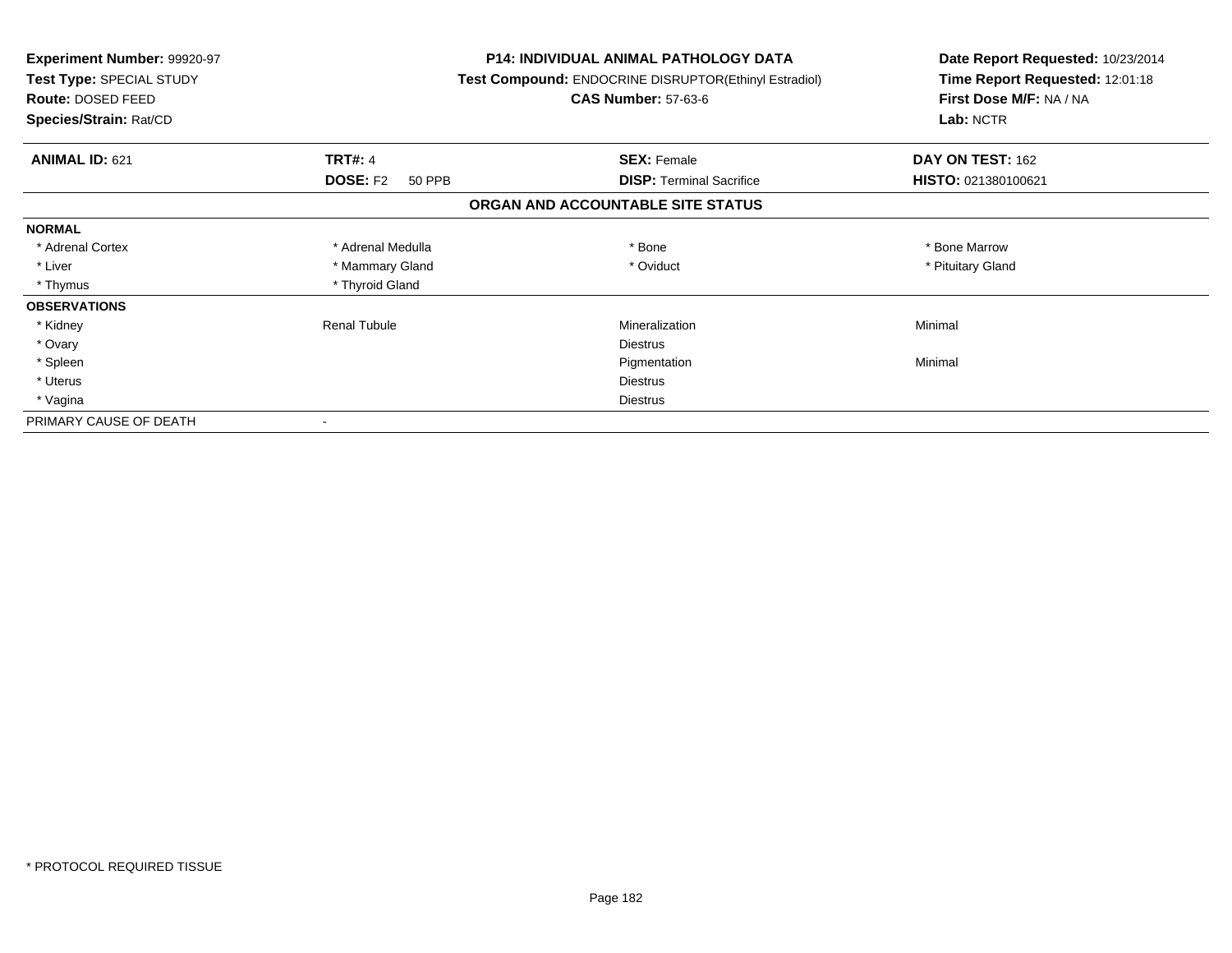| Experiment Number: 99920-97<br><b>Test Type: SPECIAL STUDY</b><br><b>Route: DOSED FEED</b><br>Species/Strain: Rat/CD |                           | <b>P14: INDIVIDUAL ANIMAL PATHOLOGY DATA</b><br>Test Compound: ENDOCRINE DISRUPTOR(Ethinyl Estradiol)<br><b>CAS Number: 57-63-6</b> | Date Report Requested: 10/23/2014<br>Time Report Requested: 12:01:18<br>First Dose M/F: NA / NA<br>Lab: NCTR |
|----------------------------------------------------------------------------------------------------------------------|---------------------------|-------------------------------------------------------------------------------------------------------------------------------------|--------------------------------------------------------------------------------------------------------------|
| <b>ANIMAL ID: 622</b>                                                                                                | <b>TRT#: 4</b>            | <b>SEX: Female</b>                                                                                                                  | DAY ON TEST: 162                                                                                             |
|                                                                                                                      | <b>DOSE: F2</b><br>50 PPB | <b>DISP:</b> Terminal Sacrifice                                                                                                     | HISTO: 021380100622                                                                                          |
|                                                                                                                      |                           | ORGAN AND ACCOUNTABLE SITE STATUS                                                                                                   |                                                                                                              |
| <b>NORMAL</b>                                                                                                        |                           |                                                                                                                                     |                                                                                                              |
| * Adrenal Cortex                                                                                                     | * Adrenal Medulla         | * Bone                                                                                                                              | * Bone Marrow                                                                                                |
| * Kidney                                                                                                             | * Liver                   | * Mammary Gland                                                                                                                     | * Oviduct                                                                                                    |
| * Pituitary Gland                                                                                                    | * Spleen                  | * Thymus                                                                                                                            | * Thyroid Gland                                                                                              |
| <b>OBSERVATIONS</b>                                                                                                  |                           |                                                                                                                                     |                                                                                                              |
| * Ovary                                                                                                              |                           | <b>Diestrus</b>                                                                                                                     |                                                                                                              |
| * Uterus                                                                                                             | <b>Diestrus</b>           |                                                                                                                                     |                                                                                                              |
| * Vagina                                                                                                             | Diestrus                  |                                                                                                                                     |                                                                                                              |
| PRIMARY CAUSE OF DEATH                                                                                               |                           |                                                                                                                                     |                                                                                                              |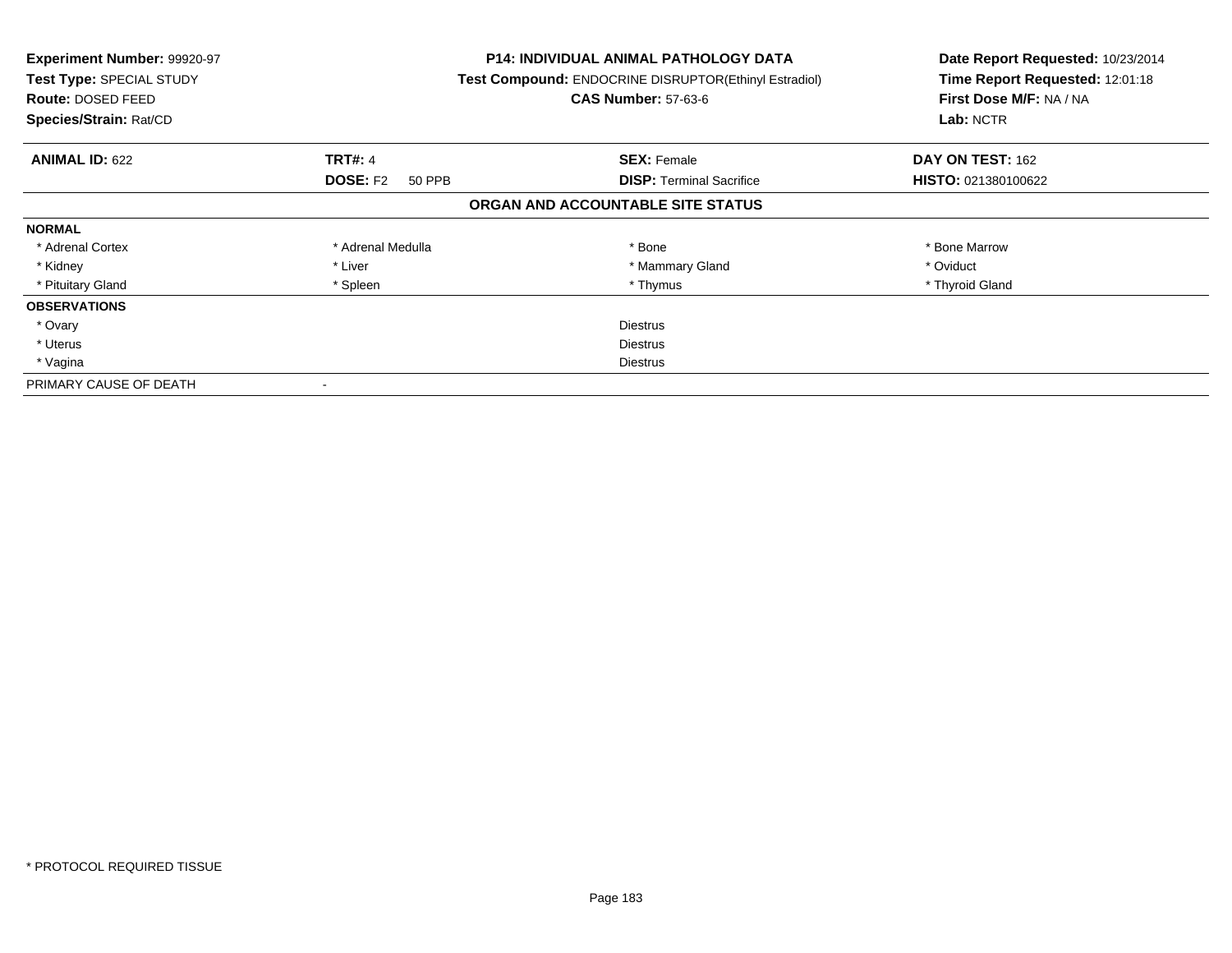| Experiment Number: 99920-97<br><b>Test Type: SPECIAL STUDY</b><br>Route: DOSED FEED<br>Species/Strain: Rat/CD |                           | <b>P14: INDIVIDUAL ANIMAL PATHOLOGY DATA</b><br>Test Compound: ENDOCRINE DISRUPTOR(Ethinyl Estradiol)<br><b>CAS Number: 57-63-6</b> | Date Report Requested: 10/23/2014<br>Time Report Requested: 12:01:18<br>First Dose M/F: NA / NA<br>Lab: NCTR |
|---------------------------------------------------------------------------------------------------------------|---------------------------|-------------------------------------------------------------------------------------------------------------------------------------|--------------------------------------------------------------------------------------------------------------|
| <b>ANIMAL ID: 623</b>                                                                                         | <b>TRT#: 4</b>            | <b>SEX: Female</b>                                                                                                                  | DAY ON TEST: 161                                                                                             |
|                                                                                                               | <b>DOSE: F2</b><br>50 PPB | <b>DISP:</b> Terminal Sacrifice                                                                                                     | HISTO: 021380100623                                                                                          |
|                                                                                                               |                           | ORGAN AND ACCOUNTABLE SITE STATUS                                                                                                   |                                                                                                              |
| <b>NORMAL</b>                                                                                                 |                           |                                                                                                                                     |                                                                                                              |
| * Adrenal Cortex                                                                                              | * Adrenal Medulla         | * Bone                                                                                                                              | * Bone Marrow                                                                                                |
| * Kidney                                                                                                      | * Liver                   | * Mammary Gland                                                                                                                     | * Oviduct                                                                                                    |
| * Pituitary Gland                                                                                             | * Spleen                  | * Thymus                                                                                                                            | * Thyroid Gland                                                                                              |
| <b>OBSERVATIONS</b>                                                                                           |                           |                                                                                                                                     |                                                                                                              |
| * Ovary                                                                                                       |                           | <b>Estrus</b>                                                                                                                       |                                                                                                              |
| * Uterus                                                                                                      | <b>Estrus</b>             |                                                                                                                                     |                                                                                                              |
| * Vagina                                                                                                      | Estrus                    |                                                                                                                                     |                                                                                                              |
| PRIMARY CAUSE OF DEATH                                                                                        |                           |                                                                                                                                     |                                                                                                              |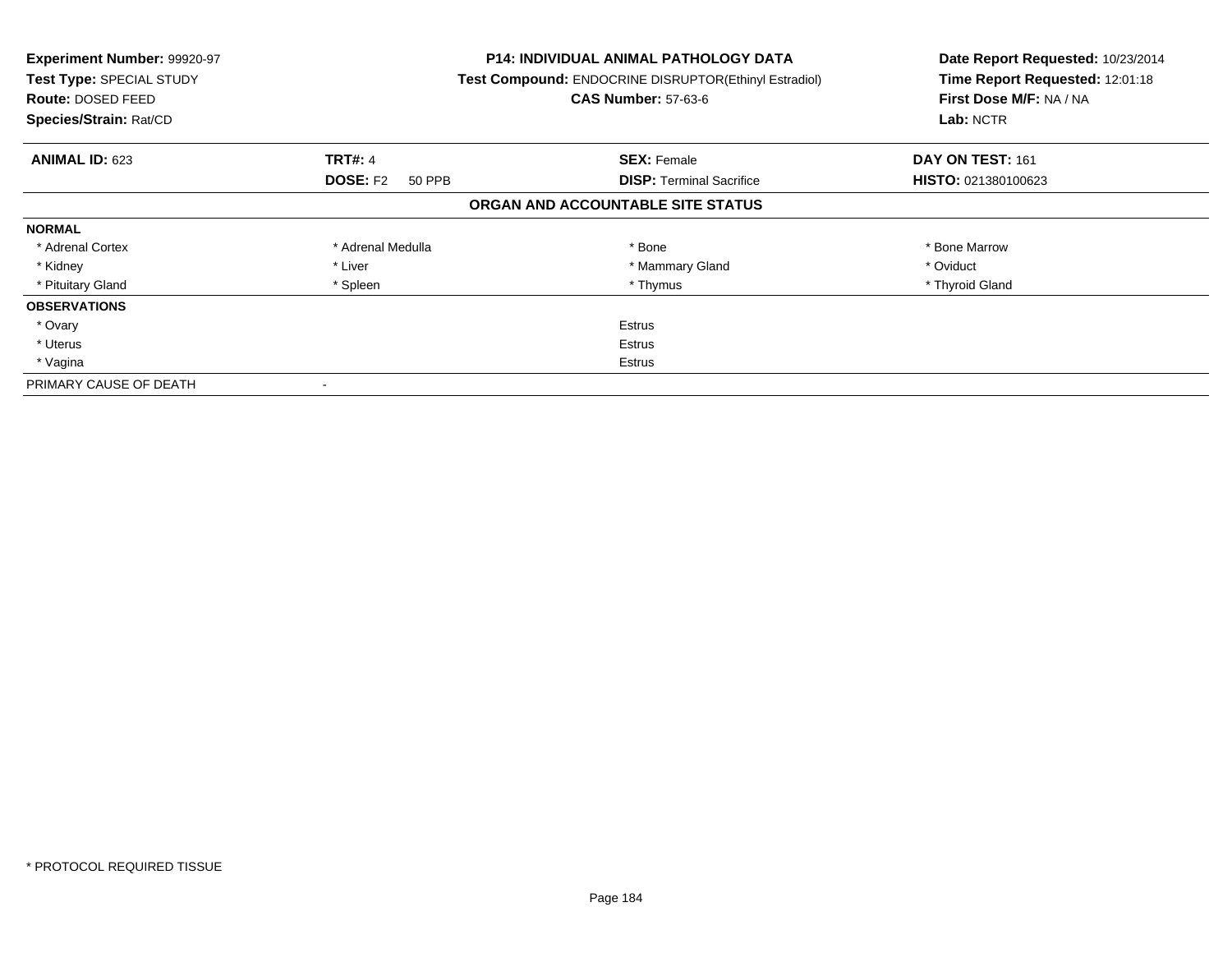| <b>Experiment Number: 99920-97</b><br>Test Type: SPECIAL STUDY<br>Route: DOSED FEED<br>Species/Strain: Rat/CD |                           | <b>P14: INDIVIDUAL ANIMAL PATHOLOGY DATA</b><br>Test Compound: ENDOCRINE DISRUPTOR(Ethinyl Estradiol)<br><b>CAS Number: 57-63-6</b> | Date Report Requested: 10/23/2014<br>Time Report Requested: 12:01:18<br>First Dose M/F: NA / NA<br>Lab: NCTR |
|---------------------------------------------------------------------------------------------------------------|---------------------------|-------------------------------------------------------------------------------------------------------------------------------------|--------------------------------------------------------------------------------------------------------------|
| <b>ANIMAL ID: 624</b>                                                                                         | <b>TRT#: 4</b>            | <b>SEX: Female</b>                                                                                                                  | DAY ON TEST: 161                                                                                             |
|                                                                                                               | <b>DOSE: F2</b><br>50 PPB | <b>DISP: Terminal Sacrifice</b>                                                                                                     | HISTO: 021380100624                                                                                          |
|                                                                                                               |                           | ORGAN AND ACCOUNTABLE SITE STATUS                                                                                                   |                                                                                                              |
| <b>NORMAL</b>                                                                                                 |                           |                                                                                                                                     |                                                                                                              |
| * Adrenal Cortex                                                                                              | * Adrenal Medulla         | * Bone                                                                                                                              | * Bone Marrow                                                                                                |
| * Liver                                                                                                       | * Oviduct                 | * Pituitary Gland                                                                                                                   | * Spleen                                                                                                     |
| * Thymus                                                                                                      | * Thyroid Gland           |                                                                                                                                     |                                                                                                              |
| <b>OBSERVATIONS</b>                                                                                           |                           |                                                                                                                                     |                                                                                                              |
| * Kidney                                                                                                      | <b>Renal Tubule</b>       | Mineralization                                                                                                                      | Minimal                                                                                                      |
| * Mammary Gland                                                                                               | Lobules                   | Hyperplasia                                                                                                                         | Minimal                                                                                                      |
| * Ovary                                                                                                       |                           | <b>Estrus</b>                                                                                                                       |                                                                                                              |
| * Uterus                                                                                                      |                           | Estrus                                                                                                                              |                                                                                                              |
| * Vagina                                                                                                      |                           | Estrus                                                                                                                              |                                                                                                              |
| PRIMARY CAUSE OF DEATH                                                                                        |                           |                                                                                                                                     |                                                                                                              |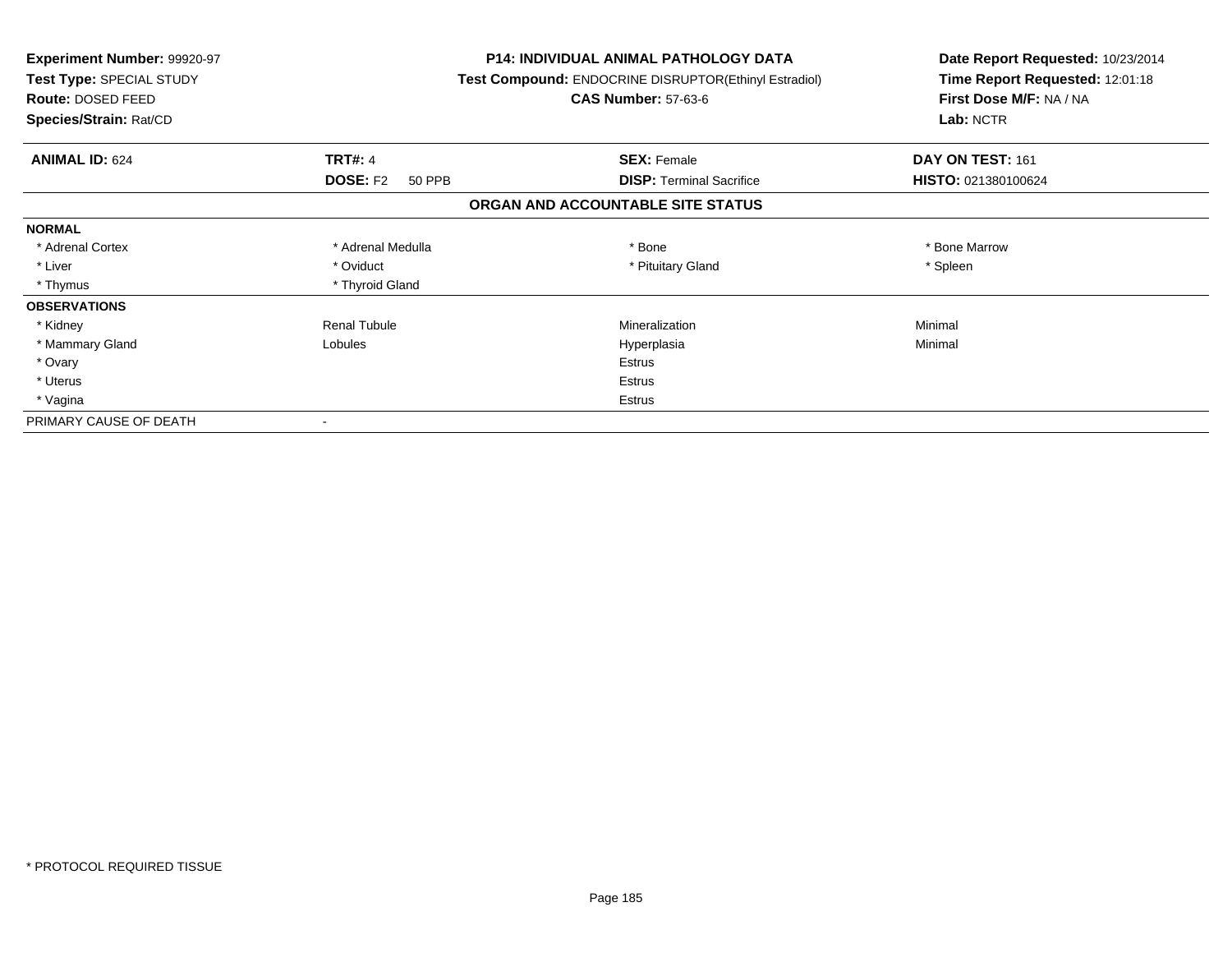| <b>Experiment Number: 99920-97</b><br>Test Type: SPECIAL STUDY<br><b>Route: DOSED FEED</b><br>Species/Strain: Rat/CD |                           | <b>P14: INDIVIDUAL ANIMAL PATHOLOGY DATA</b><br>Test Compound: ENDOCRINE DISRUPTOR(Ethinyl Estradiol)<br><b>CAS Number: 57-63-6</b> | Date Report Requested: 10/23/2014<br>Time Report Requested: 12:01:18<br>First Dose M/F: NA / NA<br>Lab: NCTR |
|----------------------------------------------------------------------------------------------------------------------|---------------------------|-------------------------------------------------------------------------------------------------------------------------------------|--------------------------------------------------------------------------------------------------------------|
| <b>ANIMAL ID: 625</b>                                                                                                | <b>TRT#: 4</b>            | <b>SEX: Female</b>                                                                                                                  | DAY ON TEST: 161                                                                                             |
|                                                                                                                      | <b>DOSE: F2</b><br>50 PPB | <b>DISP:</b> Terminal Sacrifice                                                                                                     | HISTO: 021380100625                                                                                          |
|                                                                                                                      |                           | ORGAN AND ACCOUNTABLE SITE STATUS                                                                                                   |                                                                                                              |
| <b>NORMAL</b>                                                                                                        |                           |                                                                                                                                     |                                                                                                              |
| * Adrenal Cortex                                                                                                     | * Adrenal Medulla         | * Bone                                                                                                                              | * Bone Marrow                                                                                                |
| * Liver                                                                                                              | * Mammary Gland           | * Oviduct                                                                                                                           | * Pituitary Gland                                                                                            |
| * Spleen                                                                                                             | * Thymus                  | * Thyroid Gland                                                                                                                     |                                                                                                              |
| <b>OBSERVATIONS</b>                                                                                                  |                           |                                                                                                                                     |                                                                                                              |
| * Kidney                                                                                                             | Renal Tubule              | Mineralization                                                                                                                      | Moderate                                                                                                     |
| * Ovary                                                                                                              |                           | <b>Diestrus</b>                                                                                                                     |                                                                                                              |
| * Uterus                                                                                                             |                           | Diestrus                                                                                                                            |                                                                                                              |
| * Vagina                                                                                                             |                           | Diestrus                                                                                                                            |                                                                                                              |
| PRIMARY CAUSE OF DEATH                                                                                               |                           |                                                                                                                                     |                                                                                                              |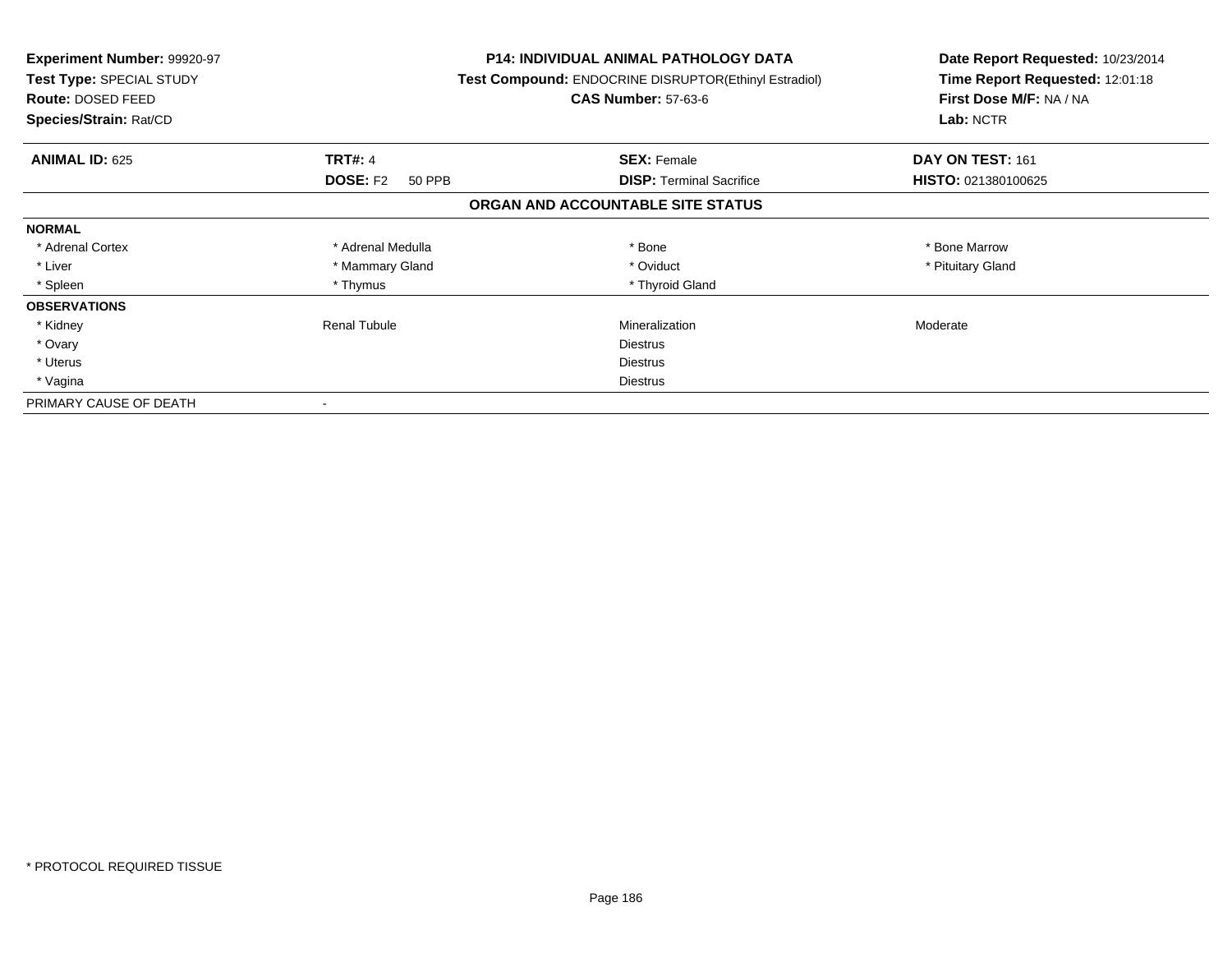| <b>Experiment Number: 99920-97</b><br>Test Type: SPECIAL STUDY<br>Route: DOSED FEED<br>Species/Strain: Rat/CD |                           | <b>P14: INDIVIDUAL ANIMAL PATHOLOGY DATA</b><br>Test Compound: ENDOCRINE DISRUPTOR(Ethinyl Estradiol)<br><b>CAS Number: 57-63-6</b> | Date Report Requested: 10/23/2014<br>Time Report Requested: 12:01:18<br>First Dose M/F: NA / NA<br>Lab: NCTR |
|---------------------------------------------------------------------------------------------------------------|---------------------------|-------------------------------------------------------------------------------------------------------------------------------------|--------------------------------------------------------------------------------------------------------------|
| <b>ANIMAL ID: 626</b>                                                                                         | <b>TRT#: 4</b>            | <b>SEX: Female</b>                                                                                                                  | DAY ON TEST: 161                                                                                             |
|                                                                                                               | <b>DOSE: F2</b><br>50 PPB | <b>DISP: Terminal Sacrifice</b>                                                                                                     | HISTO: 021380100626                                                                                          |
|                                                                                                               |                           | ORGAN AND ACCOUNTABLE SITE STATUS                                                                                                   |                                                                                                              |
| <b>NORMAL</b>                                                                                                 |                           |                                                                                                                                     |                                                                                                              |
| * Adrenal Cortex                                                                                              | * Adrenal Medulla         | * Bone                                                                                                                              | * Bone Marrow                                                                                                |
| * Liver                                                                                                       | * Mammary Gland           | * Oviduct                                                                                                                           | * Pituitary Gland                                                                                            |
| * Spleen                                                                                                      | * Thymus                  | * Thyroid Gland                                                                                                                     |                                                                                                              |
| <b>OBSERVATIONS</b>                                                                                           |                           |                                                                                                                                     |                                                                                                              |
| * Kidney                                                                                                      | <b>Renal Tubule</b>       | Mineralization                                                                                                                      | Mild                                                                                                         |
| * Liver                                                                                                       |                           |                                                                                                                                     |                                                                                                              |
| Note: TGL 1 - NCL                                                                                             |                           |                                                                                                                                     |                                                                                                              |
| * Ovary                                                                                                       |                           | Metestrus                                                                                                                           |                                                                                                              |
| * Uterus                                                                                                      |                           | Metestrus                                                                                                                           |                                                                                                              |
| * Vagina                                                                                                      |                           | Metestrus                                                                                                                           |                                                                                                              |
| PRIMARY CAUSE OF DEATH                                                                                        |                           |                                                                                                                                     |                                                                                                              |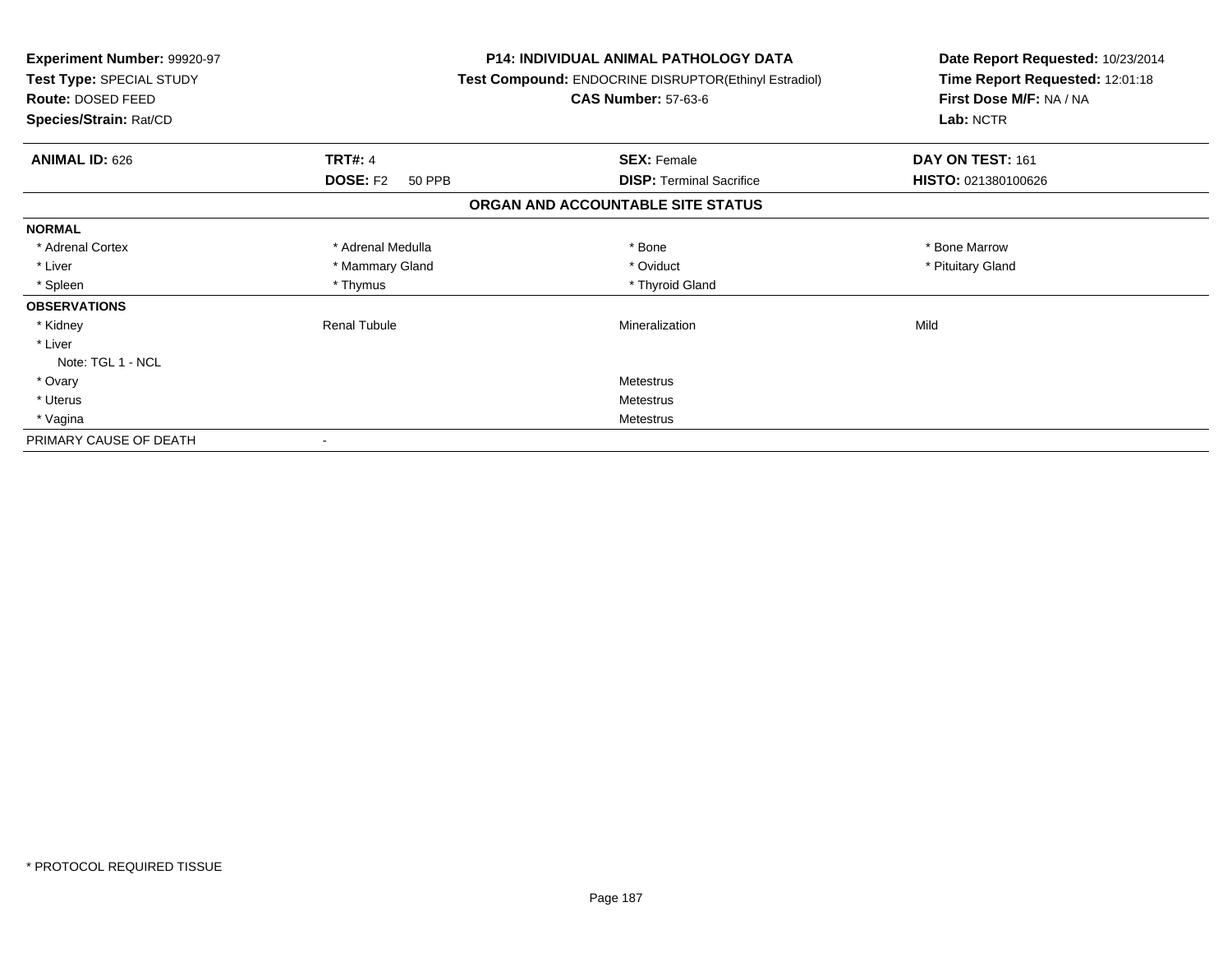| Experiment Number: 99920-97<br><b>Test Type: SPECIAL STUDY</b><br><b>Route: DOSED FEED</b><br>Species/Strain: Rat/CD |                           | <b>P14: INDIVIDUAL ANIMAL PATHOLOGY DATA</b><br>Test Compound: ENDOCRINE DISRUPTOR(Ethinyl Estradiol)<br><b>CAS Number: 57-63-6</b> | Date Report Requested: 10/23/2014<br>Time Report Requested: 12:01:18<br>First Dose M/F: NA / NA<br>Lab: NCTR |
|----------------------------------------------------------------------------------------------------------------------|---------------------------|-------------------------------------------------------------------------------------------------------------------------------------|--------------------------------------------------------------------------------------------------------------|
| <b>ANIMAL ID: 627</b>                                                                                                | <b>TRT#: 4</b>            | <b>SEX: Female</b>                                                                                                                  | DAY ON TEST: 161                                                                                             |
|                                                                                                                      | <b>DOSE: F2</b><br>50 PPB | <b>DISP:</b> Terminal Sacrifice                                                                                                     | HISTO: 021380100627                                                                                          |
|                                                                                                                      |                           | ORGAN AND ACCOUNTABLE SITE STATUS                                                                                                   |                                                                                                              |
| <b>NORMAL</b>                                                                                                        |                           |                                                                                                                                     |                                                                                                              |
| * Adrenal Cortex                                                                                                     | * Adrenal Medulla         | * Bone                                                                                                                              | * Bone Marrow                                                                                                |
| * Kidney                                                                                                             | * Liver                   | * Mammary Gland                                                                                                                     | * Oviduct                                                                                                    |
| * Pituitary Gland                                                                                                    | * Spleen                  | * Thymus                                                                                                                            | * Thyroid Gland                                                                                              |
| <b>OBSERVATIONS</b>                                                                                                  |                           |                                                                                                                                     |                                                                                                              |
| * Ovary                                                                                                              |                           | Metestrus                                                                                                                           |                                                                                                              |
| * Uterus                                                                                                             | Metestrus                 |                                                                                                                                     |                                                                                                              |
| * Vagina                                                                                                             | Metestrus                 |                                                                                                                                     |                                                                                                              |
| PRIMARY CAUSE OF DEATH                                                                                               |                           |                                                                                                                                     |                                                                                                              |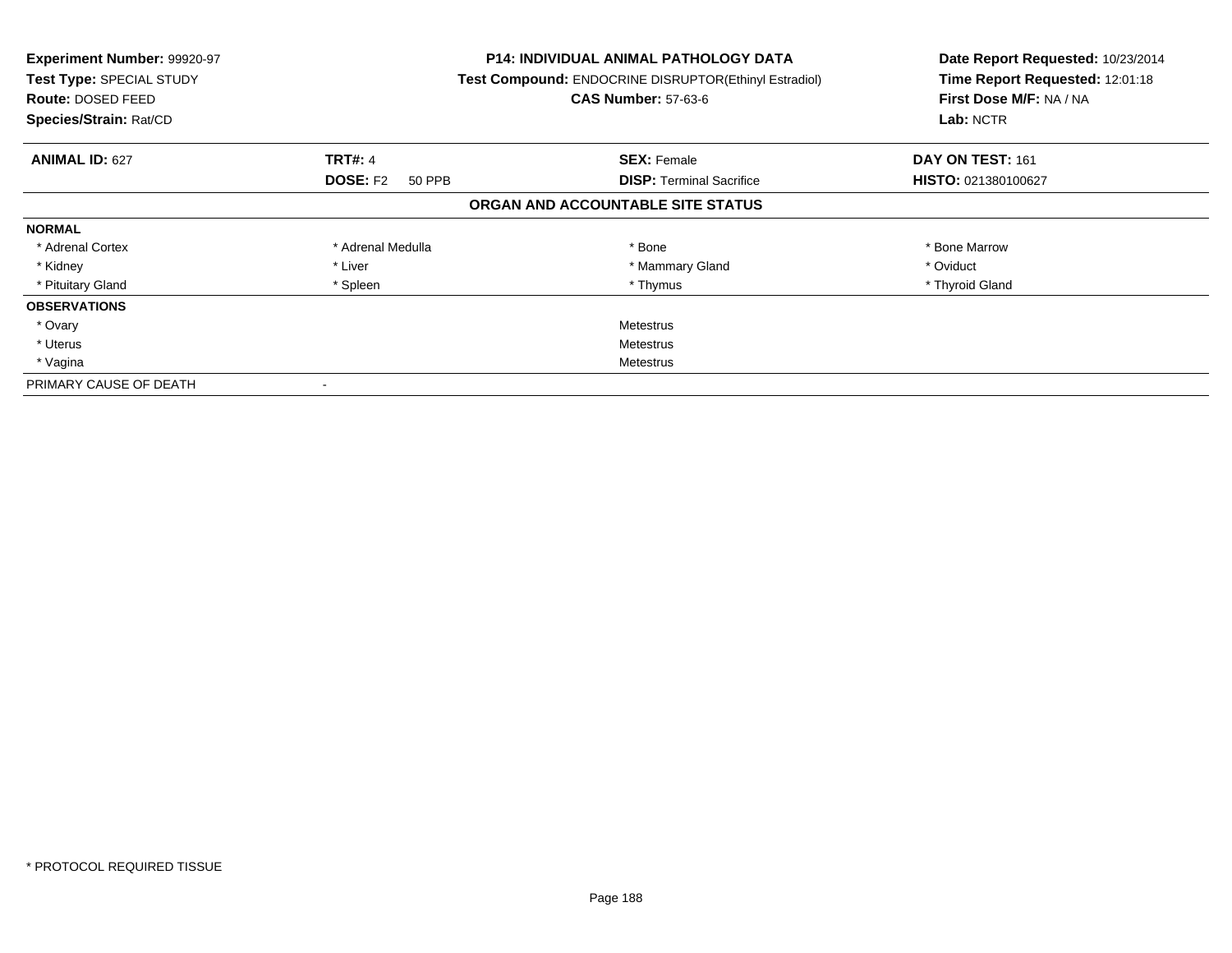| Experiment Number: 99920-97<br>Test Type: SPECIAL STUDY<br>Route: DOSED FEED<br>Species/Strain: Rat/CD |                           | <b>P14: INDIVIDUAL ANIMAL PATHOLOGY DATA</b><br>Test Compound: ENDOCRINE DISRUPTOR(Ethinyl Estradiol)<br><b>CAS Number: 57-63-6</b> | Date Report Requested: 10/23/2014<br>Time Report Requested: 12:01:18<br>First Dose M/F: NA / NA<br>Lab: NCTR |  |
|--------------------------------------------------------------------------------------------------------|---------------------------|-------------------------------------------------------------------------------------------------------------------------------------|--------------------------------------------------------------------------------------------------------------|--|
| <b>ANIMAL ID: 628</b>                                                                                  | <b>TRT#: 4</b>            | <b>SEX: Female</b>                                                                                                                  | DAY ON TEST: 161                                                                                             |  |
|                                                                                                        | <b>DOSE: F2</b><br>50 PPB | <b>DISP: Terminal Sacrifice</b>                                                                                                     | HISTO: 021380100628                                                                                          |  |
|                                                                                                        |                           | ORGAN AND ACCOUNTABLE SITE STATUS                                                                                                   |                                                                                                              |  |
| <b>NORMAL</b>                                                                                          |                           |                                                                                                                                     |                                                                                                              |  |
| * Adrenal Cortex                                                                                       | * Adrenal Medulla         | * Bone                                                                                                                              | * Bone Marrow                                                                                                |  |
| * Liver                                                                                                | * Oviduct                 | * Pituitary Gland                                                                                                                   | * Spleen                                                                                                     |  |
| * Thymus                                                                                               | * Thyroid Gland           |                                                                                                                                     |                                                                                                              |  |
| <b>OBSERVATIONS</b>                                                                                    |                           |                                                                                                                                     |                                                                                                              |  |
| * Kidney                                                                                               | <b>Renal Tubule</b>       | Mineralization                                                                                                                      | Minimal                                                                                                      |  |
| * Mammary Gland                                                                                        | Alveolus                  | Hyperplasia                                                                                                                         | Minimal                                                                                                      |  |
|                                                                                                        | Lobules                   | Hyperplasia                                                                                                                         | Mild                                                                                                         |  |
| * Ovary                                                                                                |                           | Proestrus                                                                                                                           |                                                                                                              |  |
| * Uterus                                                                                               |                           | Proestrus                                                                                                                           |                                                                                                              |  |
| * Vagina                                                                                               |                           | Proestrus                                                                                                                           |                                                                                                              |  |
| PRIMARY CAUSE OF DEATH                                                                                 |                           |                                                                                                                                     |                                                                                                              |  |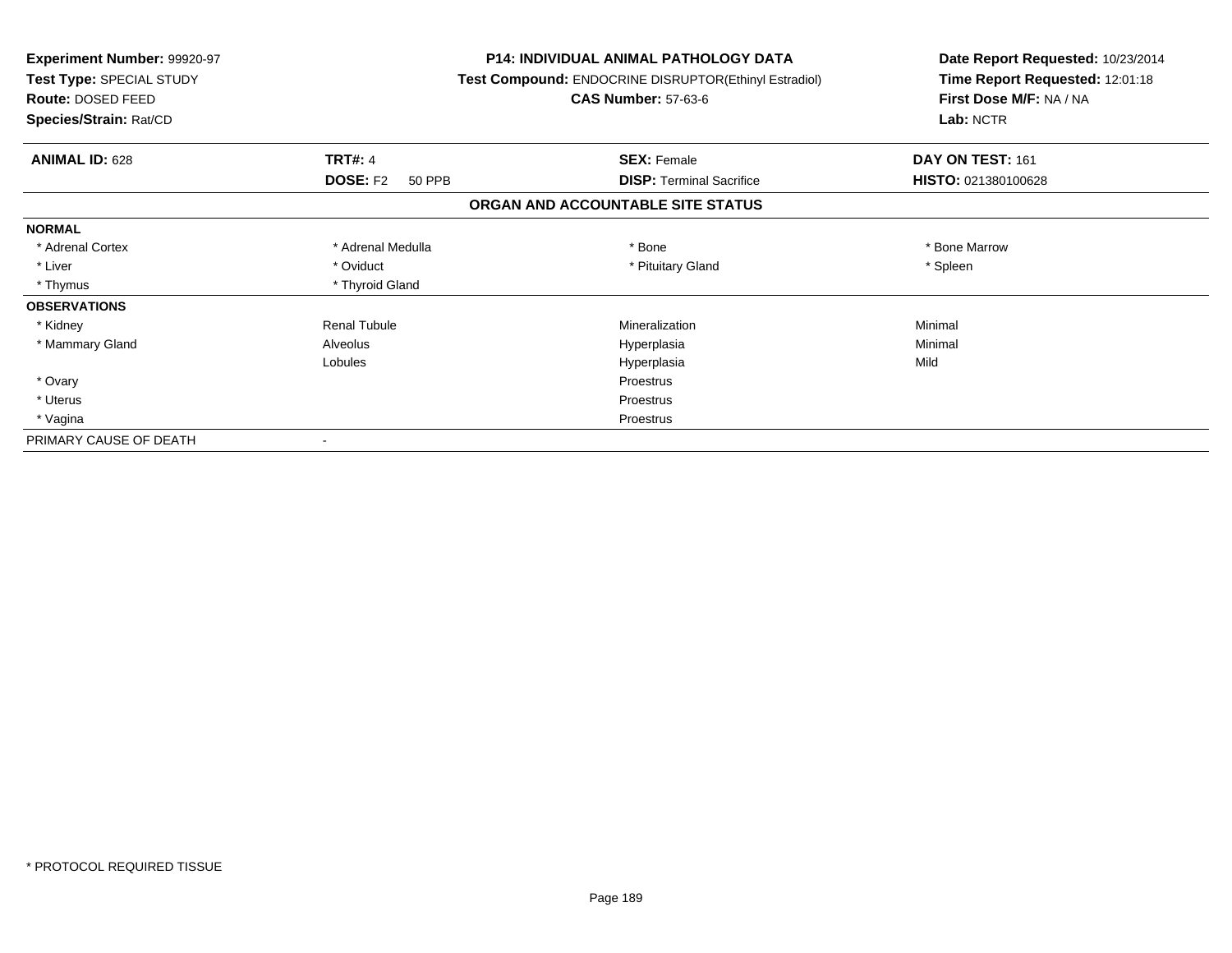| <b>Experiment Number: 99920-97</b><br>Test Type: SPECIAL STUDY<br><b>Route: DOSED FEED</b><br>Species/Strain: Rat/CD |                           | <b>P14: INDIVIDUAL ANIMAL PATHOLOGY DATA</b><br>Test Compound: ENDOCRINE DISRUPTOR(Ethinyl Estradiol)<br><b>CAS Number: 57-63-6</b> | Date Report Requested: 10/23/2014<br>Time Report Requested: 12:01:18<br>First Dose M/F: NA / NA<br>Lab: NCTR |
|----------------------------------------------------------------------------------------------------------------------|---------------------------|-------------------------------------------------------------------------------------------------------------------------------------|--------------------------------------------------------------------------------------------------------------|
| <b>ANIMAL ID: 629</b>                                                                                                | <b>TRT#: 4</b>            | <b>SEX: Female</b>                                                                                                                  | DAY ON TEST: 161                                                                                             |
|                                                                                                                      | <b>DOSE: F2</b><br>50 PPB | <b>DISP:</b> Terminal Sacrifice                                                                                                     | HISTO: 021380100629                                                                                          |
|                                                                                                                      |                           | ORGAN AND ACCOUNTABLE SITE STATUS                                                                                                   |                                                                                                              |
| <b>NORMAL</b>                                                                                                        |                           |                                                                                                                                     |                                                                                                              |
| * Adrenal Cortex                                                                                                     | * Adrenal Medulla         | * Bone                                                                                                                              | * Bone Marrow                                                                                                |
| * Kidney                                                                                                             | * Liver                   | * Mammary Gland                                                                                                                     | * Oviduct                                                                                                    |
| * Pituitary Gland                                                                                                    | * Spleen                  | * Thymus                                                                                                                            | * Thyroid Gland                                                                                              |
| <b>OBSERVATIONS</b>                                                                                                  |                           |                                                                                                                                     |                                                                                                              |
| * Ovary                                                                                                              |                           | Proestrus                                                                                                                           |                                                                                                              |
| * Uterus                                                                                                             | Proestrus                 |                                                                                                                                     |                                                                                                              |
| Note: late diestrus, early proestrus                                                                                 |                           |                                                                                                                                     |                                                                                                              |
| * Vagina                                                                                                             | Proestrus                 |                                                                                                                                     |                                                                                                              |
| PRIMARY CAUSE OF DEATH                                                                                               |                           |                                                                                                                                     |                                                                                                              |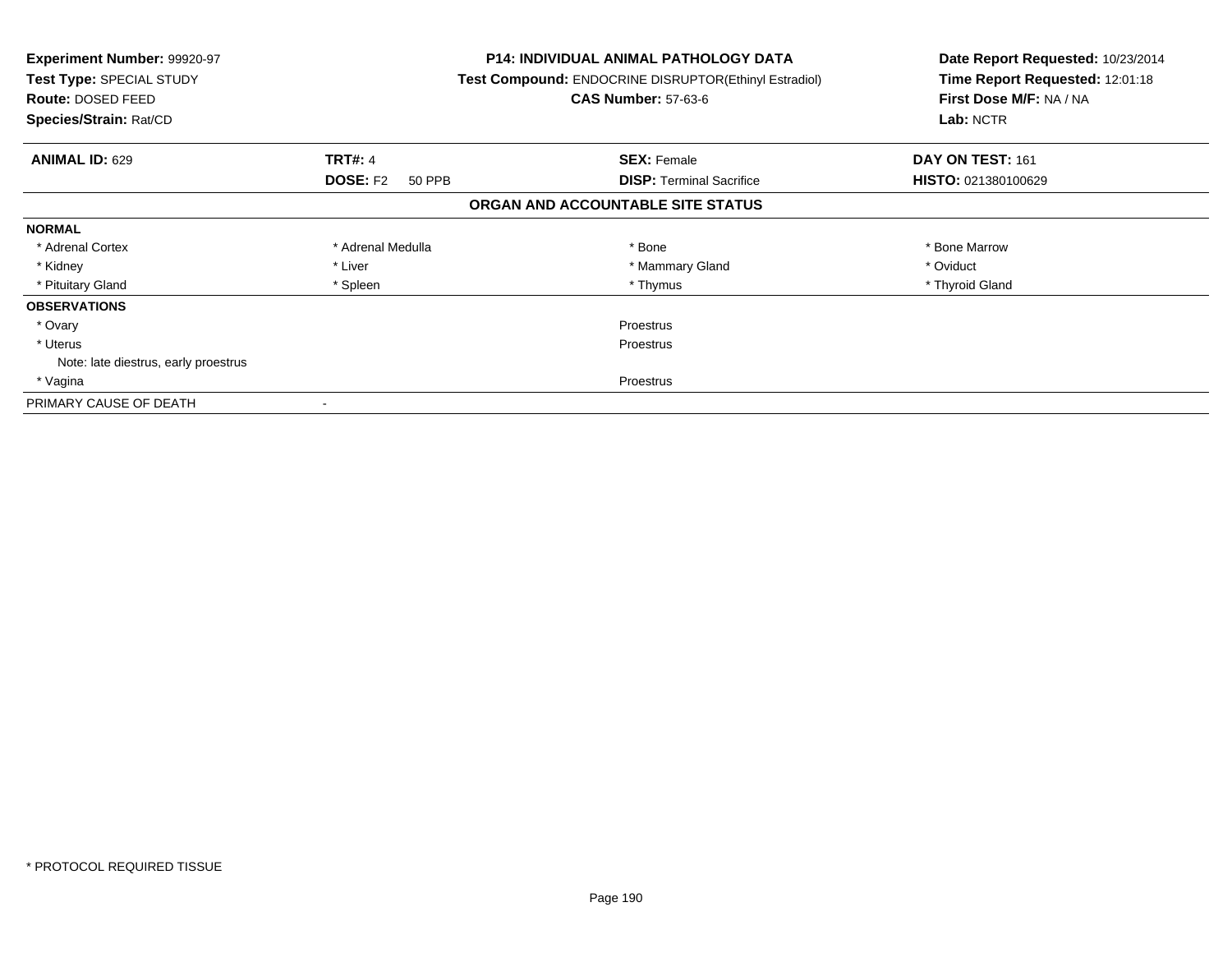| <b>Experiment Number: 99920-97</b><br>Test Type: SPECIAL STUDY<br><b>Route: DOSED FEED</b><br>Species/Strain: Rat/CD |                           | <b>P14: INDIVIDUAL ANIMAL PATHOLOGY DATA</b><br>Test Compound: ENDOCRINE DISRUPTOR(Ethinyl Estradiol)<br><b>CAS Number: 57-63-6</b> | Date Report Requested: 10/23/2014<br>Time Report Requested: 12:01:18<br>First Dose M/F: NA / NA<br>Lab: NCTR |  |
|----------------------------------------------------------------------------------------------------------------------|---------------------------|-------------------------------------------------------------------------------------------------------------------------------------|--------------------------------------------------------------------------------------------------------------|--|
| <b>ANIMAL ID: 630</b>                                                                                                | <b>TRT#: 4</b>            | <b>SEX: Female</b>                                                                                                                  | DAY ON TEST: 161                                                                                             |  |
|                                                                                                                      | <b>DOSE: F2</b><br>50 PPB | <b>DISP: Terminal Sacrifice</b>                                                                                                     | HISTO: 021380100630                                                                                          |  |
|                                                                                                                      |                           | ORGAN AND ACCOUNTABLE SITE STATUS                                                                                                   |                                                                                                              |  |
| <b>NORMAL</b>                                                                                                        |                           |                                                                                                                                     |                                                                                                              |  |
| * Adrenal Cortex                                                                                                     | * Adrenal Medulla         | * Bone                                                                                                                              | * Bone Marrow                                                                                                |  |
| * Liver                                                                                                              | * Oviduct                 | * Pituitary Gland                                                                                                                   | * Spleen                                                                                                     |  |
| * Thymus                                                                                                             | * Thyroid Gland           |                                                                                                                                     |                                                                                                              |  |
| <b>OBSERVATIONS</b>                                                                                                  |                           |                                                                                                                                     |                                                                                                              |  |
| * Kidney                                                                                                             | Cortex                    | Cyst                                                                                                                                |                                                                                                              |  |
| * Mammary Gland                                                                                                      | Alveolus                  | Hyperplasia                                                                                                                         | Mild                                                                                                         |  |
|                                                                                                                      | Lobules                   | Hyperplasia                                                                                                                         | Minimal                                                                                                      |  |
| * Ovary                                                                                                              |                           | Proestrus                                                                                                                           |                                                                                                              |  |
| * Uterus                                                                                                             |                           | Proestrus                                                                                                                           |                                                                                                              |  |
| Note: TGL 1 - NCL                                                                                                    |                           |                                                                                                                                     |                                                                                                              |  |
| Note: TGL 1 is normal proestrus                                                                                      |                           |                                                                                                                                     |                                                                                                              |  |
| * Vagina                                                                                                             |                           | Proestrus                                                                                                                           |                                                                                                              |  |
| PRIMARY CAUSE OF DEATH                                                                                               |                           |                                                                                                                                     |                                                                                                              |  |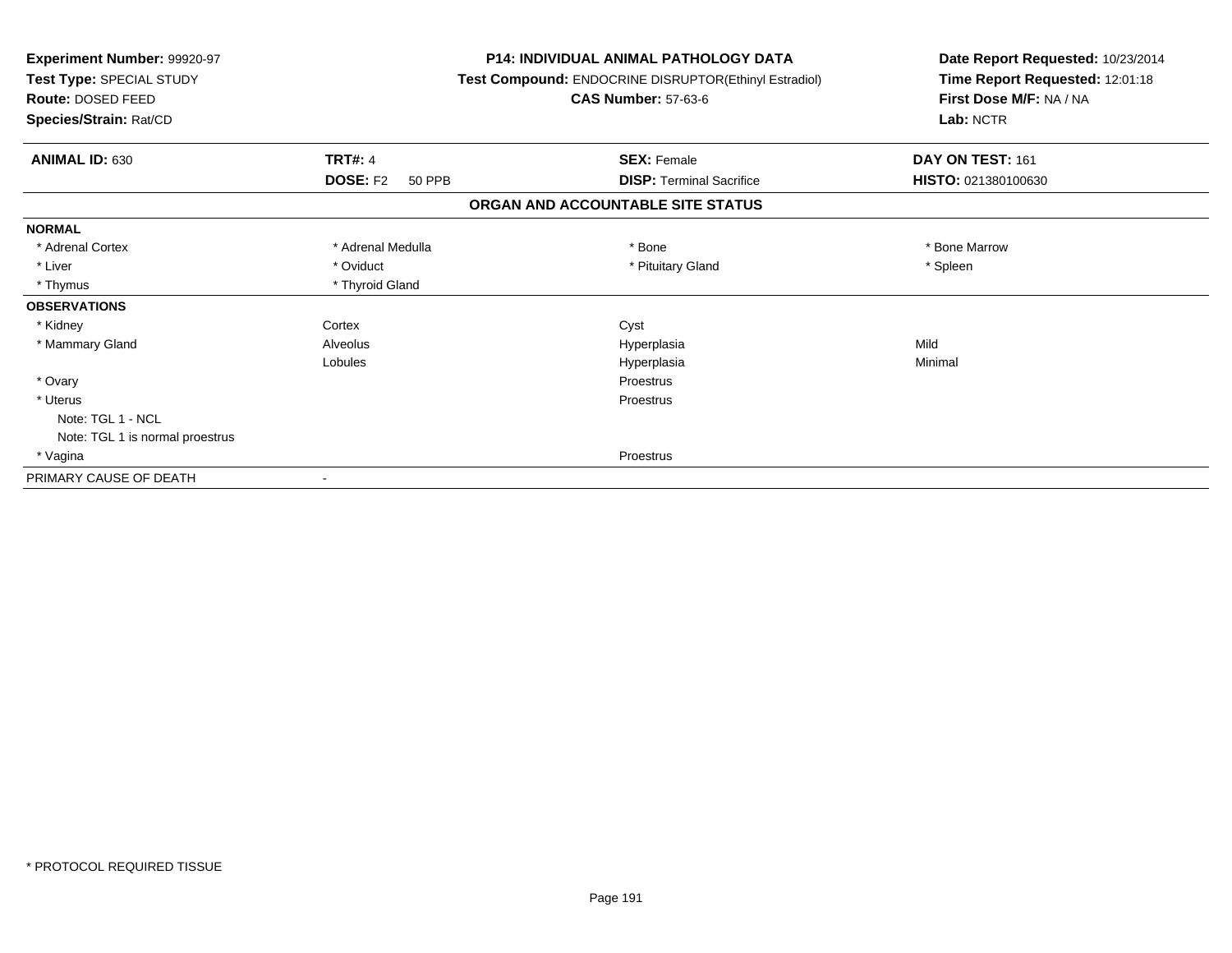| <b>Experiment Number: 99920-97</b><br>Test Type: SPECIAL STUDY<br>Route: DOSED FEED<br>Species/Strain: Rat/CD |                            | P14: INDIVIDUAL ANIMAL PATHOLOGY DATA<br>Test Compound: ENDOCRINE DISRUPTOR(Ethinyl Estradiol)<br><b>CAS Number: 57-63-6</b> | Date Report Requested: 10/23/2014<br>Time Report Requested: 12:01:18<br>First Dose M/F: NA / NA<br>Lab: NCTR |
|---------------------------------------------------------------------------------------------------------------|----------------------------|------------------------------------------------------------------------------------------------------------------------------|--------------------------------------------------------------------------------------------------------------|
| <b>ANIMAL ID: 652</b>                                                                                         | <b>TRT#: 1</b>             | <b>SEX: Female</b>                                                                                                           | DAY ON TEST: 165                                                                                             |
|                                                                                                               | <b>DOSE: F2</b><br>CONTROL | <b>DISP:</b> Terminal Sacrifice                                                                                              | HISTO: 021380100652                                                                                          |
|                                                                                                               |                            | ORGAN AND ACCOUNTABLE SITE STATUS                                                                                            |                                                                                                              |
| <b>NORMAL</b>                                                                                                 |                            |                                                                                                                              |                                                                                                              |
| * Adrenal Cortex                                                                                              | * Adrenal Medulla          | * Bone                                                                                                                       | * Bone Marrow                                                                                                |
| * Kidney                                                                                                      | * Liver                    | * Oviduct                                                                                                                    | * Pituitary Gland                                                                                            |
| * Spleen                                                                                                      | * Thymus                   | * Thyroid Gland                                                                                                              |                                                                                                              |
| <b>OBSERVATIONS</b>                                                                                           |                            |                                                                                                                              |                                                                                                              |
| * Mammary Gland                                                                                               | Alveolus                   | Hyperplasia                                                                                                                  | Minimal                                                                                                      |
| * Ovary                                                                                                       |                            | <b>Diestrus</b>                                                                                                              |                                                                                                              |
| * Uterus                                                                                                      |                            | Diestrus                                                                                                                     |                                                                                                              |
| * Vagina                                                                                                      |                            | Diestrus                                                                                                                     |                                                                                                              |
| PRIMARY CAUSE OF DEATH                                                                                        |                            |                                                                                                                              |                                                                                                              |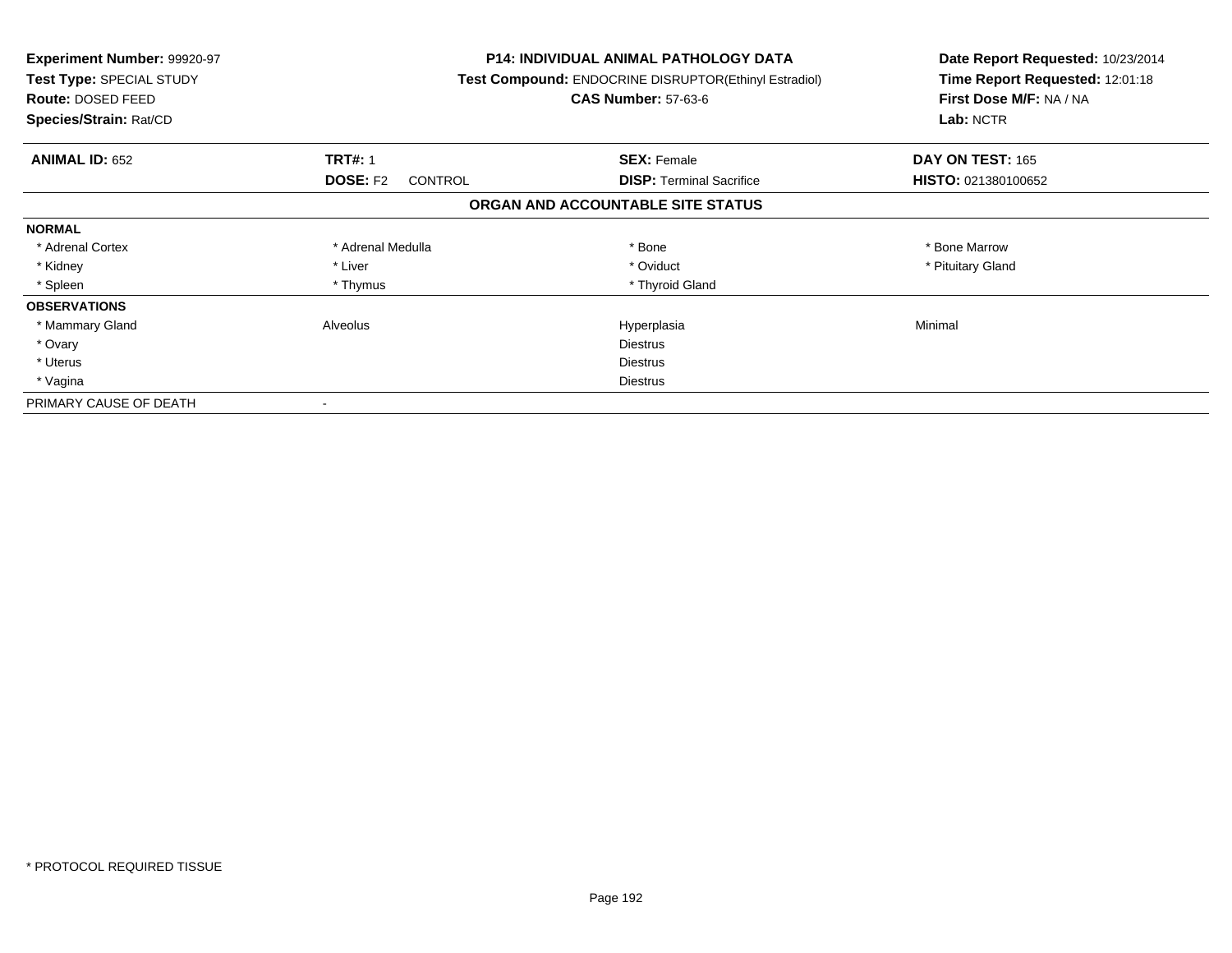| <b>Experiment Number: 99920-97</b><br>Test Type: SPECIAL STUDY<br><b>Route: DOSED FEED</b><br>Species/Strain: Rat/CD |                            | <b>P14: INDIVIDUAL ANIMAL PATHOLOGY DATA</b><br>Test Compound: ENDOCRINE DISRUPTOR(Ethinyl Estradiol)<br><b>CAS Number: 57-63-6</b> | Date Report Requested: 10/23/2014<br>Time Report Requested: 12:01:18<br>First Dose M/F: NA / NA<br>Lab: NCTR |
|----------------------------------------------------------------------------------------------------------------------|----------------------------|-------------------------------------------------------------------------------------------------------------------------------------|--------------------------------------------------------------------------------------------------------------|
| <b>ANIMAL ID: 653</b>                                                                                                | <b>TRT#: 1</b>             | <b>SEX: Female</b>                                                                                                                  | DAY ON TEST: 164                                                                                             |
|                                                                                                                      | <b>DOSE: F2</b><br>CONTROL | <b>DISP:</b> Terminal Sacrifice                                                                                                     | HISTO: 021380100653                                                                                          |
|                                                                                                                      |                            | ORGAN AND ACCOUNTABLE SITE STATUS                                                                                                   |                                                                                                              |
| <b>NORMAL</b>                                                                                                        |                            |                                                                                                                                     |                                                                                                              |
| * Adrenal Cortex                                                                                                     | * Adrenal Medulla          | * Bone                                                                                                                              | * Bone Marrow                                                                                                |
| * Liver                                                                                                              | * Mammary Gland            | * Oviduct                                                                                                                           | * Pituitary Gland                                                                                            |
| * Spleen                                                                                                             | * Thymus                   | * Thyroid Gland                                                                                                                     |                                                                                                              |
| <b>OBSERVATIONS</b>                                                                                                  |                            |                                                                                                                                     |                                                                                                              |
| * Kidney                                                                                                             | Renal Tubule               | Mineralization                                                                                                                      | Minimal                                                                                                      |
| * Ovary                                                                                                              |                            | <b>Diestrus</b>                                                                                                                     |                                                                                                              |
| * Uterus                                                                                                             |                            | Metestrus                                                                                                                           |                                                                                                              |
| * Vagina                                                                                                             |                            | Diestrus                                                                                                                            |                                                                                                              |
| PRIMARY CAUSE OF DEATH                                                                                               |                            |                                                                                                                                     |                                                                                                              |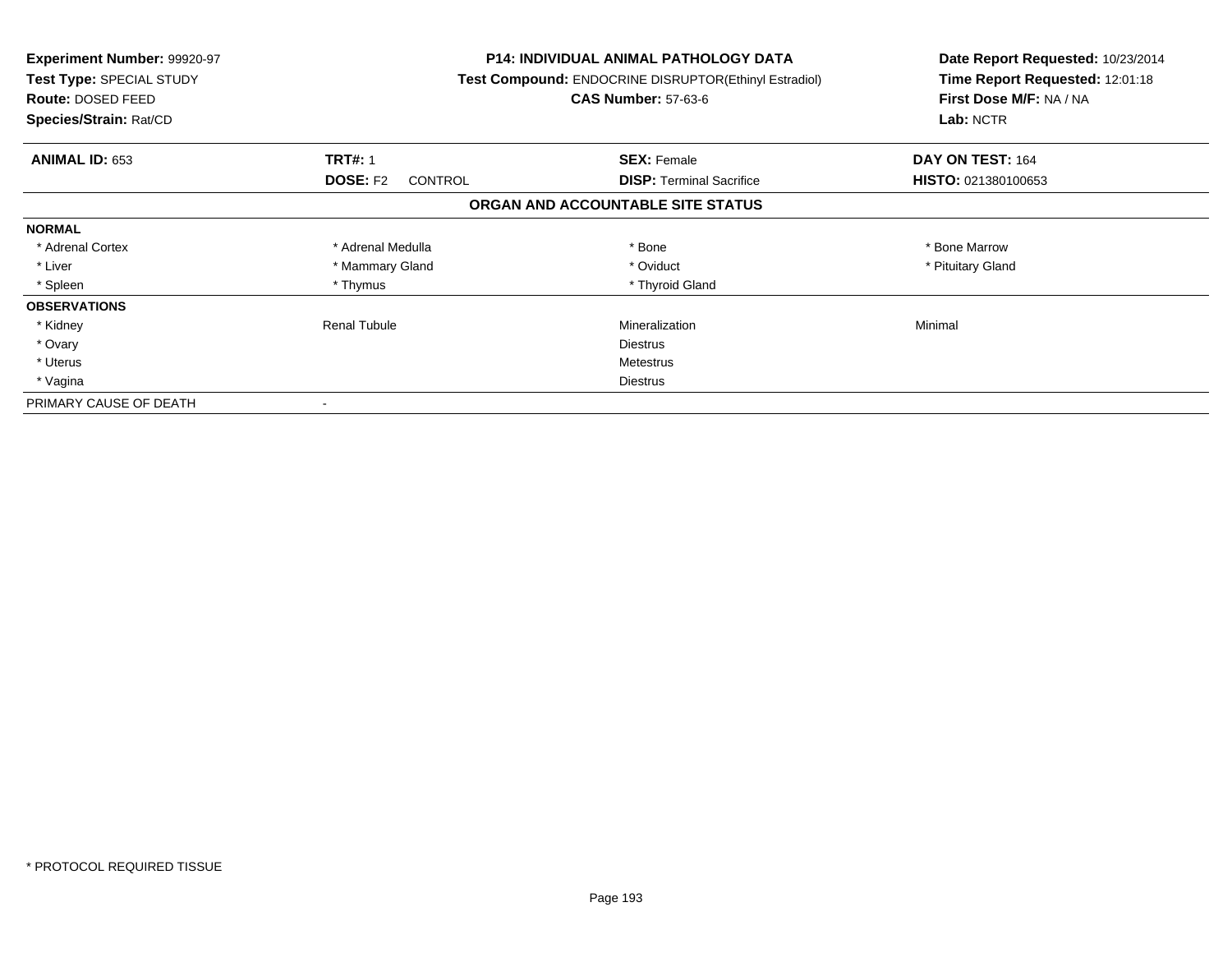| <b>Experiment Number: 99920-97</b><br>Test Type: SPECIAL STUDY<br><b>Route: DOSED FEED</b><br>Species/Strain: Rat/CD |                            | <b>P14: INDIVIDUAL ANIMAL PATHOLOGY DATA</b><br>Test Compound: ENDOCRINE DISRUPTOR(Ethinyl Estradiol)<br><b>CAS Number: 57-63-6</b> | Date Report Requested: 10/23/2014<br>Time Report Requested: 12:01:18<br>First Dose M/F: NA / NA<br>Lab: NCTR |
|----------------------------------------------------------------------------------------------------------------------|----------------------------|-------------------------------------------------------------------------------------------------------------------------------------|--------------------------------------------------------------------------------------------------------------|
| <b>ANIMAL ID: 654</b>                                                                                                | <b>TRT#: 1</b>             | <b>SEX: Female</b>                                                                                                                  | DAY ON TEST: 163                                                                                             |
|                                                                                                                      | <b>DOSE: F2</b><br>CONTROL | <b>DISP:</b> Terminal Sacrifice                                                                                                     | HISTO: 021380100654                                                                                          |
|                                                                                                                      |                            | ORGAN AND ACCOUNTABLE SITE STATUS                                                                                                   |                                                                                                              |
| <b>NORMAL</b>                                                                                                        |                            |                                                                                                                                     |                                                                                                              |
| * Adrenal Cortex                                                                                                     | * Adrenal Medulla          | * Bone                                                                                                                              | * Bone Marrow                                                                                                |
| * Liver                                                                                                              | * Mammary Gland            | * Oviduct                                                                                                                           | * Pituitary Gland                                                                                            |
| * Spleen                                                                                                             | * Thymus                   | * Thyroid Gland                                                                                                                     |                                                                                                              |
| <b>OBSERVATIONS</b>                                                                                                  |                            |                                                                                                                                     |                                                                                                              |
| * Kidney                                                                                                             | Renal Tubule               | Mineralization                                                                                                                      | Minimal                                                                                                      |
| * Ovary                                                                                                              |                            | <b>Diestrus</b>                                                                                                                     |                                                                                                              |
| * Uterus                                                                                                             |                            | Diestrus                                                                                                                            |                                                                                                              |
| * Vagina                                                                                                             |                            | Diestrus                                                                                                                            |                                                                                                              |
| PRIMARY CAUSE OF DEATH                                                                                               |                            |                                                                                                                                     |                                                                                                              |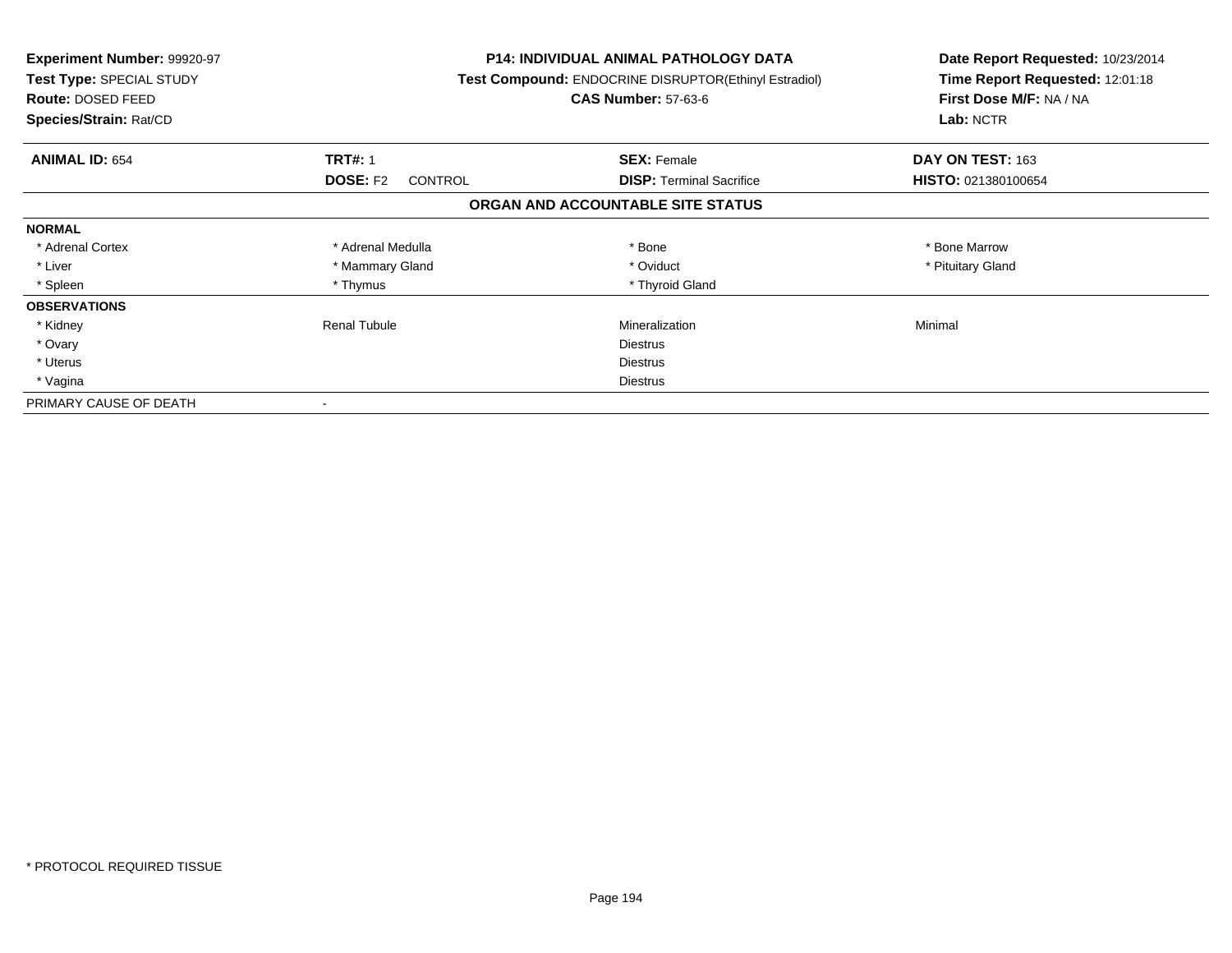| Experiment Number: 99920-97<br>Test Type: SPECIAL STUDY<br><b>Route: DOSED FEED</b><br>Species/Strain: Rat/CD |                            | <b>P14: INDIVIDUAL ANIMAL PATHOLOGY DATA</b><br>Test Compound: ENDOCRINE DISRUPTOR(Ethinyl Estradiol)<br><b>CAS Number: 57-63-6</b> | Date Report Requested: 10/23/2014<br>Time Report Requested: 12:01:18<br>First Dose M/F: NA / NA<br>Lab: NCTR |
|---------------------------------------------------------------------------------------------------------------|----------------------------|-------------------------------------------------------------------------------------------------------------------------------------|--------------------------------------------------------------------------------------------------------------|
| <b>ANIMAL ID: 655</b>                                                                                         | <b>TRT#: 2</b>             | <b>SEX: Female</b>                                                                                                                  | DAY ON TEST: 162                                                                                             |
|                                                                                                               | <b>DOSE: F2</b><br>2.0 PPB | <b>DISP:</b> Terminal Sacrifice                                                                                                     | HISTO: 021380100655                                                                                          |
|                                                                                                               |                            | ORGAN AND ACCOUNTABLE SITE STATUS                                                                                                   |                                                                                                              |
| <b>NORMAL</b>                                                                                                 |                            |                                                                                                                                     |                                                                                                              |
| * Mammary Gland                                                                                               | * Oviduct                  |                                                                                                                                     |                                                                                                              |
| <b>OBSERVATIONS</b>                                                                                           |                            |                                                                                                                                     |                                                                                                              |
| * Kidney                                                                                                      | Renal Tubule               | Mineralization                                                                                                                      | Minimal                                                                                                      |
| * Ovary                                                                                                       |                            | Proestrus                                                                                                                           |                                                                                                              |
| * Uterus                                                                                                      |                            | Proestrus                                                                                                                           |                                                                                                              |
| * Vagina                                                                                                      |                            | Proestrus                                                                                                                           |                                                                                                              |
| PRIMARY CAUSE OF DEATH                                                                                        |                            |                                                                                                                                     |                                                                                                              |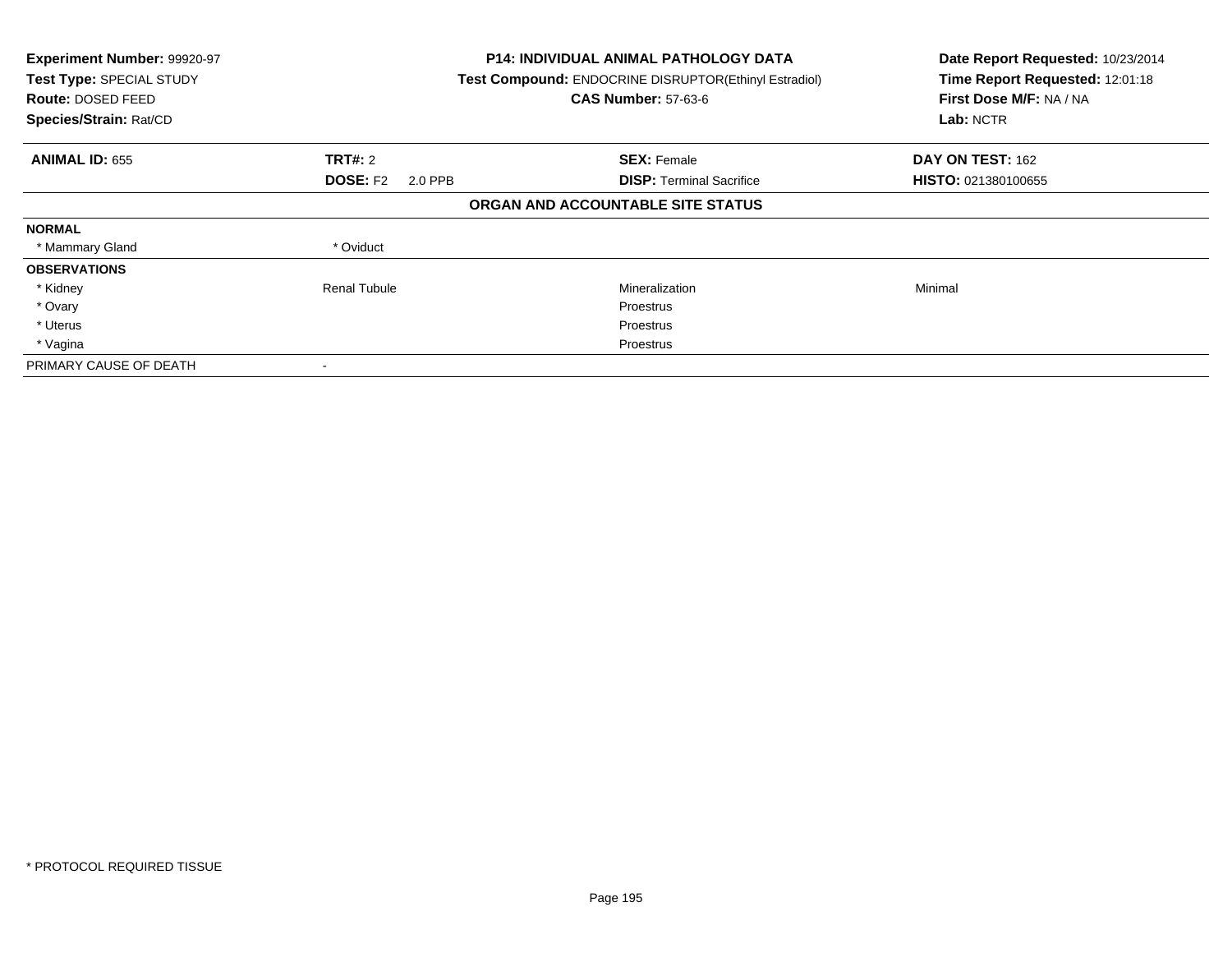| Experiment Number: 99920-97<br>Test Type: SPECIAL STUDY<br><b>Route: DOSED FEED</b><br>Species/Strain: Rat/CD |                           | <b>P14: INDIVIDUAL ANIMAL PATHOLOGY DATA</b><br>Test Compound: ENDOCRINE DISRUPTOR(Ethinyl Estradiol)<br><b>CAS Number: 57-63-6</b> | Date Report Requested: 10/23/2014<br>Time Report Requested: 12:01:18<br>First Dose M/F: NA / NA<br>Lab: NCTR |
|---------------------------------------------------------------------------------------------------------------|---------------------------|-------------------------------------------------------------------------------------------------------------------------------------|--------------------------------------------------------------------------------------------------------------|
| <b>ANIMAL ID: 656</b>                                                                                         | TRT#: 3                   | <b>SEX: Female</b>                                                                                                                  | DAY ON TEST: 163                                                                                             |
|                                                                                                               | <b>DOSE: F2</b><br>10 PPB | <b>DISP:</b> Terminal Sacrifice                                                                                                     | <b>HISTO: 021380100656</b>                                                                                   |
|                                                                                                               |                           | ORGAN AND ACCOUNTABLE SITE STATUS                                                                                                   |                                                                                                              |
| <b>NORMAL</b>                                                                                                 |                           |                                                                                                                                     |                                                                                                              |
| * Mammary Gland                                                                                               | * Oviduct                 |                                                                                                                                     |                                                                                                              |
| <b>OBSERVATIONS</b>                                                                                           |                           |                                                                                                                                     |                                                                                                              |
| * Kidney                                                                                                      | <b>Renal Tubule</b>       | Mineralization                                                                                                                      | Moderate                                                                                                     |
| * Ovary                                                                                                       |                           | Proestrus                                                                                                                           |                                                                                                              |
| * Uterus                                                                                                      |                           | Proestrus                                                                                                                           |                                                                                                              |
| * Vagina                                                                                                      |                           | Proestrus                                                                                                                           |                                                                                                              |
| PRIMARY CAUSE OF DEATH                                                                                        |                           |                                                                                                                                     |                                                                                                              |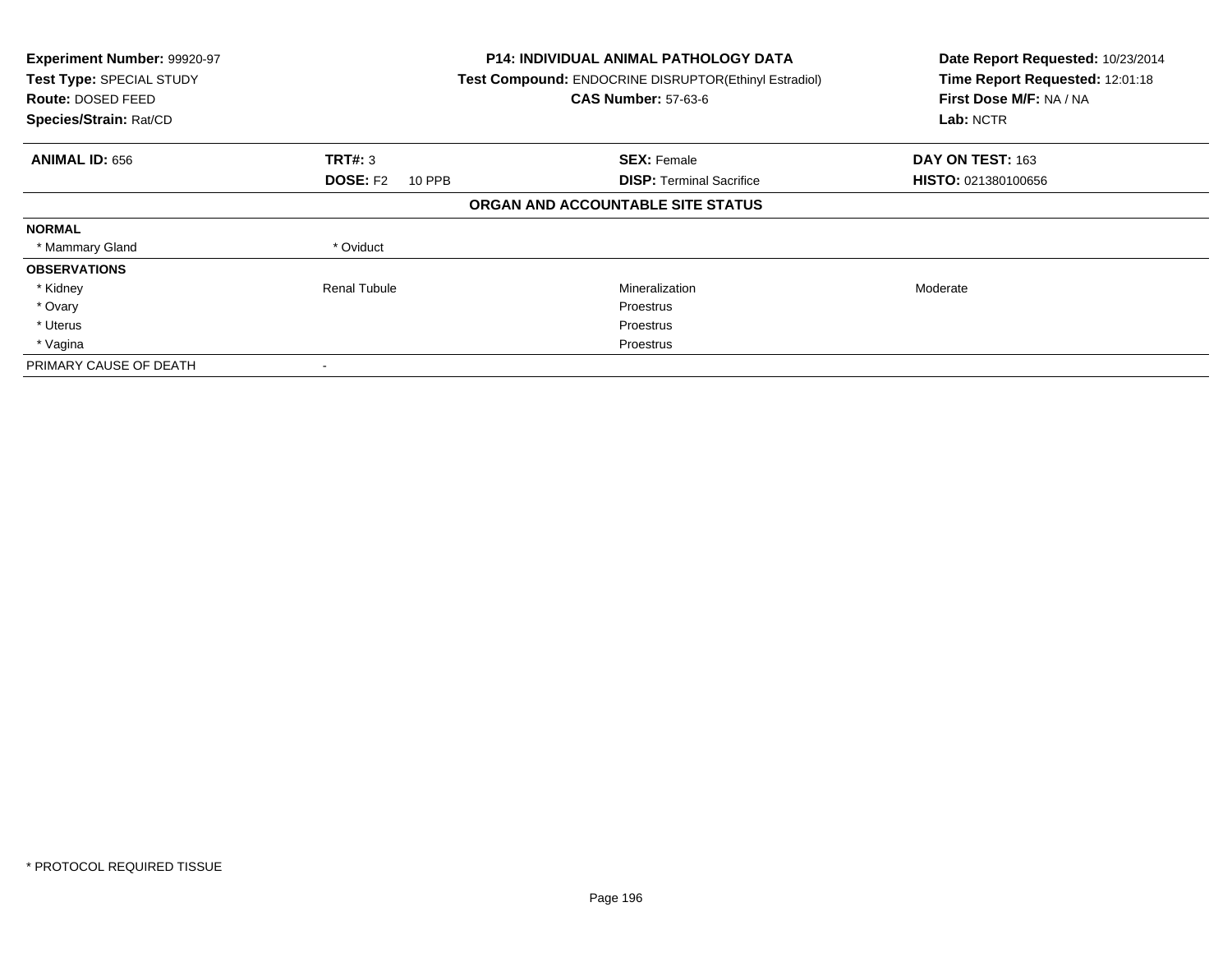| <b>Experiment Number: 99920-97</b><br>Test Type: SPECIAL STUDY<br>Route: DOSED FEED<br>Species/Strain: Rat/CD |                           | <b>P14: INDIVIDUAL ANIMAL PATHOLOGY DATA</b><br><b>Test Compound: ENDOCRINE DISRUPTOR(Ethinyl Estradiol)</b><br><b>CAS Number: 57-63-6</b> | Date Report Requested: 10/23/2014<br>Time Report Requested: 12:01:18<br>First Dose M/F: NA / NA<br>Lab: NCTR |  |
|---------------------------------------------------------------------------------------------------------------|---------------------------|--------------------------------------------------------------------------------------------------------------------------------------------|--------------------------------------------------------------------------------------------------------------|--|
| <b>ANIMAL ID: 657</b>                                                                                         | <b>TRT#: 4</b>            | <b>SEX: Female</b>                                                                                                                         | DAY ON TEST: 164                                                                                             |  |
|                                                                                                               | <b>DOSE: F2</b><br>50 PPB | <b>DISP:</b> Terminal Sacrifice                                                                                                            | HISTO: 021380100657                                                                                          |  |
|                                                                                                               |                           | ORGAN AND ACCOUNTABLE SITE STATUS                                                                                                          |                                                                                                              |  |
| <b>NORMAL</b>                                                                                                 |                           |                                                                                                                                            |                                                                                                              |  |
| * Adrenal Cortex                                                                                              | * Adrenal Medulla         | * Bone                                                                                                                                     | * Bone Marrow                                                                                                |  |
| * Kidney                                                                                                      | * Liver                   | * Mammary Gland                                                                                                                            | * Oviduct                                                                                                    |  |
| * Pituitary Gland                                                                                             | * Spleen                  | * Thymus                                                                                                                                   | * Thyroid Gland                                                                                              |  |
| <b>OBSERVATIONS</b>                                                                                           |                           |                                                                                                                                            |                                                                                                              |  |
| * Ovary                                                                                                       |                           | Proestrus                                                                                                                                  |                                                                                                              |  |
| * Uterus                                                                                                      |                           | Proestrus                                                                                                                                  |                                                                                                              |  |
| Note: TGL 1 - NCL                                                                                             |                           |                                                                                                                                            |                                                                                                              |  |
| Note: TGL 1 is normal proestrus                                                                               |                           |                                                                                                                                            |                                                                                                              |  |
| * Vagina                                                                                                      |                           | Estrus                                                                                                                                     |                                                                                                              |  |
| PRIMARY CAUSE OF DEATH                                                                                        |                           |                                                                                                                                            |                                                                                                              |  |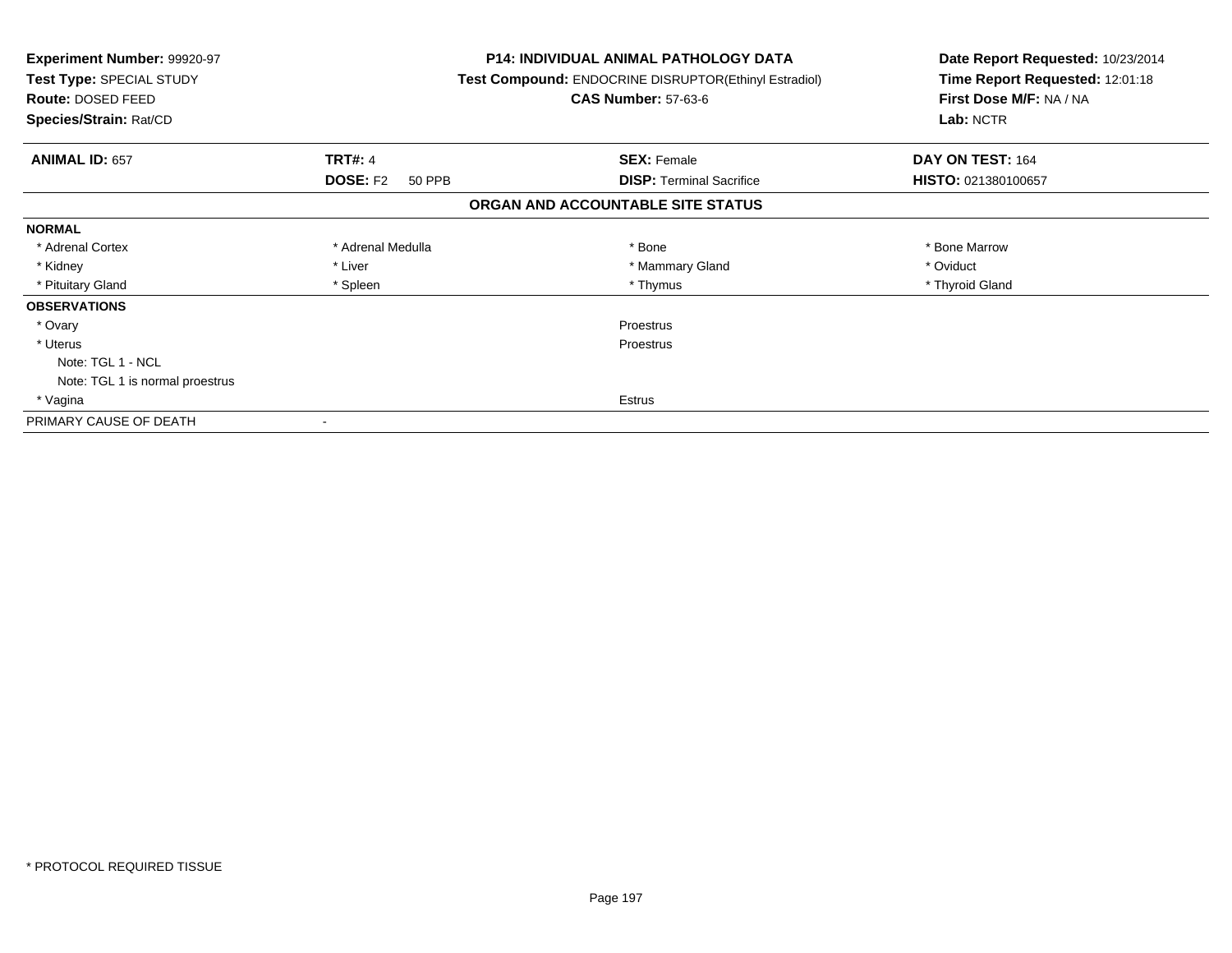| Experiment Number: 99920-97<br><b>Test Type: SPECIAL STUDY</b><br>Route: DOSED FEED<br>Species/Strain: Rat/CD |                           | <b>P14: INDIVIDUAL ANIMAL PATHOLOGY DATA</b><br>Test Compound: ENDOCRINE DISRUPTOR(Ethinyl Estradiol)<br><b>CAS Number: 57-63-6</b> | Date Report Requested: 10/23/2014<br>Time Report Requested: 12:01:18<br>First Dose M/F: NA / NA<br>Lab: NCTR |
|---------------------------------------------------------------------------------------------------------------|---------------------------|-------------------------------------------------------------------------------------------------------------------------------------|--------------------------------------------------------------------------------------------------------------|
| <b>ANIMAL ID: 658</b>                                                                                         | <b>TRT#: 4</b>            | <b>SEX: Female</b>                                                                                                                  | DAY ON TEST: 164                                                                                             |
|                                                                                                               | <b>DOSE: F2</b><br>50 PPB | <b>DISP: Terminal Sacrifice</b>                                                                                                     | HISTO: 021380100658                                                                                          |
|                                                                                                               |                           | ORGAN AND ACCOUNTABLE SITE STATUS                                                                                                   |                                                                                                              |
| <b>NORMAL</b>                                                                                                 |                           |                                                                                                                                     |                                                                                                              |
| * Adrenal Cortex                                                                                              | * Adrenal Medulla         | * Bone                                                                                                                              | * Bone Marrow                                                                                                |
| * Liver                                                                                                       | * Mammary Gland           | * Oviduct                                                                                                                           | * Pituitary Gland                                                                                            |
| * Spleen                                                                                                      | * Thymus                  | * Thyroid Gland                                                                                                                     |                                                                                                              |
| <b>OBSERVATIONS</b>                                                                                           |                           |                                                                                                                                     |                                                                                                              |
| * Kidney                                                                                                      | <b>Renal Tubule</b>       | Mineralization                                                                                                                      | Minimal                                                                                                      |
| * Ovary                                                                                                       |                           | <b>Diestrus</b>                                                                                                                     |                                                                                                              |
| * Uterus                                                                                                      |                           | Diestrus                                                                                                                            |                                                                                                              |
| * Vagina                                                                                                      |                           | <b>Diestrus</b>                                                                                                                     |                                                                                                              |
| PRIMARY CAUSE OF DEATH                                                                                        |                           |                                                                                                                                     |                                                                                                              |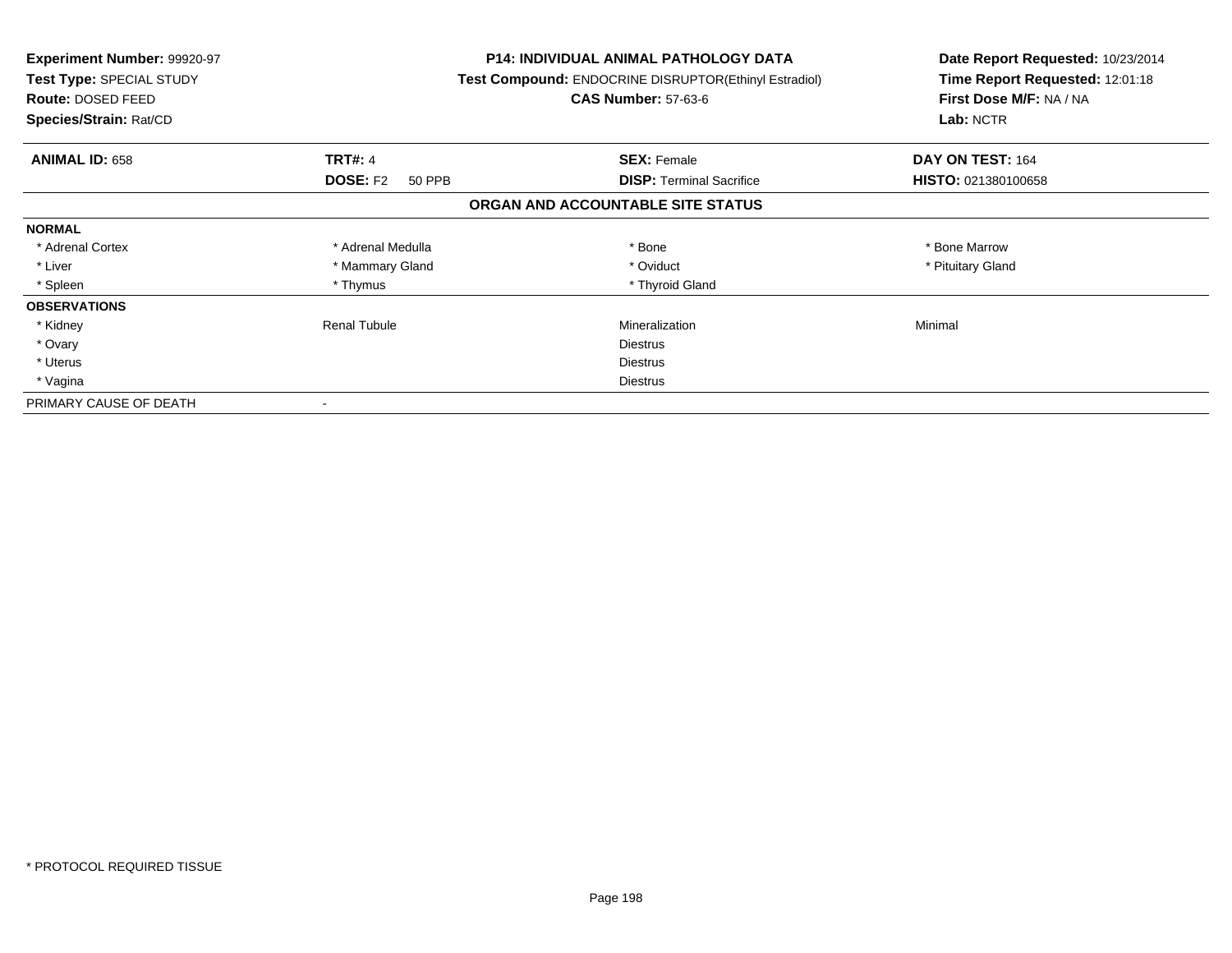| <b>Experiment Number: 99920-97</b><br>Test Type: SPECIAL STUDY<br>Route: DOSED FEED<br>Species/Strain: Rat/CD |                                   | <b>P14: INDIVIDUAL ANIMAL PATHOLOGY DATA</b><br>Test Compound: ENDOCRINE DISRUPTOR(Ethinyl Estradiol)<br><b>CAS Number: 57-63-6</b> | Date Report Requested: 10/23/2014<br>Time Report Requested: 12:01:18<br>First Dose M/F: NA / NA<br>Lab: NCTR |
|---------------------------------------------------------------------------------------------------------------|-----------------------------------|-------------------------------------------------------------------------------------------------------------------------------------|--------------------------------------------------------------------------------------------------------------|
| ANIMAL ID: 669                                                                                                | <b>TRT#: 1</b>                    | <b>SEX: Female</b>                                                                                                                  | DAY ON TEST: 165                                                                                             |
|                                                                                                               | <b>DOSE: F2</b><br><b>CONTROL</b> | <b>DISP:</b> Terminal Sacrifice                                                                                                     | HISTO: 021380100669                                                                                          |
|                                                                                                               |                                   | ORGAN AND ACCOUNTABLE SITE STATUS                                                                                                   |                                                                                                              |
| <b>NORMAL</b>                                                                                                 |                                   |                                                                                                                                     |                                                                                                              |
| * Adrenal Cortex                                                                                              | * Adrenal Medulla                 | * Bone                                                                                                                              | * Bone Marrow                                                                                                |
| * Liver                                                                                                       | * Mammary Gland                   | * Oviduct                                                                                                                           | * Pituitary Gland                                                                                            |
| * Thymus                                                                                                      | * Thyroid Gland                   |                                                                                                                                     |                                                                                                              |
| <b>OBSERVATIONS</b>                                                                                           |                                   |                                                                                                                                     |                                                                                                              |
| * Kidney                                                                                                      | <b>Renal Tubule</b>               | Mineralization                                                                                                                      | Mild                                                                                                         |
| * Ovary                                                                                                       |                                   | <b>Estrus</b>                                                                                                                       |                                                                                                              |
| * Spleen                                                                                                      |                                   | Pigmentation                                                                                                                        | Minimal                                                                                                      |
| * Uterus                                                                                                      |                                   | Metestrus                                                                                                                           |                                                                                                              |
| * Vagina                                                                                                      |                                   | Estrus                                                                                                                              |                                                                                                              |
| PRIMARY CAUSE OF DEATH                                                                                        |                                   |                                                                                                                                     |                                                                                                              |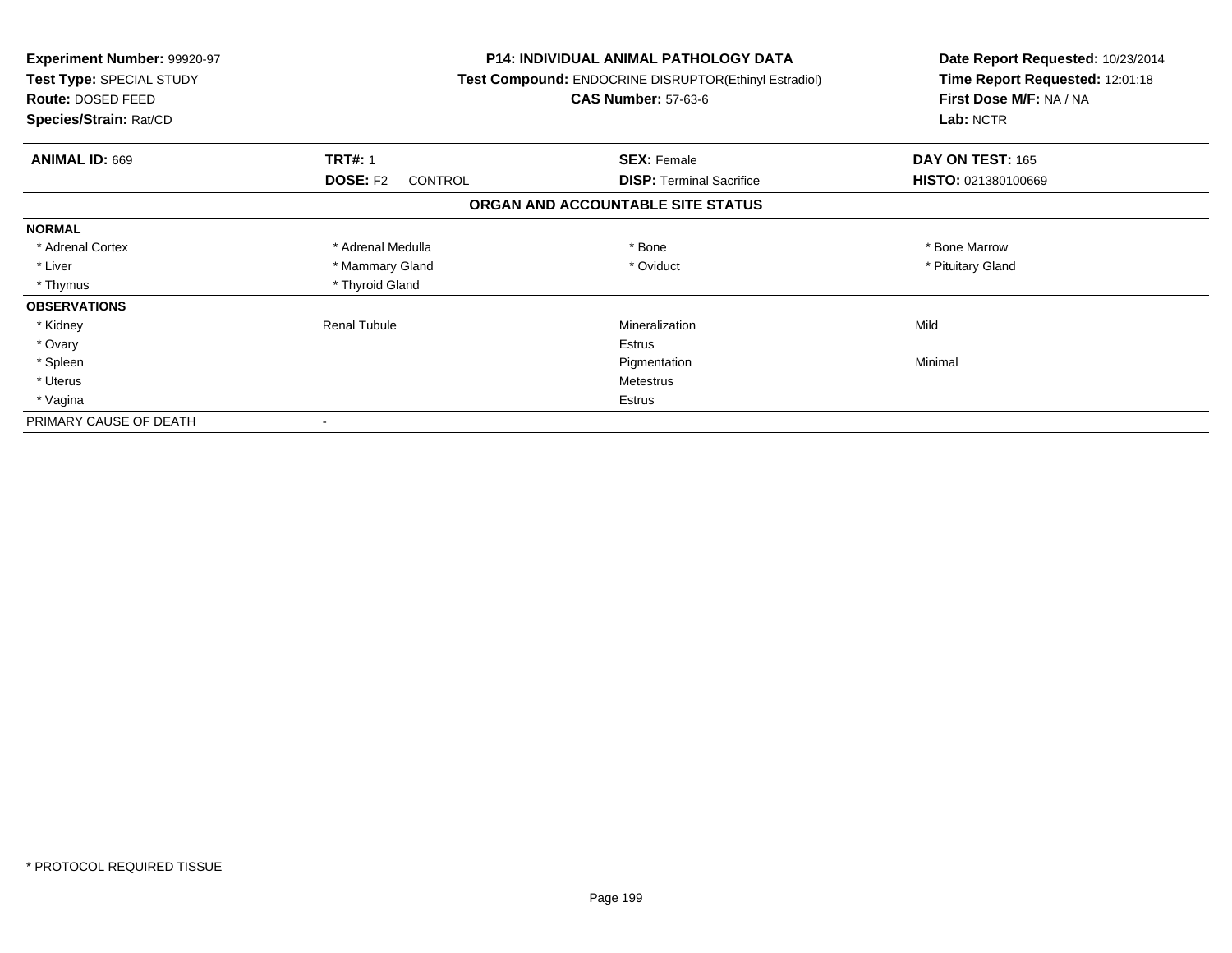| <b>Experiment Number: 99920-97</b><br>Test Type: SPECIAL STUDY<br><b>Route: DOSED FEED</b><br>Species/Strain: Rat/CD |                                   | <b>P14: INDIVIDUAL ANIMAL PATHOLOGY DATA</b><br><b>Test Compound: ENDOCRINE DISRUPTOR(Ethinyl Estradiol)</b><br><b>CAS Number: 57-63-6</b> | Date Report Requested: 10/23/2014<br>Time Report Requested: 12:01:18<br>First Dose M/F: NA / NA<br>Lab: NCTR |
|----------------------------------------------------------------------------------------------------------------------|-----------------------------------|--------------------------------------------------------------------------------------------------------------------------------------------|--------------------------------------------------------------------------------------------------------------|
| <b>ANIMAL ID: 670</b>                                                                                                | <b>TRT#: 1</b>                    | <b>SEX: Female</b>                                                                                                                         | DAY ON TEST: 162                                                                                             |
|                                                                                                                      | <b>DOSE: F2</b><br><b>CONTROL</b> | <b>DISP: Terminal Sacrifice</b>                                                                                                            | HISTO: 021380100670                                                                                          |
|                                                                                                                      |                                   | ORGAN AND ACCOUNTABLE SITE STATUS                                                                                                          |                                                                                                              |
| <b>NORMAL</b>                                                                                                        |                                   |                                                                                                                                            |                                                                                                              |
| * Adrenal Cortex                                                                                                     | * Adrenal Medulla                 | * Bone                                                                                                                                     | * Bone Marrow                                                                                                |
| * Liver                                                                                                              | * Mammary Gland                   | * Oviduct                                                                                                                                  | * Pituitary Gland                                                                                            |
| * Spleen                                                                                                             | * Thymus                          | * Thyroid Gland                                                                                                                            |                                                                                                              |
| <b>OBSERVATIONS</b>                                                                                                  |                                   |                                                                                                                                            |                                                                                                              |
| * Kidney                                                                                                             | <b>Renal Tubule</b>               | Mineralization                                                                                                                             | Minimal                                                                                                      |
| * Ovary                                                                                                              |                                   | Proestrus                                                                                                                                  |                                                                                                              |
| * Uterus                                                                                                             |                                   | Metestrus                                                                                                                                  |                                                                                                              |
| Note: TGL 1 - NCL                                                                                                    |                                   |                                                                                                                                            |                                                                                                              |
| * Vagina                                                                                                             |                                   | Estrus                                                                                                                                     |                                                                                                              |
| PRIMARY CAUSE OF DEATH                                                                                               |                                   |                                                                                                                                            |                                                                                                              |